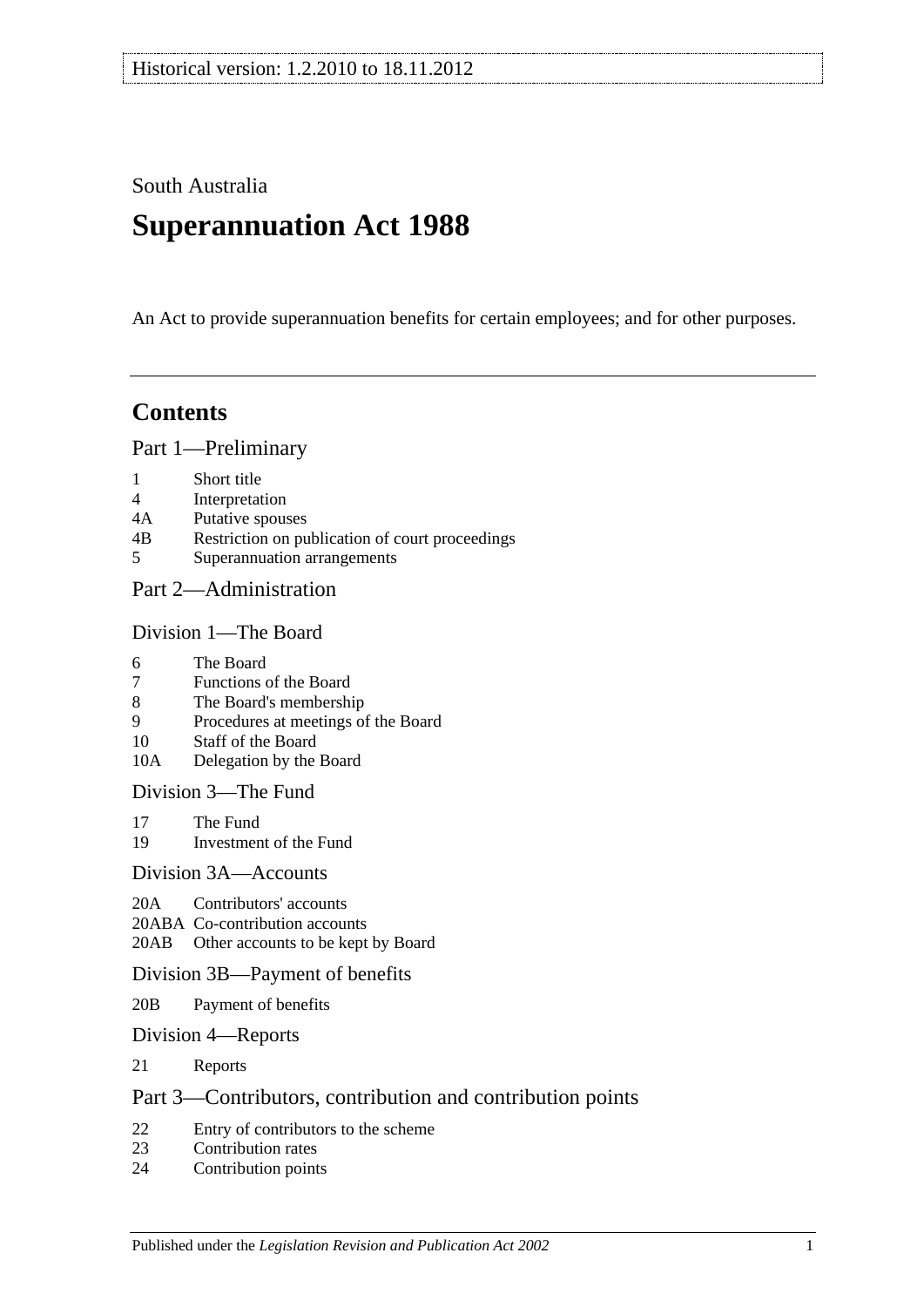25 [Attribution of additional contribution points and contribution months](#page-29-0)

#### [Part 4—Superannuation benefits—new scheme contributors](#page-30-0)

- 26 [Application of this Part](#page-30-1)
- 26A [Transition to retirement](#page-30-2)
- 27 [Retirement](#page-33-0)
- 28 [Resignation and preservation of benefits](#page-34-0)
- 28A [Resignation pursuant to a voluntary separation package](#page-38-0)
- 28B [Outplaced employees—55 and over](#page-39-0)
- 28C [Outplaced employees under 55](#page-39-1)
- 29 [Retrenchment](#page-40-0)
- 30 [Disability pension](#page-41-0)
- 30A [Rehabilitation etc of disability pensioner](#page-42-0)
- 31 [Termination of employment on invalidity](#page-42-1)
- 32 [Death of contributor](#page-45-0)
- 32A [PSESS benefit](#page-50-0)
- 32B [Commutation to pay deferred superannuation contributions surcharge—contributor](#page-51-0)
- 32C [Commutation to pay deferred superannuation contributions surcharge following death of](#page-52-0)  [contributor](#page-52-0)
- 32D [Withheld amount](#page-54-0)

### [Part 5—Superannuation benefits—old scheme contributors](#page-56-0)

#### [Division 1—Pension benefits](#page-56-1)

- 33 [Application of this Part](#page-56-2)
- 33A [Transition to retirement](#page-56-3)
- 34 [Retirement](#page-59-0)
- 35 [Retrenchment](#page-61-0)
- 36 [Temporary disability pension](#page-63-0)
- 36A [Rehabilitation etc of disability pensioner](#page-64-0)
- 37 [Invalidity](#page-65-0)
- 38 [Death of contributor](#page-68-0)
- 39 [Resignation and preservation of benefits](#page-71-0)
- 39A [Resignation or retirement pursuant to a voluntary separation package](#page-77-0)
- 39B [Outplaced employees—55 and over](#page-79-0)
- 39C [Outplaced employees under 55](#page-80-0)

#### [Division 2—General](#page-81-0)

- 40 [Commutation of pension](#page-81-1)
- 40A [Commutation to pay deferred superannuation contributions surcharge](#page-81-2)
- 40B [Interaction with judicial remuneration or pension entitlements](#page-82-0)
- 41 [Medical examination etc of invalid pensioner](#page-83-0)
- 42 [Suspension of pension if pensioner declines appropriate employment](#page-83-1)
- 42A [Offer of lump sum to certain invalid pensioners](#page-84-0)
- 43 [Notional extension of period of employment](#page-85-0)
- 43AA [Closure of contribution accounts](#page-85-1)

#### [Part 5A—Family Law Act provisions](#page-86-0)

# [Division 1—Preliminary](#page-86-1)

43AB [Purpose of Part](#page-86-2)

43AC [Interpretation](#page-86-3)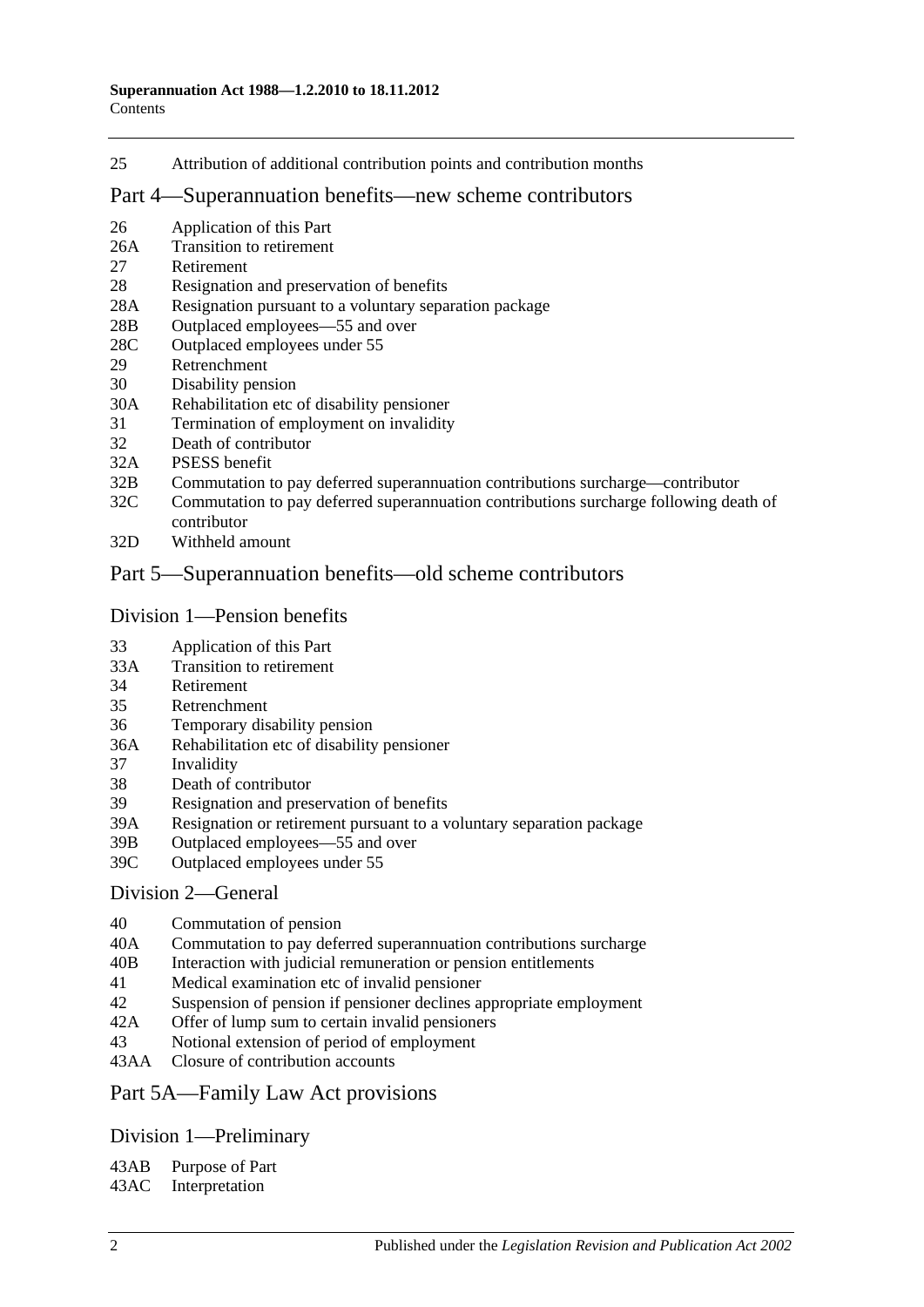- 43AD [Value of superannuation interest](#page-87-0)
- 43AE [Board to comply with Commonwealth requirements](#page-87-1)
- 43AF [Effect on contributor's entitlements](#page-87-2)
- 43AG [Benefit not payable to spouse on death of contributor if split has occurred](#page-88-0)

#### [Division 2—New scheme contributors](#page-88-1)

- 43AH [Application of Division](#page-88-2)
- 43AI [Accrued benefit multiple](#page-88-3)
- 43AJ [Non-member spouse's entitlement](#page-89-0)

#### [Division 3—Old scheme contributors](#page-89-1)

- 43AK [Application of Division](#page-89-2)
- 43AL [Accrued benefit multiple](#page-89-3)
- 43AM [Non-member spouse's entitlement](#page-90-0)
- 43AN [Non-member spouse's entitlement where pension is in growth phase](#page-90-1)
- 43AO [Non-member spouse's entitlement where pension is in payment phase](#page-90-2)<br>43AP Payment of non-member spouse's entitlement
- [Payment of non-member spouse's entitlement](#page-92-0)

[Division 4—Fees](#page-92-1)

[43AQ](#page-92-2) Fees

#### [Part 6—Miscellaneous](#page-94-0)

- 43B [Exclusion of benefits under awards etc](#page-94-1)
- 44 [Review of the Board's decisions](#page-94-2)
- 45 [Effect of workers compensation etc on pension](#page-94-3)
- 46 [Division of benefit where deceased contributor is survived by lawful and putative spouses](#page-96-0)
- 47 [Adjustment of pensions](#page-97-0)
- 47A [Subsequent roll over of benefits to another fund or scheme](#page-98-0)
- 47B [Roll over of benefits from another fund or scheme](#page-98-1)
- 47C [Portion of pension etc to be charged against contribution account etc](#page-98-2)
- 47D [Charge against Fund if draw down benefit paid](#page-98-3)
- 48 [Repayment of contribution account balance and minimum benefits](#page-98-4)
- 49 [Special provision for payment in case of infancy or death](#page-100-0)
- 50 [Pension not to be assignable](#page-100-1)
- 51 [Liabilities may be set off against benefits](#page-100-2)
- 51A [Method of making contributions](#page-100-3)
- 52 [Annuities](#page-100-4)
- 53 [Continuation of the Voluntary Savings Account](#page-100-5)
- 54 [Power to obtain information](#page-101-0)
- 55 [Confidentiality](#page-101-1)
- 56 [Resolution of difficulties](#page-102-0)
- 57 [Summary offences](#page-103-0)
- 58 [Pensions payable in foreign currency](#page-103-1)
- 58A [Rounding off of contributions and benefits](#page-103-2)
- 59 [Regulations](#page-103-3)

#### [Schedule 1—Transitional provisions](#page-104-0)

- 1 [Continuity of contributor status](#page-104-1)
- 2 [Contributions by old scheme and certain new scheme contributors](#page-104-2)
- 3 [Starting balance of contribution account of old scheme contributors](#page-105-0)
- 3A [Starting balance for certain new scheme contributors](#page-105-1)
- 4 [Special provision as to contribution period of certain contributors](#page-105-2)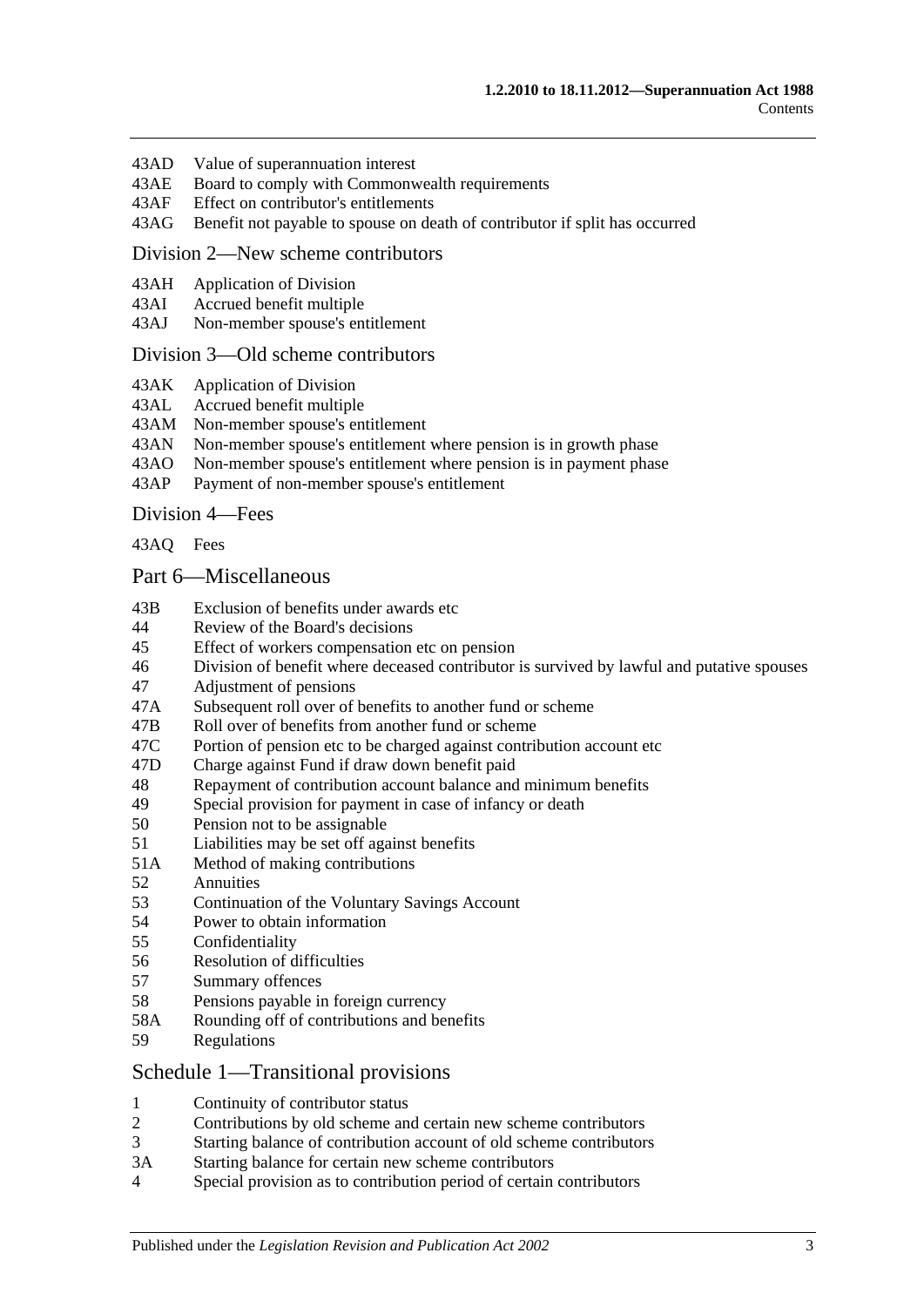- [Superannuation points carried over by old scheme contributors](#page-106-0)
- [Special provisions for contributors to the Provident Account](#page-107-0)
- [Limited benefit contributors](#page-108-0)
- [Preservation of excess unit addition](#page-109-0)
- [Neglected unit and fund share reduction](#page-109-1)
- [Pensions that commenced under previous enactments](#page-109-2)
- [Abolition of Provident Account, and Retirement Benefit Account](#page-110-0)
- [Continuation of superannuation arrangements](#page-110-1)
- [Continuation of membership of elected members of the Board](#page-110-2)
- [Retrospective operation of preservation rights](#page-110-3)
- [Benefits under Parts 4](#page-110-4) and [5](#page-110-4)
- 15A [Early retirement benefit for certain contributors](#page-111-0)
- [Transference from old scheme to new scheme](#page-112-0)
- [Payment of contributions while on leave without pay](#page-113-0)
- [Repeal of contribution rate](#page-113-1)
- [Operation of sections](#page-114-0) 28(1f) and [39\(1db\)](#page-114-0)
- [Election on retrenchment under section](#page-114-1) 29
- Operation of amendments made by *[Statutes Amendment \(Equal Superannuation](#page-114-2)  [Entitlements for Same Sex Couples\) Act 2003](#page-114-2)*

[Schedule 1A—Provisions relating to other public sector superannuation](#page-114-3)  [schemes](#page-114-3)

[Schedule 1B—Transfer of certain members of the Electricity Industry](#page-115-0)  [Superannuation Scheme to the State Scheme](#page-115-0)

# Part 1—Preliminary

#### [Interpretation](#page-115-1)

# Part 2—Transfer of members

- [Transfer of existing pensioners before the relevant day](#page-116-0)
- [Transfer of existing and future pensioners after the relevant day](#page-117-0)
- [Transfer of persons entitled to preserved benefits](#page-119-0)
- [Transfer of certain other persons](#page-121-0)

#### Part 3—General

- [Employer contributions](#page-123-0)
- [Notices](#page-123-1)
- [Cessation of entitlements under the Electricity Industry Superannuation Scheme](#page-123-2)
- [Power to obtain information](#page-123-3)
- Transfer effective despite *[Electricity Corporations Act](#page-123-4) 1994*
- [Regulations may be made for transitional purposes](#page-123-5)

# [Schedule 2](#page-124-0)

# [Schedule 3—Administered schemes](#page-128-0)

# Part 1—Interpretation

#### [Interpretation](#page-128-1)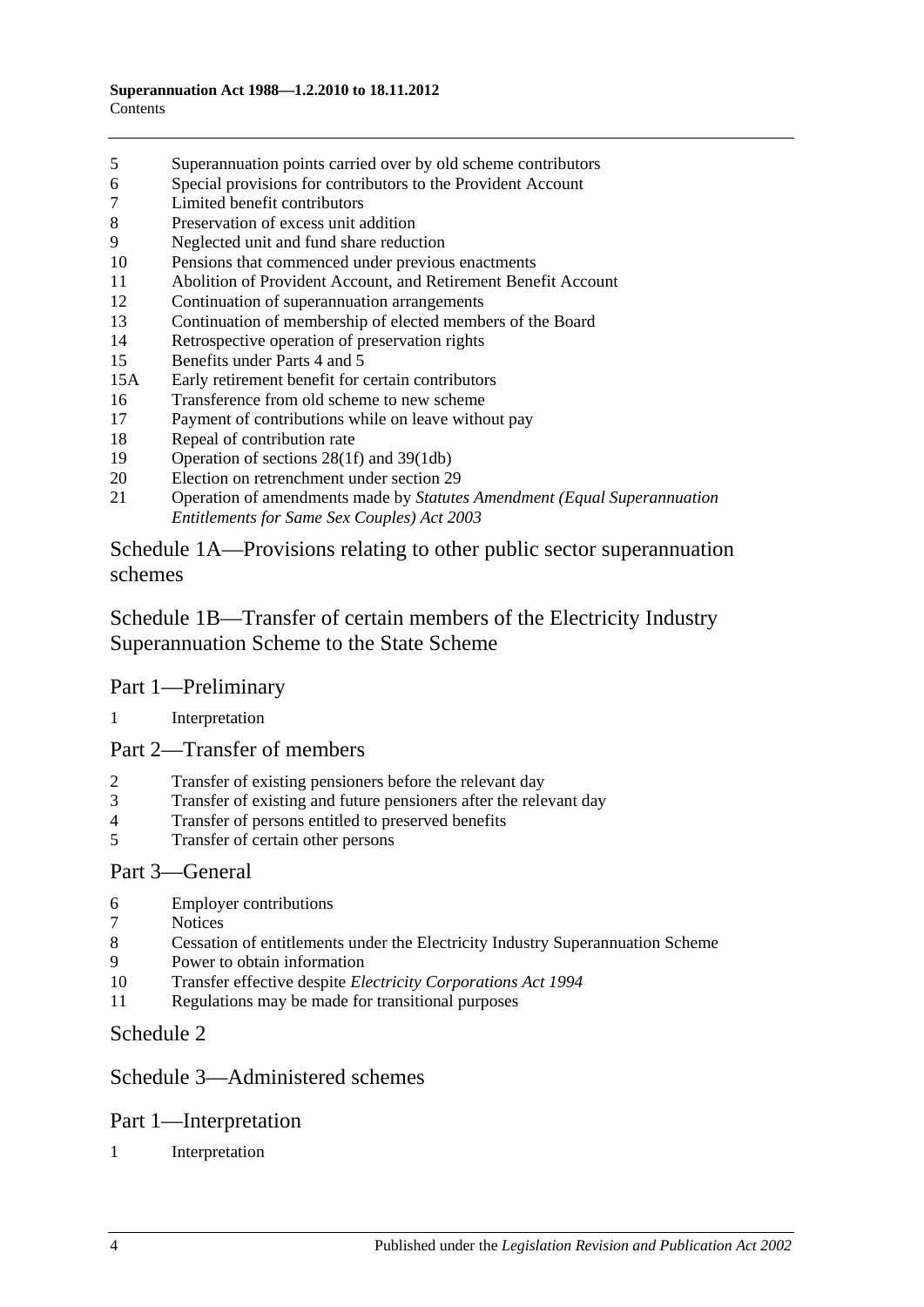# Part 2—Management of schemes

- 2 [Application of Schedule to schemes](#page-129-0)<br>3 Arrangements as to trust deed and ru
- 3 [Arrangements as to trust deed and rules](#page-130-0)<br>4 Arrangements as to assets
- 4 [Arrangements as to assets](#page-131-0)

# Part 3—Establishment of funds and contribution accounts

### Division 1—Establishment of funds

- 5 [Establishment of funds](#page-131-1)
- 6 [Division of funds into distinct parts](#page-132-0)

#### Division 2—Contribution accounts

7 [Contribution accounts](#page-132-1)

# Part 4—Miscellaneous

- 8 [Insurance arrangements](#page-133-0)
- 9 [Accounts and audit](#page-133-1)
- 10 [Reports](#page-134-0)
- 11 [Fees](#page-134-1)
- 12 [Cessation of scheme](#page-135-0)<br>13 Stamp duty
- [Stamp duty](#page-135-1)
- 14 [Transitional provisions](#page-135-2)

# [Legislative history](#page-136-0)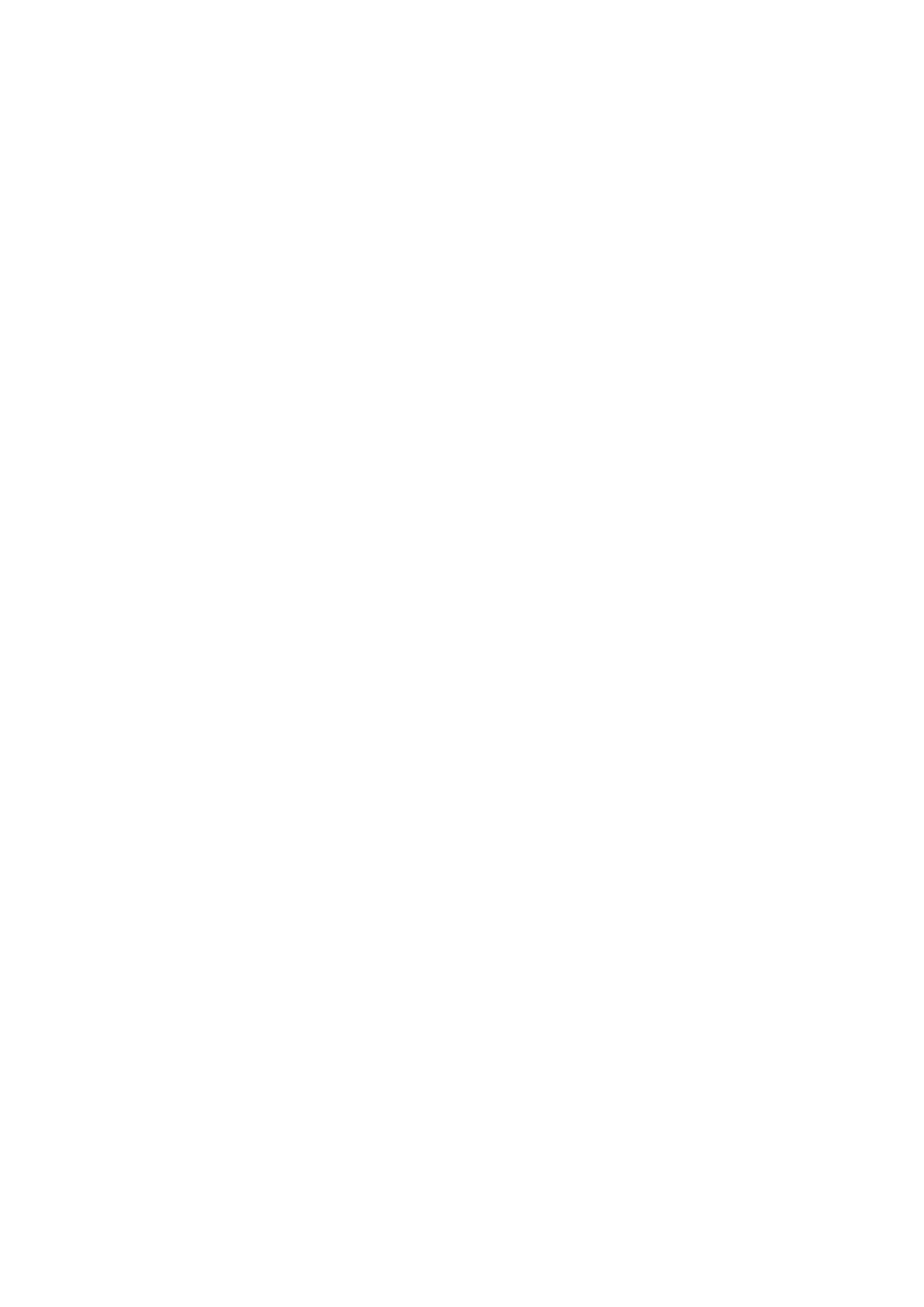# <span id="page-6-0"></span>**The Parliament of South Australia enacts as follows:**

# **Part 1—Preliminary**

# <span id="page-6-1"></span>**1—Short title**

This Act may be cited as the *Superannuation Act 1988*.

#### <span id="page-6-3"></span><span id="page-6-2"></span>**4—Interpretation**

(1) In this Act, unless the contrary intention appears—

*active contributor* means a contributor who is contributing to the Fund;

*actual or attributed salary*—see [subsections](#page-11-0) (3) and [\(4\);](#page-11-1)

*actuary* means a Fellow or Accredited Member of the Institute of Actuaries of Australia;

*adjusted salary* in relation to a contributor as at a particular time means—

- (a) where the contributor has been employed on a full-time basis throughout his or her contribution period—the contributor's actual or attributed salary as at that time;
- (b) where the contributor has been employed on a part-time or casual basis over the whole or any part of his or her contribution period—the contributor's actual or attributed salary as at that time reduced to reflect the extent of the contributor's employment over the contribution period expressed as a proportion of full-time employment;

*age of retirement* means—

- (a) in relation to an old scheme contributor for whom 55 years was the age of retirement under the repealed Act—55 years;
- (b) in all other cases—60 years;

*the Board* means the South Australian Superannuation Board;

*co-contribution* means a payment made to the Board in respect of a person by the Commissioner of Taxation pursuant to the requirements of the *Superannuation (Government Co-contribution for Low Income Earners) Act 2003* of the Commonwealth;

*co-contribution account* means an account established and maintained by the Board as a co-contribution account in accordance with the requirements of this Act;

*the Commonwealth Act* means the *Superannuation Guarantee (Administration) Act 1992* of the Commonwealth;

*the Consumer Price Index* means the Consumer Price Index (All groups index for Adelaide);

*contracting out agreement* means an agreement between a Minister or other agent or instrumentality of the Crown and another person or persons—

(a) under which—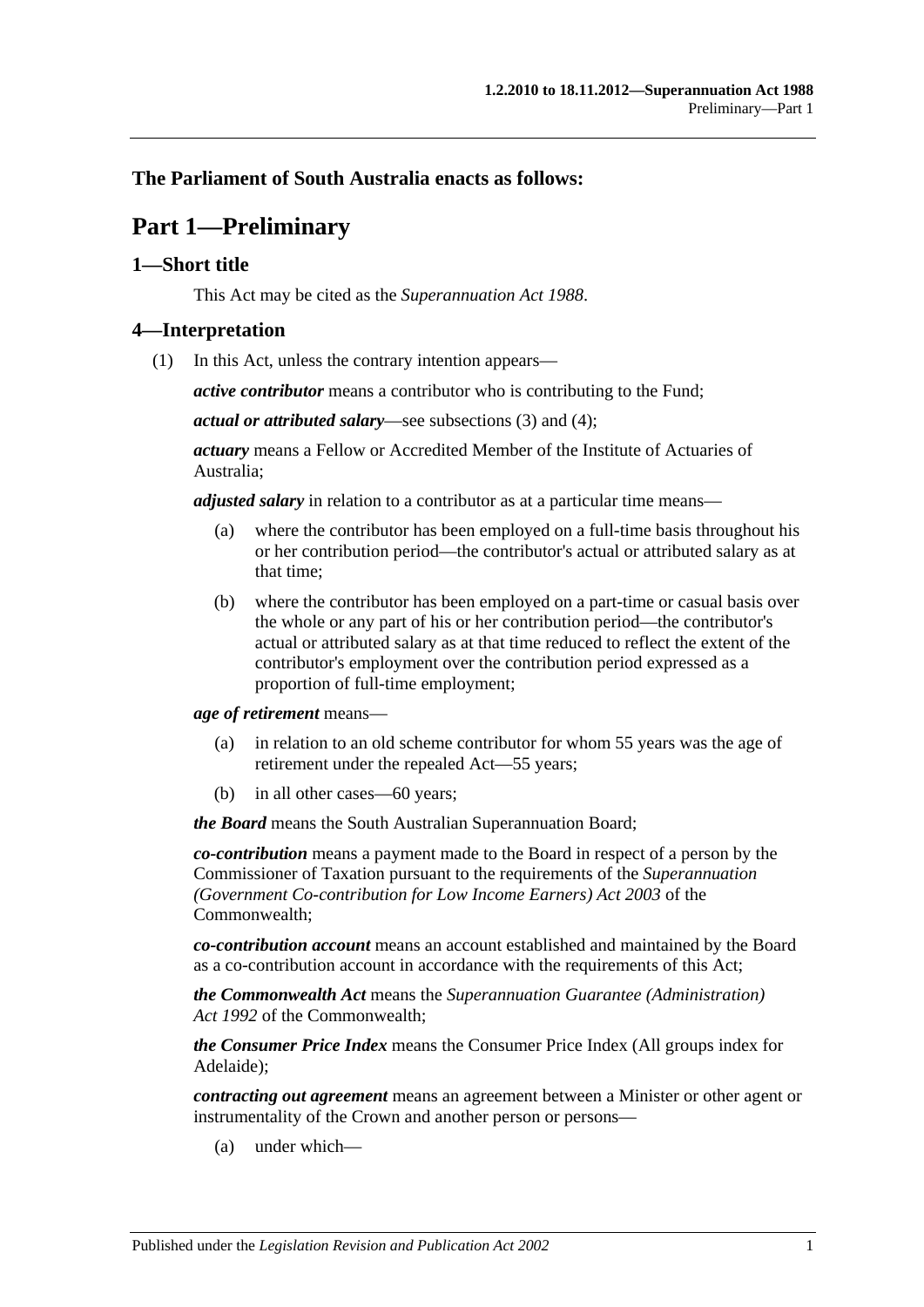- (i) a function previously undertaken by the Crown is to be undertaken by the private sector; or
- (ii) a service previously provided by the Crown to the public, or to a section of the public or to the Crown itself, is to be provided by the private sector; and
- (b) under which persons who had been public sector employees employed in undertaking that function or providing that service are offered employment in the private sector;

*contribution month*—see [subsection](#page-10-0) (2a);

*contribution period* means—

- (a) in relation to an old scheme contributor—a period (including a period falling wholly or partly before the commencement of this Act) over which the contributor is (or was) an active contributor;
- (b) in relation to a new scheme contributor—a period over which the contributor is (or was) an active contributor;

*contributor* means a person accepted as a contributor (either under this Act or under an earlier Act) and includes such a person who has ceased making contributions unless his or her rights in relation to superannuation have been exhausted and no derivative rights exist in relation to that person under this Act (but does not include a person as a member of an administered scheme under [Schedule](#page-128-0) 3);

*deferred superannuation contributions surcharge* in relation to a contributor means the amount that the contributor is liable to pay the Commissioner of Taxation under section 15(6) of the Superannuation Contributions Tax Act;

*dependency* in relation to a child means any period for which the child is an eligible child;

*eligible child* in relation to a deceased contributor means a child—

- (a) who is—
	- (i) a child of the contributor; or
	- (ii) a child in relation to whom the contributor had assumed parental responsibilities and who was cared for and maintained, wholly or in part, by the contributor up to the date of the contributor's death; and
- (b) who is—
	- (i) under the age of 16 years; or
	- (ii) between the ages of 16 and 25 years and in full-time attendance at an educational institution recognised by the Board for the purposes of this definition;

*employee* means—

- (a) a statutory officer of the Crown (including a Magistrate but not a Judge);
- (b) a person—
	- (i) employed in an administrative unit of the Public Service; or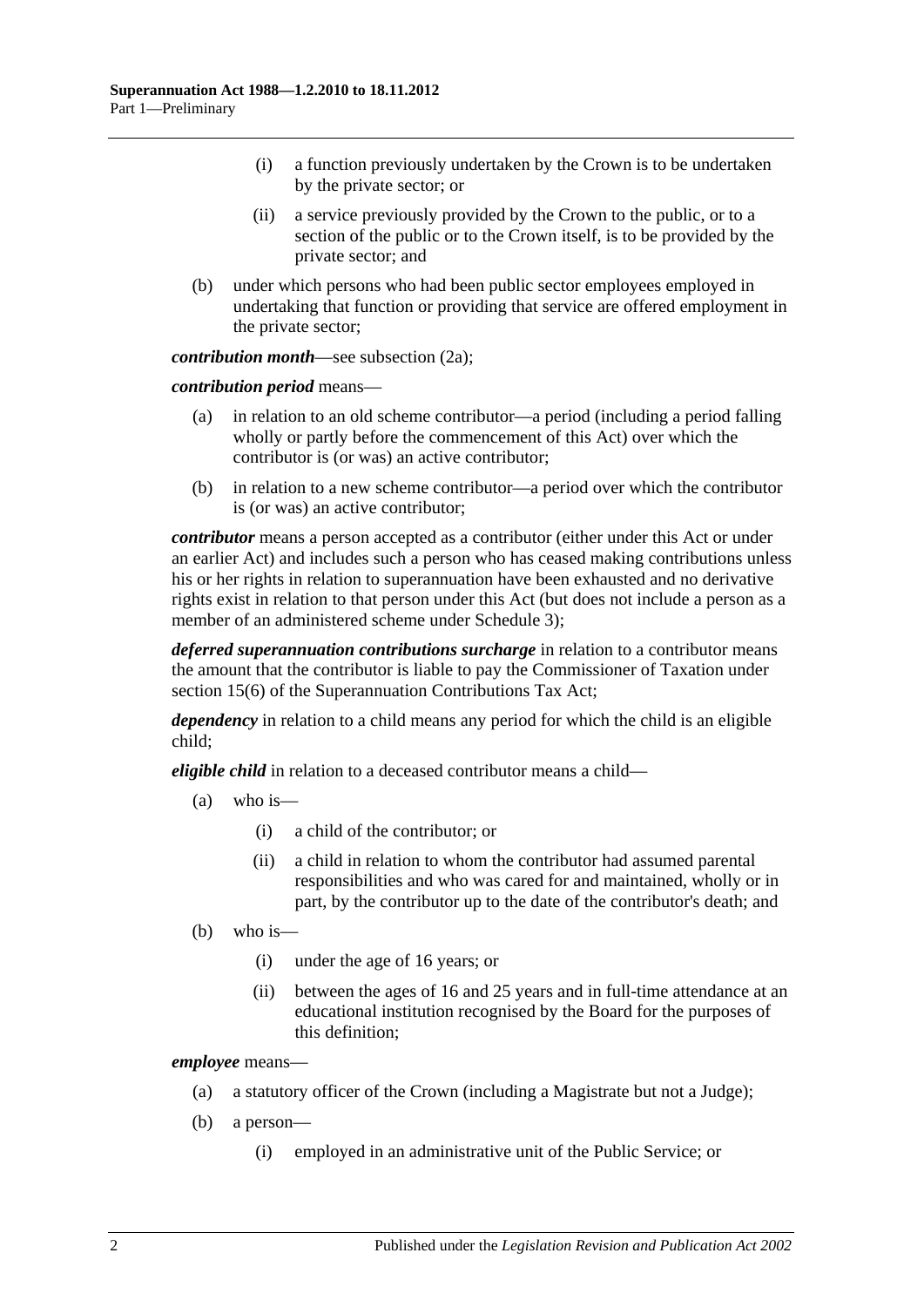- (ii) employed under the *[Education Act](http://www.legislation.sa.gov.au/index.aspx?action=legref&type=act&legtitle=Education%20Act%201972) 1972* or the *[Further Education](http://www.legislation.sa.gov.au/index.aspx?action=legref&type=act&legtitle=Further%20Education%20Act%201975)  Act [1975](http://www.legislation.sa.gov.au/index.aspx?action=legref&type=act&legtitle=Further%20Education%20Act%201975)*; or
- (iii) employed by—
	- TransAdelaide;
	- the Commissioner of Highways;
	- the South Australian Health Commission;
	- an employer with which the Board has entered into superannuation arrangements under this Act; or
- (iv) employed by a Minister, or the Chief Executive Officer of a Public Service administrative unit, on a weekly, daily or hourly basis; or
- (v) employed under the *[Parliament \(Joint Services\) Act](http://www.legislation.sa.gov.au/index.aspx?action=legref&type=act&legtitle=Parliament%20(Joint%20Services)%20Act%201985) 1985*; or
- (vi) employed to provide services to the House of Assembly or the Legislative Council and under the control of the Speaker or the President; or
- (vii) employed as a member of the Governor's staff; or
- (viii) employed in an office or position declared by regulation to be an office or position to which this Act extends;

*employing authority* in relation to an employee means—

- (a) the chief executive officer to whom the employee is answerable on matters relating to his or her employment;
- (b) if there is no such officer—the authority, body or person to whom the employee is answerable;

*entitlement day* means—

- (a) in relation to a contributor who becomes entitled to a pecuniary benefit under this Act—the day on which that entitlement arises;
- (b) in relation to a contributor whose employment is terminated by his or her death—the date of the contributor's death;

*the Fund* means the South Australian Superannuation Fund;

*invalid pension* means a pension payable on account of invalidity;

*invalidity* means physical or mental incapacity to carry out the duties of employment;

*month* means a period starting at the beginning of any day of one of the 12 named months and ending—

- (a) immediately before the beginning of the corresponding day of the next named month; or
- (b) if there is no such corresponding day, at the end of the next named month;

*new scheme contributor* means a person accepted as a contributor on or after 31 May, 1986 (but does not include any such person who is classified by the Board as an old scheme contributor);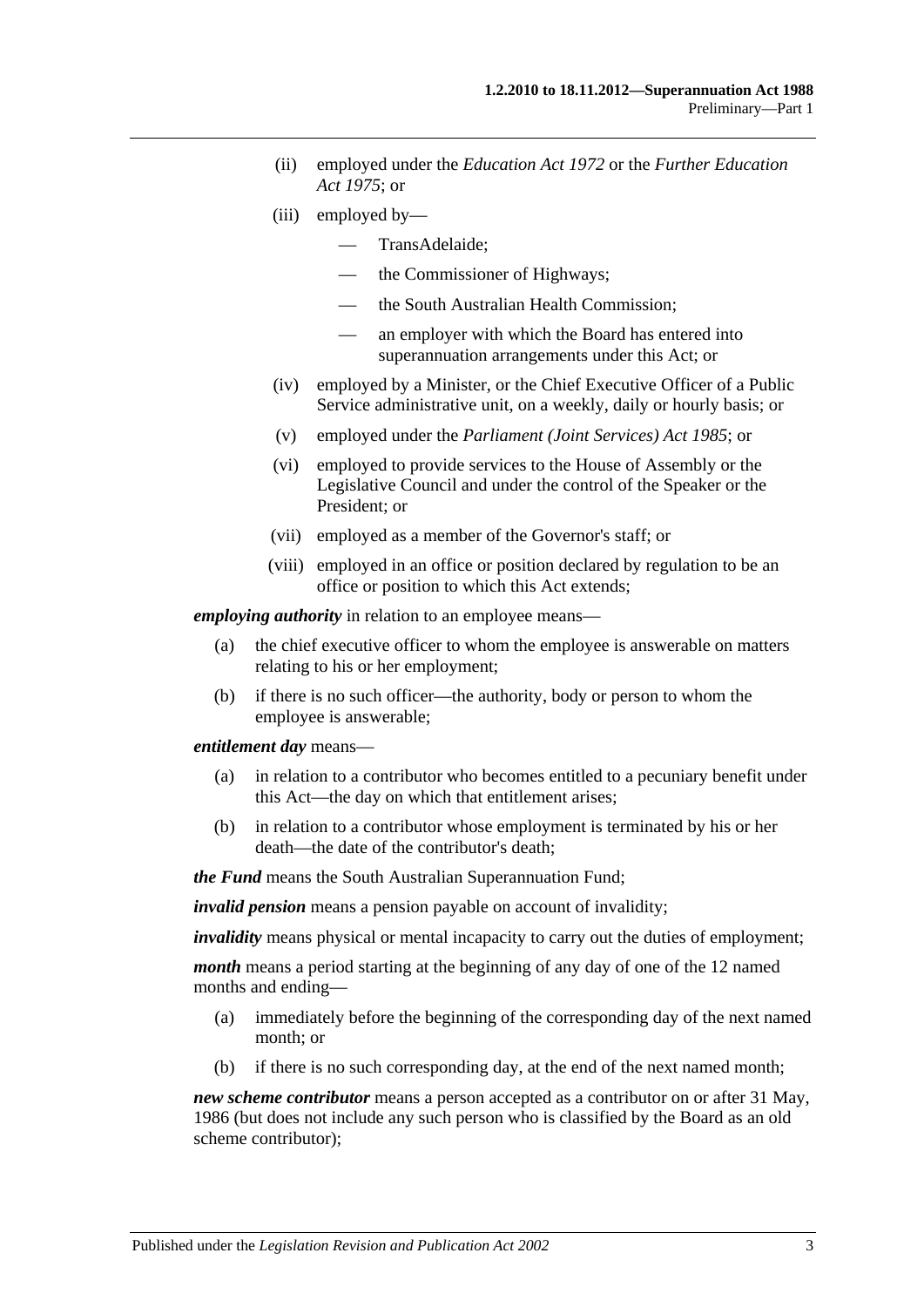*non-monetary salary*, in relation to a contributor who is not employed pursuant to a TEC contract, means remuneration in any form resulting from the sacrifice by the contributor of part of his or her salary;

*notional salary* in relation to a contributor whose employment has ceased temporarily or permanently (including a contributor who has died) means the salary that the contributor would be receiving if he or she had continued in employment in the same position and at the same grade as were applicable immediately before the cessation of employment and, if the contributor was not in full-time employment immediately before cessation of employment, notional salary will be calculated on the basis of the contributor's average hours of employment (excluding overtime) over the last three years of his or her contribution period;

*old scheme contributor* means a person who was accepted as a contributor to the Fund before 31 May, 1986 (and includes a person accepted as a contributor after that date if that person is classified as an old scheme contributor by the Board);

*outplaced employee* means a contributor who has retired or resigned from employment to take up employment in the private sector pursuant to an offer of employment in a contracting out agreement;

*pensioner* means a person who is entitled to a pension under this Act (including a person who qualifies for a pension but whose pension is under suspension but not including a person as a member of an administered scheme under [Schedule 3\)](#page-128-0);

*pension period* means the period over which a pension is paid;

*preservation age* has the same meaning as in Part 6 of the *Superannuation Industry (Supervision) Regulations 1994* of the Commonwealth under the SIS Act;

*private sector employer* means the employer with whom an outplaced employee takes up employment upon retiring or resigning from employment in the public sector;

*Public Sector Employees Superannuation Scheme* means the superannuation scheme of that name established pursuant to a deed of arrangement dated 27 September 1989 between the Treasurer and the secretary of the United Trades and Labor Council;

*putative spouse*—see [section](#page-13-0) 4A;

*the repealed Act* means the *[Superannuation Act](http://www.legislation.sa.gov.au/index.aspx?action=legref&type=act&legtitle=Superannuation%20Act%201974) 1974*;

*to retrench* in relation to a contributor means to terminate the contributor's employment on the ground that work of the kind for which the contributor is qualified and suited is no longer available for the contributor;

*retrenchment pension* means the pension payable to an old scheme contributor on account of retrenchment;

*salary*, in relation to a contributor who is employed pursuant to a TEC contract, means that proportion of the value of the total remuneration package specified in the contract that has been prescribed by regulation for the purposes of this definition;

*salary*, in relation to a contributor who is not employed pursuant to a TEC contract, includes all forms of remuneration (including non-monetary salary) except—

- (a) remuneration related to overtime (other than such remuneration that is paid by way of an annual allowance);
- (b) a leave loading;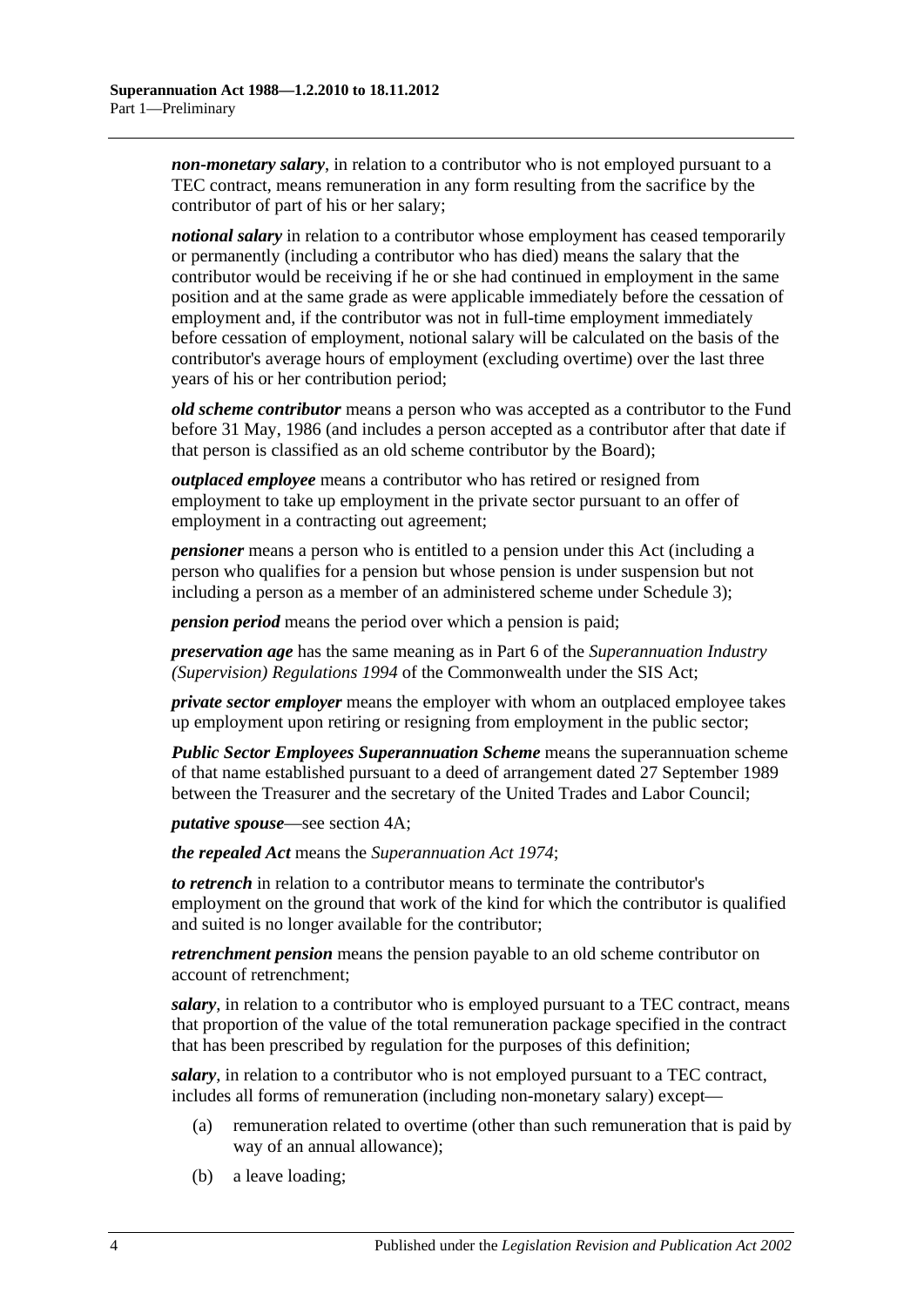- (c) a loading arising from the casual nature of the employment or the conditions under which work is performed;
- (d) allowances (unless declared by regulation to be a component of salary) for accommodation, travelling, subsistence or other expenses;
- (e) remuneration of a kind excluded by regulation from the ambit of this definition (and such a regulation may exclude remuneration of a particular kind for the purpose of calculating contributions but provide for its inclusion as a component of salary for the purpose of calculating benefits);

*the Scheme* means the scheme of superannuation established by this Act and (where the context admits) includes the scheme of superannuation established by a corresponding previous enactment (but does not include any administered scheme under [Schedule 3\)](#page-128-0);

*Southern State Superannuation Fund* means the fund of that name established under the *[Southern State Superannuation Act](http://www.legislation.sa.gov.au/index.aspx?action=legref&type=act&legtitle=Southern%20State%20Superannuation%20Act%201994) 1994*;

*special deposit account* means a special deposit account established under section 8 of the *[Public Finance and Audit Act](http://www.legislation.sa.gov.au/index.aspx?action=legref&type=act&legtitle=Public%20Finance%20and%20Audit%20Act%201987) 1987*;

*spouse* includes a putative spouse;

*standard contribution rate* means—

- (a) in relation to an old scheme contributor whose standard contribution rate is under [clause](#page-104-2) 2 of [Schedule 1](#page-104-0) some rate other than 6% of salary—that other rate of contribution;
- (b) in all other cases—6% of salary;

*Superannuation Contributions Tax Act* means the *Superannuation Contributions Tax (Members of Constitutionally Protected Superannuation Funds) Assessment and Collection Act 1997* of the Commonwealth;

*the Superannuation Funds Management Corporation of South Australia* or *the Corporation* means the Superannuation Funds Management Corporation of South Australia continued in existence by the *[Superannuation Funds Management](http://www.legislation.sa.gov.au/index.aspx?action=legref&type=act&legtitle=Superannuation%20Funds%20Management%20Corporation%20of%20South%20Australia%20Act%201995)  [Corporation of South Australia Act](http://www.legislation.sa.gov.au/index.aspx?action=legref&type=act&legtitle=Superannuation%20Funds%20Management%20Corporation%20of%20South%20Australia%20Act%201995) 1995*;

*surcharge notice* means a notice issued by the Commissioner of Taxation under section 15(7) of the Superannuation Contributions Tax Act;

*TEC contract* means a contract of employment between a contributor and his or her employer under which the value of the total remuneration package specified in the contract reflects the total employment cost to the employer of employing the contributor;

*Triple S scheme* means the Southern State Superannuation Scheme established by the *[Southern State Superannuation Act](http://www.legislation.sa.gov.au/index.aspx?action=legref&type=act&legtitle=Southern%20State%20Superannuation%20Act%201994) 1994*.

- (2) Where a period is to be expressed in months for the purpose of this Act, then, except where express provision is made to the contrary, only completed months will be taken into account and any remainder will be ignored.
- <span id="page-10-0"></span>(2a) The number of contribution months in a contribution period is calculated by multiplying the number of days in the period by 0.032854.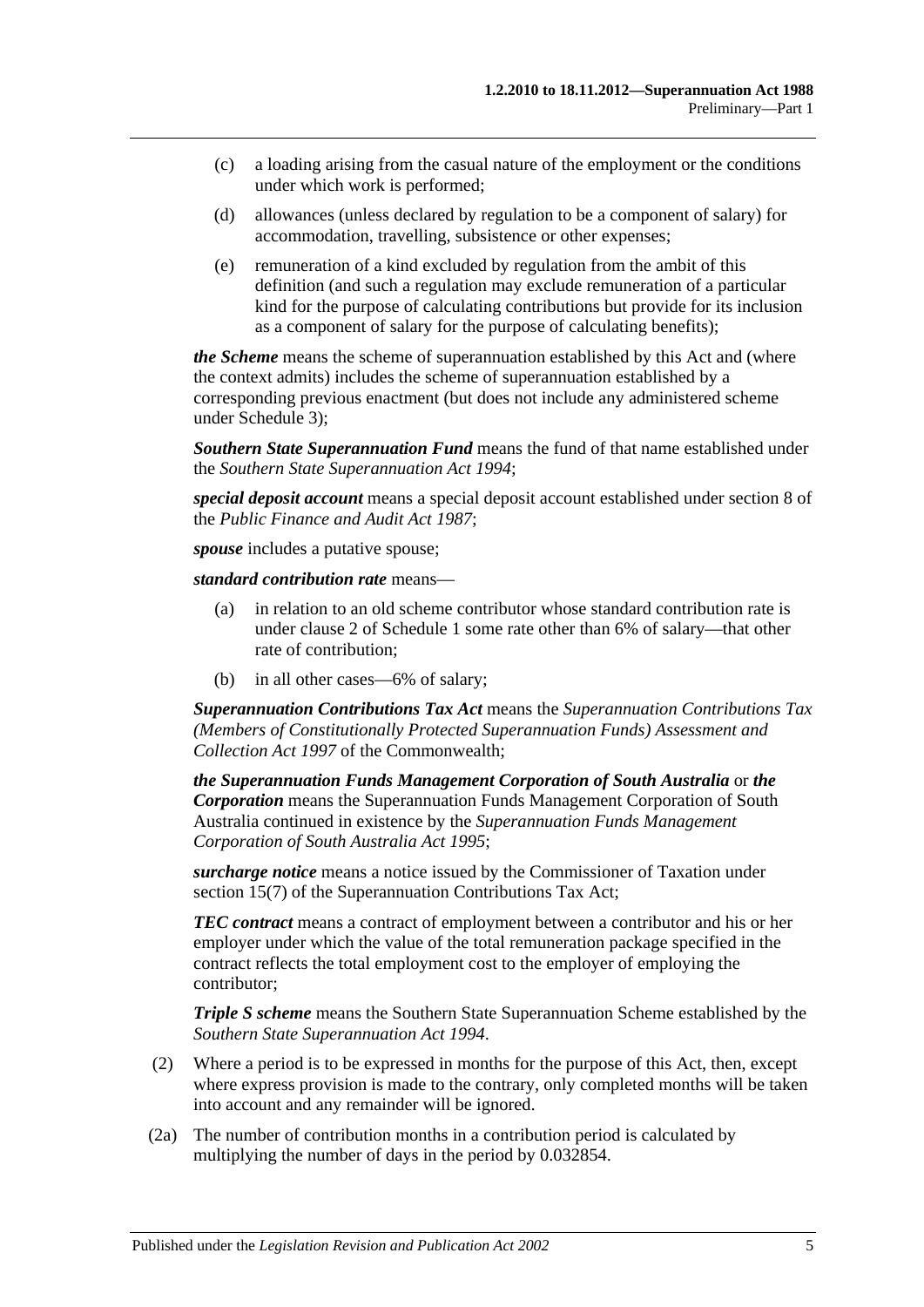- (2b) A regulation prescribing the proportion of the value of the total remuneration package for the purposes of the first definition of *salary* in [subsection](#page-6-3) (1)—
	- (a) may prescribe different proportions in relation to old scheme contributors and new scheme contributors; and
	- (b) in relation to a contributor whose salary would be less under the first definition of *salary* in [subsection](#page-6-3) (1) than if it were determined under the second definition of *salary* in that subsection—may prescribe a proportion to ensure that the value of the contributor's salary for the purposes of this Act is not less than it would be if determined under the second definition of *salary*.
- (2c) For the purposes of determining the amount of salary received by a contributor who is in receipt of non-monetary salary, the value of the non-monetary salary will be taken to be the amount of salary sacrificed by the contributor in order to receive the non-monetary salary.
- <span id="page-11-0"></span>(3) Subject to [subsection](#page-11-1) (4), a contributor's actual or attributed salary, as at a particular date, is—
	- (a) where the contributor is, at that date, employed on a full-time basis—the contributor's salary;
	- (b) in any other case—the salary that the contributor would have been receiving, at that date, if the contributor had then been employed on a full-time basis.
- <span id="page-11-1"></span> $(4)$  If—
	- (a) there is a reduction in a contributor's rate of salary (not being a reduction resulting from disciplinary action against the contributor);
	- (b) the contributor elects in a manner approved by the Board to contribute as if the reduction had not occurred,

the contributor's contributions will be based on the salary of the position or office held by the contributor immediately before the reduction occurred or, if that position or office ceases to exist or the classification of the position or office is changed, the contributions will be based on the salary of that position or office immediately before it ceased to exist or its classification was changed, adjusted to reflect changes in the Consumer Price Index from that time and the contributor's actual or attributed salary as at a particular date will be determined as if the notional salary in respect of which the contributor was contributing at that date were the contributor's actual salary.

(5) Where it is necessary to calculate what would have been the amount standing to the credit of a contributor's contribution account, as at a particular time, if the contributor had contributed at the standard contribution rate throughout his or her contribution period, the calculation may be made as follows:

$$
A = B \times \frac{C}{D} \times P
$$

Where—

*A* is the amount

*B* is the actual credit of the contribution account at the relevant time

*C* is the number of months in the contribution period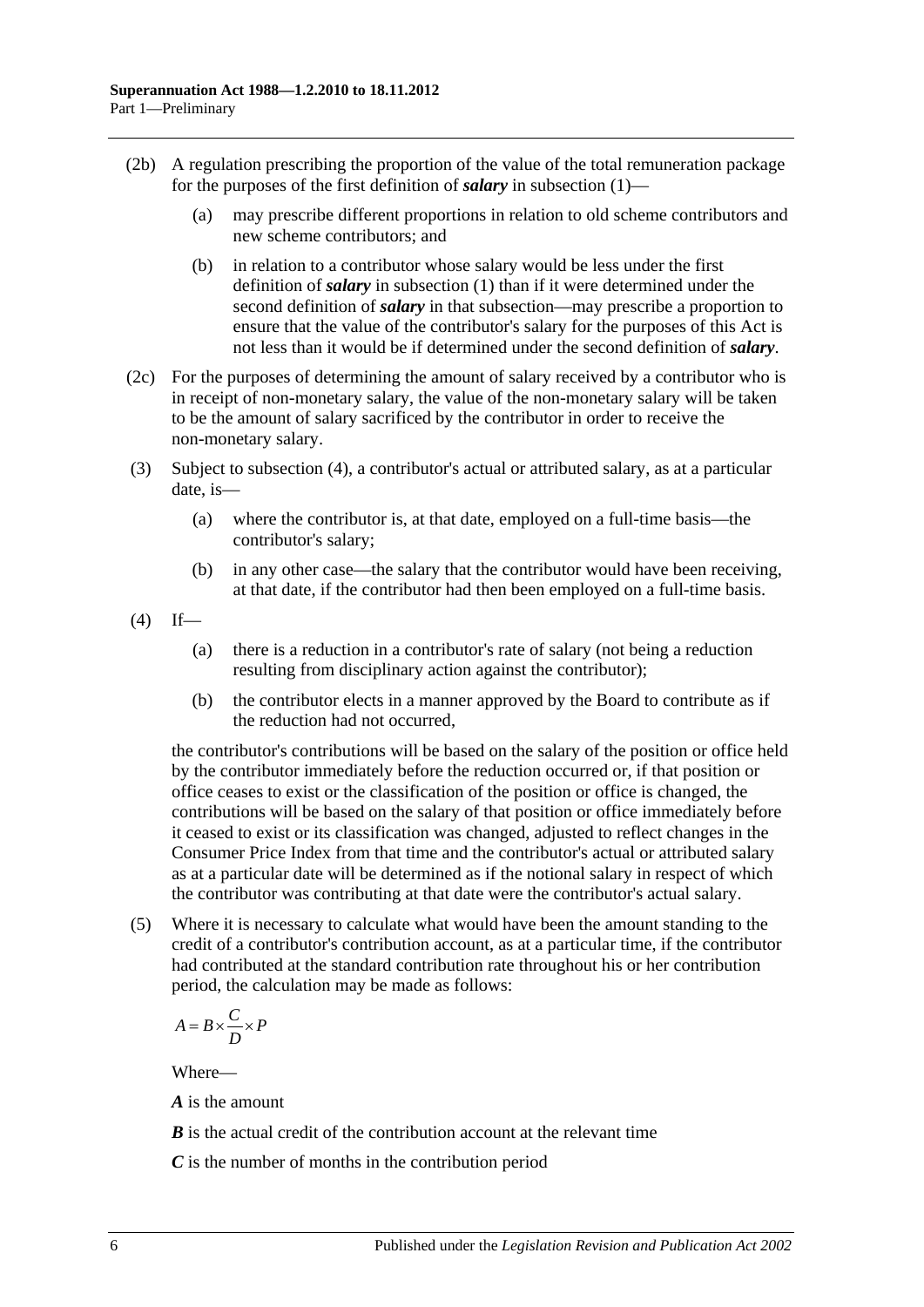*P* is—

- (a) in the case of a contributor who was in full-time employment throughout his or her contribution period—1;
- (b) in any other case—the numerical value arrived at by expressing the contributor's employment during his or her contribution period as a proportion of full-time employment during that period

*D* is the number of the contributor's contribution points.

- <span id="page-12-1"></span><span id="page-12-0"></span>(6) References in this Act to resignation from, or termination of, employment will be read subject to the following qualifications—
	- (a) resignation from a particular position in order to take up some other position in employment to which this Act applies, or to take up employment in the same position but on a different basis, will be ignored unless there is an interval of more than one month between the time the resignation takes effect and the commencement of the new employment;
	- (b) where a person is employed in employment to which this Act applies for a particular term and the term expires the person will be taken to have resigned—
		- (i) if he or she makes an election under this subparagraph—at the expiration of the term; or
		- (ii) if no election is made under [subparagraph](#page-12-0) (i)—at the expiration of 12 months from the expiration of the term except where the person is re-employed in employment to which this Act applies (not being employment on a casual basis) before that time in which case any interruption of employment will be ignored;
	- (c) a person whose employment is terminated on the ground of incompetence will be taken to have retired or resigned from employment depending on whether he or she has then reached the age of 55 years.
- (7) A person referred to in [subsection](#page-12-1) (6)(b) cannot make contributions under this Act in respect of a period before he or she is taken to have resigned under that subsection and during which he or she is not employed in employment to which this Act applies.
- <span id="page-12-2"></span>(8) For the purposes of this Act a contributor who is on leave without pay is not an active contributor if a contribution payable by the contributor has remained unpaid for 14 days or more.
- <span id="page-12-3"></span>(9) [Subsection](#page-12-2) (8) does not apply if the contributor did not know, and could not reasonably have been expected to know, that the contribution had remained unpaid for 14 days.
- (10) For the purposes of [subsections](#page-12-2) (8) and [\(9\),](#page-12-3) contributions become payable at the times at which salary would have been payable to the contributor if he or she had not been on leave without pay.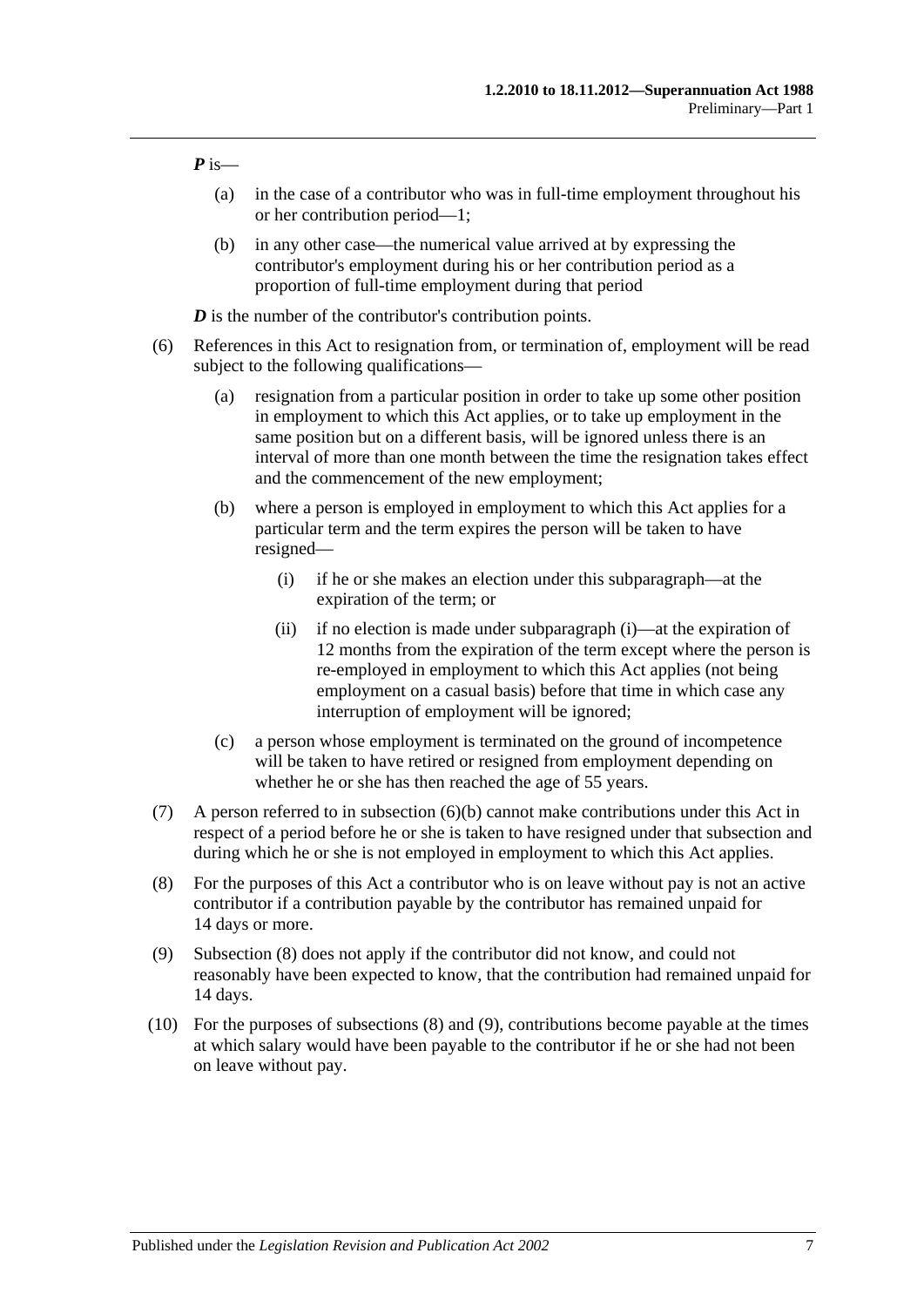#### <span id="page-13-0"></span>**4A—Putative spouses**

- (1) For the purposes of this Act, a person is, on a certain date, the *putative spouse* of another person if—
	- (a) he or she is, on that date, cohabiting with the other person as his or her wife or husband de facto and—
		- (i) the person—
			- (A) has been so cohabiting with the other person continuously for the preceding period of 3 years; or
			- (B) has during the preceding period of 4 years so cohabited with the other person for periods aggregating not less than 3 years; or
		- (ii) a child, of whom both persons are the parents, has been born (whether or not the child is still living); or
	- (b) where the 2 persons are of the same sex—he or she is, on that date, cohabiting with the other person in a relationship that has the distinguishing characteristics of a relationship between a married couple (except for the characteristics of different sex and legally recognised marriage and other characteristics arising from either of those characteristics) and the person—
		- (i) has been so cohabiting with the other person continuously for the preceding period of 3 years; or
		- (ii) has during the preceding period of 4 years so cohabited with the other person for periods aggregating not less than 3 years.
- (2) A person whose rights depend on whether—
	- (a) he or she and another person; or
	- (b) two other persons,

were, on a certain date, putative spouses one of the other may apply to the District Court for a declaration under this section.

- (3) If it is proved to the satisfaction of the Court that the persons in relation to whom the declaration under this section is sought did, on the date in question, fulfil the requirements of subsection (1), the Court must make a declaration accordingly.
- (4) A declaration may be made under this section—
	- (a) whether or not one or both of the persons in relation to whom the declaration is sought are, or have ever been, domiciled in this State; or
	- (b) despite the fact that one or both of them are dead.
- (5) It must not be inferred from the fact that the Court has declared that two persons were putative spouses one of the other, on a certain date, that they were putative spouses as at any prior or subsequent date.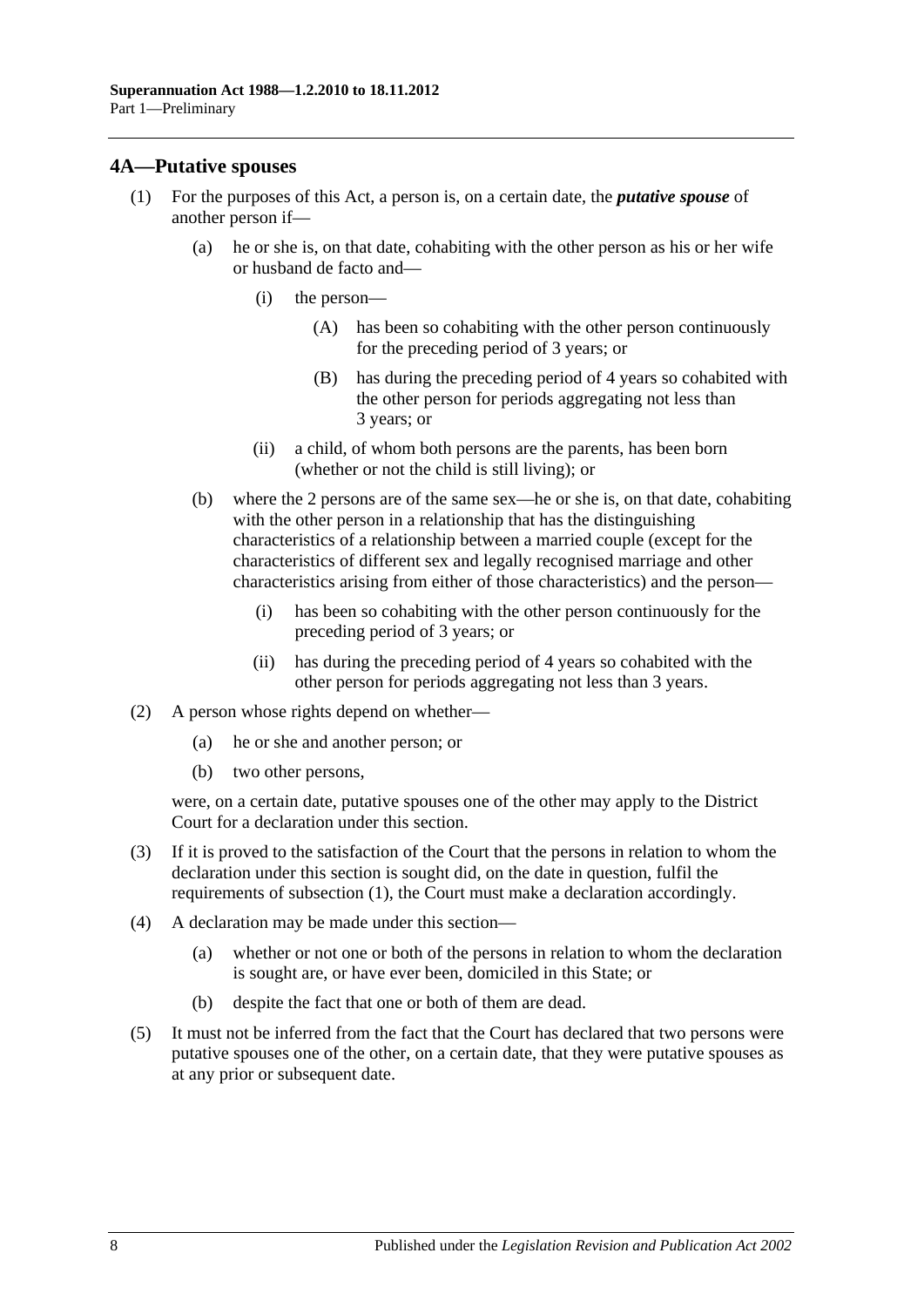#### <span id="page-14-0"></span>**4B—Restriction on publication of court proceedings**

- (1) *Protected information* is information relating to an application under [section](#page-13-0) 4A (including images) that identifies, or may lead to the identification of—
	- (a) an applicant; or
	- (b) a person who is related to, or associated with, an applicant or is, or is alleged to be, in any other way connected in the matter to which the proceedings relate; or
	- (c) a witness to the hearing of the application.
- (2) A person who publishes protected information is guilty of an offence. Maximum penalty: \$5 000 or imprisonment for 1 year.
- (3) A person who discloses protected information knowing that, in consequence of the disclosure, the information will, or is likely to, be published is guilty of an offence. Maximum penalty: \$5 000 or imprisonment for 1 year.
- (4) This section does not apply to—
	- (a) the publication or disclosure of material—
		- (i) by the District Court or an employee of the Courts Administration Authority (so long as such publication or disclosure is made in connection with the administrative functions of the Court); or
		- (ii) for purposes associated with the administration of this Act; or
	- (b) the publication in printed or electronic form of material that—
		- (i) consists solely or primarily of the reported judgements or decisions of the Court; or
		- (ii) is of a technical nature designed primarily for use by legal practitioners.
- (5) In this section—

*newspaper* means a newspaper, journal, magazine or other publication that is published at periodic intervals;

*publish* means publish by newspaper, radio or television, or on the internet, or by some other similar means of communication to the public.

#### <span id="page-14-2"></span><span id="page-14-1"></span>**5—Superannuation arrangements**

- (1) Subject to [subsection](#page-15-0) (2), the Board may enter into arrangements with—
	- (a) an instrumentality or agency of the Crown; or
	- (b) a prescribed authority, body or person,

under which the employees of that instrumentality, agency, authority, body or person become eligible to apply to be accepted as contributors.

(1a) An arrangement under [subsection](#page-14-2) (1) may modify the provisions of this Act in their application to, or in relation to, employees to which the arrangement relates but not so as to put those employees in a more advantageous position than other contributors.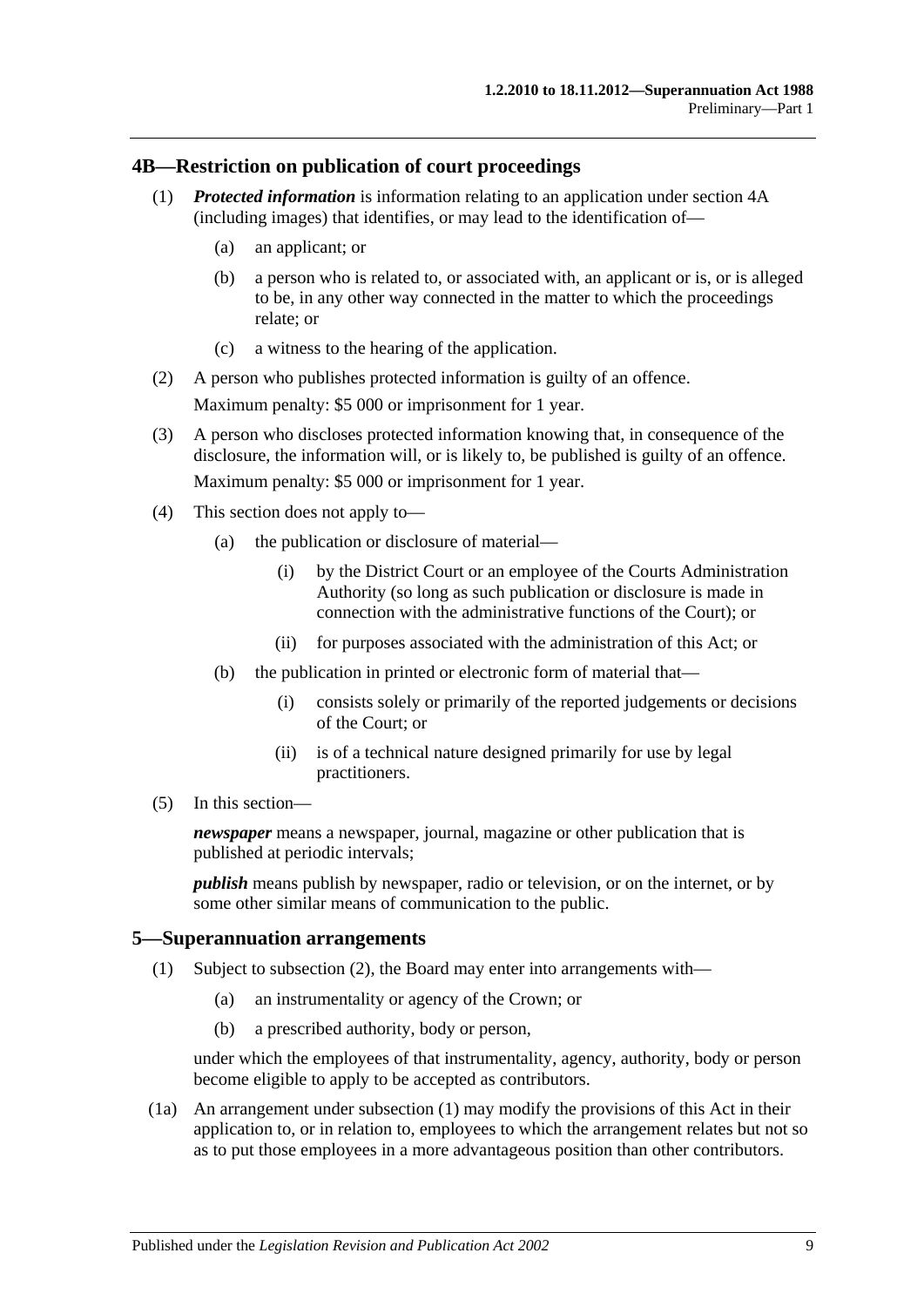- (1b) An arrangement may be varied at any time by agreement between the Board and the instrumentality, agency, authority, body or person.
- <span id="page-15-0"></span>(2) An arrangement under [subsection](#page-14-2) (1) is not effective unless its terms are approved by the Minister.
- <span id="page-15-4"></span>(2a) Where an instrumentality or agency of the Crown that has entered into an arrangement with the Board under this section ceases to be an instrumentality or agency of the Crown, the Minister may by written notice to the Board and to the former instrumentality or agency of not less than one month—
	- (a) declare that benefits will cease accruing to contributors in respect of their employment with the former instrumentality or agency; and
	- (b) vary the terms of the arrangement in such manner as he or she thinks fit.
- <span id="page-15-2"></span>(3) Subject to [subsection](#page-15-1) (4), an instrumentality or agency of the Crown or an authority, body or person who has entered into an arrangement with the Board under this section (whether before or after the commencement of the *[Superannuation \(Scheme Revision\)](http://www.legislation.sa.gov.au/index.aspx?action=legref&type=act&legtitle=Superannuation%20(Scheme%20Revision)%20Amendment%20Act%201992)  [Amendment Act](http://www.legislation.sa.gov.au/index.aspx?action=legref&type=act&legtitle=Superannuation%20(Scheme%20Revision)%20Amendment%20Act%201992) 1992*) may, by written notice to the Board of not less than one month, declare that benefits will cease accruing to contributors in respect of employment with the instrumentality, agency, authority, body or person.
- <span id="page-15-1"></span>(4) A declaration cannot be made under [subsection](#page-15-2) (3)—
	- (a) without the approval in writing of a majority of those persons who—
		- (i) are contributors by virtue of the arrangement; and
		- (ii) are currently employed by the instrumentality, agency, authority, body or person; and
	- (b) unless the Board has given its approval to the declaration.
- <span id="page-15-3"></span>(5) Before giving its approval under [subsection](#page-15-3) (4)(b), the Board must have obtained from an actuary an actuarial assessment of the account (if any) established to meet the employer component of benefits that have accrued to employees of the instrumentality, agency, authority, body or person under this Act.
- (6) When giving its approval under [subsection](#page-15-3) (4)(b), the Board must be satisfied on the basis of the actuary's assessment that the amount standing to the credit of the account will be sufficient to meet the employer component of benefits.
- <span id="page-15-5"></span>(7) The following provisions apply on the cessation of the accrual of benefits under [subsection](#page-15-4)  $(2a)$  or  $(3)$ :
	- (a) those contributors currently employed by the instrumentality, agency, authority, body or person who are of or over the age of 60 years will be taken for the purposes of this Act to have retired from employment; and
	- (b) those contributors currently employed by the instrumentality, agency, authority, body or person who have not reached the age of 60 years will be taken for the purposes of this Act to have resigned from employment; and
	- (c) [section](#page-34-0) 28 or [39](#page-71-0) (as the case requires) applies to and in relation to a contributor referred to in [paragraph](#page-15-5) (b) despite the fact that he or she is of or over the age of 55 years; and
	- (d) a contributor referred to in [paragraph](#page-15-5) (b) who has elected to preserve his or her benefits is not entitled to them (except on account of incapacity) until—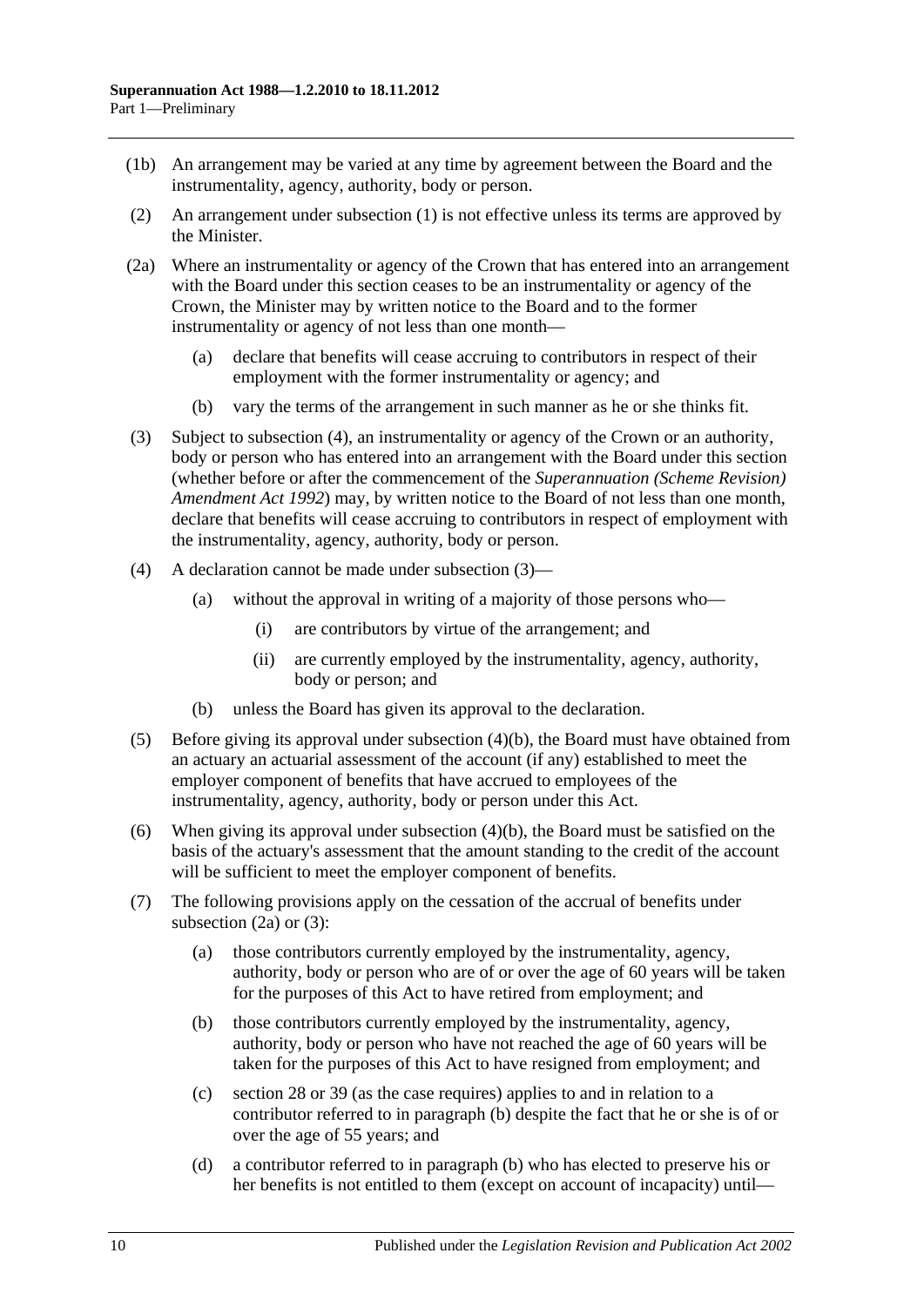- (i) he or she has reached the age of 55 years and has ceased to be employed by the instrumentality, agency, authority, body or person; or
- (ii) he or she has reached the age of 60 years.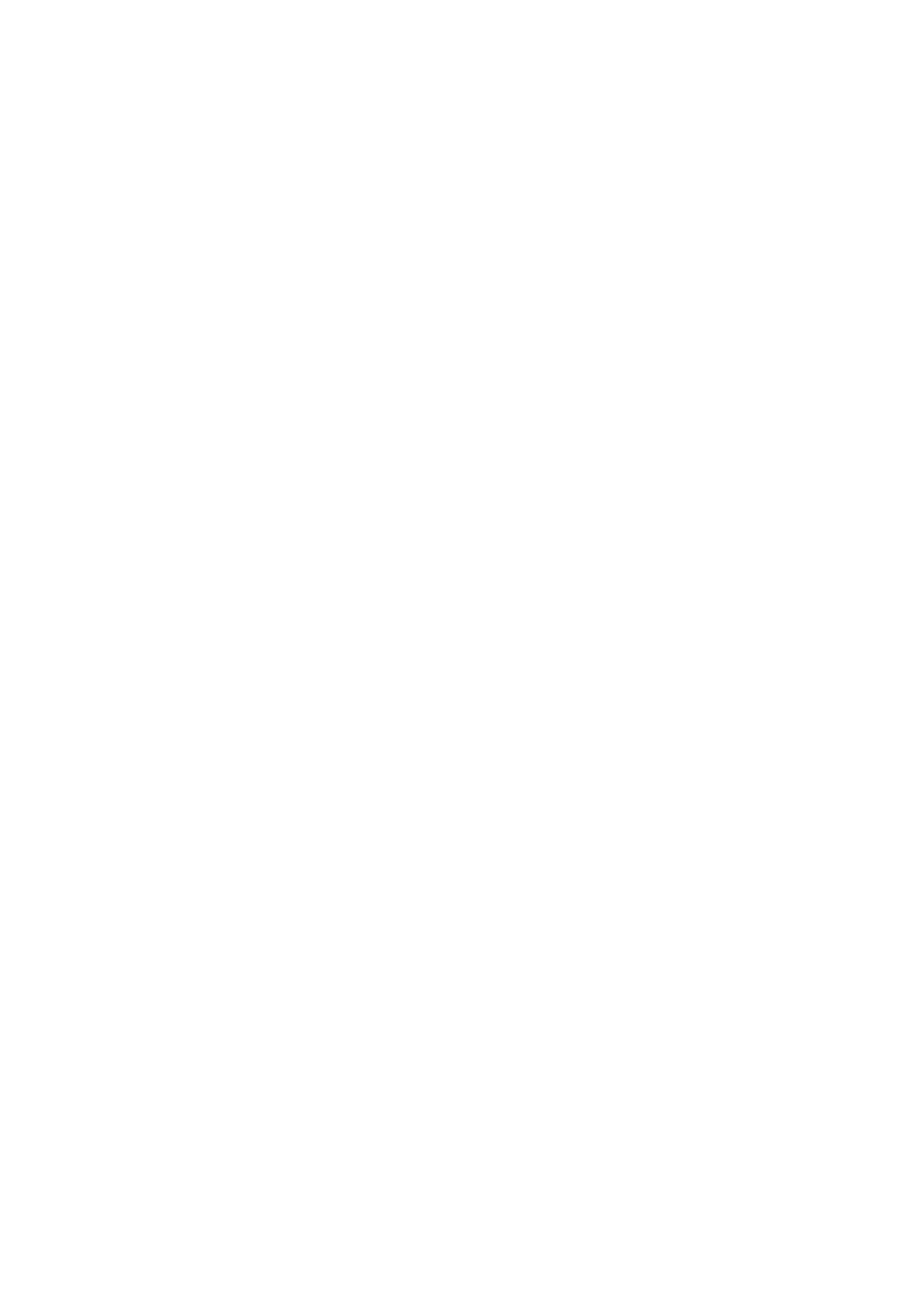# <span id="page-18-0"></span>**Part 2—Administration**

# <span id="page-18-1"></span>**Division 1—The Board**

# <span id="page-18-2"></span>**6—The Board**

- (1) The Board continues in existence.
- (2) The Board is a body corporate.
- (3) The Board has full juristic capacity to exercise any powers that are by their nature capable of being exercised by a body corporate.
- (4) Where a document appears to bear the common seal of the Board, it will be presumed, in the absence of proof to the contrary, that the document was duly executed by the Board.

# <span id="page-18-3"></span>**7—Functions of the Board**

(1) The Board is responsible to the Minister for all aspects of the administration of this Act except the management and investment of the Fund.

# <span id="page-18-4"></span>**8—The Board's membership**

- (1) The Board consists of the following members:
	- (a) a presiding member (who must not be an employee) appointed by the Governor; and
	- (b) two members elected by the contributors and members of the superannuation benefit scheme (established by the *[Superannuation \(Benefit Scheme\)](http://www.legislation.sa.gov.au/index.aspx?action=legref&type=act&legtitle=Superannuation%20(Benefit%20Scheme)%20Act%201992)  Act [1992](http://www.legislation.sa.gov.au/index.aspx?action=legref&type=act&legtitle=Superannuation%20(Benefit%20Scheme)%20Act%201992)*) and the Southern State Superannuation Scheme (established by the *[Southern State Superannuation Act](http://www.legislation.sa.gov.au/index.aspx?action=legref&type=act&legtitle=Southern%20State%20Superannuation%20Act%201994) 1994*); and
	- (c) two members appointed by the Governor on the Minister's nomination.
- (2) A person who is employed in duties connected with the administration of this Act, the *[Superannuation \(Benefit Scheme\) Act](http://www.legislation.sa.gov.au/index.aspx?action=legref&type=act&legtitle=Superannuation%20(Benefit%20Scheme)%20Act%201992) 1992* or the *[Southern State Superannuation](http://www.legislation.sa.gov.au/index.aspx?action=legref&type=act&legtitle=Southern%20State%20Superannuation%20Act%201994)  Act [1994](http://www.legislation.sa.gov.au/index.aspx?action=legref&type=act&legtitle=Southern%20State%20Superannuation%20Act%201994)* is not eligible to be elected as a member of the Board.
- (3) The Governor may appoint a deputy to a member of the Board and the deputy may, in the absence or during a temporary vacancy in the office of that member, act as a member of the Board.
- (4) Subject to [subsection](#page-18-5) (5), a member of the Board will be appointed or elected for a term not exceeding three years.
- <span id="page-18-5"></span>(5) A member appointed or elected to fill a casual vacancy will be appointed or elected for the balance of the term of his or her predecessor.
- (6) The office of a member of the Board becomes vacant if the member—
	- (a) dies; or
	- (b) completes a term of office and is not reappointed or re-elected; or
	- (c) resigns by written notice to the Minister; or
	- (d) is removed from office by the Governor on the ground of—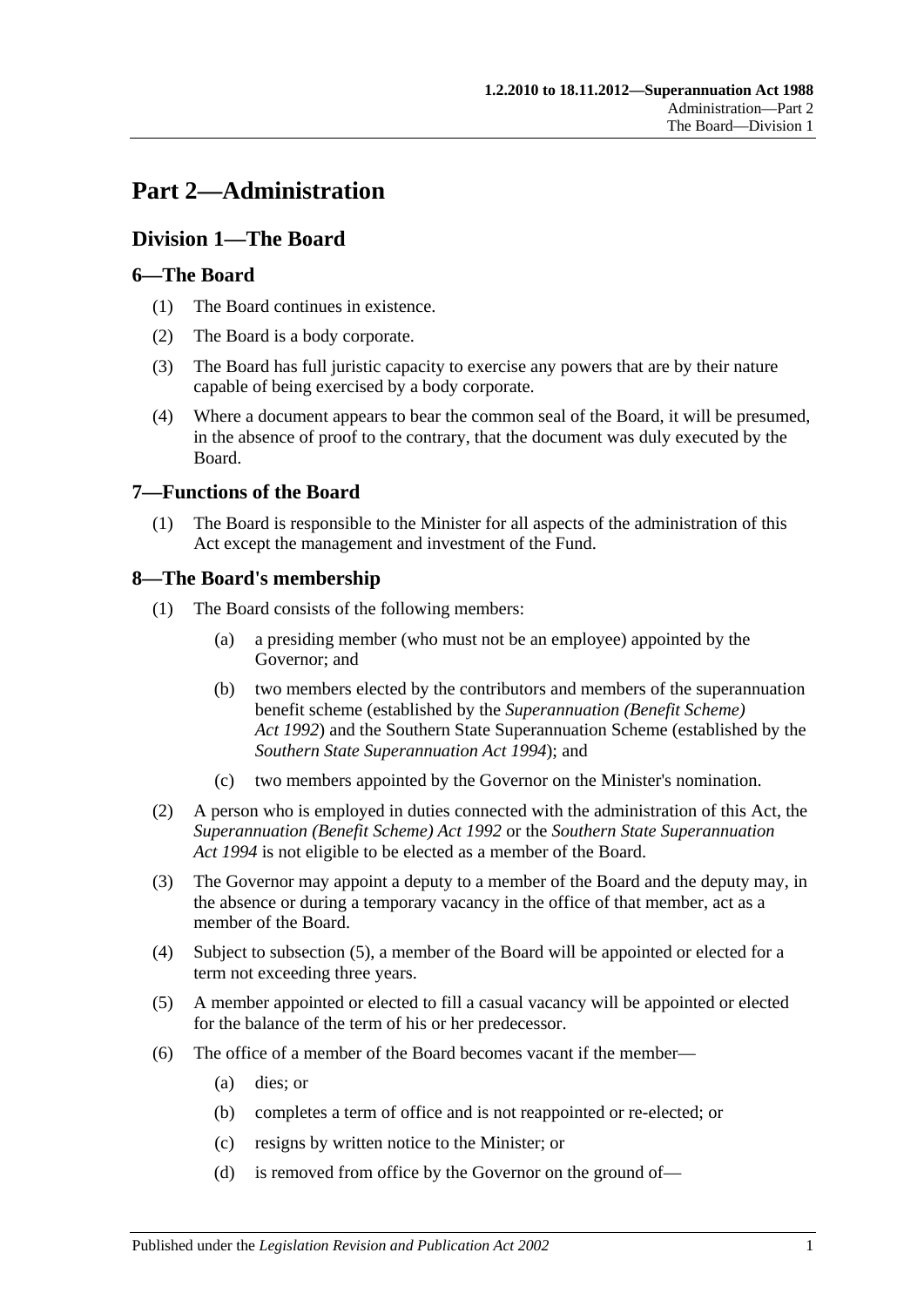- (i) mental or physical incapacity to carry out official duties satisfactorily; or
- (ii) neglect of duty; or
- (iii) misconduct.
- (7) If the office of an elected member becomes vacant and the balance of the term of the office is 12 months or less, the Governor may appoint to the vacant office a person nominated by the Public Service Association of South Australia Incorporated and the South Australian Institute of Teachers.

#### <span id="page-19-0"></span>**9—Procedures at meetings of the Board**

- (1) A meeting will be chaired by the presiding member or, in his or her absence, by a member chosen by those present.
- (2) Subject to [subsection](#page-19-3) (3), the Board may act notwithstanding vacancies in its membership.
- <span id="page-19-3"></span>(3) Three members constitute a quorum for a meeting of the Board.
- (4) A decision in which a majority of the members present at a meeting concur is a decision of the Board.
- (4a) A conference by telephone or other electronic means between members of the Board will, for the purposes of this section, be taken to be a meeting of the Board at which the participating members are present if—
	- (a) notice of the conference is given to all members in the manner determined by the Board for that purpose; and
	- (b) each participating member is capable of communicating with every other participating member during the conference.
- (5) Subject to this Act, the Board may determine its own procedures.
- (6) The Board must keep minutes of its proceedings.

#### <span id="page-19-4"></span><span id="page-19-1"></span>**10—Staff of the Board**

- (1) The Board may, with the Minister's approval, appoint staff to assist it in carrying out its responsibilities under this Act.
- (2) A person appointed under [subsection](#page-19-4) (1) is not a Public Service employee.
- (3) The Board may, with the approval of a Minister responsible for a particular administrative unit of the Public Service, make use of the staff or facilities of that administrative unit.

# <span id="page-19-2"></span>**10A—Delegation by the Board**

- (1) The Board may delegate any of the Board's powers or functions under this Act (except this power of delegation) to any person or body.
- (2) A delegation under this section—
	- (a) must be by instrument in writing; and
	- (b) may be conditional or unconditional; and
	- (c) does not derogate from the power of the Board to act in any matter; and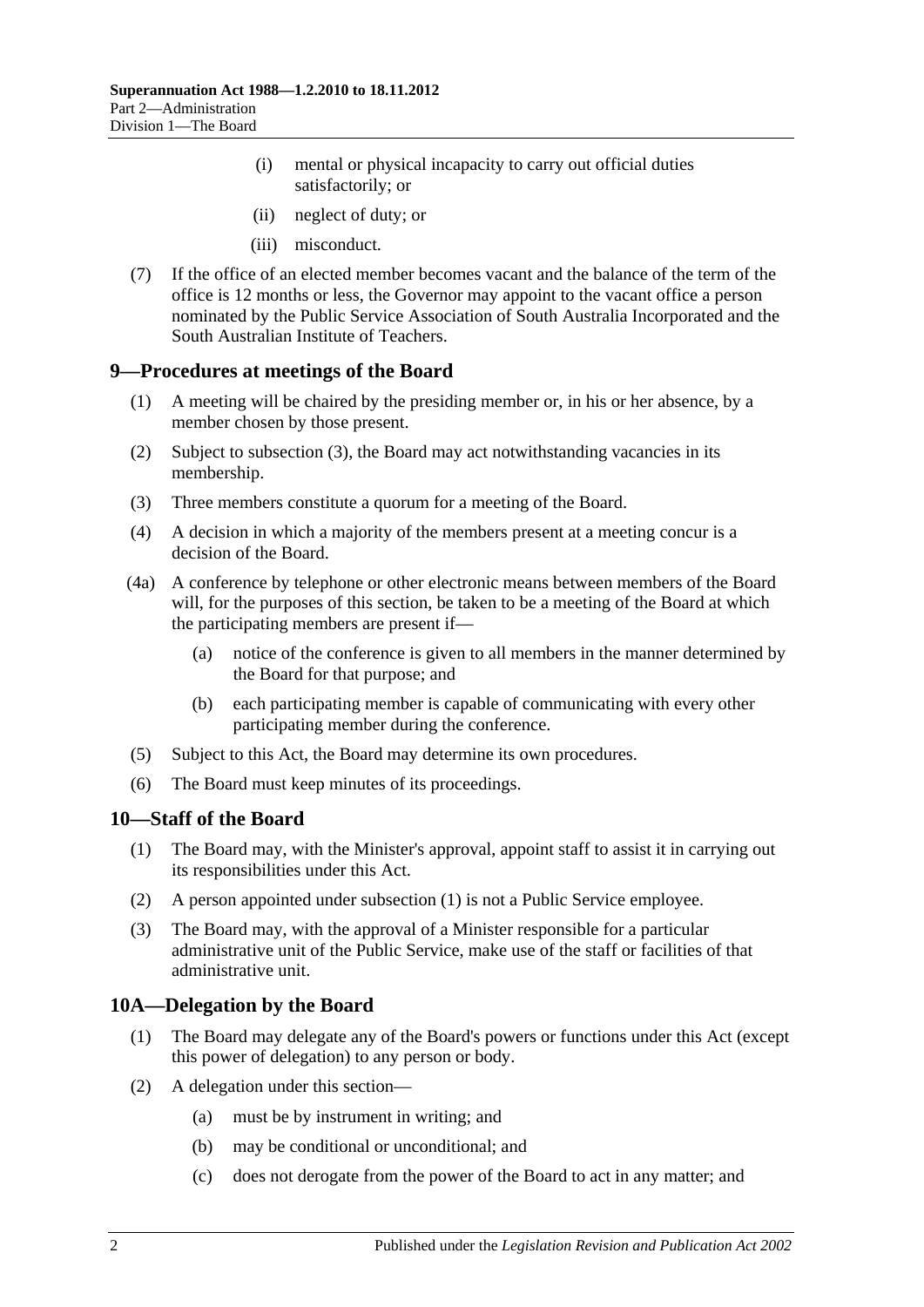(d) is revocable at will by the Board.

# <span id="page-20-0"></span>**Division 3—The Fund**

#### <span id="page-20-1"></span>**17—The Fund**

- (1) The Fund continues in existence.
- (2) The assets of the Fund belong (both at law and in equity) to the Crown.
- (3) The Fund is subject to the management and control of the Superannuation Funds Management Corporation of South Australia.
- (4) The Treasurer must pay into the Fund periodic contributions reflecting—
	- (a) the contributions paid to the Treasurer by contributors; and
	- (b) any co-contribution paid to the Board on behalf of a contributor (but received by the Treasurer on behalf of the Board),

with respect to the relevant period.

- (5) All interest and accretions arising from investment of the Fund must be paid into the Fund.
- <span id="page-20-2"></span>(6) The Fund will be treated as made up of 3 major divisions—
	- (a) one proportioned to—
		- (i) the aggregate balance, as at a date determined by the Board, of contribution accounts maintained in the names of old scheme contributors;
		- (ii) the amount, as at the date referred to in [subparagraph](#page-20-2) (i), that represents income of the Fund referable to old scheme contributors that is not reflected in contribution accounts;
		- (iii) the amount, as at the date referred to in [subparagraph](#page-20-2) (i), that is referable to contributions of old scheme contributors whose contribution accounts have been closed;
		- (iv) subsequent contributions and payments referable to old scheme contributors;
		- (v) subsequent income of the Fund attributable to investment of this division of the Fund;
	- (b) one proportioned to
		- (i) the aggregate balance, as at the date referred to in [paragraph](#page-20-2)  $(a)(i)$ , of contribution accounts maintained in the names of new scheme contributors; and
		- (ii) subsequent contributions and payments referable to new scheme contributors; and
		- (iii) subsequent income of the Fund attributable to investment of this division of the Fund;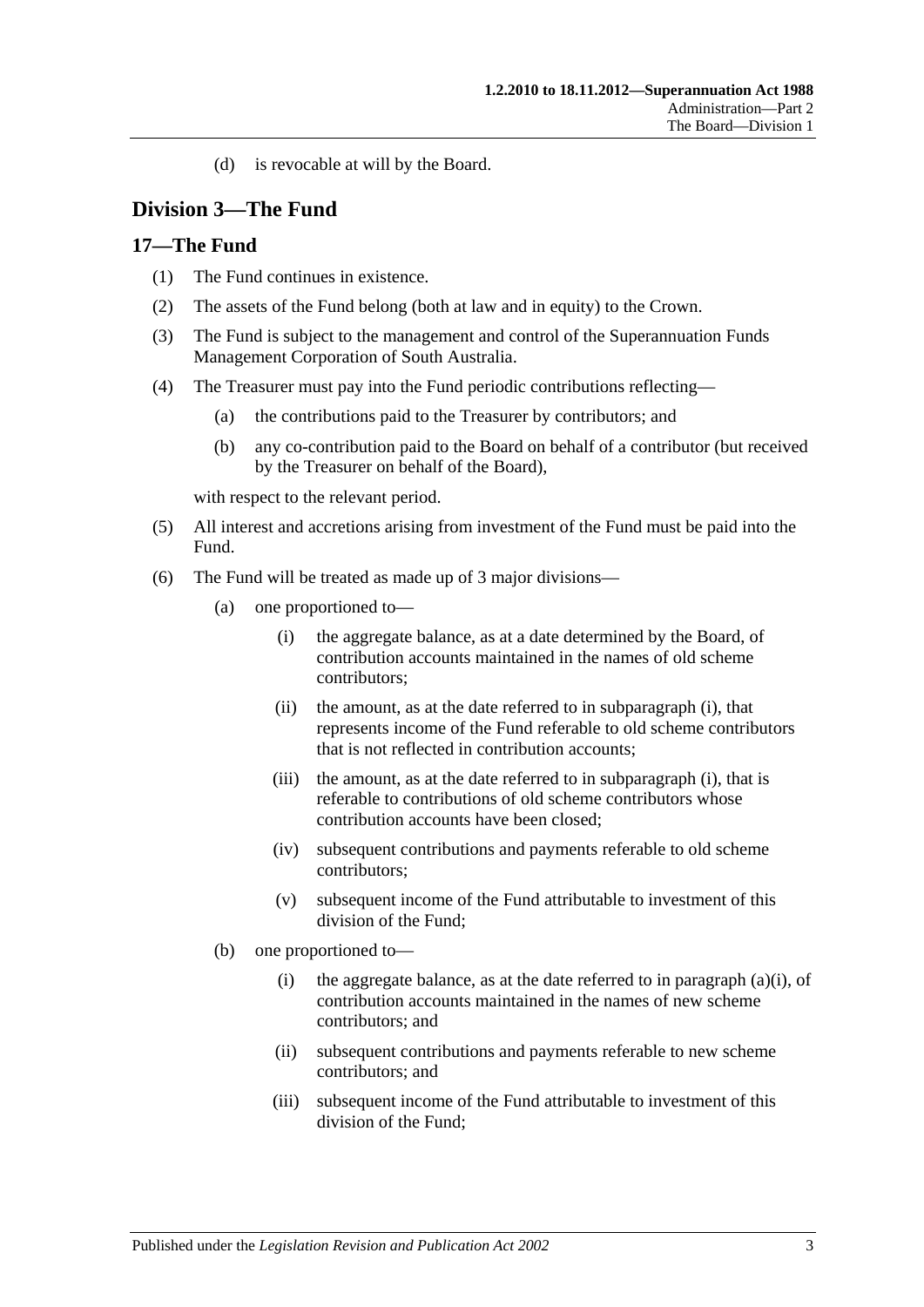- (c) one proportioned to the aggregate balance of co-contribution accounts to the extent that they hold the amount of any co-contributions that have been paid to the Board.
- (7) The following amounts will be paid from the Fund:
	- (a) administrative costs and other expenses related to the management and investment of the Fund;
	- (b) the prescribed percentage of the other costs of administering this Act;
	- (c) any reimbursement of the Consolidated Account or a special deposit account that the Treasurer charges against the Fund in pursuance of this Act.
- (8) The Superannuation Funds Management Corporation of South Australia must determine the value of each division of the Fund as at the end of each financial year.

# <span id="page-21-0"></span>**19—Investment of the Fund**

- (1) The Fund will be invested in a manner determined by the Superannuation Funds Management Corporation of South Australia.
- (2) The Corporation may enter into transactions affecting the Fund—
	- (a) for the purpose of investment; or
	- (b) for purposes incidental, ancillary or otherwise related to investment.

# <span id="page-21-1"></span>**Division 3A—Accounts**

# <span id="page-21-2"></span>**20A—Contributors' accounts**

- (1) The Board will maintain accounts in the names of all contributors and each account will state whether the contributor is an old scheme contributor or a new scheme contributor.
- (2) A contributor's account must be debited with any payment that is, in pursuance of this Act, to be charged against that account.
- <span id="page-21-3"></span>(3) At the end of each financial year, each contributor's account that has a credit balance will be varied—
	- (a) if the account is in the name of an old scheme contributor—to reflect a rate of return determined by the Board in relation to the contribution accounts of old scheme contributors for the relevant financial year;
	- (b) if the account is in the name of a new scheme contributor—to reflect a rate of return determined by the Board in relation to the contribution accounts of new scheme contributors for the relevant financial year.
- (4) In determining a rate of return for the purposes of [subsection](#page-21-3) (3), the Board should have regard to—
	- (a) the net rate of return achieved by investment of the relevant division of the Fund over the financial year or, if a new scheme contributor has made a nomination under [subsection](#page-22-2) (4a), the net rate of return achieved by the class of investments, or the combination of classes of investments, nominated by the contributor; and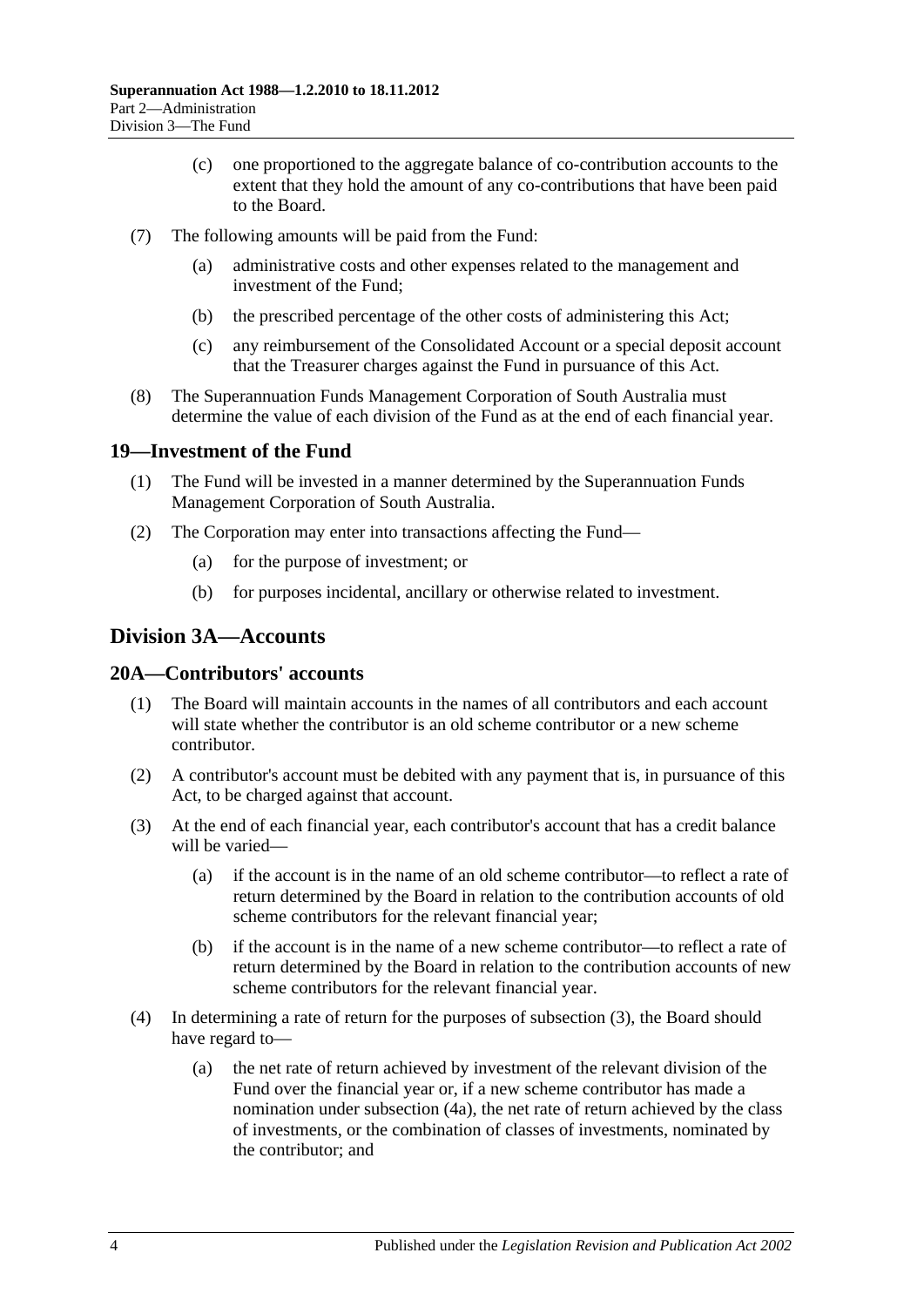- (b) the desirability of reducing undue fluctuations in the rate of return on contributors' accounts.
- <span id="page-22-3"></span><span id="page-22-2"></span>(4a) If the Fund is invested in different classes of investments, the Board may, with the agreement of the Superannuation Funds Management Corporation of South Australia, permit new scheme contributors, on such terms and conditions as it thinks fit, to nominate the class of investments, or the combination of classes of investments, for the purpose of determining the rate of return under this section.
- (4b) If a contributor, after nominating a class of investments under [subsection](#page-22-2) (4a), subsequently varies the nominated class of investments, the Board may charge a fee (to be fixed by the Board) to the contributor's contribution account in a manner determined by the Board.
- (5) Where, in pursuance of [subsection](#page-22-3)  $(4)(b)$ , the Board determines a rate of return that is at variance with the net rate of return achieved by investment of the relevant division of the Fund, the Board must include its reasons for the determination in its report for the relevant financial year.
- <span id="page-22-4"></span>(6) Where it is necessary to determine the balance of a contributor's account and the Board has not yet determined a rate of return in relation to the relevant financial year, the balance will be determined by applying a percentage rate of return on accounts estimated by the Board.
- (6a) A balance determined under [subsection](#page-22-4) (6) will not be adjusted when a rate of return is subsequently determined under [subsection](#page-21-3) (3).
- (7) A reference in this section to *rate of return* is a reference to a positive or a negative rate of return.

# <span id="page-22-0"></span>**20ABA—Co-contribution accounts**

The Board must—

- (a) establish a co-contribution account in the name of a contributor in respect of whom a co-contribution has been paid to the Board; and
- (b) credit the account with the amount of any co-contribution paid to the Board in respect of the member; and
- (c) immediately on a co-contribution account being credited with the amount of a co-contribution—transfer the amount to a co-contribution account maintained by the Board in the name of the contributor in the Southern State Superannuation Fund; and
- (d) advise the contributor in writing that—
	- (i) the co-contribution has been transferred to the Southern State Superannuation Fund; and
	- (ii) the contributor is, by virtue of section 14 of the *[Southern State](http://www.legislation.sa.gov.au/index.aspx?action=legref&type=act&legtitle=Southern%20State%20Superannuation%20Act%201994)  [Superannuation Act](http://www.legislation.sa.gov.au/index.aspx?action=legref&type=act&legtitle=Southern%20State%20Superannuation%20Act%201994) 1994*, a member of the Triple S scheme.

# <span id="page-22-5"></span><span id="page-22-1"></span>**20AB—Other accounts to be kept by Board**

(1) The Board must keep proper accounts of receipts and payments relating to the payment of benefits under this Act.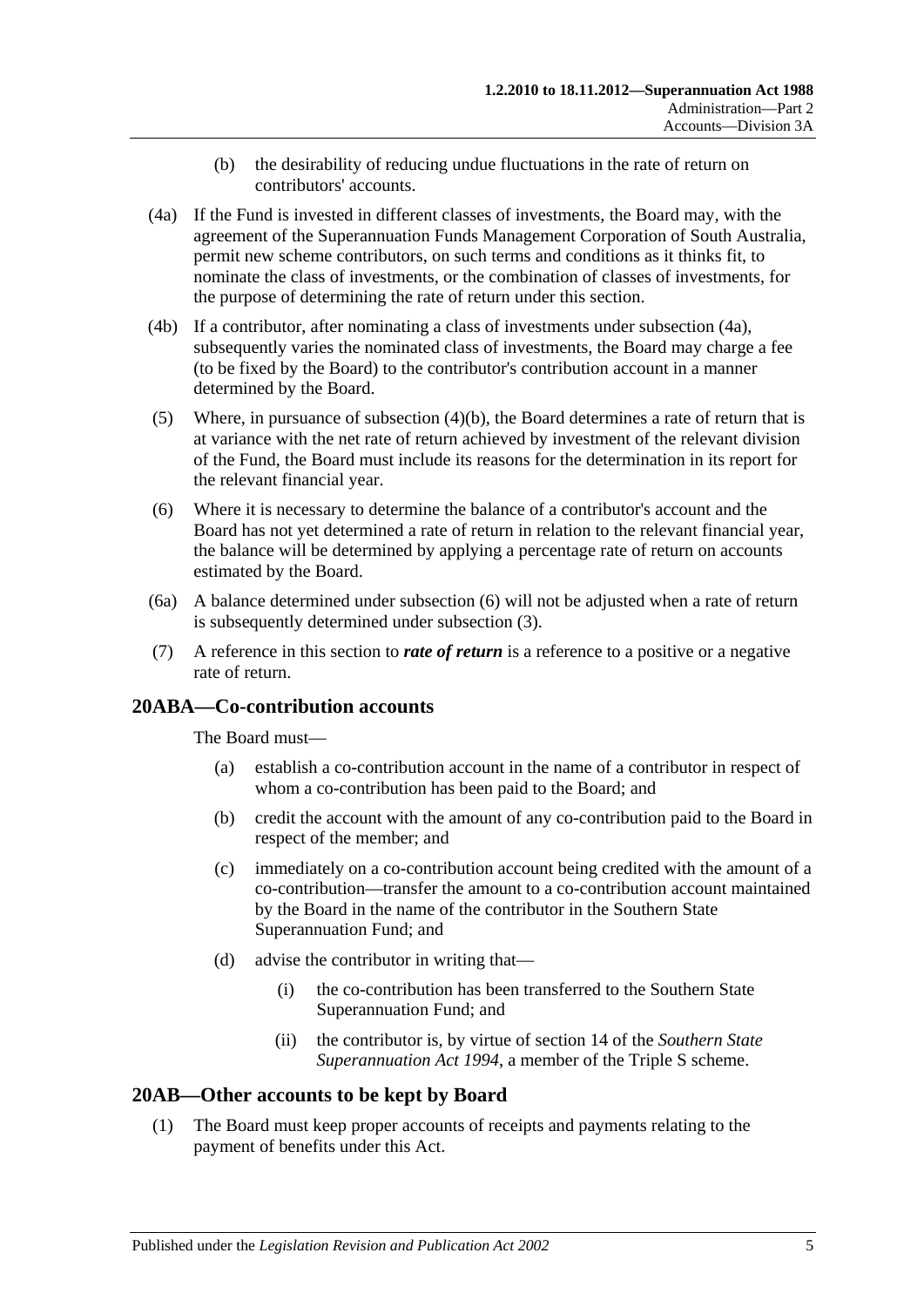(2) The Auditor-General may at any time, and must at least once in each year, audit the accounts kept by the Board under [subsection](#page-22-5) (1).

# <span id="page-23-0"></span>**Division 3B—Payment of benefits**

# <span id="page-23-1"></span>**20B—Payment of benefits**

- (1) Any benefit or other entitlement payable under this Act must be paid out of the Consolidated Account (which is appropriated to the necessary extent) or out of a special deposit account established by the Treasurer for the purpose.
- (2) If any such payment, or a proportion of any such payment, is, in pursuance of this Act, to be charged against the contributor's contribution account or against the Fund, the Treasurer may reimburse the Consolidated Account or special deposit account by charging the relevant division of the Fund with the amount of that payment or the relevant proportion of that payment (as the case requires).
- (3) If any such payment, or a proportion of any such payment, relates to a rollover account or a co-contribution account, an amount equal to the amount of the payment is to be charged against the appropriate account and the Treasurer may reimburse the Consolidated Account or special deposit account by charging the relevant division of the Fund with the amount of that payment or the relevant proportion of that payment (as the case requires).
- (4) This section does not apply in relation to an administered scheme under [Schedule 3.](#page-128-0)

# <span id="page-23-2"></span>**Division 4—Reports**

# <span id="page-23-3"></span>**21—Reports**

- (1) The Board must, on or before 31 October in each year submit a report to the Minister on the operation of this Act during the financial year ending on 30 June in that year.
- <span id="page-23-4"></span>(4) The Minister must, in relation to the triennium ending 30 June 1992, and thereafter in relation to each succeeding triennium, obtain a report within 12 months after the end of the relevant triennium—
	- (a) on the cost of the Scheme to the Government at the time of the report and in the foreseeable future; and
	- (b) estimating the proportion of future benefits under [Part 5](#page-56-0) that can be met from the Fund.
- (4a) A report under [subsection](#page-23-4) (4) must be prepared by an actuary, not being a member of the Board, appointed by the Minister.
- (5) The Minister must, within six sitting days after receiving a report under this section, have copies of the report laid before both Houses of Parliament.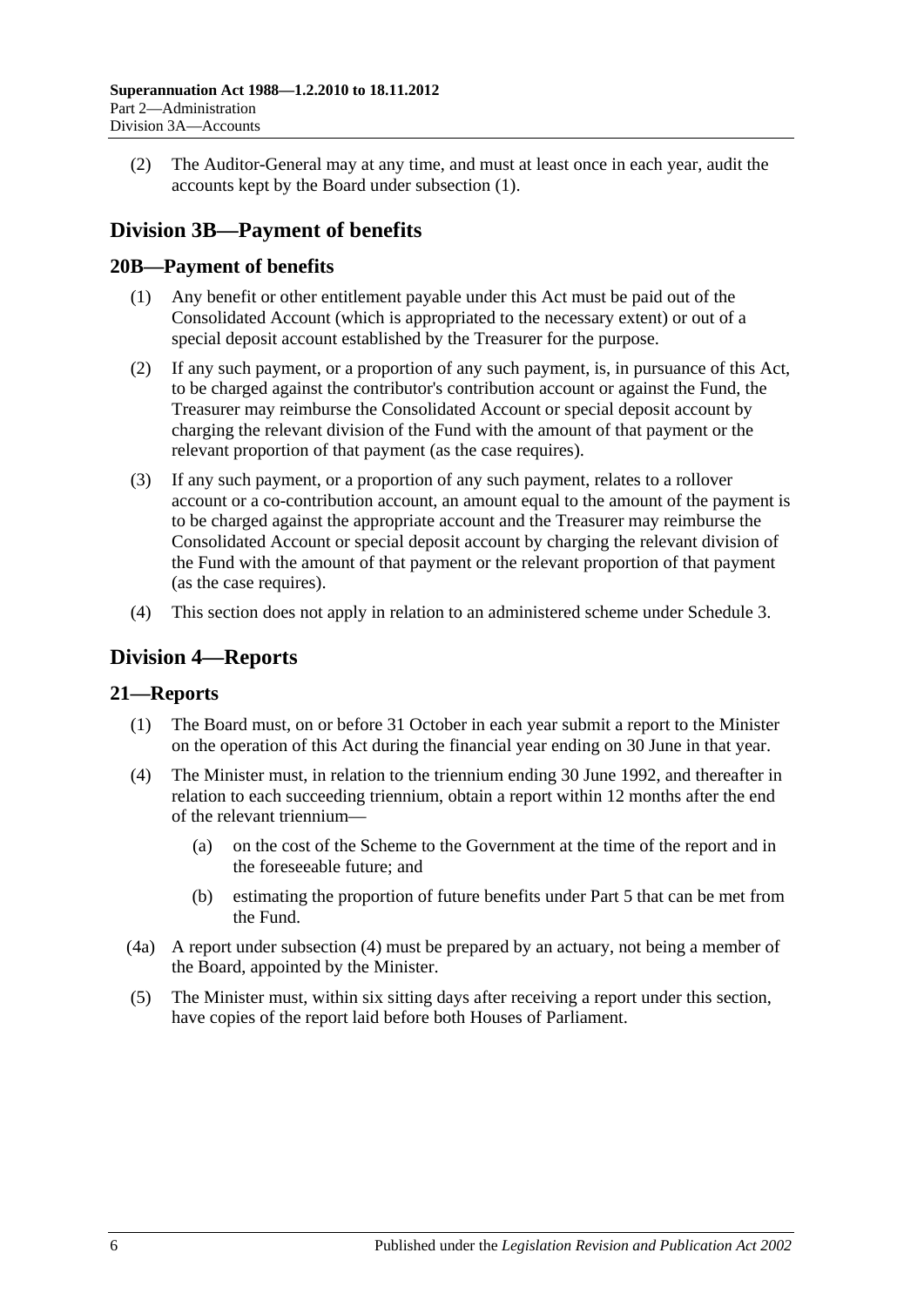# <span id="page-24-0"></span>**Part 3—Contributors, contribution and contribution points**

#### <span id="page-24-5"></span><span id="page-24-1"></span>**22—Entry of contributors to the scheme**

- (1) The Board may, on the application of an employee, accept the employee as a contributor.
- (2) An application can only be made in a manner approved by the Board.
- <span id="page-24-2"></span>(3) The Board may require an applicant to provide satisfactory evidence of the state of the applicant's health.
- (4) The cost of any medical examination to which an applicant is required to submit under [subsection](#page-24-2) (3) will be paid by the Board.
- <span id="page-24-4"></span><span id="page-24-3"></span>(5) If it appears to the Board—
	- (a) that an applicant's state of health is such as to create a risk of invalidity or premature death; or
	- (b) that an applicant has in the past engaged in an activity of a prescribed kind that increases the risk of invalidity or premature death; or
	- (c) that the applicant is likely in the future to engage in an activity of a kind referred to in [paragraph](#page-24-3) (b),

the Board may accept the application on conditions (being conditions authorised by the regulations) limiting the benefits payable under this Act in the event of the contributor's invalidity or death before the age of 55 years (and any such condition prevails to the extent of any inconsistency with any provision of this Act).

- (5a) Unless conditions referred to in [subsection](#page-24-4) (5) provide otherwise, a contributor whose benefits in the event of invalidity or death are limited by conditions under that subsection or by conditions referred to in [clause](#page-108-0) 7 of [Schedule 1](#page-104-0) is not entitled to a disability pension under [Part 4](#page-30-0) or [5](#page-56-0) in respect of the illness, condition or disability to which the limitations relate during the period of five years from the commencement of this Act or the contributor's acceptance into the Scheme whichever is the later.
- (6) If an applicant—
	- (a) is a contributor to some other superannuation scheme funded wholly or in part by the applicant's employer; or
	- (b) receives an allowance or salary loading related to superannuation,

the Board will, unless there is good reason to the contrary, reject the application.

- (7) The Board cannot accept an application from a person who is employed on a casual basis.
- (8) If it appears to the Board that a contributor withheld information required in relation to his or her application for membership of the Scheme, the Board may withhold or reduce a benefit under this Act (other than one that is to be charged against the contributor's contribution account).
- (9) The contribution period of an employee accepted as a contributor will commence on the date fixed for that purpose by the Board.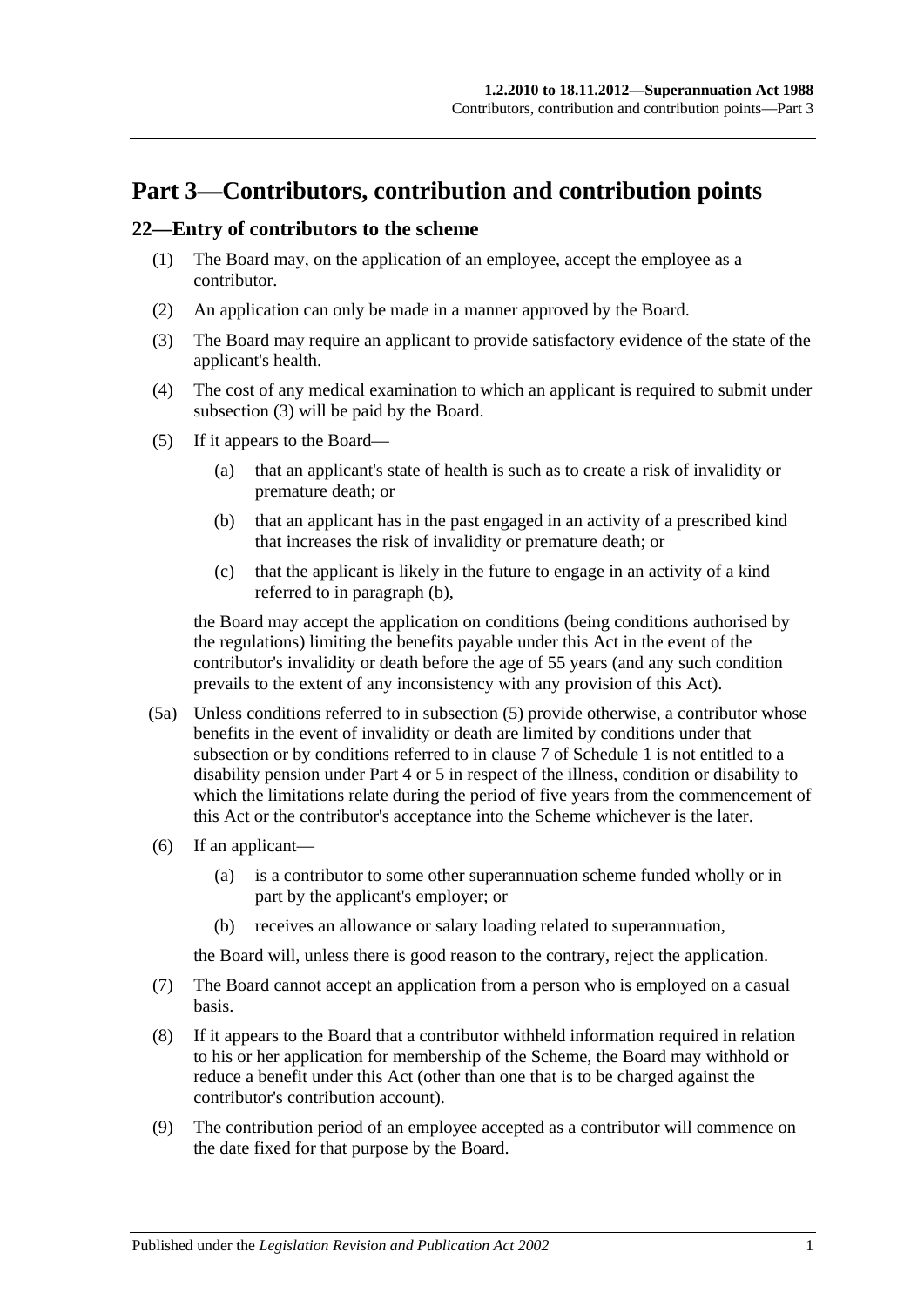- (10) Subject to this section, an application for acceptance as a contributor under [subsection](#page-24-5) (1) must be made on or before 3 May 1994.
- <span id="page-25-0"></span>(11) A person who commenced employment to which this Act applies on or after 3 February 1994 pursuant to a written offer received by the person on or before 3 May 1994 may make an application for acceptance as a contributor under [subsection](#page-24-5) (1) on or before 3 August 1994 or the expiration of three months after the employment commenced whichever is the later.
- (12) An application under [subsection](#page-24-5) (1) will be taken to have been made on the day on which the application was received by the Board.
- (13) An employee who is not a person referred to in [subsection](#page-25-0) (11) may apply for acceptance as a contributor under [subsection](#page-24-5) (1) on or after 4 May 1994 and before 1 July 1995 but if accepted the contributor will—
	- (a) be a member of the Southern State Superannuation Scheme established by the *[Southern State Superannuation Act](http://www.legislation.sa.gov.au/index.aspx?action=legref&type=act&legtitle=Southern%20State%20Superannuation%20Act%201994) 1994* on and from 1 July 1995 and will be taken to have elected to contribute to that scheme at the rate of 6 per cent of salary; and
	- (b) will be taken to be under the age of 55 years and to resign from employment for the purposes of this Act on 30 June 1995 and to carry over the employee component of his or her accrued superannuation benefits on 1 July 1995 to his or her member's contribution account under the Southern State Superannuation Scheme and to carry over the employer component of those benefits on 1 July 1995 to his or her employer contribution account under that scheme.
- <span id="page-25-2"></span>(14) An employee may make an application for acceptance as a contributor under [subsection](#page-24-5)  $(1)$  on or after 4 May 1994 if he or she-
	- (a) had been a member of the Police superannuation scheme; and
	- (b) had resigned or retired from the employment that entitled him or her to membership of that scheme in order to take up employment to which this Act applies; and
	- (c) had taken up that employment within three months after resignation or retirement from the previous employment; and
	- (d) in the case of resignation from the previous employment, had preserved his or her benefits under the Police superannuation scheme.
- (15) Subject to [subsection](#page-25-1) (16), the application referred to in [subsection](#page-25-2) (14) must be made within three months after the employee commences employment to which this Act applies.
- <span id="page-25-1"></span>(16) An employee referred to in [subsection](#page-25-2) (14) who commenced employment to which this Act applies during the period commencing on 3 February 1994 and ending on the commencement of the *[Superannuation \(Employee Mobility\) Amendment Act](http://www.legislation.sa.gov.au/index.aspx?action=legref&type=act&legtitle=Superannuation%20(Employee%20Mobility)%20Amendment%20Act%201997) 1997* may make an application for acceptance as a contributor under [subsection](#page-24-5) (1) within three months after the commencement of that Act.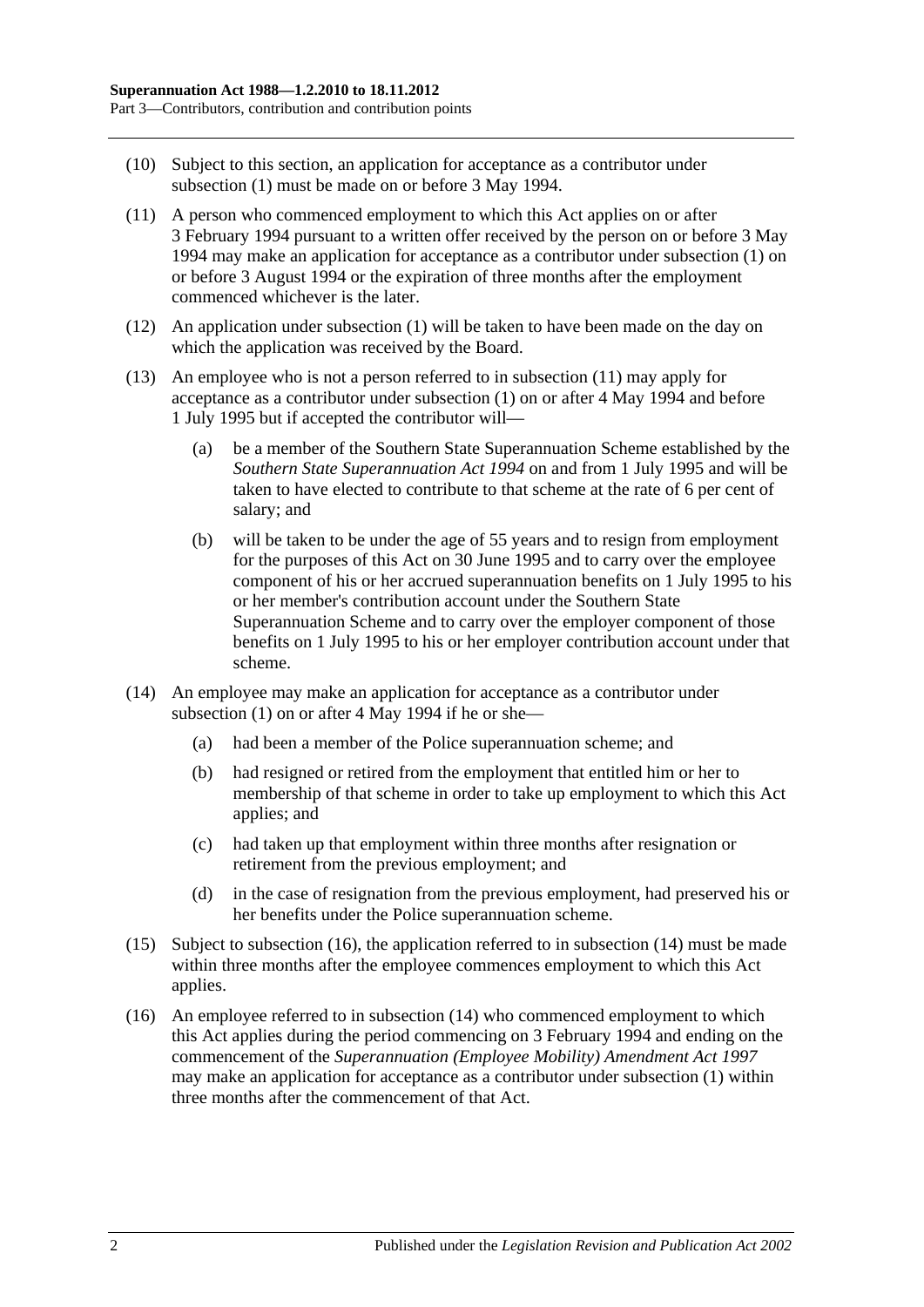- (17) The Board may not refuse an application by an employee referred to in [subsection](#page-25-2) (14) on medical grounds and the only conditions that the Board may place on its acceptance of such an application are those conditions (if any) to which the employee's membership of the Police superannuation scheme had been subject immediately before his or her retirement or resignation from the previous employment.
- (18) An employee referred to in [subsection](#page-25-2) (14) who is accepted as a contributor under [subsection](#page-24-5) (1) is only entitled to his or her benefits under the Police superannuation scheme after his or her employment to which this Act applies has terminated.
- (19) In this section—

*Police superannuation scheme* means the old or new scheme of superannuation established by the *[Police Superannuation Act](http://www.legislation.sa.gov.au/index.aspx?action=legref&type=act&legtitle=Police%20Superannuation%20Act%201990) 1990*.

#### <span id="page-26-0"></span>**23—Contribution rates**

- (1) Subject to this section, a contributor will make contributions to the Treasurer at the standard contribution rate until termination of the contributor's employment.
- <span id="page-26-2"></span>(2) Subject to [subsection](#page-26-1) (2a), a contributor may elect—
	- (a) to contribute at any one of the following rates:
		- 3.0%
		- 4.5%
		- 6.0%
		- 7.5%
		- 9.0%;
	- (b) to cease contributing;
	- (c) in the case of a contributor whose standard contribution rate is not 6%—to contribute at the contributor's standard contribution rate.
- <span id="page-26-1"></span>(2a) A contributor who is employed pursuant to a TEC contract must contribute at the contributor's standard contribution rate or at a higher rate referred to in [subsection](#page-26-2) (2) unless he or she was contributing at a lower rate during the financial year in which the term of the contract commenced in which event he or she must contribute at that rate or a higher rate referred to in [subsection](#page-26-2) (2).
- (2b) [Subsection](#page-26-1) (2a) operates in relation to the financial year following the financial year in which section 5A of the *[Superannuation \(Miscellaneous\) Amendment Act](http://www.legislation.sa.gov.au/index.aspx?action=legref&type=act&legtitle=Superannuation%20(Miscellaneous)%20Amendment%20Act%202000) 2000* comes into operation and in relation to subsequent financial years.
- (3) Subject to [subsection](#page-26-3) (3a), an election under [subsection](#page-26-2) (2) can only be made in a manner approved by the Board and will operate as from the commencement of a financial year (and only elections received by the Board two months or more before the commencement of a particular financial year will operate in relation to that financial year).
- <span id="page-26-3"></span>(3a) Where the Board is satisfied that a contributor needs to reduce his or her contributions because of financial hardship, the Board may permit the contributor to make an election under [subsection](#page-26-2) (2) that will operate before the commencement of the next financial year.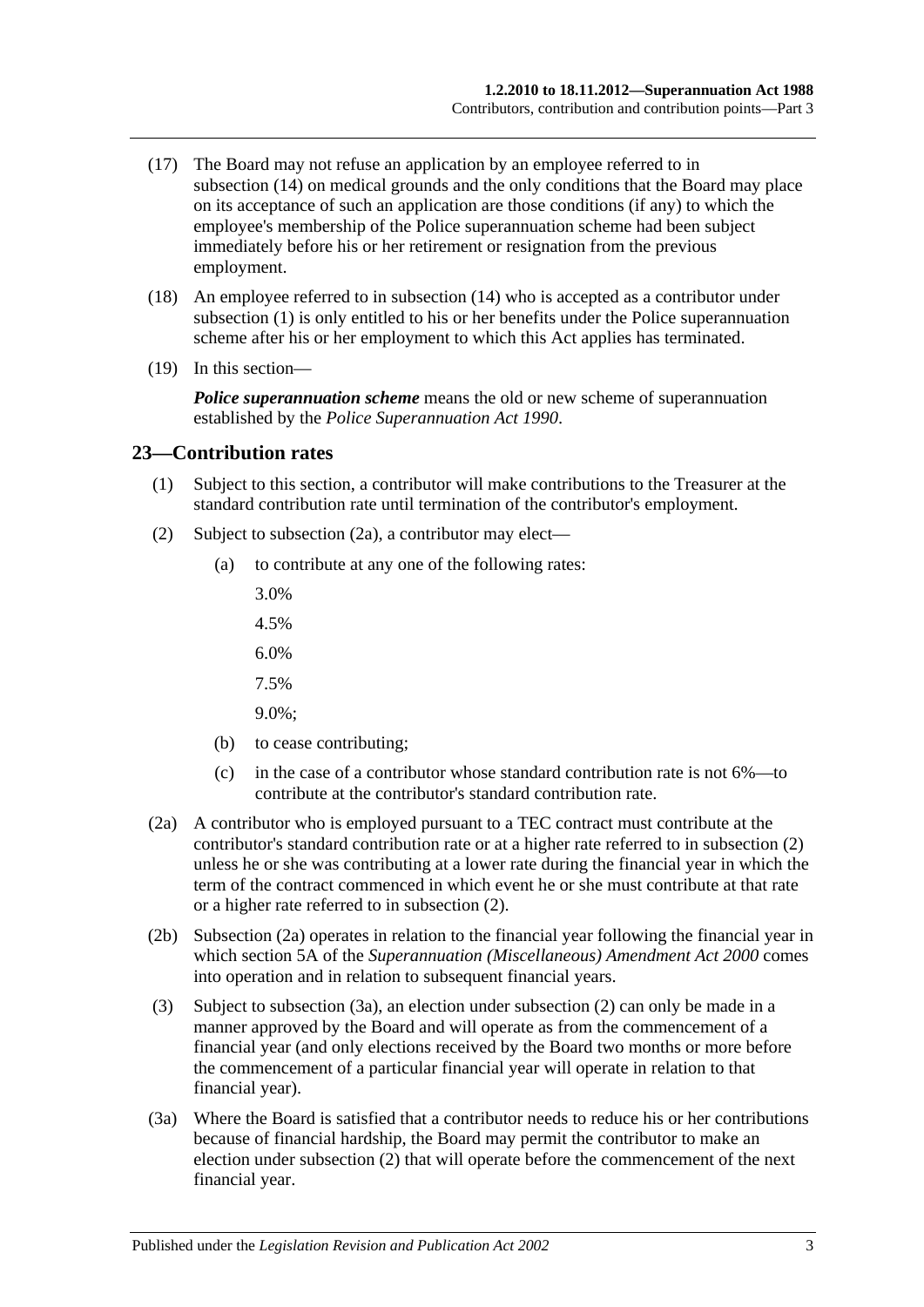- <span id="page-27-1"></span>(4) A contributor's contributions will be fixed in relation to each financial year, as from a day in that financial year determined by the Board—
	- (a) on the basis of the contributor's salary as at the 31st day of March last preceding the commencement of the financial year or, if the contributor's hours of employment have increased or decreased between that date and the commencement of the financial year, on the basis of the contributor's salary following the last such increase or decrease in the hours of employment; but
	- $(b)$
- (i) if the contributor had not then commenced his or her employment, the contributions will be fixed on the basis of the contributor's commencing salary;
- (ii) if the contributor was then on leave without pay or at a reduced rate of pay, the contributions will be fixed on the basis of the salary that the contributor would then have been receiving if not on leave;
- (iii) if the contributor's employment is of a casual nature, the contributions will be fixed on the basis of a notional salary fixed by the Board in relation to the contributor;
- <span id="page-27-0"></span>(iv) if after the date on which contributions for a particular financial year are fixed there is a reduction in the contributor's salary resulting from a reduction in hours of work (other than a temporary reduction of less than two weeks' duration), there will be a proportionate reduction in the contributor's contributions (but such a contributor may, with the Board's approval, elect to contribute as if there had been no reduction in salary and in that event benefits payable under this Act will be calculated as if there had been no reduction of salary);
- (v) if the reason for the reduction in hours of work is an illness or injury suffered by the contributor, an election under [subparagraph](#page-27-0) (iv) may, with the Board's approval, operate during subsequent years despite [paragraph](#page-27-1) (a).
- (5) If over a particular period a contributor receives (while remaining in employment) weekly workers compensation payments for total or partial incapacity for work, contributions will be payable as if the weekly payments were salary or a component of salary (as the case requires) but if the aggregate of the weekly payments and the salary (if any) of the contributor is less than the salary that the contributor would have received if not incapacitated, the Board may allow a proportionate reduction in the amount of the contributions for that period.
- <span id="page-27-2"></span>(6) The following provisions apply to leave without pay—
	- (a) any period of leave without pay of two weeks or less will be treated as a period of employment in respect of which contributions are payable;
	- (b) if leave without pay is taken for a continuous period exceeding two weeks, no contribution is payable in respect of that period unless the contributor elects to contribute and the election is approved by the Board (but such an election in respect of more than 12 months' leave without pay can only be made—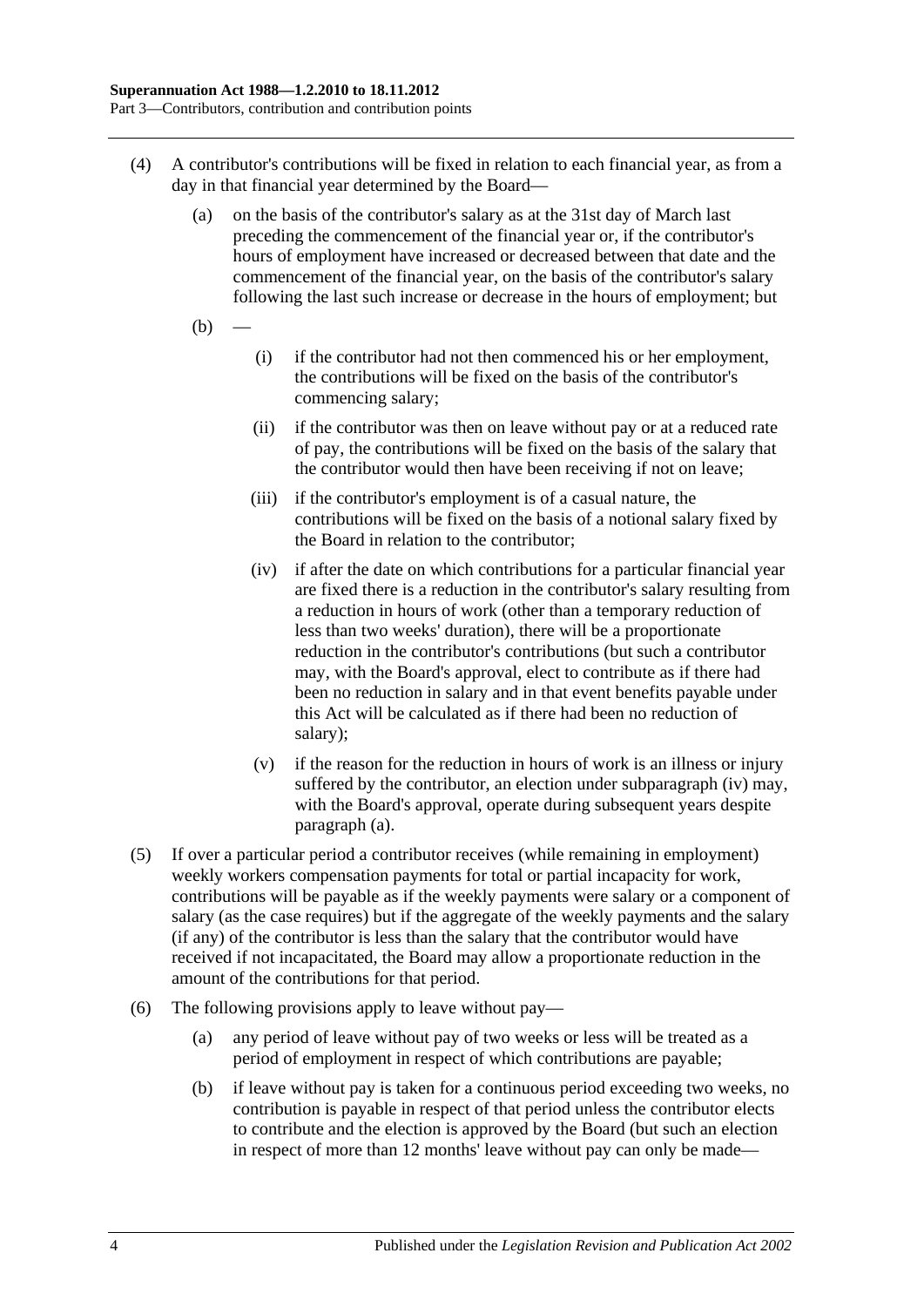- (i) if the Board is satisfied with arrangements that have been made for reimbursement of the cost of benefits attributable to that period; and
- (ii) in circumstances in which the approval is authorised by the regulations).
- (6a) Where a contributor has been, or will be, on leave for more than 12 months and the period of leave is, or will be, made up of two or more components of leave without pay connected by one or more components of paid leave, an election under [subsection](#page-27-2) (6)(b) in relation to a component of that period that will extend it beyond 12 months or that commences after the first 12 months of the period has passed must comply with the requirements of that subsection even though the component itself is less than 12 months in duration.
- (7) An old scheme contributor will cease to contribute if—
	- (a) before termination of the contributor's employment the following conditions are satisfied:
		- (i) in the case of a person who was accepted as a contributor under the repealed Act—the contributor is of or above the age of retirement and has—
			- (A) an aggregate of 360 contribution points; or
			- (B) an aggregate number of contribution points equal to the number of months between the date on which he or she became a contributor and the date on which he or she reached the age of retirement,

whichever is the greater number;

- (ii) in the case of a person who was accepted as a contributor before the commencement of the repealed Act—the contributor is of or above the age of retirement and has an aggregate of 360 contribution points; or
- (b) on retirement he or she would be entitled to the maximum pension prescribed by [section](#page-60-0) 34(5).

# <span id="page-28-0"></span>**24—Contribution points**

- (1) A contributor conforms to the theoretical standard if the contributor—
	- (a) is employed on a full-time basis; and
	- (b) contributes at the standard rate of contribution.
- (2) Contribution points accrue to a contributor who conforms to the theoretical standard at the rate of one point for each contribution month.
- (3) Subject to [subsection](#page-29-1) (5), where a contributor does not conform to the theoretical standard, a proportion of one contribution point (which may exceed unity) accrues to the contributor in respect of a contribution month equal to the proportion that the amount actually contributed in respect of that month bears to the amount that would have been contributed if the contributor had conformed to the theoretical standard.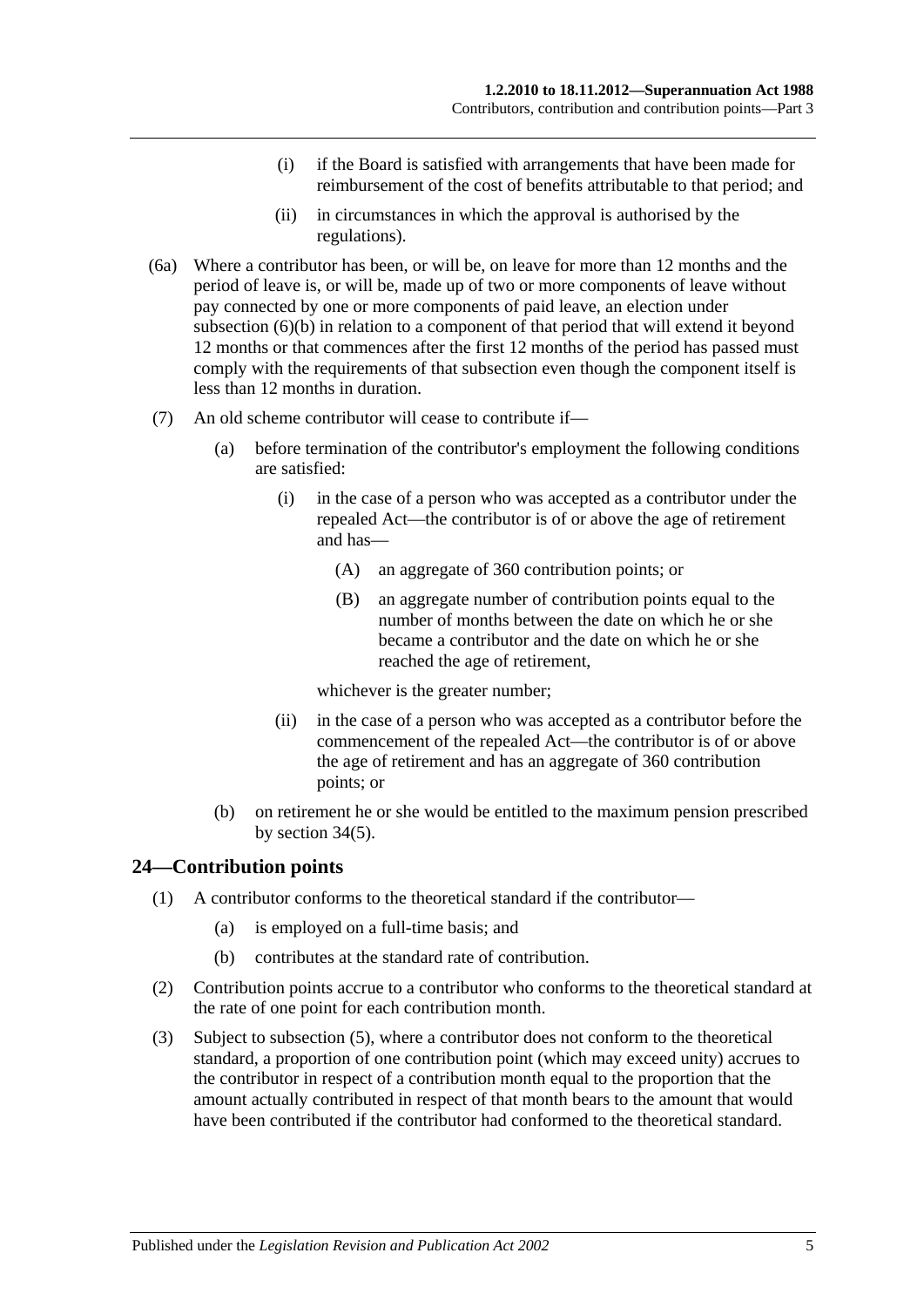- <span id="page-29-2"></span>(4) A contributor's extrapolated contribution points as at an entitlement day are calculated as follows:
	- (a) if the contributor has then reached the age of retirement—the number is, subject to [subsection](#page-29-1) (5), the aggregate of the accrued contribution points;
	- (b) in any other case—
		- (i) if the contributor has been in full-time employment throughout the contribution period—the number is, subject to [subsection](#page-29-1) (5), the aggregate of the accrued contribution points plus a number equal to the number of months' difference between the contributor's age as at the entitlement day and the age of retirement (an incomplete month being counted as a whole month);
		- (ii) if the contributor has not been in full-time employment throughout the contribution period—the number is, subject to [subsection](#page-29-1) (5), the aggregate of the accrued contribution points plus the relevant proportion of the number of months' difference between the contributor's age as at the entitlement day and the age of retirement (an incomplete month being counted as a whole month).
- <span id="page-29-1"></span>(5) When the aggregate of a contributor's accrued contribution points are to be calculated as at an entitlement day, the aggregate cannot exceed—
	- (a) in the case of a contributor who was in full-time employment throughout the contribution period—the number of months of the contribution period;
	- (b) in any other case—the relevant proportion of the number of months of the contribution period.
- (6) The reference in [subsections](#page-29-2) (4) and [\(5\)](#page-29-1) to *the relevant proportion* is a reference to a proportion arrived at by expressing the contributor's employment while an active contributor as a proportion of full-time employment.

# <span id="page-29-3"></span><span id="page-29-0"></span>**25—Attribution of additional contribution points and contribution months**

- (1) The Minister may, in appropriate cases—
	- (a) attribute additional contribution points to a contributor;
	- (b) attribute additional contribution months to a contributor.
- (2) The Minister must provide the Board with details of the attribution of contribution points or months under [subsection](#page-29-3) (1) and the Board must include those details in its report to the Minister under [Division 4](#page-23-2) of [Part 2.](#page-18-0)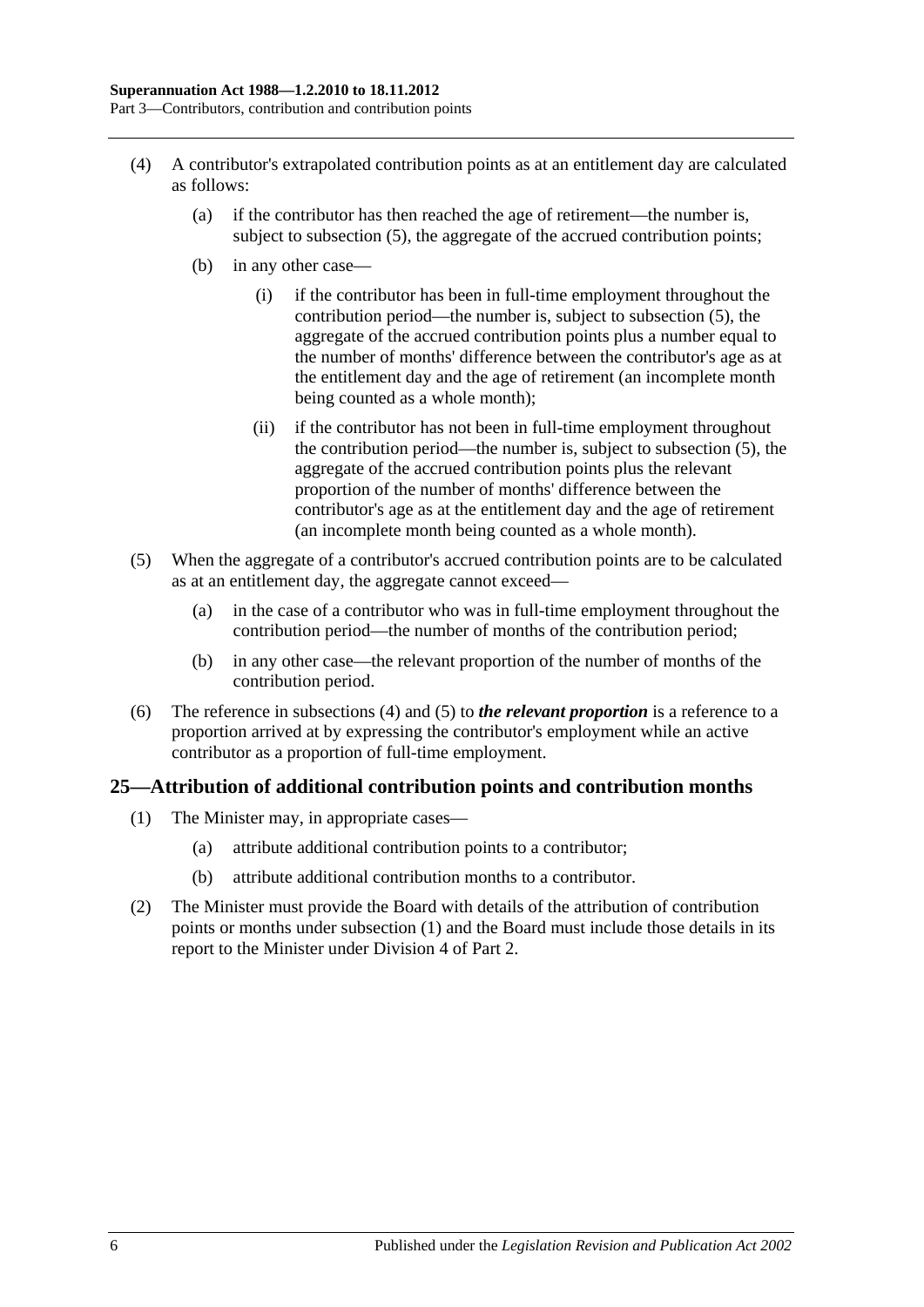# <span id="page-30-0"></span>**Part 4—Superannuation benefits—new scheme contributors**

#### <span id="page-30-1"></span>**26—Application of this Part**

This Part applies only to new scheme contributors.

#### <span id="page-30-4"></span><span id="page-30-2"></span>**26A—Transition to retirement**

- <span id="page-30-3"></span>(1) A contributor may apply to the Board for the benefit of this section if—
	- (a) the contributor has reached—
		- (i) the age of 55 years; and
		- (ii) his or her preservation age; and
	- (b) the contributor has entered into an arrangement with his or her employer—
		- (i) to reduce his or her hours of work; or
		- (ii) to alter his or her duties,

or both, with the effect that there is a reduction in the contributor's salary; and

- <span id="page-30-5"></span>(c) the purpose for establishing the arrangement referred to in [paragraph](#page-30-3) (b) relates to the proposed retirement of the contributor in due course (including by allowing the contributor to scale down his or her work in the lead-up to retirement).
- (2) The Board may require that an application under [subsection](#page-30-4) (1)—
	- (a) be made in such manner as the Board thinks fit; and
	- (b) be accompanied by such information or other material specified by the Board to assist the Board to be satisfied as to the matters set out in [paragraphs](#page-30-3) (b) and [\(c\)](#page-30-5) of that subsection.
- <span id="page-30-7"></span><span id="page-30-6"></span>(3) If the Board is satisfied that a valid application has been made under [subsection](#page-30-4) (1), an entitlement will arise as follows:
	- (a) the Board will determine a benefit (a *draw down benefit*) on the basis of the contributor's application and on the basis that the maximum draw down benefit to which the contributor is entitled will be determined as follows:

$$
B = SP \times \frac{(FS - NS)}{FS}
$$

Where—

*B* is the maximum draw down benefit

*SP* is the amount that would be payable under [section](#page-33-0) 27 and [47B](#page-98-1) if the contributor had retired from employment immediately before the date of the determination

*FS* is the contributor's actual salary immediately before the commencement of the arrangement envisaged by [subsection](#page-30-3) (1)(b)

*NS* is the contributor's actual salary on the commencement of the arrangement envisaged by [subsection](#page-30-3) (1)(b);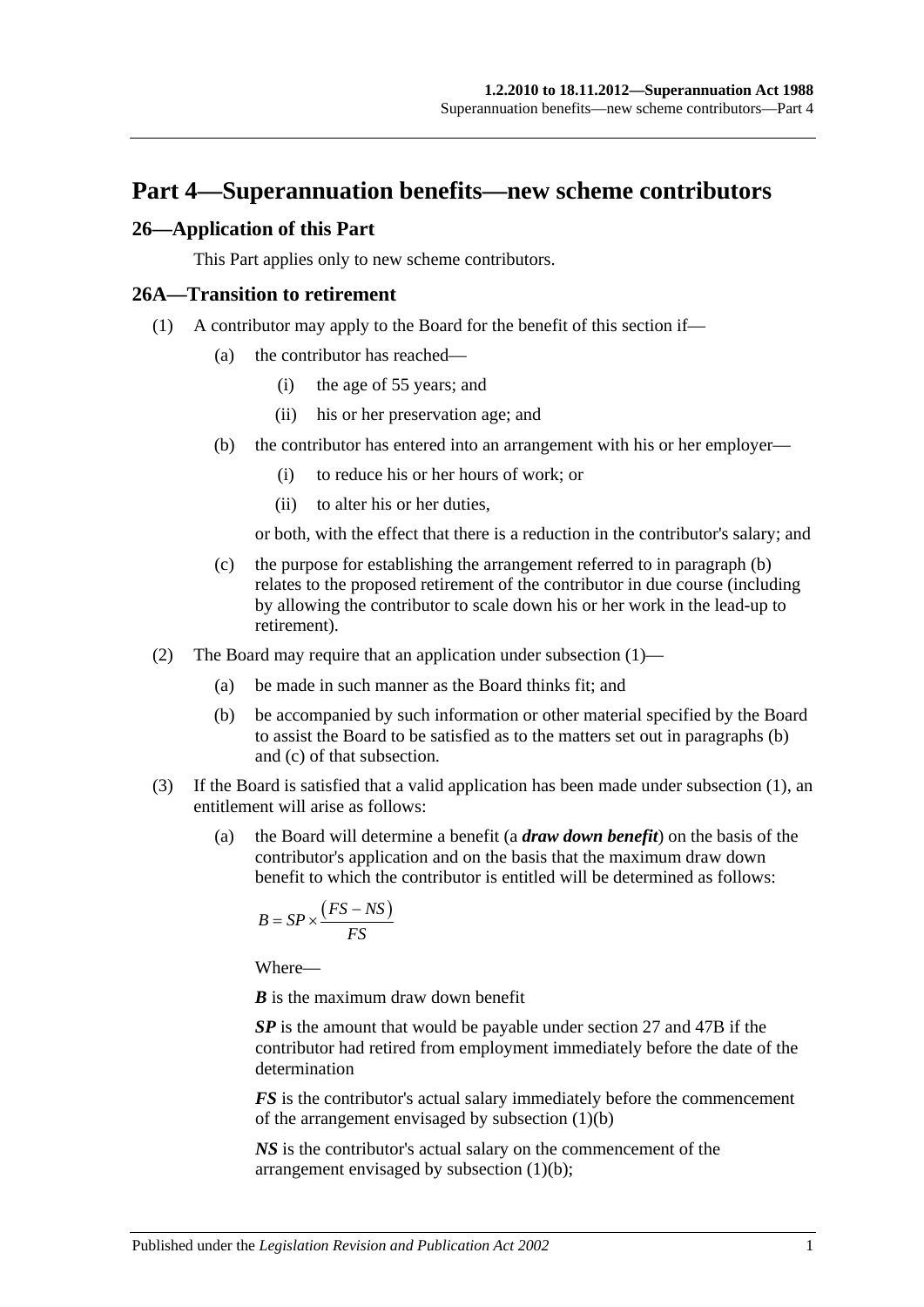- <span id="page-31-2"></span><span id="page-31-0"></span>(b) the Board will then, according to an election made by the contributor as part of his or her application to the Board for the benefit of this section, invest (on behalf of and in the name of the contributor) the draw down benefit—
	- (i) with the Superannuation Funds Management Corporation of South Australia; or
	- (ii) with another entity that will provide a non-commutable income stream for the contributor while the contributor continues to be employed in the workforce,

so that the contributor receives (and only receives) a payment in the form of a pension or an annuity (a *draw down payment*) on account of the benefit.

- (4) The investment of a draw down benefit under [subsection](#page-31-0) (3)(b)(i) will be on terms and conditions determined by the Board.
- (5) An entitlement to a draw down payment is not commutable.
- (6) However—
	- (a) a contributor may, after commencing to receive a draw down payment and before retiring from employment under this Act, take steps to bring the investment to an end and pay the balance of the investment into a rollover account (which may need to be established) in the name of the contributor as if the balance were being carried over from another superannuation scheme into the scheme pursuant to [section](#page-98-1) 47B; and
	- (b) the value of an investment under [subsection](#page-31-0)  $(3)(b)(i)$  may be redeemed in due course under [subsection](#page-32-0) (11).
- <span id="page-31-1"></span>(7) When the Board has determined a draw down benefit—
	- (a) the account maintained by the Board in the name of the contributor under [section](#page-21-2) 20A, and any account maintained for the purposes of [section](#page-98-1) 47B, will be immediately adjusted by a percentage equal to the percentage that the draw down benefit bears to the total benefit that would have been payable had the contributor retired from employment to take into account the payment of the draw down benefit; and
	- (b) the contributions payable by the contributor under [section](#page-26-0) 23 will (despite any provision made by [section](#page-26-0) 23 to the contrary)—
		- (i) be fixed on the basis of the contributor's salary under the arrangement established with his or her employer (for so long as the arrangement continues); and
		- (ii) as so fixed, be payable in respect of this salary from the first full pay period after the Board's determination of the draw down benefit; and
		- (iii) be at the contributor's standard contribution rate under that section; and
	- (c) the contributor's contribution points will accrue, from the date of the determination until the cessation of the relevant arrangement (unless the contributor ceases to make the contributions envisaged by [paragraph](#page-31-1) (b)), at a rate for each contribution month determined as follows: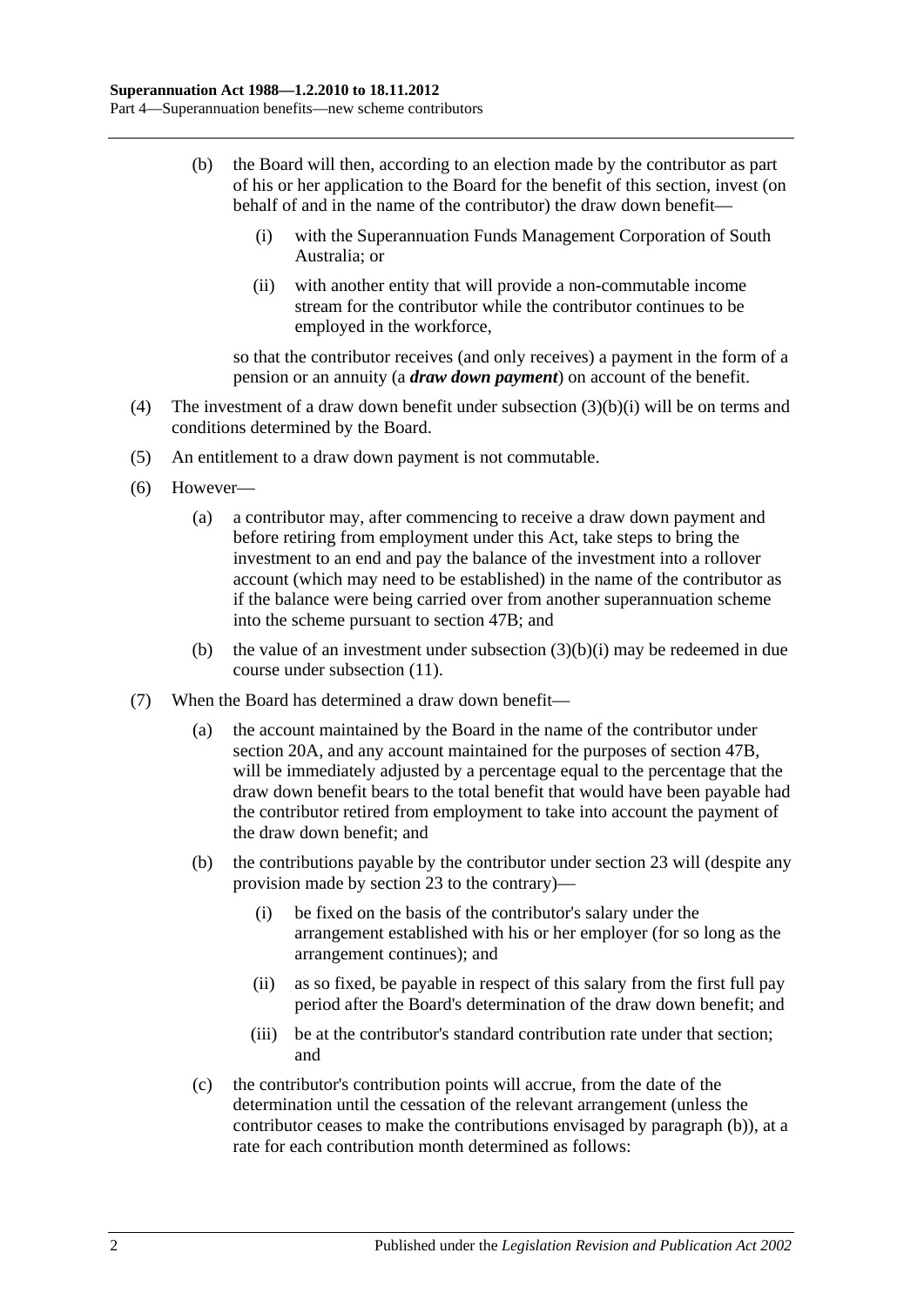$$
CP = 1 \times \frac{AS}{FSA}
$$

Where—

*CP* is a proportion of 1 contribution point

AS is the contributor's actual salary under the relevant arrangement (as adjusted from time to time)

*FSA* is the contributor's actual salary immediately before the commencement of the relevant arrangement, adjusted from time to time to take into account any changes to the salary that would have occurred had the contributor not entered into the relevant arrangement but rather continued to be entitled to that salary.

- (8) If the employment arrangements of a contributor who is receiving a draw down payment under this section alter so that there is an alteration in his or her salary—
	- (a) in the case of a reduction in salary—the contributor may apply to the Board for a further benefit in accordance with the provisions of this section and this section will then apply to the application and with respect to the relevant arrangement
		- (i) as if FS under [subsection](#page-30-6)  $(3)(a)$  is the contributor's actual salary immediately before the relevant reduction in salary; and
		- (ii) as if NS is the contributor's actual salary immediately after the relevant reduction in salary; and
		- (iii) by applying such other modifications as may be necessary for the purpose or as may be prescribed; and
	- (b) in the case of an increase in salary—the draw down payment will continue as if the increase had not occurred and where the contributor makes contributions to the scheme under this Act in respect of the increase in salary the contributions payable by the contributor and the accrual of contribution points must be adjusted to take into account the increase.
- (9) When a contributor retires from employment (and is thus entitled to a benefit under [section](#page-33-0) 27), the contributor's entitlement under [section](#page-33-0) 27 will be adjusted in the manner prescribed by the regulations to take into account the draw down benefit provided under this section (and that section will then have effect accordingly).
- (10) If a contributor's employment is terminated by the contributor's death, any entitlement under [section](#page-45-0) 32 will be adjusted in the manner prescribed by the regulations to take into account the draw down benefit provided under this section (and that section will then have effect accordingly).
- <span id="page-32-0"></span>(11) When a contributor retires or dies (whichever first occurs), an investment being held under [subsection](#page-31-0)  $(3)(b)(i)$  may be redeemed (subject to any rules or requirements applicable to the exercise of a power of redemption).
- (12) A contributor may, in conjunction with an application under [subsection](#page-30-4) (1), apply for any benefit that would be payable under [section](#page-50-0) 32A as if the contributor had resigned from employment and, in such a case—
	- (a) the application will be taken to be an election under that section; and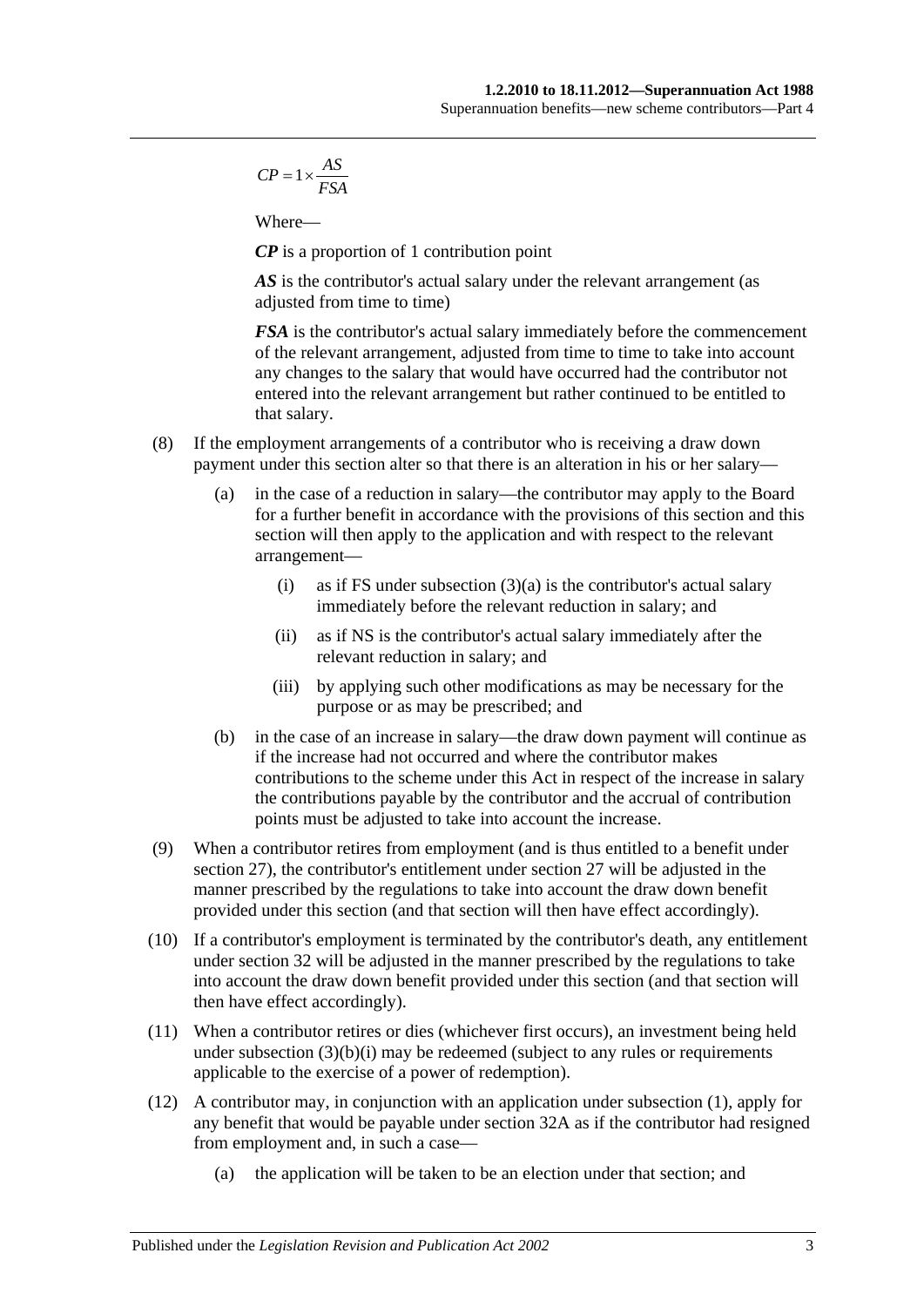- (b) the amount of entitlement payable under that section will be added to the draw down benefit under [subsection](#page-30-6) (3)(a) (and then invested under [subsection](#page-31-2)  $(3)(b)$ ).
- (13) Despite a preceding subsection, if the maximum draw down benefit under [subsection](#page-30-6)  $(3)(a)$  is not sufficient to be invested under [subsection](#page-31-2)  $(3)(b)$  to obtain a draw down payment—
	- (a) unless [paragraph](#page-33-1) (b) applies—the draw down benefit must be an amount equal to the minimum required to obtain a draw down payment (and [subsection](#page-30-6) (3)(a) will apply accordingly);
	- (b) if the minimum amount required to obtain a draw down payment is greater than SP under [subsection](#page-30-6) (3)(a), the Board must reject the application under this section (and no entitlement will arise under [subsection](#page-30-7) (3)).
- <span id="page-33-1"></span>(14) The determination of a benefit under this section must take into account the operation of any provision under [Part 5A.](#page-86-0)
- (15) The Governor may, by regulation, declare that any provision of this section is modified in prescribed circumstances (and the regulation will have effect according to its terms).

# <span id="page-33-0"></span>**27—Retirement**

- (1) A contributor who retires from employment is entitled to a superannuation payment made up of two components—
	- (a) an employee component (to be charged against the contributor's contribution account) equivalent to the amount standing to the credit of the contributor's contribution account; and
	- (b) an employer component calculated in accordance with the following provisions of this section.
- (2) The employer component is the lesser of the following:

(a) 
$$
EC = (FS \times A \times 4.5) + Pn\left(\frac{FS \times 0.85 \times M}{300}\right)
$$
  
(b) 
$$
EC = \left[FS \times 4.5 \times \left(1 - \frac{X}{420}\right)\right] + Pn\left(\frac{FS \times 0.85 \times M}{300}\right)
$$

Where—

*EC* is the employer component

*FS* is the contributor's actual or attributed salary immediately before retirement (expressed as an annual amount)

*A* is the lesser of the following:

- (a) unity;
- (b) the numerical value obtained by dividing the number of the contributor's accrued contribution points by 420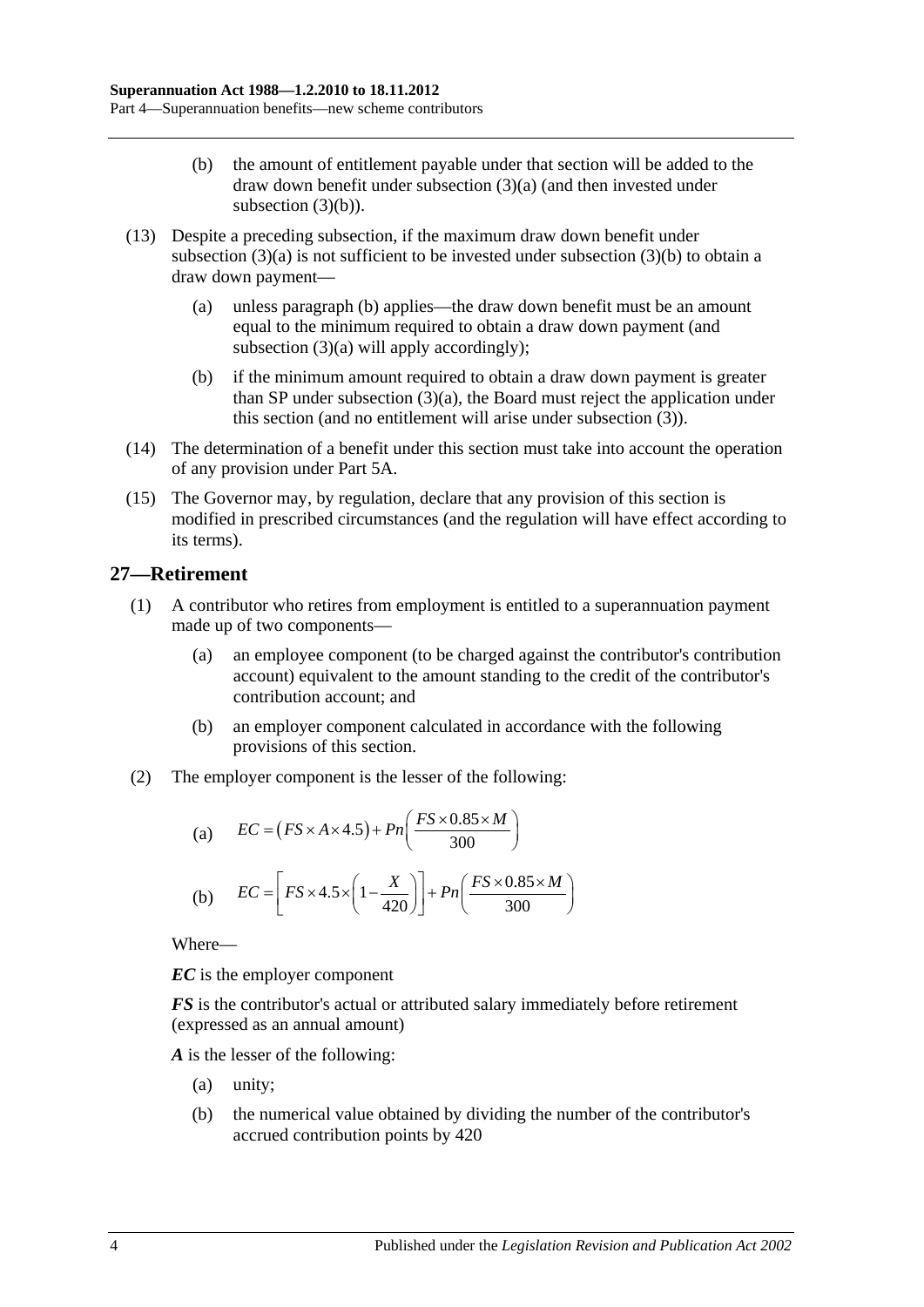#### *Pn* is—

- (a) in the case of a contributor who was in full-time employment during that part of the contribution period occurring after 30 June 1992—1;
- (b) in any other case—the numerical value arrived at by expressing the contributor's employment while an active contributor during that part of the contribution period as a proportion of full-time employment during that part of the contribution period

*M* is the number of months of the contributor's contribution period occurring after 30 June 1992

 $X$  is—

- (a) in relation to a contributor who is at retirement under the age of 60 years—the number of months by which the contributor's age falls short of 60 years;
- (b) in any other case—zero.
- (3) For the purposes of this section, a contributor retires from employment if—
	- (a) the contributor has attained the age of 55 years; and
	- (b) the contributor's employment terminates or is terminated for any reason (except the contributor's death).
- (4) This section does not apply to an outplaced employee who had reached the age of 55 years when he or she retired from employment unless he or she has made an election in accordance with [section](#page-39-0) 28B to take the retirement benefit provided by this section.

#### <span id="page-34-1"></span><span id="page-34-0"></span>**28—Resignation and preservation of benefits**

- <span id="page-34-3"></span>(1) A contributor who resigns from employment before reaching the age of 55 years may elect—
	- (a) to take immediately an amount (to be charged against the contributor's contribution account) equivalent to the amount standing to the credit of the contributor's contribution account; or
	- (b) to preserve his or her accrued superannuation benefits; or
	- (c) to carry over his or her accrued superannuation benefits to some other superannuation fund or scheme approved by the Board.
- <span id="page-34-2"></span>(1a) A contributor who fails to inform the Board in writing of his or her election under [subsection](#page-34-1) (1) within three months after resignation will be taken to have elected to preserve his or her accrued superannuation benefits.
- (1b) If the Board is of the opinion that the limitation period referred to in [subsection](#page-34-2) (1a) would unfairly prejudice a contributor, the Board may extend the period as it applies to the contributor.
- <span id="page-34-4"></span>(1c) Where a contributor resigns and elects to take the amount referred to in [subsection](#page-34-3) (1)(a) the contributor is also entitled to a superannuation payment in accordance with the following provisions:
	- (a) the contributor may at any time require the Board to make the payment to some other superannuation fund or scheme approved by the Board;
	- (ab) the Board must—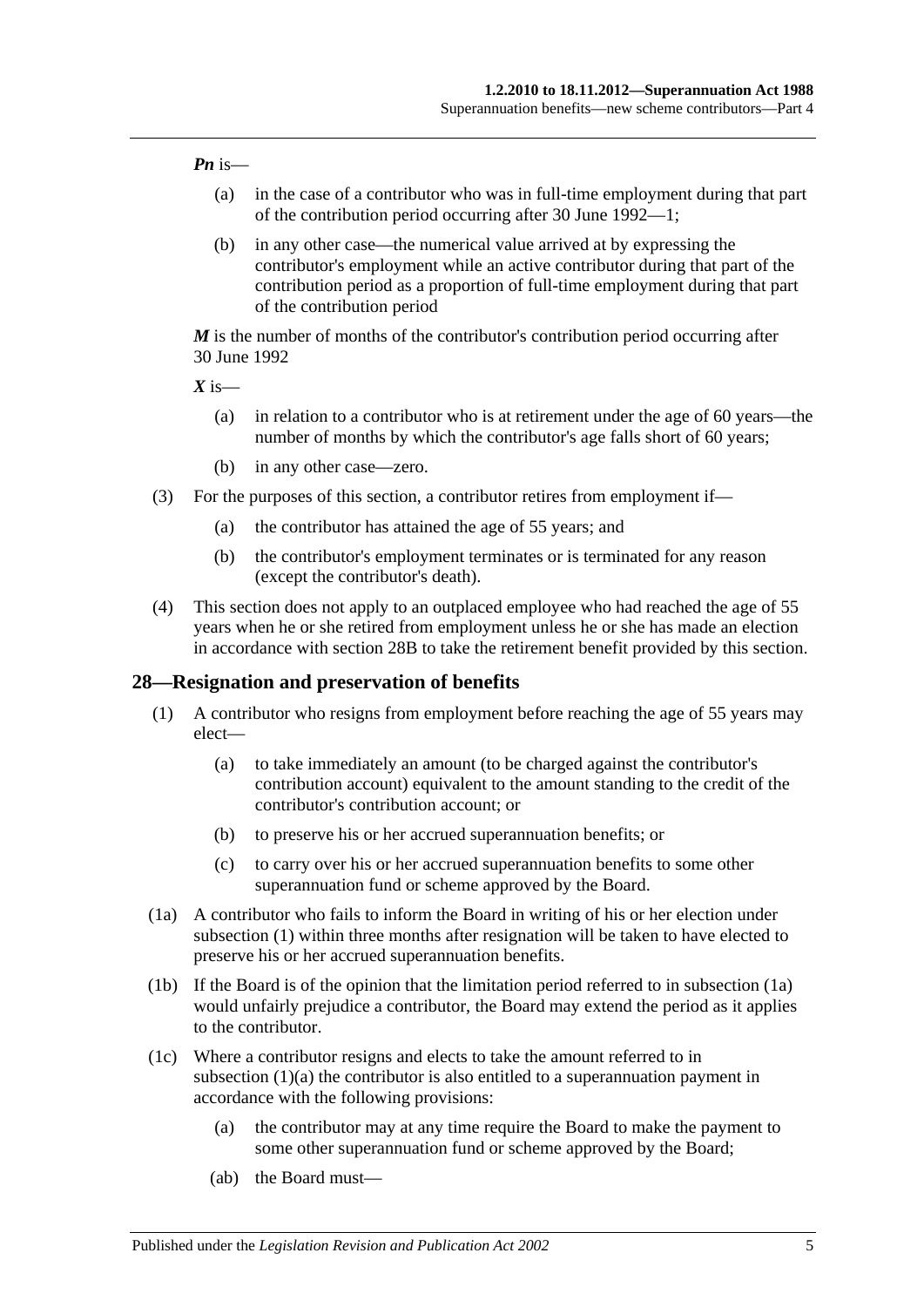- (i) not less than 6 months before the contributor's 60th birthday—notify the contributor in writing of the contributor's entitlement to require the Board to make the payment under [paragraph](#page-35-0) (b); and
- (ii) not less than 6 months before the contributor's 55th birthday—notify the contributor in writing of the contributor's entitlement to require the Board to make the payment under [paragraph](#page-35-1) (c);
- <span id="page-35-0"></span>(b) the contributor may at any time after reaching the age of retirement require the Board to make the payment and, if no such requirement has been made on or before the date on which the contributor reaches 65 years of age, the Board will make the payment;
- <span id="page-35-1"></span>(c) if the contributor has reached the age of 55 years and is not employed by an employer within the meaning of the Commonwealth Act, the contributor may require the Board to make the payment to the contributor;
- (d) if the contributor has become incapacitated and satisfies the Board that his or her incapacity for all kinds of work is 60 per cent or more of total incapacity and is likely to be permanent, the Board will make the payment to the contributor;
- (e) if the contributor dies, the payment will be made to the spouse of the deceased contributor or, if he or she left no surviving spouse, to the contributor's estate,

(and a payment under any of the above paragraphs excludes further rights so that a claim cannot be subsequently made under some other paragraph).

- <span id="page-35-2"></span>(1d) The amount of the superannuation payment referred to in [subsection](#page-34-4) (1c) is the amount of the minimum contribution required to avoid payment of the superannuation guarantee charge in respect of the contributor under the Commonwealth Act together with interest from the date of resignation.
- (1e) The amount of interest will be calculated and credited to the contributor at the end of each financial year and will be calculated on the amount referred to in [subsection](#page-35-2) (1d) at the end of the first financial year and on the aggregate of that amount and the interest previously credited at the end of each subsequent financial year.
- (1f) The rate of interest will be determined by the Board in respect of each financial year in accordance with [section](#page-21-2) 20A.
- <span id="page-35-3"></span>(2) Where the contributor elects to preserve his or her accrued superannuation benefits, the following provisions apply—
	- (aa) the Board must, not less than 6 months before the contributor's 55th birthday, notify the contributor in writing of the contributor's entitlement to require the Board to make a superannuation payment under [paragraph](#page-35-3) (a);
	- (a) the contributor may at any time after reaching 55 years of age require the Board to make a superannuation payment and, if no such requirement has been made on or before the date on which the contributor reaches 65 years of age, the Board will make such a payment;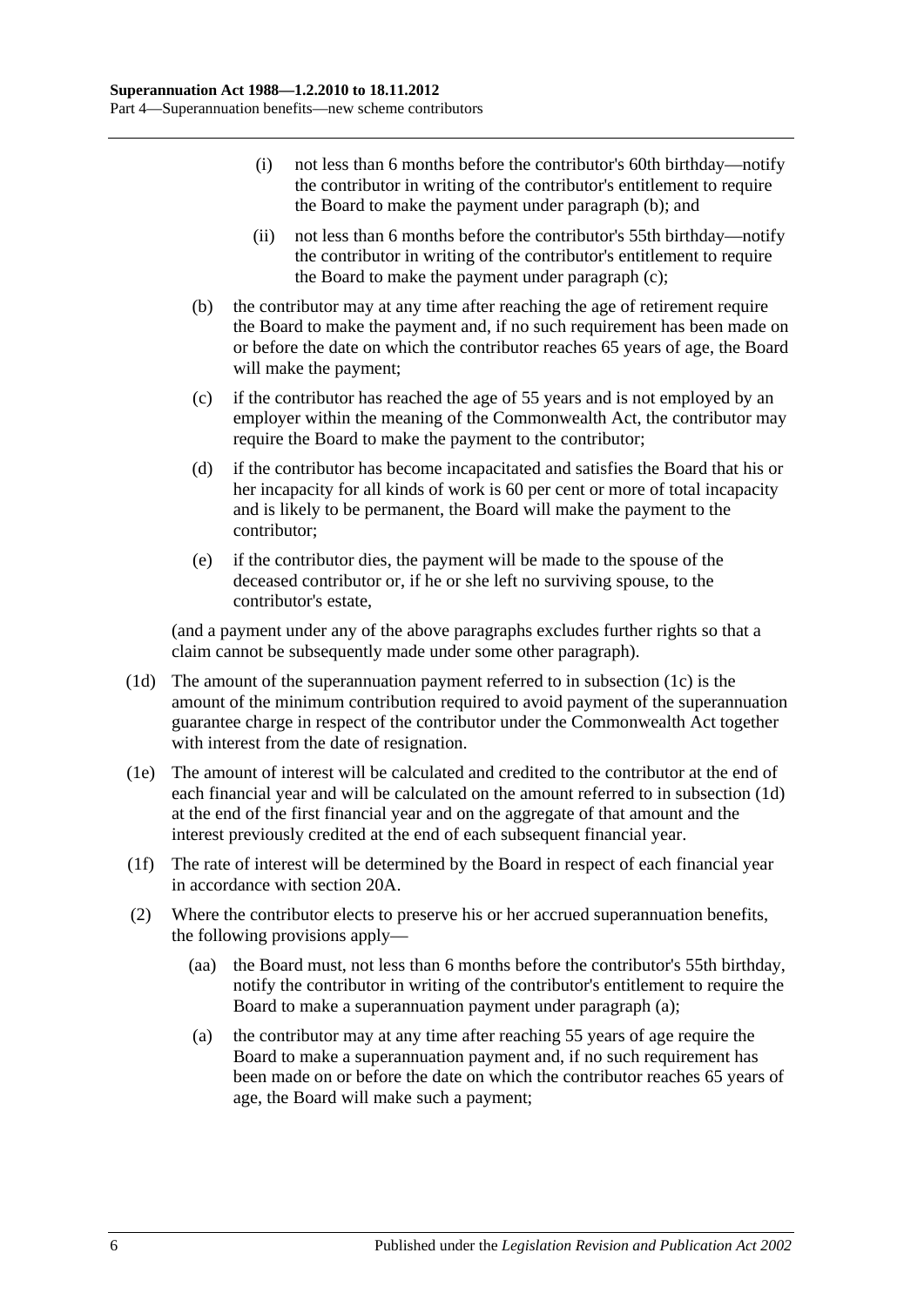- (b) if the contributor has become incapacitated and satisfies the Board that his or her incapacity for all kinds of work is 60 per cent or more of total incapacity and is likely to be permanent, the Board will make the payment to the contributor;
- (c) if the contributor dies, a payment will be made to the spouse of the deceased contributor or, if he or she left no surviving spouse, to the contributor's estate,

(and a payment under any of the above paragraphs excludes further rights so that a claim cannot be subsequently made under some other paragraph).

- (3) A payment under [subsection](#page-35-0) (2) will be made up of two components—
	- (a) an employee component (to be charged against the contributor's contribution account) equivalent to the amount standing to the credit of the contributor's contribution account; and
	- (b) an employer component calculated in accordance with [subsection](#page-36-0) (4).
- <span id="page-36-0"></span>(4) The employer component will be the lesser of the following:

(a) 
$$
EC = (AFS \times A \times 4.5) + Pn\left(\frac{AFS \times 0.85 \times M}{300}\right)
$$
  
(b) 
$$
EC = \left[ AFS \times 4.5 \times \left(1 - \frac{X}{420}\right)\right] + Pn\left(\frac{AFS \times 0.85 \times M}{300}\right)
$$

Where—

*EC* is the employer component

*AFS* is the contributor's actual or attributed salary as at the date of resignation (expressed as an annual amount)adjusted to reflect changes in the Consumer Price Index since the date of resignation

*A* is the lesser of the following—

- (a) unity;
- (b) the numerical value obtained by dividing the number of the contributor's accrued contribution points by 420

*Pn* is—

- (a) in the case of a contributor who was in full-time employment during that part of the contribution period occurring after 30 June 1992—1;
- (b) in any other case—the numerical value arrived at by expressing the contributor's employment while an active contributor during that part of the contribution period as a proportion of full-time employment during that part of the contribution period

*M* is the number of months of the contributor's contribution period occurring after 30 June 1992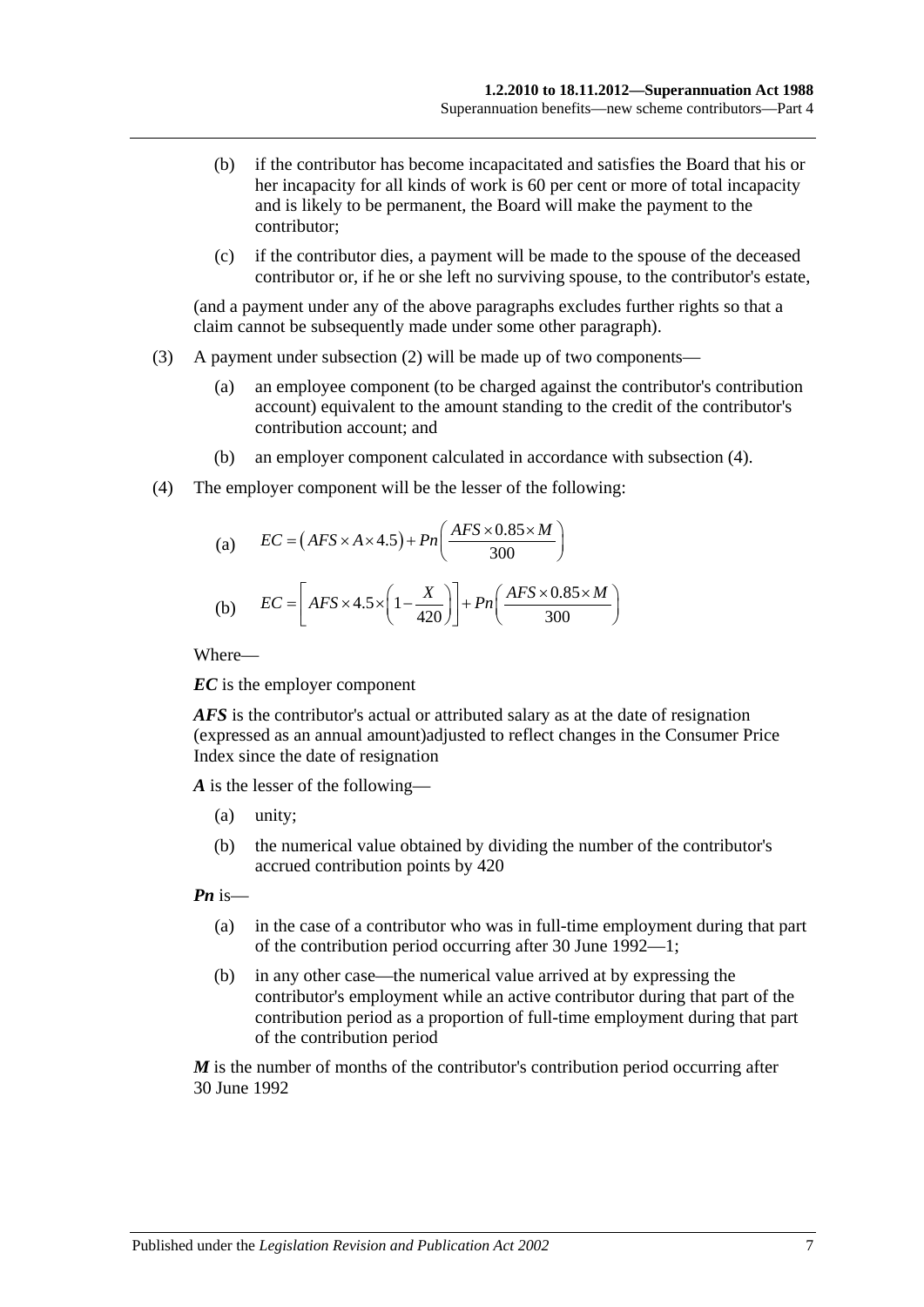#### $X$  is—

- (a) where the contributor is under the age of 60 years when the payment is made or where the contributor dies under the age of 60 years—the lesser of 60 and the number of months by which the contributor's age falls short of 60 years;
- (b) in any other case—zero.
- (5) Where the contributor elects to carry over his or her accrued superannuation benefits to an approved superannuation fund or scheme, the following provisions apply—
	- (a) the contributor must satisfy the Board by such evidence as it may require that he or she has been admitted to membership of the fund or scheme; and
	- (b) on being so satisfied the Board will make a payment on behalf of the contributor to the fund or scheme made up of two components—
		- (i) an employee component (to be charged against the contributor's contribution account) equivalent to the amount standing to the credit of the contributor's contribution account; and
		- (ii) an employer component which will be the aggregate of the following amounts:
			- (A) an amount equal to the lesser of twice the amount of the employee component or twice the amount that would have constituted the employee component if the contributor had contributed to the Scheme at the standard contribution rate throughout the contributor's contribution period; and
			- (B) an amount calculated as follows:

$$
A = P_n\left(\frac{FS \times 0.85 \times M}{300}\right)
$$

Where—

*A* is the amount

*Pn* is—

- (a) in the case of a contributor who was in full-time employment during that part of the contribution period occurring after 30 June 1992—1;
- (b) in any other case—the numerical value arrived at by expressing the contributor's employment while an active contributor during that part of the contribution period as a proportion of full-time employment during that part of the contribution period

*FS* is the contributor's actual or attributed salary immediately before resignation (expressed as an annual amount)

*M* is the number of months of the contributor's contribution period occurring after 30 June 1992.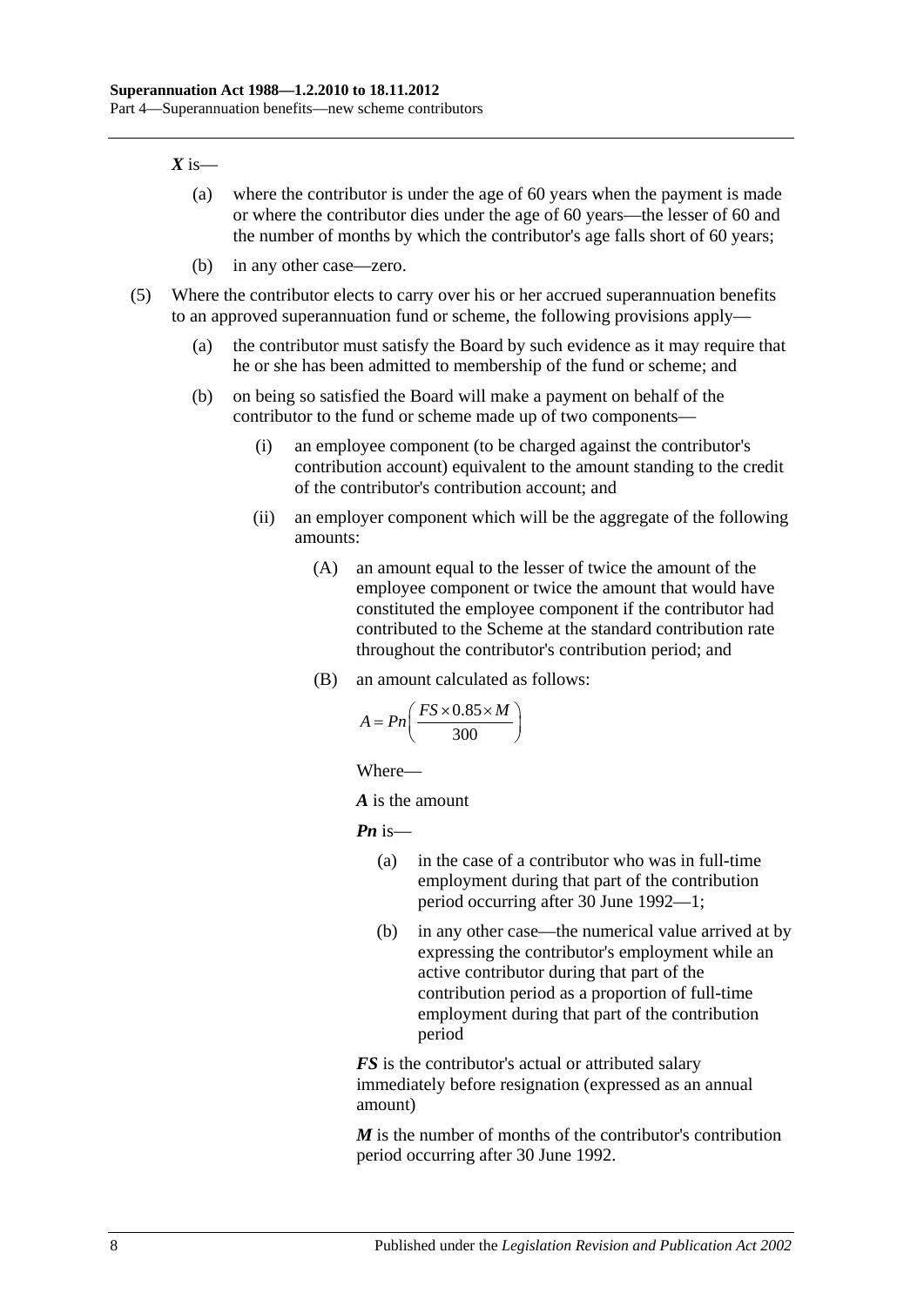- (7) For the purposes of this section, a contributor will be taken to resign if the contributor's employment terminates or is terminated for any reason except invalidity (in circumstances entitling the contributor to benefits under this Act), retrenchment or death.
- (8) This section does not apply to, or in relation to, an outplaced employee who resigned from employment before reaching the age of 55 years unless he or she has made an election in accordance with [section](#page-39-0) 28C to preserve his or her accrued superannuation benefits under this section or is taken under [section](#page-39-0) 28C to have made such an election.

#### <span id="page-38-5"></span><span id="page-38-1"></span>**28A—Resignation pursuant to a voluntary separation package**

- (1) This section applies to a contributor if the contributor makes an election under [subsection](#page-38-0) (1a) on the basis that the contributor is a contributor who resigns from his or her employment before reaching the age of 55 years pursuant to a voluntary separation package—
	- (a) that includes a term that this section is to apply to the contributor; and
	- (b) that has been approved by the Treasurer.
- <span id="page-38-0"></span>(1a) An election under [subsection](#page-38-1) (1) must be made within 3 months after resignation.
- (2) [Section](#page-34-0) 28 does not apply to a contributor to whom this section applies (but if an election is not made under subsection (1a) then section 28 will be taken to apply to the contributor).
- <span id="page-38-2"></span>(3) A contributor to whom this section applies is entitled to a lump sum made up of—
	- (a) an employee component (to be charged against the contributor's contribution account) equivalent to the amount standing to the credit of that account; and
	- (b) an employer component that is equal to the lesser of twice the amount of the employee component or twice the amount that would have constituted the employee component if the contributor had contributed to the Scheme at the standard contribution rate throughout the contributor's contribution period.
- <span id="page-38-3"></span>(3a) A part of the lump sum referred to in [subsection](#page-38-2) (3) being an amount equivalent to the minimum contribution required to avoid payment of the superannuation guarantee charge in respect of the contributor under the Commonwealth Act is preserved.
- (3b) The contributor is entitled to the balance of the lump sum at the time of resignation.
- <span id="page-38-4"></span>(3c) The amount preserved under [subsection](#page-38-3) (3a) together with interest is payable in accordance with the following provisions:
	- (aa) the Board must, not less than 6 months before the contributor's 55th birthday, notify the contributor in writing of the contributor's entitlement to require the Board to pay the amount under [paragraph](#page-38-4) (a);
	- (a) the contributor may at any time after reaching 55 years of age require the Board to pay the amount and, if no such requirement has been made on or before the date on which the contributor reaches 65 years of age, the Board will pay the amount to the contributor;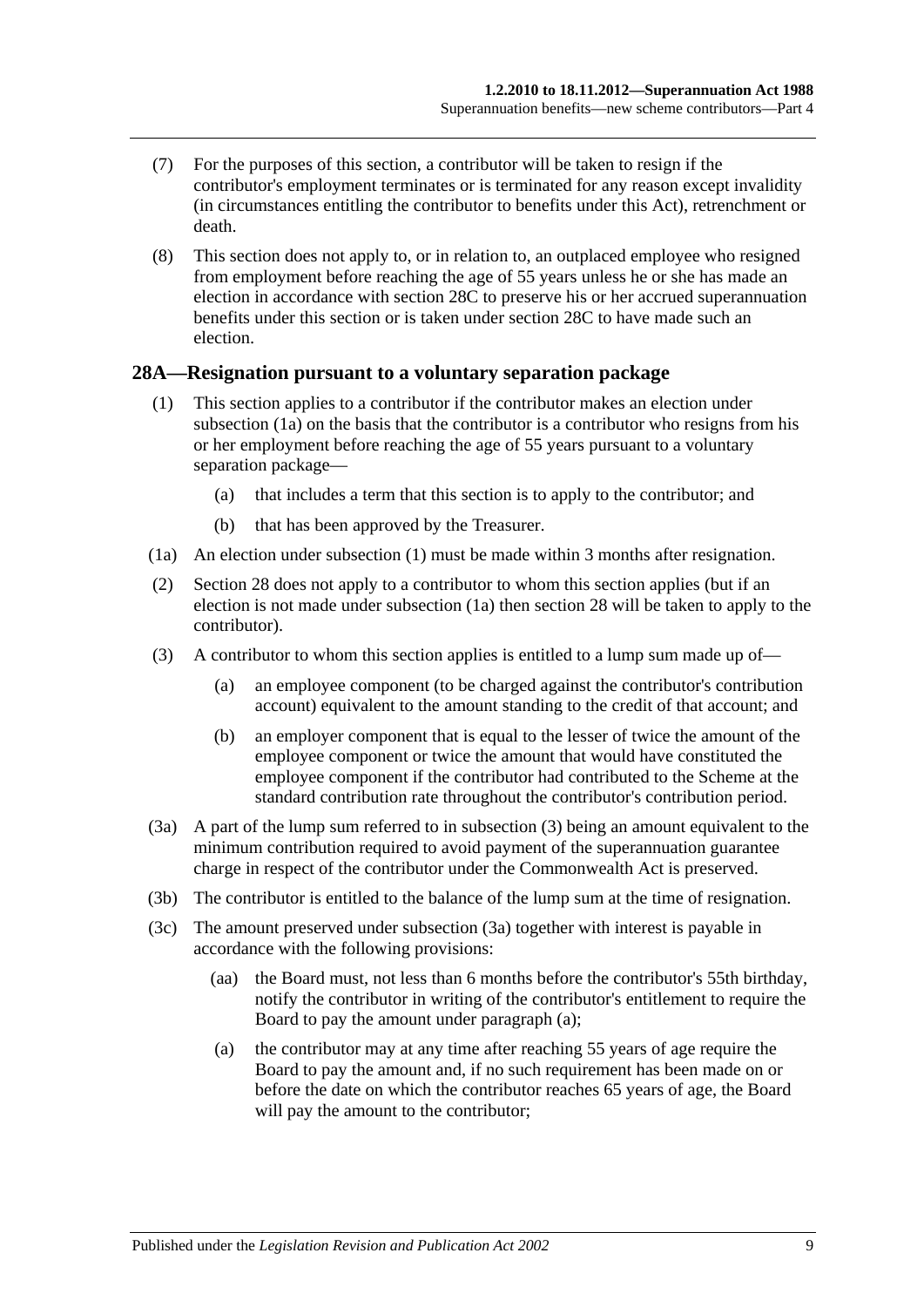- (b) if the contributor has become incapacitated and satisfies the Board that his or her incapacity for all kinds of work is 60 per cent or more of total incapacity and is likely to be permanent, the Board will pay the amount to the contributor;
- (c) if the contributor dies, the amount will be paid to the spouse of the deceased contributor or, if he or she left no surviving spouse, to the contributor's estate,

(and a payment under any of the above paragraphs excludes further rights so that a claim cannot be subsequently made under some other paragraph).

- (3d) The amount of interest will be calculated and credited to the contributor at the end of each financial year and will be calculated on the amount referred to in [subsection](#page-38-3) (3a) at the end of the first financial year and on the aggregate of that amount and the interest previously credited at the end of each subsequent financial year.
- (3e) The rate of interest will be determined by the Board in respect of each financial year in accordance with [section](#page-21-0) 20A.
- (4) In this section—

*voluntary separation package* means an agreement between a contributor and his or her employer pursuant to which the contributor resigns from employment.

# <span id="page-39-1"></span>**28B—Outplaced employees—55 and over**

- (1) A contributor who had reached the age of 55 years when he or she retired from employment to take up employment in the private sector pursuant to an offer of employment in a contracting out agreement may elect—
	- (a) to take the retirement benefit provided by [section](#page-33-0) 27; or
	- (b) to preserve his or her accrued superannuation benefits under [section](#page-34-0) 28 as though he or she had resigned from employment before reaching the age of 55 years.
- <span id="page-39-3"></span><span id="page-39-2"></span>(2) A contributor who fails to inform the Board in writing of his or her election under [subsection](#page-39-1) (1) within one month after retiring will be taken to have made an election under [subsection](#page-39-2) (1)(b).
- (3) If the Board is of the opinion that the limitation period referred to in [subsection](#page-39-3) (2) would unfairly prejudice a contributor, the Board may extend the period as it applies to the contributor.
- (4) Where a contributor has made, or is taken to have made, an election under [subsection](#page-39-2) (1)(b), [section](#page-34-0) 28 applies to, and in relation to, the contributor except that he or she is not entitled to require the Board to make a superannuation payment under section [28\(2\)\(a\),](#page-35-1) and the Board must not make such a payment under that provision, until the contributor has ceased employment with the private sector employer.

# <span id="page-39-4"></span><span id="page-39-0"></span>**28C—Outplaced employees under 55**

- <span id="page-39-6"></span><span id="page-39-5"></span>(1) A contributor who had not reached the age of 55 years when he or she resigned from employment to take up employment in the private sector pursuant to an offer of employment in a contracting out agreement may elect—
	- (a) to preserve his or her accrued superannuation benefits under [section](#page-34-0) 28; or
	- (b) to take the benefits provided by [section](#page-38-5) 28A.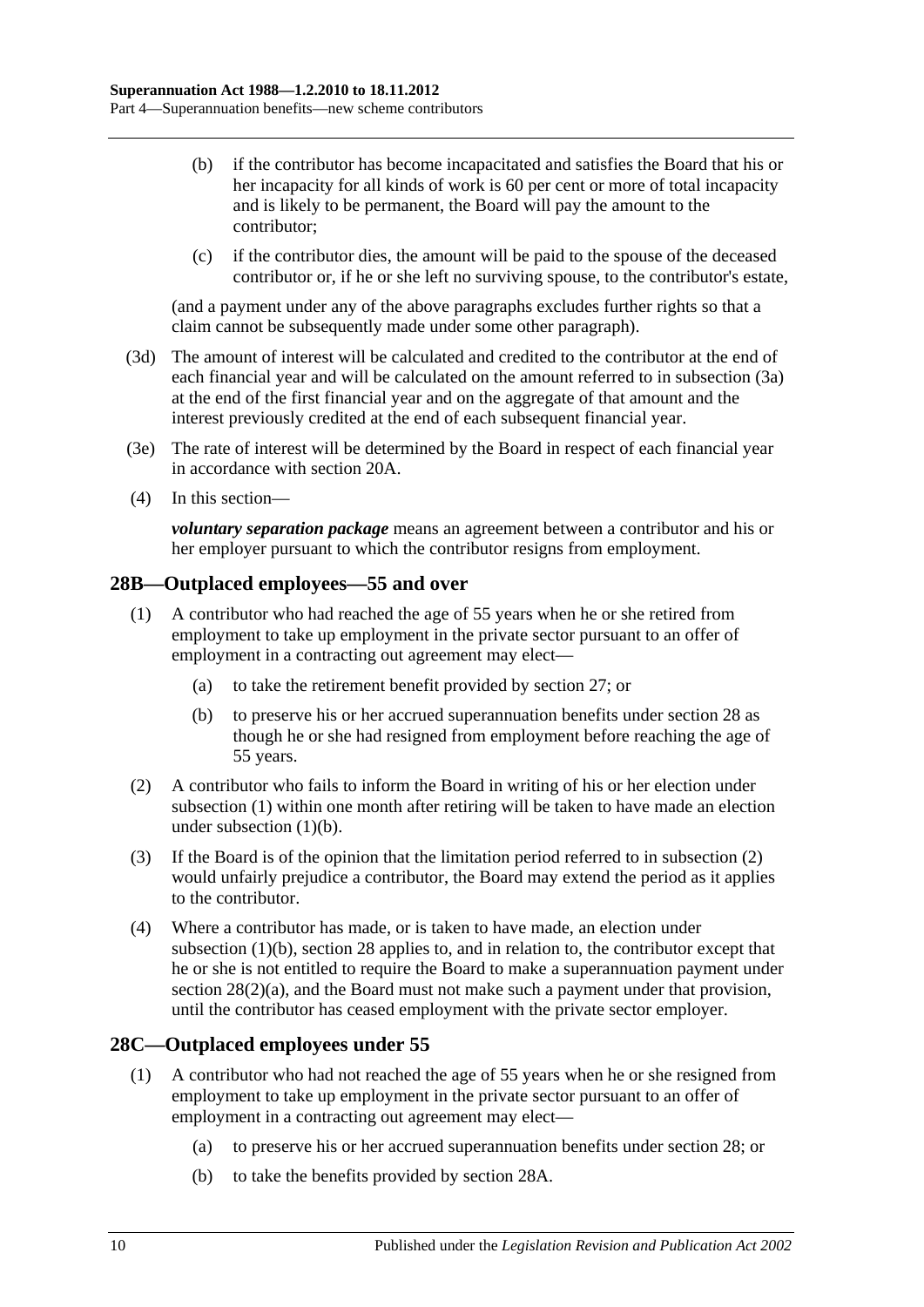- <span id="page-40-0"></span>(2) A contributor who fails to inform the Board in writing of his or her election under [subsection](#page-39-4) (1) within one month after resigning will be taken to have made an election under [subsection](#page-39-5)  $(1)(a)$ .
- (3) If the Board is of the opinion that the limitation period referred to in [subsection](#page-40-0) (2) would unfairly prejudice a contributor, the Board may extend the period as it applies to the contributor.
- (4) Where a contributor has made, or is taken to have made, an election under [subsection](#page-39-5) (1)(a), [section](#page-34-0) 28 applies to, and in relation to, the contributor except that he or she is not entitled to require the Board to make a superannuation payment under section [28\(2\)\(a\),](#page-35-1) and the Board must not make such a payment under that provision, until the contributor has reached the age of 55 years and has ceased employment with the private sector employer.
- (5) Where a contributor has made an election under [subsection](#page-39-6) (1)(b), [section](#page-38-5) 28A applies to the contributor as though the requirements of [section](#page-38-1) 28A(1) had been met.

#### <span id="page-40-1"></span>**29—Retrenchment**

- (1) Where the employment of a contributor who has not reached the age of 55 years is terminated by retrenchment, the contributor may elect—
	- (a) to take a lump sum payment; or
	- (b) to preserve his or her superannuation benefits.
- <span id="page-40-2"></span>(1a) A contributor who fails to inform the Board in writing of his or her election under [subsection](#page-40-1) (1) within three months after retrenchment will be taken to have elected to preserve his or her superannuation benefits.
- (1b) If the Board is of the opinion that the limitation period referred to in [subsection](#page-40-2) (1a) would unfairly prejudice a contributor, the Board may extend the period as it applies to the contributor.
- (2) A lump sum payment under this section will be made up of two components—
	- (a) an employee component (to be charged against the contributor's contribution account) equivalent to the amount standing to the credit of the contributor's contribution account; and
	- (b) an employer component which will be the aggregate of the following amounts:
		- (i) an amount equal to the lesser of twice the amount of the employee component or twice the amount that would have constituted the employee component if the contributor had contributed to the Scheme at the standard contribution rate throughout the contributor's contribution period; and
		- (ii) an amount calculated as follows:

$$
A = P n \left( \frac{FS \times 0.85 \times M}{300} \right)
$$

Where—

*A* is the amount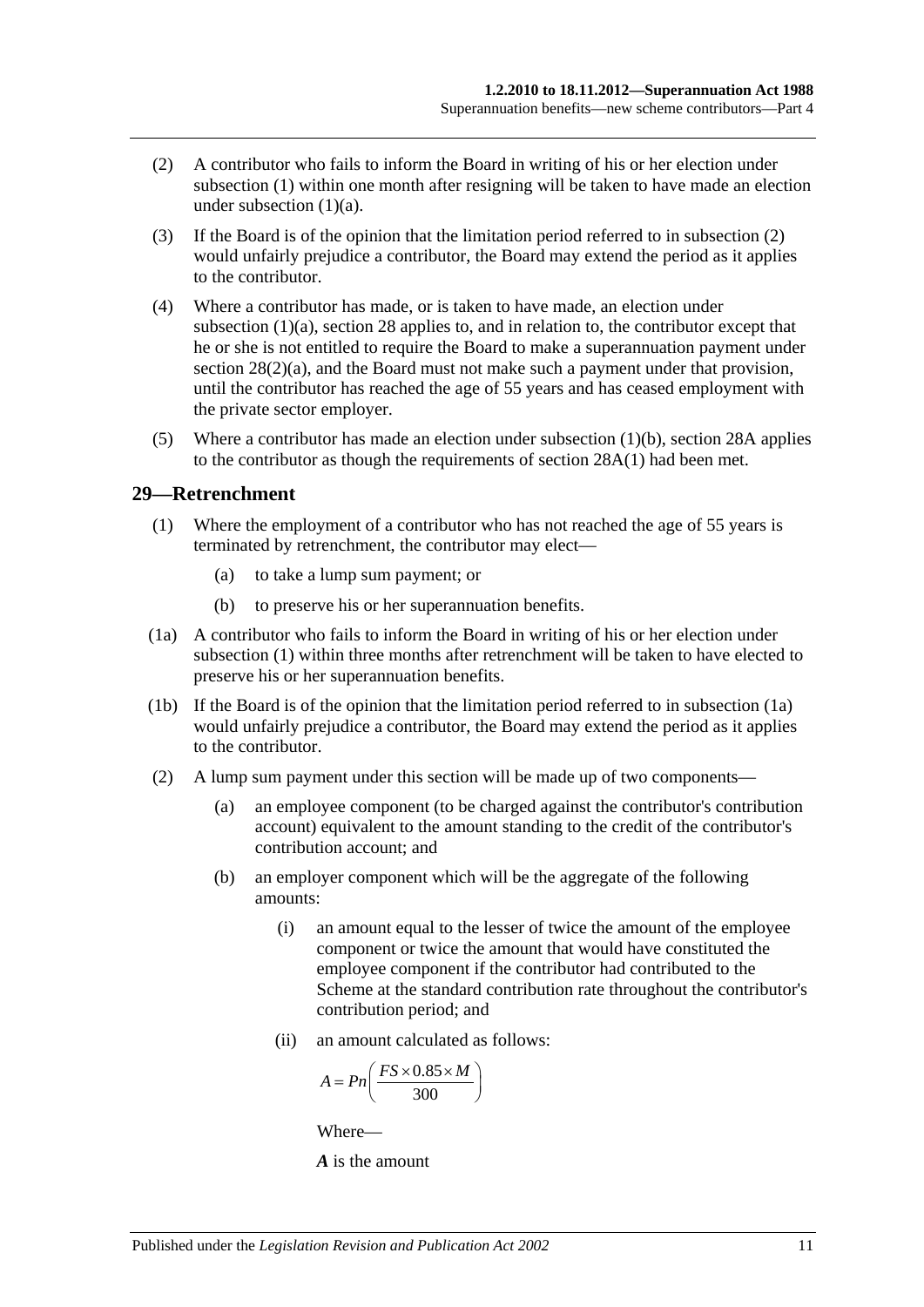*Pn* is—

- (a) in the case of a contributor who was in full-time employment during that part of the contribution period occurring after 30 June 1992—1;
- (b) in any other case—the numerical value arrived at by expressing the contributor's employment while an active contributor during that part of the contribution period as a proportion of full-time employment during that part of the contribution period

*FS* is the contributor's actual or attributed salary immediately before retrenchment (expressed as an annual amount)

*M* is the number of months of the contributor's contribution period occurring after 30 June 1992.

- (4) Where a contributor elects to preserve his or her superannuation benefits, this Act applies in the same way as if the contributor had made that election on resignation.
- (5) Where a contributor's employment is to be terminated by retrenchment, the employing authority must give the Board notice of that fact in accordance with the regulations at least one month before the termination takes effect.

# **30—Disability pension**

- (1) Subject to this section, a contributor who is temporarily or permanently incapacitated for work, and has not reached the age of 55 years, is entitled to a disability pension.
- (2) A contributor who becomes incapacitated for work in a particular position will not be regarded as incapacitated for work for the purposes of this section if some other position, carrying a salary of at least 80 per cent of the salary applicable to the former position, is available to the contributor and the contributor could reasonably be expected to take that other position.
- (3) A disability pension is not payable in respect of—
	- (a) a period in respect of which the contributor is entitled to sick leave; or
	- (b) a period in respect of which the contributor is entitled to weekly payments of workers compensation; or
	- (c) a period for which the contributor is on recreation leave or long service leave.
- (4) The Board will not pay a disability pension in respect of a period of incapacity of less than one week and may decline to pay a disability pension if it appears that the duration of the incapacity is likely to be less than six months.
- (5) The amount of a disability pension will be two-thirds of the contributor's notional salary.
- (6) A disability pension cannot be paid for a continuous period of more than 12 months unless the Board thinks that there are special reasons for extending that limit, in which case it may extend the pension period by not more than a further 6 months.
- (7) A disability pension cannot be paid, in respect of the same incapacity, for an aggregate period of more than 18 months in any one period of 36 months.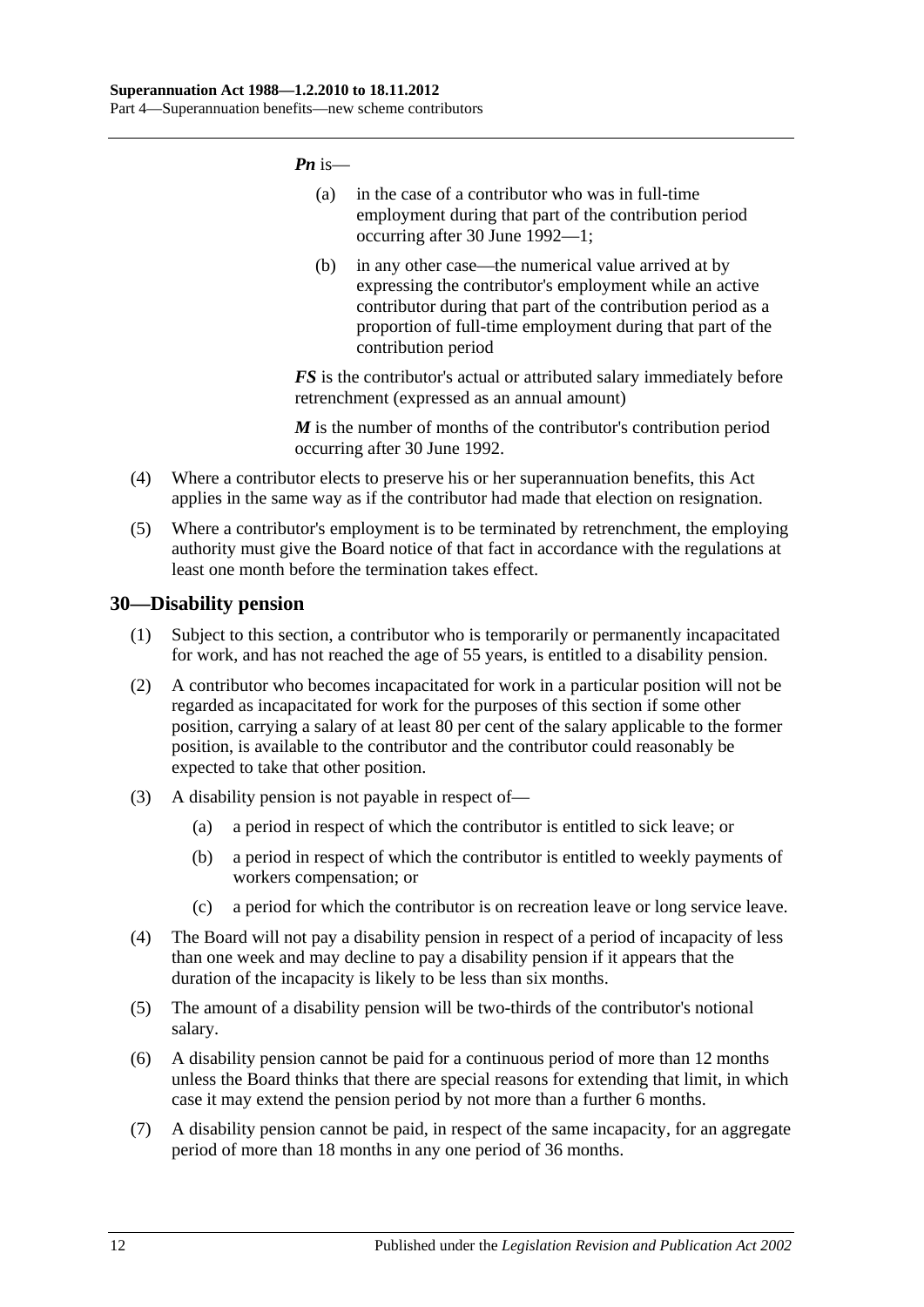(8) A contributor is not required to make any contribution over a period for which the contributor receives a disability pension but if the contributor was an active contributor immediately before the commencement of the pension period, the employer component of any superannuation payment that is subsequently made to, or in relation to, the contributor will be calculated as if the contributor had continued as an active contributor over the pension period and had continued to contribute at the rate applicable immediately before the commencement of that period.

#### <span id="page-42-0"></span>**30A—Rehabilitation etc of disability pensioner**

- (1) Where, in the opinion of the Board, an attempt should be made to rehabilitate a disability pensioner or to find alternative employment for such a pensioner, the Board may serve notice on the pensioner's employer requiring the employer to do one or both of the following—
	- (a) take measures specified in the notice to rehabilitate the pensioner;
	- (b) take measures specified in the notice to find alternative employment for the pensioner.
- (2) A notice under [subsection](#page-42-0) (1) may require the employer to periodically report in writing to the Board on the progress it is making in complying with the requirements of the notice.
- <span id="page-42-1"></span>(3) If an employer does not comply with a notice under [subsection](#page-42-0) (1) to the satisfaction of the Board, the Board may, by further notice served on the employer, require the employer to reimburse the Treasurer for the amount of the disability pension paid to the pensioner from the date of service of that notice until the Board informs the employer in writing that it is satisfied with the employer's compliance with the original notice.
- (4) The amount of the pension referred to in [subsection](#page-42-1) (3) is a debt due by the employer to the Treasurer.

# **31—Termination of employment on invalidity**

- <span id="page-42-3"></span> $(1)$  If—
	- (a) a contributor's employment terminates on account of invalidity before the contributor reaches the age of 55 years; and
	- (b) the Board is satisfied that the contributor's incapacity for all kinds of work is 60 per cent or more of total incapacity and is likely to be permanent,

the contributor is entitled to a superannuation payment made up of two components—

- (c) an employee component (to be charged against the contributor's contribution account) equivalent to the amount standing to the credit of the contributor's contribution account; and
- (d) an employer component calculated in accordance with [subsection](#page-42-2) (2).
- <span id="page-42-2"></span>(2) The employer component is calculated as follows:

$$
EC = (A \times 3.86 \times FS) + X + Pn\left(\frac{FS \times 0.85 \times M}{300}\right)
$$

Where—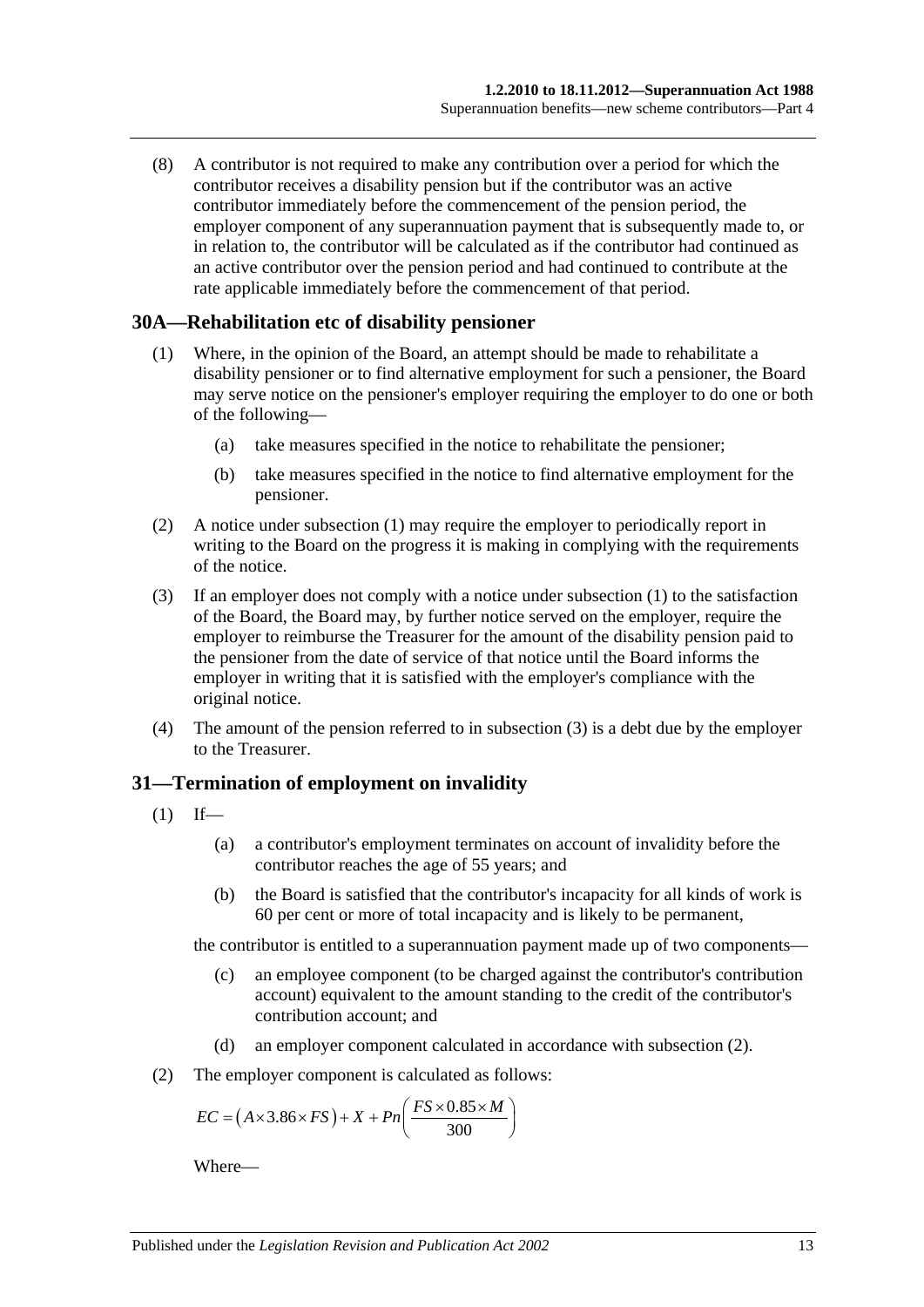*EC* is the employer component

*A* is the lesser of the following—

- (a) unity;
- (b) whichever of the following is applicable in the circumstances of the case:
	- (i) if the contributor is not receiving, and is not entitled to receive, weekly workers compensation payments in relation to the invalidity and was an active contributor immediately before termination of the employment—the numerical value obtained by dividing the number of the contributor's extrapolated contribution points by 360;
	- (ii) if the contributor is receiving, or is entitled to receive, weekly workers compensation payments in relation to the invalidity based on partial incapacity for work and was an active contributor immediately before termination of employment, the numerical value obtained from the following formula:

$$
n = \frac{acp + (1 - x)(ecp - acp)}{360}
$$

Where—

*n* is the numerical value

*acp* is the number of the contributor's accrued contribution points

*ecp* is the number of the contributor's extrapolated contribution points

*x* is the extent of the contributor's incapacity for work expressed as a proportion of total incapacity;

(iii) in any other case—the numerical value obtained by dividing the number of the contributor's accrued contribution points by 360

*FS* is the contributor's actual or attributed salary immediately before termination of employment (expressed as an annual amount)

*Pn* is—

- (a) in the case of a contributor who was in full-time employment during that part of the contribution period occurring after 30 June 1992—1;
- (b) in any other case—the numerical value arrived at by expressing the contributor's employment while an active contributor during that part of the contribution period as a proportion of full-time employment during that part of the contribution period

 $X$  is—

- (a) where the contributor was an active contributor immediately before the commencement of the invalidity—the amount (if any) by which the employee component falls short of twice the contributor's adjusted final salary;
- (b) where the contributor was not then an active contributor—zero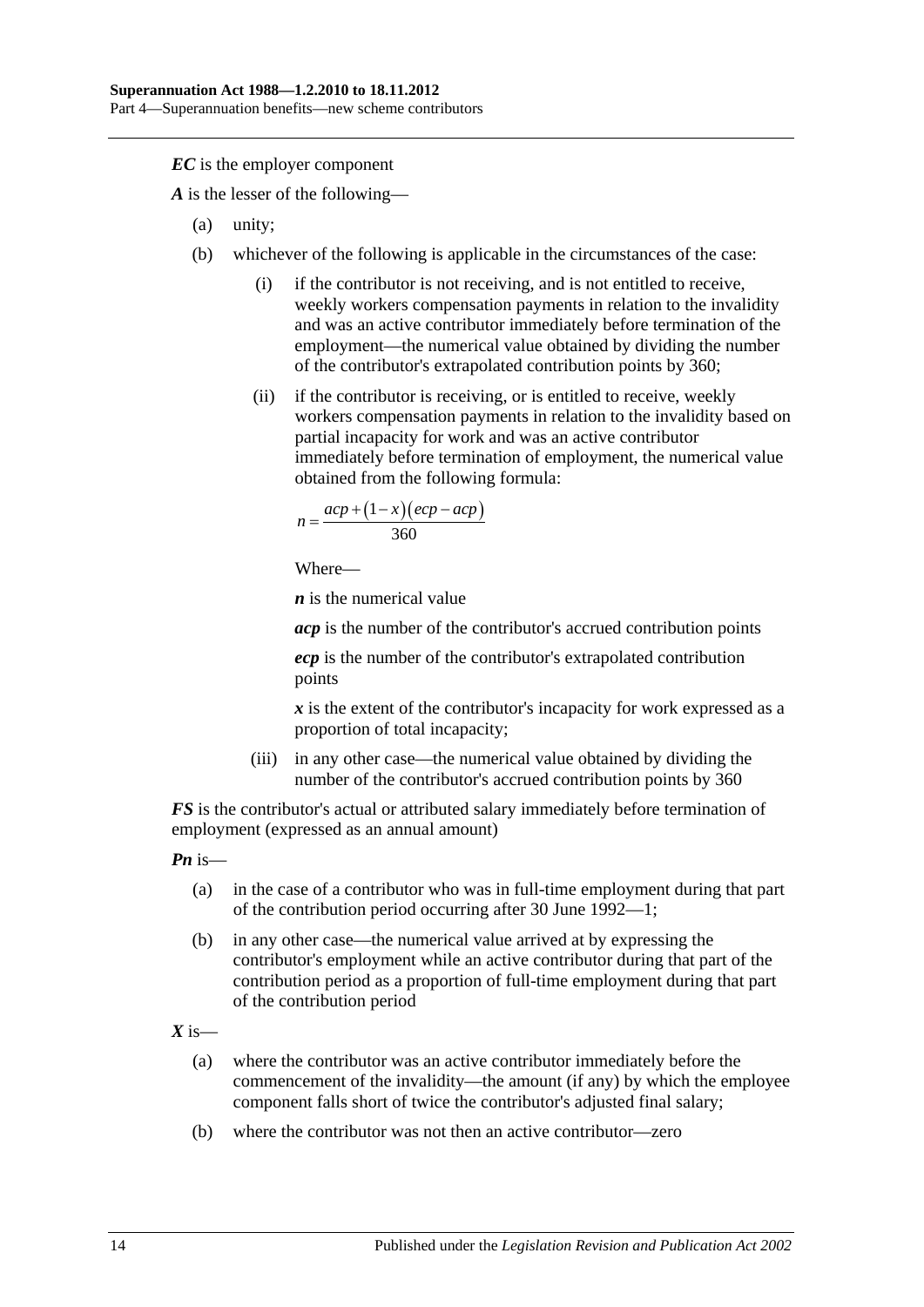#### $M$  is—

- (a) where the contributor was an active contributor immediately before termination of employment—the aggregate of the number of months of the contributor's contribution period occurring after 30 June 1992 and the number of months difference between the contributor's age as at the entitlement day and the age of retirement;
- (b) in any other case—the number of months of the contributor's contribution period occurring after 30 June 1992.
- (2a) When determining the number of a contributor's extrapolated superannuation points for the purposes of calculating the employer component under [subsection](#page-42-2) (2), the number of months' difference between the contributor's age as at the entitlement day and the age of 55 years will be used (and for that purpose an incomplete month will be counted as a whole month).
- <span id="page-44-0"></span>(2b) If the Board is not satisfied as to one or both of the matters referred to in [subsection](#page-42-3) (1)(b) the contributor is entitled to a superannuation payment that is the greater of the following:
	- (a) twice the contributor's adjusted salary immediately before termination of employment (expressed as an annual amount); or
	- (b) an amount made up of two components—
		- (i) an employee component (to be charged against the contributor's contribution account) equivalent to the amount standing to the credit of the contributor's contribution account; and
		- (ii) an employer component calculated as follows:

$$
EC = (A \times 3.86 \times FS) + Pn\left(\frac{FS \times 0.85 \times M}{300}\right)
$$

Where—

*EC* is the employer component

*A* is the lesser of the following:

- (a) unity;
- (b) the numerical value obtained by dividing the number of the contributor's accrued contribution points by 360

*FS* is the contributor's actual or attributed salary immediately before termination of employment (expressed as an annual amount)

*Pn* is—

- (a) in the case of a contributor who was in full-time employment during that part of the contribution period occurring after 30 June 1992—1;
- (b) in any other case—the numerical value arrived at by expressing the contributor's employment while an active contributor during that part of the contribution period as a proportion of full-time employment during that part of the contribution period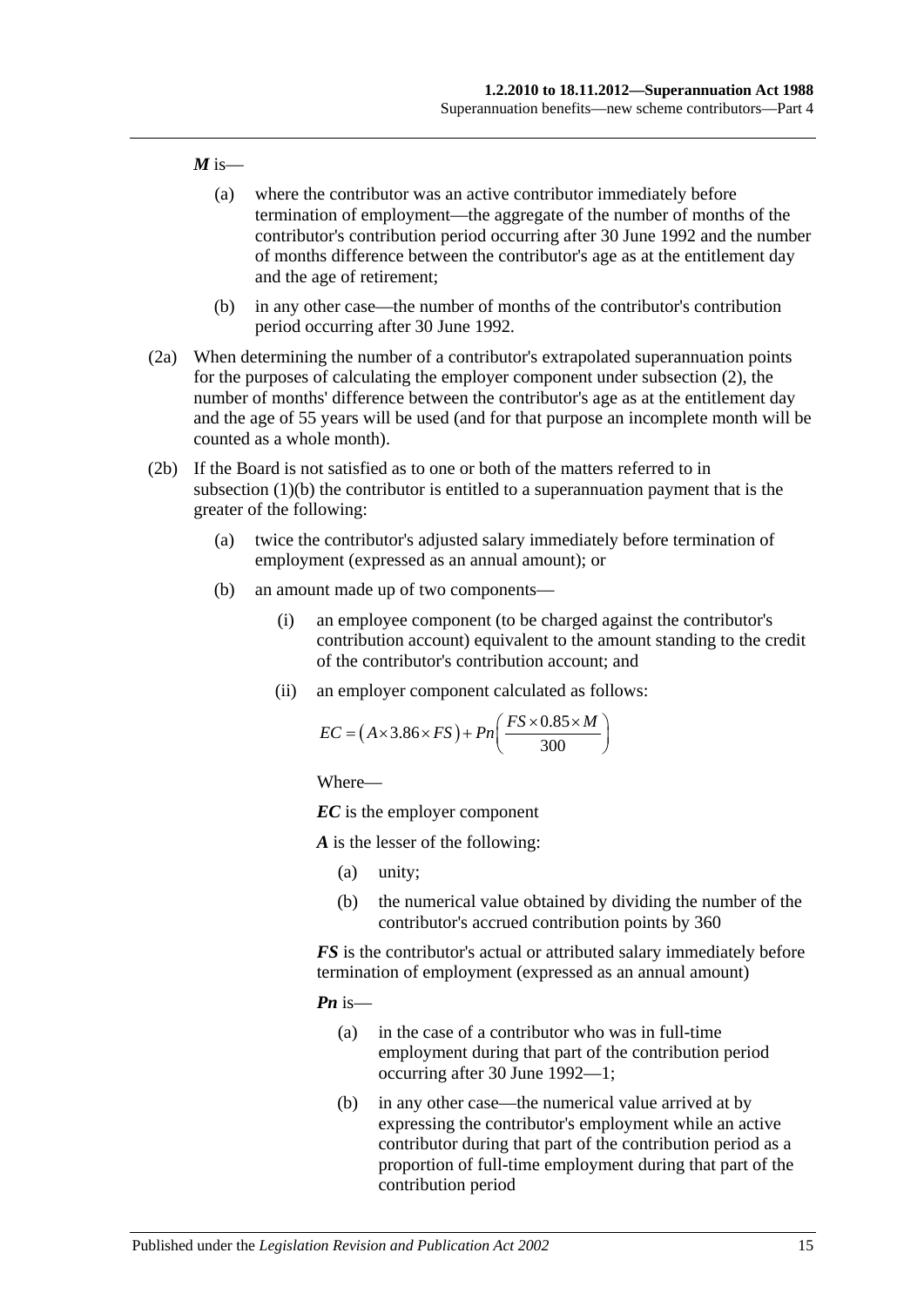*M* is the number of months of the contributor's contribution period occurring after 30 June 1992.

- (2c) A superannuation payment under [subsection](#page-44-0)  $(2b)(a)$  will be made up of two components—
	- (a) an employee component (to be charged against the contributor's contribution account) equivalent to the amount standing to the credit of the contributor's contribution account; and
	- (b) an employer component being the difference between the employee component and twice the contributor's actual or attributed salary immediately before termination of employment (expressed as an annual amount).
- <span id="page-45-1"></span><span id="page-45-0"></span>(3) A contributor's employment will be taken to have terminated on account of invalidity if and only if—
	- (a) the employer (acting with the written approval of the Board) terminates the employment on the ground of the contributor's invalidity; or
	- $(b)$
- (i) the employer or the contributor satisfies the Board (before termination of employment) that the contributor is incapacitated for work in the contributor's present position and that there is no other position, carrying a salary of at least 80 per cent of the salary applicable to the contributor's present position, which the contributor could reasonably be expected to take, available to the contributor; and
- (ii) the contributor has been on sick leave, weekly payments of workers compensation, or disability pension for at least 12 months or periods aggregating at least 12 months on account of the invalidity; and
- (iii) after notice has been given to the Board as required by the regulations, the employer terminates the employment or the contributor resigns from employment.
- (4) Notwithstanding any other Act or law to the contrary an employer cannot terminate the employment of a contributor on the ground of invalidity unless the requirements of [subsection](#page-45-0) (3)(a) or [\(b\)](#page-45-1) have been satisfied.

# **32—Death of contributor**

- (1) Where a contributor's employment is terminated by the contributor's death—
	- (a) if the contributor is survived by a spouse—a lump sum payment will be made to the spouse;
	- (b) if the contributor is survived by a spouse and an eligible child or eligible children—a pension will be paid to each eligible child throughout any period of dependency;
	- (ba) if the contributor is not survived by a spouse but is survived by an eligible child or eligible children—a lump sum will be paid to the contributor's estate and a pension will be paid to each eligible child throughout any period of dependency;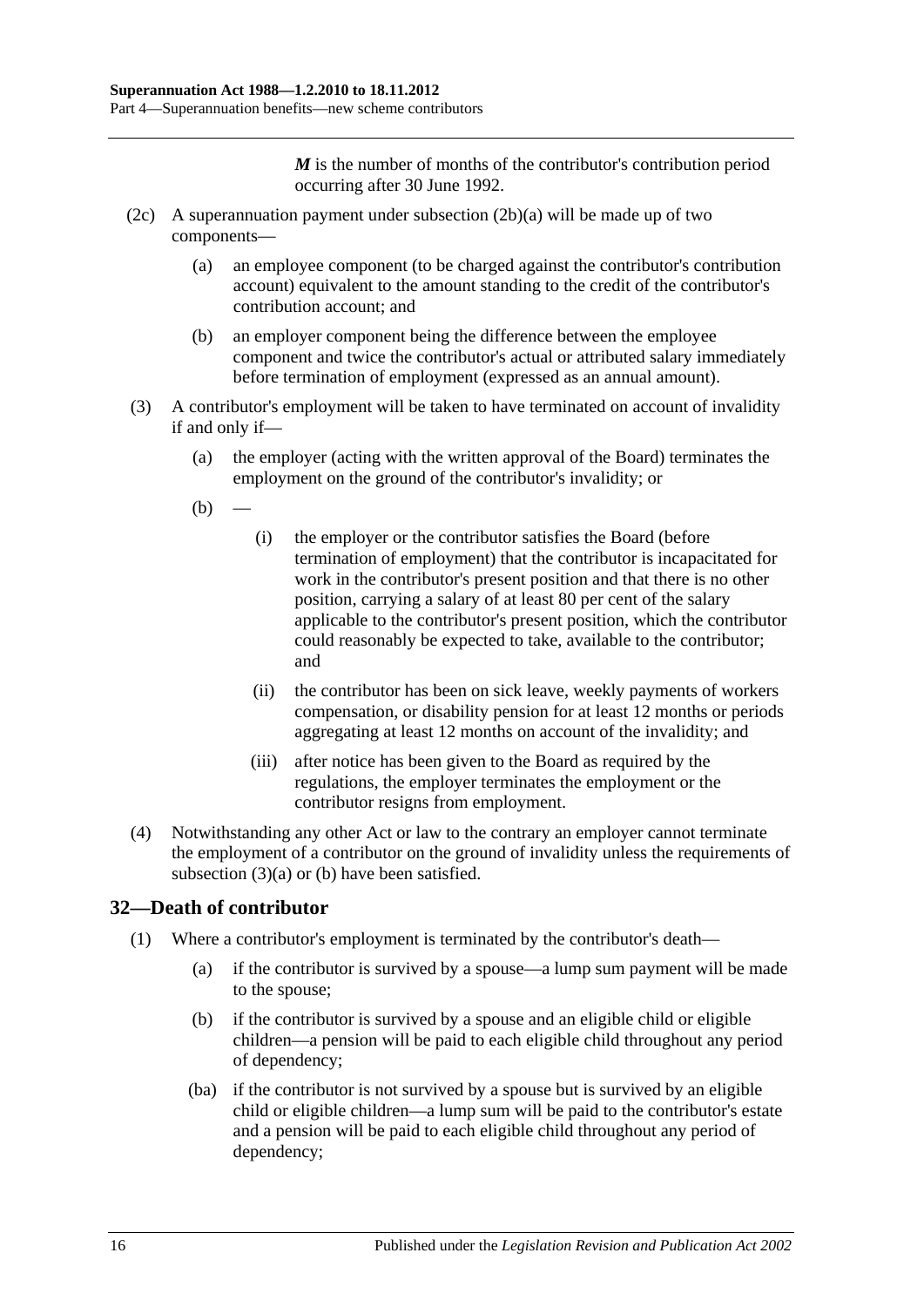- (c) if the contributor is not survived by a spouse or an eligible child—a lump sum payment will be made to the contributor's estate.
- (2) The lump sum to be paid to a surviving spouse, will be made up of two components—
	- (a) an employee component (to be charged against the contributor's contribution account) equivalent to the amount standing to the credit of the contributor's contribution account; and
	- (b) an employer component calculated as follows:
		- (i) if the contributor reached the age of 55 years on or before the date of death and is not survived by an eligible child—the employer component is calculated in the same way as the employer component of the lump sum that would have been payable to the contributor if he or she had retired on the date of death;
		- (ii) in any other case the employer component is calculated in accordance with the following formula:

$$
EC = (A \times 3 \times FS) + X + Pn\left(\frac{FS \times 0.85 \times M}{300}\right)
$$

Where—

*EC* is the employer component

*A* is the lesser of the following:

- (a) unity;
- (b) whichever of the following is applicable in the circumstances of the case:
	- (i) if the spouse is not receiving, and is not entitled to receive, weekly workers compensation payments in relation to the contributor's death and the contributor was an active contributor immediately before the contributor's death—the numerical value obtained by dividing the number of the contributor's extrapolated contribution points by 420;
	- (ii) if the spouse is receiving, or is entitled to receive, weekly workers compensation payments in relation to the contributor's death based on partial dependency and the contributor was an active contributor immediately before his or her death—the numerical value obtained from the following formula:

$$
n = \frac{acp + (1 - x)(ecp - acp)}{420}
$$

Where—

*n* is the numerical value

*acp* is the number of the contributor's accrued contribution points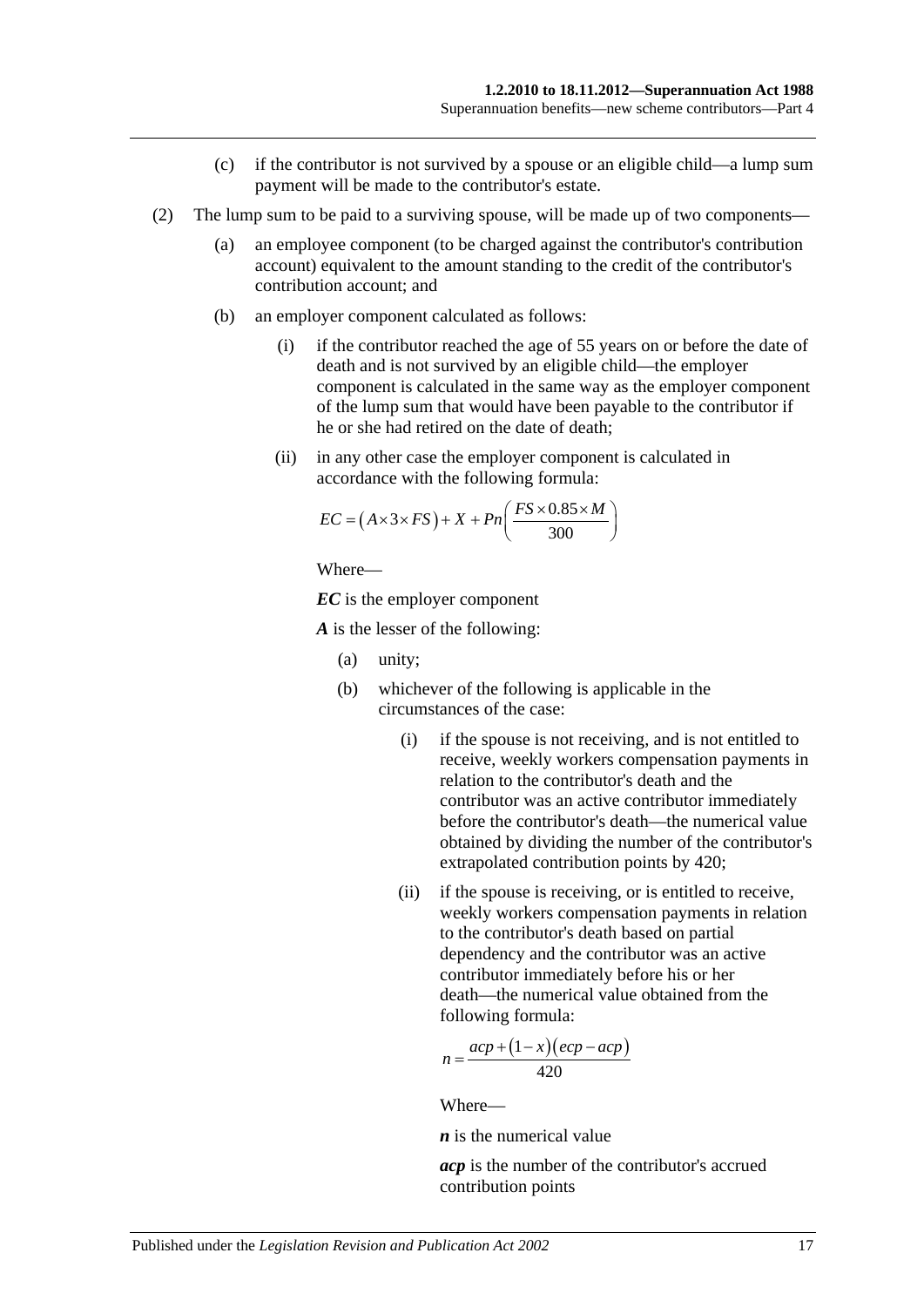*ecp* is the number of the contributor's extrapolated contribution points

*x* is the extent of the spouse's dependency expressed as a proportion of full dependency;

(iii) in any other case—the numerical value obtained by dividing the number of the contributor's accrued contribution points by 420

*FS* is the contributor's actual or attributed salary immediately before the contributor's death (expressed as an annual amount);

 $X$  is—

- (a) where the contributor was an active contributor immediately before the date of death—the amount (if any) by which the employee component falls short of twice the contributor's adjusted final salary immediately before the contributor's death (expressed as an annual amount);
- (b) where the contributor was not then an active contributor—zero.

#### *Pn* is—

- (a) in the case of a contributor who was in full-time employment during that part of the contribution period occurring after 30 June 1992—1;
- (b) in any other case—the numerical value arrived at by expressing the contributor's employment while an active contributor during that part of the contribution period as a proportion of full-time employment during that part of the contribution period
- $M$  is—
	- (a) where the contributor was an active contributor immediately before termination of employment—the aggregate of the number of months of the contributor's contribution period occurring after 30 June 1992 and the number of months difference between the contributor's age as at the entitlement day and the age of retirement;
	- (b) in any other case—the number of months of the contributor's contribution period occurring after 30 June 1992.
- (2a) However, a surviving spouse will not be entitled to a benefit under this section if section 43AG applies to the spouse.
- (3) The pension for an eligible child is calculated as follows:
	- (a) where the contributor is survived by a spouse, then—
		- (i) if there are no more than three eligible children:

 $P = A \times 0.5 \times FS$ 

(ii) if there are more than three eligible children: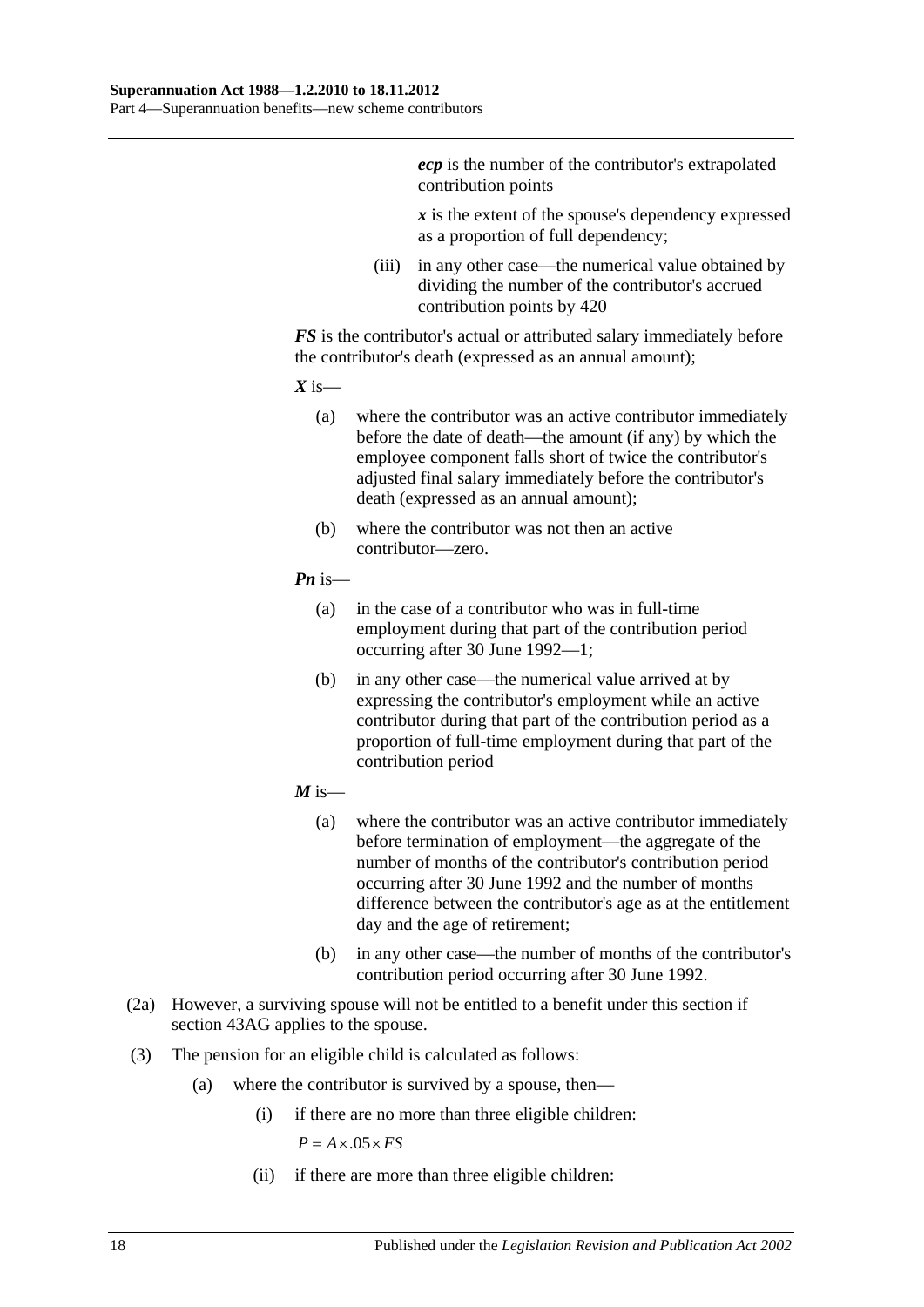$P = 1/n(A \times .15 \times FS)$ 

- (b) where the contributor is not survived by a spouse, then—
	- (i) if there are no more than three eligible children:  $P = A \times .15 \times FS$
	- (ii) if there are more than three eligible children:

 $P = 1/n(A \times .45 \times FS)$ 

#### Where—

*P* is the amount of the pension (expressed as an amount per fortnight)

*A* is the lesser of the following:

(a) unity

 $(b)$ 

- (i) where the contributor was an active contributor immediately before the contributor's death—the numerical value obtained by dividing the number of the contributor's extrapolated contribution points by 420;
- (ii) where the contributor was not an active contributor immediately before the contributor's death—the numerical value obtained by dividing the number of the contributor's accrued contribution points by 420

*FS* is the contributor's actual or attributed salary immediately before the contributor's death (expressed as an amount per fortnight)

*n* is the number of eligible children.

(3a) The lump sum to be paid to the estate of a contributor who is not survived by a spouse but is survived by an eligible child or eligible children will be charged against the contributor's contribution account to the extent of the amount standing to the credit of the account and will be the aggregate of the following amounts:

 $(a)$ 

- (i) where the contributor was an active contributor immediately before his or her death—the greater of the following amounts:
	- (A) an amount equivalent to the amount standing to the credit of the contributor's contribution account;
	- (B) an amount equivalent to twice the amount of the contributor's adjusted salary immediately before the contributor's death (expressed as an annual amount);
- (ii) where the contributor was not an active contributor immediately before his or her death—an amount equivalent to the amount standing to the credit of the contributor's contribution account; and
- (b) an amount calculated as follows: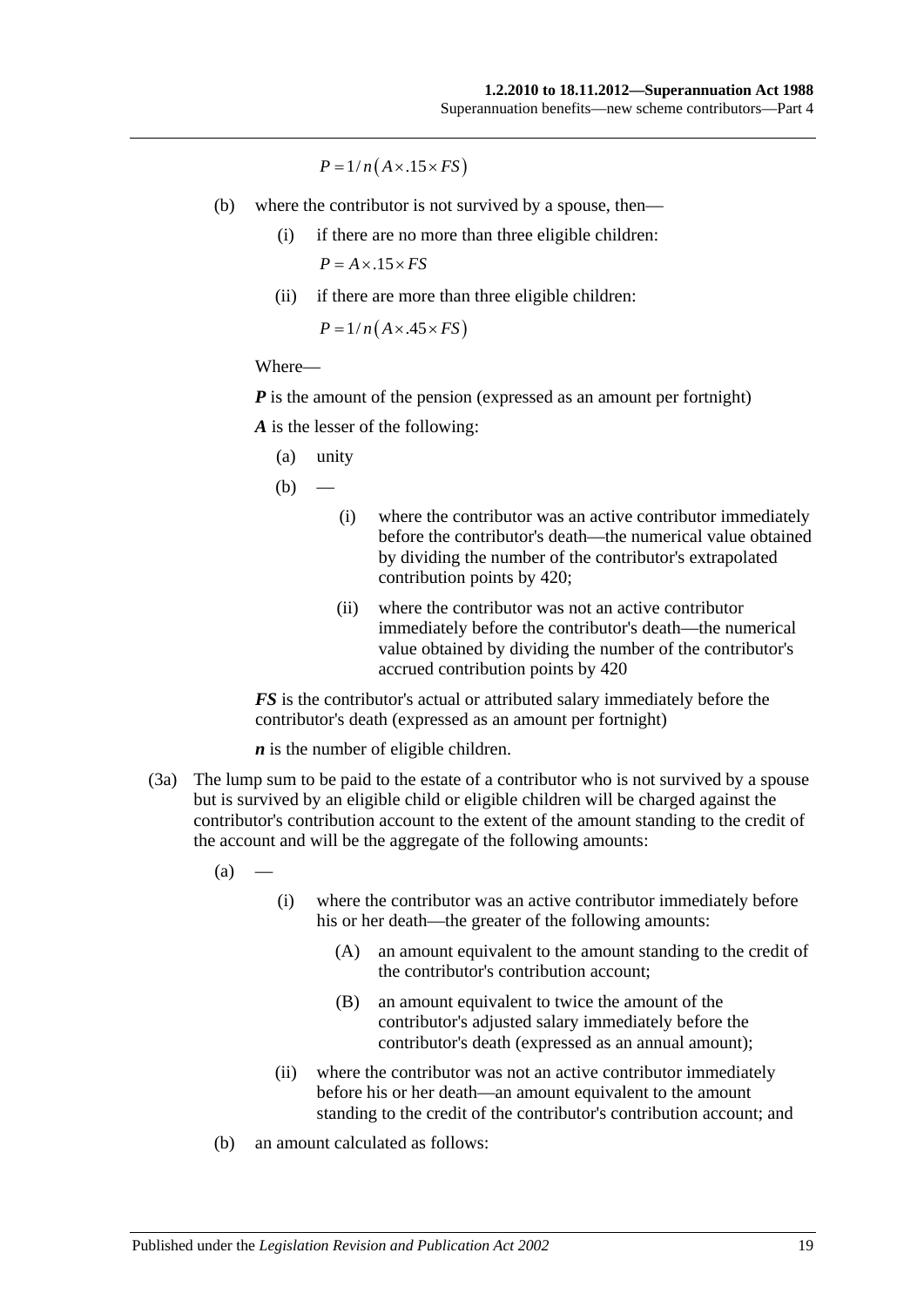$$
A = P n \left( \frac{FS \times 0.85 \times M}{300} \right)
$$

Where—

*A* is the amount

*Pn* is—

- (a) in the case of a contributor who was in full-time employment during that part of the contribution period occurring after 30 June 1992—1;
- (b) in any other case—the numerical value arrived at by expressing the contributor's employment while an active contributor during that part of the contribution period as a proportion of full-time employment during that part of the contribution period

*FS* is the contributor's actual or attributed salary immediately before the contributor's death (expressed as an annual amount)

 $M$  is—

- (a) where the contributor was an active contributor immediately before termination of employment—the aggregate of the number of months of the contributor's contribution period occurring after 30 June 1992 and the number of months difference between the contributor's age as at the entitlement day and the age of retirement;
- (b) in any other case—the number of months of the contributor's contribution period occurring after 30 June 1992.
- (4) The pension for an eligible child will be indexed.
- (5) The lump sum to be paid to the estate of a contributor who is not survived by a spouse or an eligible child will be made up of two components—
	- (a) an employee component (to be charged against the contributor's contribution account) equivalent to the amount standing to the credit of the contributor's contribution account; and
	- (b) an employer component that is the lesser of the following:

(i) 
$$
EC = (FS \times A \times 4.5) + Pn\left(\frac{FS \times 0.85 \times M}{300}\right)
$$
  
(ii) 
$$
EC = \left[FS \times 4.5 \times \left(1 - \frac{X}{420}\right)\right] + Pn\left(\frac{FS \times 0.85 \times M}{300}\right)
$$

Where—

*EC* is the employer component

*FS* is the contributor's actual or attributed salary immediately before death (expressed as an annual amount)

*A* is the lesser of the following:

(a) unity;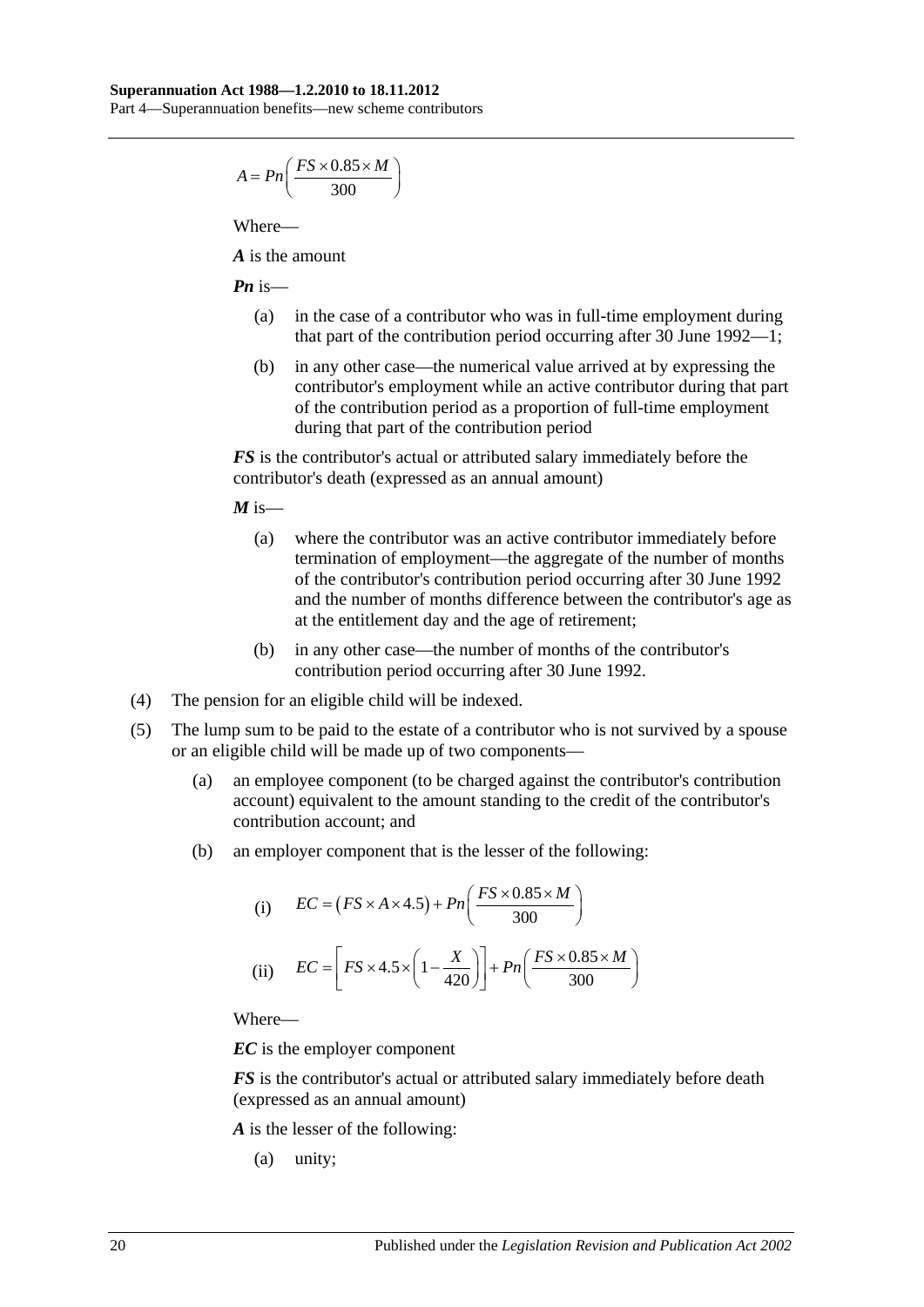- (b) the numerical value obtained by dividing the number of the contributor's accrued contribution points by 420
- *Pn* is—
	- (a) in the case of a contributor who was in full-time employment during that part of the contribution period occurring after 30 June 1992—1;
	- (b) in any other case—the numerical value arrived at by expressing the contributor's employment while an active contributor during that part of the contribution period as a proportion of full-time employment during that part of the contribution period
- $X$  is—
	- (a) in relation to a contributor who was at the date of death under the age of 60 years—the lesser of 60 and the number of months by which the contributor's age fell short of 60 years;
	- (b) in any other case—zero

*M* is the number of months of the contributor's contribution period occurring after 30 June 1992.

#### <span id="page-50-0"></span>**32A—PSESS benefit**

- (1) Subject to this section, a person who is entitled to a benefit under this Part is entitled also to payment of the amount standing to the credit of the contributor's account under [subsection](#page-51-0) (6) being an amount equivalent to the amount accrued under the Public Sector Employees Superannuation Scheme in respect of the contributor.
- (2) Where a contributor who has resigned from employment elects to take the amount standing to the credit of his or her contribution account, the amount referred to in [subsection](#page-50-0) (1) will—
	- (a) be paid to or in relation to the contributor at the time at which, and in the circumstances under which, payment of benefits would be made to or in relation to the contributor if he or she had preserved his or her accrued superannuation benefits; or
	- (b) be carried over to some other superannuation fund or scheme approved by the Board.
- (3) Where a contributor who has resigned from employment elects to carry over his or her accrued superannuation benefits to an approved superannuation fund or scheme and the Board is satisfied that the contributor has been admitted to membership of the fund or scheme, the amount referred to in [subsection](#page-50-0) (1) will be paid on behalf of the contributor to the fund or scheme.
- (4) If at the time payment is to be made under [subsection](#page-50-0) (1) the contributor has died, the payment will be made to the contributor's spouse or if the contributor is not survived by a spouse, to the contributor's estate.
- (5) If the amount referred to in [subsection](#page-50-0) (1) has not been determined when it would otherwise be payable under this section, the amount is not payable until the expiration of seven days after it has been determined.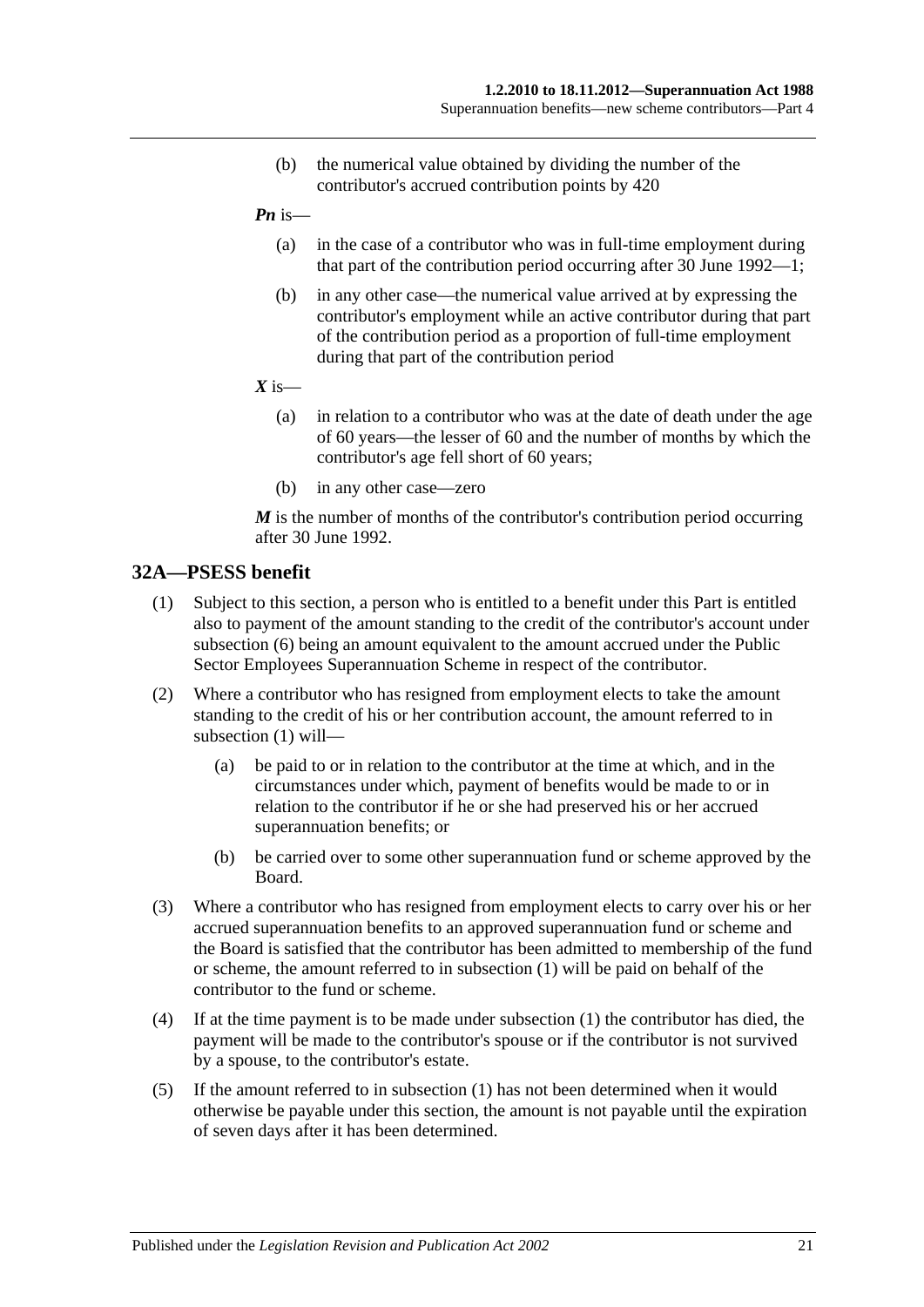- <span id="page-51-1"></span><span id="page-51-0"></span>(6) The Board will maintain an account in the name of each contributor and the Board must—
	- (a) credit to each account (when the amount has been determined) an amount equivalent to the amount accrued under the Public Sector Employees Superannuation Scheme as at 30 June 1992 in respect of the contributor; and
	- (b) credit to each account at the end of the 1992/1993 financial year and at the end of each succeeding financial year—an amount that reflects the rate of return determined by the Board in relation to the contribution accounts of new scheme contributors for the relevant financial year.
- <span id="page-51-2"></span>(7) Where there is a delay in crediting the amount referred to in [subsection](#page-51-1)  $(6)(a)$ , the amount referred to in [subsection](#page-51-2) (6)(b) will be determined on the assumption that the amount referred to in [subsection](#page-51-1) (6)(a) had been credited on 1 July 1992.
- (8) Where it is necessary to determine the balance of an account referred to in [subsection](#page-51-0) (6) at some time other than the end of a financial year, the balance will be extrapolated by applying a percentage rate of return estimated by the Board.

# <span id="page-51-5"></span>**32B—Commutation to pay deferred superannuation contributions surcharge—contributor**

- <span id="page-51-4"></span>(1) A contributor who is liable for a deferred superannuation contributions surcharge as a result of a benefit becoming payable to the contributor may apply to the Board, in accordance with this section—
	- (a) to receive part of the benefit in the form of a commutable pension; and
	- (b) to fully commute the pension.
- <span id="page-51-3"></span>(2) A contributor who has become entitled to a benefit, or will shortly become entitled to a benefit, may—
	- (a) estimate the amount of the surcharge the contributor will become liable to pay (the *estimated surcharge amount*); and
	- (b) request the Board, in the approved form, to—
		- (i) withhold from the contributor's benefit an amount equal to the estimated surcharge amount (the *withheld amount*); and
		- (ii) pay the balance of the benefit to the contributor (being, in the case of a benefit to which the contributor is yet to become entitled, a payment after the entitlement arises),

and the Board must, subject to [subsection](#page-52-0) (4), comply with the contributor's request.

- (3) If a contributor has made a request under [subsection](#page-51-3)  $(2)(b)$ , the contributor must, before the expiration of 2 months following the issue of a surcharge notice in respect of the contributor, advise the Board in the approved form that the notice has been issued and the Board must, within 7 days of receiving that advice—
	- (a) convert into a pension—
		- (i) if the amount of the surcharge payable by the contributor is less than the withheld amount—a portion of the withheld amount equal to the amount payable; or
		- (ii) in any other case—the whole of the withheld amount; and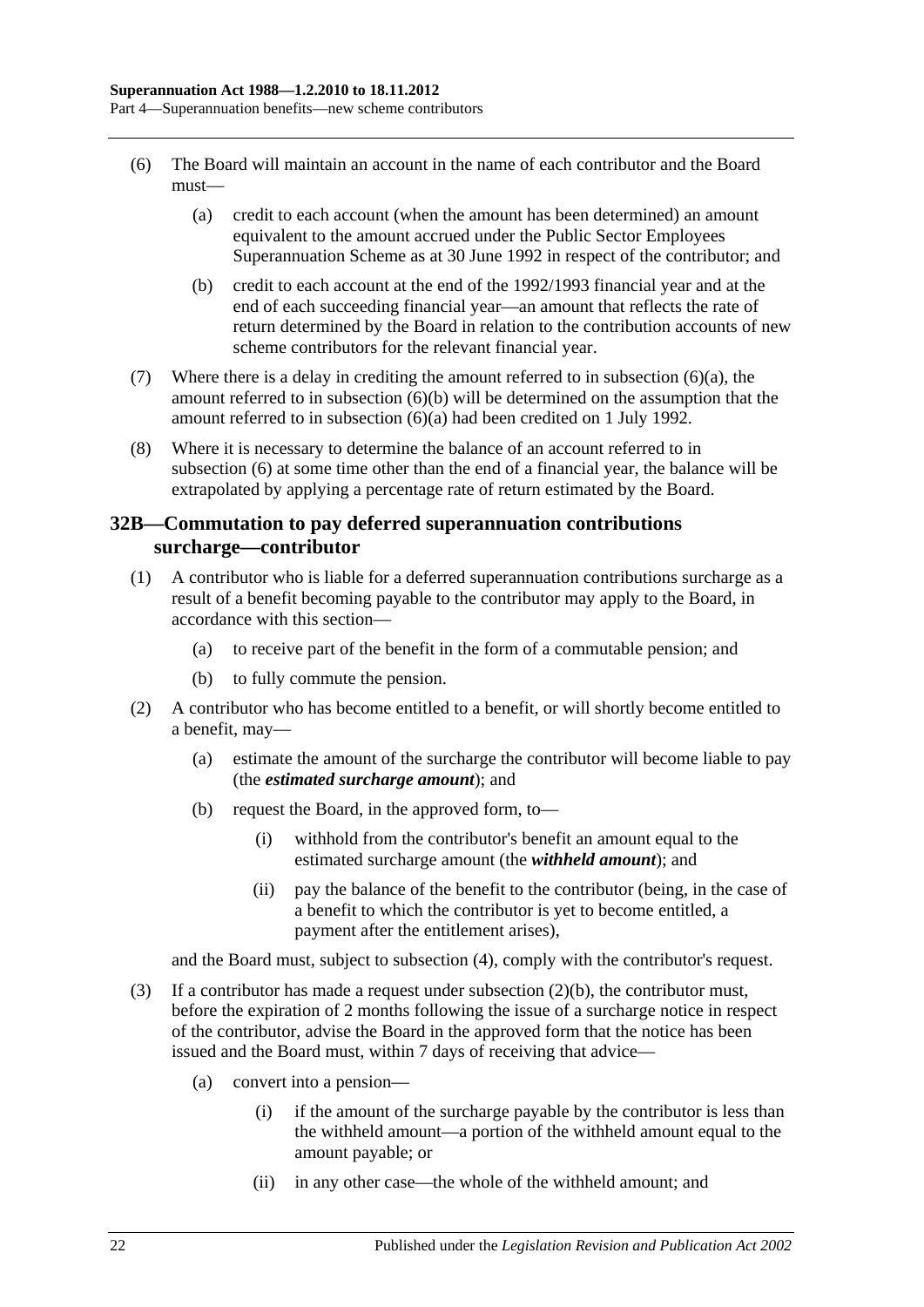- (b) immediately after converting the withheld amount, or a portion of the withheld amount, into a pension under paragraph (a)—commute the pension; and
- (c) pay to the contributor—
	- (i) the lump sum resulting from the commutation of the pension; and
	- (ii) the balance (if any) of the withheld amount.
- <span id="page-52-0"></span>(4) The Board may reject an application under [subsection](#page-51-4) (1) if—
	- (a) it is not satisfied that, if the application were accepted, the resulting lump sum will be applied in payment of the surcharge; or
	- (b) the contributor fails to satisfy the Board that the contributor has, or will have, a surcharge liability to the Commissioner of Taxation.
- (5) The factors to be applied in—
	- (a) the conversion of a withheld amount (or part of a withheld amount) into a pension; and
	- (b) the commutation of a pension,

will be determined by the Treasurer on the recommendation of an actuary.

#### <span id="page-52-2"></span>**32C—Commutation to pay deferred superannuation contributions surcharge following death of contributor**

- <span id="page-52-1"></span>(1) If a contributor who is liable for a deferred superannuation contributions surcharge dies—
	- (a) having made a request of the Board under [section](#page-51-5) 32B for part of his or her benefit to be withheld but before receiving a surcharge notice; or
	- (b) having received a surcharge notice but before requesting commutation of his or her pension under [section](#page-51-5) 32B,

the contributor's spouse or, if the contributor is not survived by a spouse, the contributor's legal representative, may, before the expiration of the period of 2 months immediately following the contributor's death or the issue of the surcharge notice (whichever is the later), apply to the Board—

- (c) to receive the amount withheld by the Board on behalf of the deceased contributor under [section](#page-51-5) 32B in the form of a commutable pension; and
- (d) to fully commute the pension.
- (2) The Board must, on receipt of an application under [subsection](#page-52-1) (1)—
	- (a) convert into a pension—
		- (i) if the amount of the surcharge payable by the spouse or estate is less than the withheld amount—a portion of the withheld amount equal to the amount payable; or
		- (ii) in any other case—the whole of the withheld amount; and
	- (b) immediately after converting the withheld amount, or a portion of the withheld amount, into a pension under paragraph (a)—commute the pension; and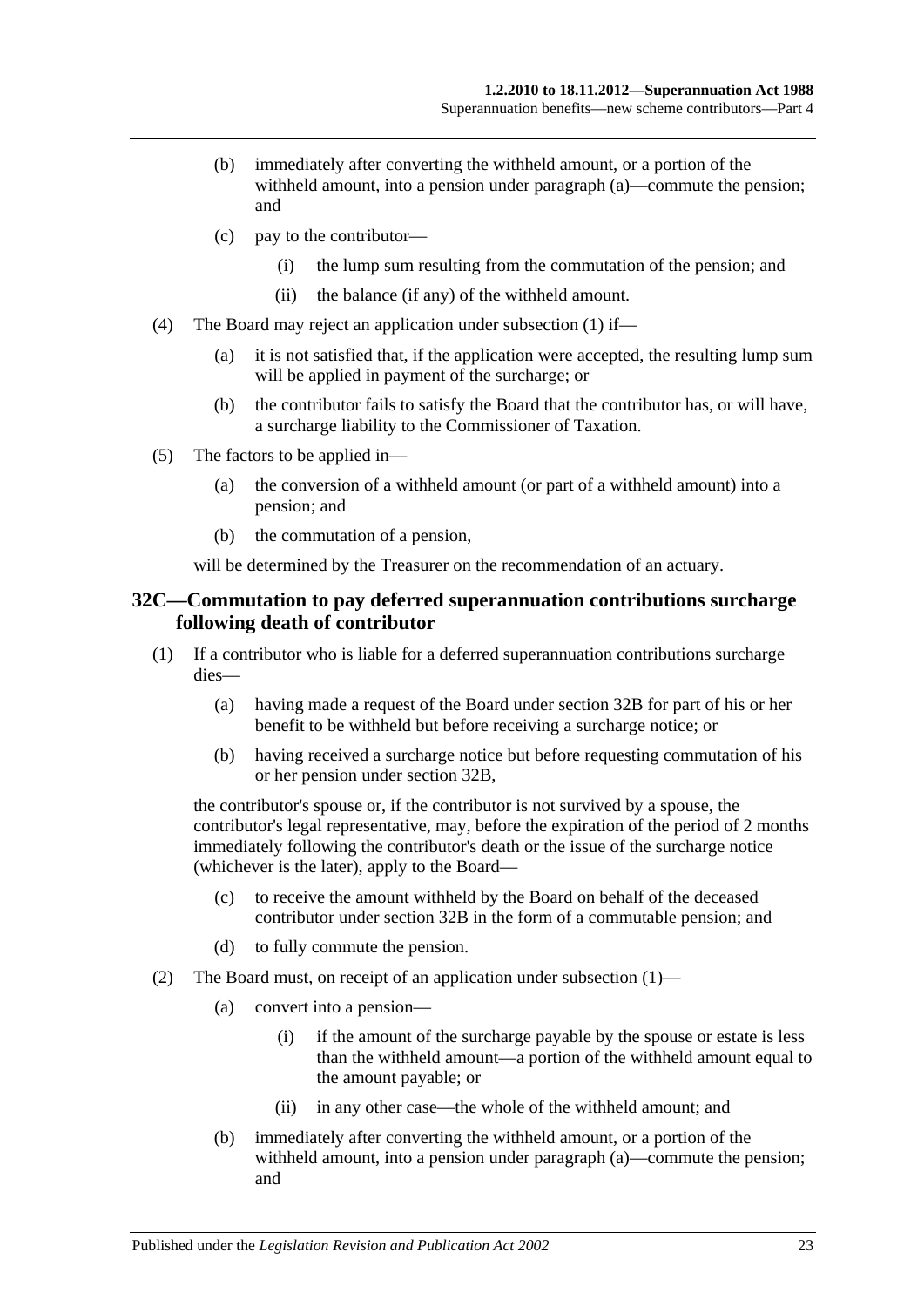- (c) pay to the spouse or estate—
	- (i) the lump sum resulting from the commutation of the pension; and
	- (ii) the balance (if any) of the withheld amount.
- <span id="page-53-1"></span>(3) If a contributor dies without having made a request under [section](#page-51-5) 32B, the contributor's spouse or, if the contributor is not survived by a spouse, the contributor's legal representative, may—
	- (a) estimate the amount of the surcharge the spouse or estate will become liable to pay (the *estimated surcharge amount*); and
	- (b) request the Board, in the approved form, to—
		- (i) withhold from the spouse's benefit or the benefit payable to the estate an amount equal to the estimated surcharge amount (the *withheld amount*); and
		- (ii) pay the balance of the benefit to the spouse or estate,

and the Board must, subject to [subsection](#page-53-0) (6), comply with the request.

- (4) An application under [subsection](#page-53-1) (3) must be made in writing to the Board before payment of the benefit to the spouse or legal representative.
- (5) The spouse or legal representative must, before the expiration of 2 months following the issue of a surcharge notice in respect of the contributor, advise the Board in the approved form that the notice has been issued and the Board must, within 7 days of receiving that advice—
	- (a) convert into a pension—
		- (i) if the amount of the surcharge payable by the spouse or estate is less than the withheld amount—a portion of the withheld amount equal to the amount payable; or
		- (ii) in any other case—the whole of the withheld amount; and
	- (b) immediately after converting the withheld amount, or a portion of the withheld amount, into a pension under paragraph (a)—commute the pension; and
	- (c) pay to the spouse or estate—
		- (i) the lump sum resulting from the commutation of the pension; and
		- (ii) the balance (if any) of the withheld amount.
- <span id="page-53-0"></span>(6) The Board may reject an application under [subsection](#page-52-1) (1) or [\(3\)](#page-53-1) if it is not satisfied that, if the application were accepted, the resulting lump sum will be applied in payment of the surcharge or be used to reimburse the deceased contributor's estate, or the spouse or other person who has paid the surcharge on behalf of the estate.
- (7) The factors to be applied in—
	- (a) the conversion of a withheld amount (or part of a withheld amount) into a pension; and
	- (b) the commutation of a pension,

will be determined by the Treasurer on the recommendation of an actuary.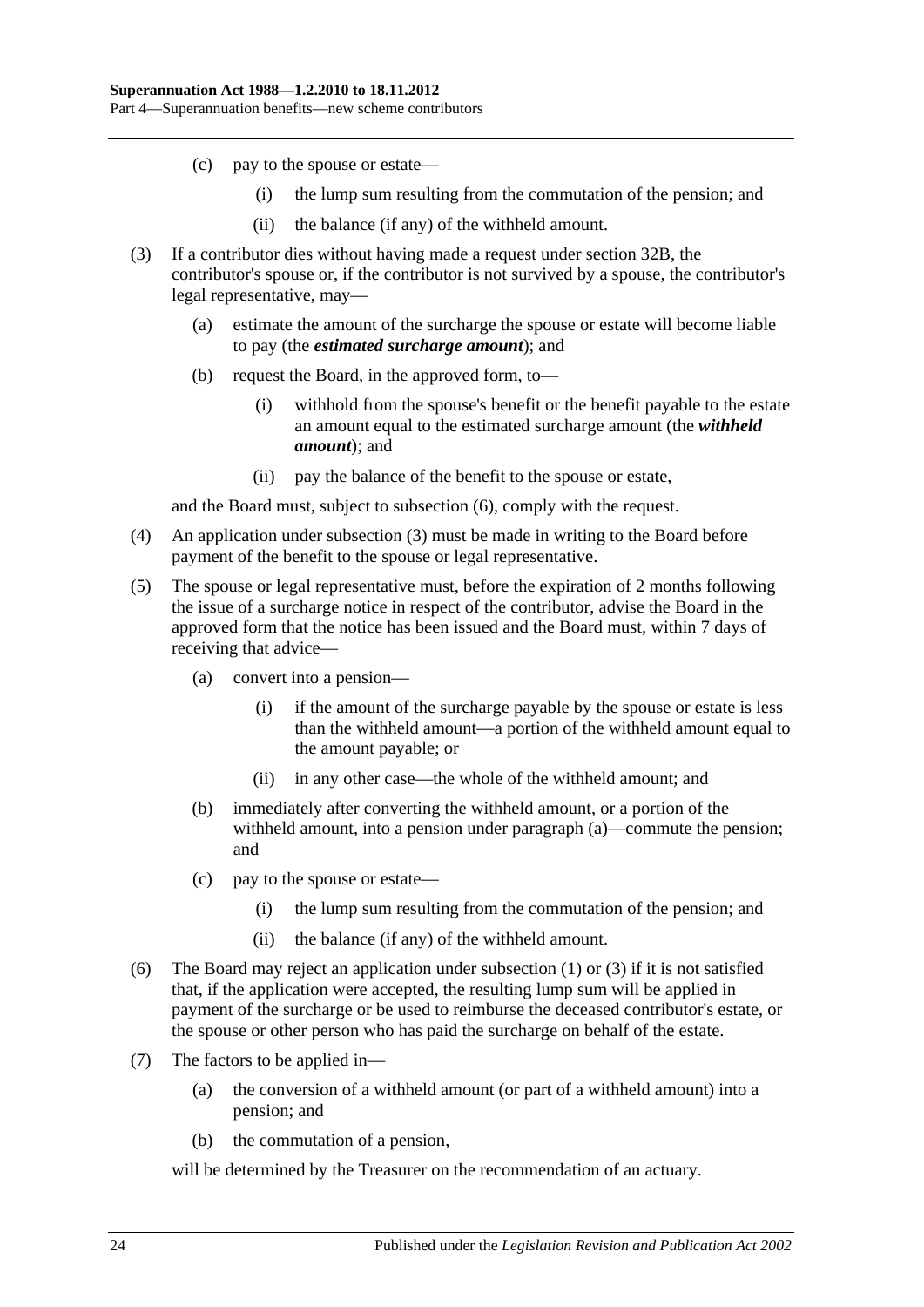(8) In this section—

*legal representative*, in relation to a deceased contributor, means a person—

- (a) holding office as executor of the will of the deceased contributor where probate of the will has been granted or resealed in South Australia or any other State or a Territory; or
- (b) holding office in South Australia or any other State or a Territory as administrator of the estate of the deceased contributor.

# **32D—Withheld amount**

An amount withheld under [section](#page-51-5) 32B or [32C—](#page-52-2)

- (a) must be paid by the Treasurer into the Consolidated Account or a special deposit account established by the Treasurer for that purpose; and
- (b) will be charged against the relevant contributor's contribution account (to the extent possible) as if the amount had been paid to the contributor; and
- (c) will be credited with interest at a rate determined by the Treasurer; and
- (d) may be paid to the contributor (or the contributor's spouse or legal representative)—
	- (i) in accordance with [section](#page-51-5) 32B or [32C;](#page-52-2) or
	- (ii) at the direction of the Board if the Board—
		- (A) has not, within 2 years of withholding the amount, received advice that a surcharge notice has been issued in respect of the contributor; or
		- (B) considers, at any time, there is other good reason for doing so.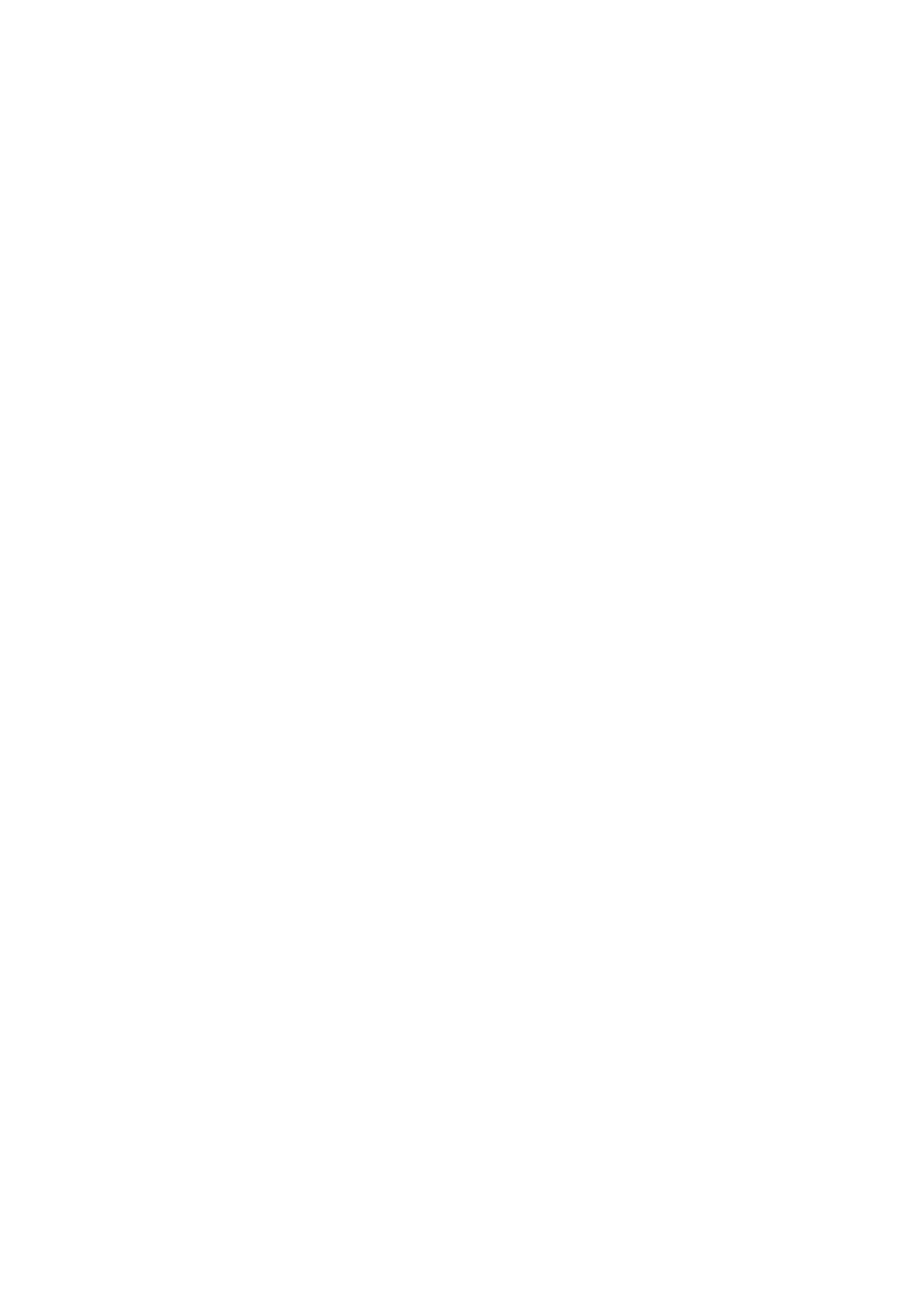# **Part 5—Superannuation benefits—old scheme contributors**

# **Division 1—Pension benefits**

# **33—Application of this Part**

This Part applies only to old scheme contributors.

# <span id="page-56-1"></span>**33A—Transition to retirement**

- <span id="page-56-0"></span>(1) A contributor may apply to the Board for the benefit of this section if—
	- (a) the contributor has reached—
		- (i) the age of 55 years; and
		- (ii) his or her preservation age; and
	- (b) the contributor has entered into an arrangement with his or her employer—
		- (i) to reduce his or her hours of work; or
		- (ii) to alter his or her duties,

or both, with the effect that there is a reduction in the contributor's salary; and

- (c) the purpose for establishing the arrangement referred to in [paragraph](#page-56-0) (b) relates to the proposed retirement of the contributor in due course (including by allowing the contributor to scale down his or her work in the lead-up to retirement).
- (2) The Board may require that an application under [subsection](#page-30-0) (1)—
	- (a) be made in such manner as the Board thinks fit; and
	- (b) be accompanied by such information or other material specified by the Board to assist the Board to be satisfied as to the matters set out in [paragraphs](#page-30-1) (b) and [\(c\)](#page-30-2) of that subsection.
- <span id="page-56-2"></span>(3) If the Board is satisfied that a valid application has been made under [subsection](#page-56-1) (1), the contributor will be entitled to a pension (a *draw down benefit*) on the basis of the contributor's application and on the basis that the maximum draw down benefit to which the contributor is entitled will be determined by the Board as follows:

$$
B = RP \times \frac{\left( FS - NS \right)}{FS}
$$

Where—

*B* is the maximum draw down benefit (expressed as an amount per fortnight)

*RP* is the amount that would be payable under section 34 if the contributor had retired from employment immediately before the date of the determination (expressed as an amount per fortnight)

*FS* is the contributor's actual salary immediately before the commencement of the arrangement envisaged by [subsection](#page-56-0) (1)(b)

*NS* is the contributor's actual salary on the commencement of the arrangement envisaged by [subsection](#page-56-0) (1)(b).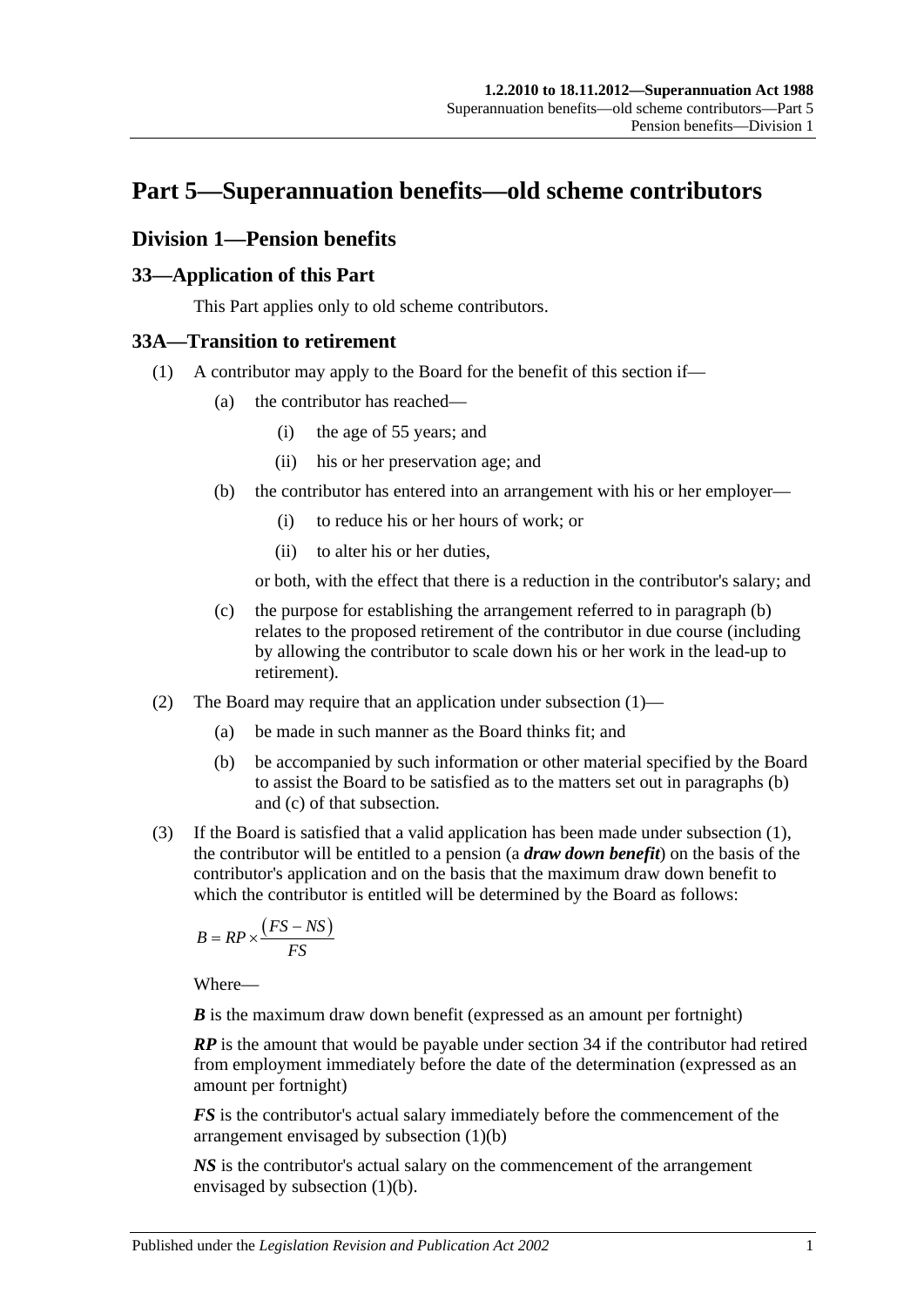- (4) A draw down benefit may not be commuted until the contributor retires from employment.
- <span id="page-57-0"></span>(5) If a contributor who has retired from employment applies for the commutation of a draw down benefit within 6 months after the commencement of the payment of the draw down benefit, the benefit may be commuted in accordance with the regulations as if it were a pension.
- (6) If a contributor who has retired from employment applies for the commutation of a draw down benefit after the expiration of the period that applies under [subsection](#page-57-0) (5), the terms and conditions of the commutation of the benefit will be as determined by the regulations.
- (7) A draw down benefit will be indexed as if it were a pension under this Act.
- <span id="page-57-1"></span>(8) When the Board has determined a draw down benefit—
	- (a) the contributions payable by the contributor under section 23 will (despite any provision made by section 23 to the contrary)—
		- (i) be fixed on the basis of the contributor's salary under the arrangement established with his or her employer (for so long as the arrangement continues); and
		- (ii) as so fixed, be payable in respect of this salary from the first full pay period after the Board's determination of the draw down benefit; and
		- (iii) be at the contributor's standard contribution rate under that section; and
	- (b) the contributor's contribution points will accrue, from the date of the determination until the cessation of the relevant arrangement (unless the contributor ceases to make the contributions envisaged by [paragraph](#page-57-1) (a)), at a rate for each contribution month determined as follows:

$$
CP = 1 \times \frac{AS}{FSA}
$$

Where—

*CP* is a proportion of 1 contribution point

AS is the contributor's actual salary under the relevant arrangement (as adjusted from time to time)

*FSA* is the contributor's actual salary immediately before the commencement of the relevant arrangement, adjusted from time to time to take into account any changes to the salary that would have occurred had the contributor not entered into the relevant arrangement but rather continued to be entitled to that salary.

- (9) If the employment arrangements of a contributor who is receiving a draw down benefit under this section alter so that there is an alteration in his or her salary—
	- (a) in the case of a reduction in salary—the contributor may apply to the Board for a further benefit in accordance with the provisions of this section and this section will then apply to the application and with respect to the relevant arrangement—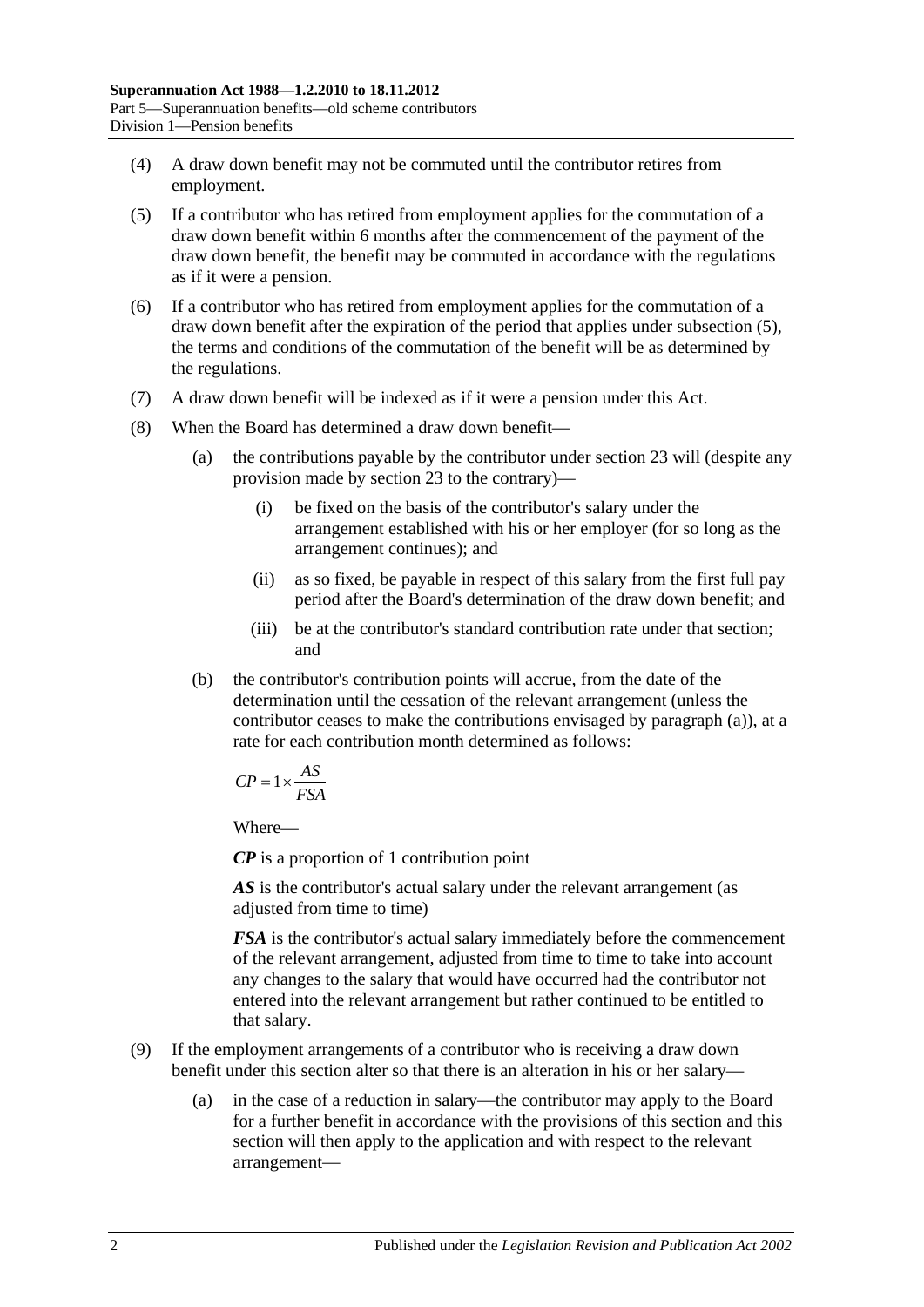- (i) as if FS under [subsection](#page-56-2) (3) is the contributor's actual salary immediately before the relevant reduction in salary; and
- (ii) as if NS under [subsection](#page-56-2) (3) is the contributor's actual salary immediately after the relevant reduction in salary; and
- (iii) by applying such other modifications as may be necessary for the purpose or as may be prescribed; and
- (b) in the case of an increase in salary—the draw down benefit will continue as if the increase had not occurred, subject to any adjustments made on account of the benefit, including as to contributions and the accrual of contribution points, as may be prescribed by the regulations.
- (10) When a contributor retires from employment (and is thus entitled to a benefit under section 34), the contributor's entitlement under section 34 will be adjusted in the manner prescribed by the regulations to take into account the draw down benefit provided under this section (and that section will then have effect accordingly).
- (11) If a contributor's employment terminates on account of invalidity in circumstances that give rise to an entitlement under section 37, the entitlement under that section will be adjusted in the manner prescribed by the regulations to take into account the fact that the contributor had elected to receive a draw down benefit under this section (and that section will then have effect accordingly).
- (12) If a contributor's employment is terminated by the contributor's death, any entitlement under section 38 will be adjusted in the manner prescribed by the regulations to take into account the fact that the contributor had elected to receive a draw down benefit under this section (and that section will then have effect accordingly).
- (13) The determination of a benefit under this section must take into account the operation of any provision under Part 5A.
- (14) Despite a preceding subsection, if a contributor who has been receiving a draw down benefit returns to a level of employment that is at least equal to the level that applied immediately before the contributor commenced the arrangement referred to in [subsection](#page-56-0) (1)(b) (the *original level of employment*), the payment of the draw down benefit will be suspended for so long as his or her level of employment is at least equal to the original level of employment (and any adjustments in connection with the operation of this section prescribed by the regulations will apply).
- (15) A contributor who has a rollover account by virtue of the operation of section 47B may, if authorised to do so under the regulations, in conjunction with an application under [subsection](#page-56-1) (1), apply for any benefit that would be payable with respect to that account as if the contributor had resigned from employment and, in such a case—
	- (a) the benefit must be invested in accordance with the regulations; and
	- (b) the investment may be redeemed when the contributor retires from employment under this Act.
- (16) The Governor may, by regulation, declare that any provision of this section is modified in prescribed circumstances (and the regulation will have effect according to its terms).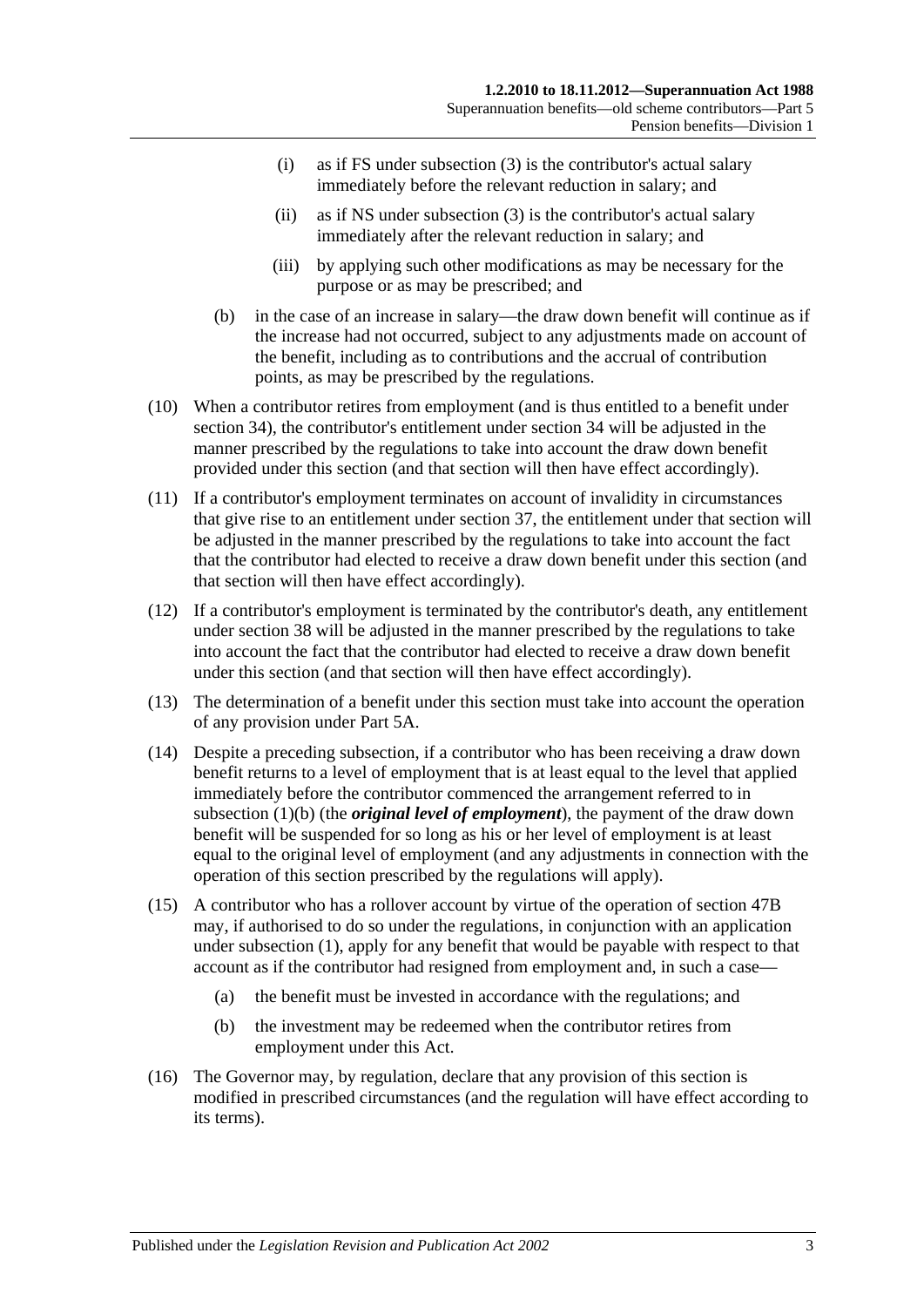# **34—Retirement**

(1) A contributor who retires on or after reaching the age of retirement and who is not entitled to a pension under [subsection](#page-59-0) (2), is entitled to a pension calculated as follows:

$$
P = FS \left[ \left( A \times \frac{2}{3} \right) \left( 1 + \frac{X}{E} \right) \right] + \frac{FS}{100} + FS \left( \frac{7.4}{100} \times \frac{n}{420} \right)
$$

Where—

*P* is the amount of the pension (expressed as an amount per fortnight)

*FS* is the contributor's actual or attributed salary (expressed as an amount per fortnight) immediately before retirement

*A* is the lesser of the following:

- (a) unity;
- (b) the numerical value obtained by dividing the number of the contributor's accrued contribution points by—
	- (i) in the case of a contributor who was accepted as a contributor under the repealed Act before reaching the age of 30 years—the number of months between the date of acceptance and the age of retirement;
	- (ii) in any other case—360

 $E$  is—

- (a) in relation to a contributor whose contribution period at the age of retirement was 360 months or more—600;
- (b) in relation to a contributor whose contribution period at the age of retirement was 300 months or more but less than 360 months—1 200

*X* is the number of months by which the contributor's age at retirement exceeds the age of retirement

*n* is 420 or the aggregate number of contribution points that accrued to the contributor between 1 July 1992 and the date of retirement whichever is the lesser (for the purposes of this definition contribution points will be taken to accrue to a contributor who is no longer making contributions because of [section](#page-28-0) 23(7) at the rate of one point per month).

<span id="page-59-0"></span>(2) A contributor (other than a contributor whose membership of the Scheme antedates the commencement of the repealed Act) who retires on or after reaching the age of retirement is entitled to a pension calculated in accordance with the following formula if the number of months between the date of the contributor's acceptance as a contributor and the date on which the contributor reached the age of retirement was less than 300:

$$
P = FS \times Z \left[ \left( \frac{A}{540} \times \frac{60 - B}{60} \right) + \left( \frac{C \times B}{60} \right) \right] + \frac{FS}{100} + FS \left( \frac{7.4}{100} \times \frac{n}{420} \right)
$$

Where—

*P* is the amount of the pension (expressed as an amount per fortnight)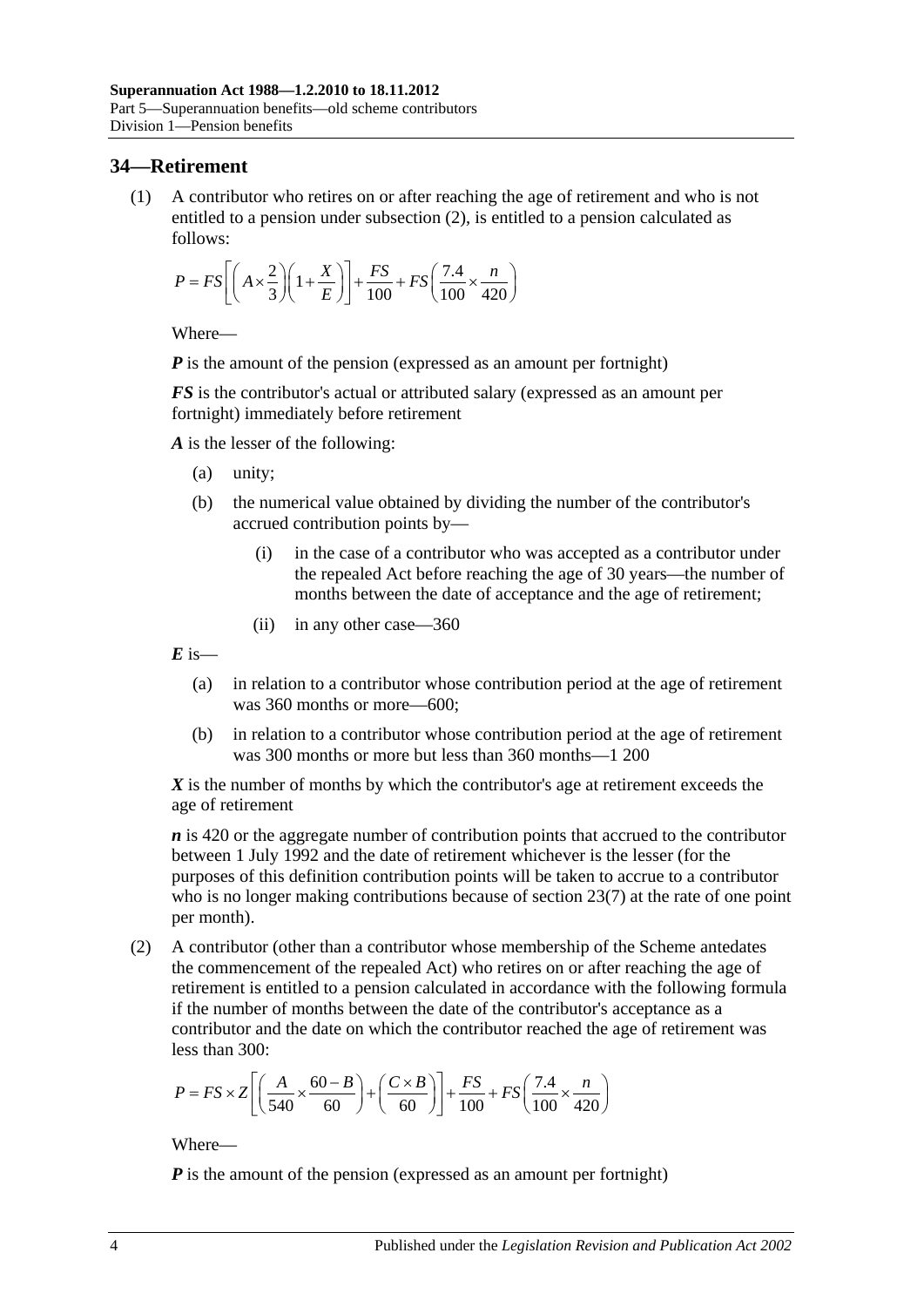*FS* is the contributor's actual or attributed salary (expressed as an amount per fortnight) immediately before retirement

**Z** is the numerical value obtained by dividing the number of the contributor's accrued contribution points by the number of months in the contribution period

*A* is the number of months in the contribution period on the date on which the contributor reached the age of retirement

*B* is the number of months between the day on which the contributor reached the age of retirement and the day on which he or she retired reduced by the number of months (if any) in that period during which the contributor was not an active contributor

*C* is the number obtained from [Schedule 2](#page-124-0) by reference to the value of A applicable to the contributor

*n* is 420 or the aggregate number of contribution points that accrued to the contributor between 1 July 1992 and the date of retirement whichever is the lesser (for the purposes of this definition contribution points will be taken to accrue to a contributor who is no longer making contributions because of [section](#page-28-0) 23(7) at the rate of one point per month).

(3) A contributor who retires after reaching the age of 55 years but before the age of retirement is entitled to a pension calculated as follows:

$$
P = \left[ FS \times A \left( \frac{50}{100} + \frac{17.6 \times n_2}{100 \times 60} \right) \right] + \left[ FS \times \frac{n_1}{420} \left( \frac{6}{100} + \frac{1.4 \times n_2}{100 \times 60} \right) \right]
$$

Where—

*P* is the amount of the pension (expressed as an amount per fortnight)

*FS* is the contributor's actual or attributed salary (expressed as an amount per fortnight) immediately before retirement

*A* is the lesser of the following:

- (a) unity;
- (b) the numerical value obtained by dividing the number of the contributor's accrued contribution points by—
	- (i) in the case of a contributor who was accepted as a contributor under the repealed Act before reaching the age of 30 years—the number of months between the date of acceptance and the date of retirement;
	- (ii) in any other case—300 +  $n_2$

 $n_1$  is 420 or the aggregate number of contribution points that accrued to the contributor between 1 July 1992 and the date of retirement whichever is the lesser

 $n_2$  is the number of months between the day on which the contributor reached the age of 55 years and the day on which he or she retired.

- (4) A retirement pension will be indexed.
- (5) The amount of a retirement pension will be the amount calculated under this section or 75 per cent of the contributor's actual or attributed salary immediately before retirement (expressed as an amount per fortnight), whichever is the lesser.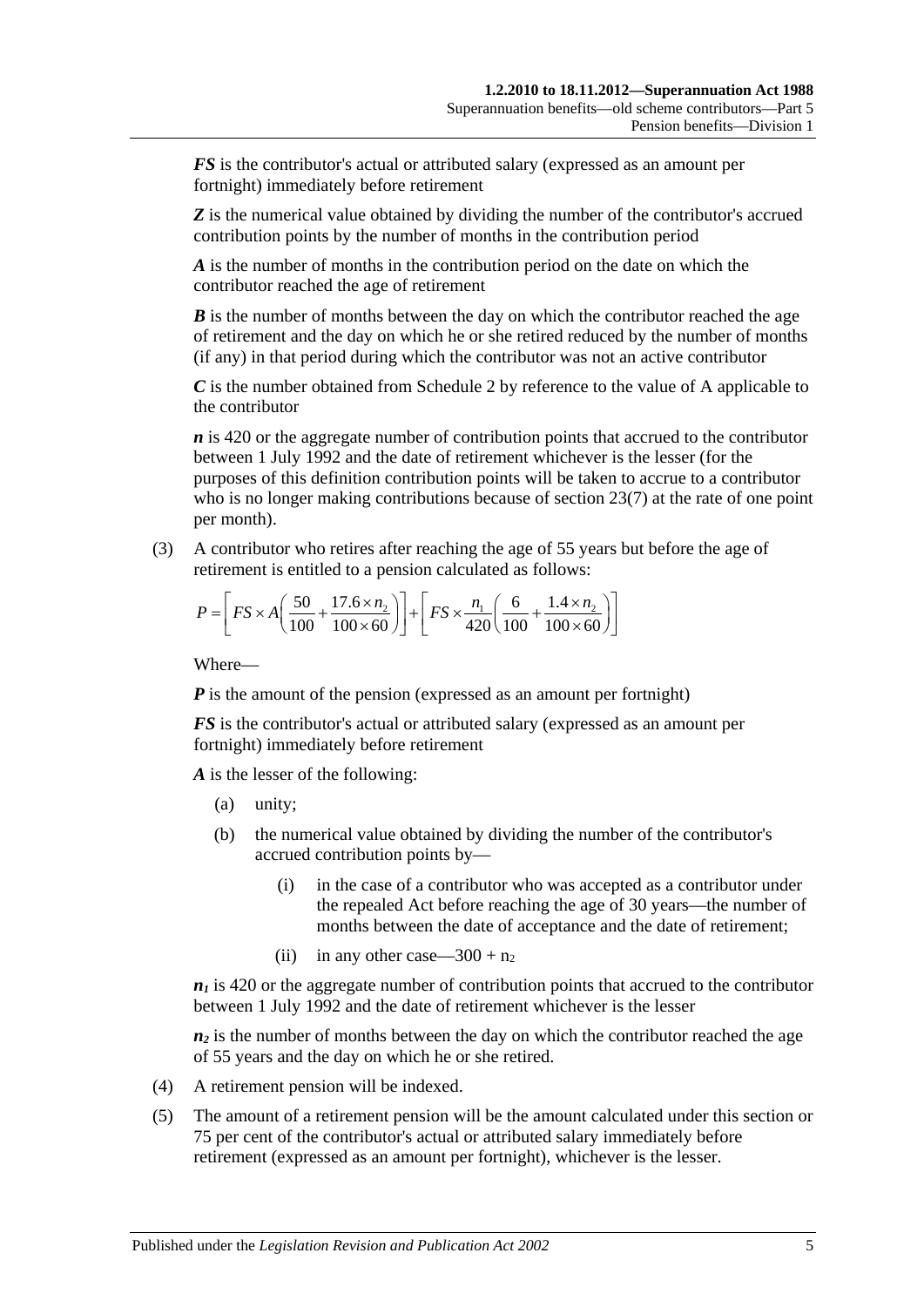- (6) For the purposes of this section, a contributor retires from employment if—
	- (a) the contributor has attained the age of 55 years and the contributor's employment terminates or is terminated before the contributor reaches the age of retirement for any reason except invalidity (in circumstances entitling the contributor to benefits under this Act), retrenchment or death; or
	- (b) the contributor's employment terminates or is terminated on or after the contributor reaches the age of retirement for any reason (except the contributor's death).
- (7) This section does not apply to an outplaced employee.

# <span id="page-61-1"></span>**35—Retrenchment**

- (1) Where—
	- (a) a contributor's employment is terminated by retrenchment;
	- (b) the contributor has reached the age of 45 years but not the age of retirement;
	- (c) the contributor has been a contributor for not less than 5 years;
	- (d) the Board is satisfied that there is no suitable employment (being employment attracting a salary of at least 80% of the salary applicable to the former employment) available to the contributor,

the contributor is entitled to a pension and a lump sum under this section.

<span id="page-61-0"></span>(2) The amount of the pension is calculated as follows:

$$
P = A \times \frac{2}{3} \times FS
$$

Where—

*P* is the amount of the pension (expressed as an amount per fortnight)

*A* is the lesser of the following:

- (a) unity;
- (b) the numerical value obtained by dividing the number of the contributor's contribution points by—
	- (i) in the case of a contributor who was accepted as a contributor under the repealed Act before reaching the age of 30 years—the number of months between the contributor's age as at the date of acceptance and the age of retirement;
	- (ii) in any other case—360.

*FS* is the contributor's actual or attributed salary (expressed as an amount per fortnight) immediately before retrenchment.

$$
(2a) In subsection (2)—
$$

*contribution points* means—

(a) in the case of a contributor who was an active contributor immediately before retrenchment—extrapolated contribution points;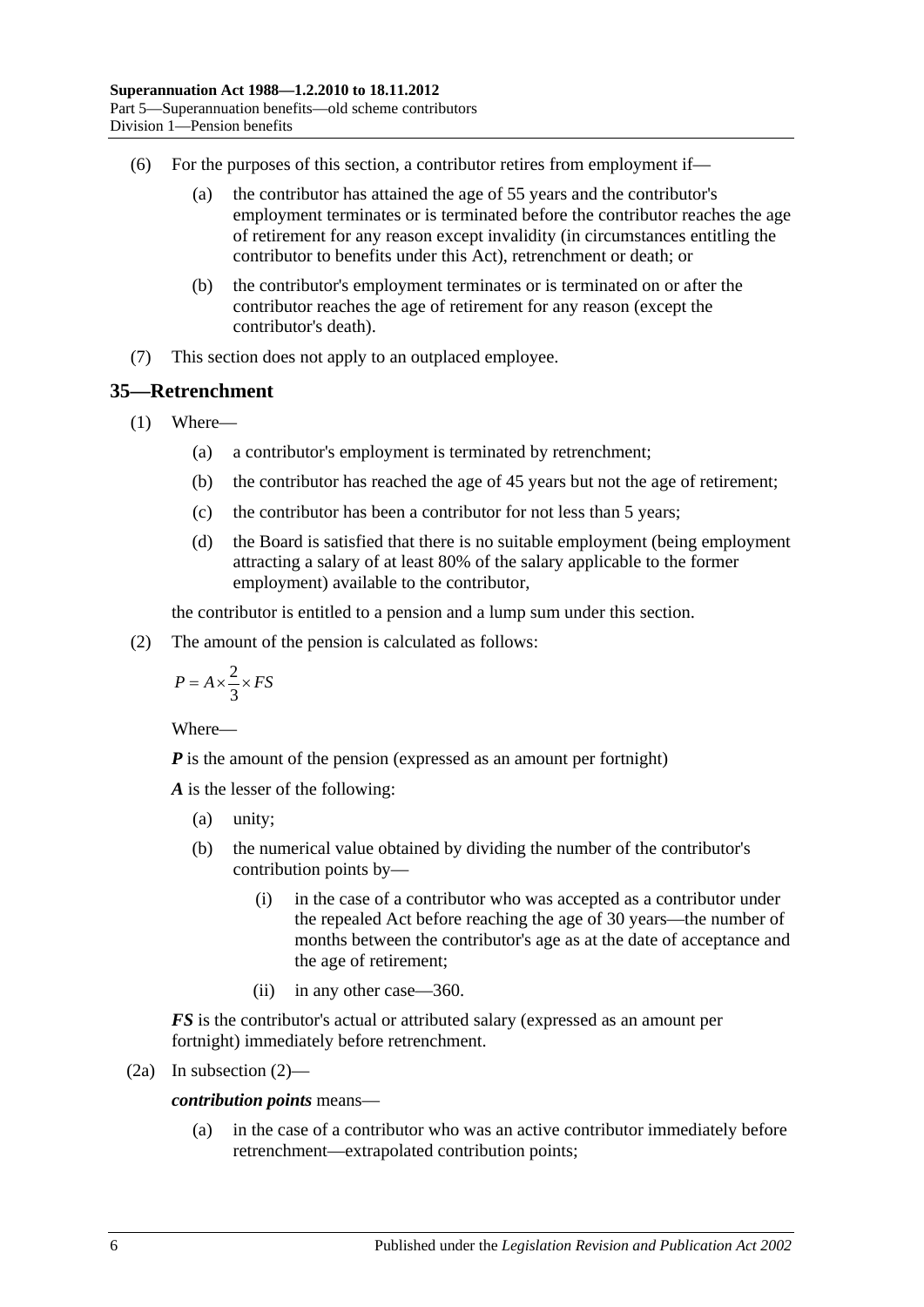- (b) in the case of a contributor who was not an active contributor immediately before retrenchment—accrued contribution points.
- (2b) The amount of the lump sum under [subsection](#page-61-1) (1) is calculated as follows:

$$
LS = Pn\left(FS \times \frac{0.85}{450} \times M\right)
$$

Where—

*LS* is the lump sum

*Pn* is—

- (a) in the case of a contributor who was in full-time employment during that part of the contribution period occurring after 31 December 1987—1;
- (b) in any other case—the numerical value arrived at by expressing the contributor's employment while an active contributor during that part of the contribution period as a proportion of full-time employment during that part of the contribution period

*FS* is the contributor's actual or attributed salary (expressed as an annual amount) immediately before retrenchment

*M* is the number of months of the contributor's contribution period occurring after 31 December 1987.

- (3) A retrenchment pension will be indexed.
- (4) Where—
	- (a) a contributor's employment is terminated by retrenchment; and
	- (b) the contributor is not entitled to a pension and a lump sum under [subsection](#page-61-1) (1); and
	- (c) the contributor has not made an election under [subsection](#page-63-0) (6),

the contributor is entitled to a lump sum payment.

- (5) The lump sum is made up of two components—
	- (a) an employee component (to be charged against the contributor's contribution account) equivalent to the amount standing to the credit of the contributor's contribution account; and
	- (b) an employer component calculated as follows:

$$
EC = \left(2\frac{1}{3}A - P\right) + Pn\left(FS \times \frac{0.85}{450} \times M\right)
$$

Where—

*EC* is the employer component

*A* is the aggregate of the contributor's contributions unless that aggregate amount exceeds what it would have been if the contributor had contributed throughout the contribution period at the standard contribution rate, in which case A is the latter amount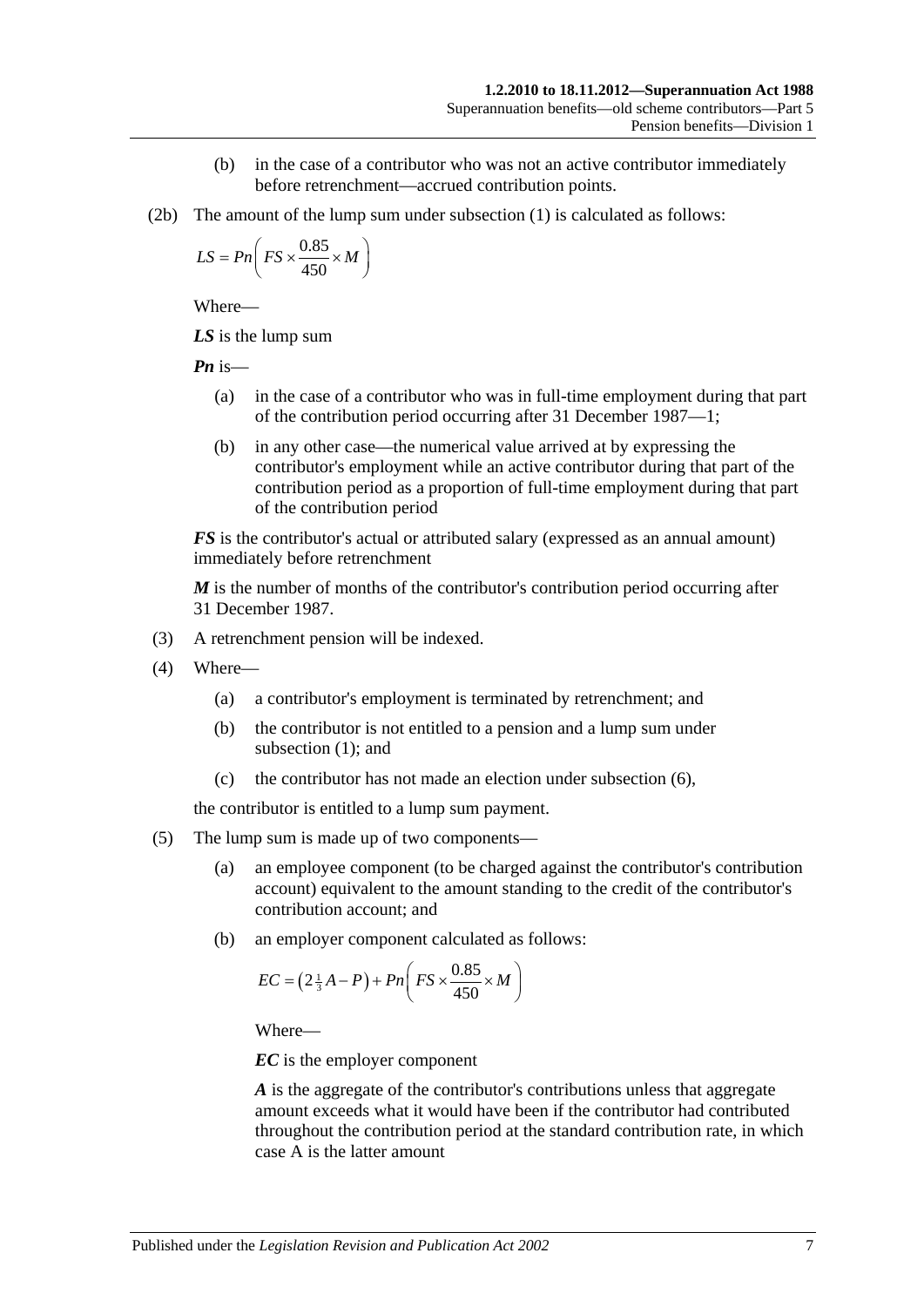*P* is the amount (if any) of pension paid under this Act or the repealed Act to the contributor

- *Pn* is—
	- (a) in the case of a contributor who was in full-time employment during that part of the contribution period occurring after 31 December 1987—1;
	- (b) in any other case—the numerical value arrived at by expressing the contributor's employment while an active contributor during that part of the contribution period as a proportion of full-time employment during that part of the contribution period

*FS* is the contributor's actual or attributed salary (expressed as an annual amount) immediately before retrenchment

*M* is the number of months of the contributor's contribution period occurring after 31 December 1987.

- <span id="page-63-0"></span>(6) If a contributor whose employment is terminated by retrenchment but who is not entitled to a pension and a lump sum under [subsection](#page-61-1) (1) makes an election under this subsection by written notice to the Board within three months after termination of the employment, the contributor will be taken—
	- (a) if the contributor had not reached the age of 55 years at the termination of his or her employment—to have resigned and elected to preserve his or her accrued superannuation benefits; or
	- (b) if the contributor had reached that age at the termination of his or her employment—to have retired.

#### **36—Temporary disability pension**

- (1) Subject to this section, a contributor—
	- (a) who is temporarily or permanently incapacitated for work but whose employment has not been terminated on that ground; and
	- (b) who has not reached the age of retirement,

is entitled to a disability pension.

- (2) A contributor who becomes incapacitated for work in a particular position will not be regarded as incapacitated for work for the purposes of this section if some other position, carrying a salary of at least 80 per cent of the salary applicable to the former position, is available to the contributor and the contributor could reasonably be expected to take that other position.
- (3) A disability pension is not payable in respect of—
	- (a) a period in respect of which the contributor is entitled to sick leave; or
	- (b) a period in respect of which the contributor is entitled to weekly payments of workers compensation; or
	- (c) a period for which the contributor is on recreation leave or long service leave.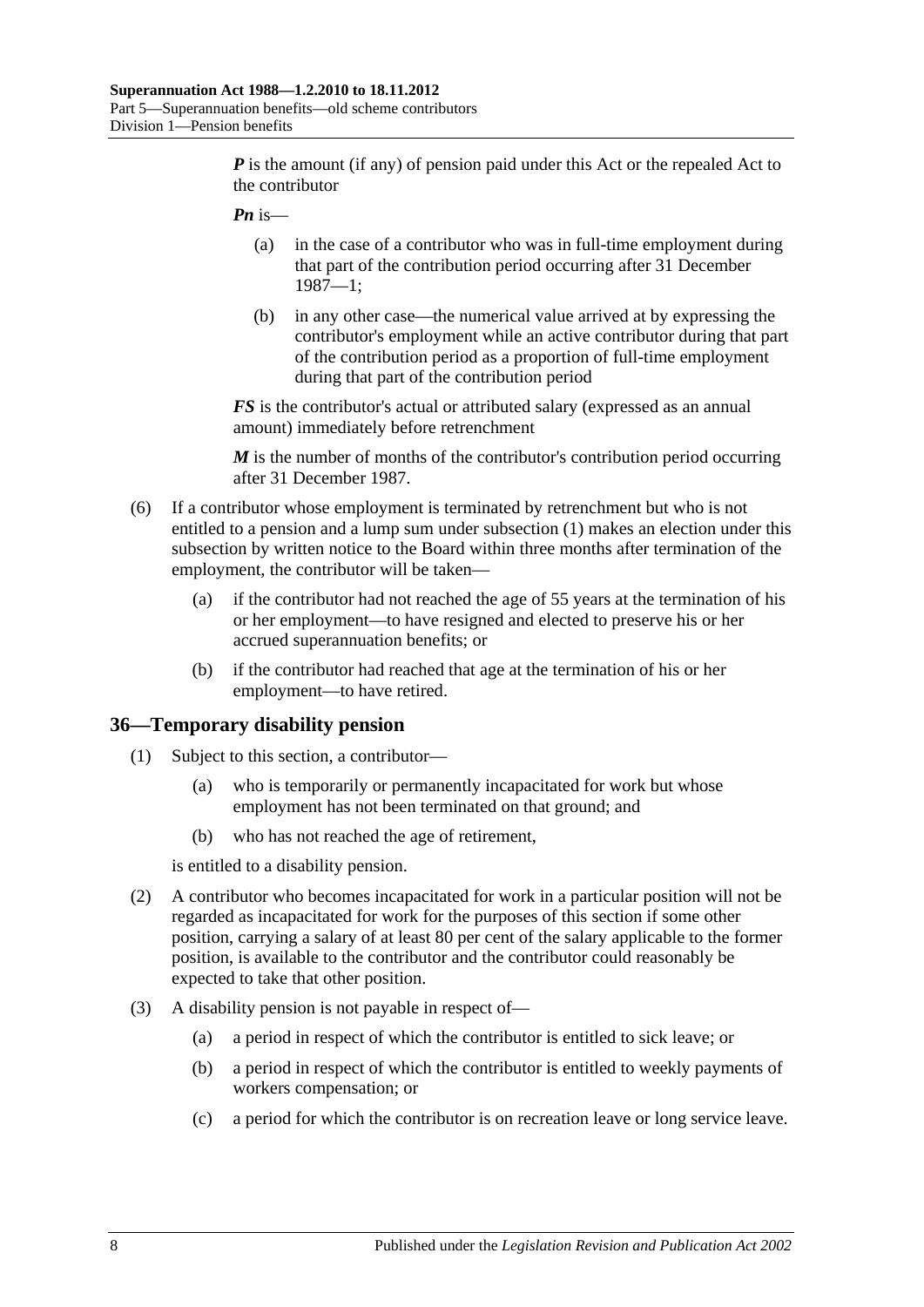- (4) The Board will not pay a disability pension in respect of a period of incapacity of less than one week and may decline to pay a disability pension if it appears that the duration of the incapacity is likely to be less than six months.
- (5) The amount of the pension is calculated as follows:

$$
P = A \times \frac{2}{3} \times FS
$$

Where—

*P* is the amount of the pension (expressed as an amount per fortnight)

*A* is the lesser of the following:

- (a) unity;
- (b) the numerical value obtained by dividing the number of the contributor's extrapolated superannuation points by—
	- (i) in the case of a contributor who was accepted as a contributor under the repealed Act before reaching the age of 30 years—the number of months between the contributor's age as at the date of acceptance and the age of retirement;
	- (ii) in any other case—360.

*FS* is the contributor's actual or attributed salary (expressed as an amount per fortnight) immediately before the pension becomes payable.

- (6) A disability pension cannot be paid for a continuous period of more than 12 months unless the Board thinks that there are special reasons for extending that limit, in which case it may extend the pension period by not more than a further 6 months.
- (7) A disability pension cannot be paid, in respect of the same incapacity, for an aggregate period of more than 18 months in any one period of 36 months.
- (8) A contributor is not required to make any contribution over a period for which the contributor receives a disability pension but will be credited with contribution points and contribution months in respect of any such period as if the contributor were contributing at the standard contribution rate in respect of that period.

# <span id="page-64-0"></span>**36A—Rehabilitation etc of disability pensioner**

- (1) Where, in the opinion of the Board, an attempt should be made to rehabilitate a disability pensioner or to find alternative employment for such a pensioner, the Board may serve notice on the pensioner's employer requiring the employer to do one or both of the following—
	- (a) take measures specified in the notice to rehabilitate the pensioner;
	- (b) take measures specified in the notice to find alternative employment for the pensioner.
- (2) A notice under [subsection](#page-64-0) (1) may require the employer to periodically report in writing to the Board on the progress it is making in complying with the requirements of the notice.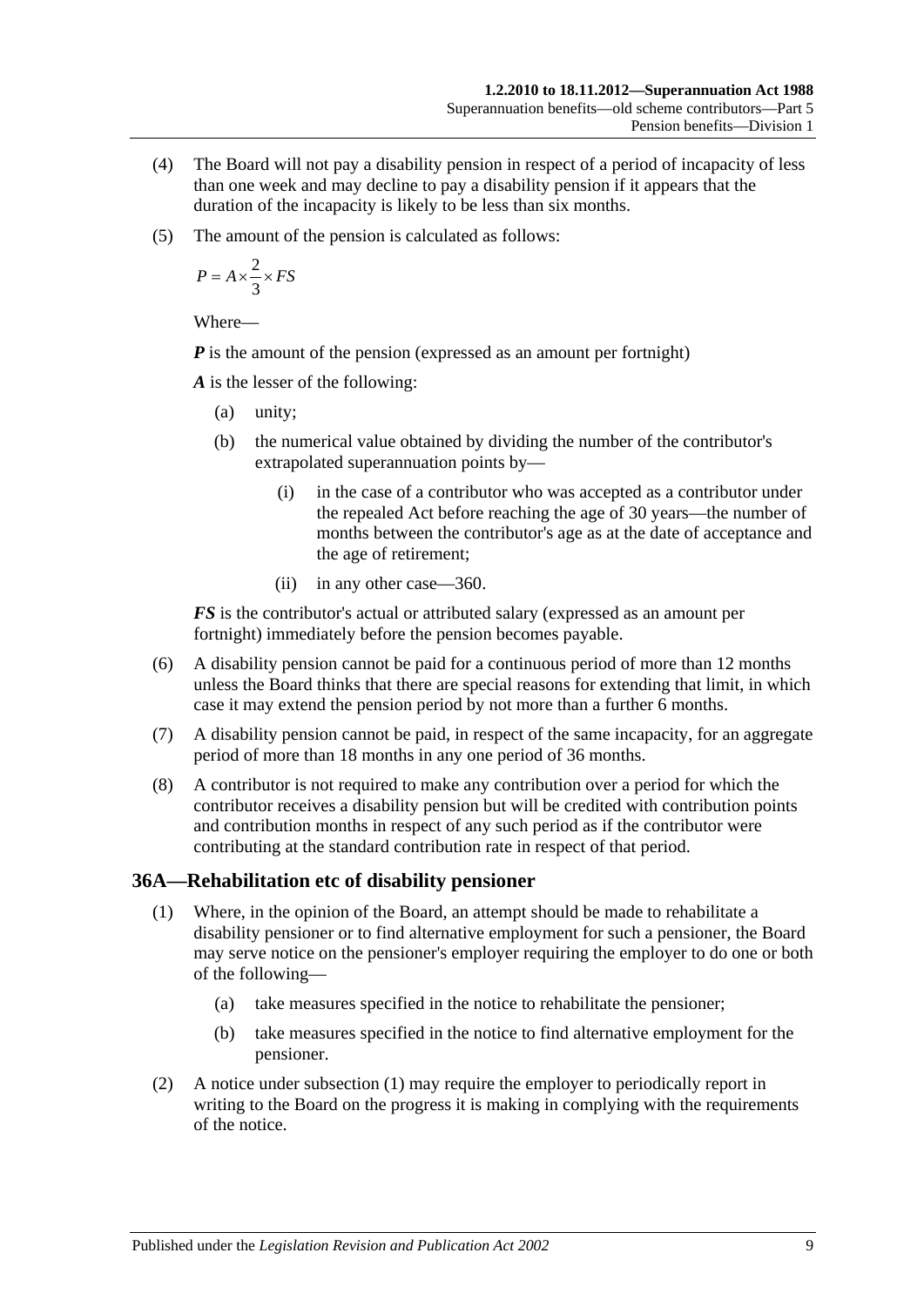- <span id="page-65-0"></span>(3) If an employer does not comply with a notice under [subsection](#page-64-0) (1) to the satisfaction of the Board, the Board may, by further notice served on the employer, require the employer to reimburse the Treasurer for the amount of the disability pension paid to the pensioner from the date of service of that notice until the Board informs the employer in writing that it is satisfied with the employer's compliance with the original notice.
- (4) The amount of the pension referred to in [subsection](#page-65-0) (3) is a debt due by the employer to the Treasurer and the prescribed proportion of that amount must not be charged against the contributor's contribution account under section 43A.

# <span id="page-65-2"></span>**37—Invalidity**

- (1) If a contributor's employment terminates on account of invalidity and the Board is satisfied that the contributor's incapacity for all kinds of work is 60 per cent or more of total incapacity and is likely to be permanent, the contributor is entitled to a pension under this section.
- <span id="page-65-1"></span>(2) The amount of the pension is calculated as follows:

$$
P = FS\left(A \times \frac{2}{3}\right) + \frac{FS}{100} + FS\left(\frac{7.4}{100} \times \frac{n}{420}\right)
$$

Where—

*P* is the amount of the pension (expressed as an amount per fortnight)

*FS* is the contributor's actual or attributed salary (expressed as an amount per fortnight) immediately before termination of employment

*A* is the lesser of the following:

- (a) unity;
- (b) the numerical value obtained by dividing the number of the contributor's contribution points by—
	- (i) in the case of a contributor who was accepted as a contributor under the repealed Act before reaching the age of 30 years—the number of months between the date of acceptance and the age of retirement;
	- (ii) in any other case—360

 $\boldsymbol{n}$  is—

- (a)  $420$ ; or
- (b) the sum of the aggregate of the contributor's contribution points that accrue after 30 June 1992 and the number of months difference between the contributor's age as at the entitlement day and the age of retirement,

whichever is the lesser.

(2a) In [subsection](#page-65-1) (2)—

#### *contribution points* means—

(a) in the case of a contributor who was an active contributor immediately before termination of employment—extrapolated contribution points;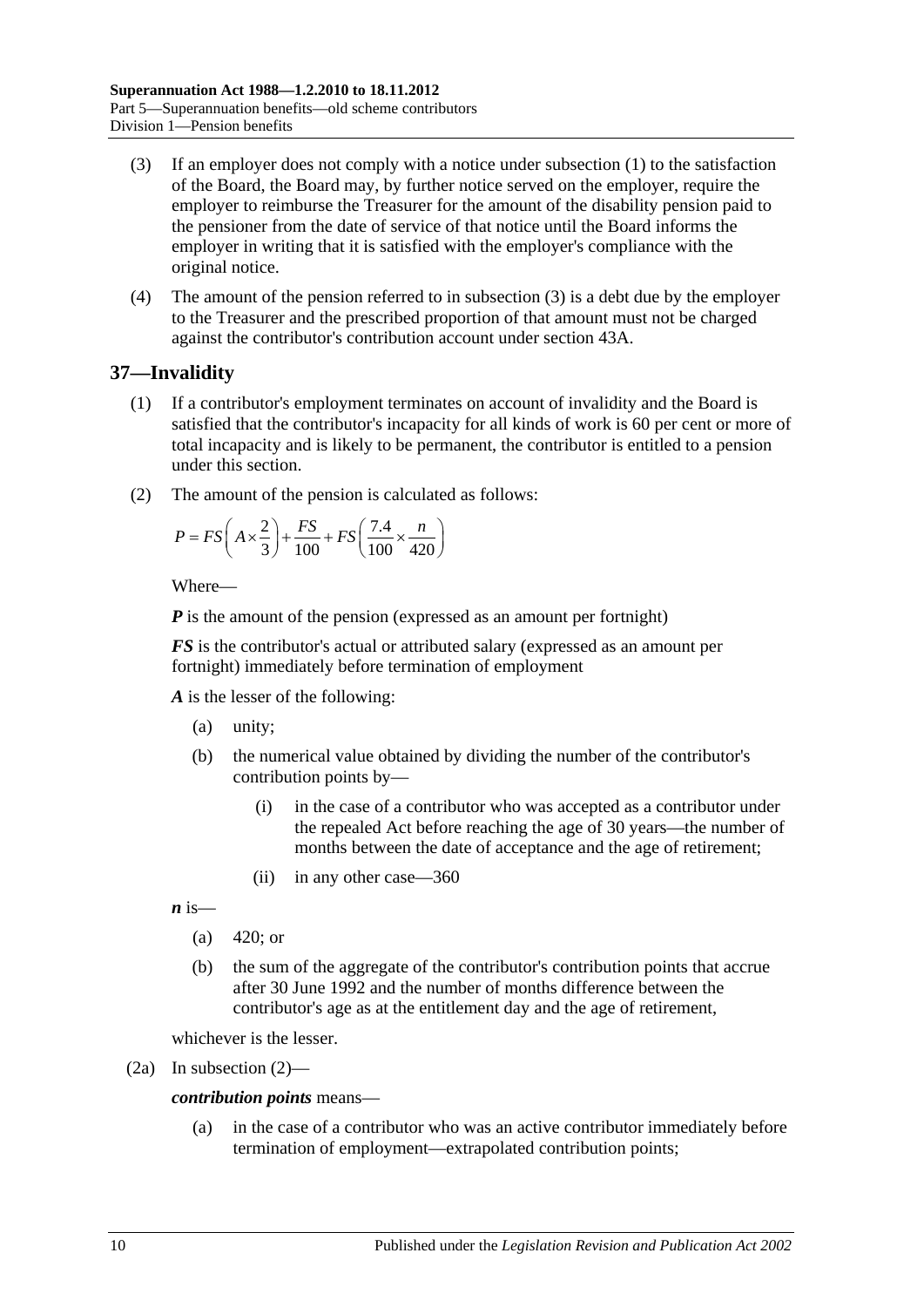- (b) in the case of a contributor who was not an active contributor immediately before termination of employment—accrued contribution points.
- (3) The pension will be indexed.
- <span id="page-66-0"></span>(3a) If the Board is not satisfied as to one or both of the matters referred to in [subsection](#page-65-2) (1) the contributor is entitled to a superannuation payment that is the greater of the following:
	- (a) twice the contributor's adjusted salary immediately before termination of employment (expressed as an annual amount); or
	- (b) an amount made up of two components—
		- (i) an employee component (to be charged against the contributor's contribution account) equivalent to the amount standing to the credit of the contributor's contribution account; and
		- (ii) an employer component calculated as follows:

$$
EC = (A \times 5.83 \times FS) + Pn\left(\frac{FS \times 0.85 \times M}{450}\right)
$$

```
Where—
```
*EC* is the employer component

*A* is the lesser of the following:

- (a) unity;
- (b) the numerical value obtained by dividing the number of the contributor's accrued contribution points by—
	- (i) in the case of a contributor who was accepted under the repealed Act before reaching the age of 30 years—the number of months between the age of acceptance and the age of 55 years;
	- (ii) in any other case—300

*FS* is the contributor's actual or attributed salary immediately before termination of employment (expressed as an annual amount)

*Pn* is—

- (a) in the case of a contributor who was in full-time employment during that part of the contribution period occurring after 31 December 1987—1;
- (b) in any other case—the numerical value arrived at by expressing the contributor's employment while an active contributor during that part of the contribution period as a proportion of full-time employment during that part of the contribution period

*M* is the number of months of the contributor's contribution period occurring after 31 December 1987.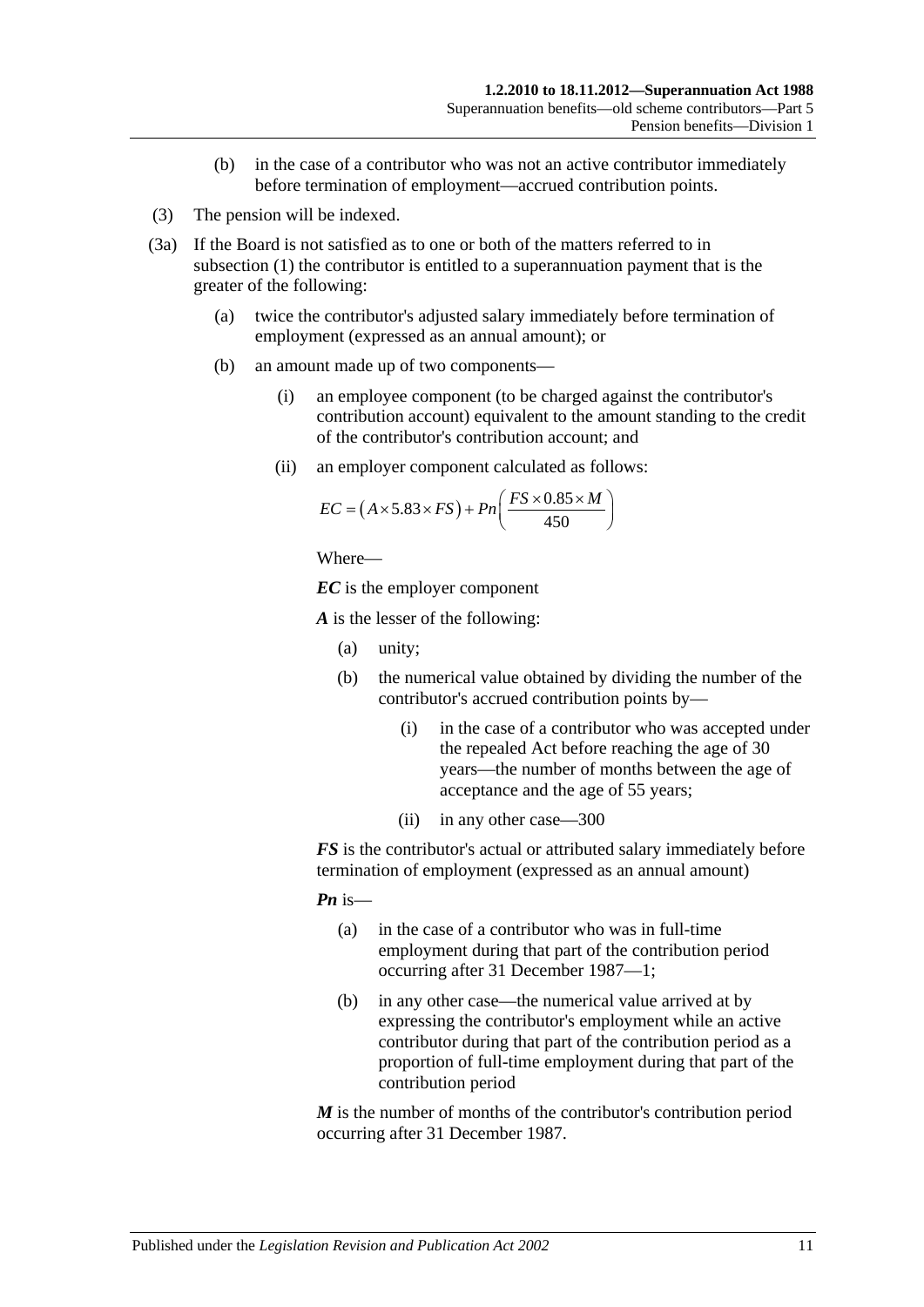- (3b) A superannuation payment under [subsection](#page-66-0)  $(3a)(a)$  will be made up of two components—
	- (a) an employee component (to be charged against the contributor's contribution account) equivalent to the amount standing to the credit of the contributor's contribution account; and
	- (b) an employer component being the difference between the employee component and twice the contributor's actual or attributed salary immediately before termination of employment (expressed as an annual amount).
- <span id="page-67-0"></span> $(3c)$  If—
	- (a) a contributor's employment terminates on account of invalidity; and
	- (b) the Board is not satisfied as to one or both of the matters referred to in [subsection](#page-65-2) (1); and
	- (c) the contributor makes an election under this subsection by written notice to the Board within three months after receiving written notice from the Board of its decision under [paragraph](#page-67-0) (b),

the contributor will be taken—

- (d) if the contributor had not reached the age of 55 years at the termination of his or her employment—to have resigned and elected to preserve his or her accrued superannuation benefits; or
- (e) if the contributor had reached that age at the termination of his or her employment—to have retired.
- <span id="page-67-2"></span><span id="page-67-1"></span>(4) A contributor's employment will be taken to have terminated on account of invalidity if and only if—
	- (a) the employer (acting with the written approval of the Board) terminates the employment on the ground of the contributor's invalidity; or
	- $(b)$
- (i) the employer or the contributor satisfies the Board (before termination of employment) that the contributor is incapacitated for work in the contributor's present position and that there is no other position, carrying a salary of at least 80 per cent of the salary applicable to the contributor's present position, which the contributor could reasonably be expected to take, available to the contributor; and
- (ii) the contributor has been on sick leave, weekly payments of workers compensation, or disability pension for at least 12 months or periods aggregating at least 12 months on account of the invalidity; and
- (iii) after notice has been given to the Board as required by the regulations, the employer terminates the employment or the contributor resigns from employment.
- (5) Notwithstanding any other Act or law to the contrary an employer cannot terminate the employment of a contributor on the ground of invalidity unless the requirements of [subsection](#page-67-1)  $(4)(a)$  or  $(b)$  have been satisfied.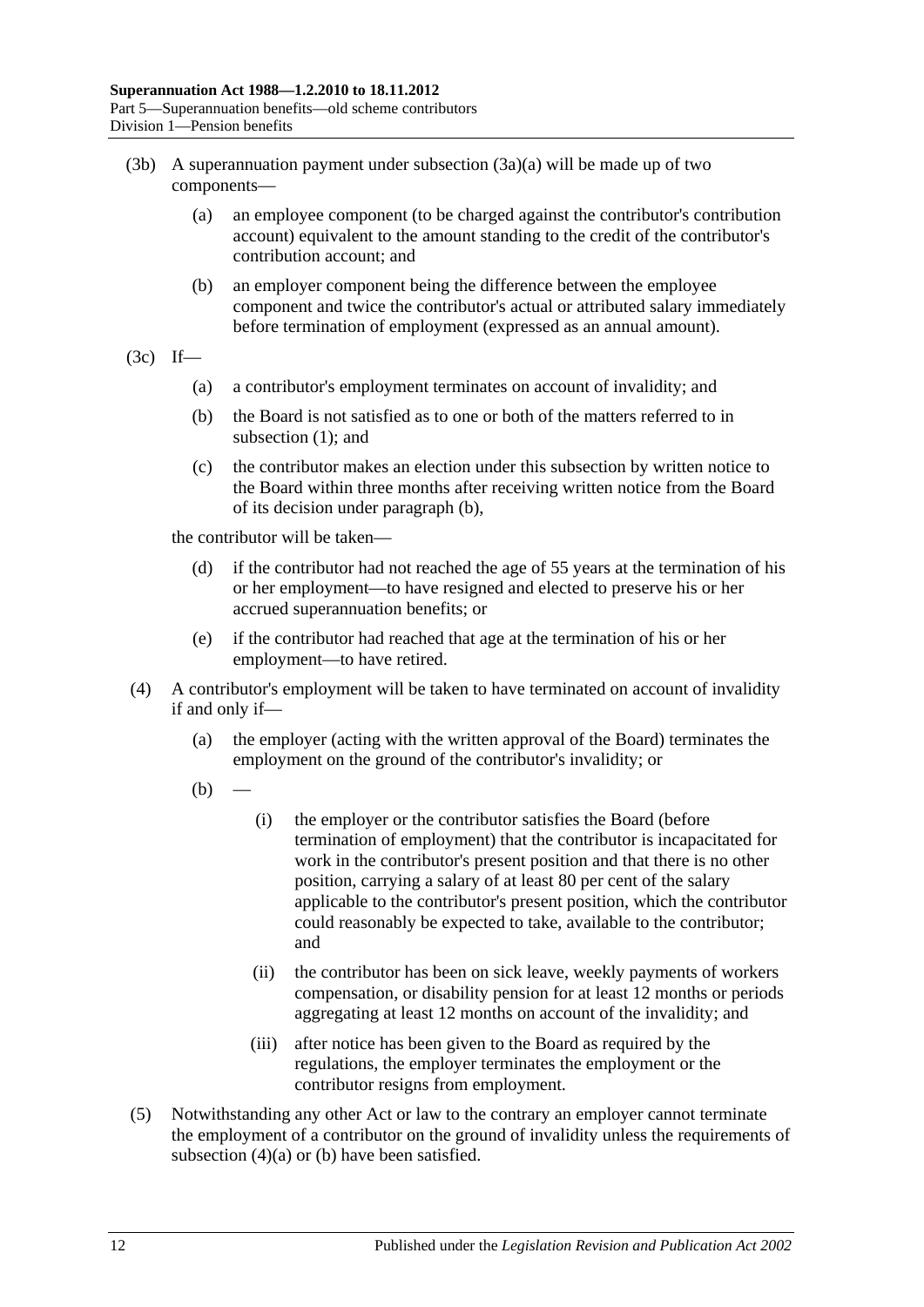#### **38—Death of contributor**

- (1) Where a contributor dies—
	- (a) if the contributor is survived by a spouse—the spouse is entitled to a pension equal to two-thirds of the deceased contributor's notional pension; and
	- (b) if the contributor is survived by a spouse and an eligible child or eligible children—each eligible child is entitled to a pension in accordance with [subsection](#page-68-0) (2); and
	- (c) if the contributor is not survived by a spouse but is survived by an eligible child or eligible children—the contributor's estate is entitled to a lump sum in accordance with [subsection](#page-70-0) (6) and each eligible child is entitled to a pension in accordance with [subsection](#page-68-0) (2); and
	- (d) if the contributor's employment is terminated by the contributor's death and the contributor is not survived by a spouse or an eligible child—the contributor's estate is entitled to a lump sum in accordance with [subsection](#page-70-1) (7).
- (1b) However, a surviving spouse will not be entitled to a benefit under this section if section 43AG applies to the spouse and the amount of any benefit payable to a person must take into account any reduction that has been made under [section](#page-87-0) 43AF.
- <span id="page-68-0"></span>(2) Subject to [subsection](#page-68-1) (3) the amount of the pension for each eligible child is as follows:
	- (a) if a pension is being paid to a surviving spouse—
		- (i) where there are no more than two eligible children—a pension equal to one-ninth of the deceased contributor's notional pension;
		- (ii) where there are three or more eligible children—a pension calculated by dividing one-third of the deceased contributor's notional pension by the number of eligible children;
	- (b) if no pension is being paid to a surviving spouse—
		- (i) where there is one eligible child—a pension equal to 45% of the deceased contributor's notional pension;
		- (ii) where there are two eligible children—a pension equal to 40% of the deceased contributor's notional pension;
		- (iii) where there are three eligible children—a pension equal to 30% of the deceased contributor's notional pension;
		- (iv) where there are four or more eligible children—a pension calculated by dividing the deceased contributor's notional pension by the number of eligible children.
- <span id="page-68-1"></span>(3) If the amount of a pension for an eligible child would, but for this subsection, be less than the prescribed amount, the pension will be equal to the prescribed amount.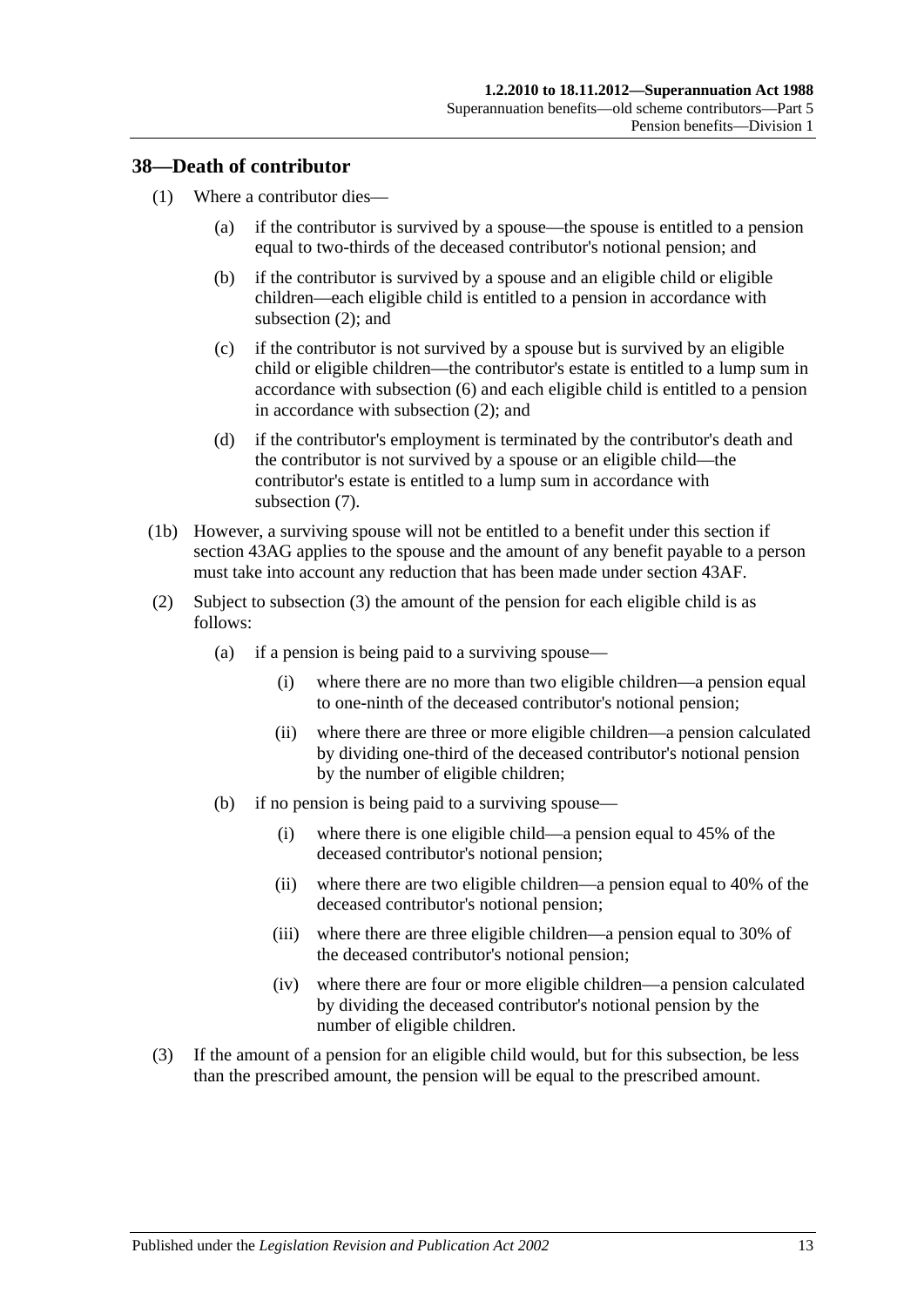- (4) A reference in this section to a deceased contributor's notional pension is—
	- (a) where the contributor's employment had terminated before the date of death—a reference to the amount of the contributor's pension immediately before his or her death or, if portion of that pension was commuted to a lump sum before the commencement of this Act and no further commutation has occurred after the commencement of this Act, a reference to the amount of the pension to which the contributor would have been entitled immediately before his or her death if no portion of the pension had been commuted;
	- (b) where the contributor's employment terminated on his or her death and the contributor reached the age of retirement on or before the date of death—a reference to the amount of the retirement pension to which the contributor would have been entitled if he or she had retired on the date of death;
	- (c) where the contributor's employment terminated on his or her death, the contributor had not reached the age of retirement on the date of death and the contributor was an active contributor immediately before the date of death—a reference to the amount of the retirement pension to which the contributor would have been entitled if he or she had not died and—
		- (i) had continued in employment until reaching the age of retirement (but without change to the contributor's actual or attributed salary as at the date of death); and
		- (ii) had been credited with a number of contribution points in respect of the period from the date of death to the age of retirement equivalent to—
			- (A) in the case of a contributor who had been in full-time employment throughout the contribution period—the number of months between the end of the last complete month of the contribution period and the age of retirement (an incomplete month being counted as a whole month);
			- (B) in the case of a contributor who had not been in full-time employment throughout the contribution period—the number that bears the same proportion to the number of months referred to in [subsubparagraph](#page-69-0) (A) as the contributor's employment while an active contributor bears to full-time employment; and
		- (iii) had retired on reaching the age of retirement;
	- (d) where the contributor's employment terminated on his or her death, the contributor had not reached the age of retirement on the date of death and the contributor was not an active contributor immediately before the date of death—a reference to the amount of the retirement pension to which the contributor would have been entitled if he or she had reached the age of retirement on the date of death and had retired on that date.
- <span id="page-69-0"></span>(5) A deceased contributor's notional pension will be indexed as if it were (or remained) an actual pension and consequential adjustments will be made to pensions calculated by reference to the notional pension.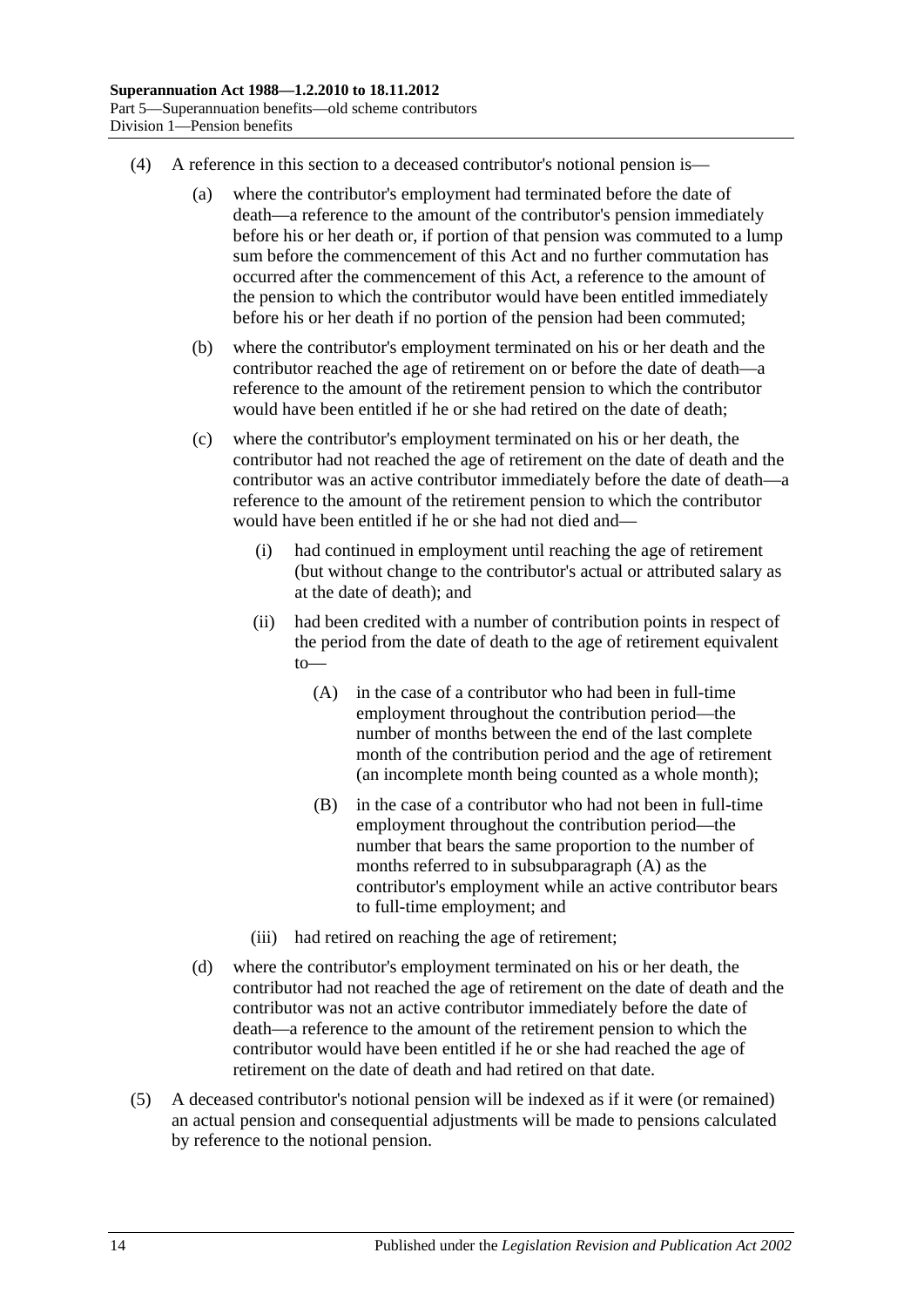- <span id="page-70-0"></span>(6) The lump sum to be paid to the estate of a contributor who is not survived by a spouse but is survived by an eligible child or eligible children will be charged against the contributor's contribution account to the extent of the amount standing to the credit of the account and will be—
	- (a) where the contributor's employment was terminated by the contributor's death and the contributor was an active contributor immediately before his or her death—the greater of the following amounts:
		- (i) an amount equivalent to the amount standing to the credit of the contributor's contribution account;
		- (ii) an amount equivalent to twice the amount of the contributor's adjusted salary immediately before the contributor's death (expressed as an annual amount);
	- (b) in any other case—an amount equivalent to the amount standing to the credit of the contributor's contribution account.
- <span id="page-70-1"></span>(7) Where a contributor's employment is terminated by the contributor's death and the contributor is not survived by a spouse or an eligible child a lump sum will be paid to the estate of the contributor made up of two components—
	- (a) an employee component (to be charged against the contributor's contribution account) equivalent to the amount standing to the credit of the contributor's contribution account; and
	- (b) an employer component that is the lesser of the following:

(i) 
$$
EC = (A \times 4.5 \times FS) + Pn\left(FS \times \frac{0.85}{450} \times M\right)
$$
  
(ii) 
$$
EC = \left[FS \times 4.5 \times \left(1 - \frac{X}{360}\right)\right] + Pn\left[FS \times \frac{0.85}{450} \times M\right]
$$

Where—

*EC* is the employer component

*A* is the lesser of the following—

- (a) unity;
- (b) the numerical value obtained by dividing the number of the contributor's accrued contribution points by 360

*FS* is the contributor's actual or attributed salary immediately before the contributor's death (expressed as an annual amount)

 $X$  is—

- (a) in relation to a contributor who was at the date of death under the age of 60 years—the lesser of 60 and the number of months by which the contributor's age fell short of 60 years;
- (b) in any other case—zero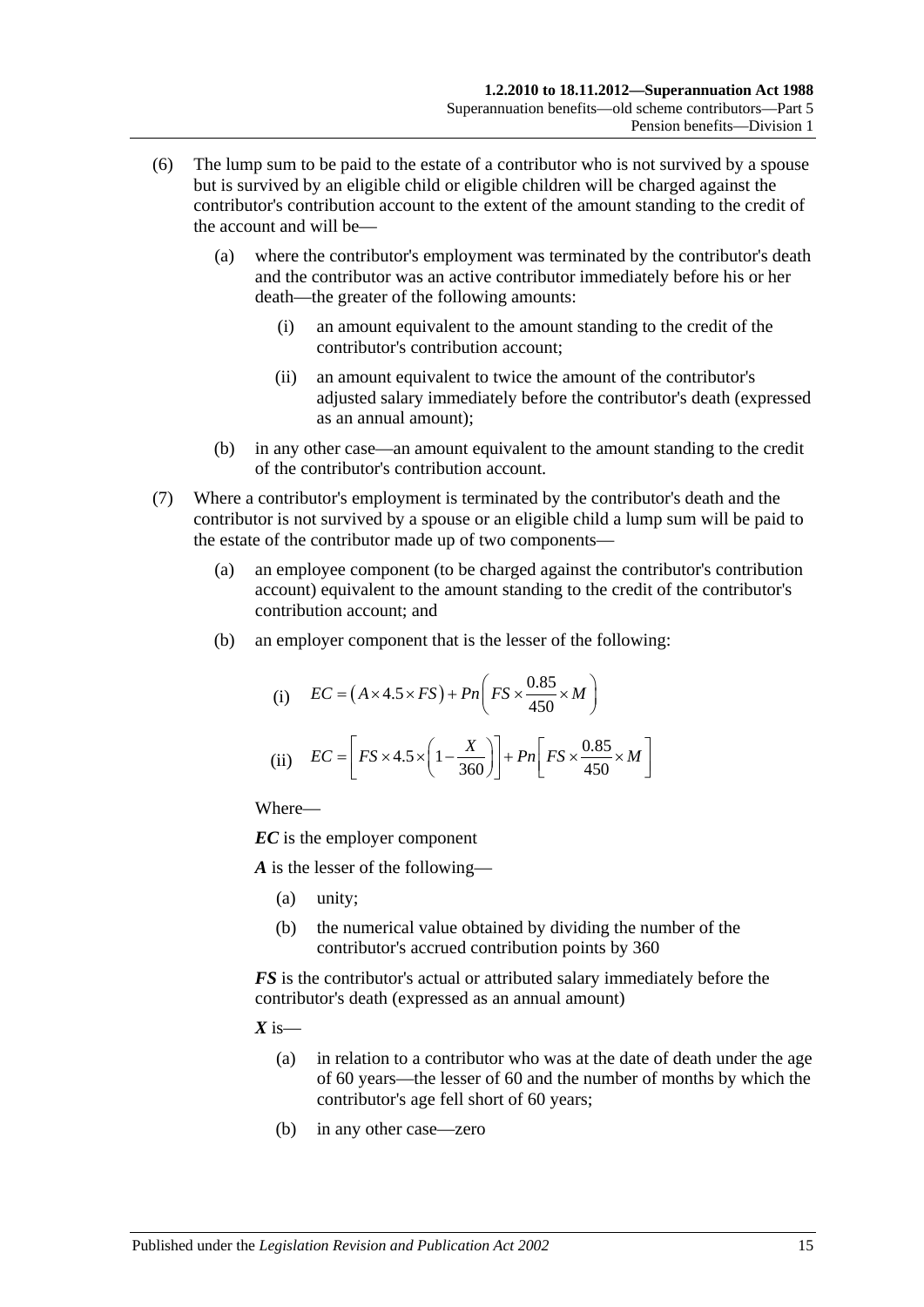#### *Pn* is—

- (a) in the case of a contributor who was in full-time employment during that part of the contribution period occurring after 31 December 1987—1;
- (b) in any other case—the numerical value arrived at by expressing the contributor's employment while an active contributor during that part of the contribution period as a proportion of full-time employment during that part of the contribution period

*M* is the number of months of the contributor's contribution period occurring after 31 December 1987.

#### <span id="page-71-0"></span>**39—Resignation and preservation of benefits**

- <span id="page-71-2"></span>(1) A contributor who resigns from employment before reaching the age of 55 years may elect—
	- (a) to take immediately an amount (to be charged against the contributor's contribution account) equivalent to the total balance of the account; or
	- (b) to preserve his or her accrued superannuation benefits.
- <span id="page-71-1"></span>(1a) A contributor who fails to inform the Board in writing of his or her election under [subsection](#page-71-0) (1) within three months after resignation will be taken to have elected to preserve his or her accrued superannuation benefits.
- (1b) If the Board is of the opinion that the limitation period referred to in [subsection](#page-71-1) (1a) would unfairly prejudice a contributor, the Board may extend the period as it applies to the contributor.
- <span id="page-71-4"></span><span id="page-71-3"></span>(1c) Where a contributor resigns and elects to take the amount referred to in [subsection](#page-71-2) (1)(a) the contributor is also entitled to a superannuation payment in accordance with the following provisions:
	- (a) the contributor may at any time require the Board to make the payment to some other superannuation fund or scheme approved by the Board;
	- (ab) the Board must—
		- (i) not less than 6 months before the contributor's 60th birthday—notify the contributor in writing of the contributor's entitlement to require the Board to make the payment under [paragraph](#page-71-3) (b); and
		- (ii) not less than 6 months before the contributor's 55th birthday—notify the contributor in writing of the contributor's entitlement to require the Board to make the payment under [paragraph](#page-71-4) (c);
	- (b) the contributor may at any time after reaching the age of retirement require the Board to make the superannuation payment and, if no such requirement has been made on or before the date on which the contributor reaches 65 years of age, the Board will make the payment;
	- (c) if the contributor has reached the age of 55 years and is not employed by an employer within the meaning of the Commonwealth Act the contributor may require the Board to make the payment to the contributor;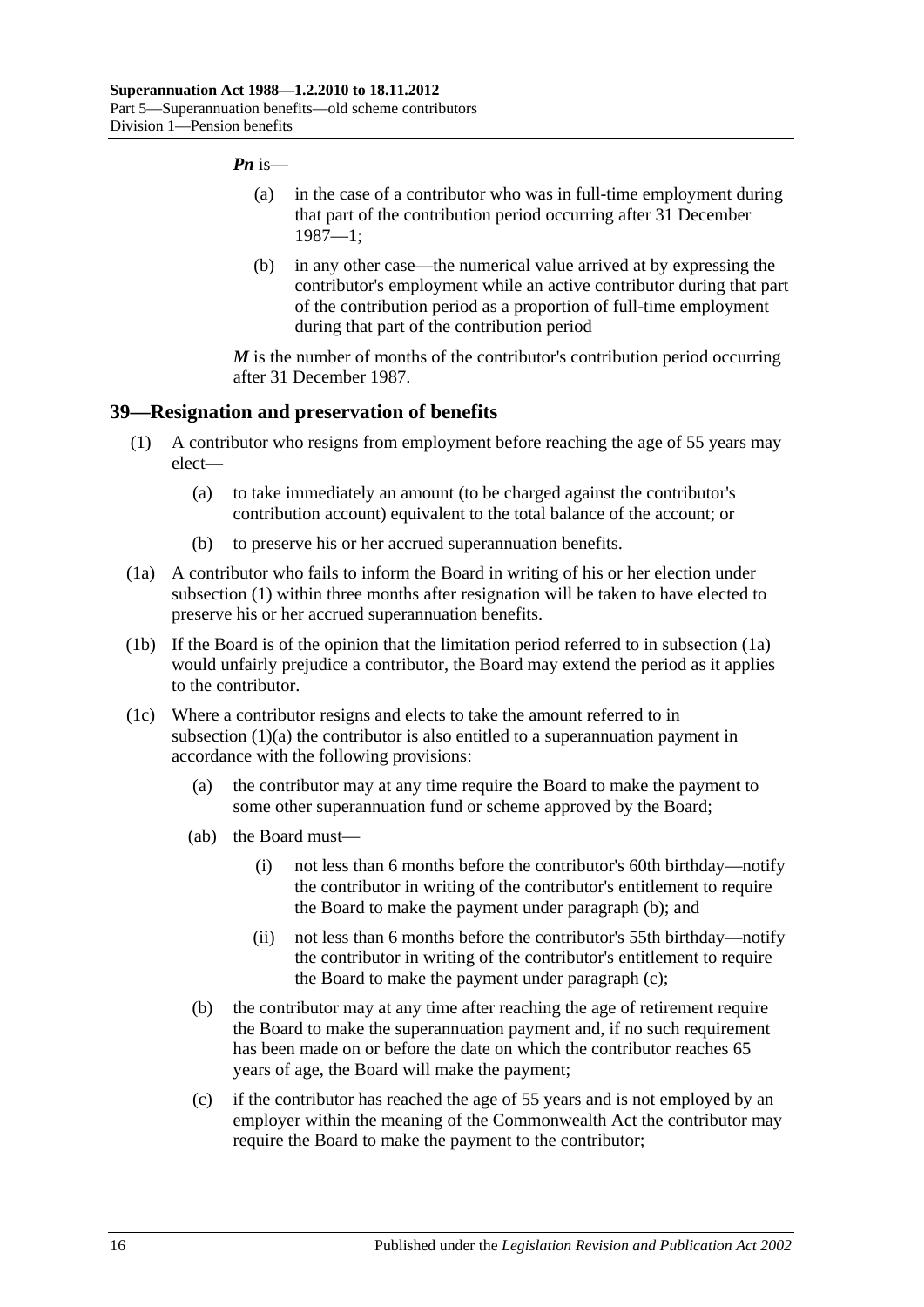- (d) if the contributor has become incapacitated and satisfies the Board that his or her incapacity for all kinds of work is 60 per cent or more of total incapacity and is likely to be permanent, the Board will make the payment to the contributor;
- (e) if the contributor dies, the payment will be made to the spouse of the deceased contributor or, if he or she left no surviving spouse, to the contributor's estate,

(and a payment under any of the above paragraphs excludes further rights so that a claim cannot be subsequently made under some other paragraph).

- <span id="page-72-0"></span>(1d) The amount of the superannuation payment referred to in [subsection](#page-71-0) (1c) is the aggregate of—
	- (a) an amount calculated as follows:

$$
A = P n \left( AFS \times \frac{0.85}{450} \times M \right)
$$

Where—

*A* is the amount

*Pn* is—

- (a) in the case of a contributor who was in full-time employment during that part of the contribution period occurring after 31 December 1987—1;
- (b) in any other case—the numerical value arrived at by expressing the contributor's employment while an active contributor during that part of the contribution period as a proportion of full-time employment during that part of the contribution period

*AFS* is the contributor's actual or attributed salary as at the date of resignation (expressed as an annual amount) adjusted to reflect changes in the Consumer Price Index since the date of resignation

*M* is the number of months of the contributor's contribution period occurring after 31 December 1987 and before 1 July 1992; and

- (b) the amount (if any) of the minimum contribution required to avoid payment of the superannuation guarantee charge in respect of the contributor under the Commonwealth Act together with interest from the date of resignation.
- (1da) The amount of interest will be calculated and credited to the contributor at the end of each financial year and will be calculated on the amount referred to in [subsection](#page-72-0) (1d) at the end of the first financial year and on the aggregate of that amount and the interest previously credited at the end of each subsequent financial year.
- (1db) The rate of interest will be determined by the Board in respect of each financial year in accordance with [section](#page-21-0) 20A.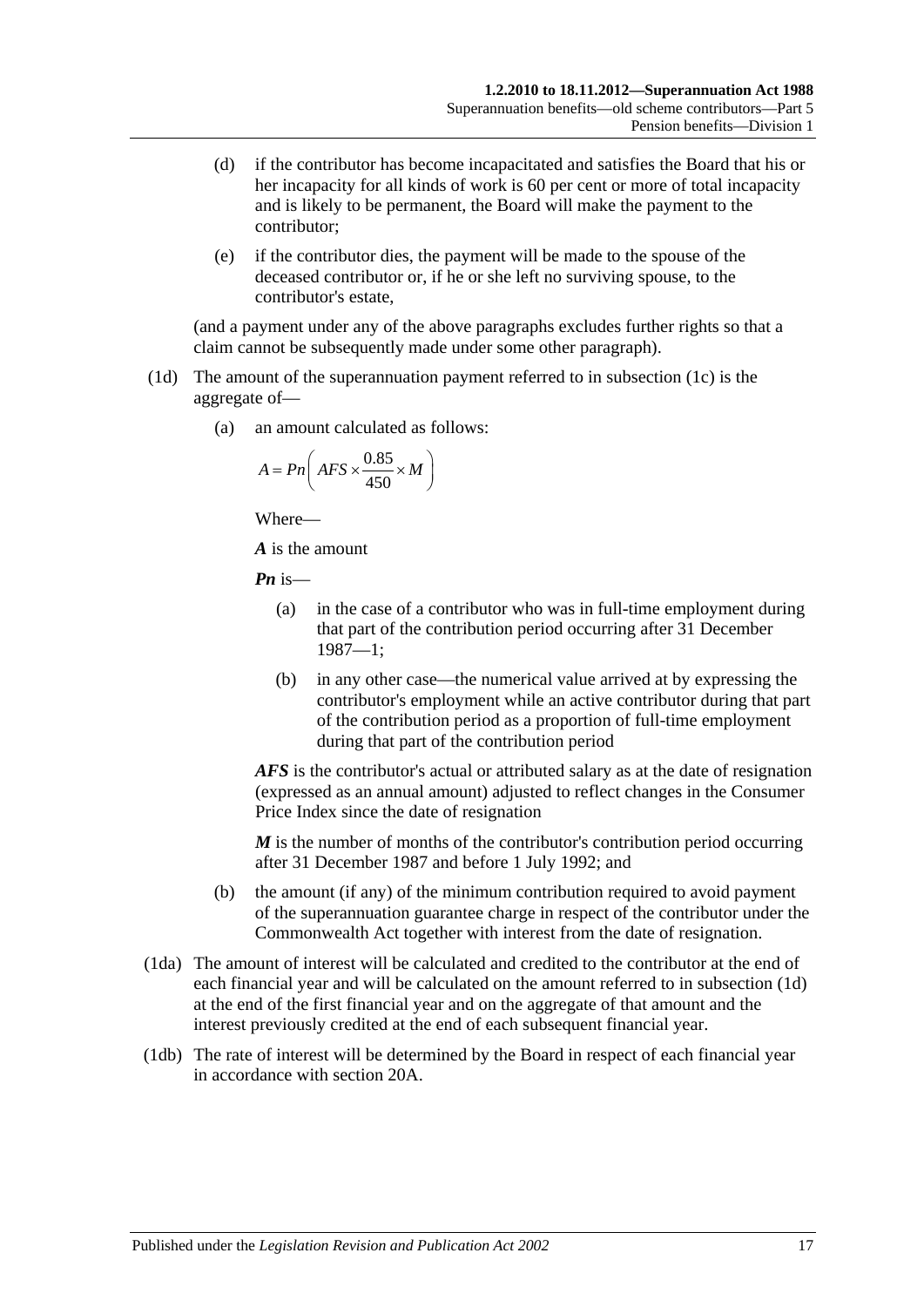- <span id="page-73-1"></span><span id="page-73-0"></span>(2) Where a contributor resigns after a contribution period of less than 120 months and elects to preserve his or her accrued superannuation benefits, the following provisions apply—
	- (aa) the Board must, not less than 6 months before the contributor's 55th birthday, notify the contributor in writing of the contributor's entitlement to require the Board to make a superannuation payment under [paragraph](#page-73-0) (a);
	- (a) the contributor may at any time after reaching 55 years of age require the Board to make a superannuation payment and, if no such requirement has been made on or before the date on which the contributor reaches 65 years of age, the Board will make such a payment;
	- (b) if the contributor has become incapacitated and satisfies the Board that his or her incapacity for all kinds of work is 60 per cent or more of total incapacity and is likely to be permanent, the Board will make the payment to the contributor;
	- (c) if the contributor dies, a payment will be made to the spouse of the deceased contributor or, if he or she left no surviving spouse, to the contributor's estate,

(and a payment under any of the above paragraphs excludes further rights so that a claim cannot be subsequently made under some other paragraph).

- <span id="page-73-2"></span>(3) A payment under [subsection](#page-73-1) (2) will be made up of two components—
	- (a) an employee component (to be charged against the contributor's contribution account) equivalent to the total balance of the account; and
	- (b) an employer component that is the aggregate of—
		- (i) an amount that is, subject to [subsection](#page-74-0) (4), equal to 2⅓ times the amount of the employee component; and
		- (ii) an amount calculated as follows:

$$
A = P n \left( AFS \times \frac{0.85}{450} \times M \right)
$$

Where—

*A* is the amount

*Pn* is—

- (a) in the case of a contributor who was in full-time employment during that part of the contribution period occurring after 31 December 1987—1;
- (b) in any other case—the numerical value arrived at by expressing the contributor's employment while an active contributor during that part of the contribution period as a proportion of full-time employment during that part of the contribution period

*AFS* is the contributor's actual or attributed salary as at the date of resignation (expressed as an annual amount) adjusted to reflect changes in the Consumer Price Index since the date of resignation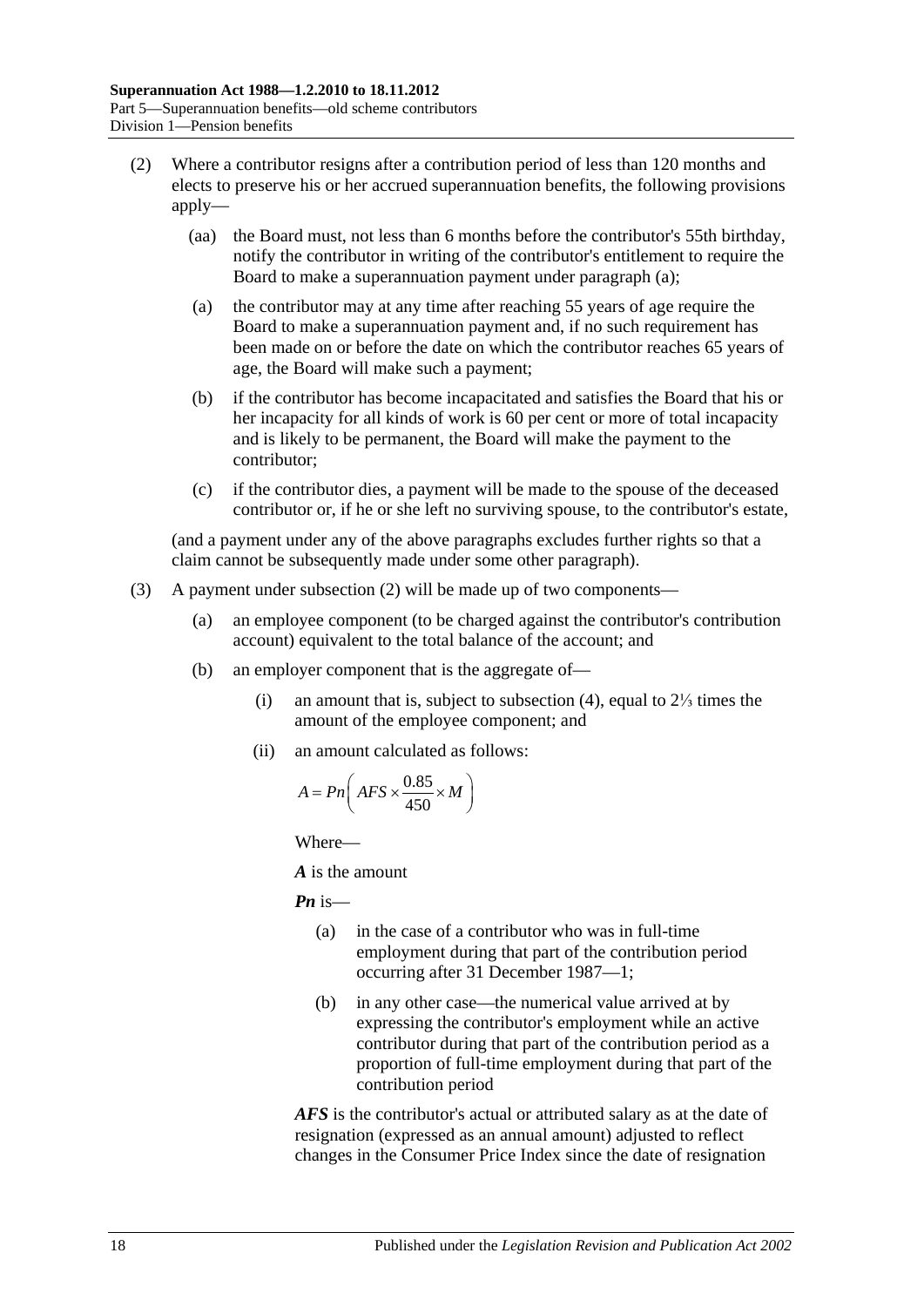*M* is the number of months of the contributor's contribution period occurring after 31 December 1987.

- <span id="page-74-0"></span>(4) The amount referred to in [subsection](#page-73-2) (3)(b)(i) cannot exceed 2⅓ times the amount that would have constituted the employee component if the contributor had contributed at the standard rate of contribution throughout the contributor's contribution period.
- <span id="page-74-3"></span><span id="page-74-2"></span><span id="page-74-1"></span>(5) Where a contributor resigns after a contribution period of 120 months or more and elects to preserve his or her accrued superannuation benefits, the following provisions apply—
	- (aa) the Board must, not less than 6 months before the contributor's 55th birthday, notify the contributor in writing of the contributor's entitlement to require the payment of a retirement pension under [paragraph](#page-74-1) (a);
	- (a) the contributor may, at any time after reaching 55 years of age require the Board to commence paying a retirement pension and, if no such requirement has been made on or before the date on which the contributor reaches 60 years of age, the Board will commence paying a retirement pension as from that date;
	- (b) if the contributor has become incapacitated and satisfies the Board that his or her incapacity for all kinds of work is 60 per cent or more of total incapacity and is likely to be permanent, the Board will pay an invalid pension to the contributor;
	- (c) if the contributor dies and is survived by a spouse (not being a person who became the contributor's spouse after the contributor's resignation and less than five years before the date of his or her death), a pension will be paid to the spouse of the deceased contributor;
	- (d) if the contributor dies and is survived by a spouse and an eligible child or eligible children, a pension will be paid to each eligible child;
	- (e) if the contributor dies and is not survived by a spouse but is survived by an eligible child or eligible children, a lump sum will be paid to the contributor's estate and a pension will be paid to each eligible child;
	- (f) if the contributor dies and is not survived by a spouse or an eligible child a lump sum will be paid to the contributor's estate.
- <span id="page-74-4"></span>(6) Subject to [subsection](#page-75-0) (7), a pension payable under [subsection](#page-74-2) (5) will be calculated in the same way as if—
	- (a) the contributor had continued in his or her former employment between the date of resignation and the date on which a pension first became payable under that subsection but had elected to make no contribution in respect of that period;
	- (b) the contributor's actual or attributed salary for the purpose of calculating the pension were that salary as at the date of resignation adjusted to reflect changes in the Consumer Price Index between the date of resignation and the date on which the pension first became payable;
	- (c) in the case of a retirement pension—the contributor had retired on the date on which the retirement pension first became payable under this section;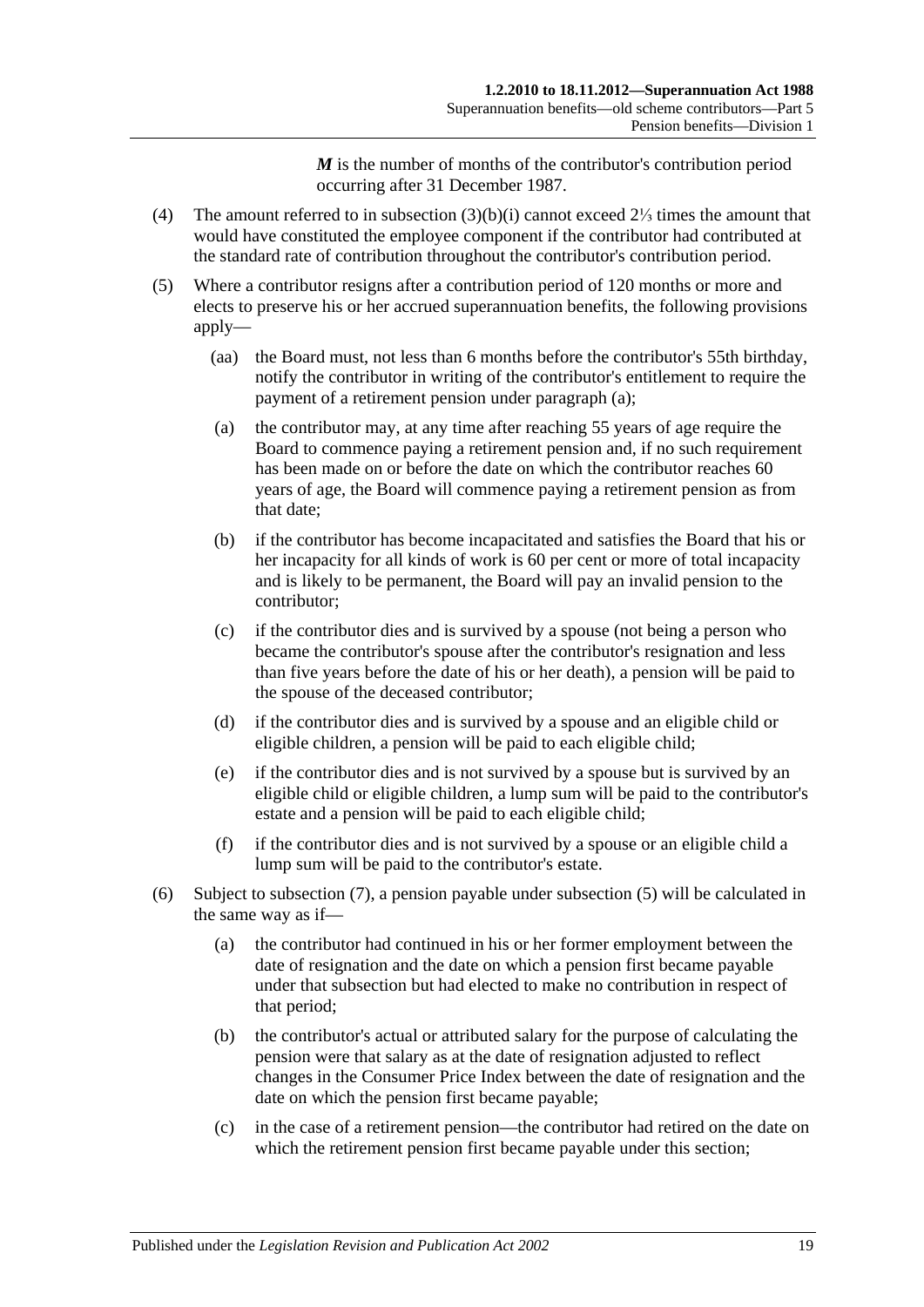- (d) in the case of an invalid pension—the contributor's employment had been terminated on the ground of invalidity on the date on which he or she satisfied the Board of the matters referred to in [subsection](#page-74-3) (5)(b).
- <span id="page-75-0"></span>(7) When calculating a pension under [subsection](#page-74-4) (6) in respect of a contributor who was accepted as a contributor before the prescribed age and before the commencement of the repealed Act, a factor in the relevant formula designated "A" will be replaced by a factor calculated as follows:

$$
A_1 = A \times \frac{M}{NM} \times \frac{CP}{S}
$$

Where—

*A1* is the substituted factor

*A* is the factor designated "A" in the relevant formula

 $M$  is—

- (a) in the case of a contributor for whom the age of retirement is 55 years—360;
- (b) in the case of a contributor for whom the age of retirement is 60 years—
	- (i) in the case of a retirement pension where the contributor is 55 years or more but less than 60 years when the pension first becomes payable— $300 + n$ ;
	- (ii) in all other cases—360

*NM* is the number of months between the date on which the contributor was accepted as a contributor and—

- (a) in the case of a retirement pension—the date on which the pension first became payable or the date on which the contributor reached or will reach the age of retirement whichever occurs first;
- (b) in all other cases—the date on which the contributor will reach, or would have reached, the age of retirement

*CP* is the number of months in the contribution period to the date of resignation

*S* is the number of months in the contribution period after the date on which the contributor reached the prescribed age

*n* is the number of months between the day on which the contributor reached the age of 55 years and the day on which the pension first became payable.

(7a) In [subsection](#page-75-0) (7)—

*the prescribed age* means—

- (a) in relation to a contributor for whom the age of retirement is 55 years—the age of 25 years;
- (b) in relation to all other contributors—the age of 30 years.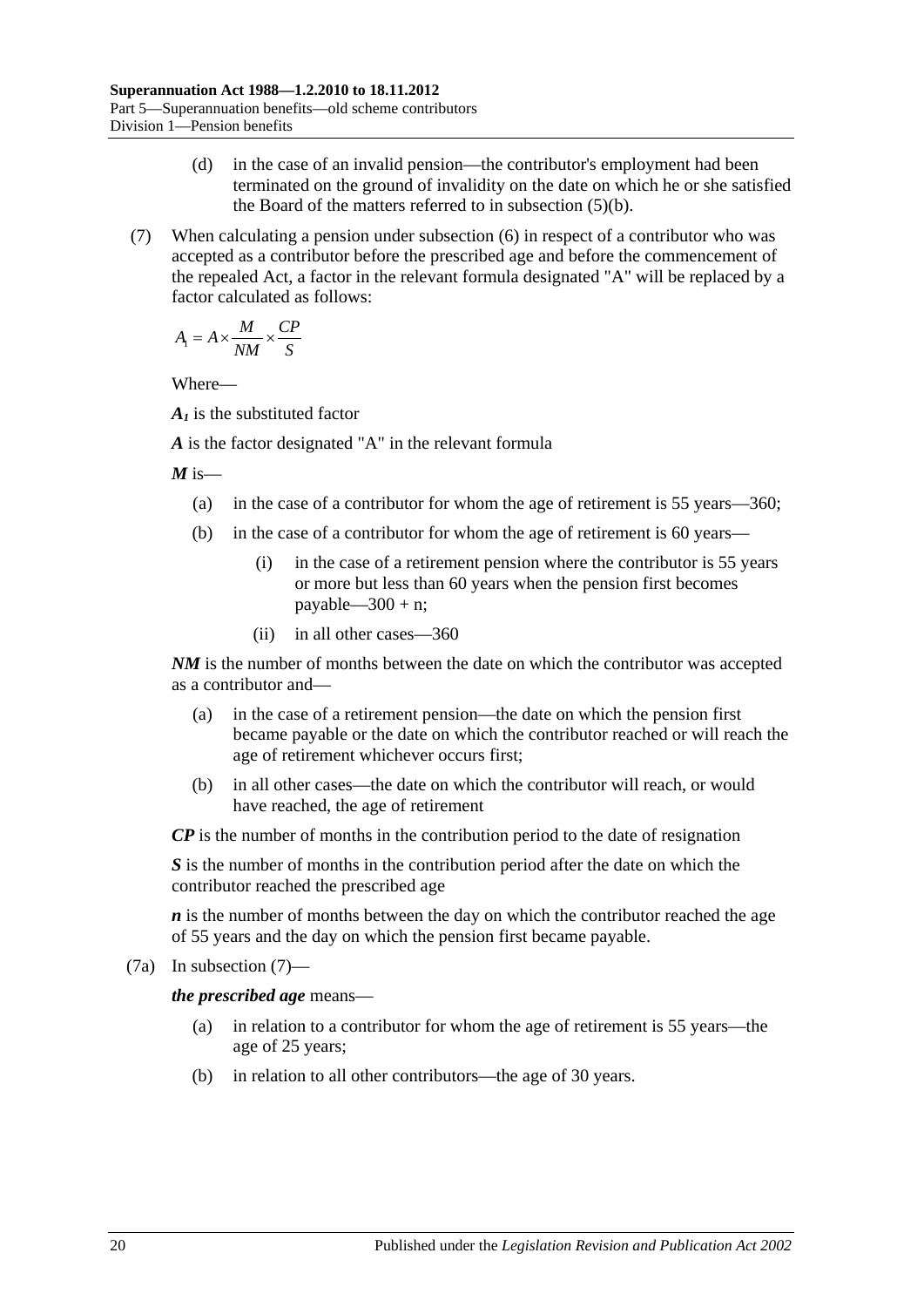- (8) Where a retirement pension calculated in accordance with [subsection](#page-75-0) (7) exceeds the pension to which the contributor would have been entitled if he or she had continued in employment from the date of resignation to the date on which the retirement pension first became payable under this section and had contributed at the standard contribution rate over that period, the pension will be reduced to that latter amount.
- (8a) The lump sum to be paid to the estate of a contributor who is not survived by a spouse but is survived by an eligible child or eligible children will be the amount standing to the credit of the contributor's contribution account and will be charged against that account.
- (8b) The lump sum to be paid to the estate of a contributor who is not survived by a spouse or an eligible child will be made up of two components—
	- (a) an employee component (to be charged against the contributor's contribution account) equivalent to the amount standing to the credit of the contributor's contribution account; and
	- (b) an employer component that is the lesser of the following:

(i) 
$$
EC = (A \times 4.5 \times AFS) + Pn\left(AFS \times \frac{0.85}{450} \times M\right)
$$
  
(ii) 
$$
EC = \left[AFS \times 4.5 \times \left(1 - \frac{X}{360}\right)\right] + Pn\left(AFS \times \frac{0.85}{450} \times M\right)
$$

Where—

*EC* is the employer component

*A* is the lesser of the following—

- (a) unity;
- (b) the numerical value obtained by dividing the number of the contributor's accrued contribution points by 360

*AFS* is the contributor's actual or attributed salary as at the date of resignation (expressed as an annual amount) adjusted to reflect changes in the Consumer Price Index from the date of resignation until the contributor's death

- $X$  is—
	- (a) in relation to a contributor who was at the date of death under the age of 60 years—the lesser of 60 and the number of months by which the contributor's age fell short of 60 years;
	- (b) in any other case—zero

*Pn* is—

(a) in the case of a contributor who was in full-time employment during that part of the contribution period occurring after 31 December 1987—1;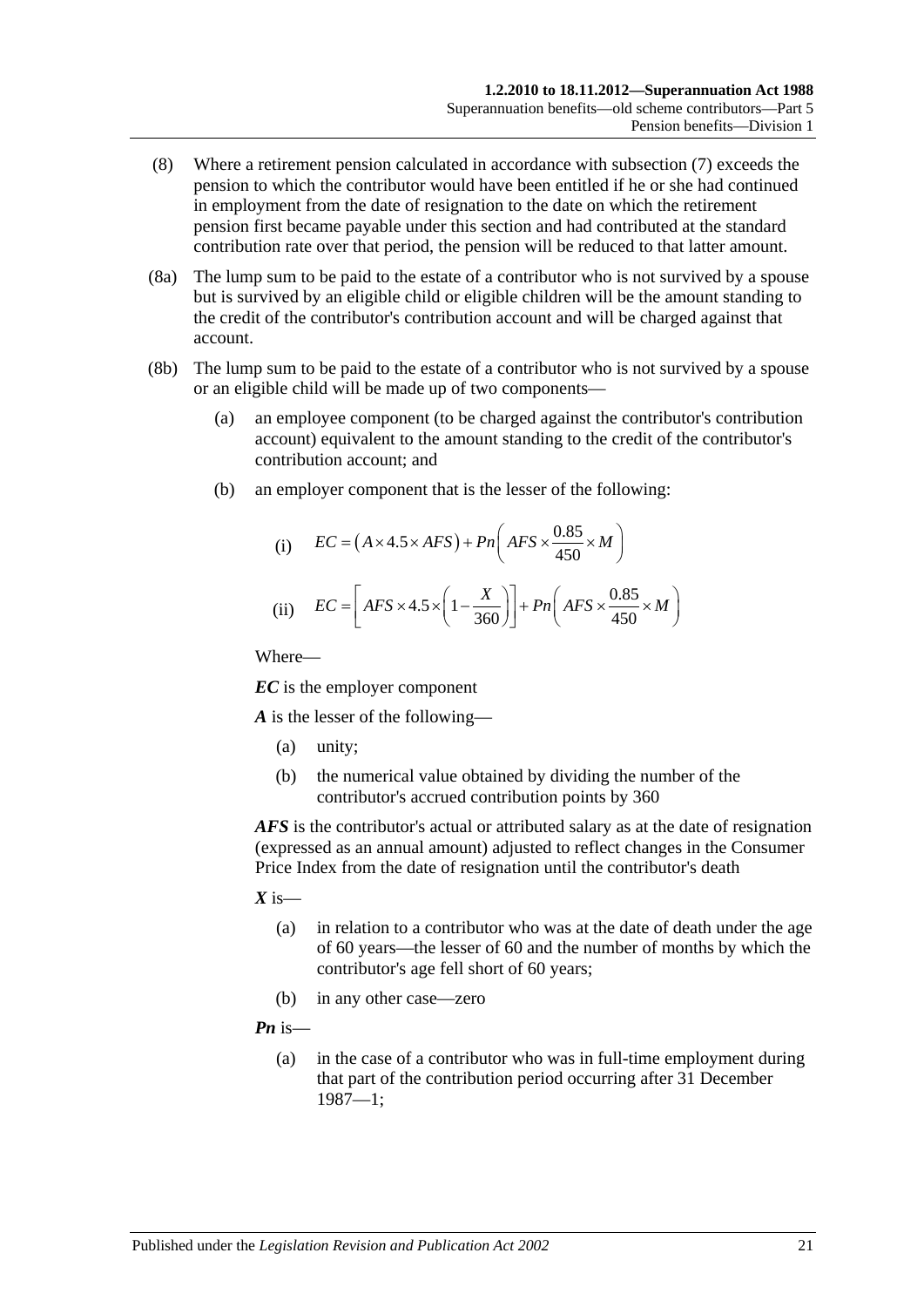(b) in any other case—the numerical value arrived at by expressing the contributor's employment while an active contributor during that part of the contribution period as a proportion of full-time employment during that part of the contribution period

*M* is the number of months of the contributor's contribution period occurring after 31 December 1987.

- (8c) Subject to this Act, benefits under this section will be calculated by using the appropriate formula in force under this Part on the day on which the contributor resigned or is taken to have resigned by virtue of some other provision of this Act.
- <span id="page-77-0"></span>(9) The right to preserve accrued superannuation benefits under this section does not apply for the benefit of a contributor who was, when he or she resigned, an employee—
	- (a) of the Australian National Railways Commission; or
	- (b) of a prescribed employer.
- (10) [Subsection](#page-77-0) (9)(a) does not apply to former employees of the Australian National Railways Commission who resigned to take up employment with the National Rail Corporation.
- (10a) For the purposes of this section, a contributor will be taken to resign if the contributor's employment terminates or is terminated for any reason except invalidity (in circumstances entitling the contributor to benefits under this Act), retrenchment or death.
- (10b) A contributor who is taken by clause 7(6)(a) of Schedule 2 of the *[State Bank](http://www.legislation.sa.gov.au/index.aspx?action=legref&type=act&legtitle=State%20Bank%20(Corporatisation)%20Act%201994)  [\(Corporatisation\) Act](http://www.legislation.sa.gov.au/index.aspx?action=legref&type=act&legtitle=State%20Bank%20(Corporatisation)%20Act%201994) 1994* to have resigned from his or her employment and to have elected to preserve his or her accrued benefits under this section will, for the purposes of the application of [subsection](#page-74-2) (5), be taken to have resigned after a contribution period of 120 months or more.
- (11) This section does not apply to, or in relation to, an outplaced employee who resigned from employment before reaching the age of 55 years unless he or she has made an election in accordance with [section](#page-80-0) 39C to preserve his or her accrued superannuation benefits under this section or is taken under [section](#page-80-0) 39C to have made such an election.

#### <span id="page-77-2"></span><span id="page-77-1"></span>**39A—Resignation or retirement pursuant to a voluntary separation package**

- (1) This section applies to a contributor who resigns or retires from his or her employment before reaching the age of retirement pursuant to a voluntary separation package—
	- (a) that includes a term that this section is to apply to the contributor; and
	- (b) that has been approved by the Treasurer.
- (2) [Section](#page-59-0) 34 or [39](#page-71-1) does not apply to a contributor to whom this section applies.
- (3) A contributor to whom this section applies who resigns before reaching the age of 55 years is entitled—
	- (a) if he or she had not reached the age of 45 years at resignation—to benefits under [subsection](#page-78-0) (3a); or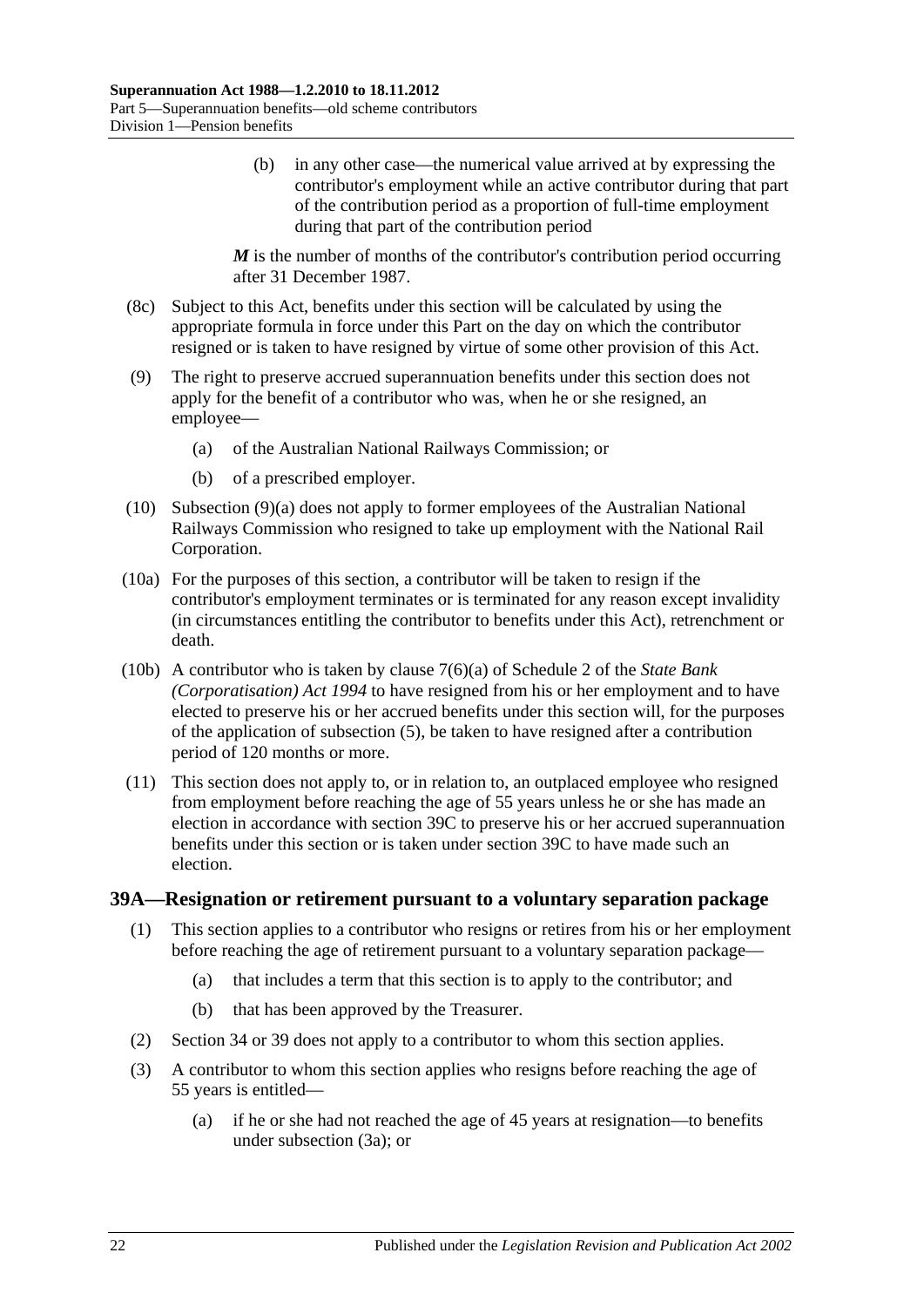- (b) if he or she had reached that age at resignation—to benefits under [subsection](#page-78-0) (3a) unless he or she elects (as a term of the voluntary separation package) to take benefits under [subsection](#page-78-1) (3g).
- <span id="page-78-4"></span><span id="page-78-0"></span>(3a) A contributor who is entitled to benefits under this subsection is entitled to a lump sum made up of—
	- (a) an employee component (to be charged against the contributor's contribution account) equivalent to the total balance of the account; and
	- (b) an employer component that is equal to the lesser of 2.5 times the amount of the employee component or 2.5 times the amount that would have constituted the employee component if the contributor had contributed at the standard contribution rate throughout the contributor's contribution period.
- <span id="page-78-2"></span>(3b) A part of the lump sum referred to in [subsection](#page-78-0) (3a) being an amount equivalent to the minimum contribution required to avoid payment of the superannuation guarantee charge in respect of the contributor under the Commonwealth Act is preserved.
- (3c) The contributor is entitled to the balance of the lump sum at the time of resignation.
- <span id="page-78-3"></span>(3d) The amount preserved under [subsection](#page-78-2) (3b) together with interest is payable in accordance with the following provisions:
	- (aa) the Board must, not less than 6 months before the contributor's 55th birthday, notify the contributor in writing of the contributor's entitlement to require payment of the amount under [paragraph](#page-78-3) (a);
	- (a) the contributor may at any time after reaching 55 years of age require the Board to pay the amount and, if no such requirement has been made on or before the date on which the contributor reaches 65 years of age, the Board will pay the amount to the contributor;
	- (b) if the contributor has become incapacitated and satisfies the Board that his or her incapacity for all kinds of work is 60 per cent or more of total incapacity and is likely to be permanent, the Board will pay the amount to the contributor;
	- (c) if the contributor dies, the amount will be paid to the spouse of the deceased contributor or, if he or she left no surviving spouse, to the contributor's estate,

(and a payment under any of the above paragraphs excludes further rights so that a claim cannot be subsequently made under some other paragraph).

- (3e) The amount of interest will be calculated and credited to the contributor at the end of each financial year and will be calculated on the amount referred to in [subsection](#page-78-2) (3b) at the end of the first financial year and on the aggregate of that amount and the interest previously credited at the end of each subsequent financial year.
- (3f) The rate of interest will be determined by the Board in respect of each financial year in accordance with [section](#page-21-0) 20A.
- <span id="page-78-1"></span>(3g) A contributor who is entitled to benefits under this subsection is entitled to a pension calculated as follows:

$$
P = FS \times \left[ \frac{A \times \left\{ 22 + \left[ \left( 2.1 + 0.07 \left( X - 45 \right) \right) \times \left( X - 45 \right) \right] \right\}}{100} \right] \times \left[ 1 + \left( \frac{n}{420} \times \frac{6}{A} \times \frac{1}{50} \right) \right]
$$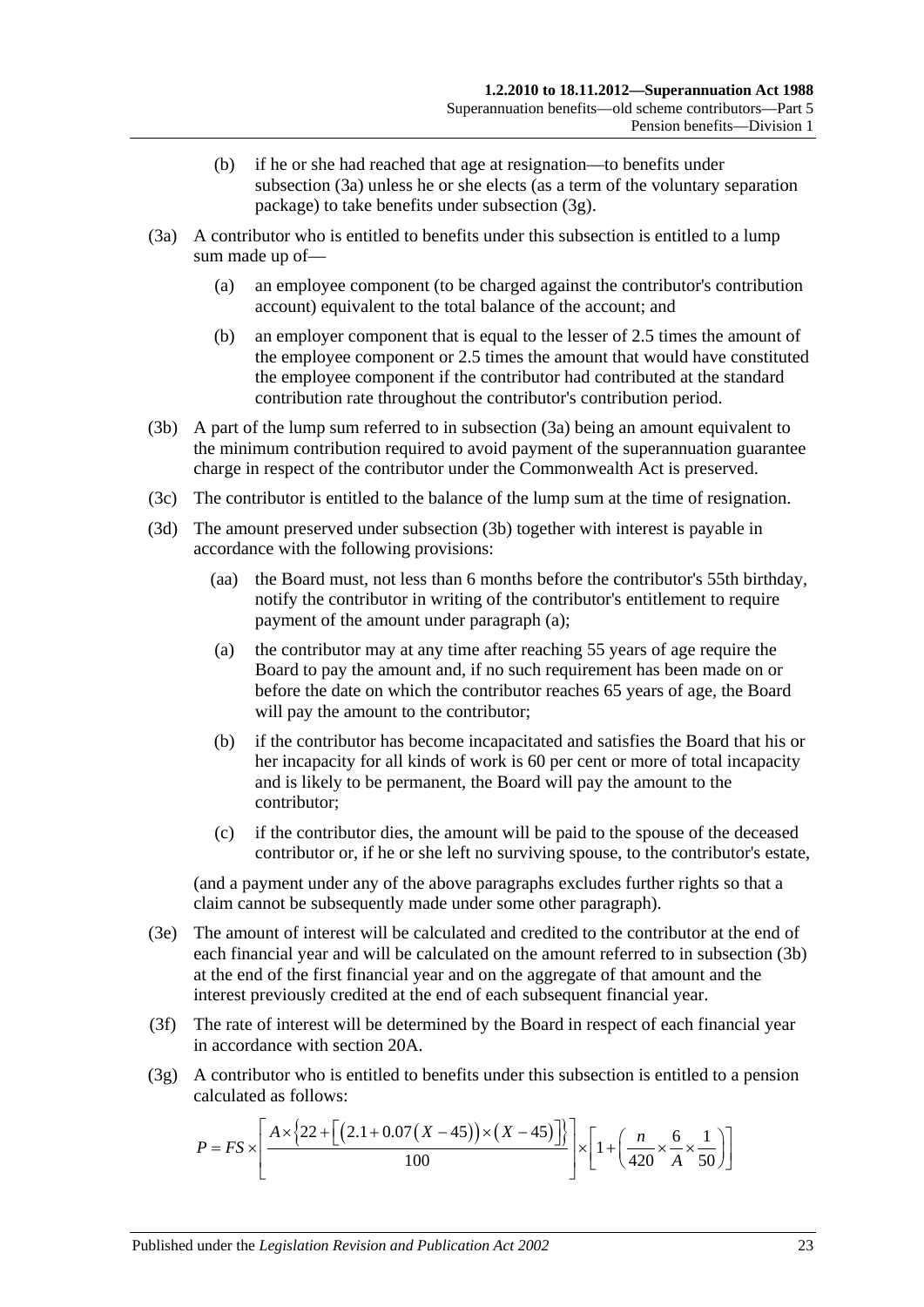Where—

*P* is the amount of the pension (expressed as an amount per fortnight)

*FS* is the contributor's actual or attributed salary (expressed as an amount per fortnight)

*A* is the lesser of the following

- (a) unity;
- (b) the numerical value obtained by dividing the number of the contributor's accrued contribution points by—
	- (i) in the case of a contributor who was accepted as a contributor under the repealed Act before reaching the age of 30 years—the number of months between the date of acceptance and the date of resignation;
	- (ii) in any other case—the number of months between the contributor's 30th birthday and the date of resignation

*X* is the contributor's age at resignation in years and completed months expressed to two decimal places

*n* is 420 or the aggregate number of contribution points that accrued to the contributor between 1 July 1992 and the date of resignation whichever is the lesser.

- (3h) An election under [subsection](#page-78-4) (3)(b) must be made within 3 months after the date of resignation.
- (3i) A pension under [subsection](#page-78-1) (3g) will be indexed.
- (4) A contributor to whom this section applies who retires on or after reaching the age of 55 years is entitled to a lump sum that is equivalent to the amount that the contributor would have received if [section](#page-59-0) 34 had applied to the contributor and he or she—
	- (a) had been entitled to commute the whole of his or her retirement pension; and
	- (b) had commuted the whole of the pension pursuant to the regulations.
- (5) In this section—

*voluntary separation package* means an agreement between a contributor and his or her employer pursuant to which the contributor resigns or retires from employment.

#### <span id="page-79-0"></span>**39B—Outplaced employees—55 and over**

- <span id="page-79-1"></span>(1) A contributor who had reached the age of 55 years when he or she retired from employment to take up employment in the private sector pursuant to an offer of employment in a contracting out agreement may elect—
	- (a) to preserve his or her accrued superannuation benefits under [section](#page-71-1) 39 as though he or she had resigned from employment before reaching the age of 55 years; or
	- (b) to take the benefit provided by [section](#page-77-1) 39A.
- <span id="page-79-3"></span><span id="page-79-2"></span>(2) A contributor who fails to inform the Board in writing of his or her election under [subsection](#page-79-0) (1) within one month after retiring will be taken to have made an election under [subsection](#page-79-1)  $(1)(a)$ .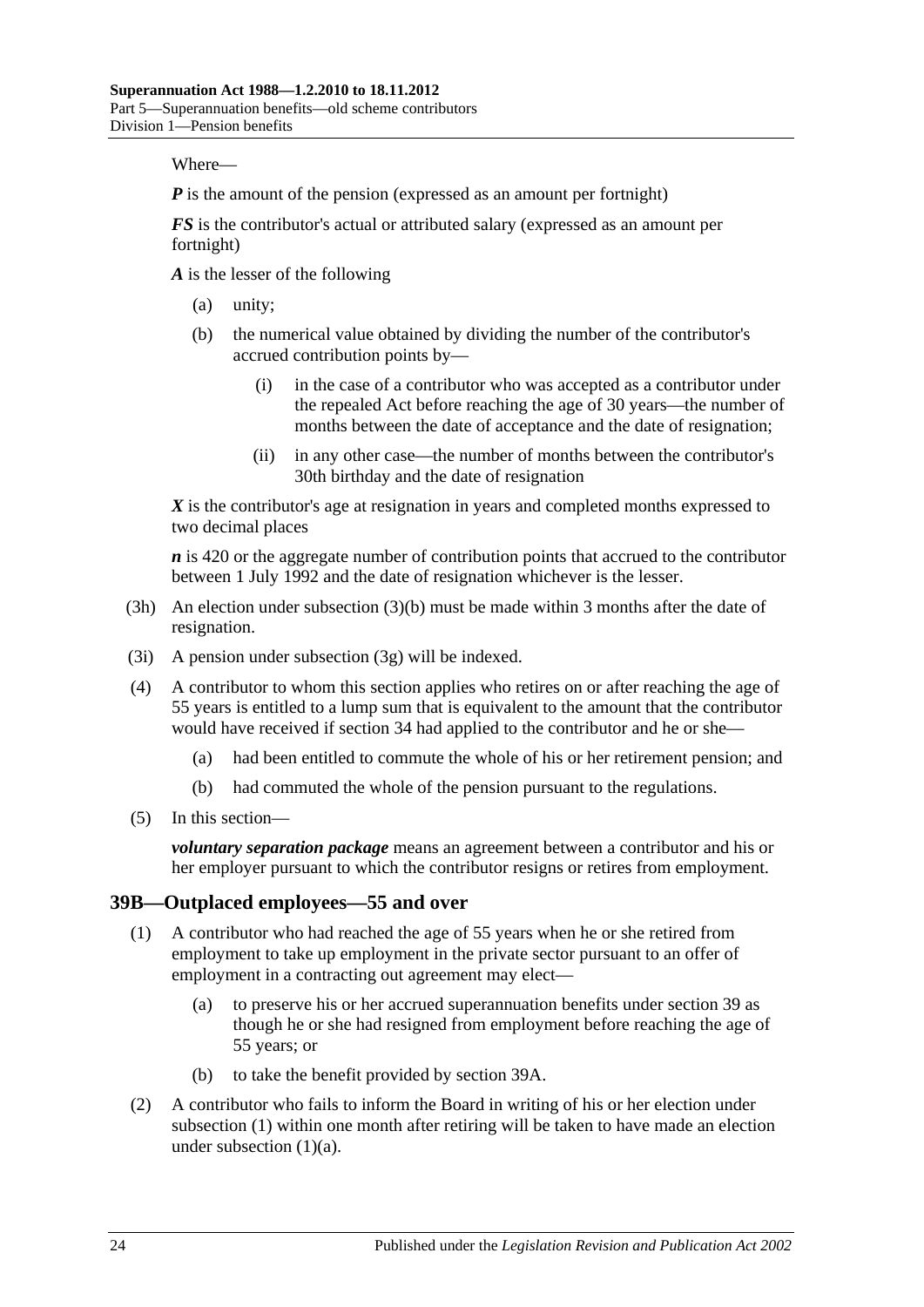- (3) If the Board is of the opinion that the limitation period referred to in [subsection](#page-79-2) (2) would unfairly prejudice a contributor, the Board may extend the period as it applies to the contributor.
- (4) Where a contributor has made, or is taken to have made, an election under [subsection](#page-79-1) (1)(a), [section](#page-71-1) 39 applies to, and in relation to, the contributor except that
	- (a) [section](#page-74-2) 39(5) (instead of [section](#page-73-1) 39(2)) will apply to, and in relation to, a contributor whose contribution period is less than 120 months; and
	- (b) the contributor is not entitled to require the Board to commence paying a retirement pension under section [39\(5\)\(a\),](#page-74-1) and the Board must not commence paying such a pension under that provision, until the contributor has ceased employment with the private sector employer.
- (5) Where the contributor has made an election under [subsection](#page-79-3) (1)(b), [section](#page-77-1) 39A applies to the contributor as though the requirements of [section](#page-77-2) 39A(1) had been met.

## <span id="page-80-1"></span><span id="page-80-0"></span>**39C—Outplaced employees under 55**

- <span id="page-80-2"></span>(1) A contributor who had not reached the age of 55 years when he or she resigned from employment to take up employment in the private sector pursuant to an offer of employment in a contracting out agreement may elect—
	- (a) to preserve his or her accrued superannuation benefits under [section](#page-71-1) 39; or
	- (b) to take the benefits provided by [section](#page-77-1) 39A.
- <span id="page-80-5"></span><span id="page-80-3"></span>(2) A contributor who fails to inform the Board in writing of his or her election under [subsection](#page-80-1) (1) within one month after resigning will be taken to have made an election under [subsection](#page-80-2) (1)(a).
- (3) If the Board is of the opinion that the limitation period referred to in [subsection](#page-80-3) (2) would unfairly prejudice a contributor, the Board may extend the period as it applies to the contributor.
- (4) Where a contributor has made, or is taken to have made, an election under [subsection](#page-80-2) (1)(a), [section](#page-71-1) 39 applies to, and in relation to, the contributor except that (subject to [subsection](#page-80-4)  $(5)$ )—
	- (a) [section](#page-74-2) 39(5) (instead of [section](#page-73-1) 39(2)) applies to, and in relation to, a contributor whose contribution period is less than 120 months; and
	- (b) the contributor is not entitled to require the Board to commence paying a retirement pension under section  $39(5)(a)$ , and the Board must not commence paying such a pension under that provision, until the contributor has reached the age of 55 years and has ceased employment with the private sector employer.
- <span id="page-80-4"></span>(5) A contributor who has made, or is taken to have made, an election under [subsection](#page-80-2) (1)(a) and whose contribution period is less than 120 months may inform the Board in writing within one month after resigning that [section](#page-73-1) 39(2) and not [section](#page-74-2) 39(5) is to apply to, and in relation to, the contributor and in that case—
	- (a) [section](#page-73-1) 39(2) applies to, and in relation to, the contributor; but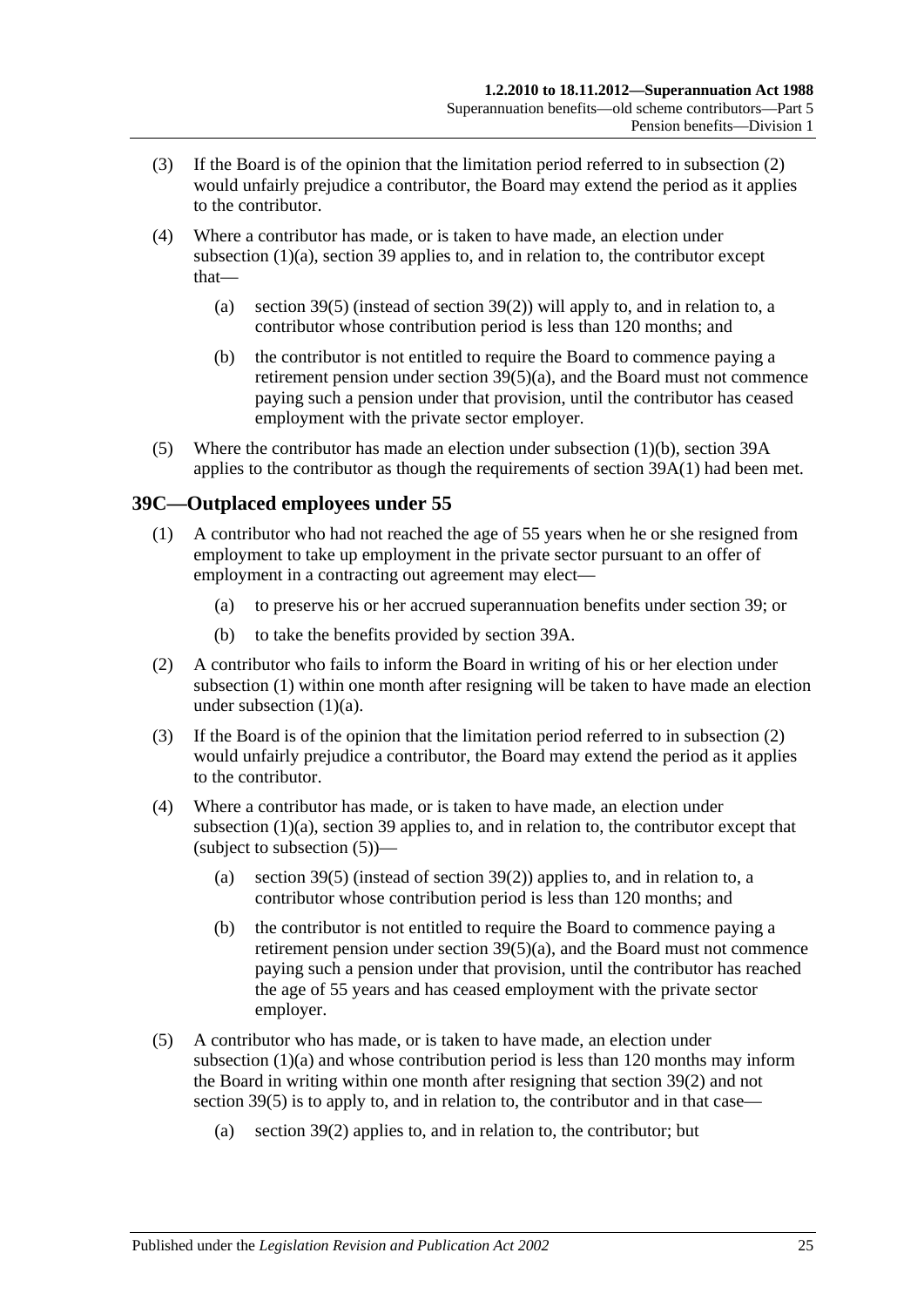- (b) the contributor is not entitled to require the Board to make a superannuation payment under section [39\(2\)\(a\),](#page-73-0) and the Board must not make a superannuation payment under that provision until the contributor has reached the age of 55 years and has ceased employment with the private sector employer.
- (6) If the Board is of the opinion that the limitation period referred to in [subsection](#page-80-4) (5) would unfairly prejudice a contributor, the Board may extend the period as it applies to the contributor.
- (7) Where the contributor has made an election under [subsection](#page-80-5) (1)(b), [section](#page-77-1) 39A applies to the contributor as though the requirements of [section](#page-77-2) 39A(1) had been met.

# **Division 2—General**

## <span id="page-81-3"></span>**40—Commutation of pension**

- (1) The Board will, on the application of a person who is entitled to a pension (other than a temporary disability pension or an eligible child's pension), commute a pension, or a proportion of a pension, to a lump sum payment.
- (2) The right of commutation is subject to the qualifications prescribed by regulation.
- <span id="page-81-0"></span>(3) In the commutation of a pension, commutation factors promulgated by regulation will be applied.
- (4) The amount of a commutation factor fixed under [subsection](#page-81-0) (3) may reflect the loss of the benefit provided by [section](#page-97-0)  $38(4)(a)$  or section  $47(3)$  as a result of the commutation of the pension or a proportion of the pension.

## <span id="page-81-1"></span>**40A—Commutation to pay deferred superannuation contributions surcharge**

- (1) The Board will, on the application of a contributor who is entitled to a pension (other than a temporary disability pension) and who is liable for a deferred superannuation contributions surcharge, commute so much of the pension as is required to provide a lump sum equivalent to the amount of the surcharge.
- (2) An application under [subsection](#page-81-1) (1) must be made in writing to the Board before the expiration of the period of three months immediately following the date on which the notice given to the contributor by the Commissioner of Taxation under section 15(7) of the Superannuation Contributions Tax Act was issued.
- <span id="page-81-2"></span>(3) Where—
	- $(a)$  —
- (i) a contributor who is liable for a deferred superannuation contributions surcharge dies before notice by the Commissioner of Taxation under section 15(7) of the Superannuation Contributions Tax Act is issued; or
- (ii) a contributor who is liable for a deferred superannuation contributions surcharge dies within three months after the issue of such a notice without having commuted his or her pension under [subsection](#page-81-1) (1); and
- (b) the contributor is survived by a spouse who is entitled to a pension as the contributor's spouse under this Act,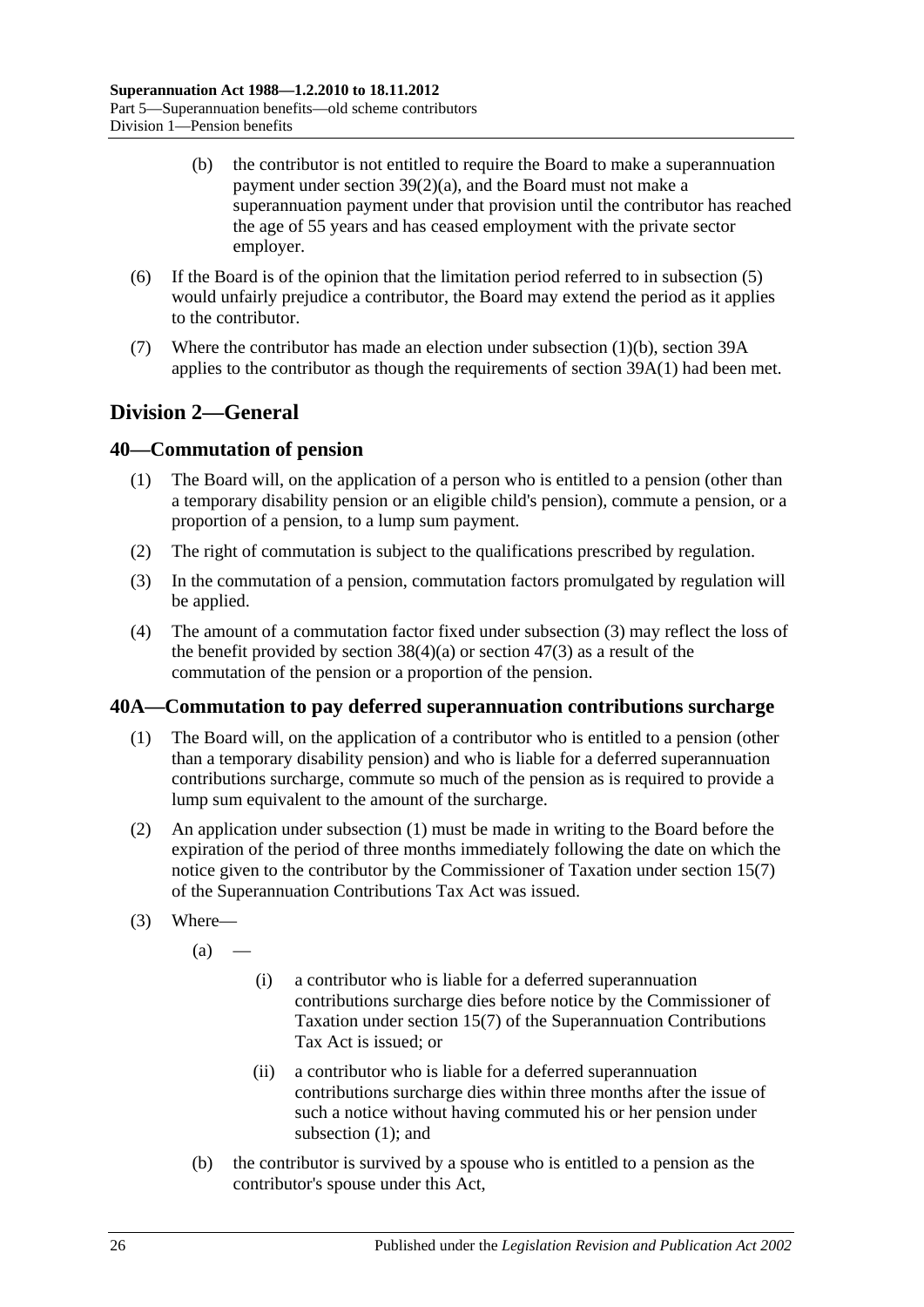the Board will, subject to [subsection](#page-82-0) (5) on the application of the spouse, commute so much of the spouse's pension as is required to provide a lump sum equivalent to the amount of the surcharge.

- (4) An application under [subsection](#page-81-2) (3) must be made in writing to the Board before the expiration of the period of six months immediately following the contributor's death or the issue of the notice under section 15(7) of the Superannuation Contributions Tax Act, whichever is the later.
- <span id="page-82-0"></span>(5) The Board must not commute a pension under [subsection](#page-81-2) (3) unless it is satisfied that the resulting lump sum will be applied in payment of the surcharge or be used to reimburse the deceased contributor's estate, or the spouse or other person who has paid the surcharge on behalf of the estate.
- (6) The commutation factors to be applied in the commutation of a pension under this section will be determined by the Treasurer on the recommendation of an actuary.
- (7) If the Board is satisfied that—
	- (a) a contributor, or the spouse of contributor, is entitled to commute the whole of his or her pension under [section](#page-81-3) 40 and has done so except for a part that the contributor or spouse wishes to retain for the purpose of commutation under this section in order to pay the contributor's deferred superannuation contributions surcharge; and
	- (b) after commutation under this section for that purpose there will still be a part of the pension remaining uncommuted; and
	- (c) the part of the pension originally retained for commutation under this section was a reasonable estimate of the amount of the pension that would be required for that purpose,

the Board will, on the application of the contributor or spouse made at the same time as his or her application under [subsection](#page-81-1) (1) or [\(3\),](#page-81-2) commute the remaining uncommuted part of the pension using the factors applicable under [section](#page-81-3) 40.

## <span id="page-82-1"></span>**40B—Interaction with judicial remuneration or pension entitlements**

- <span id="page-82-3"></span><span id="page-82-2"></span>(1) If a person would, but for this subsection, be entitled to—
	- (a) the payment of a pension under this Act; and
	- (b) the payment of—
		- (i) salary as a Judge for judicial service; or
		- (ii) a judicial-related pension,

the right to the payment of a pension under this Act is suspended.

- <span id="page-82-4"></span>(2) Subject to this section, the Board will, on the application of a person whose pension is suspended under [subsection](#page-82-1) (1), commute the entitlement to the pension to a lump sum payment.
- <span id="page-82-5"></span>(3) An application for commutation must be made—
	- (a) in the case of a suspension under [subparagraph](#page-82-2) (i) of [subsection](#page-82-3)  $(1)(b)$ —within 6 months after the pension is suspended due to the circumstances applying under that subparagraph;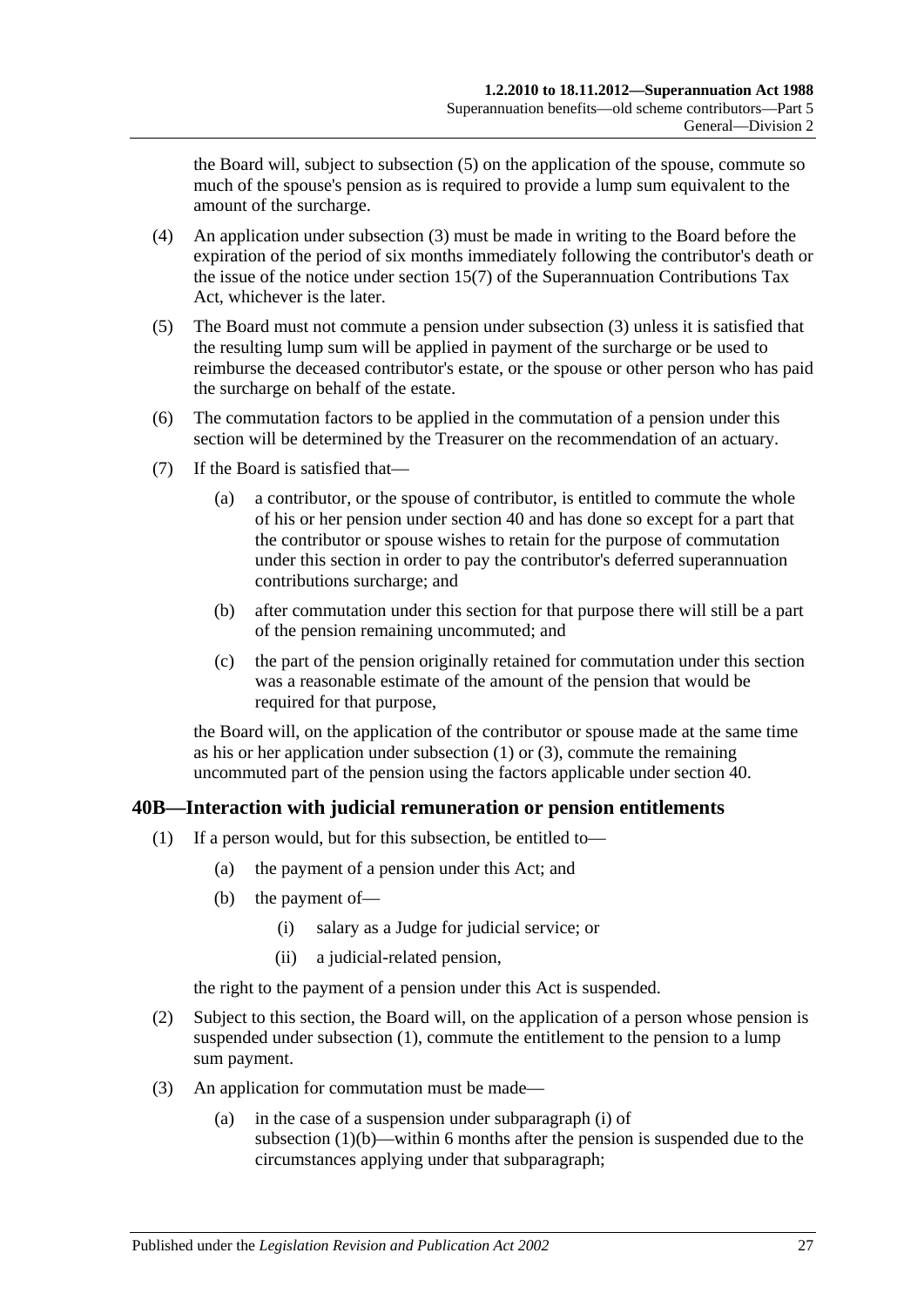- (b) in the case of a suspension under [subparagraph](#page-82-4) (ii) of [subsection](#page-82-3) (1)(b)—within 3 months after the pension is suspended due to the circumstances applying under that subparagraph.
- <span id="page-83-0"></span> $(4)$  If
	- (a) an application is not made under [subsection](#page-82-5)  $(3)(a)$ ; and
	- (b) the person ceases to receive salary as a Judge for judicial service without an entitlement to a judicial-related pension,

the suspension will cease.

- (5) If an application is not made under [subsection](#page-83-0)  $(3)(b)$  within the period that applies under that provision, it will be taken that the person has made the application in any event.
- (6) In making the commutation, commutation factors promulgated by regulation will be applied.
- (7) In this section—

*Judge* has the same meaning as in the *[Judges' Pensions Act](http://www.legislation.sa.gov.au/index.aspx?action=legref&type=act&legtitle=Judges%20Pensions%20Act%201971) 1971*;

*judicial-related pension* means a pension under the *[Judges' Pensions Act](http://www.legislation.sa.gov.au/index.aspx?action=legref&type=act&legtitle=Judges%20Pensions%20Act%201971) 1971*;

*judicial service* has the same meaning as in the *[Judges' Pensions Act](http://www.legislation.sa.gov.au/index.aspx?action=legref&type=act&legtitle=Judges%20Pensions%20Act%201971) 1971*.

#### **41—Medical examination etc of invalid pensioner**

- (1) The Board may from time to time require an invalid pensioner who has not reached the age of retirement—
	- (a) to submit to a medical examination by a specified medical practitioner; or
	- (b) to undergo specified medical treatment; or
	- (c) to avail himself or herself of specified assistance.
- (2) The cost of a medical examination under this section will be met by the Board.
- (3) A pensioner will not be required to submit to a particular form of medical treatment if there is a conflict of opinion between recognised medical experts as to the desirability of the treatment.
- (4) If a pensioner fails to comply with a requirement under this section, the Board may suspend the pension until the requirement is complied with.

#### <span id="page-83-1"></span>**42—Suspension of pension if pensioner declines appropriate employment**

- (1) If appropriate employment is offered, at the request of the Minister, to an invalid or retrenchment pensioner who has not reached the age of retirement, the following provisions apply:
	- (a) if the pensioner accepts the offer and returns to employment—the pension will terminate but the former pensioner will be credited with contribution points and contribution months as if he or she had continued in employment and contributed at the standard contribution rate over the period of absence from employment;
	- (b) if the pensioner does not accept the offer—the Board may suspend the pension until the pensioner reaches the age of retirement.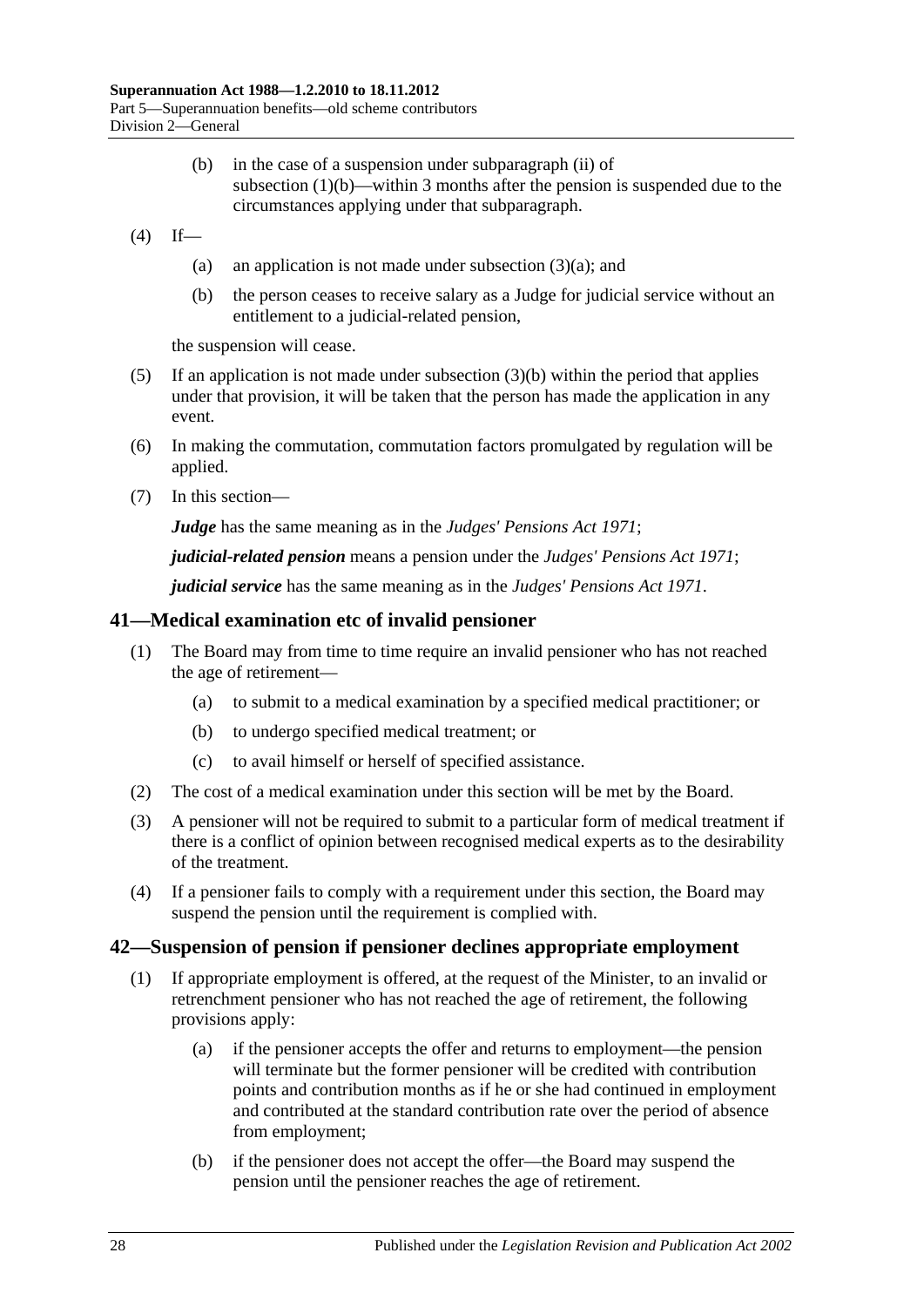- (2) In determining whether a particular form of employment is appropriate to a particular pensioner, the following factors will be taken into account—
	- (a) the pensioner's qualifications;
	- (b) the pensioner's previous employment;
	- (c) the pensioner's state of health;
	- (d) the place at which the employment is available.
- (3) Employment will not be regarded as appropriate to a particular pensioner if the rate of salary applicable to the employment (expressed as an hourly rate) is less than 80 per cent of the rate of the pensioner's notional salary (expressed as an hourly rate).

#### <span id="page-84-1"></span>**42A—Offer of lump sum to certain invalid pensioners**

- $(1)$  If—
	- (a) the Board is satisfied on the advice of two medical practitioners that an invalid pensioner who has not reached the age of retirement is fit to be employed in full time or part time employment; but
	- (b) appropriate employment has not been offered to the pensioner under [section](#page-83-1) 42,

the Board may offer to pay a lump sum to the pensioner instead of his or her pension.

- <span id="page-84-0"></span>(2) The amount of the lump sum will be the greater of the following:
	- (a) an amount equivalent to the amount that would be produced by commutation of the whole of a pension calculated as follows:

$$
P = \frac{P_1 \times (360 - M)}{360}
$$

Where—

*P* is the pension

 $P_1$  is the pension to which the pensioner was entitled immediately before the payment of the lump sum (expressed as an annual amount)

*M* is the number of complete months between the time when the lump sum is paid and when the pensioner would reach the age of retirement;

- (b) an amount equivalent to three times the amount of the pensioner's annual pension immediately before the lump sum is paid.
- (3) For the purposes of the commutation referred to in [subsection](#page-84-0) (2)—
	- (a) the commutation factors applicable on the commutation of a retirement pension will be used; and
	- (b) the contributor's age will be taken to be his or her age when the lump sum is paid or 55 years whichever is the greater.
- (4) If the pensioner accepts the Board's offer under [subsection](#page-84-1) (1), the pensioner's right to future payments of the pension and all derivative rights cease on payment of the lump sum.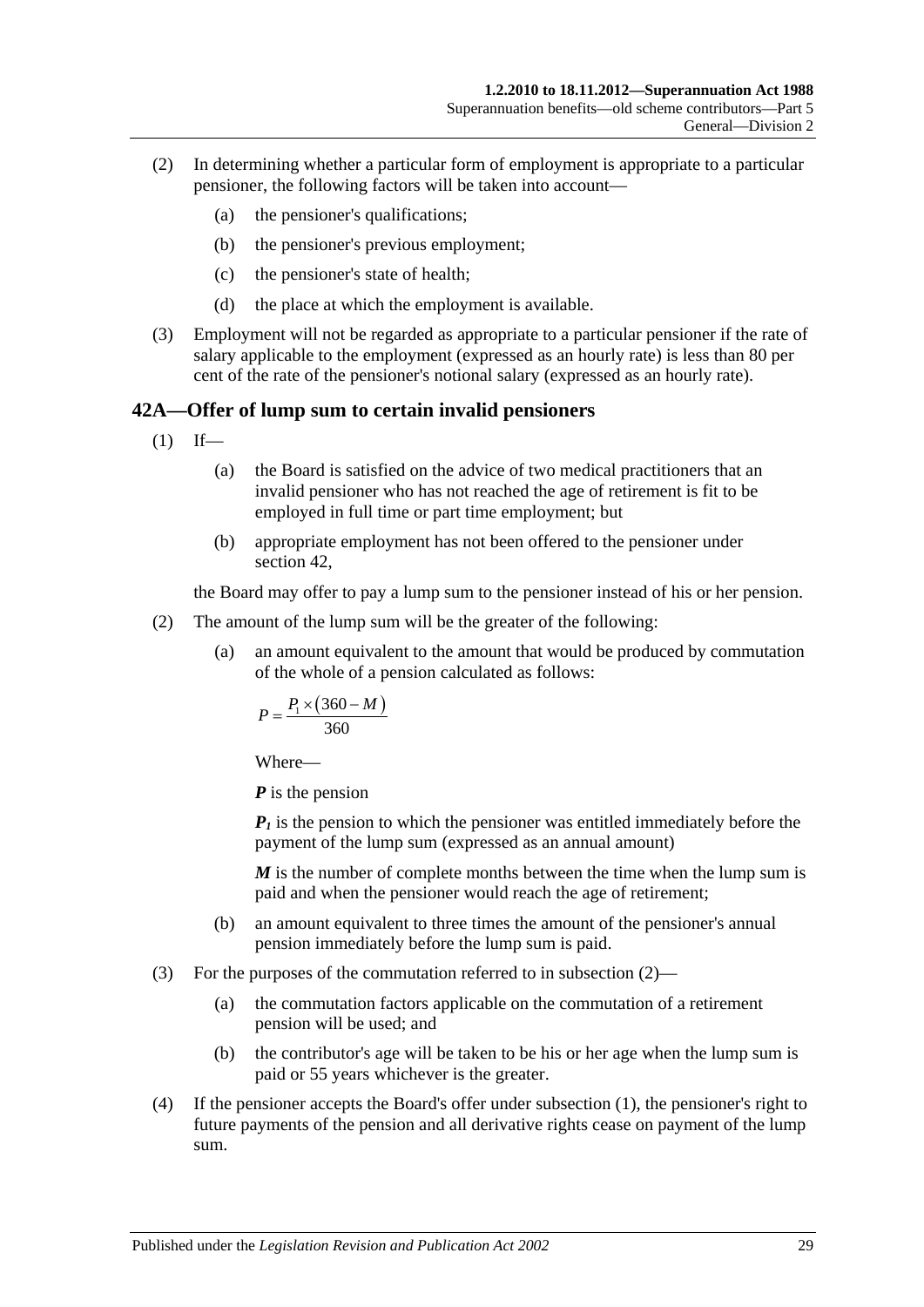## **43—Notional extension of period of employment**

Where—

- (a) a contributor becomes entitled, on termination of his or her employment, to a pension; and
- (b) the contributor was, immediately before termination of employment, entitled to a period of recreation leave and is paid, or entitled to, a lump sum in lieu of that leave,

the contributor's employment will be taken to have been extended for a period equivalent to the period of recreation leave and the contributor is liable for contributions in respect of that period and is entitled to benefits at the end of that period as though he or she had remained in employment and had received the lump sum as salary during that period.

## <span id="page-85-0"></span>**43AA—Closure of contribution accounts**

- (1) The Board may close the account of a contributor if—
	- (a) the contributor has retired or resigned from employment and is in receipt of a pension under this Part; or
	- (b) the contributor's employment has been terminated by retrenchment or on account of invalidity and the contributor—
		- (i) has reached the age of retirement; and
		- (ii) is in receipt of a pension under this Part; or
	- (c) the contributor has died.
- (2) If, after a contribution account has been closed under [subsection](#page-85-0) (1), a benefit becomes payable under this Part that depends wholly or partly on the balance standing to the credit of the account, the benefit will be determined on the basis of the balance that would have stood to the credit of the account if it had not been closed.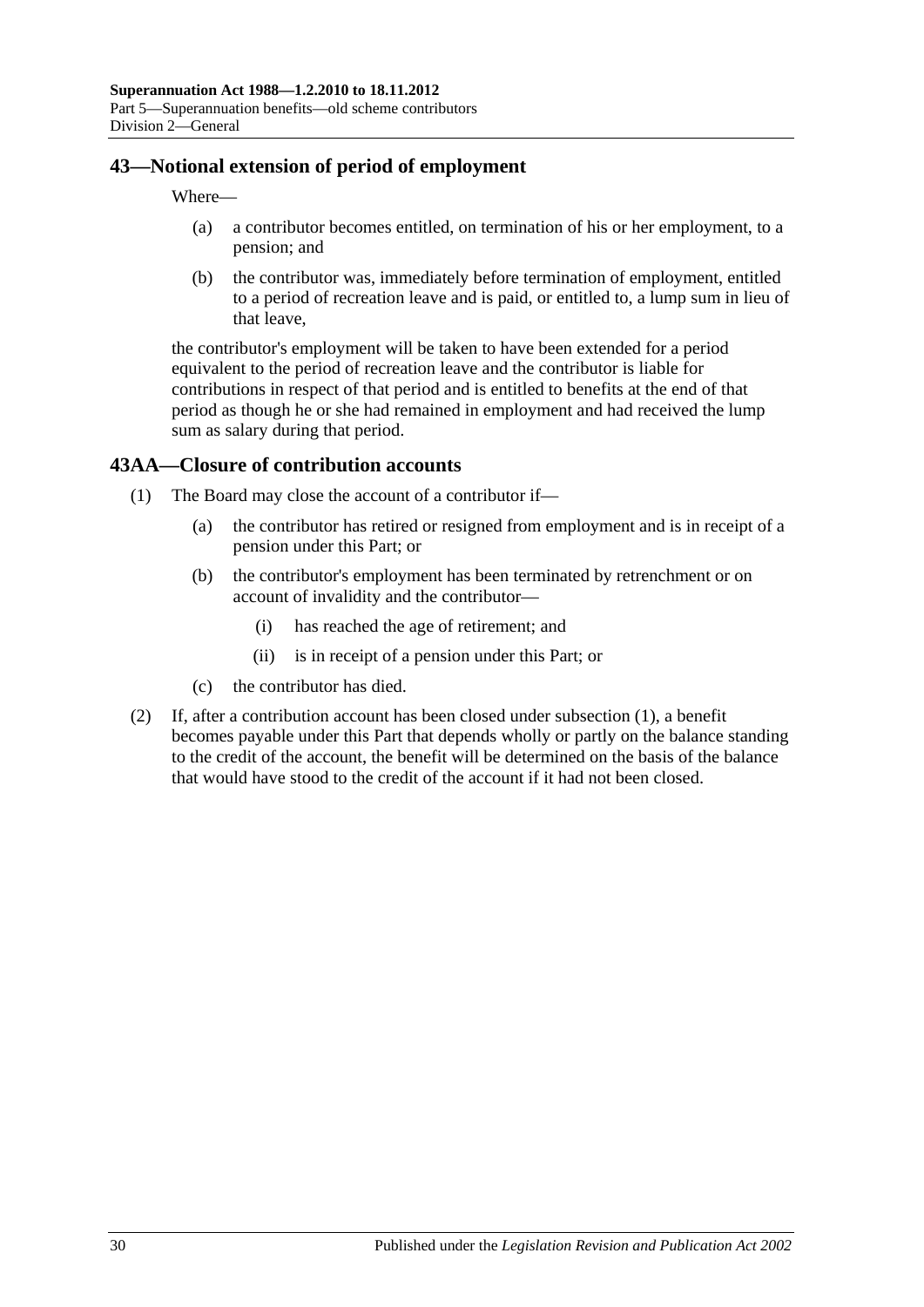# **Part 5A—Family Law Act provisions**

# **Division 1—Preliminary**

## **43AB—Purpose of Part**

The purpose of this Part is to facilitate the division under the *Family Law Act 1975* of the Commonwealth of superannuation interests between spouses who have separated (other than with respect to interests arising under an administered scheme under [Schedule 3\)](#page-128-0).

## **43AC—Interpretation**

In this Part, unless the contrary intention appears—

*Commonwealth regulations* means the *Family Law (Superannuation) Regulations 2001* (No. 303 as amended) of the Commonwealth;

*defined benefit interest* means a benefit or superannuation interest that is a function of salary and membership or service;

*eligible person*, in relation to a superannuation interest of a contributor, has the same meaning as in section 90MZB of the *Family Law Act 1975* of the Commonwealth;

*flag lifting agreement* has the same meaning as in Part VIIIB of the *Family Law Act 1975* of the Commonwealth;

*growth phase* has the same meaning as in the Commonwealth regulations;

*member spouse* has the same meaning as in Part VIIIB of the *Family Law Act 1975* of the Commonwealth;

*non-member spouse* has the same meaning as in Part VIIIB of the *Family Law Act 1975* of the Commonwealth;

*operative time* has the same meaning as in Part VIIIB of the *Family Law Act 1975* of the Commonwealth;

*payment phase* has the same meaning as in the Commonwealth regulations;

*payment split* has the same meaning as in Part VIIIB of the *Family Law Act 1975* of the Commonwealth;

*relevant date* has the same meaning as in the Commonwealth regulations;

*SIS Act* means the *Superannuation Industry (Supervision) Act 1993* of the Commonwealth;

*splitting instrument* means—

- (a) a superannuation agreement; or
- (b) a flag lifting agreement that provides for a payment split; or
- (c) a splitting order;

*splitting order* has the same meaning as in Part VIIIB of the *Family Law Act 1975* of the Commonwealth;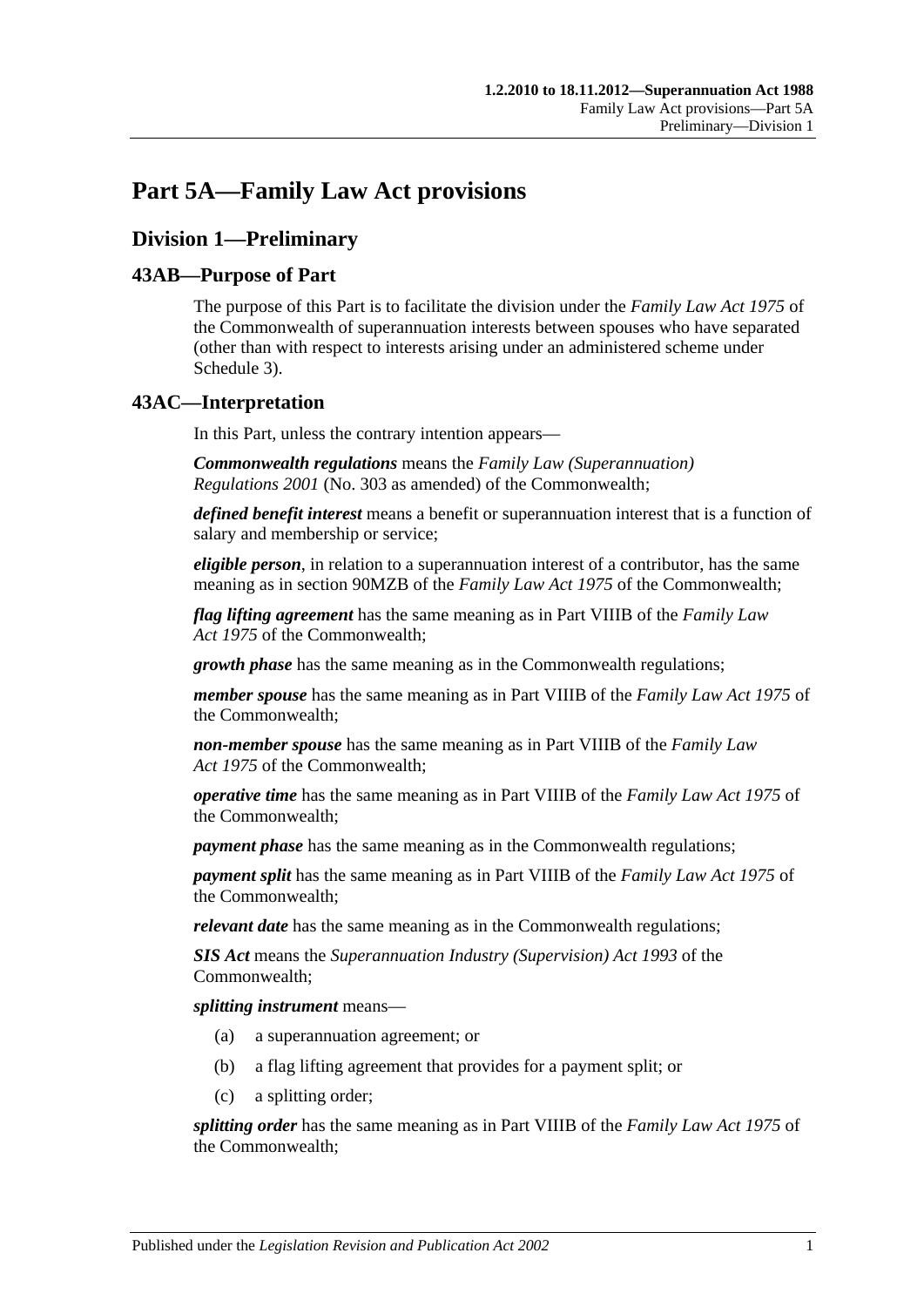*superannuation agreement* has the same meaning as in Part VIIIB of the *Family Law Act 1975* of the Commonwealth.

## <span id="page-87-1"></span>**43AD—Value of superannuation interest**

- (1) For the purposes of this Part (but subject to [subsection](#page-87-0) (2)), the value of any superannuation interest will be determined in accordance with Part 5 of the Commonwealth regulations (insofar as those regulations provide a method for determining that value), subject to any modification prescribed by regulation under this Act.
- <span id="page-87-0"></span>(2) An approval of the Commonwealth Minister under regulation 38 or 43A of the Commonwealth regulations that relates to a superannuation interest under this Act will have effect for the purposes of this Part.

#### **43AE—Board to comply with Commonwealth requirements**

The Board must comply with the requirements imposed on the Board under Part VIIIB of the *Family Law Act 1975* of the Commonwealth.

#### **43AF—Effect on contributor's entitlements**

- (1) Despite the other provisions of this Act, if a payment split is payable with respect to the superannuation interest of a contributor, there is a corresponding reduction in the entitlement of the contributor under this Act.
- <span id="page-87-2"></span>(2) A reduction in the entitlement of a contributor will be given effect as follows:
	- (a) the contributor's contribution account will be subject to a charge that takes effect by reducing the balance of that account at the operative time (insofar as a balance exists) by a percentage equal to the percentage that the non-member spouse's share in the relevant superannuation interest bears to the total value of the contributor's accrued superannuation benefit at the operative time (and any relevant method or factor that applies under [section](#page-87-1) 43AD will be applied); and
	- (b) except with respect to a pension in the payment phase, any entitlement in respect of a pension in the growth phase and any employer-funded component of a superannuation benefit payable to the contributor after the creation of the relevant interest for the benefit of the non-member spouse will, as from the operative time, be subject to a reduction that takes effect by reducing—
		- (i) the number of contribution points; and
		- (ii) factors "M" and "n" in a formula under this Act (insofar as they are relevant to a determination of an employer-funded component in the particular case),

to the extent necessary to take into account, to its full extent, the employer-funded component of the value of the non-member spouse's interest (and any relevant method or factor that applies under [section](#page-87-1) 43AD will be applied); and

- (c) any pension in the payment phase will, depending on the terms of the splitting instrument, be reduced by—
	- (i) the value of the non-member spouse's share in the relevant superannuation interest; or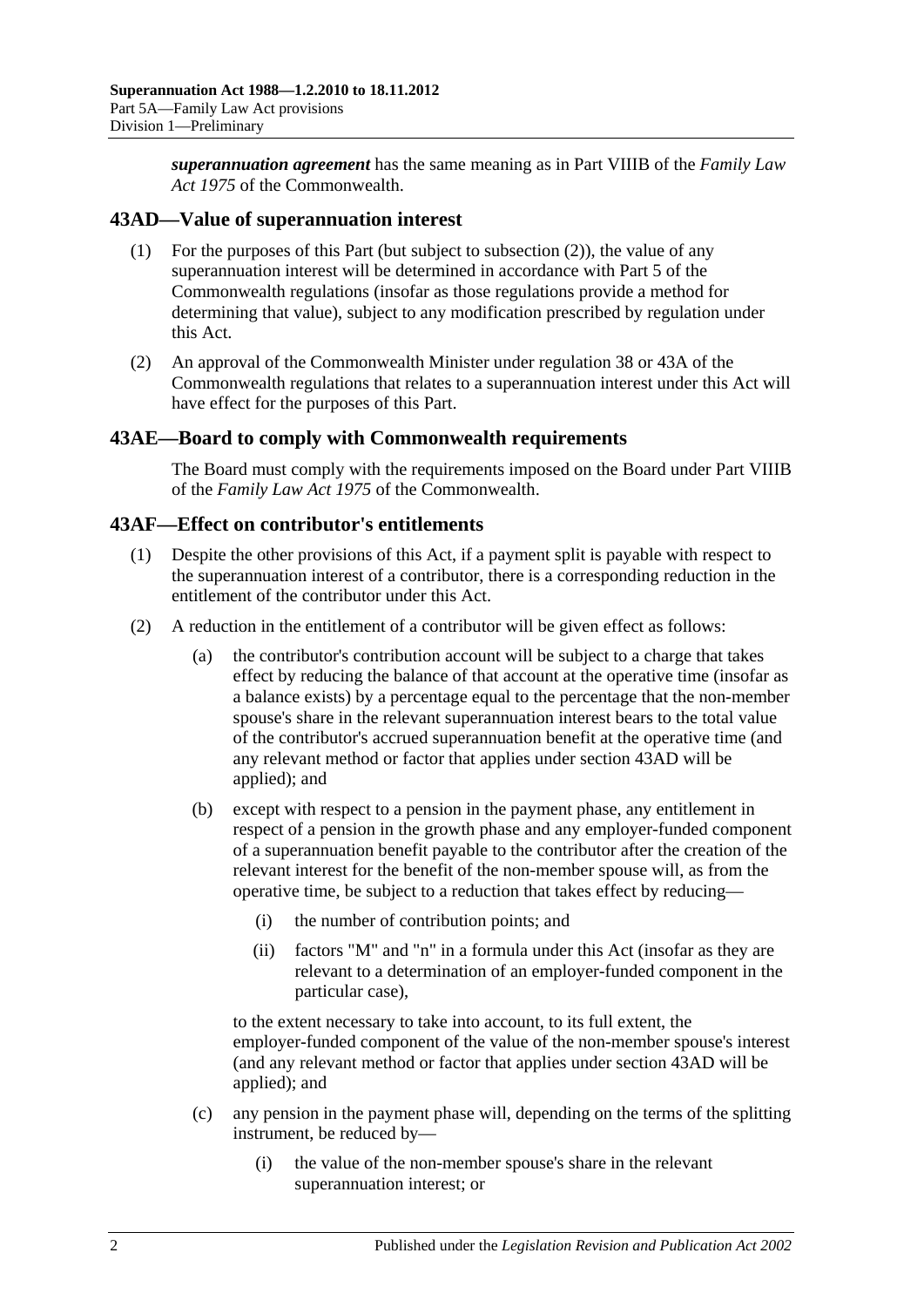- (ii) the percentage of the relevant superannuation interest to be shared with the non-member spouse.
- (3) A reduction in the entitlement of a contributor will not extend to any superannuation benefit that is not a splittable payment under Part VIIIB of the *Family Law Act 1975* of the Commonwealth.
- (4) A reduction in contribution points in connection with the operation of this Part does not affect the aggregate of contribution points that would apply under [section](#page-28-0) 24 but for the operation of [subsection](#page-87-2) (2).
- (5) If 2 or more reductions must be made with respect to an entitlement of a contributor because 2 or more splitting instruments have been served on the Board, the Board may determine to apply the reductions separately, or in aggregate.
- (6) If a contributor has received a draw down benefit under [section](#page-30-0) 26A or [33A—](#page-56-0)
	- (a) the superannuation interest of the contributor will be taken to include the balance of any draw down benefit that is being held under section [26A\(3\)\(b\)\(i\)](#page-31-0) or an entitlement under [section](#page-56-0) 33A; and
	- (b) any entitlement under [section](#page-30-0) 26A or [33A](#page-56-0) will be adjusted to take into account the effect of a payment split under this Part.

## **43AG—Benefit not payable to spouse on death of contributor if split has occurred**

If a contributor dies and is survived by a spouse who—

- (a) has received, is receiving or is entitled to receive a benefit under a splitting instrument; or
- (b) is, under the terms of a splitting instrument, not entitled to any amount arising out of the contributor's superannuation interest under this Act (or any proportion of such an interest),

the spouse is not entitled to a benefit under this Act in respect of the deceased contributor (except in accordance with the instrument) and will not be considered to be a spouse of the deceased contributor for the purposes of [section](#page-96-0) 46 (if relevant).

## **Division 2—New scheme contributors**

#### **43AH—Application of Division**

This Division applies only to the division of superannuation interests in respect of member spouses who are new scheme contributors.

## **43AI—Accrued benefit multiple**

(1) For the purposes of the Commonwealth regulations, the *accrued benefit multiple* in respect of a superannuation interest payable as a lump sum is the multiple of annual salary that the member spouse would be entitled to receive at the prescribed date assuming that the member spouse retired on that day at or over the age of retirement (as the case requires) with the member spouse's accrued contribution points and contribution period as at that day.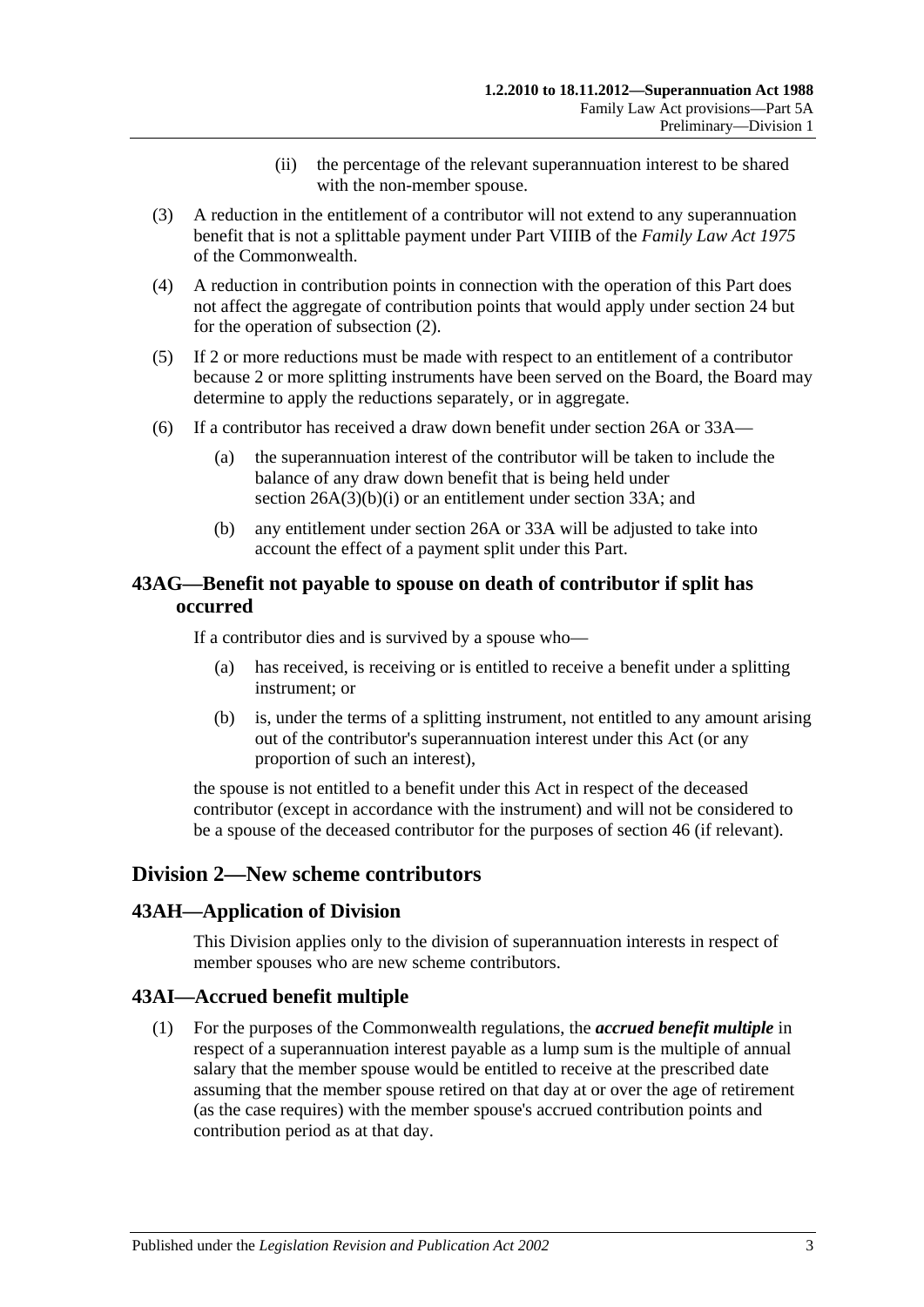- (2) In addition to any other information that may be provided by the Board in connection with this Part, the Board may, on application, provide to an eligible person a statement of the value of a superannuation interest of a member spouse who is a new scheme contributor, as at a particular date specified in the application.
- (3) In this section—

*prescribed date* is the date that is relevant to the determination of an accrued benefit multiple in the particular circumstances.

## <span id="page-89-0"></span>**43AJ—Non-member spouse's entitlement**

- (1) The Board must, on service of a splitting instrument in respect of a lump sum benefit, create an interest for the non-member spouse named in the instrument in accordance with the provisions of the instrument, with effect from the operative time.
- (2) The value of the non-member spouse's interest will be determined by reference to the provisions of the instrument but in any event may not exceed the value of the member spouse's interest.
- <span id="page-89-2"></span><span id="page-89-1"></span>(3) The interest of a non-member spouse under [subsection](#page-89-0) (1) will, according to the election of the non-member spouse—
	- (a) be paid out to the extent (if any) that payment can be made in accordance with the SIS Act; or
	- (b) be rolled over to the credit of the non-member spouse in an account (which may need to be established) in the name of the non-member spouse in the Southern State Superannuation Fund; or
	- (c) be rolled over or transferred to some other superannuation fund or scheme approved by the Board.
- (4) The Board must take the action required under [subsection](#page-89-1) (3) within 28 days after receiving the relevant election.
- (5) However, if an election is not made by the non-member spouse before the end of 28 days after the Board gives notice to the non-member spouse in the manner contemplated by the regulations, the Board must, subject to the regulations, roll over the interest to the credit of the non-member spouse under [subsection](#page-89-2) (3)(b).

## **Division 3—Old scheme contributors**

## **43AK—Application of Division**

This Division applies only to the division of superannuation interests in respect of member spouses who are old scheme contributors.

## **43AL—Accrued benefit multiple**

(1) For the purposes of the Commonwealth regulations, the *accrued benefit multiple* in respect of a superannuation interest payable as a pension is the percentage of annual salary that the member spouse would be entitled to receive as a pension at the prescribed date assuming that the member spouse retired on that day at or over the age of retirement (as the case requires) with the member spouse's accrued contribution points and contribution period as at that day.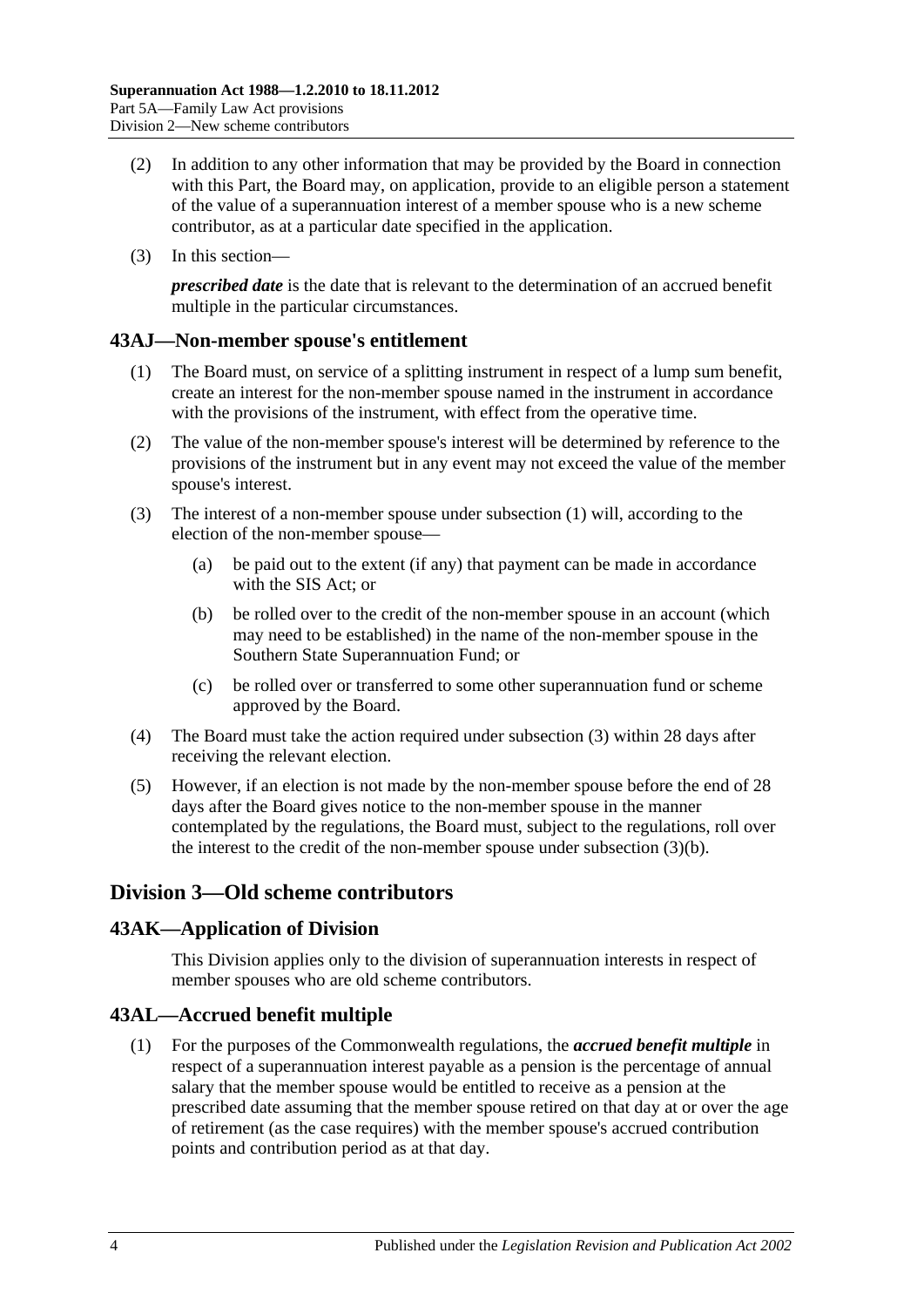- (2) For the purposes of the Commonwealth regulations, the *accrued benefit multiple* in respect of a superannuation interest payable as a lump sum that is a defined benefit interest is the multiple of annual salary that the member spouse would be entitled to receive at the prescribed date assuming that the member spouse retired on that day at or over the age of retirement (as the case requires) and was taking his or her entitlement under the Act on that day.
- (3) In addition to any other information that may be provided by the Board in connection with this Part, the Board may, on application, provide to an eligible person a statement of the value of a superannuation interest of a member spouse who is an old scheme contributor, as at a particular date specified in the application.
- (4) In this section—

*prescribed date* is the date that is relevant to the determination of an accrued benefit multiple in the particular circumstances.

## **43AM—Non-member spouse's entitlement**

- (1) The Board must, on service of a splitting instrument, create an interest for the non-member spouse named in the instrument, with effect from the operative time.
- (2) The form of the non-member spouse's interest will be determined on the basis of whether the superannuation interest is in the growth phase or the payment phase, by the nature of the member spouse's superannuation interest, and by reference to the provisions of the instrument.

## **43AN—Non-member spouse's entitlement where pension is in growth phase**

- (1) If the Board is served with a splitting instrument in respect of a pension that is in the growth phase, the non-member spouse is not entitled to receive his or her entitlement in the form of a pension commencing at the same time as the member spouse's pension under this Act but is, instead, entitled to have a lump sum determined under this section paid on his or her behalf in accordance with this Part.
- (2) The lump sum to which a non-member spouse is entitled, as at the operative time, will be determined—
	- (a) where the splitting instrument specifies a percentage of the member spouse's superannuation interest for the purposes of the split—by applying that percentage split to the member spouse's superannuation entitlement based on the relevant accrued benefit multiple and by applying any relevant method or factor that applies under [section](#page-87-1) 43AD;
	- (b) subject to [subsection](#page-90-0) (3), where the splitting instrument specifies a lump sum amount for the purposes of the split—by adopting that lump sum.
- <span id="page-90-0"></span>(3) The value of a lump sum payable to a non-member spouse under this section must not exceed the value of the member spouse's interest.

## <span id="page-90-1"></span>**43AO—Non-member spouse's entitlement where pension is in payment phase**

(1) If the Board is served with a splitting instrument in respect of a pension that is in the payment phase, the Board must split the pension between the member spouse and non-member spouse in accordance with the instrument, with effect from the operative time.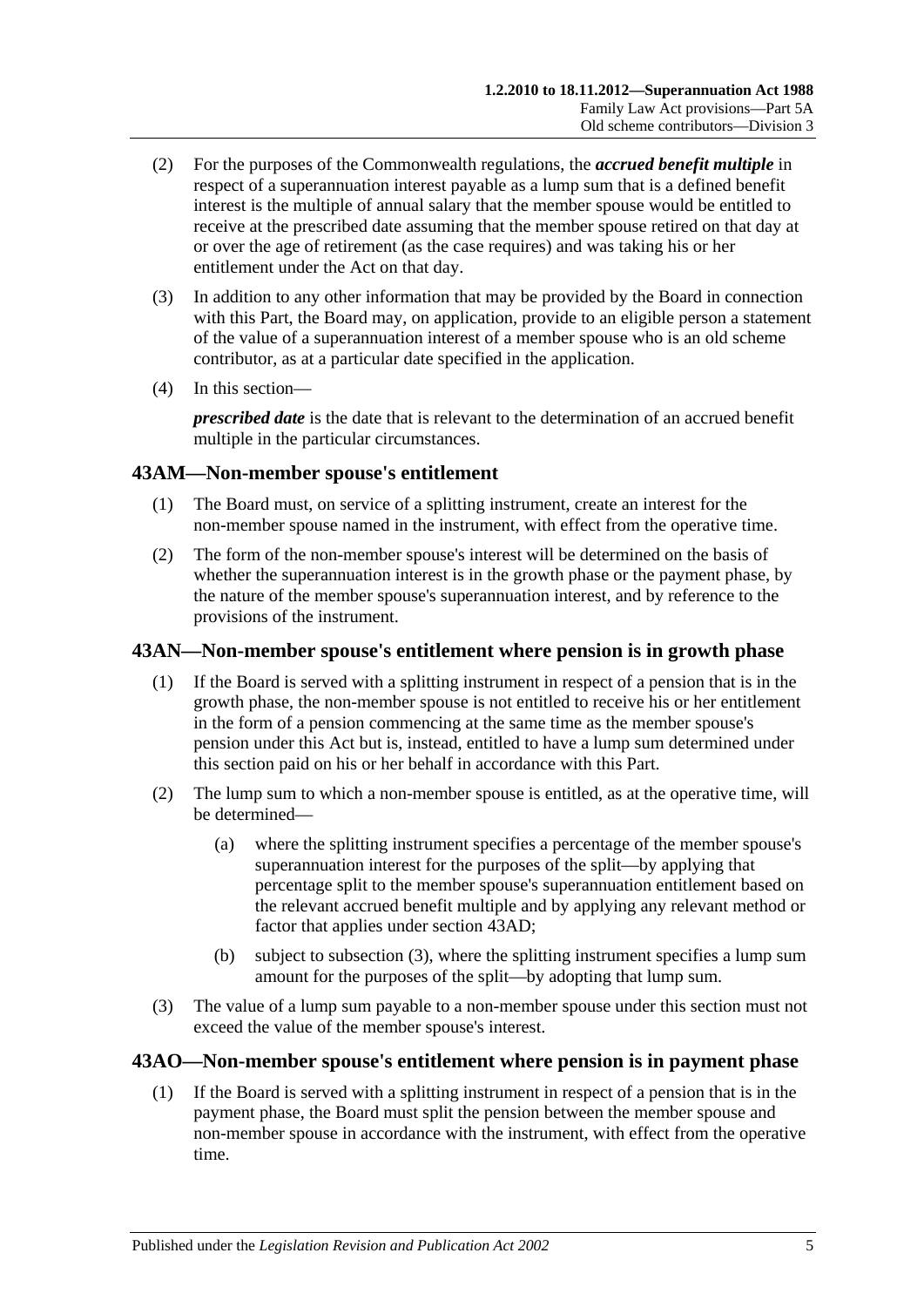- (2) The non-member spouse may—
	- $(a)$
- (i) in accordance with the terms of the splitting instrument; or
- (ii) by notice in writing given to the Board within the prescribed period,

elect to have the whole of his or her share of the superannuation interest determined under [subsection](#page-90-1) (1) converted to (and taken as) a separate pension entitlement (to be referred to as an *associate pension* for the purposes of this Act) for the lifetime of the non-member spouse; or

- <span id="page-91-0"></span>(b) by notice in writing given to the Board within the prescribed period, elect to have the whole of his or her share of the superannuation interest determined under [subsection](#page-90-1) (1) commuted to a lump sum.
- (3) The following provisions will apply with respect to an associate pension:
	- (a) the amount of the pension will be determined by applying the methods and factors prescribed by the regulations;
	- (b) the non-member spouse will not be taken to be a contributor on account of the entitlement to the pension;
	- (c) the pension will be indexed;
	- (d) no derivative, reversionary or other rights will arise or continue on account of the entitlement to the pension after the death of the non-member spouse.
- (4) A lump sum under [subsection](#page-91-0) (2)(b) will be determined by applying the methods and factors prescribed by the regulations.
- (5) If the non-member spouse is taking his or her entitlement as a pension (other than an associate pension) and there is a reduction in the member spouse's pension under this Act, there will be a corresponding reduction in the non-member spouse's pension.
- (6) If the non-member spouse is taking his or her entitlement as a pension (other than an associate pension) and the payment of the member spouse's pension ceases, there will be a corresponding cessation in the payment of the non-member spouse's pension.
- <span id="page-91-1"></span>(7) If the non-member spouse dies while entitled to, or in receipt of, a pension under this section (other than an associate pension), the non-member spouse's legal representative may, by notice in writing given to the Board within the prescribed period, elect to have the pension commuted to a lump sum.
- (8) A lump sum under [subsection](#page-91-1) (7) will be determined by applying the methods and factors prescribed by the regulations to the non-member spouse's entitlement.
- (9) In this section—

*legal representative*, in relation to a deceased non-member spouse, means a person—

- (a) holding office as executor of the will of the deceased non-member spouse where probate of the will has been granted or resealed in South Australia or any other State or a Territory; or
- (b) holding office in South Australia or any other State or a Territory as administrator of the estate of the deceased non-member spouse.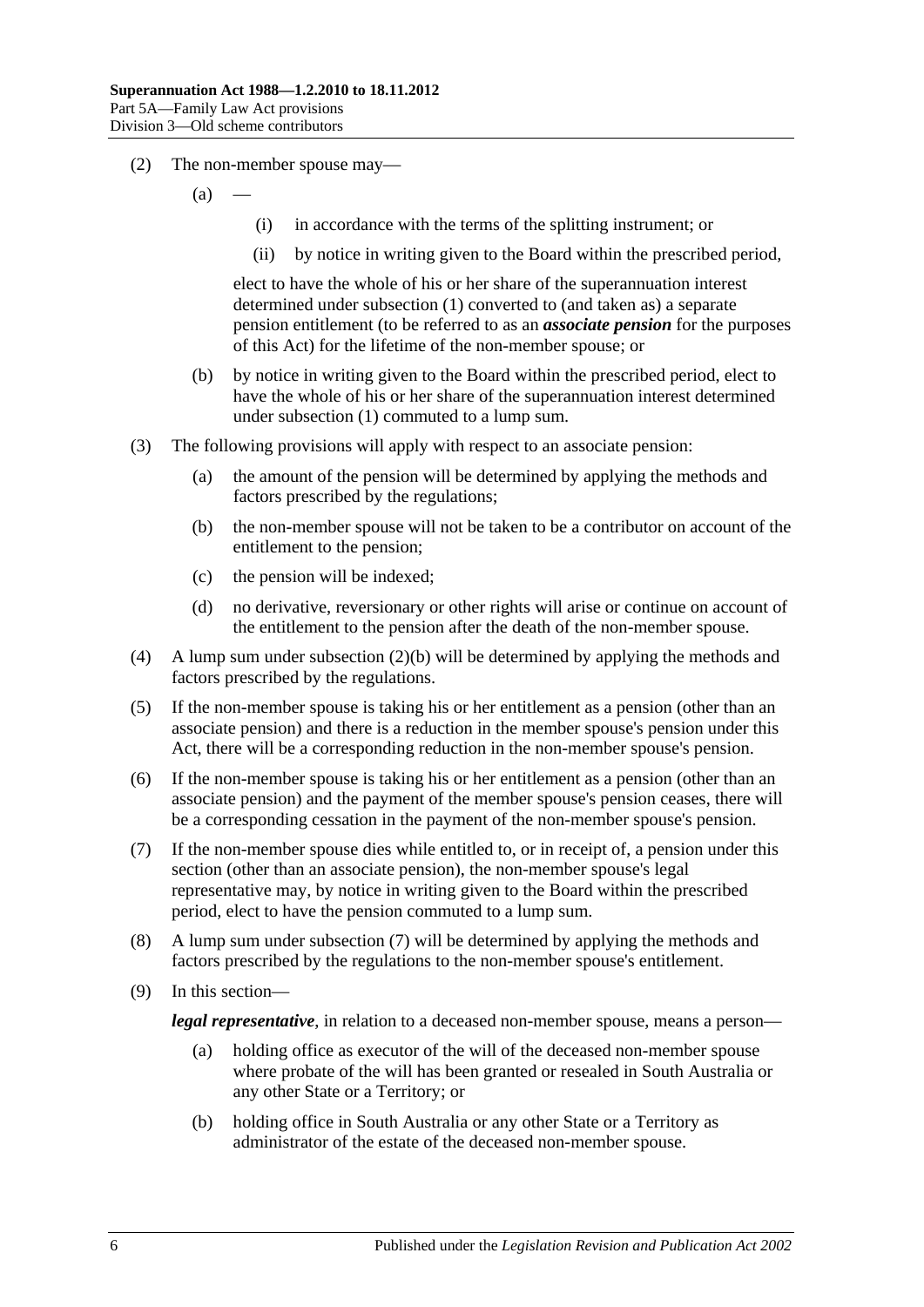## <span id="page-92-0"></span>**43AP—Payment of non-member spouse's entitlement**

- (1) If the interest of a non-member spouse created under this Division after service of a splitting instrument or after the commutation of a pension payable to the non-member spouse is a lump sum, the interest will, according to the election of the non-member spouse—
	- (a) be paid out to the extent (if any) that payment can be made in accordance with the SIS Act; or
	- (b) be rolled over to the credit of the non-member spouse in an account (which may need to be established) in the name of the non-member spouse in the Southern State Superannuation Fund; or
	- (c) be rolled over or transferred to some other superannuation fund or scheme approved by the Board.
- <span id="page-92-1"></span>(2) The Board must take the action required under [subsection](#page-92-0) (1) within 28 days after receiving the relevant election.
- (3) However, if an election is not made by the non-member spouse before the end of 28 days after the Board gives notice to the non-member spouse in the manner contemplated by the regulations, the Board must, subject to the regulations, roll over the interest to the credit of the non-member spouse under [subsection](#page-92-1)  $(1)(b)$ .
- (4) If the interest of a non-member spouse created under this Division after service of a splitting instrument is a pension (and the non-member spouse has not directed that the pension be commuted to a lump sum), the Board must split the relevant pension within the prescribed period after receipt of the splitting instrument (with effect from the relevant date), and begin to make the payments in accordance with the regulations (subject to any cessation of the payment of the member spouse's pension).

# **Division 4—Fees**

## <span id="page-92-2"></span>**43AQ—Fees**

- (1) The Board may fix fees in respect of matters in relation to which fees may be charged under regulation 59 of the Commonwealth regulations.
- (2) Any fee fixed under [subsection](#page-92-2) (1) that is payable by a member spouse or a non-member spouse and has not been paid within 1 month of the amount becoming payable may be deducted by the Board—
	- (a) if the outstanding fee is payable by a member spouse—
		- (i) from the member spouse's contribution account; or
		- (ii) from any benefit payable to the member spouse under this Act;
	- (b) if the outstanding fee is payable by a non-member spouse—
		- (i) from any interest that is to be rolled over or transferred to a fund for the benefit of the non-member spouse; or
		- (ii) from any other benefit payable to the non-member spouse under this Act.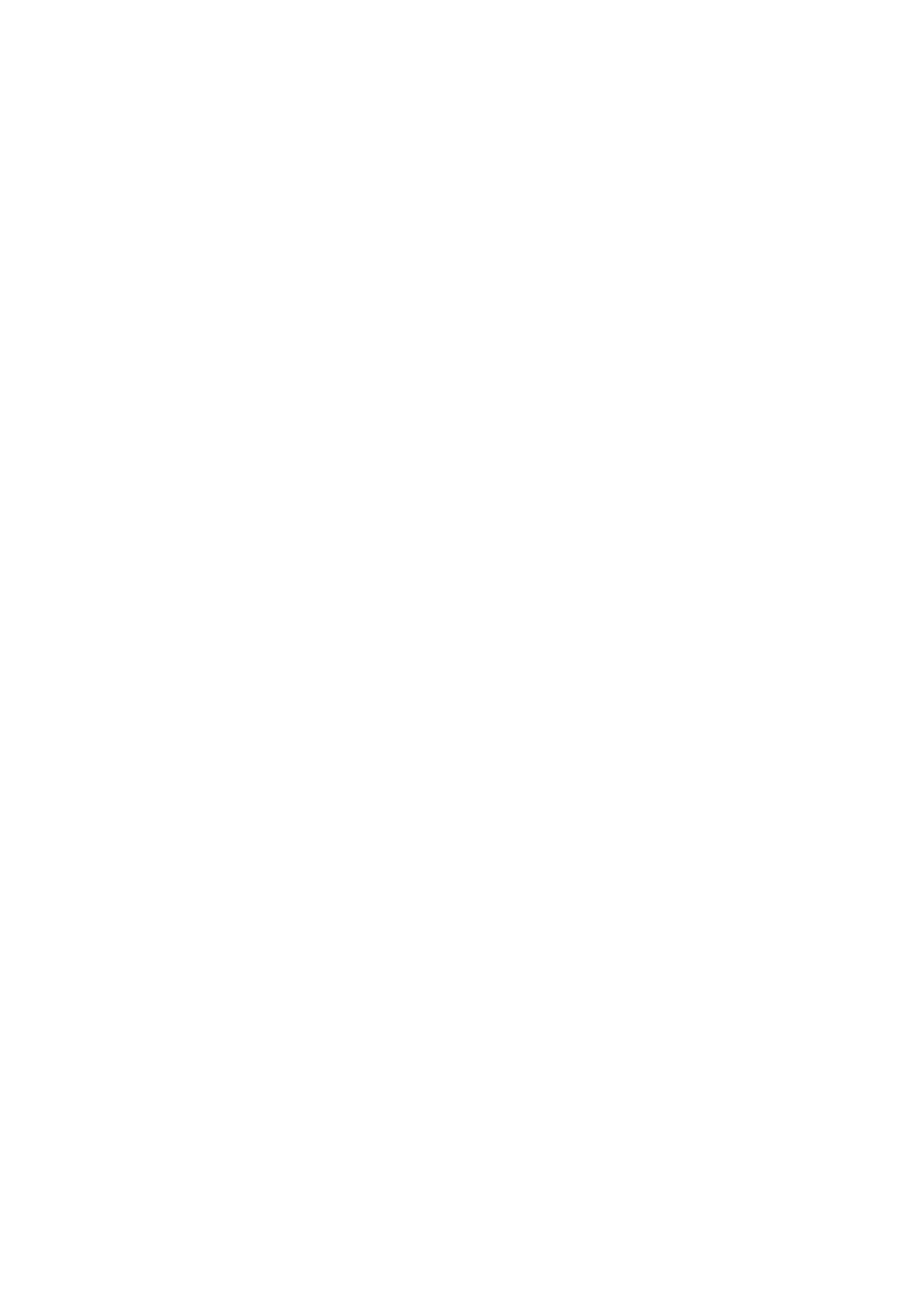# **Part 6—Miscellaneous**

## **43B—Exclusion of benefits under awards etc**

- (1) A person who employs a contributor in employment to which this Act applies cannot be required by or under the *[Industrial Relations Act \(S.A.\)](http://www.legislation.sa.gov.au/index.aspx?action=legref&type=act&legtitle=Industrial%20Relations%20Act%20(S.A.)%201972) 1972* or by an award, industrial agreement or contract of employment to make a payment or payments
	- in the nature of superannuation; or
	- (b) to a superannuation fund,

for the benefit of the contributor or for the benefit of some other person in respect of the contributor.

- (2) An award cannot be made or varied under the *[Industrial Relations Act \(S.A.\)](http://www.legislation.sa.gov.au/index.aspx?action=legref&type=act&legtitle=Industrial%20Relations%20Act%20(S.A.)%201972) 1972* on or after 1 July 1992 under which a person who employs, or has employed, a contributor is required to make a payment or payments in respect of a period of employment to which this Act applies occurring before that date—
	- (a) in the nature of superannuation; or
	- (b) to a superannuation fund,

for the benefit of the contributor or for the benefit of some other person in respect of the contributor.

#### **44—Review of the Board's decisions**

- (1) Any person who is dissatisfied with a decision of the Board under this Act may appeal to the Administrative and Disciplinary Division of the District Court or to the Board against the decision.
- (4) On an appeal to the Board, the Board may substitute another decision for its original decision or confirm its original decision.

#### <span id="page-94-2"></span><span id="page-94-0"></span>**45—Effect of workers compensation etc on pension**

- <span id="page-94-1"></span>(1) Where at any time during a financial year a contributor who is receiving, or would, but for this subsection, be entitled to receive, a pension under another provision of this Act is also receiving or entitled to receive—
	- (a) weekly payments of workers compensation; or
	- (b) in the case of a relevant contributor—income from remunerative activities engaged in by the contributor,

the following provisions apply:

- (c) the pension will be reduced by the amount of the workers compensation payments and if those payments equal or exceed the amount of the pension, the pension will be suspended;
- (d) if the contributor is a relevant contributor—
	- (i) the Board must estimate the income (if any) that the contributor is likely to receive during the financial year from remunerative activities engaged in by the contributor; and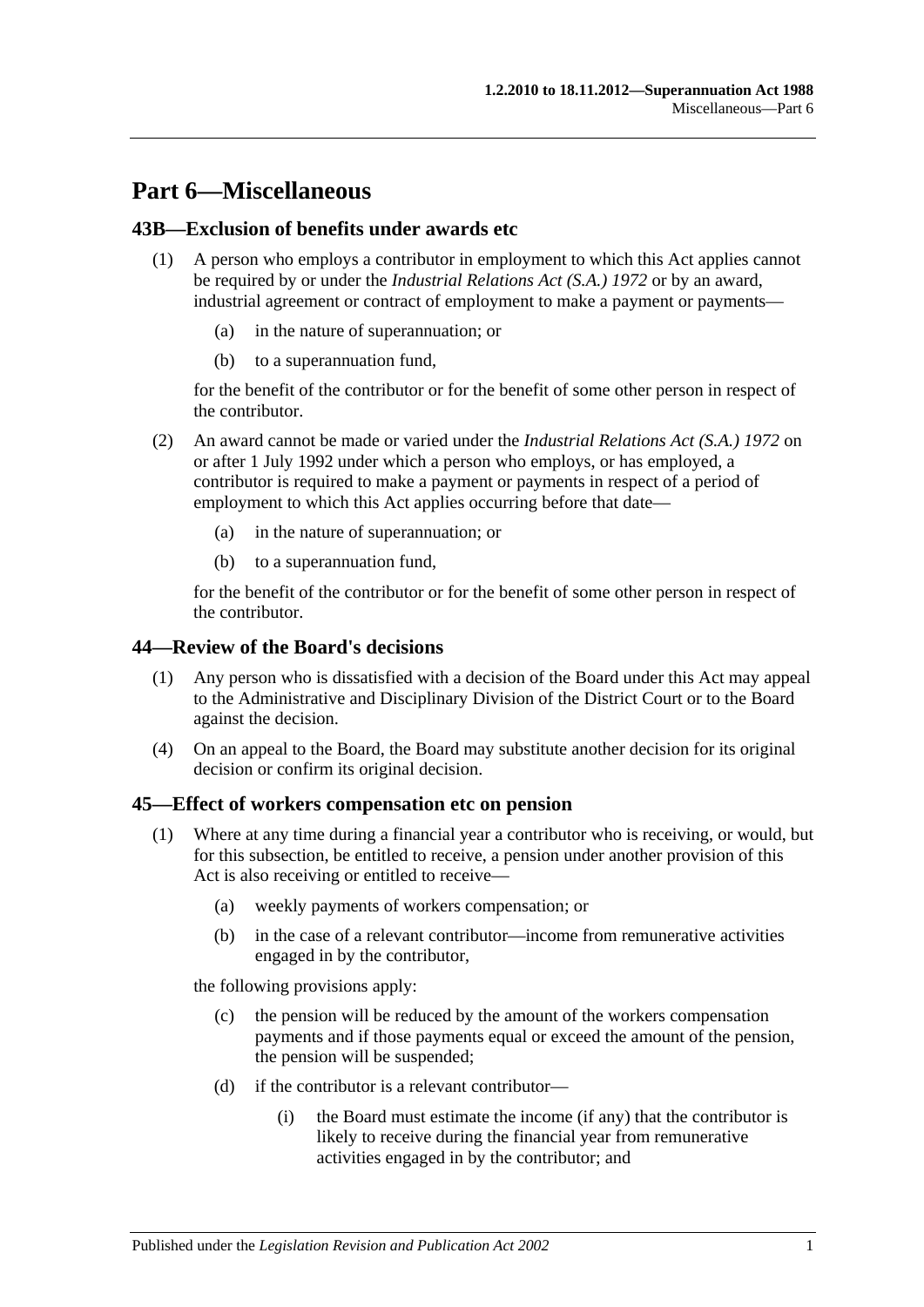- (ii) it must be assumed that the income estimated by the Board will be paid at a uniform rate throughout the financial year;
- <span id="page-95-2"></span><span id="page-95-0"></span>(f) if the aggregate of the pension and the workers compensation payments (if any) and, if the contributor is a relevant contributor, the income from remunerative activities (if any) (paid at the rate assumed, by [paragraph](#page-95-0) (d)(ii)) exceeds the contributor's notional salary, the pension will be reduced by the amount of the excess and, if that amount equals or exceeds the amount of the pension, the pension will be suspended;
- (g) at the end of the financial year the Board must, if the contributor is a relevant contributor, determine the income from remunerative activities actually received by the contributor during that year and if, on the basis of the income actually received—
	- (i) the pension has been underpaid, an amount equivalent to the underpayment must be paid to the contributor or if the contributor has died, to his or her estate;
	- (ii) the pension has been overpaid, the amount overpaid may be deducted from future payments of pension or from any other amount to be paid to the contributor under this Act or, if the contributor has died, the amount overpaid is a debt due by the contributor's estate to the Treasurer.
- (1aa) [Subsection](#page-94-0) (1) does not apply in relation to a pension that constitutes a draw down benefit under [section](#page-56-0) 33A.
- <span id="page-95-1"></span>(1a) Income of a kind referred to in [subsection](#page-94-1)  $(1)(a)$  and  $(b)$  will—
	- (a) in the case of workers compensation payments—be taken to include payments lawfully made to some person other than the contributor;
	- (b) in the case of income from remunerative activities—be taken to include—
		- (i) the monetary value of income that is in a non-monetary form; and
		- (ii) income lawfully paid to some person other than the contributor.
- (2) Where—
	- (a) the spouse of a deceased contributor is receiving or would, but for this subsection, be entitled to receive, a pension under this Act; and
	- (b) the spouse is also receiving, or entitled to receive weekly workers compensation payments in consequence of the contributor's death,

the following provisions apply—

- (c) if the weekly workers compensation payments equal or exceed the amount of the pension, the pension will be suspended;
- (d) in any other case, the pension will be reduced so that the aggregate equals the pension that the spouse would have received if there had been no entitlement to workers compensation.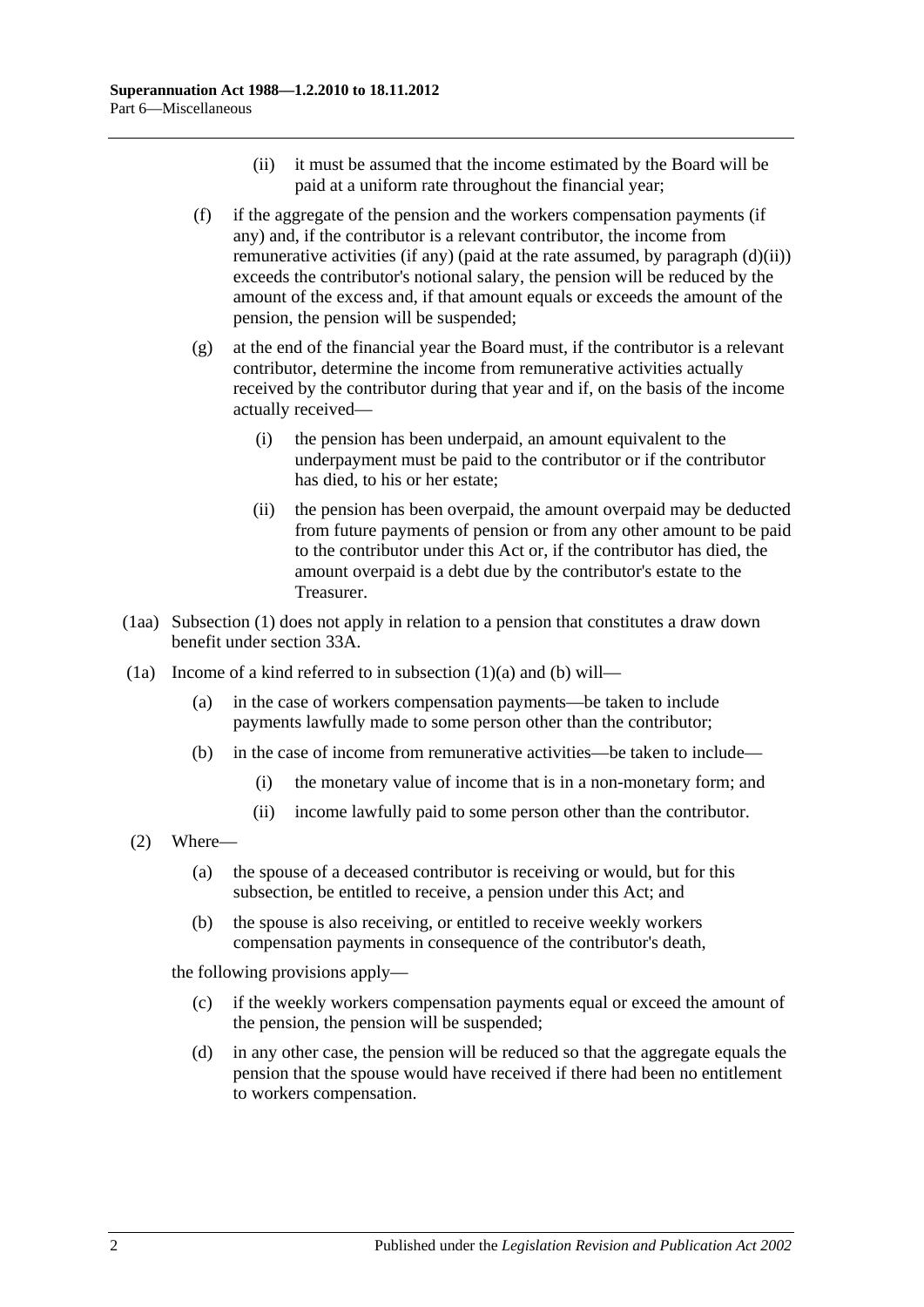- (3) Where an eligible child of a deceased contributor is receiving or entitled to receive weekly workers compensation payments in consequence of the contributor's death, the following provisions apply—
	- (a) if the weekly workers compensation payments equal or exceed the amount of the pension, the pension will be suspended;
	- (b) in any other case, the pension will be reduced so that the aggregate equals the pension that the child would have received if there had been no entitlement to workers compensation.
- (4) Where a right to weekly workers compensation payments has been surrendered in whole or in part by commutation or by agreement, the person who would have been entitled to those payments if the right to them had not been surrendered will be taken, for the purposes of this section, to be receiving them unless—
	- (a) if the person is a contributor—the contributor has reached the age of retirement; or
	- (b) if the person is the spouse of a deceased contributor—the contributor would have reached the age of retirement if he or she were still alive.
- (5) Where a contributor whose pension is subject to suspension or reduction under this section dies, the suspension or reduction will be ignored in calculating any pension that becomes payable on the contributor's death to a spouse or eligible child of the contributor.
- (6) Where part of a retrenchment pension has been commuted
	- (a) the amount of the pension for the purposes of [subsection](#page-95-2)  $(1)(f)$  will be the amount of the pension that the contributor would have been receiving if part of it had not been commuted; and
	- (b) the amount (if any) by which the pension is to be reduced under [subsection](#page-95-2) (1)(f) must be deducted from the part of the pension that has not been commuted.
- (7) In this section—

*relevant contributor* means a contributor—

- (a) who has not reached the age of retirement; and
- (b) whose entitlement to receive a pension under another provision of this Act does not relate to a pension granted on the basis of his or her age.

## <span id="page-96-0"></span>**46—Division of benefit where deceased contributor is survived by lawful and putative spouses**

- <span id="page-96-1"></span>(1) If a deceased contributor is survived by a lawful spouse and a putative spouse, any benefit to which a surviving spouse is entitled under this Act will be divided between them in a ratio determined by reference to the relative length of the periods for which each of them cohabited with the deceased as his or her spouse.
- (2) Where a number of periods of cohabitation are to be aggregated for the purpose of determining an aggregate period of cohabitation for the purpose of [subsection](#page-96-1) (1), any separate period of cohabitation of less than three months will be disregarded.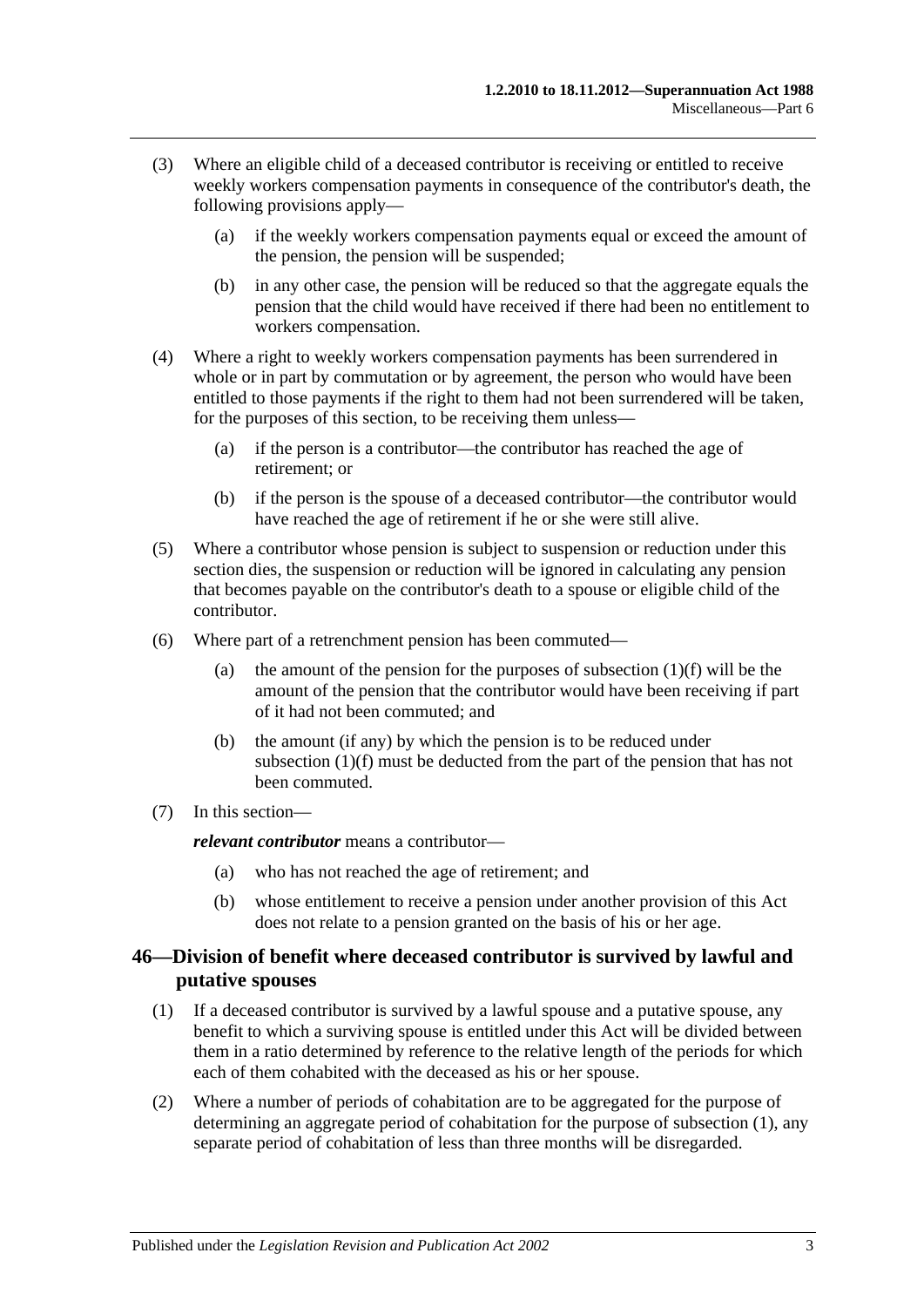- (3) A surviving spouse must, at the request of the Board, furnish it with any information that it requires for the purposes of making a division under [subsection](#page-96-1) (1).
- (4) A putative spouse is not entitled to any benefit under this section, unless the deceased contributor and that spouse were putative spouses as at the date of the contributor's death.
- (5) Where—
	- (a) a deceased contributor is survived by a lawful and a putative spouse;
	- (b) a benefit is paid to one of them on the assumption that he or she is the sole surviving spouse of the deceased,

the other spouse has no claim on the benefit insofar as it has been already paid unless that spouse gave the Board notice of his or her claim before the date of the payment.

## <span id="page-97-1"></span>**47—Adjustment of pensions**

- (1) Where a pension is expressed to be indexed, the Board must adjust the amount of the pension from the first payment of pension in each adjustment period to reflect—
	- (a) in the case of an April adjustment period—the percentage variation (rounded to two decimal places) between the Consumer Price Index for the immediately preceding December quarter and the Consumer Price Index for the immediately preceding June quarter; and
	- (b) in the case of an October adjustment period—the percentage variation (rounded to two decimal places) between the Consumer Price Index for the immediately preceding June quarter and the Consumer Price Index for the immediately preceding December quarter.
- (2) If on the first day of the relevant adjustment period, the pension has been payable for a period of less than six months, the extent of the adjustment will be reduced to reflect the proportion which the period of payment of the pension bears to six months.
- <span id="page-97-0"></span>(3) If the pension was partially commuted to a lump sum under the repealed Act and no further commutation has occurred under this Act, the variation will be based on the amount of the pension that would have been payable if the commutation had not occurred rather than on the actual pension.
- (4) To avoid a reduction in pensions the Treasurer may direct that [subsection](#page-97-1) (1) does not apply in relation to a particular adjustment period.
- (5) In that event an adjustment in the next adjustment period in relation to which [subsection](#page-97-1) (1) applies will be based on the variation between the Consumer Price Index for the June or December quarter (whichever is applicable) immediately preceding that period and the Consumer Price Index for the June or December quarter (whichever is applicable) immediately preceding the adjustment period in relation to which [subsection](#page-97-1) (1) last applied.
- (6) In this section—

*adjustment period* means the period of six months commencing at the commencement of 1 April and 1 October in each year;

*April adjustment period* means an adjustment period commencing at the commencement of 1 April in any year;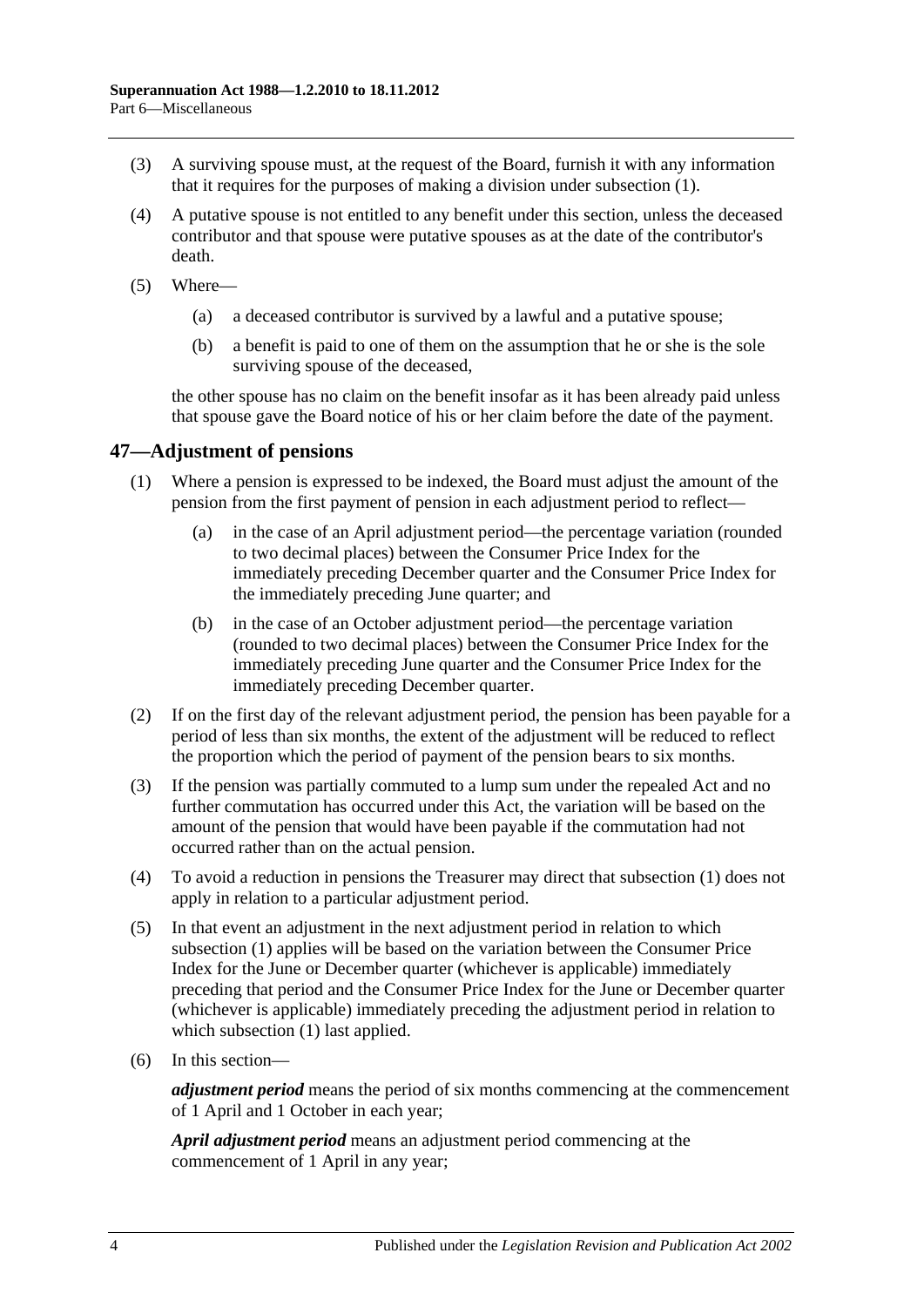*October adjustment period* means an adjustment period commencing at the commencement of 1 October in any year.

#### **47A—Subsequent roll over of benefits to another fund or scheme**

A contributor who is entitled to benefits in the form of a lump sum that is preserved under this Act may, at any time before reaching the age of 55 years, require the Board to pay those benefits to some other superannuation fund or scheme approved by the Board.

#### **47B—Roll over of benefits from another fund or scheme**

The Board may, on such terms and conditions as it thinks fit, accept the payment of benefits on behalf of a contributor from another superannuation fund or scheme.

#### <span id="page-98-0"></span>**47C—Portion of pension etc to be charged against contribution account etc**

- (1) A proportion of a pension or lump sum under [Part 5](#page-56-1) paid to, or in relation to, a contributor will be charged against the contributor's contribution account or, if the account has been closed, will be charged against the relevant division of the Fund.
- <span id="page-98-1"></span>(2) The proportion for the purposes of [subsection](#page-98-0) (1) will be equivalent to the proportion of the future benefits payable under [Part 5](#page-56-1) that can, in the opinion of the Board, be met from the Fund.
- (3) The opinion of the Board must be based on the most recent triennial report under [section](#page-23-0) 21(4).

## **47D—Charge against Fund if draw down benefit paid**

If a contributor becomes entitled to a draw down benefit under [section](#page-30-0) 26A or [33A—](#page-56-0)

- (a) when the draw down benefit is paid under [section](#page-30-0) 26A—there will be a charge on the relevant division of the Fund equal to the amount charged to the contributor's contribution account and, if relevant, any roll over account, on account of the payment of the draw down benefit;
- (b) when the draw down benefit is paid under [section](#page-56-0) 33A—there will be a charge on the relevant division of the Fund determined by applying the same proportion that applies under [section](#page-98-1) 47C(2) with respect to the payment of a pension.

#### **48—Repayment of contribution account balance and minimum benefits**

- (1) Where—
	- (a) a contributor's employment has terminated or has been terminated; and
	- (b) no pension has been paid under this Act to or in relation to the contributor following termination of the employment; and
	- (c) no benefit is payable (either immediately or prospectively) under any other provision of this Act,

an amount equivalent to the balance standing to the contributor's contribution account will be paid to the contributor or the contributor's estate (and charged against that account).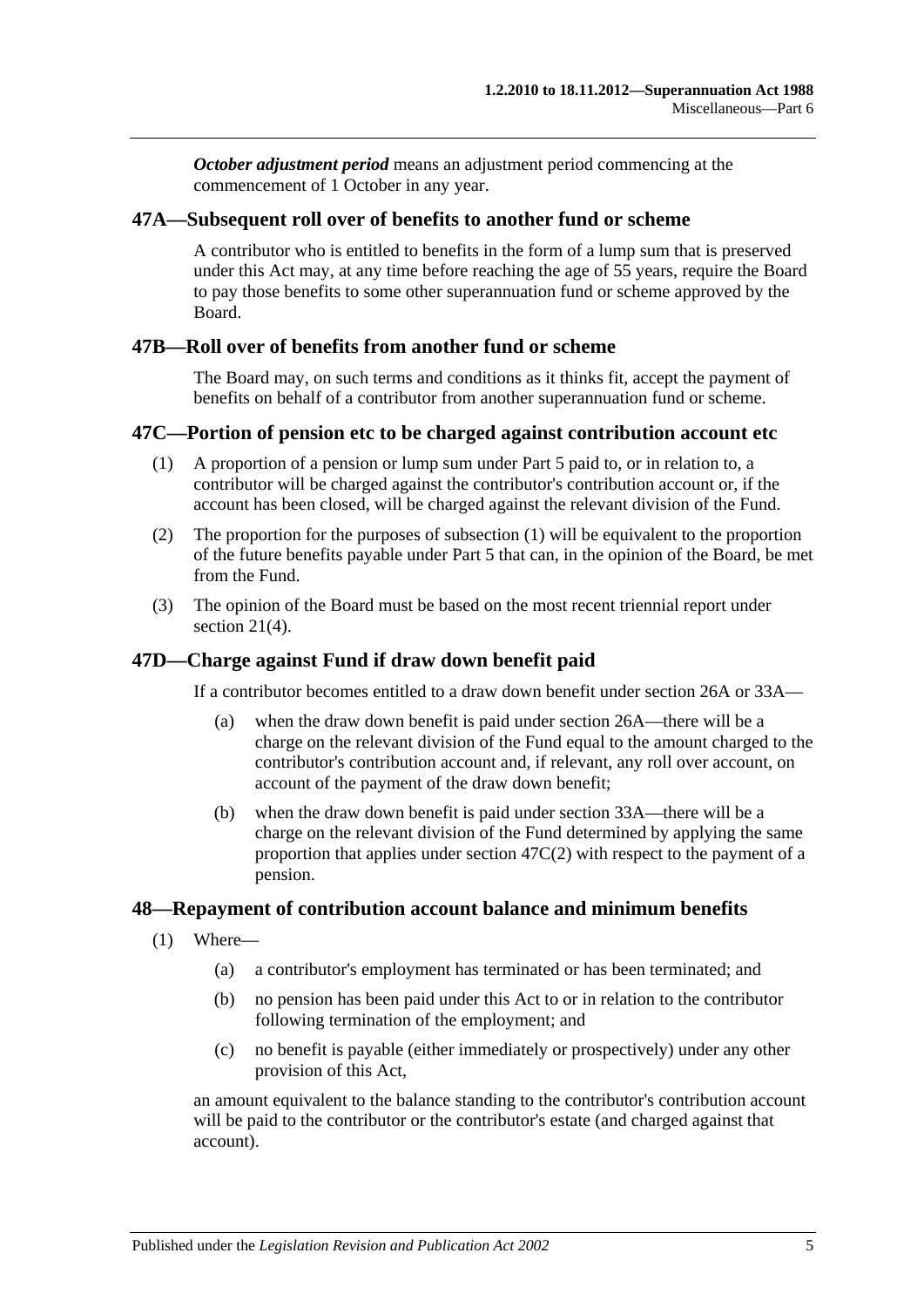#### <span id="page-99-1"></span>(2) Where—

- (a) a contributor's employment terminates or is terminated; and
- (b) either immediately or after a period of preservation of the contributor's benefits—
	- (i) a pension is paid under this Act to the contributor; or
	- (ii) a pension is paid under this Act to the contributor and then, on the contributor's death, a pension is paid under this Act to the spouse of the contributor; or
	- (iii) the contributor's employment is terminated by death and a pension is paid under this Act to the spouse of the contributor; or
	- (iv) the contributor dies after a period of preservation before receiving a pension and a pension is paid under this Act to his or her spouse; and
- <span id="page-99-2"></span>(c) the pension, or the last of the pensions to be payable, ceases before the expiration of the period of 4.5 years after the pension, or the first of the pensions, commenced and no actual or prospective right to a pension exists and no other benefit is payable under this Act,

an amount determined in accordance with [subsection](#page-99-0) (2a) is payable to the contributor's estate.

- <span id="page-99-0"></span>(2a) The amount referred to in [subsection](#page-99-1) (2) is the amount of the pension or pensions that would have been payable to, or in relation to, the contributor during the period referred to in [subsection](#page-99-2)  $(2)(c)$  if the pension or pensions had not ceased, reduced  $by-$ 
	- (a) the amount of the lump sum, or the aggregate of the lump sums, (if any) paid on commutation of the pension or pensions; and
	- (b) the amount of the pension or pensions actually paid to, or in relation to, the contributor.
- (2b) When computing the amount of the pension or pensions that would have been payable during the period referred to in [subsection](#page-99-2)  $(2)(c)$ —
	- (a) it will be assumed that the pension or pensions were not reduced by commutation or reduced or suspended under [section](#page-94-2) 45; and
	- (b) the provisions of this Act for indexation of pensions will be ignored.
- (3) Where—
	- (a) a contributor's employment terminates or is terminated; and
	- (b) a pension becomes payable under this Act to or in relation to the contributor; and
	- (c) the amount standing to the credit of the contributor's contribution account exceeds what would have been the balance of the account if the contributor had contributed throughout his or her contribution period at the standard contribution rate,

the amount of the excess will be paid to the contributor or the contributor's estate (as the case requires).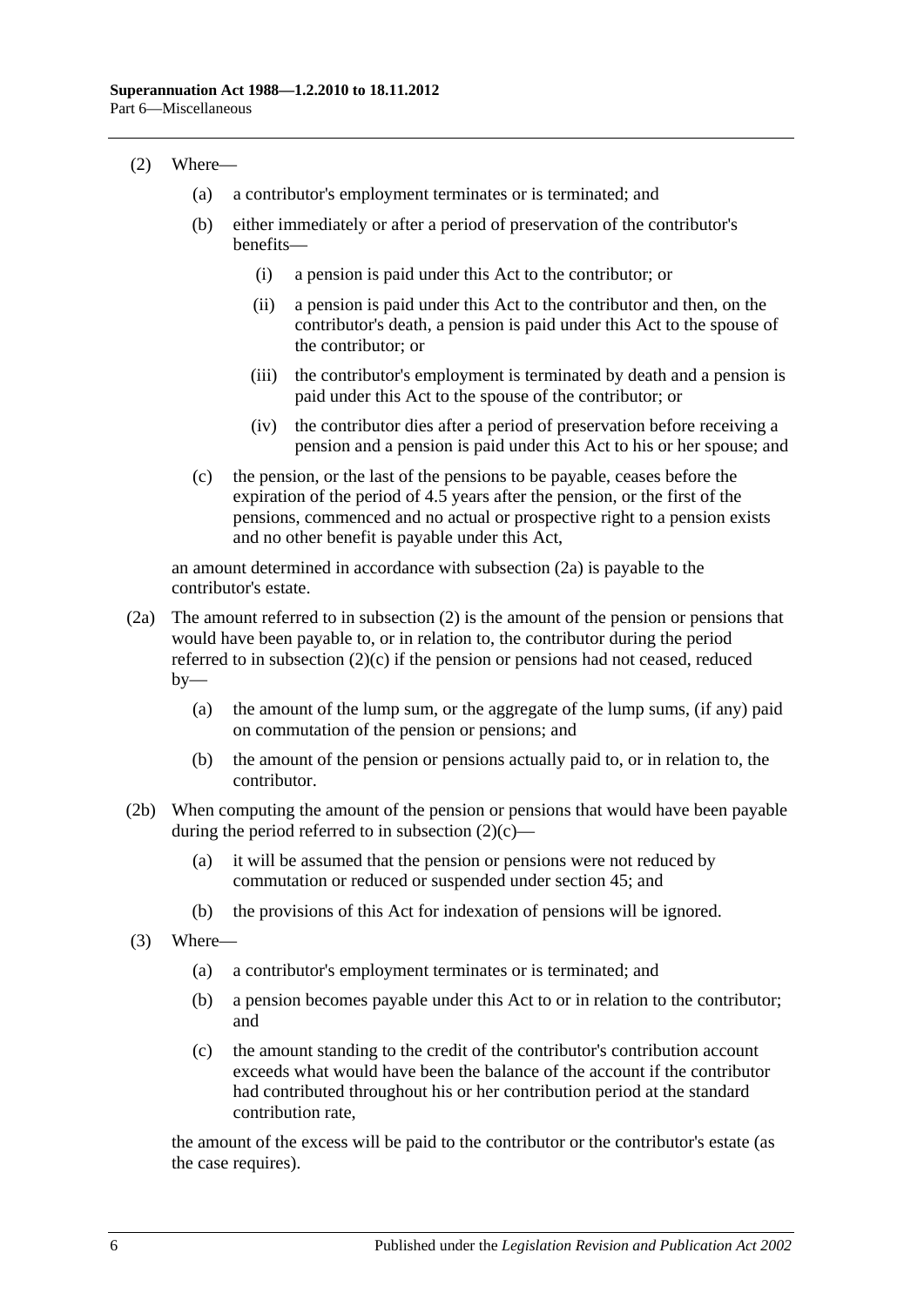#### **49—Special provision for payment in case of infancy or death**

- (1) Where a pension or monetary sum is payable under this Act to a child, the Board may, in its discretion, pay it—
	- (a) to the child; or
	- (b) to a parent, guardian or trustee on behalf of the child.
- (2) Where a person to whom money is payable under this Act dies, the Board may, in its discretion, pay the money to—
	- (a) the personal representative of the deceased; or
	- (b) the spouse of the deceased; or
	- (c) the children of the deceased.

#### **50—Pension not to be assignable**

- (1) A right to a pension under this Act cannot be assigned.
- (2) This section does not prevent the making of a garnishee order in relation to a pension.

#### **51—Liabilities may be set off against benefits**

Any liability of a contributor arising under this Act or the repealed Act may be set off against any payment that is to be made to or in relation to the contributor under this Act.

#### **51A—Method of making contributions**

- (1) Contributions to be made to the Treasurer by a contributor under [section](#page-26-0) 23 are to be deducted from the contributor's salary and paid to the Treasurer.
- (2) A contributor cannot make any contribution to the Scheme in addition to the contributions he or she makes under [section](#page-26-0) 23.

#### **52—Annuities**

- (1) The Board may, with the Minister's approval, provide annuities on terms and conditions fixed by the Board.
- (2) The Board can only undertake to provide an annuity—
	- (a) to, or in relation to, a contributor; or
	- (b) to, or in relation to, a person who is, or has been, a member of some other public sector superannuation scheme.

#### **53—Continuation of the Voluntary Savings Account**

- (1) The Board may continue to maintain the Voluntary Savings Account for the benefit of contributors and such other persons as the Board determines.
- (2) The terms on which money is accepted on deposit in the Voluntary Savings Account will be as determined by the Board from time to time.
- (3) The cost of administering the Voluntary Savings Account will be paid from the income of that account.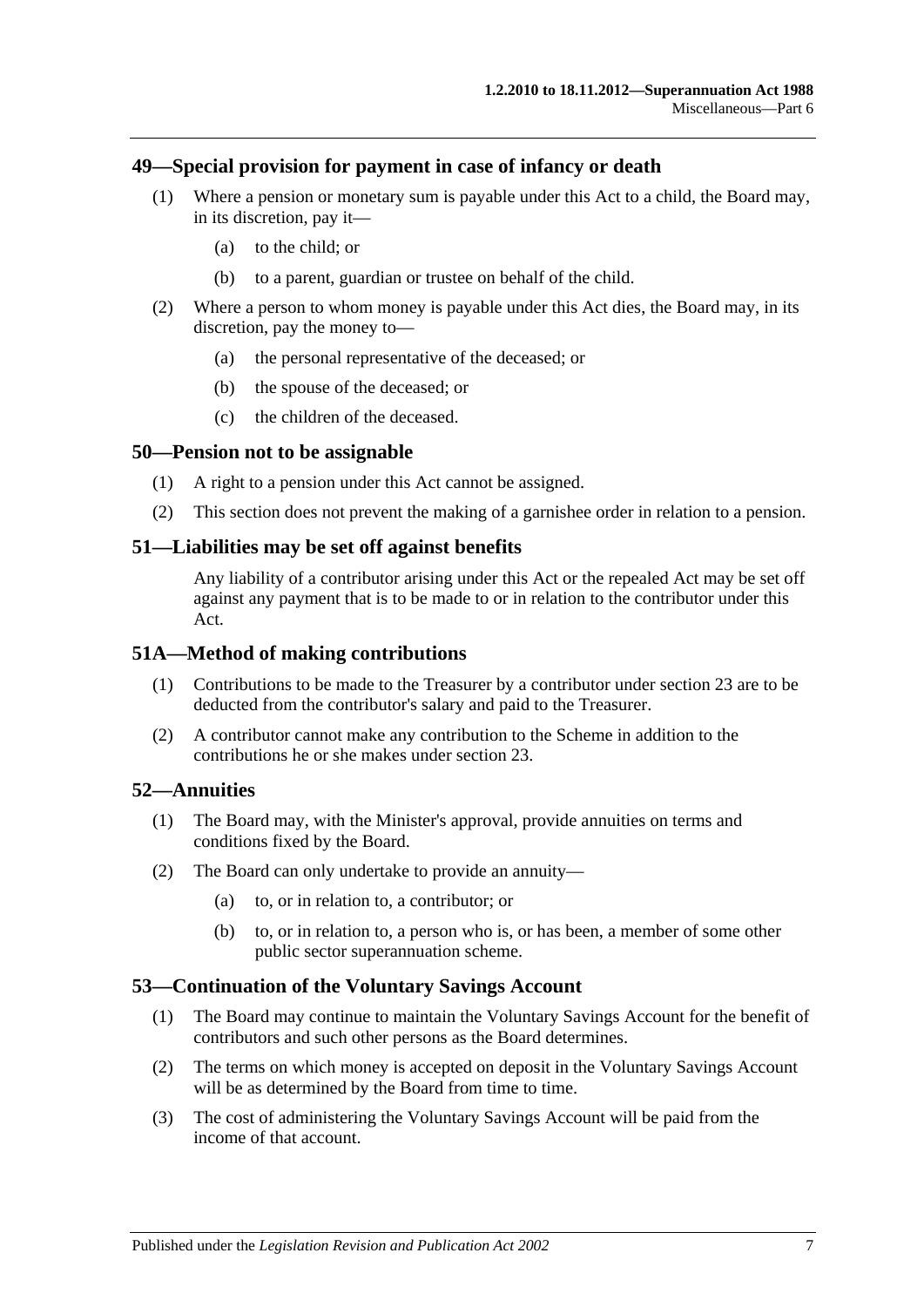### <span id="page-101-0"></span>**54—Power to obtain information**

- (1) The Board may, from time to time, require an employing authority, workers compensation authority, employee, contributor or pensioner to supply the Board with any information that it reasonably requires for the purposes of this Act.
- (2) The Board may require an employee, contributor or pensioner to verify information supplied under this section by statutory declaration.
- (3) If a pensioner fails to comply with a requirement under this section, the Board may suspend payment of the pension until the requirement is complied with.
- <span id="page-101-1"></span>(4) A person who—
	- (a) fails to comply with a requirement under [subsection](#page-101-0) (1); or
	- (b) supplies information in response to such a requirement that is false or misleading in a material particular,

is guilty of an offence.

Maximum penalty: \$10 000.

- (5) Where a contributor commits an offence against [subsection](#page-101-1) (4), the Board may expel the contributor from membership of the Scheme and, in that event—
	- (a) the amount standing to the credit of the former contributor's contribution account will be repaid to the contributor; and
	- (b) no further benefit will be payable under this Act to or in relation to the former contributor.
- (6) For the purposes of any other Act or law, a workers compensation authority will be taken, when acting under this section, to be disclosing information in the course of official duties.
- (7) In this section—

*workers compensation authority* includes any person or authority with power to determine or manage claims for workers compensation.

## **55—Confidentiality**

- (1) A member or former member of the Board or the board of directors of the Superannuation Funds Management Corporation of South Australia, or a person employed or formerly employed in the administration of this Act, must not divulge information of a personal or private nature, or information as to the entitlements or benefits of any person under this Act (including under an administered scheme under [Schedule 3\)](#page-128-0) except—
	- (a) as required by or under any Act of the State or the Commonwealth; or
	- (b) to, or with the consent of, that person; or
	- (c) to that person's employer or employing authority; or
	- (d) to any other person for purposes related to the administration of this Act or, if relevant, an administered scheme under [Schedule 3;](#page-128-0) or
	- (e) as may be required by a court; or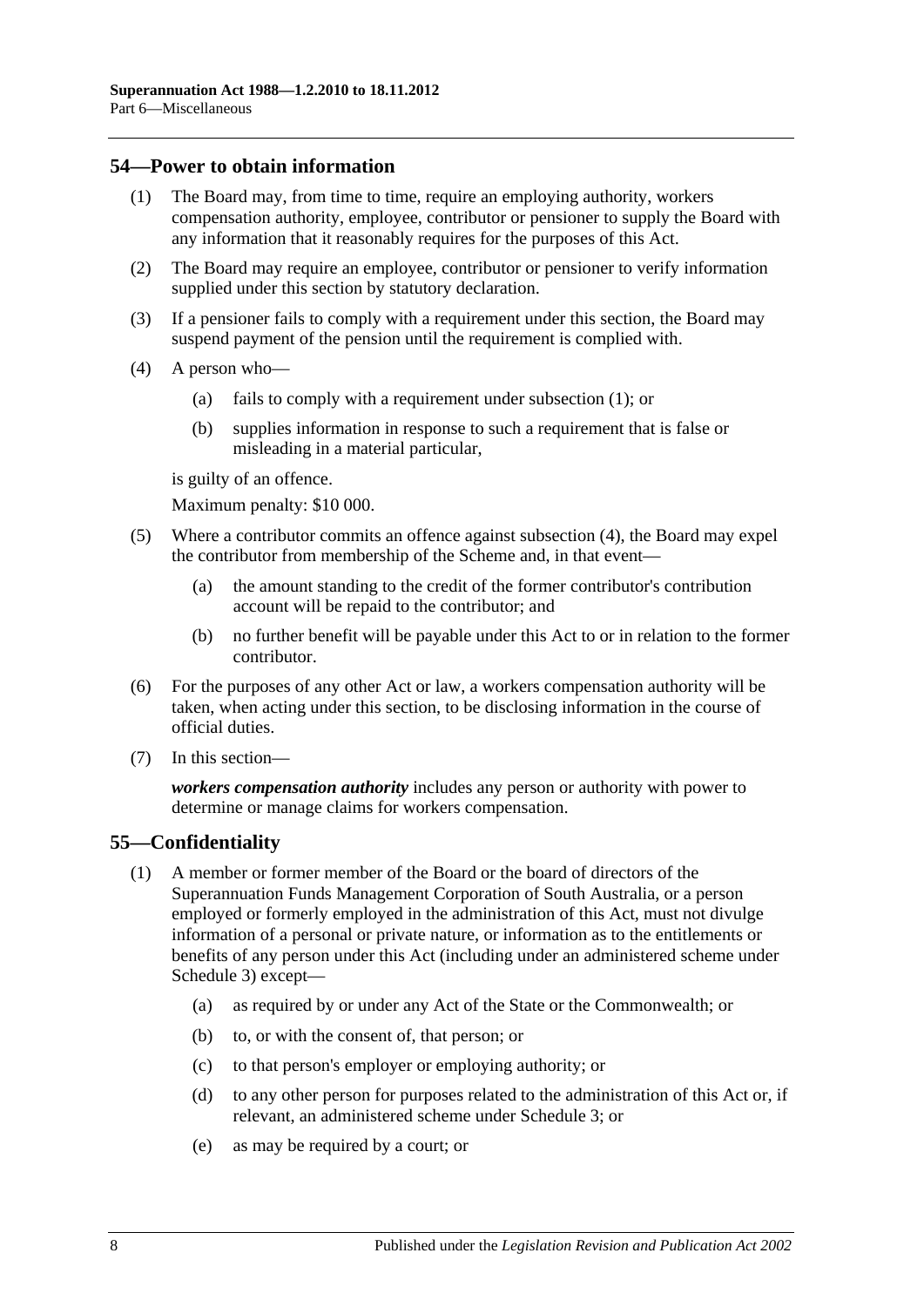(f) if relevant, as may be allowed under the rules of an administered scheme under [Schedule 3.](#page-128-0)

Maximum penalty: \$10 000.

(1a) A member or former member of the Board or the board of directors of the Superannuation Funds Management Corporation of South Australia, or a person employed or formerly employed in the administration of this Act, must not divulge information if to do so is inconsistent with a requirement imposed on the trustee of an eligible superannuation plan under Part VIIIB of the *Family Law Act 1975* of the Commonwealth.

Maximum penalty: \$10 000.

(2) This section does not prevent the disclosure of statistical or other information related to a class or classes of persons (rather than to an individual).

## **56—Resolution of difficulties**

- (1) If, in the opinion of the Board, any doubt or difficulty arises in the application of this Act to particular circumstances or the provisions of this Act do not address particular circumstances that have arisen, the Board may give such directions as are reasonably necessary to resolve the doubt or difficulty or to address the circumstances (but only insofar as the Board determines it to be fair and reasonable in the circumstances) and any such direction will have effect according to its terms.
- <span id="page-102-2"></span><span id="page-102-1"></span><span id="page-102-0"></span>(2) If, in the opinion of the Board—
	- (a) a time limit under this Act should be extended in particular circumstances; or
	- (b) a procedural step under this Act should be waived in particular circumstances,

the Board may extend the time limit (even if it has already expired) or waive compliance with the procedural step.

- <span id="page-102-3"></span>(3) In determining whether to take action under [subsection](#page-102-0) (2), the Board should have regard to
	- (a) in a case under [subsection](#page-102-1)  $(2)(a)$ 
		- (i) the length of delay that has occurred; and
		- (ii) the explanation for the delay; and
		- (iii) any hardship that will occur if the time limit is not extended; and
		- (iv) the extent to which it will cause any unfairness if the time limit is not extended; and
		- (v) any other relevant factor;
	- (b) in a case under [subsection](#page-102-2)  $(2)(b)$ 
		- (i) the conduct of the person who would benefit from the action; and
		- (ii) any hardship that will occur if the procedural step is not waived; and
		- (iii) the extent to which it will cause any unfairness if the procedural step is not waived; and
		- (iv) any other relevant factor.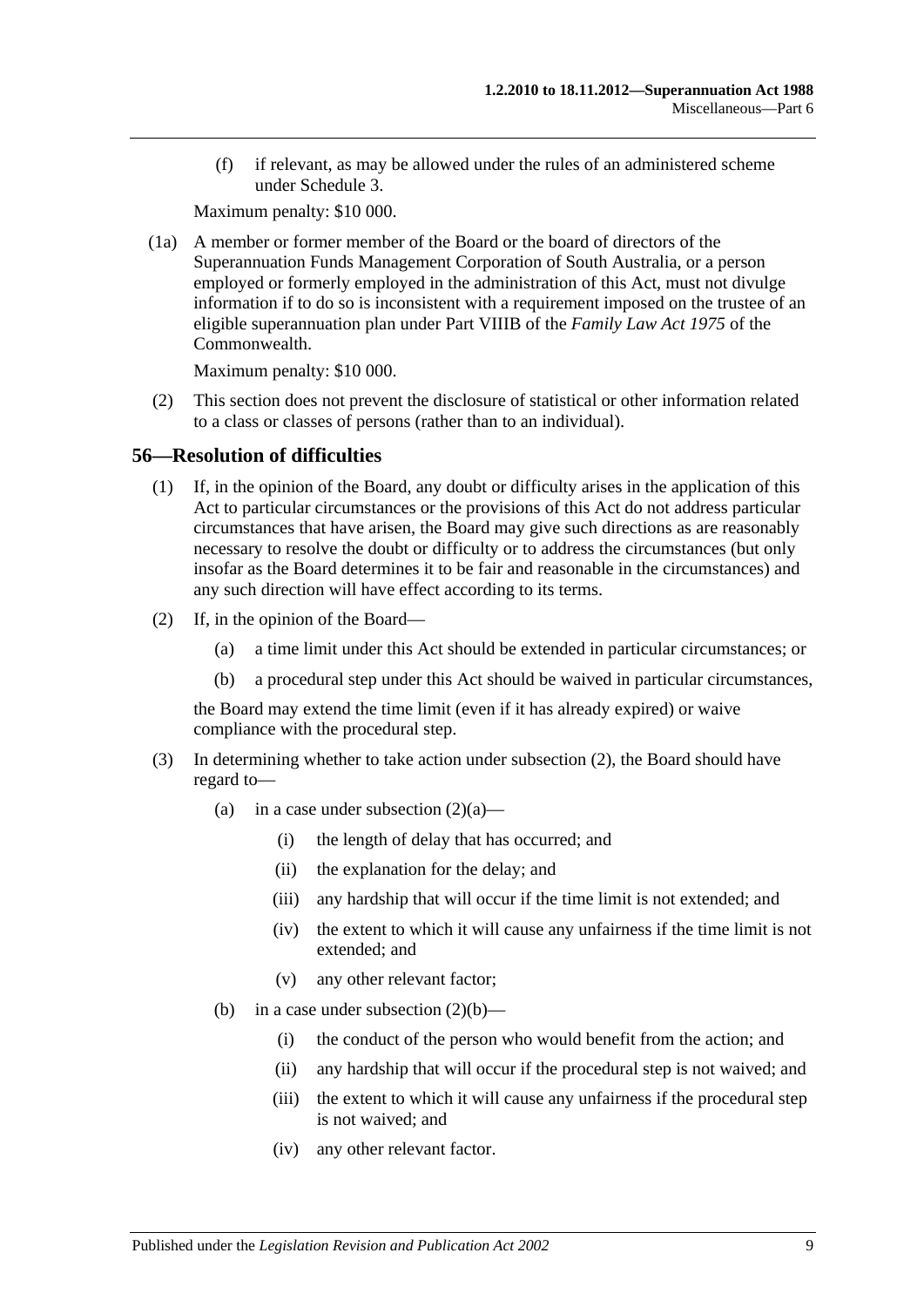(4) [Subsections](#page-102-0) (2) and [\(3\)](#page-102-3) do not derogate from any other provision of this Act or the regulations that makes specific provision for the extension of time.

### **57—Summary offences**

An offence against this Act is a summary offence.

## **58—Pensions payable in foreign currency**

- (1) Where—
	- (a) a lump sum or pension becomes payable to or in relation to a contributor;
	- (b) the contributor was immediately before the lump sum or pension became payable, employed outside Australia and paid a salary in a currency other than Australian currency,

the lump sum or pension will be paid in that other currency.

(2) An indexed pension that is paid in some currency other than Australian currency may be indexed on some basis that the Board considers reasonable instead of by reference to the Consumer Price Index.

## **58A—Rounding off of contributions and benefits**

The Board may round off the amount of contributions and benefits under this Act to the nearest multiple of five cents.

#### **59—Regulations**

- (1) The Governor may make such regulations as are contemplated by this Act, or as are necessary or expedient for the purposes of this Act.
- (1a) In particular a regulation may—
	- (a) prescribe the salary, or an amount to be taken to be the salary, of a contributor for the purpose of determining contributions or benefits in relation to the contributor notwithstanding any provision to the contrary in this Act;
	- (b) where a contributor was previously a contributor to another superannuation scheme and money is paid in respect of the contributor from that other scheme to the scheme established by this Act—modify the provisions of this Act in their application to the contributor in order to comply with conditions under which the payment is made;
	- (c) make any provision that is necessary in view of the provisions of Part VIIIB of the *Family Law Act 1975* of the Commonwealth, including by modifying the operation of any provision of this Act in prescribed circumstances in order to ensure that this Act operates in a manner that is consistent with, and complementary to, the requirements of that Commonwealth Act;
	- (d) without limiting a preceding paragraph, provide that a specified provision of this Act does not apply in prescribed circumstances, subject to any condition to which the regulation is expressed to be subject.
- (2) Any such regulation may impose a penalty, not exceeding \$2 000, for breach of or non-compliance with a provision of the regulations.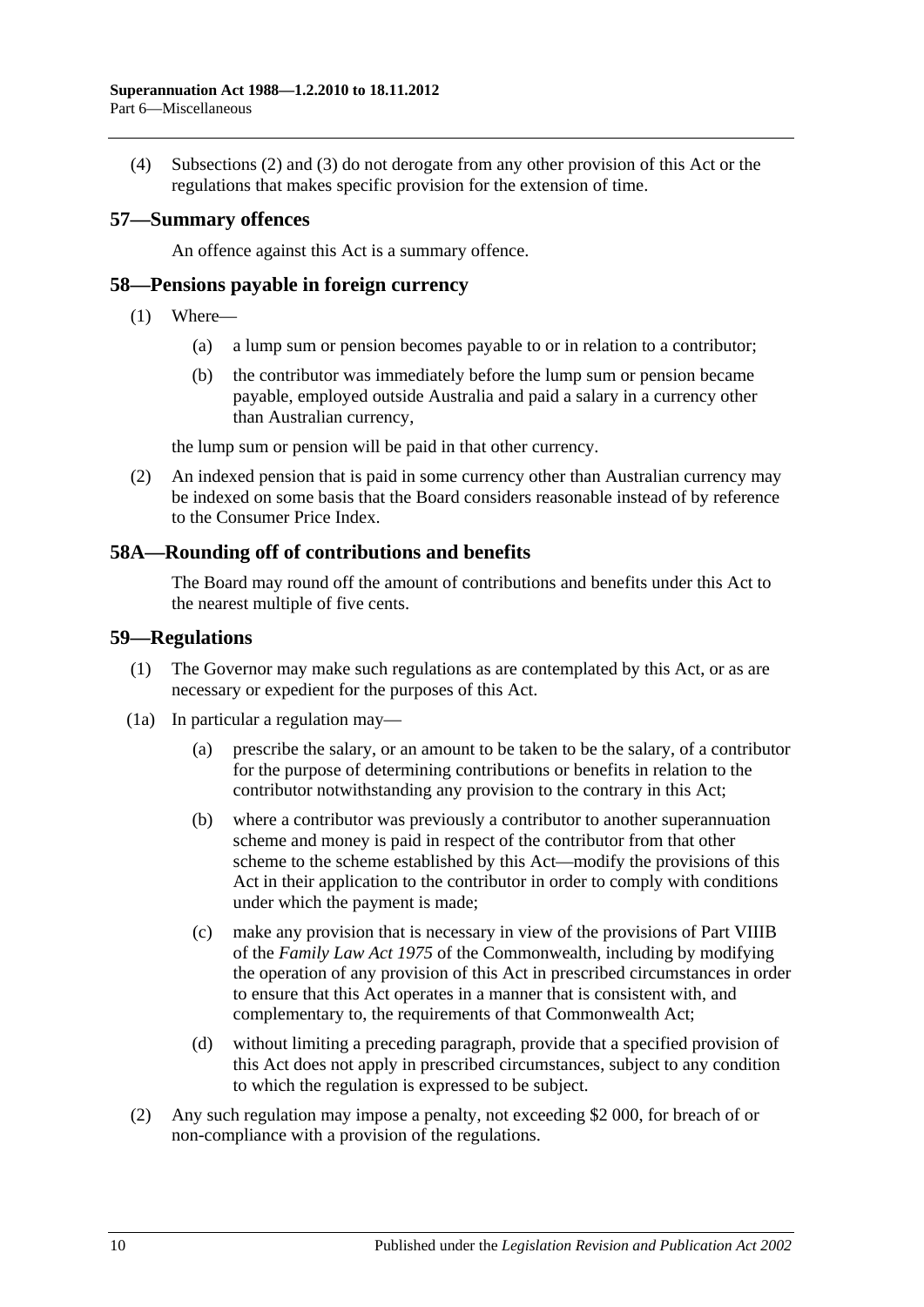# **Schedule 1—Transitional provisions**

## **1—Continuity of contributor status**

- (1) All employees who were, immediately before the commencement of this Act, contributors to the Scheme under the repealed Act continue as contributors under this Act.
- (2) All employees who were, immediately before the commencement of this Act, contributors to the Provident Account under the repealed Act—
	- (a) become, on the commencement of this Act, contributors to the Scheme; and
	- (b) will be classified for the purposes of this Act as old scheme contributors; and
	- (c) will, subject to [clause](#page-107-0) 6, be treated in the same way as other old scheme contributors.
- (2a) A person who, immediately before the commencement of this Act, was an employee of the Australian National Railways Commission and was also a contributor to the Fund or the Provident Account will be taken to be an employee for the purposes of this Act until he or she ceases to be an employee of the Australian National Railways Commission.
- (3) A new scheme contributor who was accepted as a contributor before the commencement of this Act may, within three months after the commencement of this Act, elect to resign from membership of the Fund and in that event—
	- (a) the balance standing to the credit of the contributor's contribution account will be refunded; and
	- (b) he or she will cease to be a contributor.

#### **2—Contributions by old scheme and certain new scheme contributors**

- (1) This clause applies to—
	- (a) old scheme contributors; and
	- (b) new scheme contributors who were accepted as contributors before the commencement of this Act.
- (2) For the purposes of this Act, the standard contribution rate for a contributor to which this clause applies is the percentage which—
	- (a) in the case of a higher benefit contributor (as defined in the repealed Act)—constituted the contributor's standard percentage of contribution for the purposes of the repealed Act;
	- (b) in the case of a lower benefit contributor (as defined in the repealed Act)—is equal to twice the percentage that constituted the contributor's standard percentage of contribution for the purposes of the repealed Act,

(but this subclause applies to new scheme contributors only until the date fixed by the Board under [subclause](#page-104-0) (3) when the standard contribution rate for such a contributor will become 6% of salary).

<span id="page-104-0"></span>(3) The amount contributed by a contributor to which this clause applies will continue to be governed by the repealed Act until a date fixed by the Board.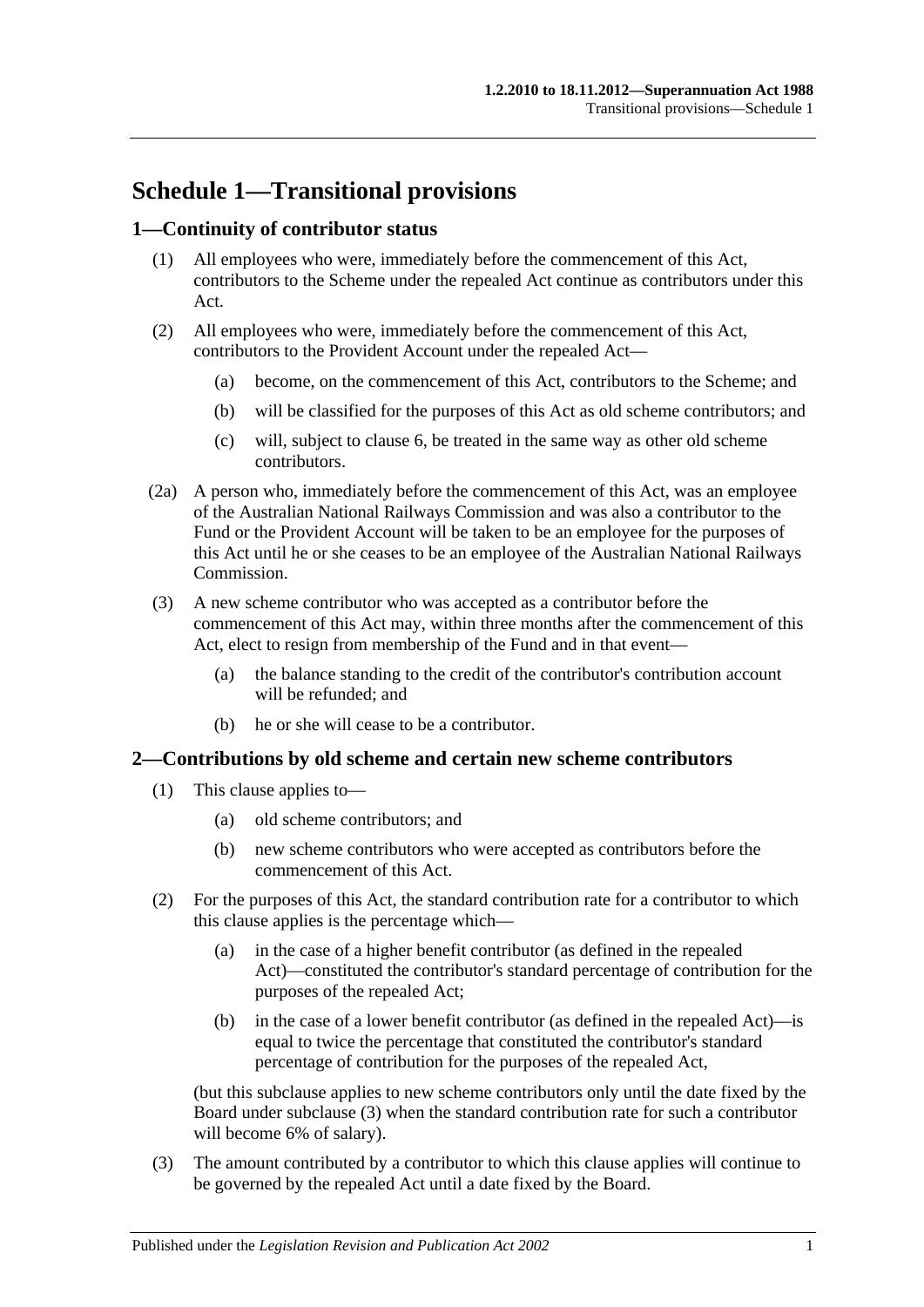### **3—Starting balance of contribution account of old scheme contributors**

- (1) The Board will establish a contribution account in the name of every old scheme contributor—
	- (a) who continues as a contributor under this Act; or
	- (b) to, or in relation to, whom a pension is being paid at the commencement of this Act.
- (2) The balance of the account, as at the commencement of this Act, of a contributor who was still in employment at the commencement of this Act will be an amount calculated in accordance with section 79 of the repealed Act as if the contributor had become entitled to a payment under that section on the commencement of this Act.
- (3) The balance of the account, as at the commencement of this Act, of a contributor whose employment had ceased before the commencement of this Act will be an amount calculated in accordance with section 81 of the repealed Act as if an entitlement to a payment under that section had arisen at the commencement of this Act.

#### **3A—Starting balance for certain new scheme contributors**

- <span id="page-105-0"></span>(1) The contribution account of a new scheme contributor who was accepted as a contributor before the commencement of this Act will be credited with the following amounts:
	- (a) the aggregate amount of contributions made by the contributor before the commencement of this Act; and
	- (b) an amount determined by the Board to be the return attributable to the investment of those contributions before the commencement of this Act; and
	- (c) where the amount referred to in [paragraph](#page-105-0) (b) was not credited to the contributor's contribution account on 1 July, 1988, an amount determined by the Board to be the return that would have been attributable to the investment of that amount if it had been credited to the account on 1 July, 1988.
- <span id="page-105-1"></span>(2) The amount to be credited to a contribution account under [subclause](#page-105-0)  $(1)(b)$  and  $(c)$ must be debited against the unallocated portion of the old scheme division of the Fund.

#### **4—Special provision as to contribution period of certain contributors**

The contribution period of an old scheme contributor who was accepted as a contributor—

- (a) after reaching the age of 30 years; but
- (b) before the commencement of the repealed Act, will be taken to have commenced when the contributor reached the age of 30 years.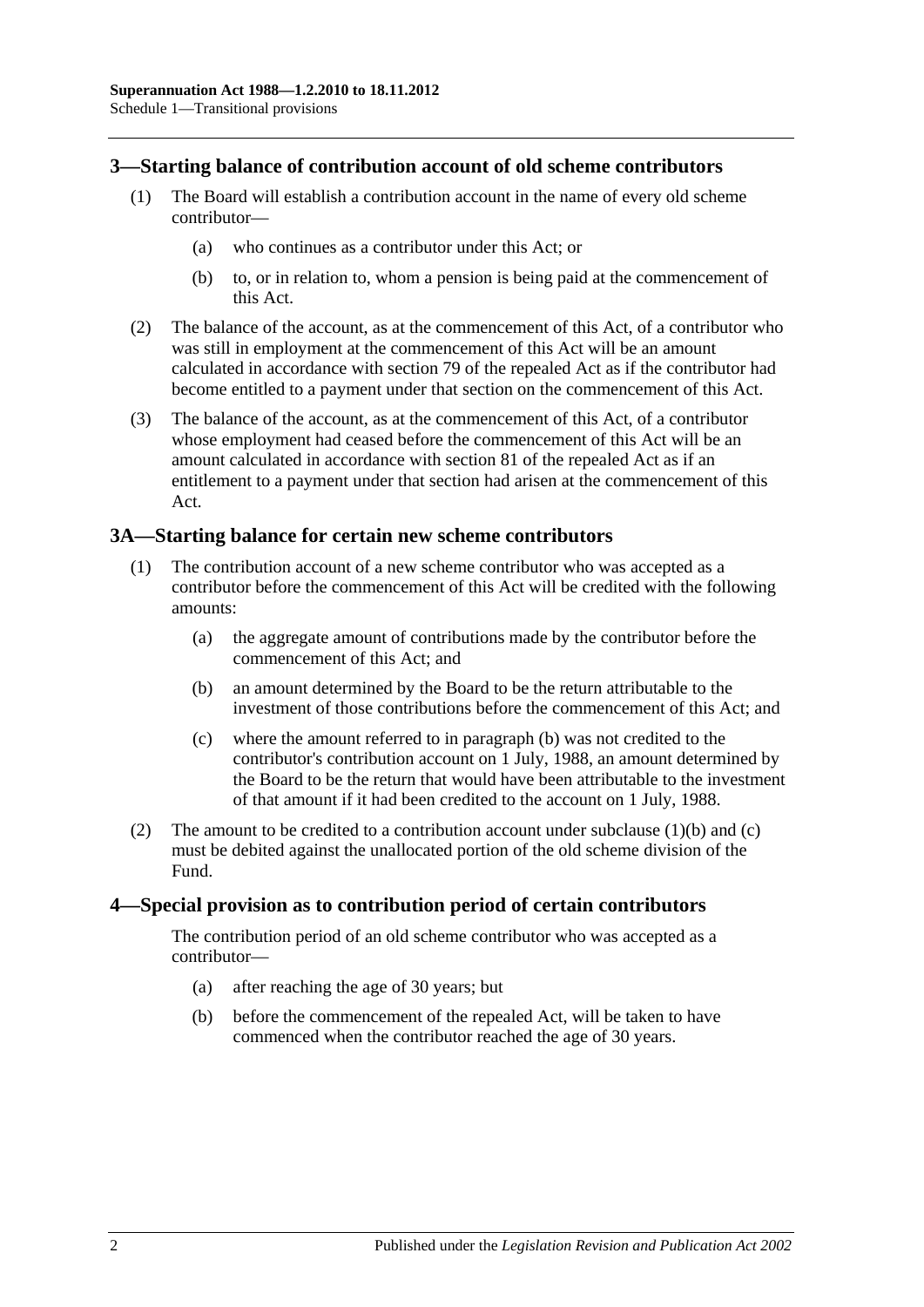#### **5—Superannuation points carried over by old scheme contributors**

- (1) To calculate the number of superannuation points of an old scheme contributor as at the commencement of this Act, proceed as follows:
	- (a) calculate the pension (ignoring any neglected unit reduction, fund share reduction or excess unit addition) to which the contributor would be, or would have been, entitled under the repealed Act on retirement at the age of retirement assuming that the contributor had retired, or were to retire, at that age and, in the case of a contributor under that age at the commencement of this Act—
		- (i) that the repealed Act remained in force; and
		- (ii) that the contributor's rate of contribution remained constant until the contributor attained that age; and
		- (iii) that the contributor's contribution salary (as defined in the repealed Act) were the contributor's actual salary and remained constant until the contributor retired at the age of retirement;
	- (b) express this pension as a proportion of the theoretical maximum pension;
	- (c) convert this proportion to the fraction with a denominator of 360;
	- (d) the number of points is then given by the following formula:

<span id="page-106-0"></span>
$$
P = x - m(p - n - q) - y
$$

Where—

*P* is the number of points

 $\boldsymbol{x}$  is the numerator of the fraction arrived at under [paragraph](#page-106-0) (c)

 $\boldsymbol{n}$  is—

- (a) in relation to a person who was accepted as a contributor under the repealed Act before the age of 30 years—the number of months from the date of acceptance to the age of 30 years or the commencement of this Act whichever is the earlier (and, if the period is not exactly divisible into whole months, any remainder will be treated as a whole month);
- (b) in any other case—0

*p* is the number of months (if any) by which the contributor's age, as at the commencement of this Act, falls short of the age of retirement or 360 (whichever is the lesser)

 $m$  is—

- (a) in relation to a contributor contributing for higher benefits under the repealed Act—1;
- (b) in relation to a contributor contributing for lower benefits under the repealed Act—½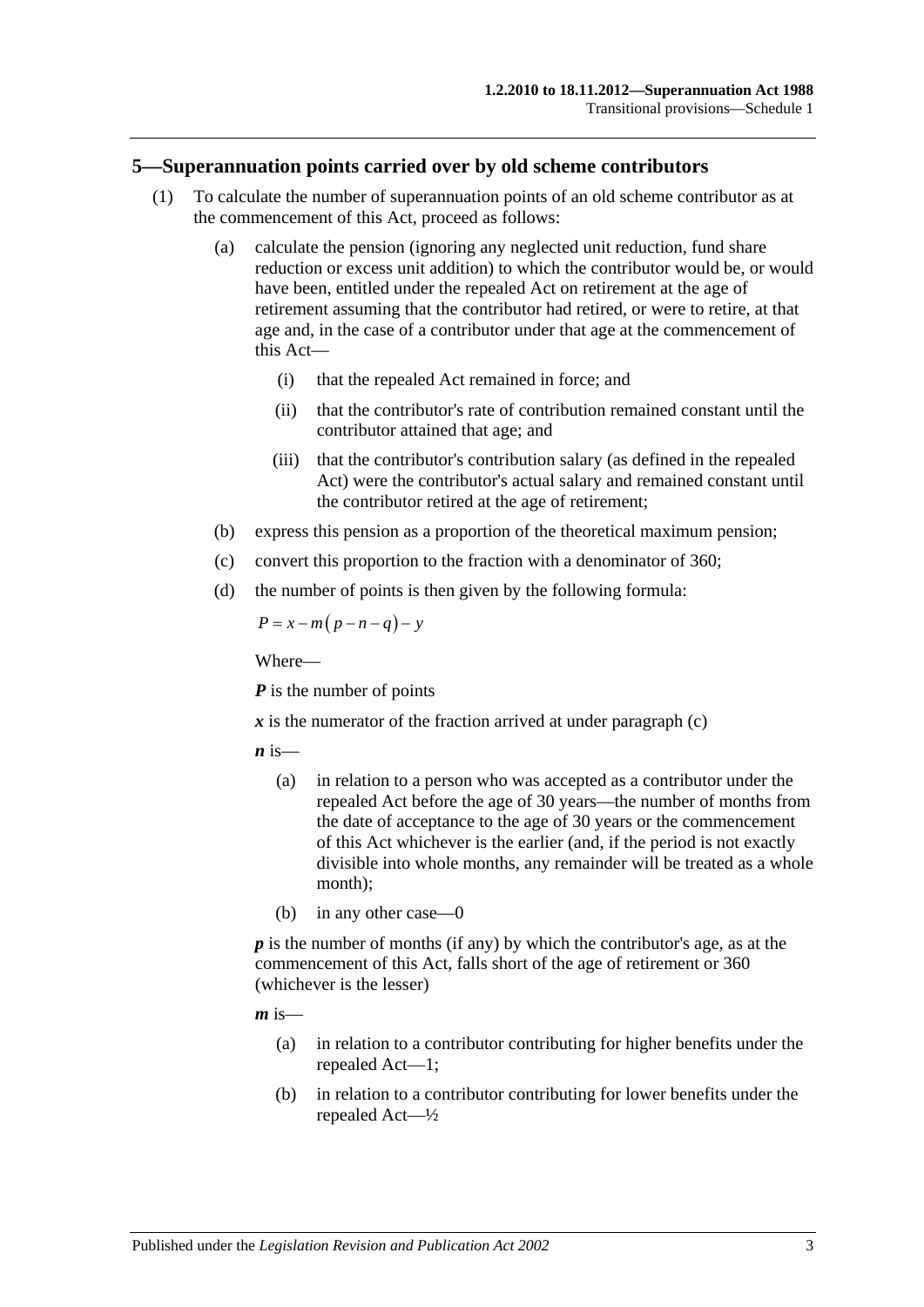*y* is—

(a) in relation to a person who became a higher benefit contributor by virtue of an election under section 57B of the repealed Act—

$$
n\left(1-\frac{x}{360}\right)
$$

(b) in any other case—0

*q* is the number of months (if any) by which the contributor's age, as at the commencement of this Act, exceeds the age of retirement.

(2) In this clause—

*theoretical maximum pension* in relation to a contributor means the pension that would be payable to the contributor on retirement at the age of retirement assuming—

- (a) that the repealed Act remained in force; and
- (b) that the contributor were employed throughout any future period of his or her employment at the contributor's contribution salary as it was immediately before the commencement of this Act; and
- (c) that the contributor were a new contributor (as defined in the repealed Act) and had elected for higher benefits; and
- (d) that the contributor attained 360 contribution months on or before attaining the age of retirement.

#### <span id="page-107-0"></span>**6—Special provisions for contributors to the Provident Account**

- (1) Where—
	- (a) a contributor was a contributor to the Provident Account under the repealed Act;
	- (b) the contributor's employment is terminated by death or on account of invalidity before the contributor reaches the age of retirement;
	- (c) the death or invalidity arises in circumstances or under conditions determined by the Board in relation to the contributor,

the Board may determine not to pay, or to discontinue payment of, a pension or pensions under this Act to or in relation to the contributor and to pay instead a lump sum calculated as follows to the contributor or the contributor's estate:

$$
LS = A \times \frac{2}{3} \times FS \times Z + Pn \left( FS \times \frac{0.85}{450} \times M \right)
$$

Where—

*LS* is the amount of the lump sum

*A* is the lesser of the following:

- (a) unity;
- (b) the numerical value obtained by dividing the number of the contributor's accrued superannuation points by—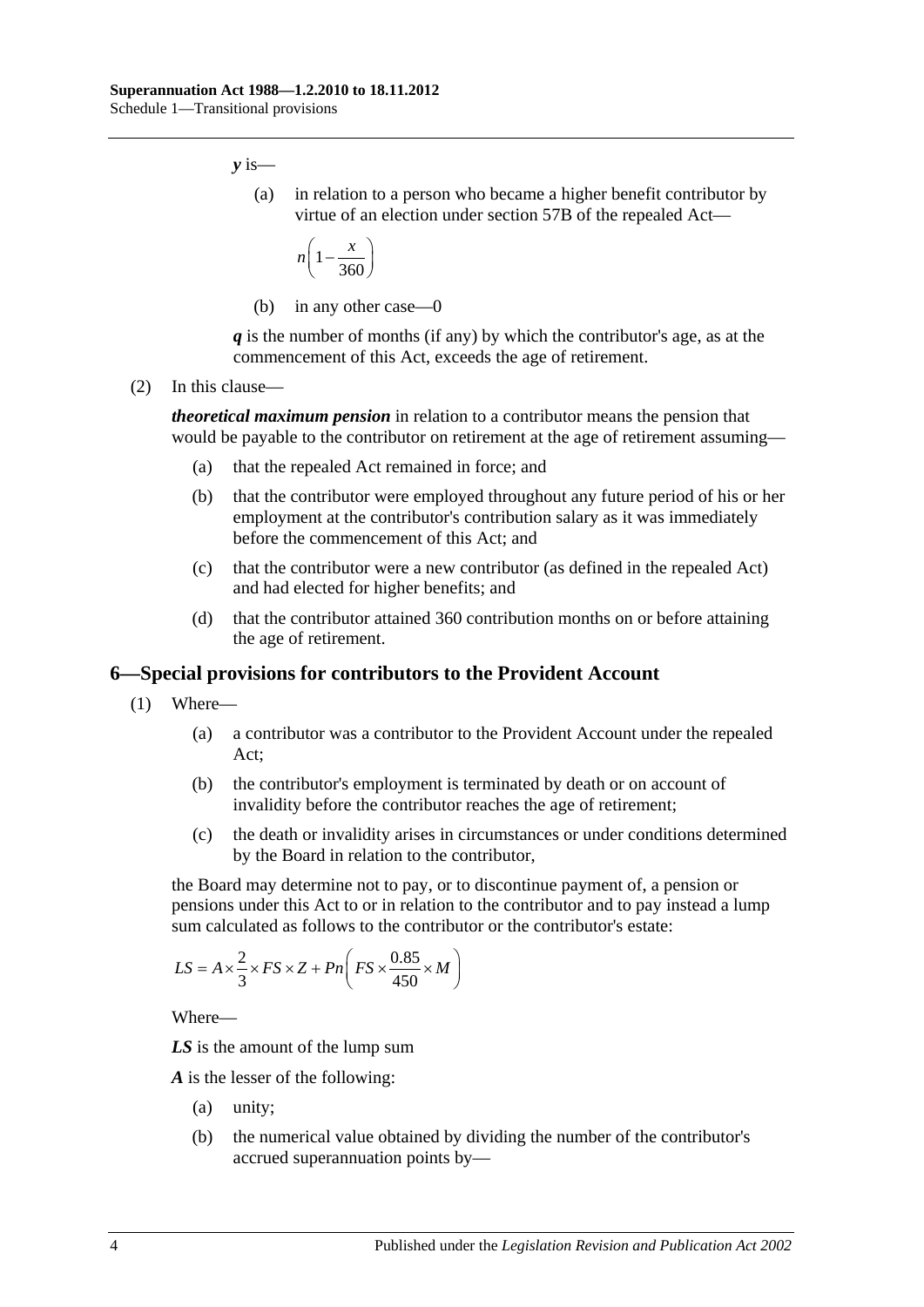- (i) in the case of a contributor who was accepted as a contributor under the repealed Act before reaching the age of 30 years—the number of months between the contributor's age as at the date of acceptance and the age of retirement;
- (ii) in any other case—360

*FS* is the contributor's actual or attributed salary immediately before termination of employment (expressed as an annual amount)

*Z* is—

- (a) in relation to a contributor who is 55 years of age or less—11.5;
- (b) in relation to a contributor who is over the age of 55 years—11.5 less 0.0167 for every month by which the contributor's age exceeds 55 years

*Pn* is—

- (a) in the case of a contributor who was in full-time employment during that part of the contribution period occurring after 31 December 1987—1;
- (b) in any other case—the numerical value arrived at by expressing the contributor's employment while an active contributor during that part of the contribution period as a proportion of full-time employment during that part of the contribution period

*M* is the number of months of the contributor's contribution period occurring after 31 December 1987.

(2) A determination for the purposes of [subclause](#page-107-0)  $(1)(c)$  must be made within three months after the commencement of this Act.

#### <span id="page-108-1"></span>**7—Limited benefit contributors**

- (1) Subject to [subclause](#page-108-0) (2), a contributor who was immediately before the commencement of this Act affected by conditions imposed under section 65 of the repealed Act remains subject to those conditions after the commencement of this Act.
- <span id="page-108-0"></span>(2) The Board will relax or revoke any such condition if satisfied by evidence provided by the contributor that there is proper cause to do so.
- (3) Where a contributor is entitled to the payment of a lump sum but is not entitled to a pension under this Act by virtue of conditions referred to in [subclause](#page-108-1) (1), the lump sum will be the aggregate of three and one-half times the balance standing to the credit of the contributor's contribution account and an amount calculated as follows:

$$
A = P n \left( FS \times \frac{0.85}{450} \times M \right)
$$

Where—

*A* is the amount

*Pn* is—

(a) in the case of a contributor who was in full-time employment during that part of the contribution period occurring after 31 December 1987—1;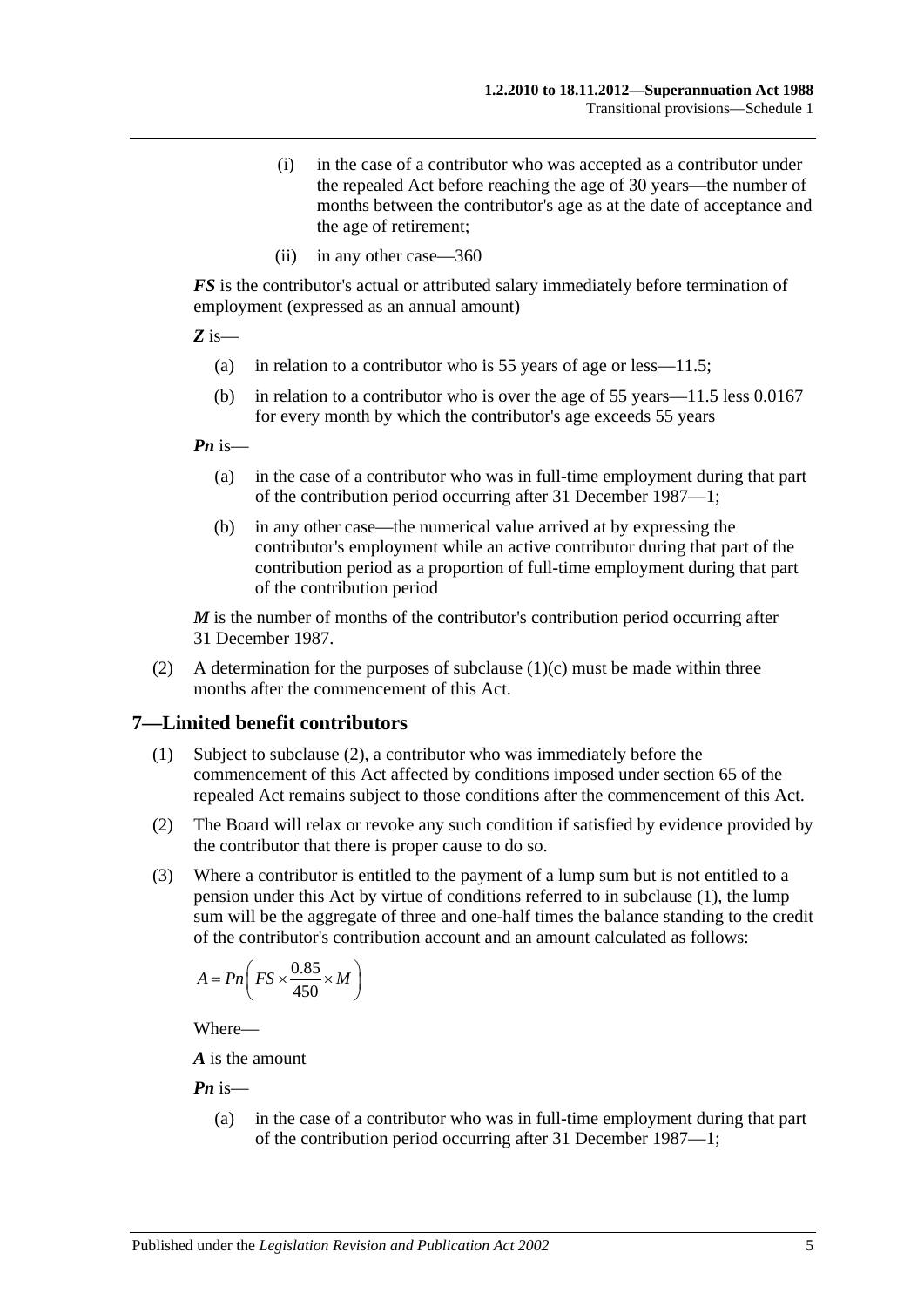(b) in any other case—the numerical value arrived at by expressing the contributor's employment while an active contributor during that part of the contribution period as a proportion of full-time employment during that part of the contribution period

*FS* is the contributor's actual or attributed salary (expressed as an annual amount) immediately before termination of employment

*M* is the number of months of the contributor's contribution period occurring after 31 December 1987.

#### **8—Preservation of excess unit addition**

Where—

- (a) a pension becomes payable to or in relation to an old scheme contributor after the commencement of this Act;
- (b) the pension would if the repealed Act had continued in operation be increased by an excess unit addition,

there will be a corresponding increase of the pension payable under this Act.

### **9—Neglected unit and fund share reduction**

- (1) Subject to this Act, where a pension to, or in relation to, an old scheme contributor would, if granted under the repealed Act, have been subject to a neglected unit reduction or a fund share reduction, the corresponding pension under this Act will be subject to a corresponding reduction.
- (1a) Where—
	- (a) an old scheme contributor resigns from employment and elects to preserve his or her accrued superannuation benefits; and
	- (b) the contributor was, before resignation, making pension maintenance payments or neglected unit maintenance payments, or purchasing contribution months by fortnightly contributions,

a pension that subsequently becomes payable to or in relation to the contributor will be reduced to an extent determined by the Board.

- (2) A contributor may reduce or eliminate a reduction of pension under this clause by payment to the Treasurer of a lump sum determined by the Board.
- (3) A contributor who desires to reduce or eliminate a reduction of pension under this clause must, within one month after first becoming entitled to receive the pension inform the Board in writing of his or her intention to do so, and must pay the appropriate lump sum within one month after receiving notification from the Board of the relevant amount.

#### **10—Pensions that commenced under previous enactments**

- (1) A pension that commenced under the repealed Act, or under a corresponding previous enactment, is, subject to this Act, payable as if this Act had been in force when the pension commenced.
- (2) This Act, apart from provisions relating to indexation, commutation and reduction or suspension of pensions, does not affect the amount of any such pension.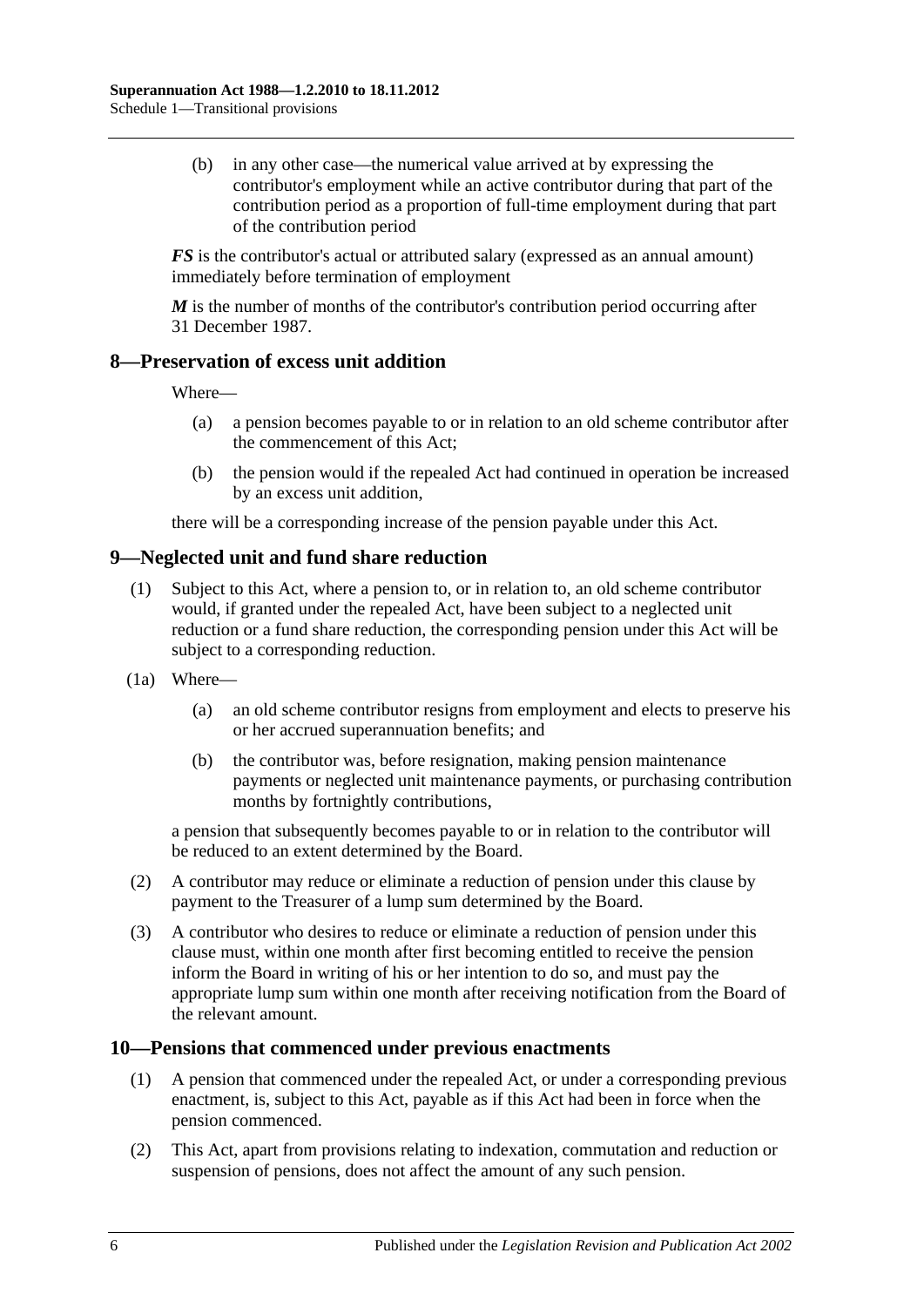#### **11—Abolition of Provident Account, and Retirement Benefit Account**

- (1) The Provident Account and the Retirement Benefit Account established under section 99 of the repealed Act are abolished.
- (2) Any contributions to the Provident Account will be treated as contributions made in accordance with the Scheme.
- (3) The balance standing to the credit of any person in the Retirement Benefit Account will be returned to that person.

#### <span id="page-110-0"></span>**12—Continuation of superannuation arrangements**

- (1) Any arrangements in force under section 11 of the repealed Act immediately before the commencement of this Act will continue in force as if they had been made under [section](#page-14-0) 5 of this Act.
- (2) Money paid by an employer pursuant to an arrangement referred to in [subclause](#page-110-0) (1) and held by the Superannuation Funds Management Corporation of South Australia does not form part of the Fund and must be applied by the Superannuation Funds Management Corporation of South Australia in accordance with the arrangement.

#### **13—Continuation of membership of elected members of the Board**

- (1) Any members elected to the Board before the commencement of this Act continue in office subject to this Act as if it had been in force when they were elected and they had then been elected under it.
- (2) The offices of the other members of the Board become vacant on the commencement of this Act.

#### **14—Retrospective operation of preservation rights**

The rights conferred by [section](#page-71-0) 39 extend to a contributor who resigned before the commencement of this Act but on or after 1 January, 1988.

#### <span id="page-110-2"></span>**15—Benefits under [Parts 4](#page-30-0) and [5](#page-56-0)**

- <span id="page-110-1"></span>(1) Subject to [clause](#page-111-0) 15A, [Parts 4](#page-30-0) and [5](#page-56-0) as in force immediately before the commencement of the *[Superannuation \(Scheme Revision\) Amendment Act](http://www.legislation.sa.gov.au/index.aspx?action=legref&type=act&legtitle=Superannuation%20(Scheme%20Revision)%20Amendment%20Act%201992) 1992* continue to apply to and in relation to the following contributors:
	- (a) a contributor who was a contributor immediately before 1 July 1992 and in relation to whom benefits did not accrue under the Public Sector Employees Superannuation Scheme;
	- (b) a contributor who has received or is entitled to receive benefits under the Public Sector Employees Superannuation Scheme or in relation to whom such benefits have been paid or are payable;
	- (c) a contributor who would receive a higher benefit, or in relation to whom a higher benefit would be payable, under those provisions immediately before amendment by the *[Superannuation \(Scheme Revision\) Amendment Act](http://www.legislation.sa.gov.au/index.aspx?action=legref&type=act&legtitle=Superannuation%20(Scheme%20Revision)%20Amendment%20Act%201992) 1992*.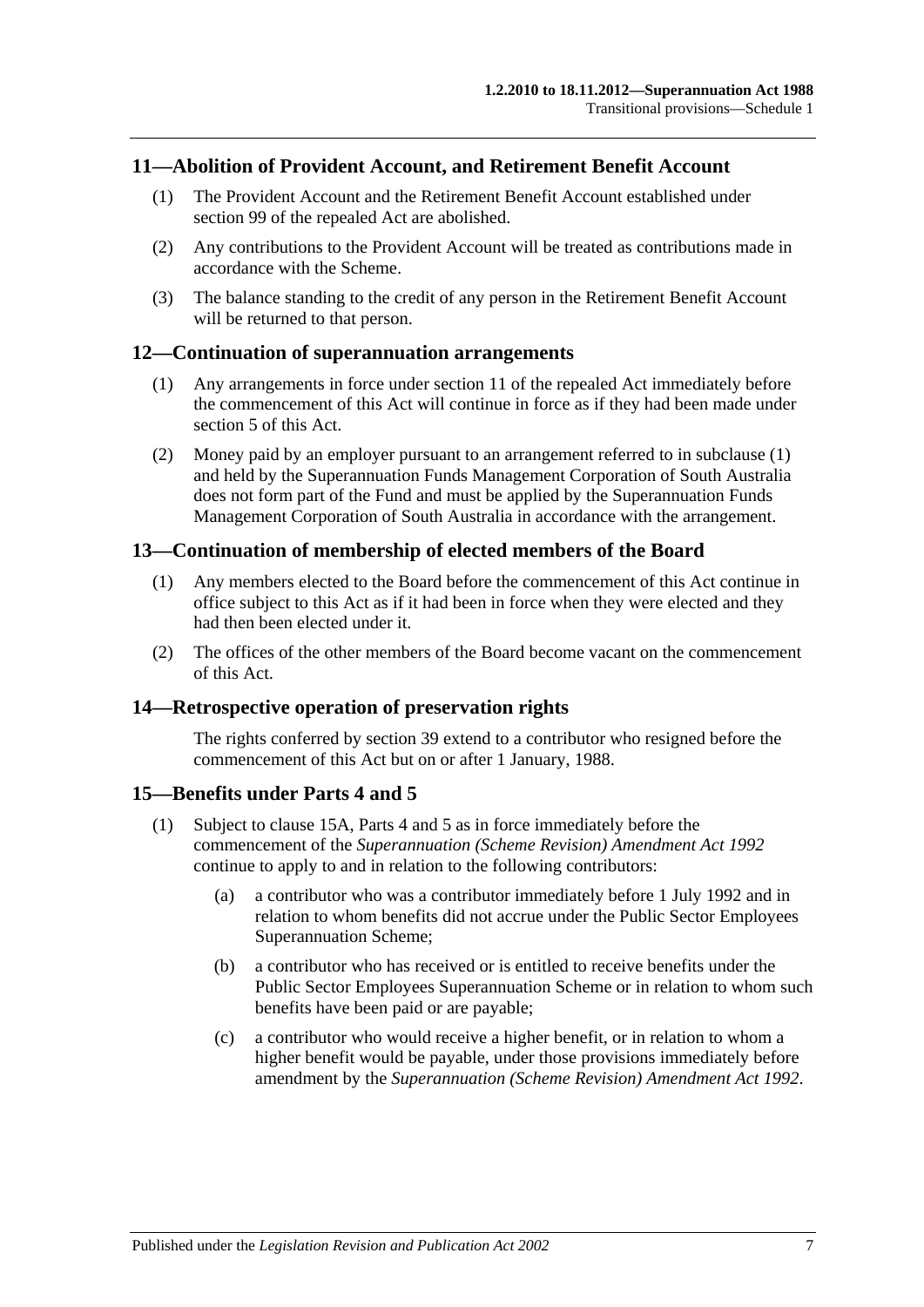- (2) A contributor whose employment terminates or is terminated on or after 1 July 1992 and who is entitled to a benefit under the Public Sector Employees Superannuation Scheme or a person who is entitled to such a benefit in relation to a contributor whose employment was terminated by death on or after 1 July 1992 may renounce the entitlement by instrument in writing to the Board within three months after becoming entitled or within three months after the Governor assents to the *[Superannuation](http://www.legislation.sa.gov.au/index.aspx?action=legref&type=act&legtitle=Superannuation%20(Scheme%20Revision)%20Amendment%20Act%201992)  [\(Scheme Revision\) Amendment Act](http://www.legislation.sa.gov.au/index.aspx?action=legref&type=act&legtitle=Superannuation%20(Scheme%20Revision)%20Amendment%20Act%201992) 1992*, whichever is later and upon renunciation the contributor or other person will be taken for the purposes of [subclause](#page-110-1) (1)(b) never to have been entitled.
- (3) Where benefits under the Public Sector Employees Superannuation Scheme have been credited to an account maintained by the Board in the name of a contributor under section 28 of the *[Superannuation \(Benefit Scheme\) Act](http://www.legislation.sa.gov.au/index.aspx?action=legref&type=act&legtitle=Superannuation%20(Benefit%20Scheme)%20Act%201992) 1992*, the contributor will be taken, for the purposes of [subclause](#page-110-1) (1)(b), to have received those benefits.

### <span id="page-111-0"></span>**15A—Early retirement benefit for certain contributors**

- (1) A contributor—
	- (a) who resigned from employment before 1 July 1992 after a contribution period of 120 months or more and preserved his or her accrued superannuation benefits under [section](#page-71-0) 39; and
	- (b) who, on or before reaching the age of retirement, requires the Board to commence paying a retirement pension,

<span id="page-111-1"></span>is entitled to the following benefits:

- (c) if the contributor was accepted as a contributor before the age of 30 years and before commencement of the repealed Act, the contributor is entitled to a pension in accordance with [section](#page-75-0) 39(7) and [\(8\)](#page-76-0) as in force immediately before the *[Superannuation \(Miscellaneous\) Amendment Act](http://www.legislation.sa.gov.au/index.aspx?action=legref&type=act&legtitle=Superannuation%20(Miscellaneous)%20Amendment%20Act%201994) 1994* came into operation;
- <span id="page-111-2"></span>(d) in any other case the contributor is entitled to a pension calculated as follows:

$$
P = AFS \times A \times \left(\frac{45.5}{100} + \frac{21.1 \times n_2}{100 \times 60}\right)
$$

Where—

*P* is the amount of the pension (expressed as an amount per fortnight)

*AFS* is the contributor's actual or attributed salary (expressed as an amount per fortnight) immediately before resignation adjusted to reflect changes in the Consumer Price Index between the date of resignation and the date on which the pension first became payable

*A* is the lesser of the following:

- (a) unity;
- (b) the numerical value obtained by dividing the number of the contributor's accrued contribution points by—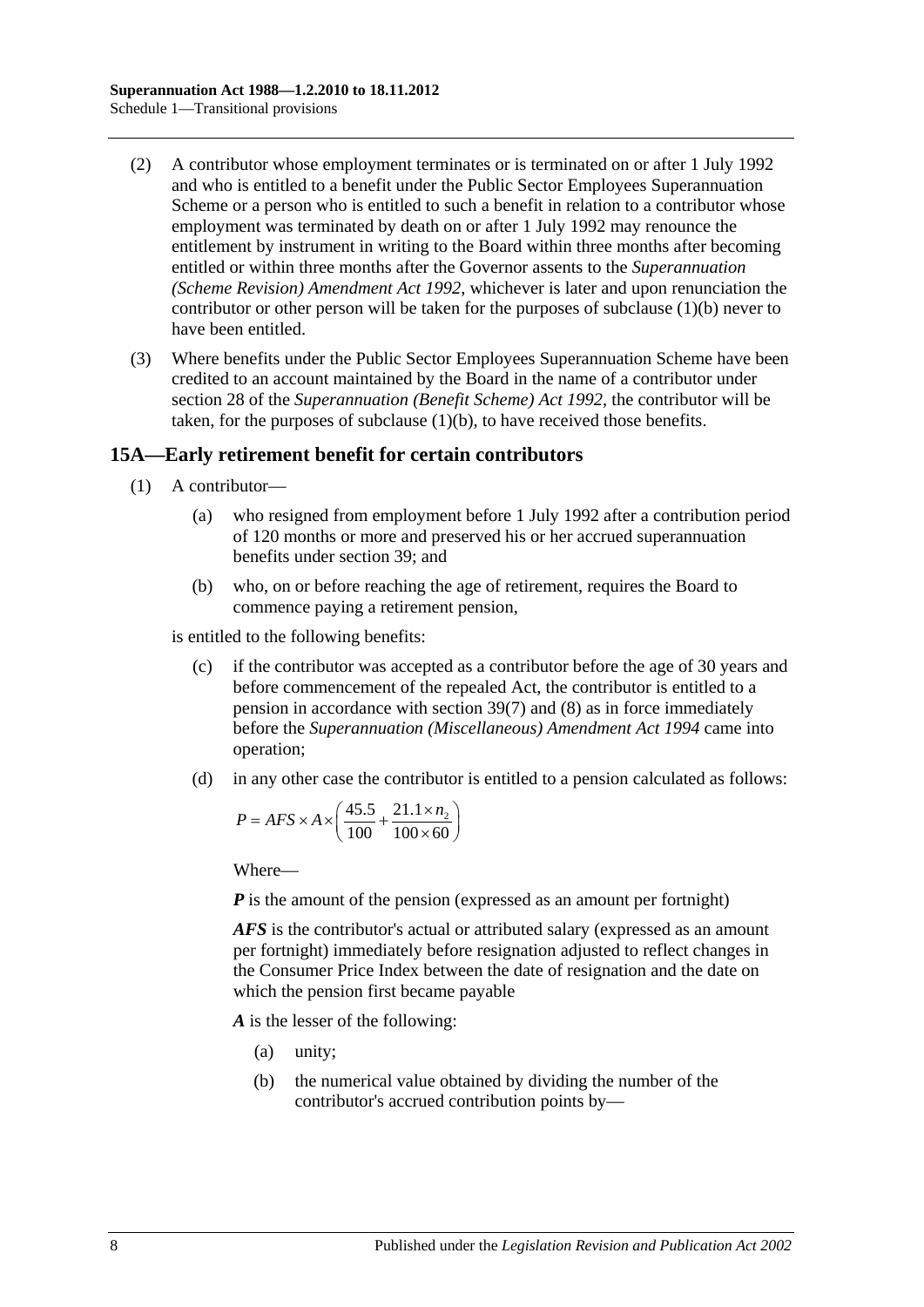- (i) in the case of a contributor who was accepted as a contributor under the repealed Act before reaching the age of 30 years—the number of months between the date of acceptance and the date on which the pension first became payable;
- (ii) in any other case—300 +  $n_2$

 $n_2$  is the number of months between the day on which the contributor reached the age of 55 years and the day on which the pension first became payable.

- (2) For the purpose of applying [section](#page-75-0) 39(7) as required by [subclause](#page-111-1) (1)(c), the factor "NP" in the formula in [section](#page-75-0) 39(7) is the amount of pension that would have been payable to the contributor if it were calculated under [subclause](#page-111-2) (1)(d).
- (3) A contributor referred to in [clause](#page-110-2) 15(1) who is an old scheme contributor and who retires on or after reaching the age of 55 years but before the age of retirement is entitled to a pension calculated as follows:

$$
P = FS \times A \times \left(\frac{45.5}{100} + \frac{21.1 \times n_2}{100 \times 60}\right)
$$

Where—

*P* is the amount of the pension (expressed as an amount per fortnight)

*FS* is the contributor's actual or attributed salary (expressed as an amount per fortnight) immediately before retirement

*A* is the lesser of the following:

- (a) unity;
- (b) the numerical value obtained by dividing the number of the contributor's accrued contribution points by—
	- (i) in the case of a contributor who was accepted as a contributor under the repealed Act before reaching the age of 30 years—the number of months between the date of acceptance and the date on which the pension first became payable;
	- (ii) in any other case—300 +  $n_2$

 $n_2$  is the number of months between the day on which the contributor reached the age of 55 years and the day on which the pension first became payable.

#### <span id="page-112-0"></span>**16—Transference from old scheme to new scheme**

- (1) Subject to [subclause](#page-113-0) (8), an old scheme contributor may, by notice in writing given to the Board on or before 31 December 1993, elect to become a contributor to the new scheme.
- (2) A contributor who makes an election under [subclause](#page-112-0) (1) will be taken to have become a new scheme contributor on 1 July 1992.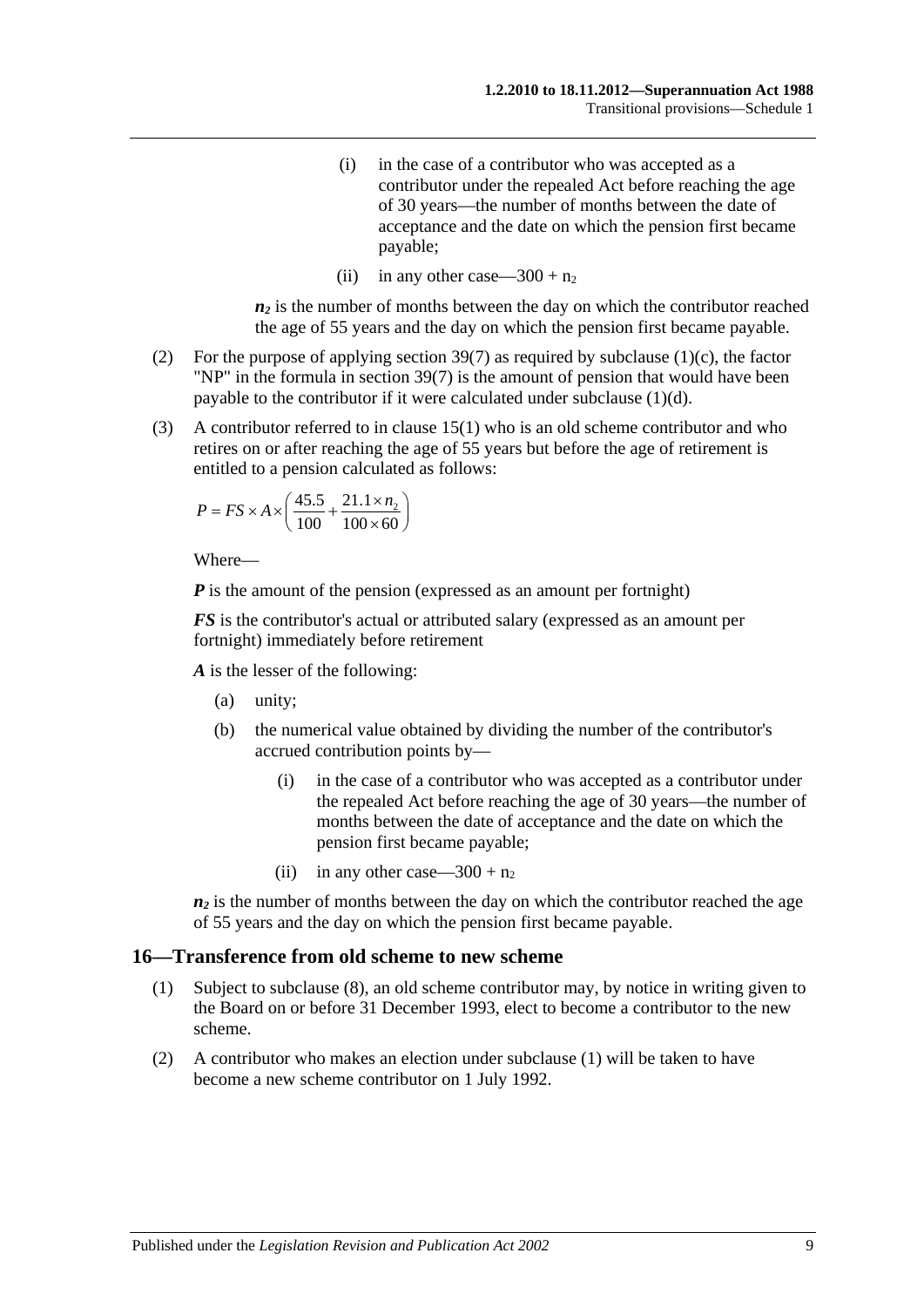- (3) Where conditions limiting the payment of benefits applied in relation to the contributor under the old scheme the same conditions will, if they can be applied without modification, apply in relation to the contributor under the new scheme, but if not the Board will apply conditions that are, in its opinion, appropriate limiting the payment of benefits to or in relation to, the contributor under the new scheme.
- <span id="page-113-1"></span>(4) For the purpose of determining the benefits payable to, or in relation to, the contributor under the old scheme and the time at which they are payable, the contributor will be taken to have resigned from employment on 30 June 1992 and to have elected to preserve his or her accrued superannuation benefits under [section](#page-71-0) 39.
- (5) Benefits that are preserved by virtue of [subclause](#page-113-1) (4) are not payable to the contributor while the contributor is employed in employment to which this Act applies.
- (6) For the purpose of calculating the contributor's benefits under the new scheme—
	- (a) contribution points accrued before 1 July 1992 and contribution months occurring before that date will be disregarded; and
	- (b) the Board will establish a new account in the name of the contributor as at 1 July 1992.
- (7) The standard contribution rate that applied in relation to the contributor before 1 July 1992 will continue to apply in relation to the contributor from 1 July 1992 until 30 June following the election made by the contributor under [subclause](#page-112-0) (1).
- <span id="page-113-0"></span>(8) This clause does not apply for the benefit of—
	- (a) an employee of the Australian National Railways Commission;
	- (b) a contributor who has reached the age of retirement.
- (9) In this clause—

*the new scheme* means the scheme of superannuation established by [Part 4](#page-30-0) of this Act;

*the old scheme* means the scheme of superannuation established by [Part 5](#page-56-0) of this Act.

#### **17—Payment of contributions while on leave without pay**

[Section](#page-12-0) 4(8) does not apply to a contributor who is on leave without pay when the *[Superannuation \(Miscellaneous\) Amendment Act](http://www.legislation.sa.gov.au/index.aspx?action=legref&type=act&legtitle=Superannuation%20(Miscellaneous)%20Amendment%20Act%201994) 1994* comes into operation in respect of that period of leave.

#### <span id="page-113-2"></span>**18—Repeal of contribution rate**

- (1) A contributor who was contributing at the rate of 1.5% at the commencement of the *[Superannuation \(Miscellaneous\) Amendment Act](http://www.legislation.sa.gov.au/index.aspx?action=legref&type=act&legtitle=Superannuation%20(Miscellaneous)%20Amendment%20Act%201998) 1998* is entitled to continue contributing at that rate until 1 July 1998.
- (2) A contributor referred to in [subclause](#page-113-2) (1) who fails to elect some other rate of contribution under [section](#page-26-0) 23 in respect of the 1998/1999 financial year will be taken to have elected to cease contributing in respect of that year.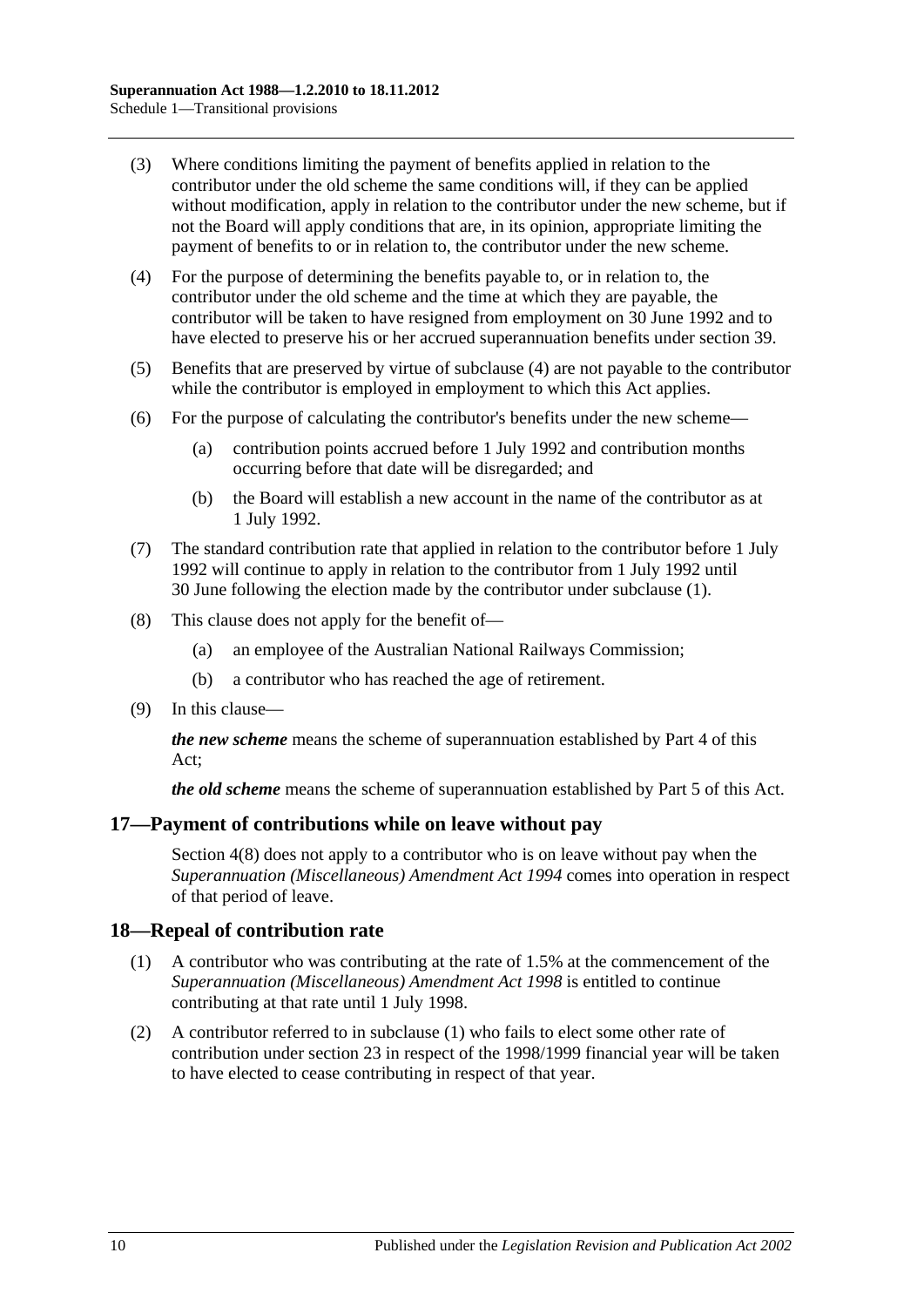### **19—Operation of [sections](#page-35-0) 28(1f) and [39\(1db\)](#page-72-0)**

[Section](#page-35-0) 28(1f) and [39\(1db\)](#page-72-0) substituted by the *[Superannuation \(Miscellaneous\)](http://www.legislation.sa.gov.au/index.aspx?action=legref&type=act&legtitle=Superannuation%20(Miscellaneous)%20Amendment%20Act%201998)  [Amendment Act](http://www.legislation.sa.gov.au/index.aspx?action=legref&type=act&legtitle=Superannuation%20(Miscellaneous)%20Amendment%20Act%201998) 1998* operate in relation to the 1997/1998 and subsequent financial years and the provisions they replace operate in relation to the 1996/1997 and previous financial years.

#### **20—Election on retrenchment under [section](#page-40-0) 29**

A new scheme contributor who—

- (a) was retrenched one year or less before the commencement of the *[Superannuation \(Miscellaneous\) Amendment Act](http://www.legislation.sa.gov.au/index.aspx?action=legref&type=act&legtitle=Superannuation%20(Miscellaneous)%20Amendment%20Act%201998) 1998*; and
- (b) had not reached the age of 55 years at that time; and
- (c) had not made an election under [section](#page-40-1) 29(1) at that time,

is entitled to make the election within three months after the commencement of that Act.

### **21—Operation of amendments made by** *Statutes Amendment (Equal Superannuation Entitlements for Same Sex Couples) Act 2003*

An amendment made by the *[Statutes Amendment \(Equal Superannuation Entitlements](http://www.legislation.sa.gov.au/index.aspx?action=legref&type=act&legtitle=Statutes%20Amendment%20(Equal%20Superannuation%20Entitlements%20for%20Same%20Sex%20Couples)%20Act%202003)  [for Same Sex Couples\) Act 2003](http://www.legislation.sa.gov.au/index.aspx?action=legref&type=act&legtitle=Statutes%20Amendment%20(Equal%20Superannuation%20Entitlements%20for%20Same%20Sex%20Couples)%20Act%202003)* to a provision of this Act that provides for, or relates to, the payment of a pension, lump sum or other benefit to a person on the death of a contributor applies only if the death occurs on or after 3 July 2003.

## **Schedule 1A—Provisions relating to other public sector superannuation schemes**

- <span id="page-114-0"></span>1 (1) Subject to subclause (2), the Governor may make regulations—
	- (aaa) declaring a group of employees who are members of a public sector superannuation scheme to be contributors for the purposes of this Act;
	- (a) transferring all the assets and liabilities of a fund established for the purposes of a public sector superannuation scheme to the South Australian Superannuation Fund or transferring part of those assets and liabilities to that Fund and the remainder to an account to be kept at the Treasury pursuant to an arrangement under [section](#page-14-0) 5;
	- (b) modifying the provisions of this Act in their application to the group of employees referred to in [paragraph](#page-114-0) (aaa);
	- (c) providing for transitional matters upon the making of a declaration under [paragraph](#page-114-0) (aaa).
	- (2) The Governor must not make a regulation under subclause (1) unless the majority of the group of employees affected by the regulation and their employer have given their consent to the proposed regulation.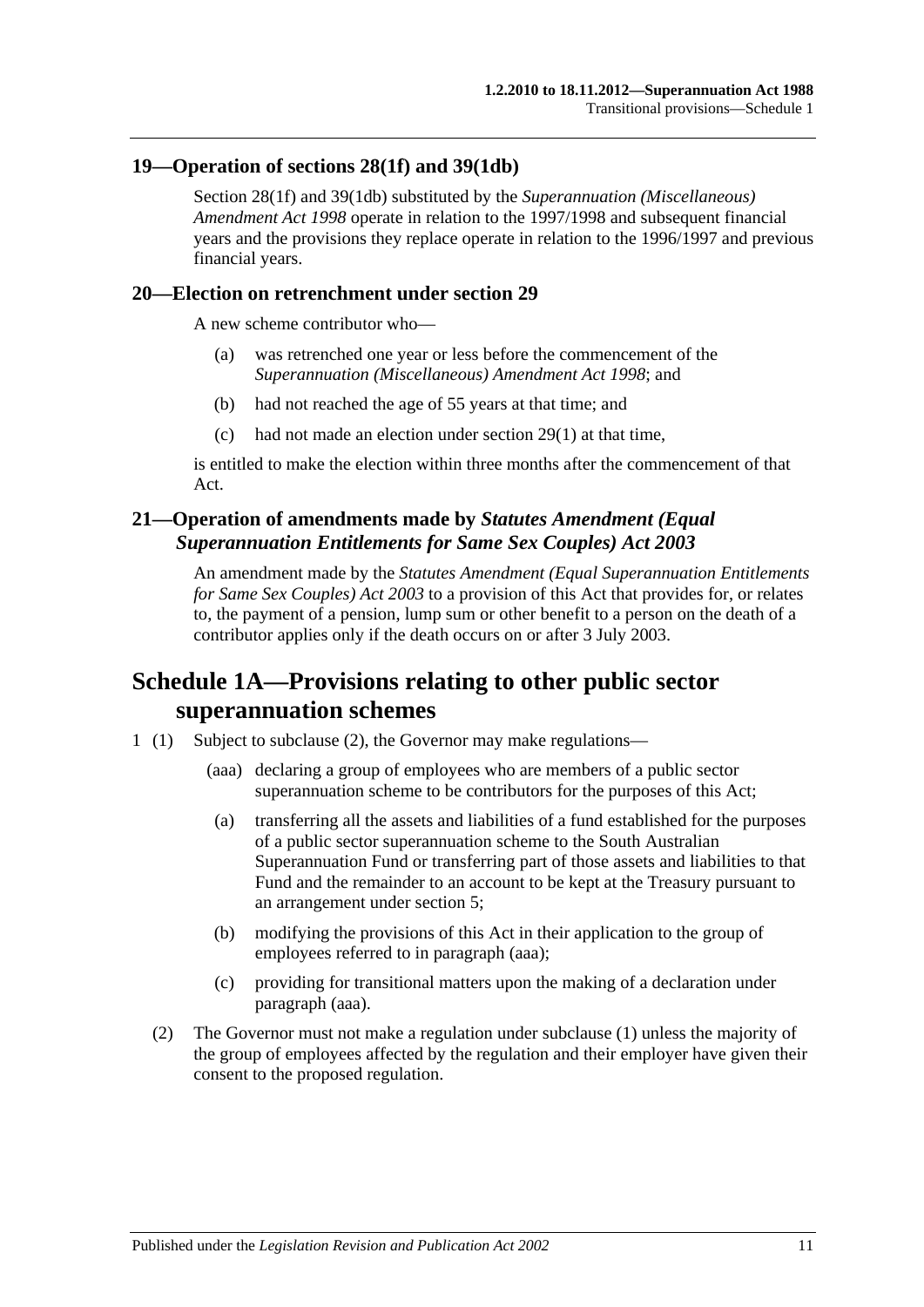- 2 (1) Where, pursuant to a law of the Commonwealth, tax is payable on the income of a fund established for the purposes of a public sector superannuation scheme, the Governor may, at the request of the trustees of the fund or the employer in relation to whom the scheme was established, make regulations reducing the benefits payable to, or in relation to, members of the scheme to offset the amount of the tax payable and making consequential alterations to any trust deed or other document establishing the scheme.
	- (2) A regulation whenever made under subclause (1) will, unless otherwise provided in the regulation, have effect from the time at which the tax referred to in subclause (1) first became payable.
- 3 In this Schedule—

*public sector superannuation scheme* means a superannuation scheme established for the benefit of employees of an instrumentality or agency of the Crown.

# **Schedule 1B—Transfer of certain members of the Electricity Industry Superannuation Scheme to the State Scheme**

## **Part 1—Preliminary**

### **1—Interpretation**

In this Schedule, unless the contrary intention appears—

*the contributory lump sum schemes* means Divisions 2 and 4 of the Electricity Industry Superannuation Scheme providing for contributions by members and lump sum benefits for members;

*Division 4* of the Electricity Industry Superannuation Scheme means the division of the Scheme formerly known as the "R.G. Scheme";

*the Electricity Industry pension scheme* means Division 3 of the Electricity Industry Superannuation Scheme providing for pension benefits;

*the Electricity Industry Superannuation Board* includes a subsequent trustee of the Electricity Industry Superannuation Scheme;

*the Electricity Industry Superannuation Scheme* means the ETSA Contributory and Non-Contributory Superannuation Schemes continued in existence as the Electricity Industry Superannuation Scheme by clause 3 of the Electricity Industry Superannuation Scheme Trust Deed appearing at the end of Schedule 1 of the *[Electricity Corporations Act](http://www.legislation.sa.gov.au/index.aspx?action=legref&type=act&legtitle=Electricity%20Corporations%20Act%201994) 1994*;

*the relevant day* means the day on which the approval of the Treasurer ceases to be required for the variation or replacement of the Rules of the Electricity Industry Superannuation Scheme;

*the State Scheme* means the scheme of superannuation established by this Act;

*Trustee* means the Electricity Industry Superannuation Board and includes subsequent trustees of the Electricity Industry Superannuation Scheme.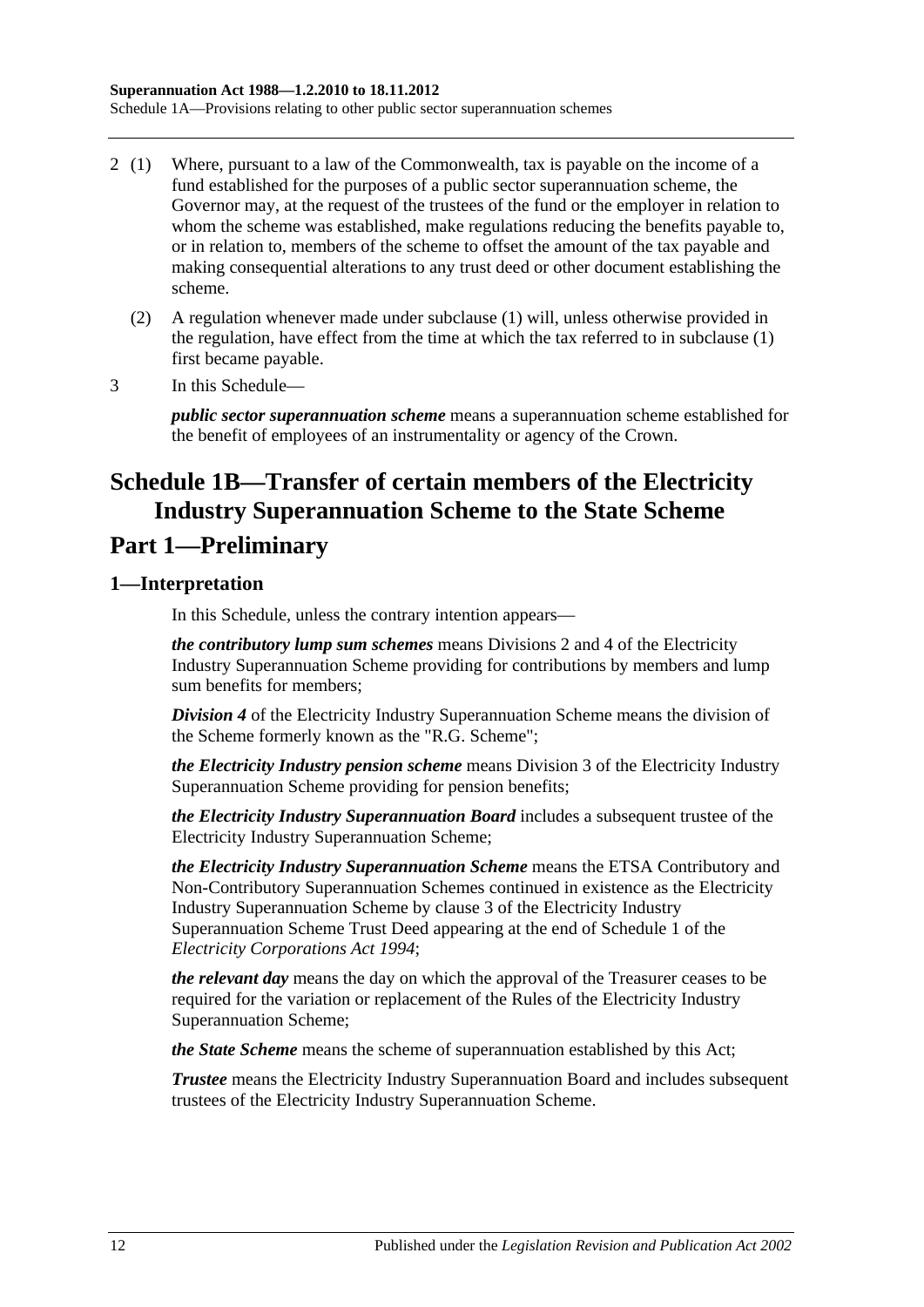#### **1.2.2010 to 18.11.2012—Superannuation Act 1988**

Transfer of certain members of the Electricity Industry Superannuation Scheme to the State Scheme—Schedule 1B

## **Part 2—Transfer of members**

#### <span id="page-116-0"></span>**2—Transfer of existing pensioners before the relevant day**

- (1) The Treasurer may, by notice to the Electricity Industry Superannuation Board and the South Australian Superannuation Board under [clause](#page-123-0) 7 before the relevant day, transfer a person who is in receipt of a pension under the Electricity Industry Superannuation Scheme from that scheme to the State Scheme.
- <span id="page-116-1"></span>(2) A person transferred under [subclause](#page-116-0) (1)—
	- (a) is entitled to a pension under this Act which, at the time of transfer, is of equivalent value to the pension he or she was receiving immediately before the transfer; and
	- (b) except in the case of a person entitled to a derivative benefit, will be taken to be an old scheme contributor; and
	- (c) in the case of a person who is entitled to a derivative benefit, will be taken to derive the benefit from an old scheme contributor.
- <span id="page-116-3"></span><span id="page-116-2"></span> $(3)$  If—
	- (a) an old scheme contributor referred to in [subclause](#page-116-1) (2) dies before the expiration of three years after he or she first became entitled to a pension under the Electricity Industry Superannuation Scheme; or
	- (b) a person—
		- (i) referred to in [subclause](#page-116-1) (2) who is entitled to a derivative benefit; or
		- (ii) who is entitled to a derivative benefit from an old scheme contributor referred to in [paragraph](#page-116-2) (a),

dies before the expiration of three years after the contributor from whom the benefit was derived—

- (iii) first became entitled to a pension under the Electricity Industry Superannuation Scheme; or
- (iv) died while still in employment without ever becoming entitled to such a pension,

<span id="page-116-4"></span>and—

- (c) in the case referred to in [paragraph](#page-116-2) (a), no one is entitled to a derivative benefit under this Act in respect of the contributor; or
- <span id="page-116-5"></span>(d) in the case referred to in [paragraph](#page-116-3) (b), all derivative entitlements have ceased before the expiration of that period,

the contributor's estate is entitled to a lump sum equivalent to—

(e) where [paragraph](#page-116-4) (c) applies—the aggregate of the pension payments that the contributor would have received between the date of death and the third anniversary of the commencement of the pension if he or she had survived; or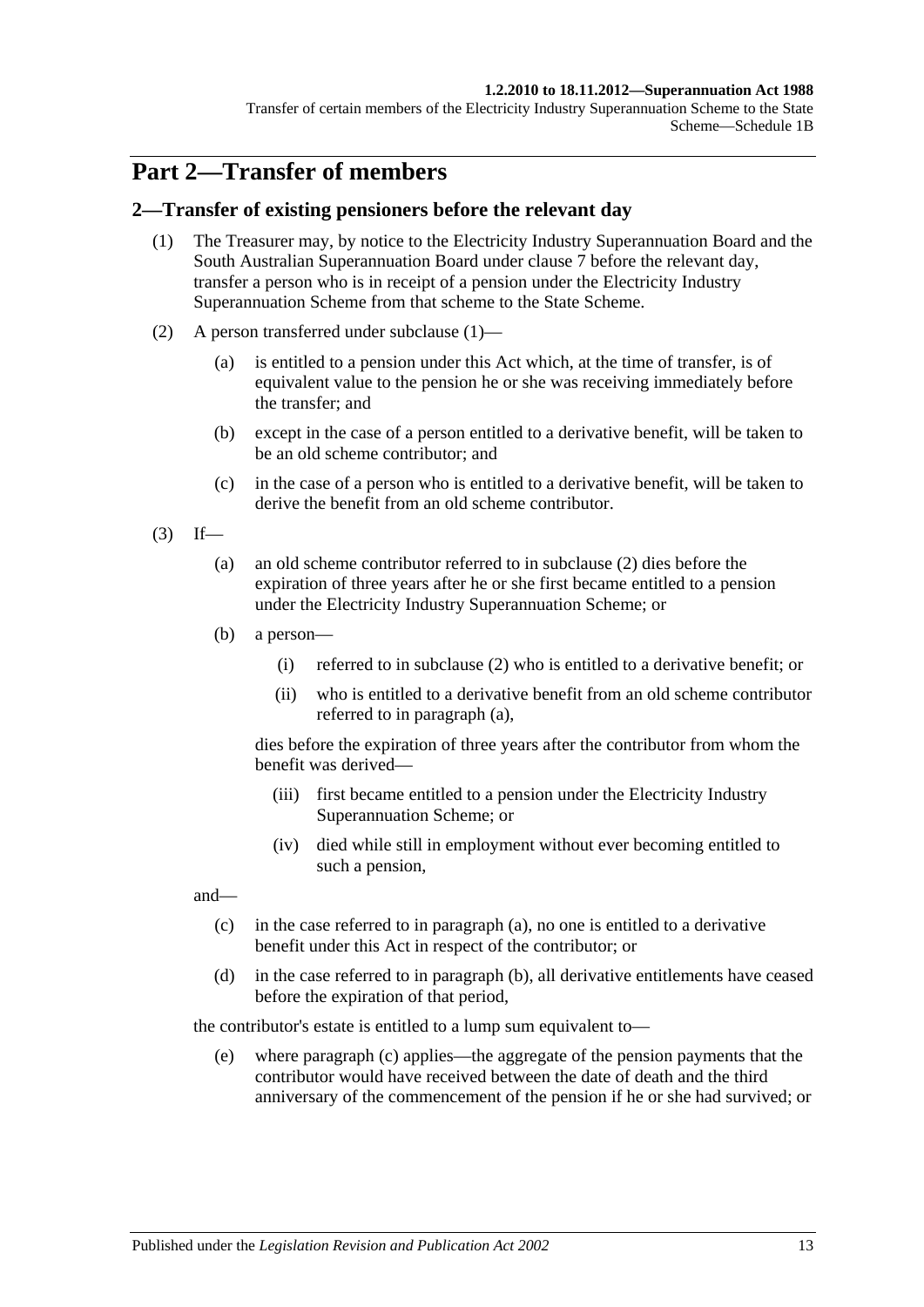#### **Superannuation Act 1988—1.2.2010 to 18.11.2012**

Schedule 1B—Transfer of certain members of the Electricity Industry Superannuation Scheme to the State Scheme

> (f) where [paragraph](#page-116-5) (d) applies—the aggregate of the pension payments that the contributor from whom the benefit was derived would have received between the date when the derivative entitlement, or the last of the derivative entitlements, ceased and the third anniversary of the commencement of the pension (or the date of the contributor's death) if the contributor had survived during that period,

(the lump sum will be determined on the assumption that the pension will not be adjusted under [section](#page-97-0) 47 during that period).

- (4) Where a person who is transferred under this clause was, immediately before the transfer, entitled to commute a part, or the whole, of his or her pension under the Electricity Industry Superannuation Scheme, he or she is entitled to commute the whole or a part of the pension in accordance with this Act within a period that terminates—
	- (a) when the period for commutation under the Electricity Industry Superannuation Scheme would have terminated; or
	- (b) at the expiration of three months after the transfer,

whichever is the later.

- <span id="page-117-0"></span>(5) An amount equivalent in value to that part of the Scheme assets of the Electricity Industry Superannuation Scheme that is attributable to the membership of the Scheme of a person transferred to the State Scheme under this clause, or of the contributor from whom a person transferred to the State Scheme under this clause derives benefits, (to be determined by an actuary appointed by the Treasurer) must be paid by the Trustee from the Scheme assets to the Treasurer.
- (6) The Treasurer must pay into the South Australian Superannuation Fund a contribution reflecting the amount paid to the Treasurer under [subclause](#page-117-0) (5).

#### <span id="page-117-2"></span>**3—Transfer of existing and future pensioners after the relevant day**

- (1) After the relevant day, the Treasurer may, at the request of the Trustee, enter into an agreement with the Trustee under which a person or persons referred to in [subclause](#page-117-1) (2) may be transferred from the Electricity Industry Superannuation Scheme to the State Scheme.
- <span id="page-117-4"></span><span id="page-117-1"></span>(2) The following persons may be transferred pursuant to an agreement under [subclause](#page-117-2) (1):
	- (a) a person who is in receipt of a pension under the Electricity Industry Superannuation Scheme;
	- (b) a person who is a member of the Electricity Industry pension scheme and who is presently entitled to receive, but is not yet in receipt of, a pension following the termination of his or her employment;
	- (c) a person who is entitled to a pension as a derivative benefit under the Electricity Industry Superannuation Scheme but who is not yet in receipt of the pension.
- <span id="page-117-5"></span><span id="page-117-3"></span>(3) The Treasurer may, by notice to the Electricity Industry Superannuation Board and the South Australian Superannuation Board under [clause](#page-123-0) 7, transfer a person from the Electricity Industry Superannuation Scheme to the State Scheme in pursuance of an agreement referred to in [subclause](#page-117-2) (1).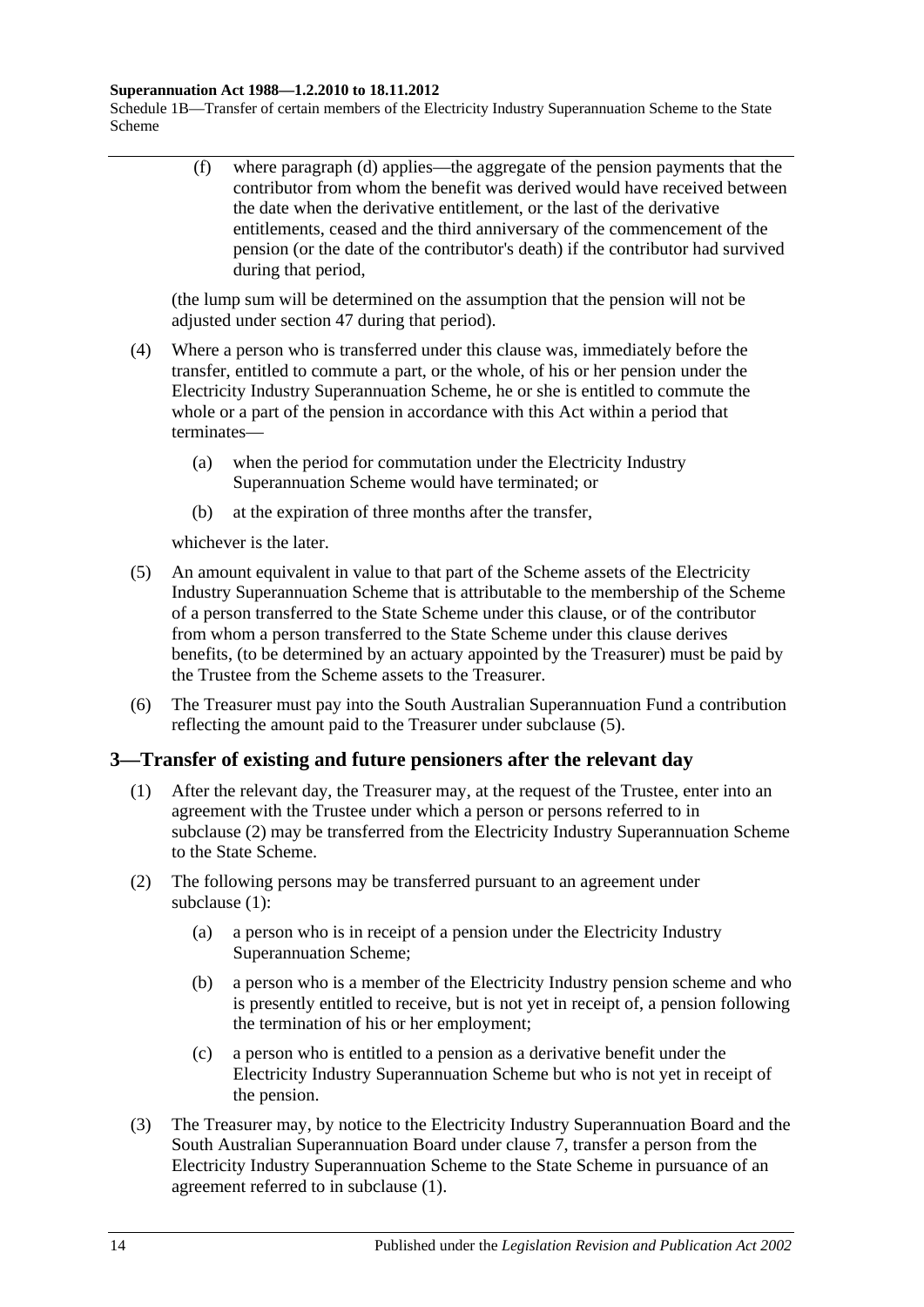#### **1.2.2010 to 18.11.2012—Superannuation Act 1988**

Transfer of certain members of the Electricity Industry Superannuation Scheme to the State Scheme—Schedule 1B

- <span id="page-118-0"></span>(4) A person transferred under [subclause](#page-117-3) (3)—
	- (a) is, in the case of a person who was in receipt of a pension at the time of transfer, entitled to a pension under this Act which, at the time of transfer, is of equivalent value to the pension he or she was receiving immediately before the transfer; and
	- (b) is, in the case of a person referred to in [subclause](#page-117-4) (2)(b) or [\(c\),](#page-117-5) entitled to a pension under this Act which, at the time of transfer, is of equivalent value to the initial pension that he or she would have received if he or she had not been transferred; and
	- (c) except in the case of a person entitled to a derivative benefit, will be taken to be an old scheme contributor; and
	- (d) in the case of a person who is entitled to a derivative benefit, will be taken to derive the benefit from an old scheme contributor.
- <span id="page-118-2"></span><span id="page-118-1"></span> $(5)$  If—
	- (a) an old scheme contributor referred to in [subclause](#page-118-0) (4) who was in receipt of, or was entitled to, a pension at the time of transfer, dies before the expiration of three years after he or she first became entitled to a pension under the Electricity Industry Superannuation Scheme; or
	- (b) a person—
		- (i) referred to in [subclause](#page-118-0) (4) who was in receipt of, or was entitled to, a derivative pension at the time of transfer; or
		- (ii) who is entitled to a derivative benefit from an old scheme contributor referred to in [paragraph](#page-118-1) (a),

dies before the expiration of three years after the contributor from whom the benefit was derived—

- (iii) first became entitled to a pension under the Electricity Industry Superannuation Scheme; or
- (iv) died while still in employment without ever becoming entitled to such a pension,

<span id="page-118-3"></span>and—

- (c) in the case referred to in [paragraph](#page-118-1) (a), no one is entitled to a derivative benefit under this Act in respect of the contributor; or
- <span id="page-118-4"></span>(d) in a case referred to in [paragraph](#page-118-2) (b), all derivative entitlements have ceased before the expiration of that period,

the contributor's estate is entitled to a lump sum equivalent to—

(e) where [paragraph](#page-118-3) (c) applies—the aggregate of the pension payments that the contributor would have received between the date of death and the third anniversary of the commencement of the pension if he or she had survived; or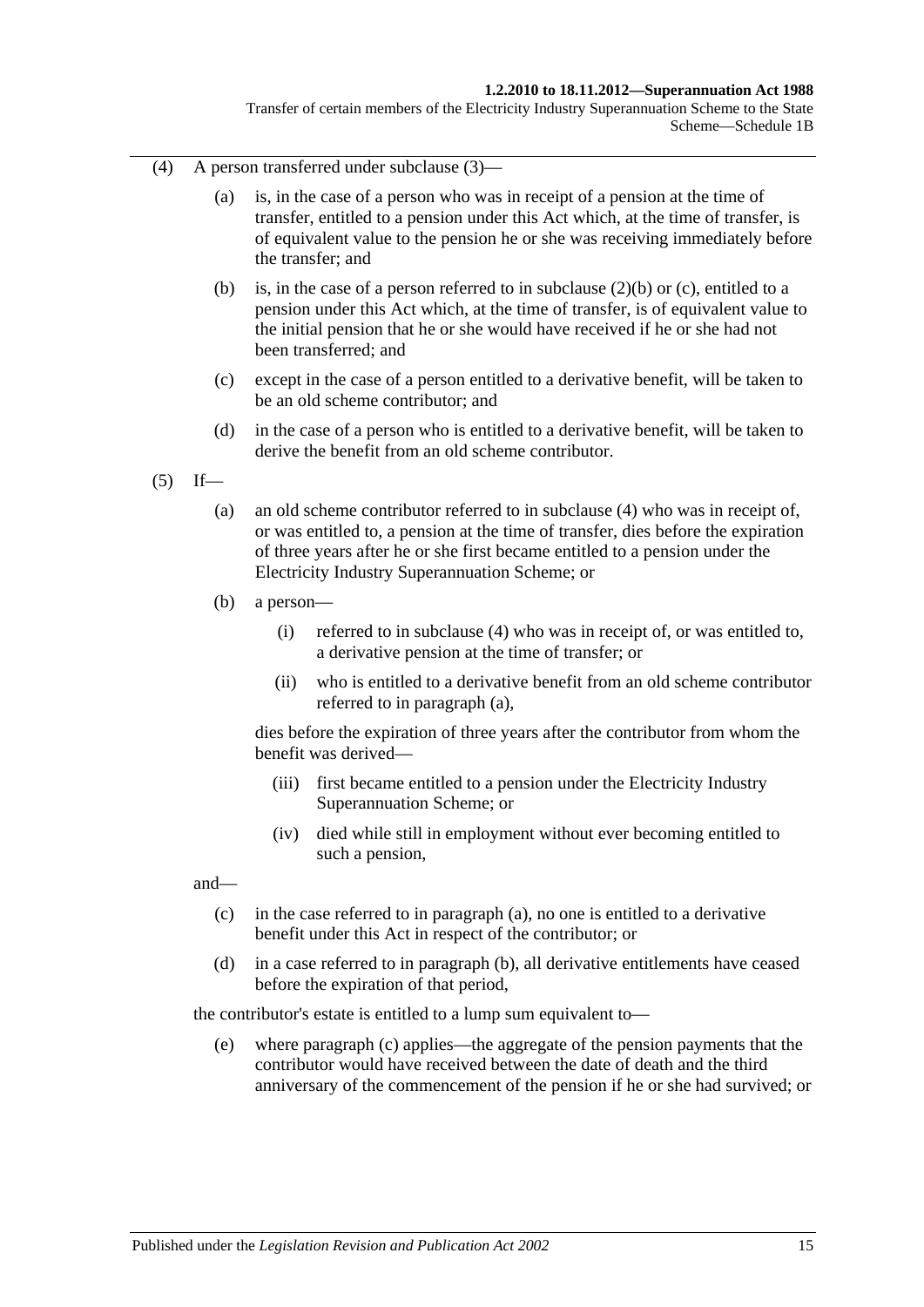#### **Superannuation Act 1988—1.2.2010 to 18.11.2012**

Schedule 1B—Transfer of certain members of the Electricity Industry Superannuation Scheme to the State Scheme

> (f) where [paragraph](#page-118-4) (d) applies—the aggregate of the pension payments that the contributor from whom the benefit was derived would have received between the date when the derivative entitlement, or the last of the derivative entitlements, ceased and the third anniversary of the commencement of the pension (or the date of the contributor's death) if the contributor had survived during that period,

(the lump sum will be determined on the assumption that the pension will not be adjusted under [section](#page-97-0) 47 during that period).

- (6) Where a person who is transferred under this clause was, immediately before the transfer, entitled to commute a part, or the whole, of his or her pension under the Electricity Industry Superannuation Scheme, he or she is entitled to commute the whole or a part of the pension in accordance with this Act within a period that terminates—
	- (a) when the period for commutation under the Electricity Industry Superannuation Scheme would have terminated; or
	- (b) at the expiration of three months after the transfer,

whichever is the later.

- <span id="page-119-0"></span>(7) An amount equivalent in value to that part of the Scheme assets of the Electricity Industry Superannuation Scheme that is attributable to the contributions (and the interest and other income and other accretions arising from investment of those contributions) to the Scheme of a person transferred to the State Scheme under this clause who was in receipt of, or entitled to, a pension at the time of transfer, or of the contributor from whom a person transferred to the State Scheme under this clause derives benefits, (to be determined by an actuary appointed by the Treasurer) must be paid by the Trustee from the Scheme assets to the Treasurer.
- (8) The Treasurer must pay into the South Australian Superannuation Fund a contribution reflecting the amount paid to the Treasurer under [subclause](#page-119-0) (7).
- (9) An amount equivalent in value to the aggregate value of the employer components of benefits payable under this Act to, or in respect of, persons transferred under this clause (to be determined by an actuary appointed by the Treasurer) must be paid by the Trustee from the Scheme assets of the Electricity Industry Superannuation Scheme to the Treasurer.

### <span id="page-119-2"></span>**4—Transfer of persons entitled to preserved benefits**

- (1) The Treasurer may, by notice to the Electricity Industry Superannuation Board and the South Australian Superannuation Board under [clause](#page-123-0) 7 before the relevant day, transfer a person referred to in [subclause](#page-119-1) (2) from the Electricity Industry Superannuation Scheme to the State Scheme.
- <span id="page-119-1"></span>(2) A person who—
	- (a) is a member of the Electricity Industry pension scheme or either of the contributory lump sum schemes; and
	- (b) is entitled to preserved benefits in the relevant scheme; and
	- (c) is not accruing benefits under any other division of the Electricity Industry Superannuation Scheme,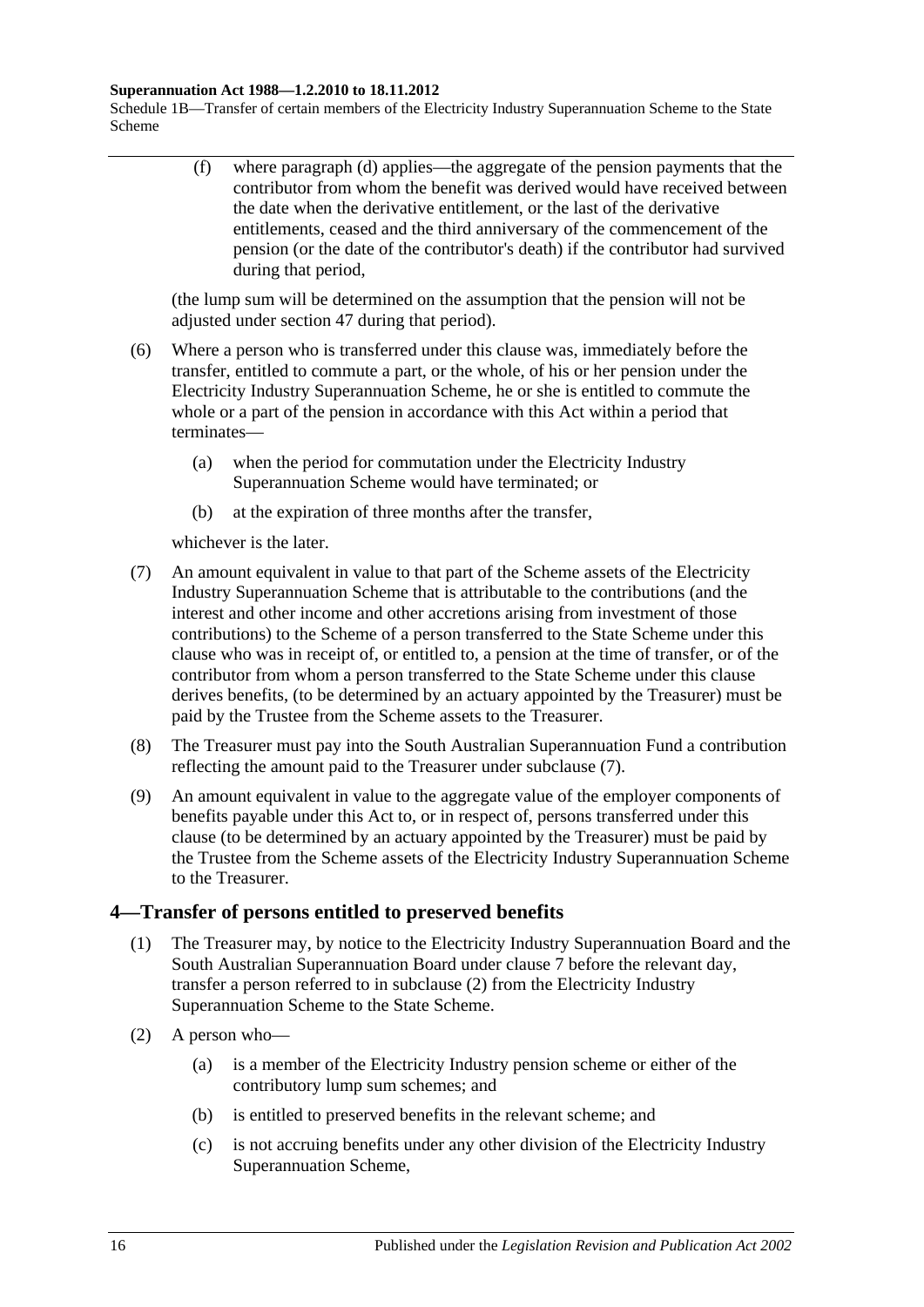Transfer of certain members of the Electricity Industry Superannuation Scheme to the State Scheme—Schedule 1B

may be transferred under this clause.

- (3) After the transfer—
	- (a) a person who had been a member of the Electricity Industry pension scheme will be taken to be an old scheme contributor under this Act; and
	- (b) a person who had been a member of either of the contributory lump sum schemes will be taken to be a new scheme contributor under this Act.
- <span id="page-120-0"></span>(4) The South Australian Superannuation Board must open a contribution account in the name of each person transferred under this clause and must credit to the account an amount equivalent to the amount standing to the credit of the person's contribution account in the Electricity Industry Superannuation Scheme immediately before the transfer.
- <span id="page-120-1"></span>(5) An amount equivalent to the aggregate of the amounts credited to contribution accounts under [subclause](#page-120-0) (4) must be paid by the Trustee from the Scheme assets of the Electricity Industry Superannuation Scheme to the Treasurer.
- (6) The Treasurer must pay into the South Australian Superannuation Fund a contribution reflecting the amount paid to the Treasurer under [subclause](#page-120-1) (5).
- <span id="page-120-3"></span><span id="page-120-2"></span>(7) Where—
	- (a) a person who was a member of the Electricity Industry pension scheme before being transferred to the State Scheme under [subclause](#page-119-2) (1) or the spouse or eligible child of such a person is entitled to a pension under [section](#page-74-0) 39(5), the pension will—
		- (i) in the case of a retirement pension or an invalid pension payable to the person—be equivalent to his or her notional pension;
		- (ii) in the case of a pension payable to a spouse or eligible child—be determined in accordance with [section](#page-68-0) 38 on the basis that the person's notional pension as defined in [subclause](#page-121-0) (8) is the notional pension referred to in [section](#page-68-0) 38;
	- (b) the estate of a person referred to in [paragraph](#page-120-2) (a) is entitled to a lump sum under section  $39(5)(e)$  or [\(f\),](#page-74-2) the lump sum will—
		- (i) where section  $39(5)(e)$  applies—be the amount stated in [section](#page-76-1) 39(8a);
		- (ii) where section  $39(5)(f)$  applies—be the aggregate of the following amounts:
			- (A) an employee component (to be charged against the person's contribution account) equivalent to the amount standing to the credit of that account; and
			- (B) an employer component being an amount equivalent to 1.8 times the employee component.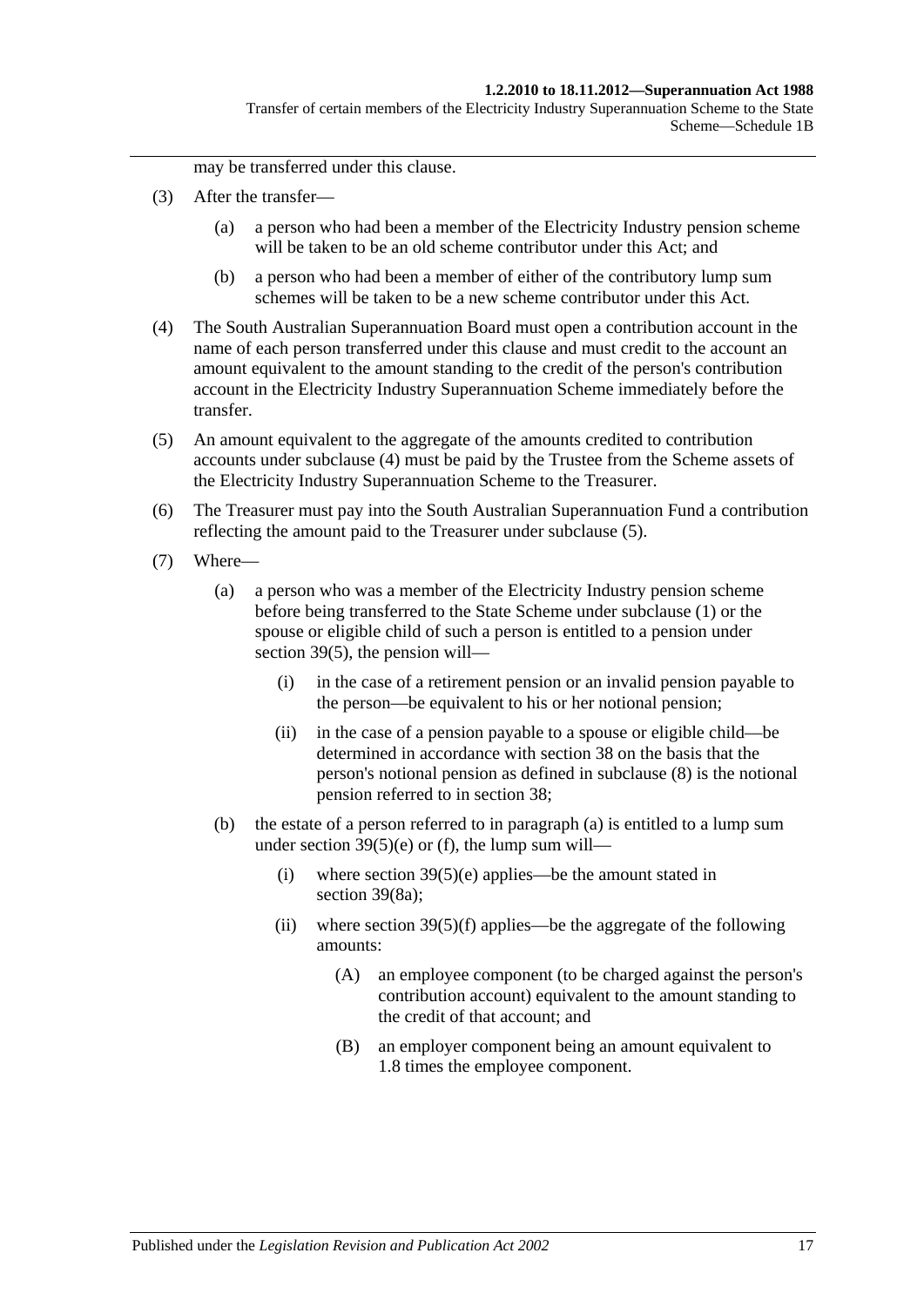#### **Superannuation Act 1988—1.2.2010 to 18.11.2012**

Schedule 1B—Transfer of certain members of the Electricity Industry Superannuation Scheme to the State Scheme

<span id="page-121-0"></span>(8) In [subclause](#page-120-3) (7)—

*notional pension* in relation to a person means the pension that the person would have been entitled to receive under the Electricity Industry pension scheme if he or she had become entitled to receive that pension immediately before being transferred to the State Scheme adjusted to reflect changes in the Consumer Price Index from the date on which the person was transferred;

*spouse* means a person referred to in section 38(1a).

- <span id="page-121-1"></span>(9) A person who was a member of either of the contributory lump sum schemes before being transferred to the State Scheme under [subclause](#page-119-2) (1) will (or, where the person has died, the spouse or estate of the person will) be entitled to a lump sum under [section](#page-35-1) 28(2) that is the aggregate of the following amounts:
	- (a) an employee component (to be charged against the person's contribution account) equivalent to the amount standing to the credit of that account; and
	- (b) the person's notional employer component adjusted to reflect changes in the Consumer Price Index from the date on which the person was transferred.
- $(10)$  In [subclause](#page-121-1)  $(9)$ —

*notional employer component* in relation to a person means the employer component that the person would have been entitled to receive under the contributory lump sum scheme if he or she had become entitled to receive that component immediately before being transferred to the State Scheme.

#### <span id="page-121-4"></span>**5—Transfer of certain other persons**

- (1) The Treasurer may, with the consent of the person, by notice to the Electricity Industry Superannuation Board and the South Australian Superannuation Board under [clause](#page-123-0) 7, transfer a person who is a member of the Electricity Industry Superannuation Scheme and who also falls within the definition of *employee* in [section](#page-6-0) 4 from that scheme to the State Scheme.
- (2) After the transfer—
	- (a) a person who had been a member of the Electricity Industry pension scheme will be taken to be an old scheme contributor under this Act; and
	- (b) a person who had been a member of either of the contributory lump sum schemes will be taken to be a new scheme contributor under this Act.
- <span id="page-121-2"></span>(3) The South Australian Superannuation Board must open a contribution account in the name of each person transferred under this clause and must credit to the account an amount equivalent to the amount standing to the credit of the person's contribution account in the Electricity Industry Superannuation Scheme immediately before the transfer.
- <span id="page-121-3"></span>(4) An amount equivalent to the aggregate of the amounts credited to contribution accounts under [subclause](#page-121-2) (3) must be paid by the Trustee from the Scheme assets of the Electricity Industry Superannuation Scheme to the Treasurer.
- (5) The Treasurer must pay into the South Australian Superannuation Fund a contribution reflecting the amount paid to the Treasurer under [subclause](#page-121-3) (4).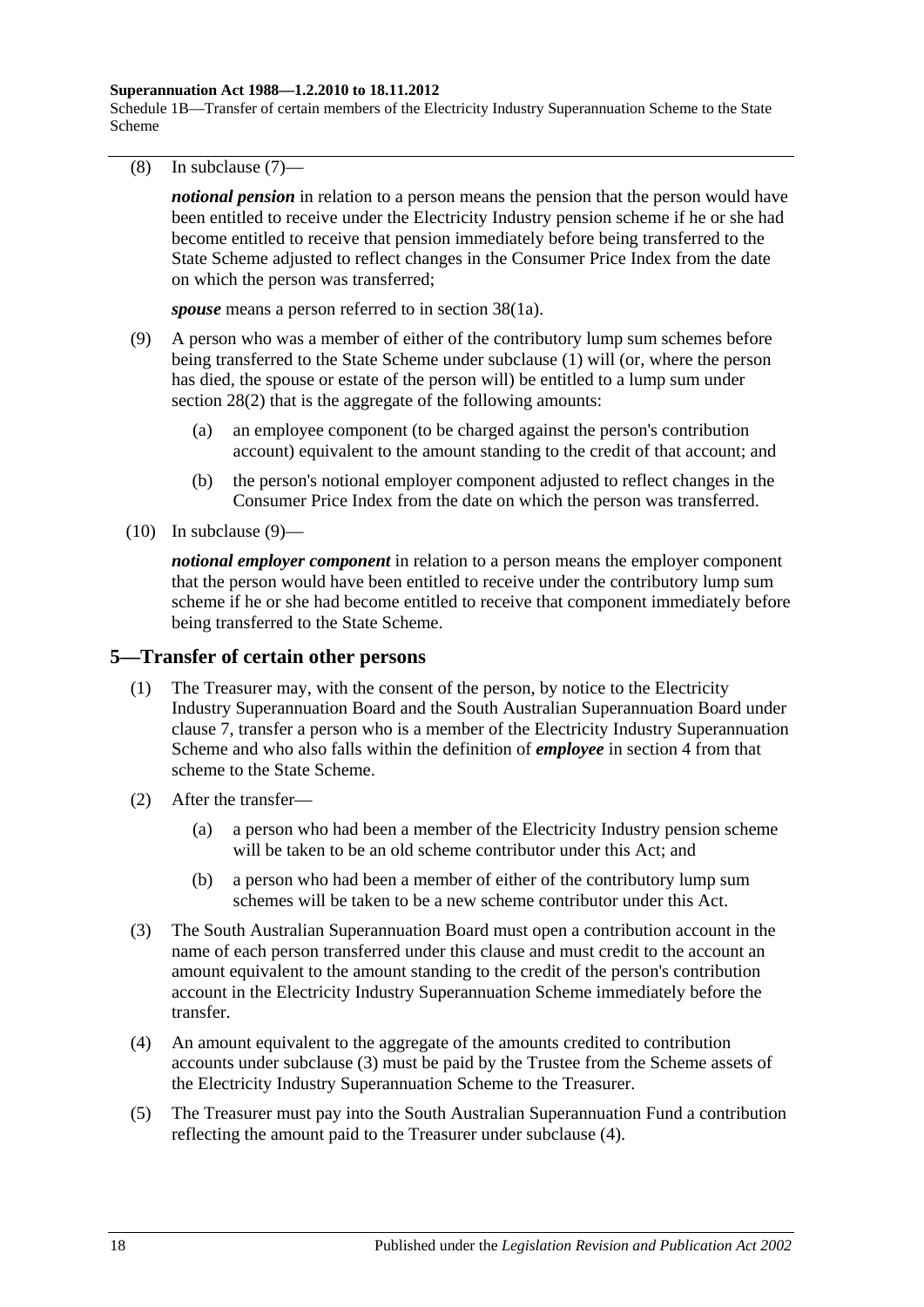#### **1.2.2010 to 18.11.2012—Superannuation Act 1988**

Transfer of certain members of the Electricity Industry Superannuation Scheme to the State Scheme—Schedule 1B

- <span id="page-122-0"></span>(6) An amount equivalent in value to the aggregate value of the employer components of those parts of benefits payable under this Act to, or in respect of, persons transferred under this clause that are attributable to contributors' employment up to the time of transfer (to be determined by an actuary appointed by the Treasurer) must be paid by the Trustee from the Scheme assets of the Electricity Industry Superannuation Scheme to the Treasurer.
- (7) The Minister must attribute to each person transferred under this clause (other than a person who was immediately before the transfer a member of Division 4 of the Electricity Industry Superannuation Scheme) a number of contribution points that is sufficient—
	- (a) to provide the person with an accrued entitlement under this Act at the time of transfer that is not less than his or her accrued entitlement under the Electricity Industry Superannuation Scheme immediately before the transfer; and
	- (b) in the case of a person who was entitled to defined benefits under the Electricity Industry Superannuation Scheme, to ensure that the level of benefits on retirement at age 60 that the person was to be entitled to under that Scheme are maintained.
- (8) The Treasurer must pay into the South Australian Superannuation Fund a contribution reflecting the amount paid to the Treasurer under [subclause](#page-122-0) (6) in respect of persons who were immediately before the transfer members of Division 4 of the Electricity Industry Superannuation Scheme, and the South Australian Superannuation Board must open an account under [section](#page-98-0) 47B in the name of each person transferred from Division 4 and credit to each account that part of the contribution paid by the Treasurer that is attributable to the person in whose name the account has been opened.
- (9) In the application of [Part 4](#page-30-0) in relation to a person transferred under this clause who was, immediately before the transfer, a member of Division 4 of the Electricity Industry Superannuation Scheme—
	- (a) the number "4.5" wherever appearing in a formula in that Part will be changed to "4.9"; and
	- (b) the number "3.86" wherever appearing in such a formula will be changed to "4.2"; and
	- (c) the number "420" wherever appearing in such a formula will be changed to "360".
- (10) Subject to an election under [subclause](#page-122-1) (11), a person transferred under this clause is required to contribute at the rate of 6 per cent of salary until he or she makes an election under [section](#page-26-0) 23 to contribute at some other rate.
- <span id="page-122-1"></span>(11) A person may, within 14 days after service of a notice under [clause](#page-123-1) 7(3), elect, in a manner approved by the Board, to contribute at any of the rates set out in [section](#page-26-0) 23.
- (12) The Board may, in a particular case, extend the period of 14 days referred to in [subclause](#page-122-1)  $(11)$ .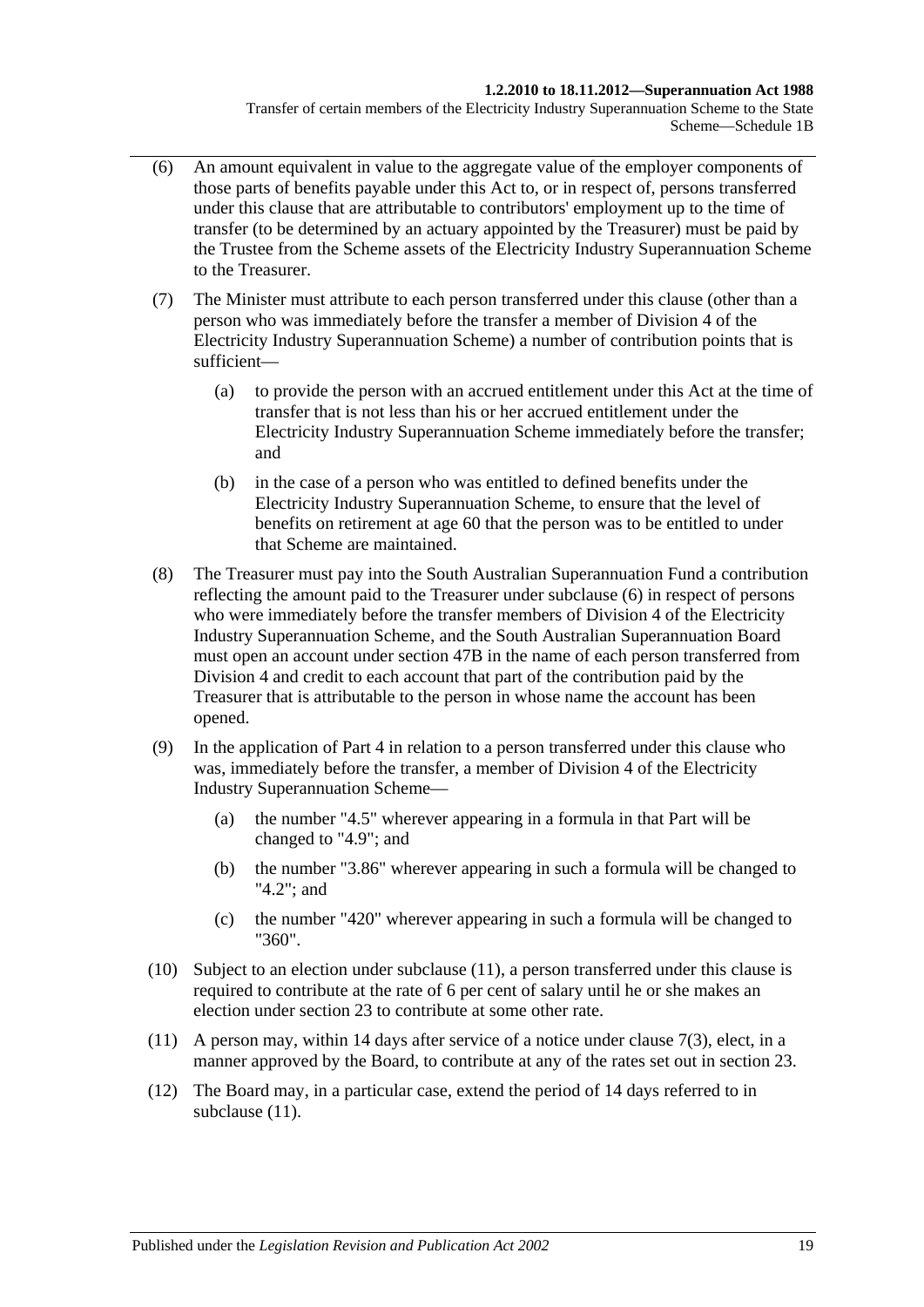#### **Superannuation Act 1988—1.2.2010 to 18.11.2012**

Schedule 1B—Transfer of certain members of the Electricity Industry Superannuation Scheme to the State Scheme

## **Part 3—General**

#### **6—Employer contributions**

- (1) Money standing to the credit of the fund or funds referred to in clause 18A of Schedule 1 of the *[Electricity Corporations Act](http://www.legislation.sa.gov.au/index.aspx?action=legref&type=act&legtitle=Electricity%20Corporations%20Act%201994) 1994* (before its repeal by the *[Electricity Corporations \(Restructuring and Disposal\) Act](http://www.legislation.sa.gov.au/index.aspx?action=legref&type=act&legtitle=Electricity%20Corporations%20(Restructuring%20and%20Disposal)%20Act%201999) 1999*) must be paid to the Treasurer.
- (2) The employer of a person who has been transferred to the State Scheme under [clause](#page-121-4) 5 will be taken to have entered into an arrangement with the Board under [section](#page-14-0) 5.
- (3) The terms of the arrangement will be determined by the Treasurer after consultation with the employer.

#### <span id="page-123-2"></span><span id="page-123-0"></span>**7—Notices**

- (1) The Treasurer may serve notice on the Electricity Industry Superannuation Board and the South Australian Superannuation Board transferring a member or members of the Electricity Industry Superannuation Scheme to the State Scheme under this Schedule.
- (2) The notice must—
	- (a) be in writing; and
	- (b) identify the member or members to whom it applies; and
	- (c) identify the clause of this Schedule in relation to which it will operate.
- <span id="page-123-1"></span>(3) On receipt of a notice under [subclause](#page-123-2) (1), the Electricity Industry Superannuation Board must give notice to each member transferred advising him or her of the transfer.

### **8—Cessation of entitlements under the Electricity Industry Superannuation Scheme**

On the transfer of a person to the State Scheme under this Schedule, his or her entitlements under the Electricity Industry Superannuation Scheme cease.

#### <span id="page-123-3"></span>**9—Power to obtain information**

- (1) The South Australian Superannuation Board may, from time to time, require the Electricity Industry Superannuation Board to provide it with information in its possession relating to persons transferred to the State Scheme under this Schedule.
- (2) Despite any other Act or law to the contrary, the Electricity Industry Superannuation Board must comply with a requirement under [subclause](#page-123-3) (1).

### **10—Transfer effective despite** *Electricity Corporations Act 1994*

Transfers under this Schedule have effect despite provisions of Schedule 1 of the *[Electricity Corporations Act](http://www.legislation.sa.gov.au/index.aspx?action=legref&type=act&legtitle=Electricity%20Corporations%20Act%201994) 1994* as to membership of the Electricity Industry Superannuation Scheme.

#### **11—Regulations may be made for transitional purposes**

(1) The Governor may, by regulation, make provisions of a transitional nature in relation to the transfer of persons under this Schedule to the State Scheme.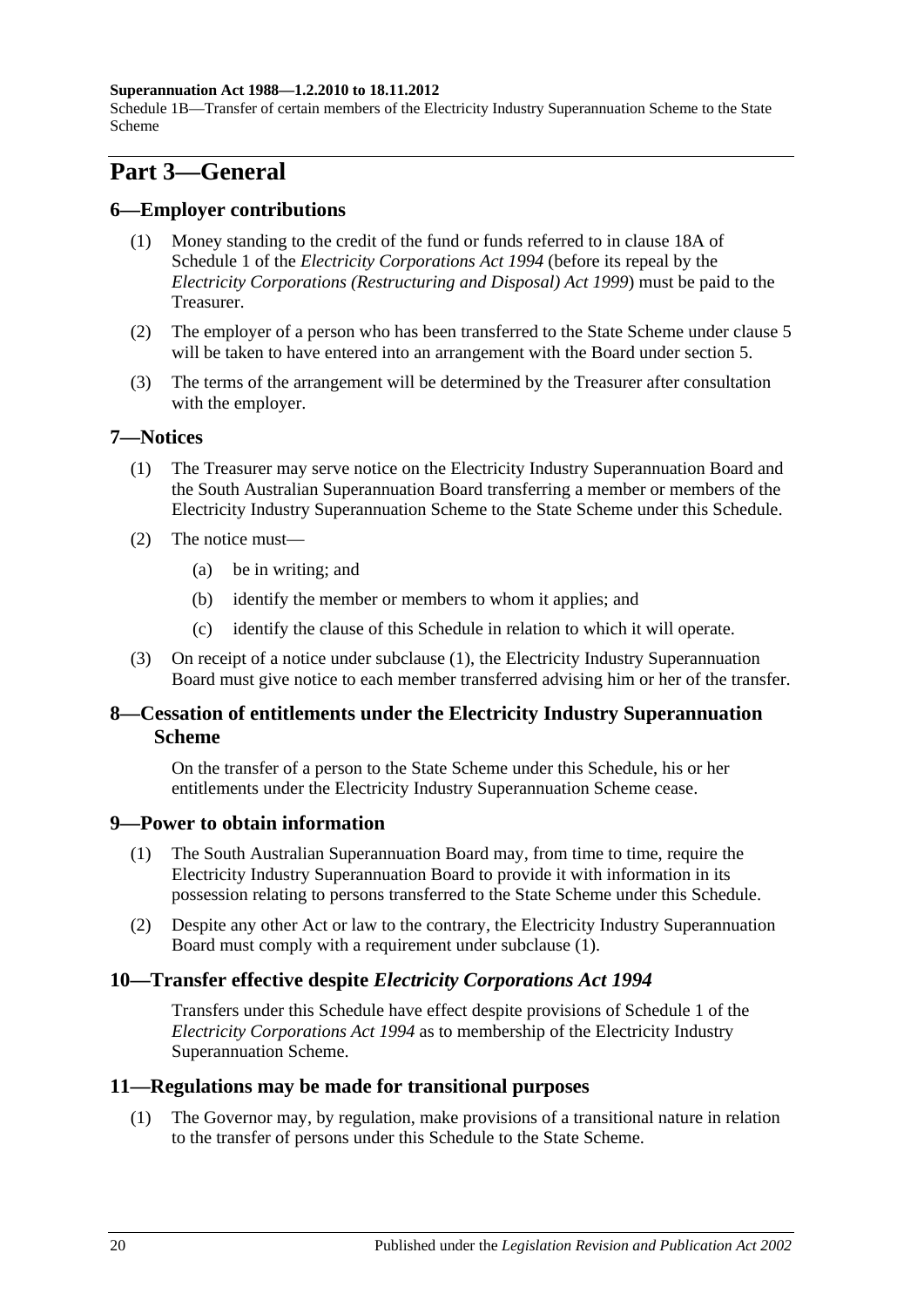#### **1.2.2010 to 18.11.2012—Superannuation Act 1988**

Transfer of certain members of the Electricity Industry Superannuation Scheme to the State Scheme—Schedule 1B

(2) A regulation made under this clause may—

- (a) modify the provisions of this Act in their application to a person transferred under this Schedule;
- (b) operate prospectively or retrospectively from a date specified in the regulation.

## **Schedule 2**

| Value of A       | Corresponding<br>Value of C | Value of A | Corresponding<br>Value of C | Value of A | Corresponding<br>Value of C |
|------------------|-----------------------------|------------|-----------------------------|------------|-----------------------------|
| $\boldsymbol{0}$ | 0.1378                      | 30         | 0.2150                      | 60         | 0.2890                      |
| $\mathbf{1}$     | 0.1404                      | 31         | 0.2175                      | 61         | 0.2914                      |
| $\mathfrak{2}$   | 0.1430                      | 32         | 0.2200                      | 62         | 0.2938                      |
| 3                | 0.1457                      | 33         | 0.2225                      | 63         | 0.2962                      |
| $\overline{4}$   | 0.1483                      | 34         | 0.2250                      | 64         | 0.2986                      |
| $\sqrt{5}$       | 0.1509                      | 35         | 0.2275                      | 65         | 0.3010                      |
| 6                | 0.1535                      | 36         | 0.2300                      | 66         | 0.3034                      |
| $\tau$           | 0.1561                      | 37         | 0.2325                      | 67         | 0.3058                      |
| $8\,$            | 0.1587                      | 38         | 0.2350                      | 68         | 0.3082                      |
| 9                | 0.1613                      | 39         | 0.2375                      | 69         | 0.3106                      |
| 10               | 0.1639                      | 40         | 0.2400                      | 70         | 0.3129                      |
| 11               | 0.1665                      | 41         | 0.2425                      | 71         | 0.3153                      |
| 12               | 0.1690                      | 42         | 0.2450                      | 72         | 0.3177                      |
| 13               | 0.1716                      | 43         | 0.2474                      | 73         | 0.3201                      |
| 14               | 0.1742                      | 44         | 0.2499                      | 74         | 0.3224                      |
| 15               | 0.1768                      | 45         | 0.2524                      | 75         | 0.3248                      |
| 16               | 0.1794                      | 46         | 0.2548                      | 76         | 0.3272                      |
| 17               | 0.1819                      | 47         | 0.2573                      | 77         | 0.3295                      |
| 18               | 0.1845                      | 48         | 0.2598                      | 78         | 0.3319                      |
| 19               | 0.1870                      | 49         | 0.2622                      | 79         | 0.3342                      |
| 20               | 0.1896                      | 50         | 0.2647                      | 80         | 0.3366                      |
| 21               | 0.1922                      | 51         | 0.2671                      | 81         | 0.3389                      |
| 22               | 0.1947                      | 52         | 0.2696                      | 82         | 0.3412                      |
| 23               | 0.1972                      | 53         | 0.2720                      | 83         | 0.3436                      |
| 24               | 0.1998                      | 54         | 0.2744                      | 84         | 0.3459                      |
| 25               | 0.2023                      | 55         | 0.2769                      | 85         | 0.3482                      |
| 26               | 0.2049                      | 56         | 0.2793                      | 86         | 0.3506                      |
| 27               | 0.2074                      | 57         | 0.2817                      | 87         | 0.3529                      |
| 28               | 0.2099                      | 58         | 0.2841                      | 88         | 0.3552                      |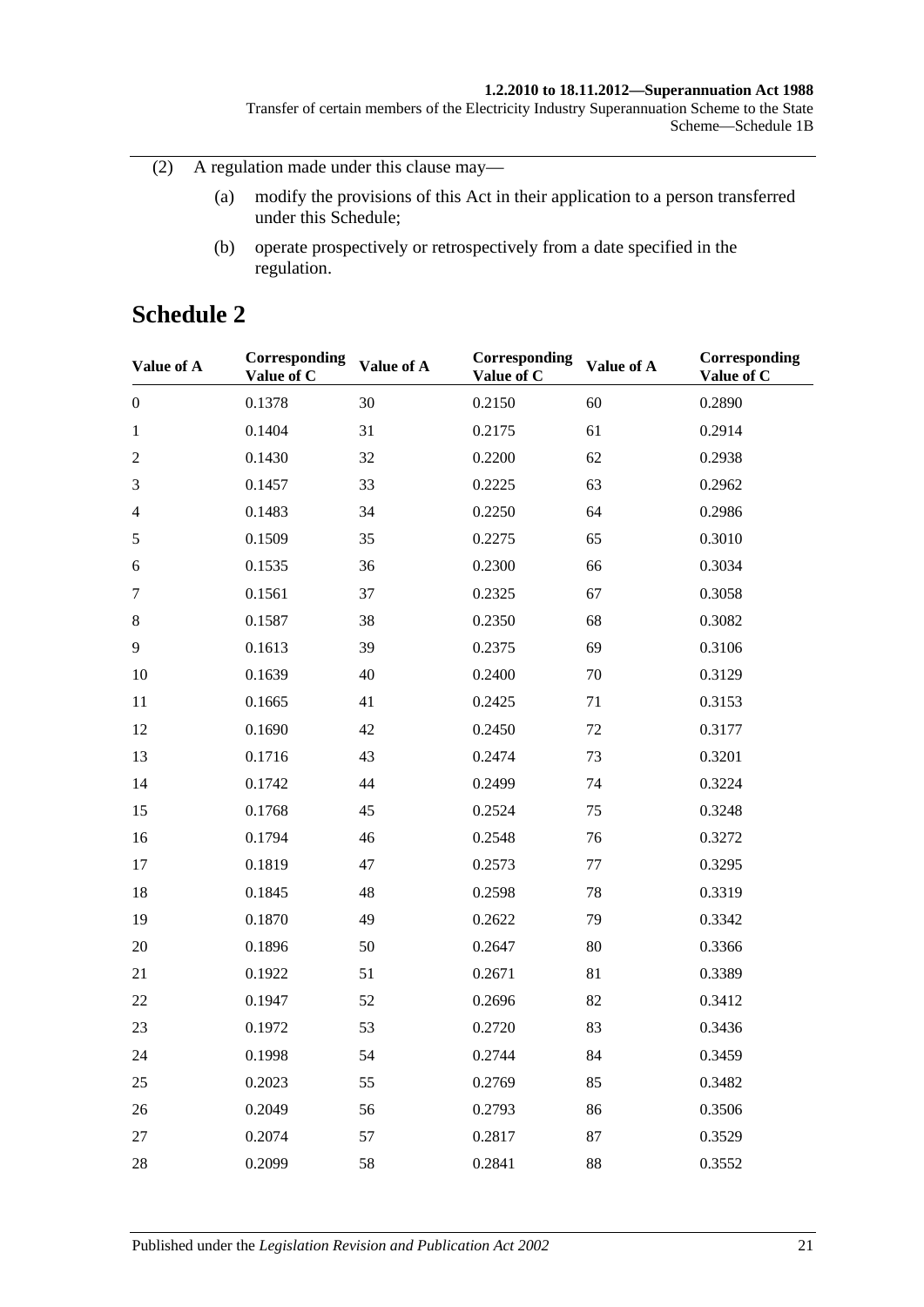| Value of A | Corresponding<br>Value of C | Value of A | Corresponding<br>Value of C | Value of A | Corresponding<br>Value of C |
|------------|-----------------------------|------------|-----------------------------|------------|-----------------------------|
| 29         | 0.2124                      | 59         | 0.2866                      | 89         | 0.3575                      |
| 90         | 0.3598                      | 120        | 0.4275                      | 150        | 0.4921                      |
| 91         | 0.3621                      | 121        | 0.4297                      | 151        | 0.4942                      |
| 92         | 0.3644                      | 122        | 0.4319                      | 152        | 0.4962                      |
| 93         | 0.3667                      | 123        | 0.4341                      | 153        | 0.4983                      |
| 94         | 0.3690                      | 124        | 0.4363                      | 154        | 0.5004                      |
| 95         | 0.3713                      | 125        | 0.4385                      | 155        | 0.5025                      |
| 96         | 0.3736                      | 126        | 0.4407                      | 156        | 0.5046                      |
| 97         | 0.3759                      | 127        | 0.4429                      | 157        | 0.5067                      |
| 98         | 0.3782                      | 128        | 0.4450                      | 158        | 0.5087                      |
| 99         | 0.3805                      | 129        | 0.4472                      | 159        | 0.5108                      |
| 100        | 0.3827                      | 130        | 0.4494                      | 160        | 0.5129                      |
| 101        | 0.3850                      | 131        | 0.4516                      | 161        | 0.5149                      |
| 102        | 0.3873                      | 132        | 0.4537                      | 162        | 0.5170                      |
| 103        | 0.3896                      | 133        | 0.4559                      | 163        | 0.5190                      |
| 104        | 0.3918                      | 134        | 0.4580                      | 164        | 0.5211                      |
| 105        | 0.3941                      | 135        | 0.4602                      | 165        | 0.5231                      |
| 106        | 0.3963                      | 136        | 0.4623                      | 166        | 0.5252                      |
| 107        | 0.3986                      | 137        | 0.4645                      | 167        | 0.5272                      |
| 108        | 0.4008                      | 138        | 0.4666                      | 168        | 0.5293                      |
| 109        | 0.4031                      | 139        | 0.4688                      | 169        | 0.5313                      |
| 110        | 0.4053                      | 140        | 0.4609                      | 170        | 0.5333                      |
| 111        | 0.4075                      | 141        | 0.4730                      | 171        | 0.5354                      |
| 112        | 0.4098                      | 142        | 0.4752                      | 172        | 0.5374                      |
| 113        | 0.4120                      | 143        | 0.4773                      | 173        | 0.5394                      |
| 114        | 0.4142                      | 144        | 0.4794                      | 174        | 0.5414                      |
| 115        | 0.4165                      | 145        | 0.4815                      | 175        | 0.5434                      |
| 116        | 0.4187                      | 146        | 0.4836                      | 176        | 0.5454                      |
| 117        | 0.4209                      | 147        | 0.4857                      | 177        | 0.5474                      |
| 118        | 0.4231                      | 148        | 0.4879                      | 178        | 0.5494                      |
| 119        | 0.4253                      | 149        | 0.4900                      | 179        | 0.5514                      |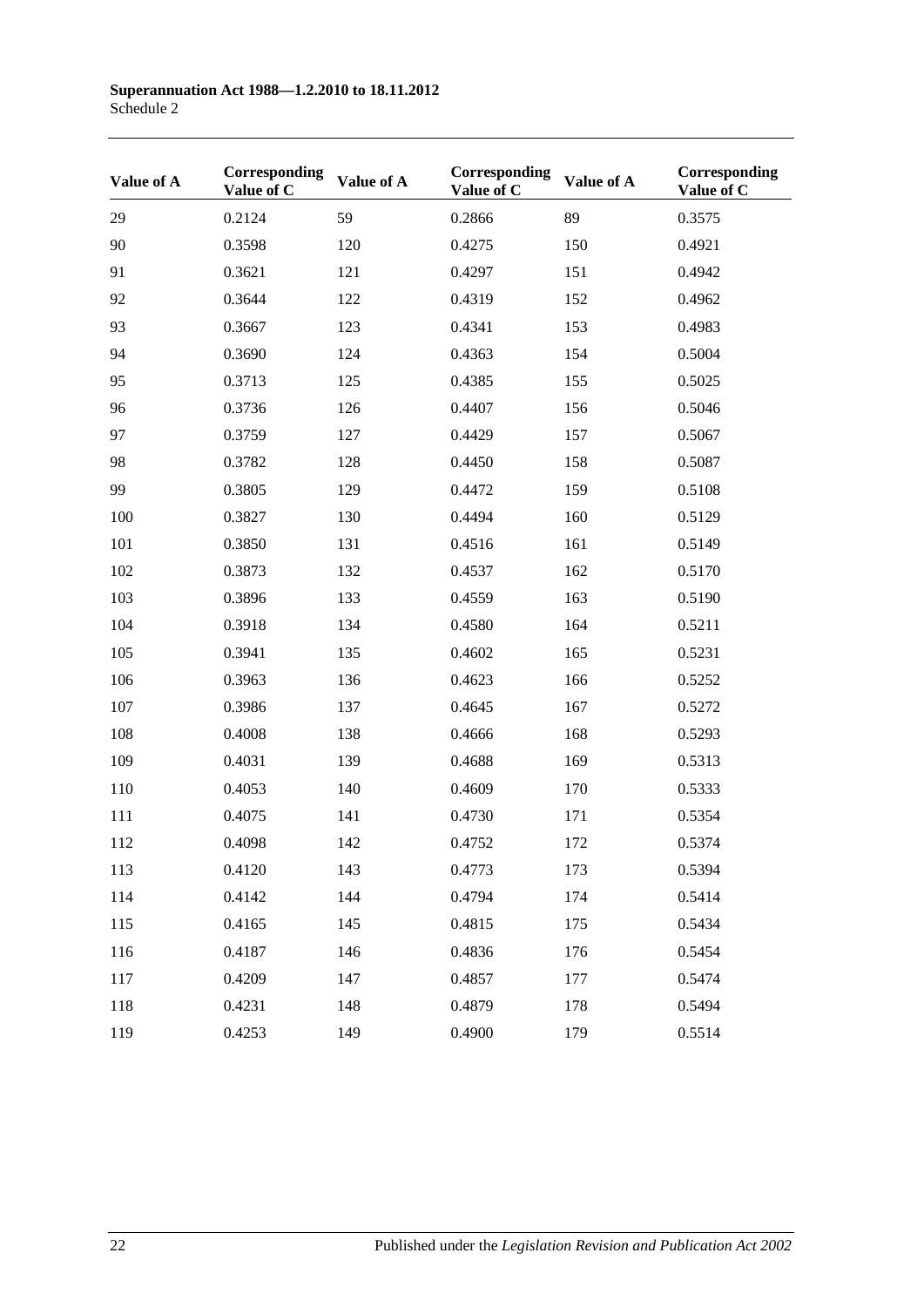| Value of A | Corresponding<br>Value of C | Value of A | Corresponding<br>Value of C | Value of A | Corresponding<br>Value of C |
|------------|-----------------------------|------------|-----------------------------|------------|-----------------------------|
| 180        | 0.5534                      | 210        | 0.6116                      | 240        | 0.6667                      |
| 181        | 0.5554                      | 211        | 0.6135                      | 241        | 0.6673                      |
| 182        | 0.5574                      | 212        | 0.6154                      | 242        | 0.6678                      |
| 183        | 0.5594                      | 213        | 0.6173                      | 243        | 0.6684                      |
| 184        | 0.5614                      | 214        | 0.6192                      | 244        | 0.6689                      |
| 185        | 0.5634                      | 215        | 0.6210                      | 245        | 0.6695                      |
| 186        | 0.5653                      | 216        | 0.6229                      | 246        | 0.6700                      |
| 187        | 0.5673                      | 217        | 0.6248                      | 247        | 0.6706                      |
| 188        | 0.5693                      | 218        | 0.6266                      | 248        | 0.6712                      |
| 189        | 0.5712                      | 219        | 0.6285                      | 249        | 0.6717                      |
| 190        | 0.5732                      | 220        | 0.6303                      | 250        | 0.6723                      |
| 191        | 0.5751                      | 221        | 0.6322                      | 251        | 0.6728                      |
| 192        | 0.5771                      | 222        | 0.6340                      | 252        | 0.6734                      |
| 193        | 0.5790                      | 223        | 0.6359                      | 253        | 0.6740                      |
| 194        | 0.5810                      | 224        | 0.6377                      | 254        | 0.6745                      |
| 195        | 0.5829                      | 225        | 0.6396                      | 255        | 0.6751                      |
| 196        | 0.5849                      | 226        | 0.6414                      | 256        | 0.6756                      |
| 197        | 0.5868                      | 227        | 0.6432                      | 257        | 0.6762                      |
| 198        | 0.5887                      | 228        | 0.6451                      | 258        | 0.6767                      |
| 199        | 0.5907                      | 229        | 0.6469                      | 259        | 0.6773                      |
| 200        | 0.5926                      | 230        | 0.6487                      | 260        | 0.6778                      |
| 201        | 0.5945                      | 231        | 0.6505                      | 262        | 0.6784                      |
| 202        | 0.5964                      | 232        | 0.6523                      | 262        | 0.6789                      |
| 203        | 0.5983                      | 233        | 0.6541                      | 263        | 0.6795                      |
| 204        | 0.6003                      | 234        | 0.6559                      | 264        | 0.6800                      |
| 205        | 0.6022                      | 235        | 0.6577                      | 265        | 0.6806                      |
| 206        | 0.6041                      | 236        | 0.6595                      | 266        | 0.6811                      |
| 207        | 0.6060                      | 237        | 0.6613                      | 267        | 0.6817                      |
| 208        | 0.6079                      | 238        | 0.6631                      | 268        | 0.6822                      |
| 209        | 0.6098                      | 239        | 0.6649                      | 269        | 0.6828                      |

Schedule 2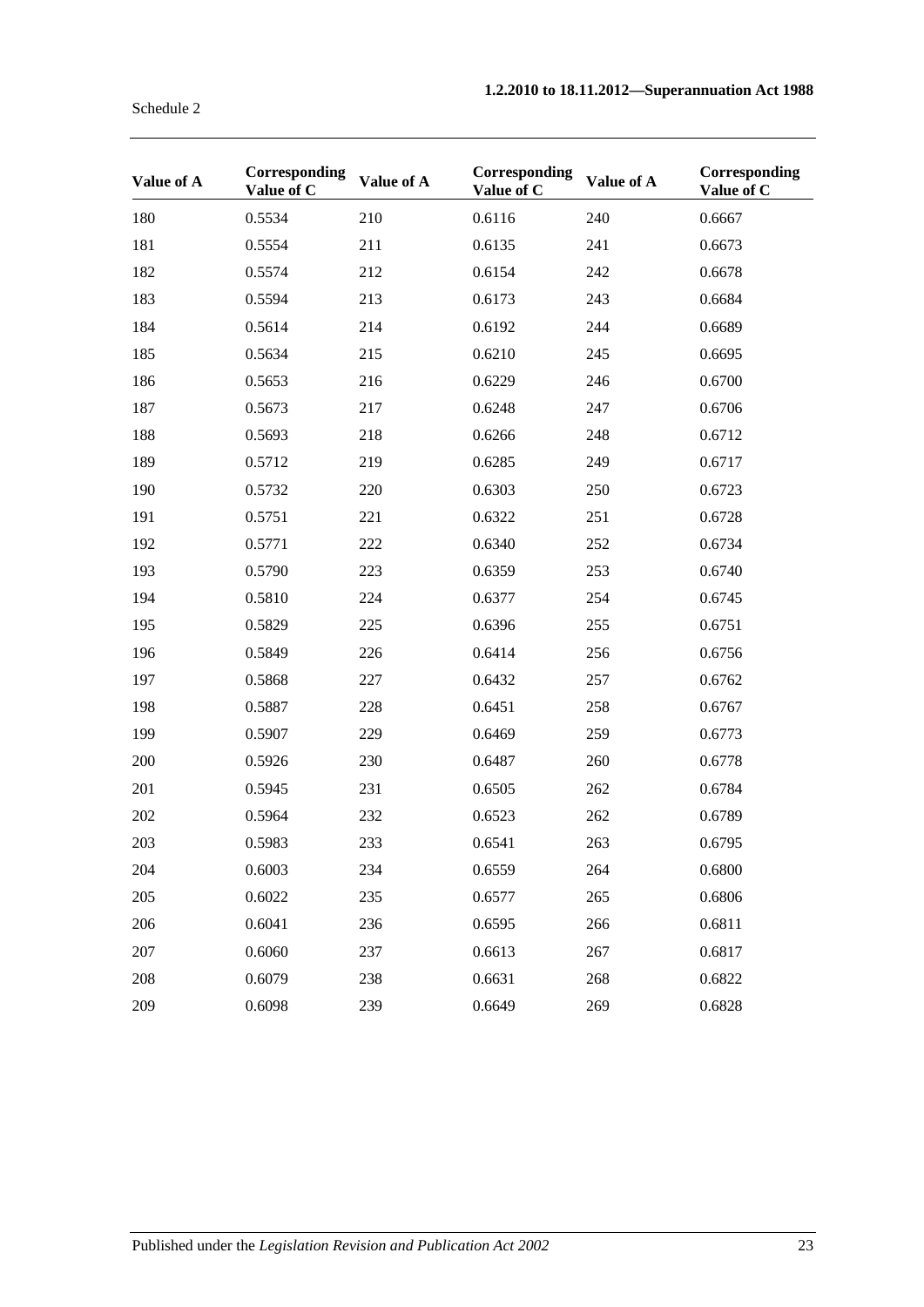| Value of A | Corresponding<br>Value of C | Value of A | Corresponding<br>Value of C | Value of A | Corresponding<br>Value of C |
|------------|-----------------------------|------------|-----------------------------|------------|-----------------------------|
| 270        | 0.6833                      | 300        | 0.7000                      | 330        | 0.7166                      |
| 271        | 0.6839                      | 301        | 0.7006                      | 331        | 0.7172                      |
| 272        | 0.6845                      | 302        | 0.7011                      | 332        | 0.7178                      |
| 273        | 0.6850                      | 303        | 0.7017                      | 333        | 0.7183                      |
| 274        | 0.6856                      | 304        | 0.7022                      | 334        | 0.7189                      |
| 275        | 0.6861                      | 305        | 0.7028                      | 335        | 0.7194                      |
| 276        | 0.6867                      | 306        | 0.7033                      | 336        | 0.7200                      |
| 277        | 0.6873                      | 307        | 0.7039                      | 337        | 0.7206                      |
| 278        | 0.6878                      | 308        | 0.7045                      | 338        | 0.7211                      |
| 279        | 0.6884                      | 309        | 0.7050                      | 339        | 0.7217                      |
| 280        | 0.6889                      | 310        | 0.7056                      | 340        | 0.7222                      |
| 281        | 0.6895                      | 311        | 0.7061                      | 341        | 0.7228                      |
| 282        | 0.6900                      | 312        | 0.7067                      | 342        | 0.7233                      |
| 283        | 0.6906                      | 313        | 0.7073                      | 343        | 0.7239                      |
| 284        | 0.6911                      | 314        | 0.7078                      | 344        | 0.7244                      |
| 285        | 0.6917                      | 315        | 0.7084                      | 345        | 0.7250                      |
| 286        | 0.6922                      | 316        | 0.7089                      | 346        | 0.7255                      |
| 287        | 0.6928                      | 317        | 0.7095                      | 347        | 0.7261                      |
| 288        | 0.6933                      | 318        | 0.7100                      | 348        | 0.7266                      |
| 289        | 0.6939                      | 319        | 0.7106                      | 349        | 0.7272                      |
| 290        | 0.6944                      | 320        | 0.7111                      | 350        | 0.7277                      |
| 291        | 0.6950                      | 321        | 0.7117                      | 351        | 0.7283                      |
| 292        | 0.6955                      | 322        | 0.7122                      | 352        | 0.7288                      |
| 293        | 0.6961                      | 323        | 0.7128                      | 353        | 0.7294                      |
| 294        | 0.6966                      | 324        | 0.7133                      | 354        | 0.7299                      |
| 295        | 0.6972                      | 325        | 0.7139                      | 355        | 0.7305                      |
| 296        | 0.6978                      | 326        | 0.7144                      | 356        | 0.7311                      |
| 297        | 0.6983                      | 327        | 0.7150                      | 357        | 0.7316                      |
| 298        | 0.6989                      | 328        | 0.7155                      | 358        | 0.7322                      |
| 299        | 0.6994                      | 329        | 0.7161                      | 359        | 0.7327                      |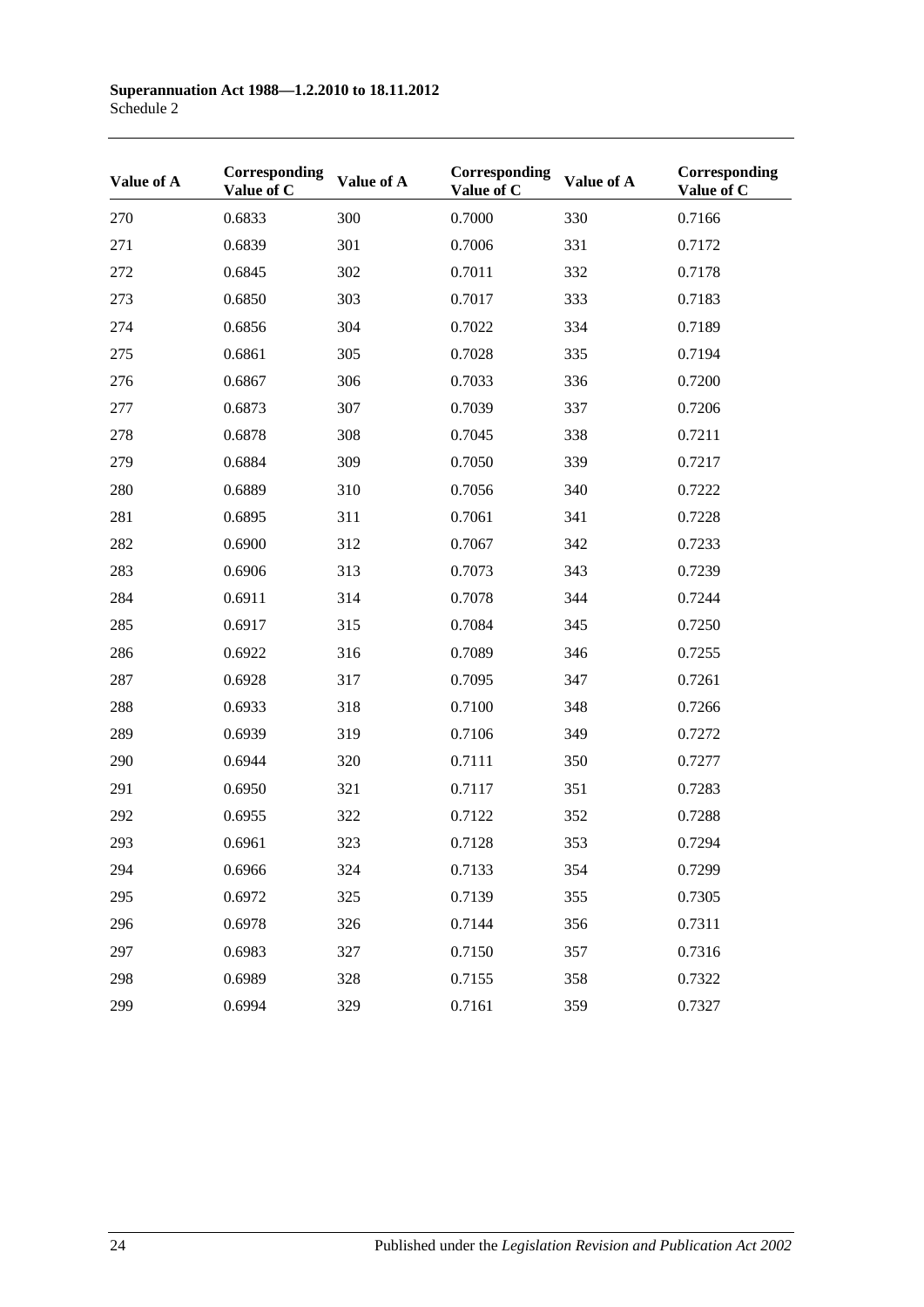# **Schedule 3—Administered schemes Part 1—Interpretation**

### **1—Interpretation**

(1) In this Schedule, unless the contrary intention appears—

*director* of a body corporate means a person who is a member of the governing body of the body corporate;

*rules*, in relation to a superannuation scheme, means any rules contained in a trust instrument or other document governing the establishment or operation of the superannuation scheme (subject to any provision made by this Schedule);

*special resolution* means—

- (a) in relation to the directors of a body corporate—a resolution passed by at least two-thirds of the votes cast by the directors of the body corporate voting with respect to the matter;
- (b) in relation to the trustees of a superannuation scheme—a resolution passed by at least two-thirds of the votes cast by the trustees of the superannuation scheme voting with respect to the matter;

*superannuation scheme* means a scheme (whether established within the private sector or the public sector) that—

- (a) is established for the purposes of providing superannuation or retirement benefits (and may provide for other benefits such as invalidity or death benefits); and
- (b) provides for an indefinitely continuing fund,

other than a scheme established under another part of this Act, or under another Act;

*Super SA* means the agency or body designated from time to time for the purposes of this Schedule by the Minister by notice in the Gazette as being the entity primarily involved in assisting in the administration of public sector superannuation schemes within the State:

*trustee*, in relation to a superannuation scheme, means—

- (a) if there is a trustee (within the ordinary meaning of that expression) of the superannuation scheme—the trustee; or
- (b) in any other case—the person who administers the superannuation scheme under the rules of the scheme.
- (2) For the purposes of this Schedule, an *administered scheme* is a superannuation scheme that is within the ambit of a declaration under [clause](#page-129-0) 2.
- (3) For the purposes of this Schedule, a *superannuation fund* is a pool of assets accumulated for the purposes of a superannuation scheme.
- (4) A reference in this Schedule to *rate of return* is a reference to a positive or a negative rate of return.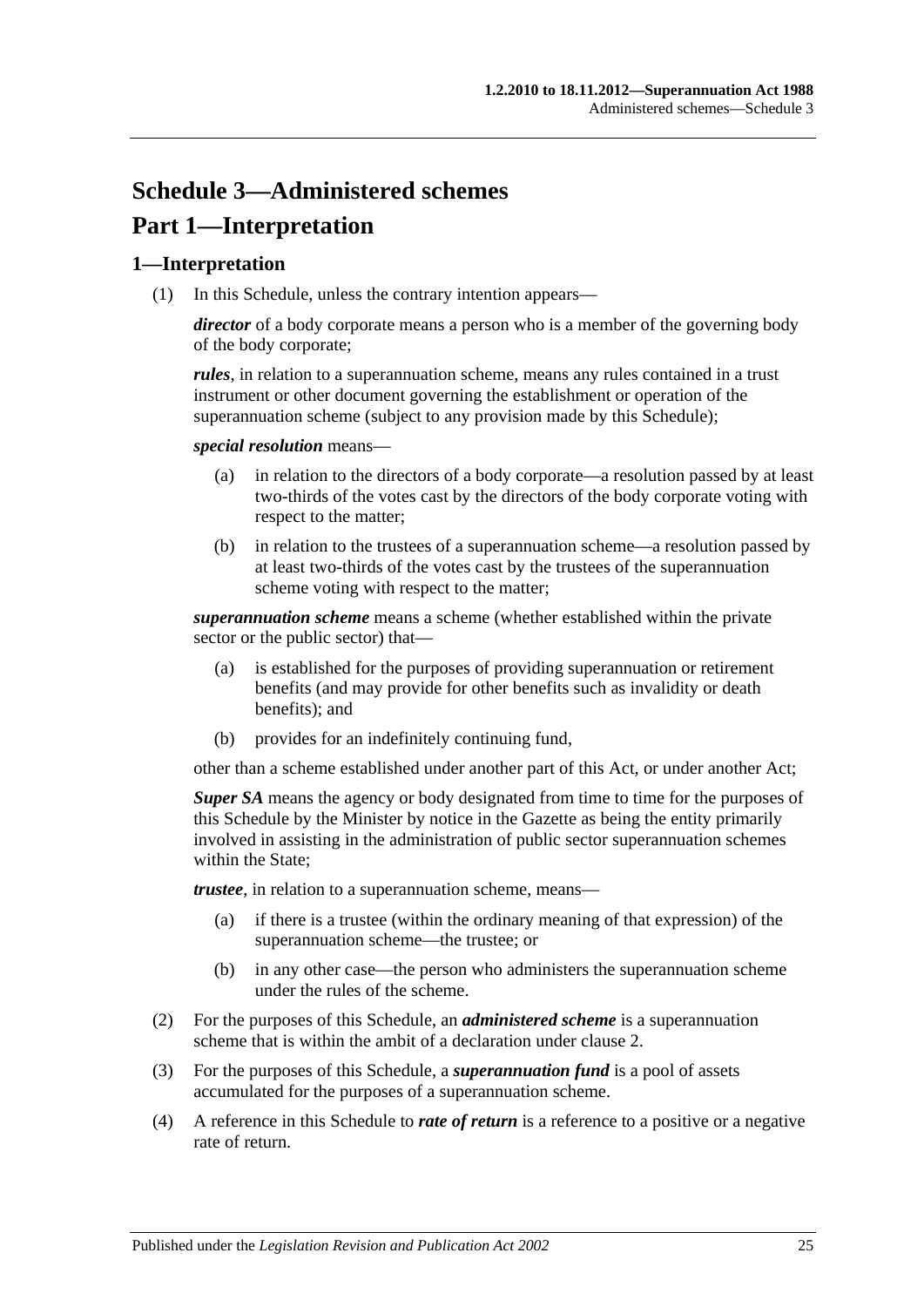## **Part 2—Management of schemes**

### <span id="page-129-1"></span><span id="page-129-0"></span>**2—Application of Schedule to schemes**

- <span id="page-129-6"></span><span id="page-129-5"></span>(1) The Minister may, by notice in the Gazette, declare that this Schedule applies to or in relation to a superannuation scheme in 1 or more of the following respects:
	- (a) that the superannuation scheme and its associated superannuation fund will be a scheme and fund established under this Act;
	- (b) that the superannuation scheme will be administered by Super SA;
	- (c) that the superannuation fund will be invested and managed by the Superannuation Funds Management Corporation of South Australia;
	- (d) that the superannuation scheme and its associated superannuation fund will have the Board as its trustee.
- <span id="page-129-8"></span><span id="page-129-7"></span><span id="page-129-4"></span><span id="page-129-3"></span><span id="page-129-2"></span>(2) The Minister may not make a declaration under [subclause](#page-129-1) (1) unless—
	- (a) the superannuation scheme is a qualifying scheme; and
	- (b) the Minister is acting on the basis of an application made by the trustee of the scheme.
- (3) The following provisions apply in connection with the operation of [paragraph](#page-129-2) (a) of [subclause](#page-129-3) (2):
	- (a) a superannuation scheme is a *qualifying scheme* if the operations of the employer of the members of the scheme are wholly or substantially funded by money provided by—
		- (i) the Government of the State; or
		- (ii) an agency or instrumentality of the Crown; or
		- (iii) some other public authority prescribed by the regulations for the purposes of this paragraph; and
	- (b) once a declaration has been made under [subclause](#page-129-1) (1) in relation to a superannuation scheme, it is irrelevant if the scheme ceases to be a qualifying scheme (and the Minister may, if due application has been made, make a further declaration under [subclause](#page-129-1) (1) on the basis that [paragraph](#page-129-2) (a) of [subclause](#page-129-3) (2) no longer applies).
- (4) The following provisions apply in connection with the operation of [paragraph](#page-129-4) (b) of [subclause](#page-129-3) (2):
	- (a) an application under that paragraph must be made in a manner and form determined by the Minister and be accompanied by such information as the Minister thinks fit; and
	- $(b)$
- (i) if the trustee of the superannuation scheme is a body corporate with 3 or more directors—an application under that paragraph must be made pursuant to a special resolution of the directors of the body corporate;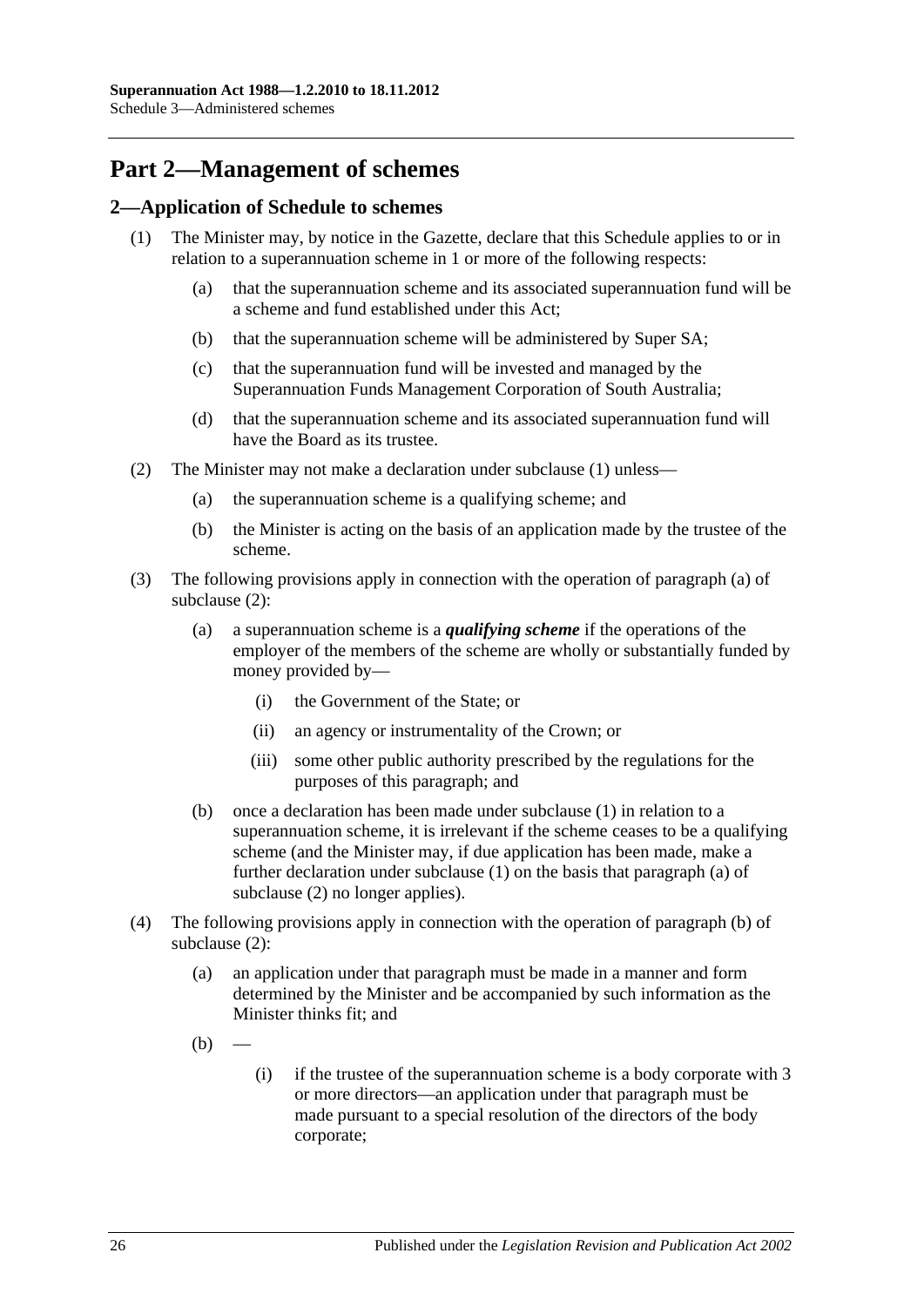- (ii) if the superannuation scheme has 3 or more trustees—an application under that paragraph must be made pursuant to a special resolution of the trustees.
- (5) A declaration under [subclause](#page-129-1) (1)—
	- (a) will have effect according to its terms; and
	- (b) will take effect on a day fixed by the Minister by notice in the Gazette (either as part of the declaration or by a separate notice published at a later time).
- (6) If a declaration is made under [subclause](#page-129-5)  $(1)(a)$ , the declaration will have the effect of establishing a new scheme in place of the scheme and fund to which the declaration relates—
	- (a) with the same assets, subject to any provision as to their administration or management under [subclause](#page-129-6)  $(1)(b)$  or  $(c)$  and to the operation of any other provision of this Schedule and subject to future variations; and
	- (b) with the same trustee or trustees, subject to the operation of a declaration under [subclause](#page-129-8) (1)(d) and subject to future changes in arrangements made in accordance with any relevant provision in the trust deed for the scheme; and
	- (c) with the same members and benefits, subject to the operation of any other provision of this Schedule or the trust deed or rules of the scheme and subject to future changes in membership or variations to that trust deed or rules; and
	- (d) with a trust deed and rules applying (from time to time) under [clause](#page-130-0) 3.
- (7) If a declaration is made under [subclause](#page-129-8)  $(1)(d)$ , the Board will, if the Minister so determines—
	- (a) indemnify a trustee of the superannuation scheme holding office before the declaration against any liabilities that the trustee was indemnified against before the making of the declaration;
	- (b) be subrogated to the rights of a trustee of the superannuation scheme holding office before the declaration.

#### <span id="page-130-0"></span>**3—Arrangements as to trust deed and rules**

- (1) Each administered scheme is to have—
	- (a) a trust deed; and
	- (b) a set of rules.
- <span id="page-130-1"></span>(2) The trust deed and the rules will be contained in instruments recognised by the Minister by notice in the Gazette.
- <span id="page-130-2"></span>(3) The Minister must not publish a notice under [subclause](#page-130-1) (2) unless the Minister—
	- (a) is acting on the basis of an application made by the trustee of the relevant superannuation scheme; and
	- (b) is satisfied that the trust deed and rules of the administered scheme confer on members of the scheme equivalent rights to the rights that members had under the original fund in respect of benefits.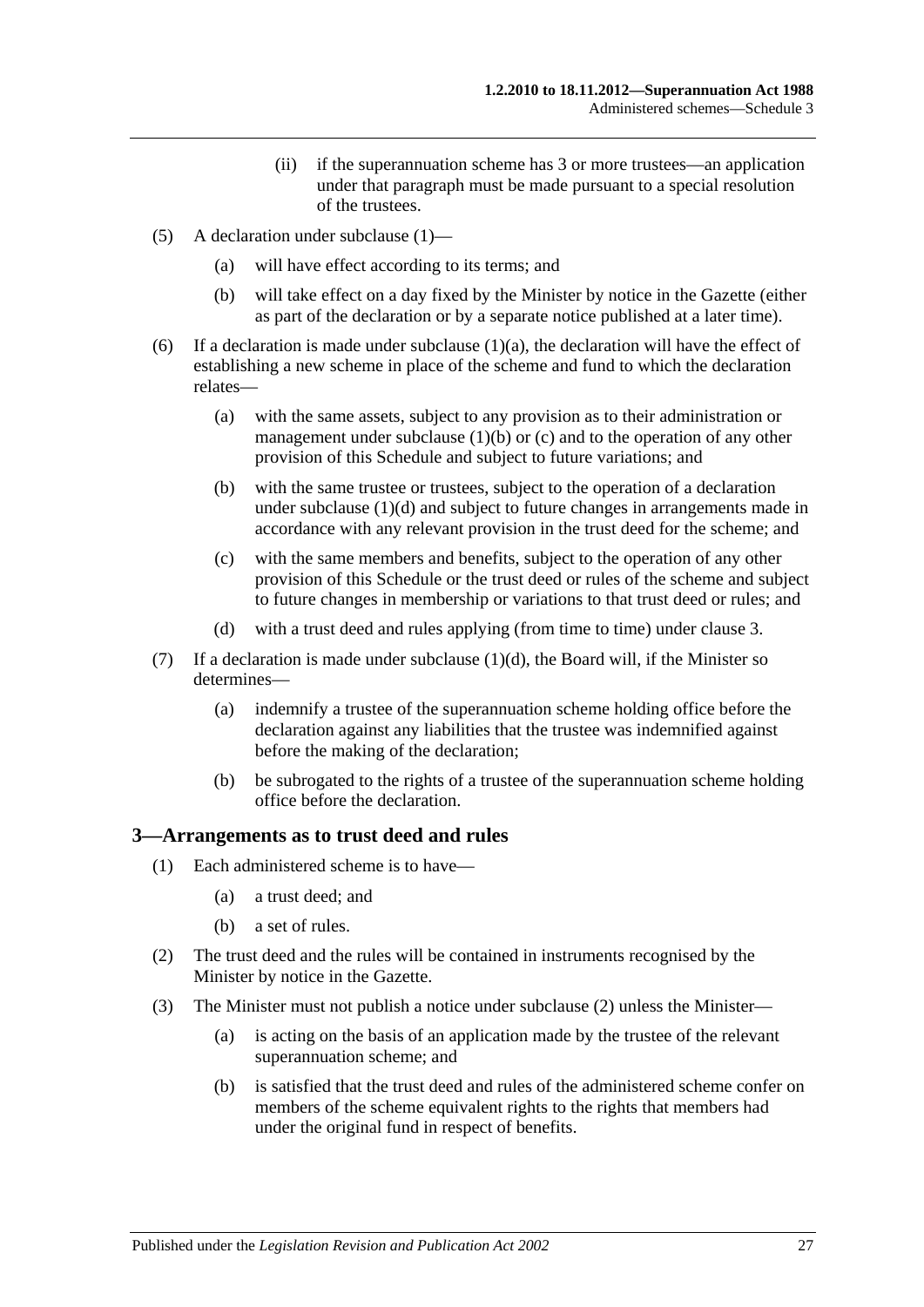- (4) A trust deed or rules may be varied in accordance with the terms of the trust deed or rules and [subclauses](#page-130-1) (2) and [\(3\)](#page-130-2) will apply to any variation in the same manner as they applied to the original trust deed or rules (as the case requires).
- (5) For the purposes of [subclause](#page-130-2) (3), if the application is made—
	- (a) by a body corporate that has 3 or more directors—the application must be made pursuant to a special resolution of the directors of the body corporate;
	- (b) by the trustees of a superannuation scheme that has 3 or more trustees—the application must be made pursuant to a special resolution of the trustees.

### <span id="page-131-0"></span>**4—Arrangements as to assets**

- (1) Where a declaration has been made under [clause](#page-129-0) 2, the trustee of the relevant superannuation scheme may, by instrument in writing, transfer any assets of the scheme to the Superannuation Funds Management Corporation of South Australia so that those assets may be invested and managed under this Schedule.
- (2) Any monetary asset received under [subclause](#page-131-0) (1) must be paid into a fund established for the purposes of the administered scheme under Part 3.
- (3) Super SA or the Superannuation Funds Management Corporation of South Australia may also receive and hold records and other information that have been created or obtained in connection with the operation of an administered scheme.

## **Part 3—Establishment of funds and contribution accounts**

## **Division 1—Establishment of funds**

### **5—Establishment of funds**

- (1) The Superannuation Funds Management Corporation of South Australia must establish a fund for the purposes of an administered scheme that is the subject of a declaration under clause [2\(1\)\(c\).](#page-129-7)
- (2) The assets of a fund established under this clause must be held for the benefit of the relevant superannuation scheme and the beneficiaries of that scheme, and will not belong to the Crown.
- (3) A fund established under this clause will be subject to the management of the Corporation.
- (4) Subject to the following subclauses, a fund established under this clause will be invested by the Corporation and accordingly the Corporation may enter into transactions affecting the fund—
	- (a) for the purposes of investment; or
	- (b) for purposes incidental, ancillary or otherwise related to investment.
- (5) The Corporation must consult with the trustee of the relevant superannuation scheme to determine the risk/return objectives and strategic asset allocation policies to be adopted with respect to the management and investment of the fund.
- (6) Subject to [subclause](#page-132-0) (7), the trustee of the scheme will be ultimately responsible for setting the risk/return objectives and the Corporation will be ultimately responsible for determining the strategic asset allocation policies.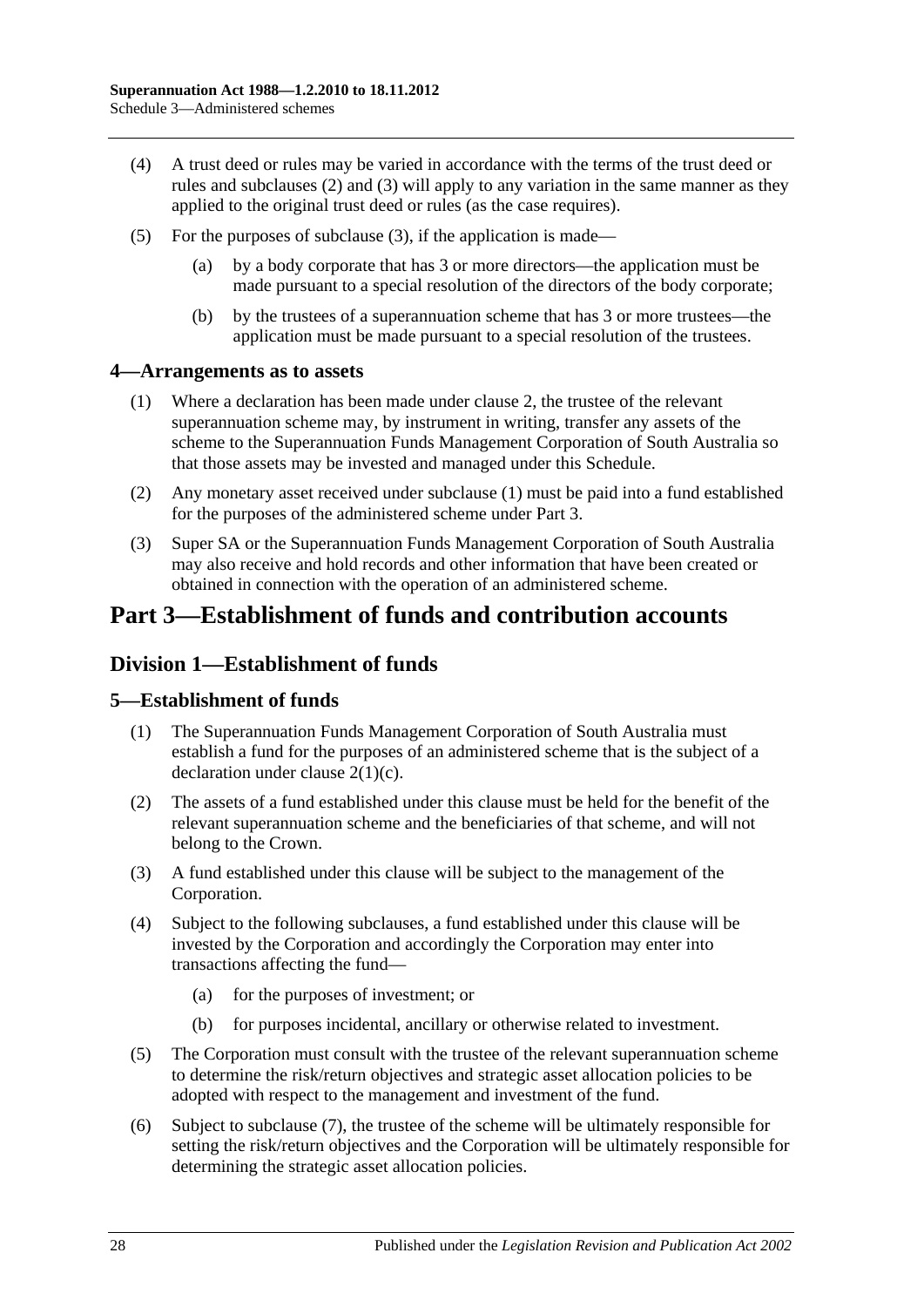- <span id="page-132-0"></span>(7) If a disagreement arises between the trustee and the Corporation with respect to the investment of the fund, the matter must be referred to the Treasurer and a decision of the Treasurer will determine the matter (and will have effect according to its terms).
- (8) If a fund is established under this clause then, subject to any other arrangements under the rules of the relevant superannuation scheme, or approved by the trustee of the relevant superannuation scheme—
	- (a) Super SA must pay into the fund all contributions received for the purposes of the relevant superannuation scheme; and
	- (b) all interest and accretions arising from the investment of the fund must be paid into the fund; and
	- (c) all benefits under the relevant superannuation scheme must be paid from the fund.
- (9) The Corporation will also pay from a fund established under this clause—
	- (a) administrative costs and other expenses related to the management and investment of the fund by the Corporation; and
	- (b) if relevant, administrative charges payable under [clause](#page-134-0) 11; and
	- (c) any other amount payable in connection with the management or operation of the relevant superannuation scheme determined to be payable from the fund pursuant to the rules of the scheme or a determination of the trustee of the scheme.
- (10) The Corporation must determine the value of a fund established under this clause as at the end of each financial year.

### **6—Division of funds into distinct parts**

- (1) The Superannuation Funds Management Corporation of South Australia must, at the request of the trustee of the administered scheme—
	- (a) divide a fund established for the purposes of an administered scheme into 2 or more distinct divisions; and
	- (b) further divide a distinct division into subdivisions.
- (2) Different divisions or subdivisions of a fund may be invested in different ways (and different rates of return may apply to different divisions or subdivisions).

## **Division 2—Contribution accounts**

#### **7—Contribution accounts**

- (1) Super SA may, for the purposes of an administered scheme (insofar as may be relevant), establish and maintain contribution accounts—
	- (a) in the names of the members of the scheme;
	- (b) in the name of the employer of the members of the scheme.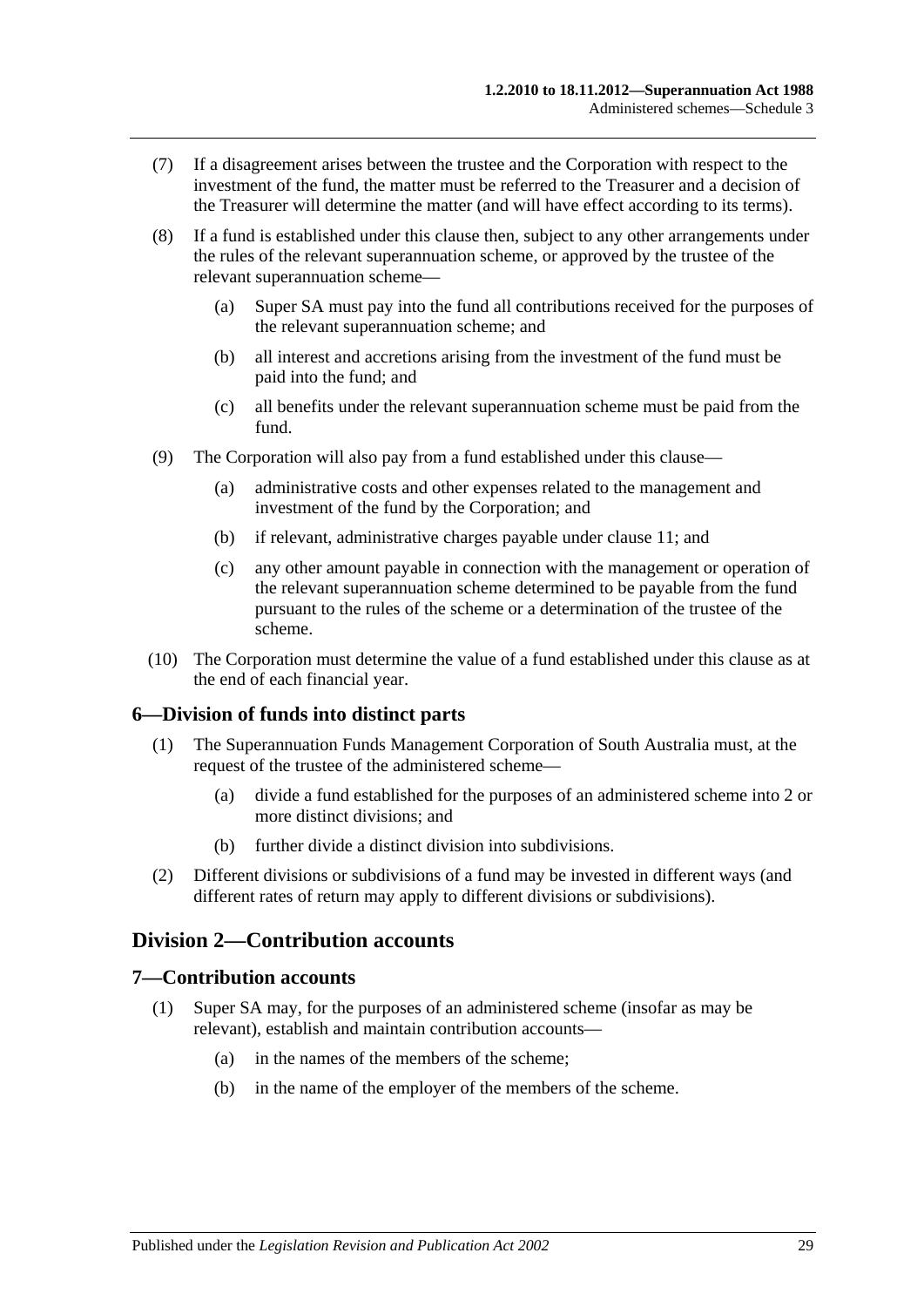- (2) Super SA may—
	- (a) credit and debit contribution accounts in accordance with the terms of the relevant superannuation scheme or otherwise to reflect the operation of this Schedule;
	- (b) provide for rates of return to be reflected in contribution accounts on the basis of a determination of the trustee of the scheme after taking into account the relevant rates of return that apply to the investment of a fund established under Division 1.

## **Part 4—Miscellaneous**

### **8—Insurance arrangements**

- (1) Super SA may, with the approval of the Minister, establish (and maintain) arrangements that provide members of one or more administered schemes with death, disability or other forms of insurance.
- (2) The terms and conditions of insurance established under this clause (including as to any premiums to be paid by members of administered schemes or, if it is so determined, by the employer of the members of the scheme) may be—
	- (a) included in the rules of an administered scheme; or
	- (b) prescribed by regulations made for the purposes of this provision.
- (3) Super SA may, in establishing and maintaining insurance under this clause—
	- (a) establish a pool of funds or other assets that relate to more than 1 administered scheme;
	- (b) invest any funds or other assets as it thinks fit;
	- (c) enter into insurance or re-insurance arrangements with other entities;
	- (d) establish arrangements, provide or offer benefits, or set premiums or other terms or conditions, that vary between different administered schemes, or different classes of members of administered schemes;
	- (e) undertake any activity through the Minister (as a body corporate), the Board, the Superannuation Funds Management Corporation of South Australia, or any other entity determined by Super SA after consultation with the Minister;
	- (f) take such other action that is necessary or expedient for the purposes of providing insurance under this clause.
- (4) Any funds or other assets relating to insurance arrangements established under this clause may be held separately from any funds or other assets administered under Part 2 and Part 3.

### <span id="page-133-0"></span>**9—Accounts and audit**

- (1) Super SA must, in respect of each financial year for which it is the manager of an administered scheme, in respect of each administered scheme—
	- (a) maintain proper accounts of amounts paid to Super SA for the purposes of the scheme; and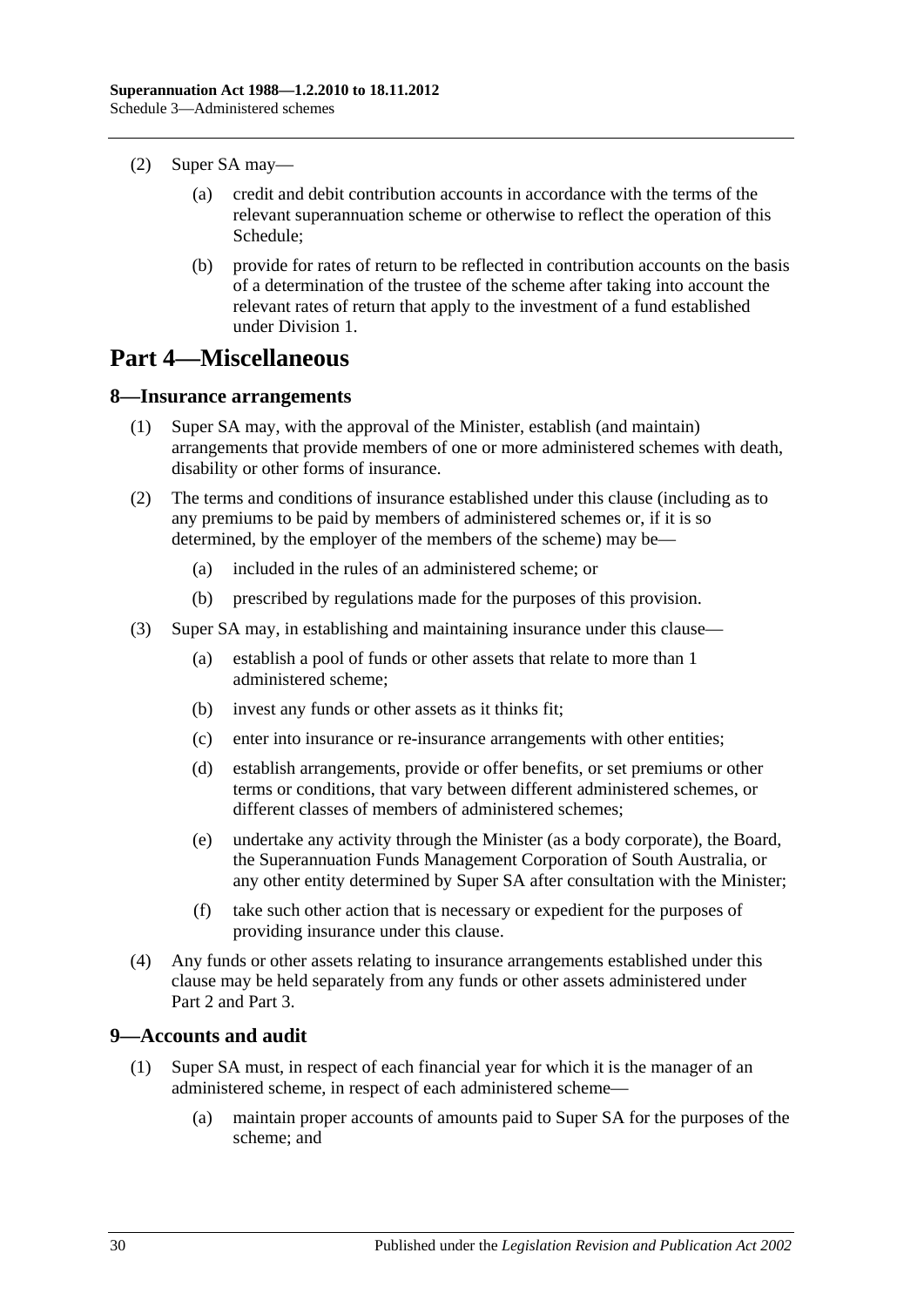- (b) maintain proper accounts of payments to, on behalf of, or in respect of, members of the scheme; and
- (c) maintain proper accounts of any other associated receipts or payments; and
- (d) prepare financial statements in relation to those receipts and payments.
- (2) Subject to [subclause](#page-134-1) (3), the Auditor-General must, on an annual basis, audit—
	- (a) the accounts and financial statements referred to in [subclause](#page-133-0) (1); and
	- (b) any other accounts or financial statements of an administered scheme.
- <span id="page-134-1"></span>(3) The Auditor-General may, as the Auditor-General thinks fit, appoint or authorise another person to conduct an audit on behalf of, or instead of, the Auditor-General.
- (4) The Auditor-General may, at any other time, audit the accounts and financial statements of Super SA under this Schedule, or of an administered scheme within the scope of this Schedule.

### <span id="page-134-2"></span>**10—Reports**

- (1) Super SA must, in conjunction with each annual report of the Board under this Act, provide a report on the operation of this Schedule in relation to any administered scheme that is within the ambit of a declaration under clause  $2(1)(b)$  during the financial year to which the annual report relates.
- (2) A report under [subclause](#page-134-2) (1) must include—
	- (a) a copy of any accounts or financial statements that are required to be audited under this Schedule in respect of each relevant scheme for the financial year; and
	- (b) if a fund has been in existence under Part 3 Division 1 in respect of any part of the relevant financial year—a copy of the audited accounts and financial statements for that fund provided by the Superannuation Funds Management Corporation of South Australia.
- (3) In addition, the trustee of an administered scheme that is within the ambit of a declaration that does not extend beyond clause [2\(1\)\(a\)](#page-129-5) must, on or before 31 October in each year, furnish to the Minister the trustee's annual report for the scheme for the financial year ending on 30 June in that year.
- (4) The Minister must, within 6 sitting days after receiving a report under this clause, have copies of the report laid before both Houses of Parliament.
- (5) Super SA must also report in accordance with any requirements imposed on Super SA under the rules of an administered scheme, or under the regulations.

### <span id="page-134-3"></span><span id="page-134-0"></span>**11—Fees**

- (1) The Minister may establish and impose an administrative charge in connection with Super SA acting as manager of an administered scheme under this Schedule.
- <span id="page-134-4"></span>(2) The Board may, after consultation with the Minister, establish and impose an administrative charge in connection with the Board acting as trustee of an administered scheme under this Schedule.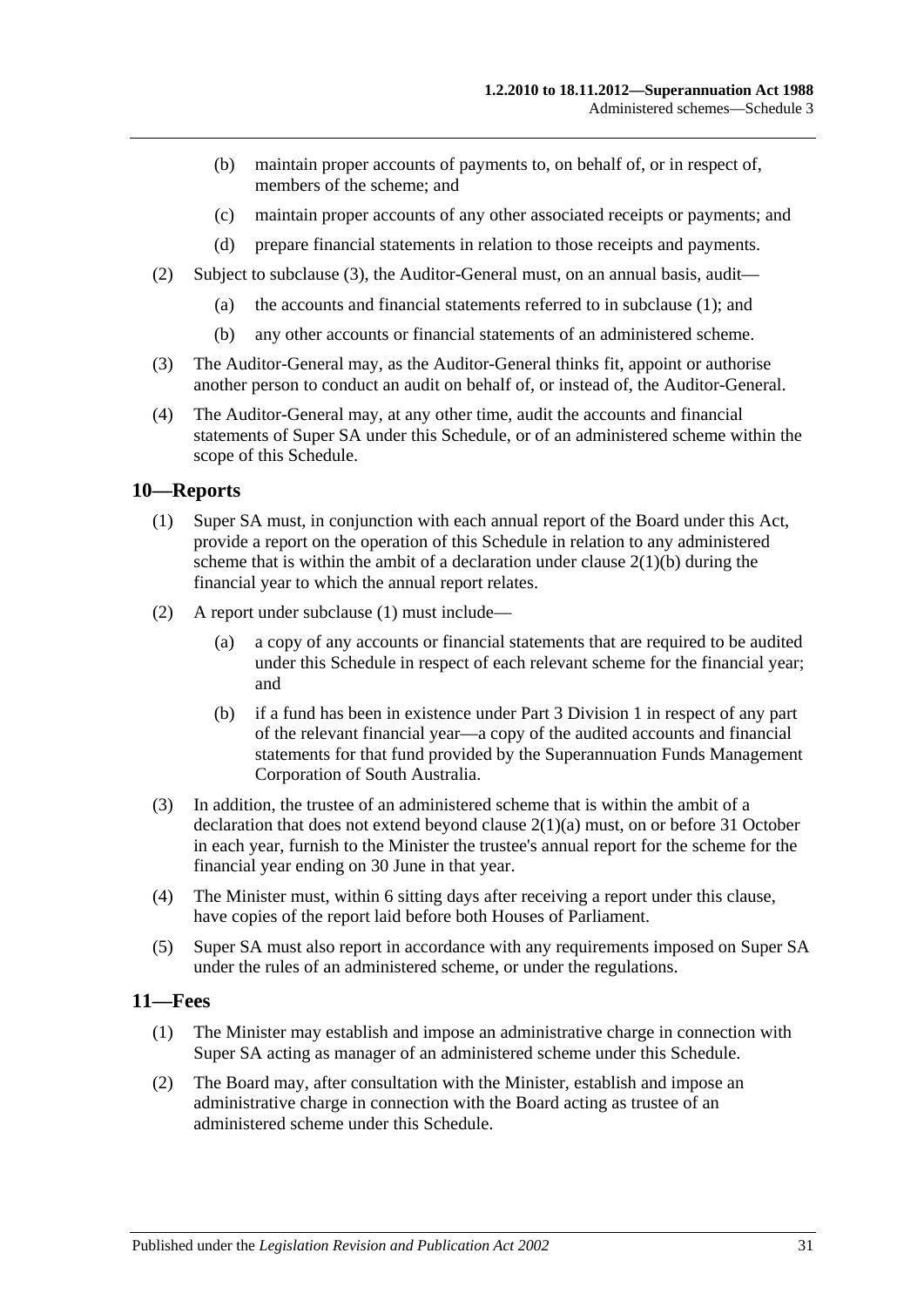- (3) The Minister or the Board may, in connection with the operation of [subclause](#page-134-3) (1) or  $(2)$ —
	- (a) fix different charges with respect to different funds or different circumstances;
	- (b) recover any charge imposed under this clause from any fund of an administered scheme or, if the trust deed of the administered scheme so provides, from any employer of any members of an administered scheme;
	- (c) arrange for any contribution account to be debited to reflect any charge imposed under this clause;
	- (d) vary a charge from time to time.

#### **12—Cessation of scheme**

- (1) The Minister may, by notice in the Gazette, revoke a declaration relating to an administered scheme under this Schedule.
- (2) The Minister may, by notice in the Gazette, transfer any assets of the relevant fund in order to give effect to the change in circumstances.

### <span id="page-135-0"></span>**13—Stamp duty**

- (1) No stamp duty is payable under a law of this State in respect of any transfer of assets connected with, or arising out of, the operation of this Schedule.
- (2) No person has an obligation under the *[Stamp Duties Act](http://www.legislation.sa.gov.au/index.aspx?action=legref&type=act&legtitle=Stamp%20Duties%20Act%201923) 1923* to lodge a statement or return relating to a matter referred to in [subclause](#page-135-0) (1), or to include in a statement or return a record or information relating to such a matter.

### <span id="page-135-1"></span>**14—Transitional provisions**

- (1) The Governor may, by regulation, make provisions of a saving or transitional nature in relation to a declaration of the Minister under this Schedule.
- (2) A regulation made under [subclause](#page-135-1) (1) may—
	- (a) modify the provisions of this Schedule in their application to a particular scheme;
	- (b) operate prospectively or retrospectively from a date specified in the regulation.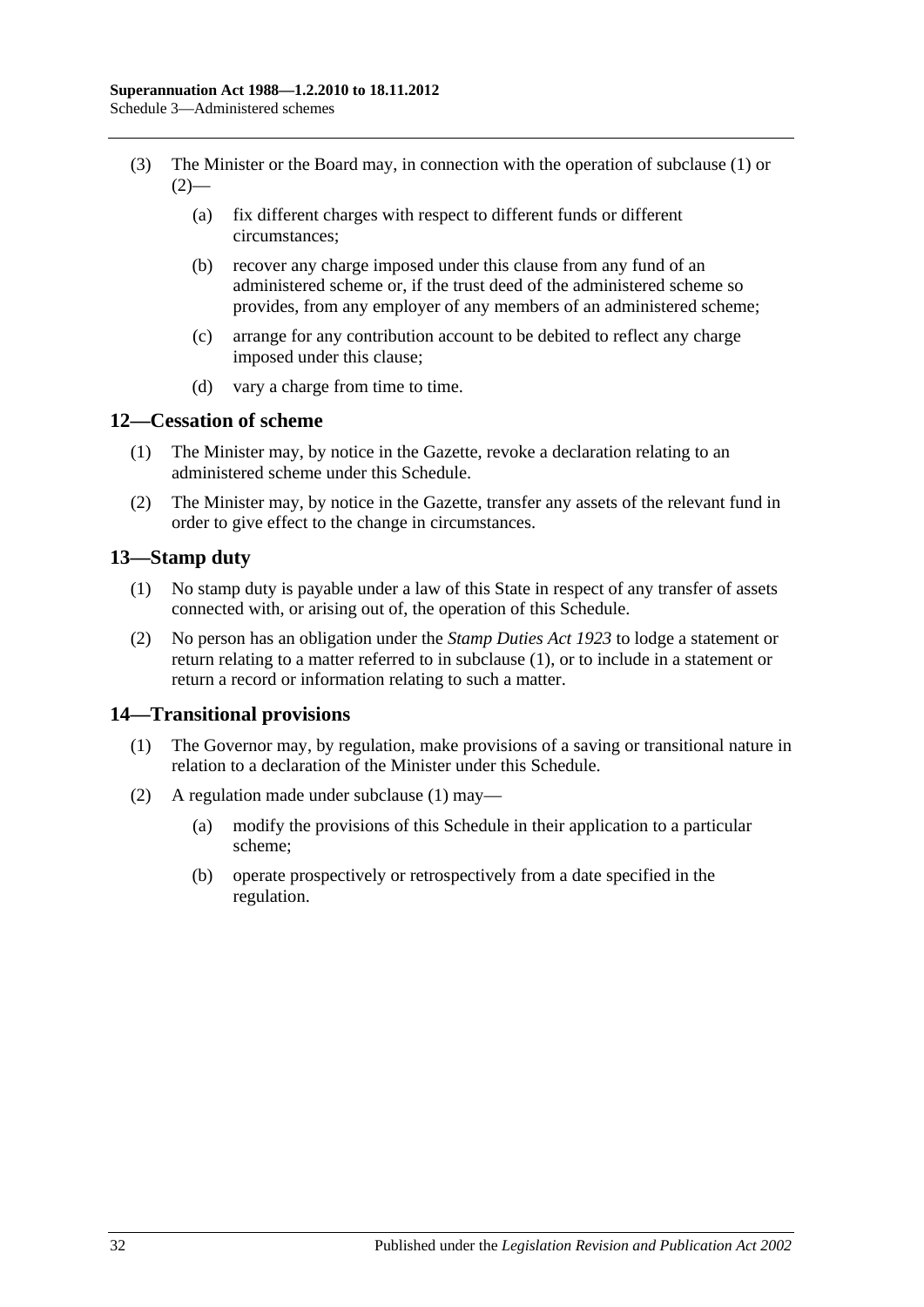## **Legislative history**

### **Notes**

• This version is comprised of the following:

| Part 1    | 1.2.2010  |
|-----------|-----------|
| Part 2    | 23.6.2006 |
| Part 3    | 19.8.2004 |
| Part 4    | 1.7.2008  |
| Part 5    | 1.7.2008  |
| Part 5A   | 1.7.2008  |
| Part 6    | 1.7.2008  |
| Schedules | 23.6.2006 |

- Amendments of this version that are uncommenced are not incorporated into the text.
- Please note—References in the legislation to other legislation or instruments or to titles of bodies or offices are not automatically updated as part of the program for the revision and publication of legislation and therefore may be obsolete.
- Earlier versions of this Act (historical versions) are listed at the end of the legislative history.
- For further information relating to the Act and subordinate legislation made under the Act see the Index of South Australian Statutes or www.legislation.sa.gov.au.

## **Legislation repealed by principal Act**

The *Superannuation Act 1988* repealed the following:

*Superannuation Act 1974*

## **Principal Act and amendments**

New entries appear in bold.

| Year No |     | Title                                                      | Assent     | Commencement                                                                  |
|---------|-----|------------------------------------------------------------|------------|-------------------------------------------------------------------------------|
| 1988    | -37 | <b>Superannuation Act 1988</b>                             | 28.4.1988  | 1.7.1988 (Gazette 19.5.1988 p1246)                                            |
| 1989    | -9  | <b>Superannuation Act Amendment</b><br>Act 1989            | 30.3.1989  | 20.4.1989 (Gazette 13.4.1989 p1006)<br>except s 9(b) & $14-1.7.1988$ : s 2(2) |
| 1989 54 |     | Superannuation Act Amendment Act<br>$(No. 2)$ 1989         | 19.10.1989 | 19.10.1989                                                                    |
| 1990    | 78  | <b>Superannuation Act Amendment</b><br>Act 1990            | 20.12.1990 | 17.1.1991 (Gazette 17.1.1991 p182)                                            |
| 1991    | -67 | Superannuation (Miscellaneous)<br>Amendment Act 1991       | 5.12.1991  | 19.12.1991 (Gazette 19.12.1991 p1905)<br>except s $15-17.1.1991$ : s $2(1)$   |
| 1992    | -69 | Statutes Amendment (Public Actuary) 19.11.1992<br>Act 1992 |            | 10.12.1992 (Gazette 10.12.1992 p1752)                                         |
| 1992 91 |     | Superannuation (Scheme Revision)<br>Amendment Act 1992     | 10.12.1992 | 1.7.1992 except s 8(b) &<br>$(c)$ -10.12.1992: s 2                            |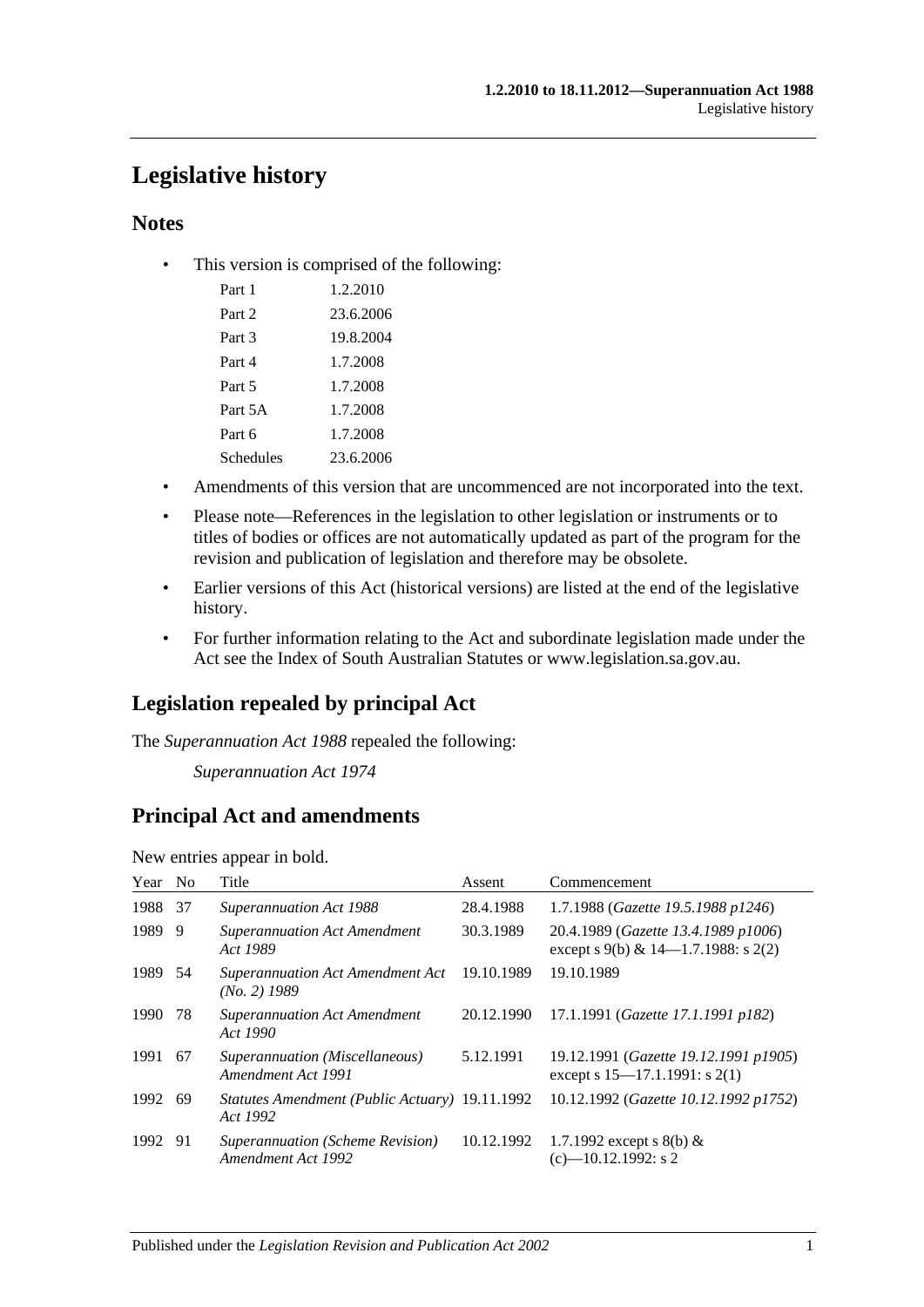#### **Superannuation Act 1988—1.2.2010 to 18.11.2012** Legislative history

| 1993    | -12            | Police Superannuation<br>(Superannuation Guarantee)<br><b>Amendment Act 1993</b>                               | 25.3.1993  | $s$ 9–19.12.1991: s 2                                                        |
|---------|----------------|----------------------------------------------------------------------------------------------------------------|------------|------------------------------------------------------------------------------|
| 1993    | 44             | Superannuation (Voluntary<br>Separation) Amendment Act 1993                                                    | 20.5.1993  | 27.5.1993 (Gazette 27.5.1993 p1753)                                          |
| 1994    | 30             | Passenger Transport Act 1994                                                                                   | 26.5.1994  | Sch 4-1.7.1994 (Gazette 30.6.1994<br>p1843)                                  |
| 1994    | 37             | Superannuation (Miscellaneous)<br>Amendment Act 1994                                                           | 2.6.1994   | 2.6.1994 (Gazette 2.6.1994 p1524) except<br>s 14(i)-5.6.1992: s 2(2)         |
| 1994    | 46             | <b>Statutes Amendment (Closure of</b><br>Superannuation Schemes) Act 1994 as<br>amended by 53/1994 and 57/1994 | 9.6.1994   | Pt 2 (ss 4 & 5)-3.5.1994 and Pt 4<br>$(s 8)$ —21.10.1994: s 2                |
| 1994    | 53             | <b>Statutes Amendment (Closure of</b><br>Superannuation Schemes) (Extension<br>of Time) Amendment Act 1994     | 15.9.1994  | 30.9.1994: s 2                                                               |
| 1994    | 57             | <b>Statutes Amendment (Closure of</b><br><b>Superannuation Schemes) Amendment</b><br>Act 1994                  | 20.10.1994 | 20.10.1994: s 2                                                              |
| 1995    | 38             | <b>Superannuation Funds Management</b><br>Corporation of South Australia<br>Act 1995                           | 27.4.1995  | 1.7.1995 (Gazette 25.5.1995 p2199)                                           |
| 1995 97 |                | Superannuation (Contracting Out)<br>Amendment Act 1995                                                         | 7.12.1995  | 14.12.1995 (Gazette 14.12.1995 p1642)                                        |
| 1997    | 9              | Superannuation (Employee Mobility)<br>Amendment Act 1997                                                       | 20.3.1997  | 20.3.1997                                                                    |
| 1997    | 45             | Superannuation (Miscellaneous)<br>Amendment Act 1997                                                           | 24.7.1997  | 24.7.1997 except s 8—1.7.1992: s 2                                           |
| 1998    | 20             | Statutes Amendment (Adjustment of<br><b>Superannuation Pensions) Act 1998</b>                                  | 2.4.1998   | Pt 5 (s 7)-1.10.1997 : s 2                                                   |
| 1998    | 24             | Superannuation (Miscellaneous)<br>Amendment Act 1998                                                           | 2.4.1998   | 16.4.1998 (Gazette 16.4.1998 p1707)<br>except s $18(h)$ —1.7.1994 : s $2(2)$ |
| 1999    | 23             | Statutes Amendment (Commutation for1.4.1999<br>Superannuation Surcharge) Act 1999                              |            | 1.4.1999                                                                     |
| 1999    | 36             | <b>Electricity Corporations</b><br>(Restructuring and Disposal) Act 1999                                       | 1.7.1999   | Sch 3(Pt 3)-1.12.1999 (Gazette<br>23.9.1999 p1214)                           |
| 1999    | 57             | Superannuation (Voluntary<br><b>Separation Packages) Amendment</b><br>Act 1999                                 | 12.8.1999  | 1.7.1999: s2                                                                 |
| 2000    | $\overline{4}$ | District Court (Administrative and<br>Disciplinary Division) Amendment<br>Act 2000                             | 20.4.2000  | Sch 1 (cl 41)-1.6.2000 (Gazette<br>18.5.2000 p2554)                          |
| 2000    | 41             | Superannuation (Miscellaneous)<br>Amendment Act 2000                                                           | 13.7.2000  | 17.8.2000 (Gazette 17.8.2000 p498)<br>except s 13-1.7.1988: s 2(2)           |
| 2001    | 12             | Police Superannuation<br>(Miscellaneous) Amendment Act 2001                                                    | 12.4.2001  | 1.7.2001 (Gazette 14.6.2001 p2220)                                           |
| 2001    | 40             | Statutes Amendment (Indexation of<br>Superannuation Pensions) Act 2001                                         | 3.8.2001   | Pt 6 (s 9)-1.1.2002 : s 2                                                    |
| 2003    | 13             | Statutes Amendment (Equal<br><b>Superannuation Entitlements for Same</b><br>Sex Couples) Act 2003              | 12.6.2003  | Pt 5 (ss 11-13)-3.7.2003 (Gazette<br>3.7.2003 p2877)                         |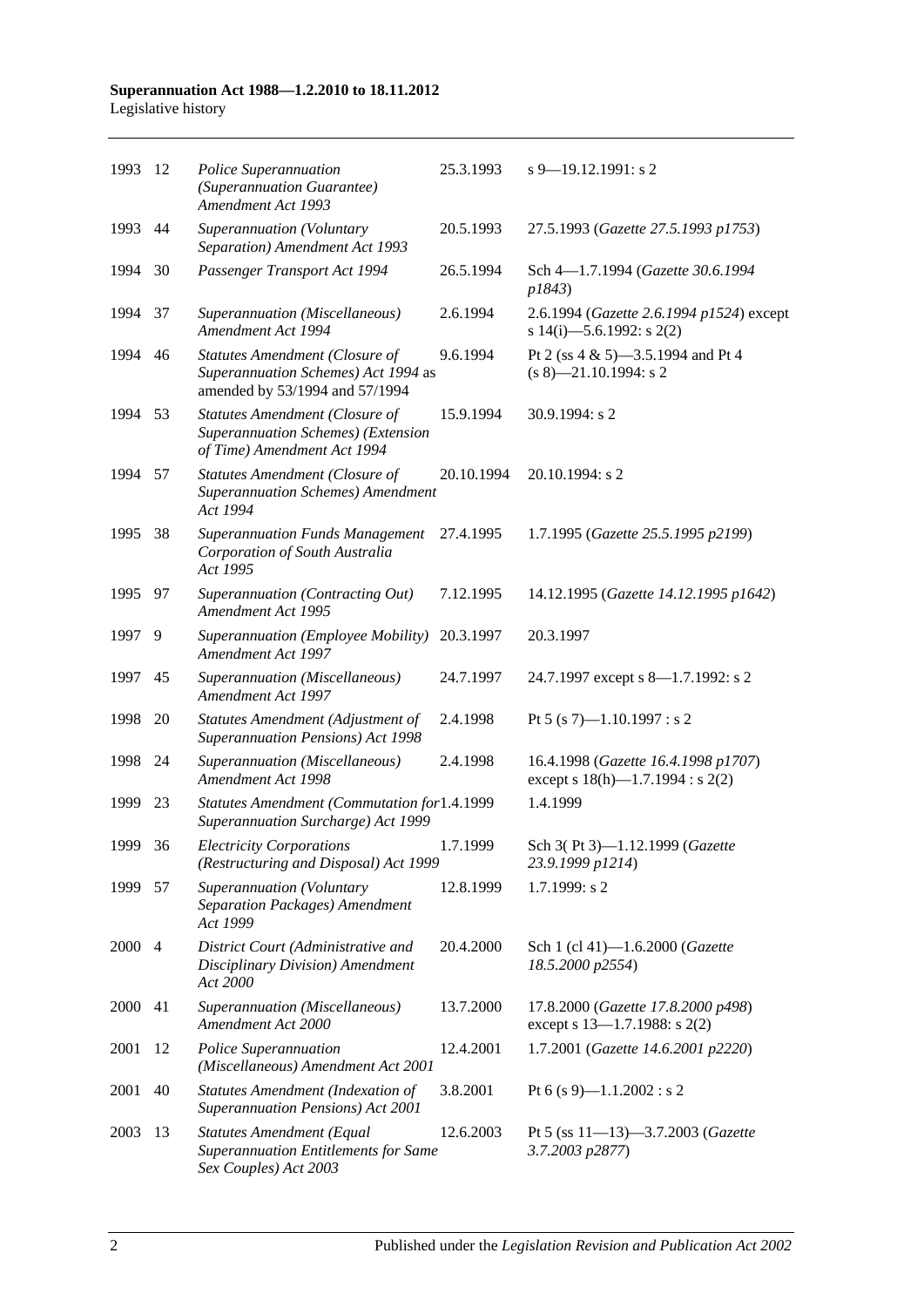25(6)—uncommenced

| 2003        | 21             | Statutes Amendment (Notification of<br><b>Superannuation Entitlements</b> )<br>Act 2003              | 17.7.2003  | Pt 4 (ss $8-11$ )-17.8.2003: s 2                                                                                                            |
|-------------|----------------|------------------------------------------------------------------------------------------------------|------------|---------------------------------------------------------------------------------------------------------------------------------------------|
| 2003        | 44             | <b>Statute Law Revision Act 2003</b>                                                                 | 23.10.2003 | Sch 1-24.11.2003 (Gazette 13.11.2003)<br>p4048)                                                                                             |
| 2003        | 49             | <b>Statutes Amendment (Division of</b><br>Superannuation Interests under<br>Family Law Act) Act 2003 | 20.11.2003 | Pt 6 (s 28-33)-18.12.2003 (Gazette<br>18.12.2003 p4527)                                                                                     |
| 2003        | 54             | Passenger Transport (Dissolution of<br>Passenger Transport Board)<br>Amendment Act 2003              | 4.12.2003  | Sch 1 (cl 4)-1.1.2004 (Gazette<br>18.12.2003 p4525)                                                                                         |
| 2004        | - 37           | <b>Statutes Amendment (Miscellaneous</b><br>Superannuation Measures) Act 2004                        | 5.8.2004   | Pt 4 (ss 16-21)-19.8.2004 (Gazette<br>19.8.2004 p3280)                                                                                      |
| 2004        | 51             | <b>Statutes Amendment (Miscellaneous</b><br>Superannuation Measures No 2) Act<br>2004                | 16.12.2004 | Pt 6 (s 46)–3.7.2003: s 2(3); Pt 6<br>(ss 40-45)-13.1.2005 (Gazette<br>13.1.2005 p69)                                                       |
| 2006 5      |                | Superannuation (Administered<br>Schemes) Amendment Act 2006                                          | 23.6.2006  | Pt 2 (ss $3-10$ ) & Sch 1 (cll 5 &<br>$6 - 23.6.2006$                                                                                       |
| 2006        | -43            | <b>Statutes Amendment (Domestic</b><br>Partners) Act 2006                                            | 14.12.2006 | Pt 83 (ss 206-209)-1.6.2007 (Gazette<br>26.4.2007 p1352)                                                                                    |
| 2008        | $\overline{4}$ | <b>Statutes Amendment (Transition to</b><br>Retirement-State Superannuation)<br>Act 2008             | 13.3.2008  | Pt 3 (ss 9-18) & Sch 1-1.7.2008<br>(Gazette 26.6.2008 p2554)                                                                                |
| <b>2009</b> | 84             | <b>Statutes Amendment (Public Sector</b><br><b>Consequential Amendments) Act</b><br>2009             | 10.12.2009 | Pt 152 (s 347)-1.2.2010 (Gazette<br>28.1.2010 p320)                                                                                         |
| 2012        | 37             | <b>Statutes Amendment and Repeal</b><br>(Superannuation) Act 2012                                    | 25.10.2012 | Pt 7 (ss 19(1), (2), (4)—(6), 20—22, 24,<br>$25(1)$ —(5)), Sch 1 (cl 1) &<br>Sch 2-19.11.2012 (Gazette 15.11.2012<br>p5007); ss 19(3), 23 & |

# **Provisions amended**

New entries appear in bold.

Entries that relate to provisions that have been deleted appear in italics.

| Provision                  | How varied                                    | Commencement |
|----------------------------|-----------------------------------------------|--------------|
| Long title                 | amended by $44/2003$ s 3(1) (Sch 1)           | 24.11.2003   |
| Pt1                        |                                               |              |
| ss 2 and 3                 | deleted by $44/2003$ s $3(1)$ (Sch 1)         | 24.11.2003   |
| s <sub>4</sub>             |                                               |              |
| s(4(1))                    |                                               |              |
| actuary                    | inserted by $69/1992$ s $25$                  | 10.12.1992   |
| co-contribution            | inserted by $51/2004$ s $40(1)$               | 13.1.2005    |
| co-contribution<br>account | inserted by $51/2004$ s $40(1)$               | 13.1.2005    |
| Act                        | the Commonwealth inserted by $91/1992$ s 3(a) | 1.7.1992     |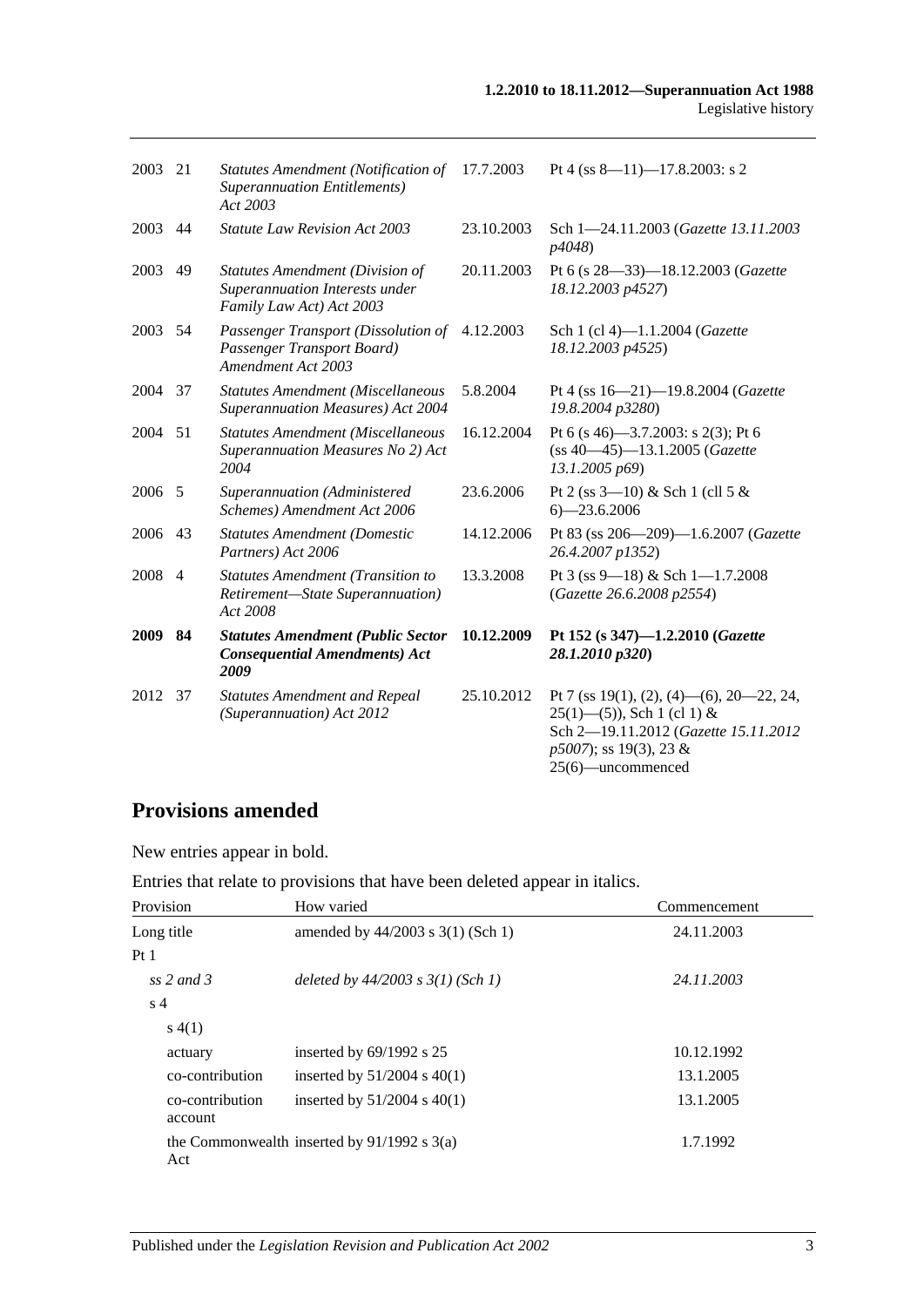#### **Superannuation Act 1988—1.2.2010 to 18.11.2012** Legislative history

| contracting out<br>agreement                             | inserted by $97/1995$ s 3(a)                     | 14.12.1995 |
|----------------------------------------------------------|--------------------------------------------------|------------|
|                                                          | contribution month substituted by 24/1998 s 3(a) | 16.4.1998  |
| contributor                                              | amended by 54/1989 s 10 (Sch)                    | 19.10.1989 |
|                                                          | amended by $5/2006$ s 3(1)                       | 23.6.2006  |
| deferred<br>superannuation<br>contributions<br>surcharge | inserted by 37/2004 s 16(1)                      | 19.8.2004  |
| employee                                                 | amended by $30/1994$ Sch 4 cl 2(c)(i)            | 1.7.1994   |
|                                                          | amended by 54/2003 Sch 1 cl 4                    | 1.1.2004   |
|                                                          | amended by 84/2009 s 347                         | 1.2.2010   |
| month                                                    | substituted by $24/1998$ s $3(b)$                | 16.4.1998  |
| new scheme<br>contributor                                | amended by 54/1989 s 10 (Sch)                    | 19.10.1989 |
| non-monetary<br>salary                                   | inserted by $4/2008$ s $9(1)$                    | 1.7.2008   |
| notional salary                                          | amended by $9/1989$ s $3(a)$                     | 20.4.1989  |
|                                                          | outplaced employee inserted by 97/1995 s 3(b)    | 14.12.1995 |
| pensioner                                                | amended by $5/2006$ s $3(2)$                     | 23.6.2006  |
| preservation age                                         | inserted by $4/2008$ s $9(2)$                    | 1.7.2008   |
| private sector<br>employer                               | inserted by $97/1995$ s 3(c)                     | 14.12.1995 |
| Public Sector<br>Employees<br>Superannuation<br>Scheme   | inserted by $91/1992$ s $3(b)$                   | 1.7.1992   |
| putative spouse                                          | inserted by 13/2003 s 11                         | 3.7.2003   |
|                                                          | substituted by 43/2006 s 206                     | 1.6.2007   |
| salary                                                   | inserted by $41/2000$ s $3(a)$                   | 17.8.2000  |
| salary (second<br>occurring)                             | amended by $9/1989$ s $3(b)$ , (c)               | 20.4.1989  |
|                                                          | amended by $41/2000$ s 3(b), (c)                 | 17.8.2000  |
|                                                          | amended by $4/2008$ s $9(3)$                     | 1.7.2008   |
|                                                          | (da) deleted by $4/2008$ s $9(4)$                | 1.7.2008   |
| the Scheme                                               | inserted by 54/1989 s 10 (Sch)                   | 19.10.1989 |
|                                                          | amended by $5/2006$ s 3(3)                       | 23.6.2006  |
| Southern State<br>Superannuation<br>Fund                 | inserted by $51/2004$ s $40(2)$                  | 13.1.2005  |
| special deposit<br>account                               | inserted by $24/1998$ s $3(c)$                   | 16.4.1998  |
| Superannuation<br><b>Contributions Tax</b><br>Act        | inserted by 37/2004 s 16(2)                      | 19.8.2004  |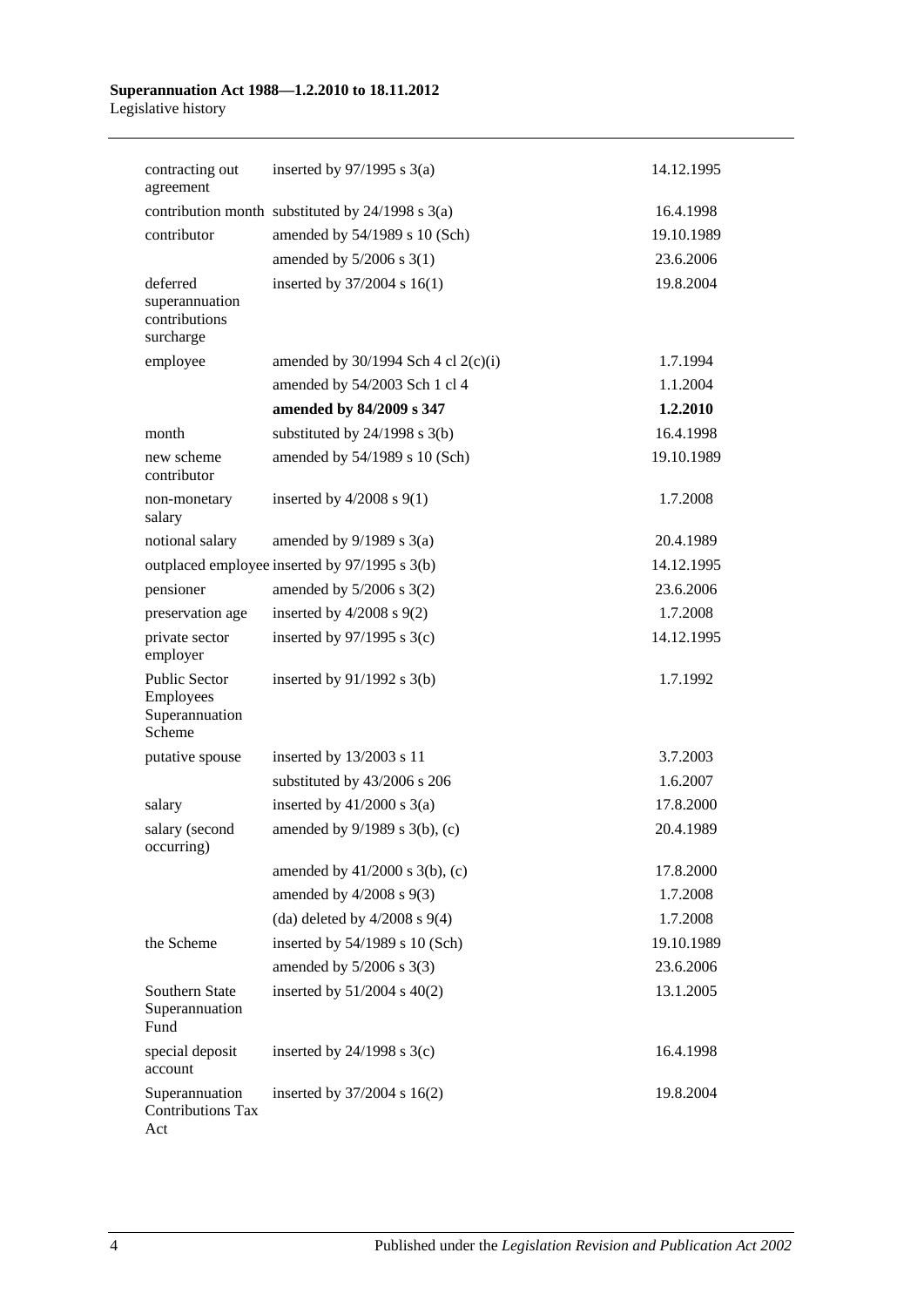| <b>Funds Management</b>              | the Superannuation inserted by 38/1995 Sch 2 | 1.7.1995               |
|--------------------------------------|----------------------------------------------|------------------------|
| Corporation of<br>South Australia or |                                              |                        |
| the Corporation                      |                                              |                        |
| surcharge notice<br>TEC contract     | inserted by $37/2004$ s 16(3)                | 19.8.2004<br>17.8.2000 |
|                                      | inserted by $41/2000$ s 3(d)                 |                        |
| Triple S scheme                      | inserted by $51/2004$ s $40(3)$              | 13.1.2005              |
| the Trust                            | deleted by 38/1995 Sch 2                     | 1.7.1995               |
| s(4(2a))                             | inserted by $24/1998$ s $3(d)$               | 16.4.1998              |
| s(4(2b)                              | inserted by $41/2000$ s $3(e)$               | 17.8.2000              |
| s(4(2c))                             | inserted by $41/2000$ s $3(e)$               | 17.8.2000              |
|                                      | substituted by $4/2008$ s $9(5)$             | 1.7.2008               |
| $s\;4(2d)$ — $(2f)$                  | inserted by $41/2000 s 3(e)$                 | 17.8.2000              |
|                                      | deleted by $4/2008 s 9(5)$                   | 1.7.2008               |
| s(4(3))                              | amended by $41/2000$ s 3(f)                  | 17.8.2000              |
| s(4)                                 | amended by 54/1989 s 10 (Sch)                | 19.10.1989             |
|                                      | amended by $91/1992$ s 3(c)                  | 1.7.1992               |
| s(4(5)                               | inserted by $9/1989$ s 3(d)                  | 20.4.1989              |
|                                      | amended by $45/1997$ s 3(a)                  | 24.7.1997              |
| P                                    | inserted by $45/1997$ s 3(b)                 | 24.7.1997              |
| s(4(6)                               | inserted by $9/1989$ s 3(d)                  | 20.4.1989              |
|                                      | amended by $91/1992$ s 3(d)                  | 1.7.1992               |
|                                      | amended by $37/1994$ s $3(a)$                | 2.6.1994               |
| s(4(7))                              | inserted by $91/1992$ s 3(e)                 | 1.7.1992               |
| $s\ 4(8)$ - (10)                     | inserted by $37/1994$ s 3(b)                 | 2.6.1994               |
| $s$ 4A                               | inserted by 13/2003 s 12                     | 3.7.2003               |
| s 4A(1)                              | substituted by 43/2006 s 207                 | 1.6.2007               |
| $s$ 4B                               | inserted by 13/2003 s 12                     | 3.7.2003               |
| s <sub>5</sub>                       |                                              |                        |
| s 5(1)                               | amended by 54/1989 ss 2, 10 (Sch)            | 19.10.1989             |
| s 5(1a)                              | inserted by $91/1992$ s $4(a)$               | 1.7.1992               |
| s 5(1b)                              | inserted by $41/2000$ s $4(a)$               | 17.8.2000              |
| $s\ 5(2a)$                           | inserted by $41/2000$ s $4(b)$               | 17.8.2000              |
| s 5(3)                               | inserted by $91/1992$ s $4(b)$               | 1.7.1992               |
|                                      | amended by $41/2000$ s $4(c)$ , (d)          | 17.8.2000              |
| $s\ 5(4)$ (7)                        | inserted by $41/2000$ s $4(e)$               | 17.8.2000              |
| Pt 2                                 |                                              |                        |
| Pt 2 Div 1                           |                                              |                        |
| $\sqrt{s}$ 7                         |                                              |                        |
| $s \, 7(2)$                          | amended by 54/1989 s 10 (Sch)                | 19.10.1989             |
|                                      | deleted by 46/1994 s 4                       | 3.5.1994               |
| $s8$                                 |                                              |                        |
| s(1)                                 | amended by $45/1997$ s $4(a)$                | 24.7.1997              |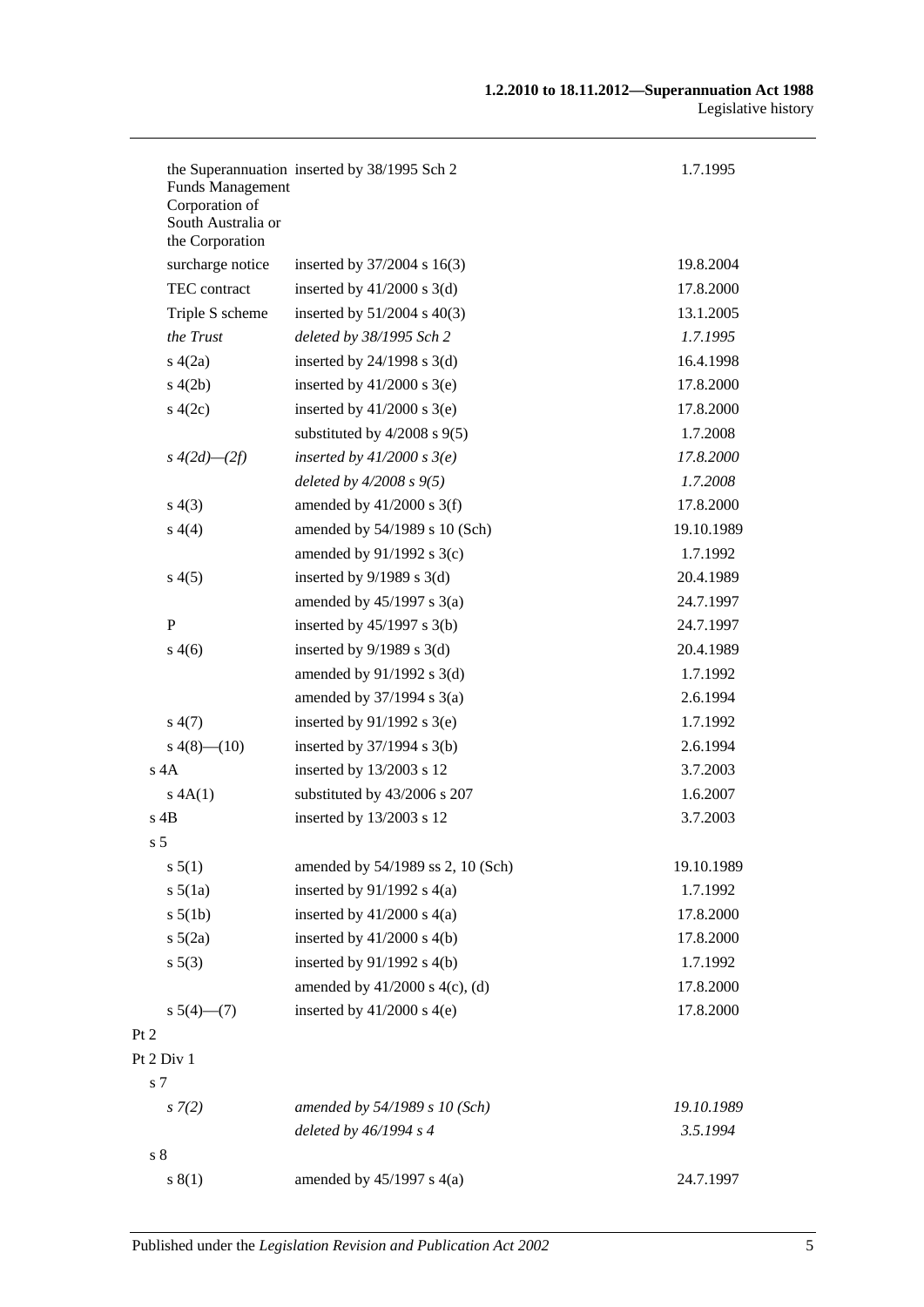#### **Superannuation Act 1988—1.2.2010 to 18.11.2012** Legislative history

| s(2)                | amended by 69/1992 s 26                                | 10.12.1992 |
|---------------------|--------------------------------------------------------|------------|
|                     | amended by $45/1997$ s $4(b)$                          | 24.7.1997  |
| s 8(4)              | amended by 24/1998 s 4                                 | 16.4.1998  |
| s(7)                | inserted by 37/1994 s 4                                | 2.6.1994   |
|                     | amended by $45/1997$ s $4(c)$                          | 24.7.1997  |
| s 9                 |                                                        |            |
| $s\ 9(4a)$          | inserted by $24/1998$ s 5                              | 16.4.1998  |
| s 10A               | inserted by 91/1992 s 5                                | 1.7.1992   |
| Pt 2 Div 2          | amended by 54/1989 ss 3, 4                             | 19.10.1989 |
|                     | amended by 69/1992 s 27                                | 10.12.1992 |
|                     | amended by 37/1994 s 5                                 | 2.6.1994   |
|                     | deleted by 38/1995 Sch 2                               | 1.7.1995   |
| Pt 2 Div 3          |                                                        |            |
| s 17                | substituted by 54/1989 s 5                             | 19.10.1989 |
| s 17(3)             | amended by 38/1995 Sch 2                               | 1.7.1995   |
| s 17(4)             | substituted by $51/2004$ s $41(1)$                     | 13.1.2005  |
| s 17(6)             | amended by $51/2004$ s $41(2)$ —(4)                    | 13.1.2005  |
| s 17(7)             | amended by 24/1998 s 6                                 | 16.4.1998  |
| s 17(8)             | amended by 38/1995 Sch 2                               | 1.7.1995   |
| s 18                | amended by 9/1989 s 4                                  | 20.4.1989  |
|                     | deleted by 54/1989 s 6                                 | 19.10.1989 |
| s 19                |                                                        |            |
| s $19(1)$ and $(2)$ | amended by 38/1995 Sch 2                               | 1.7.1995   |
| $s\,19(3)$          | substituted by $37/1994 s 6(a)$                        | 2.6.1994   |
|                     | deleted by 38/1995 Sch 2                               | 1.7.1995   |
| $s\,19(3a)$         | inserted by $37/1994 s 6(a)$                           | 2.6.1994   |
|                     | deleted by 38/1995 Sch 2                               | 1.7.1995   |
| s 19(4)             | amended by $37/1994 s 6(b)$                            | 2.6.1994   |
|                     | deleted by 38/1995 Sch 2                               | 1.7.1995   |
| s 20                | amended by 78/1990 s 3                                 | 17.1.1991  |
|                     | deleted by 38/1995 Sch 2                               | 1.7.1995   |
| Pt 2 Div 3A         | inserted by 54/1989 s 7                                | 19.10.1989 |
|                     | heading substituted by 44/2003 s 3(1) (Sch 1)          | 24.11.2003 |
| s 20A               |                                                        |            |
| $s \, 20A(1)$       | amended by 91/1992 s 6                                 | 1.7.1992   |
| $s \, 20A(3)$       | amended by $45/1997$ s $5(a)$                          | 24.7.1997  |
| $s \ 20A(4)$        | amended by 37/2004 s 17(1)                             | 19.8.2004  |
|                     | s $20A(4a)$ and $(4b)$ inserted by $37/2004$ s $17(2)$ | 19.8.2004  |
| $s$ 20A(6)          | substituted by 24/1998 s 7                             | 16.4.1998  |
| s 20A(6a)           | inserted by 24/1998 s 7                                | 16.4.1998  |
| $s \, 20A(7)$       | inserted by $45/1997$ s $5(b)$                         | 24.7.1997  |
| s 20ABA             | inserted by 51/2004 s 42                               | 13.1.2005  |
| s 20AB              | inserted by 91/1992 s 7                                | 1.7.1992   |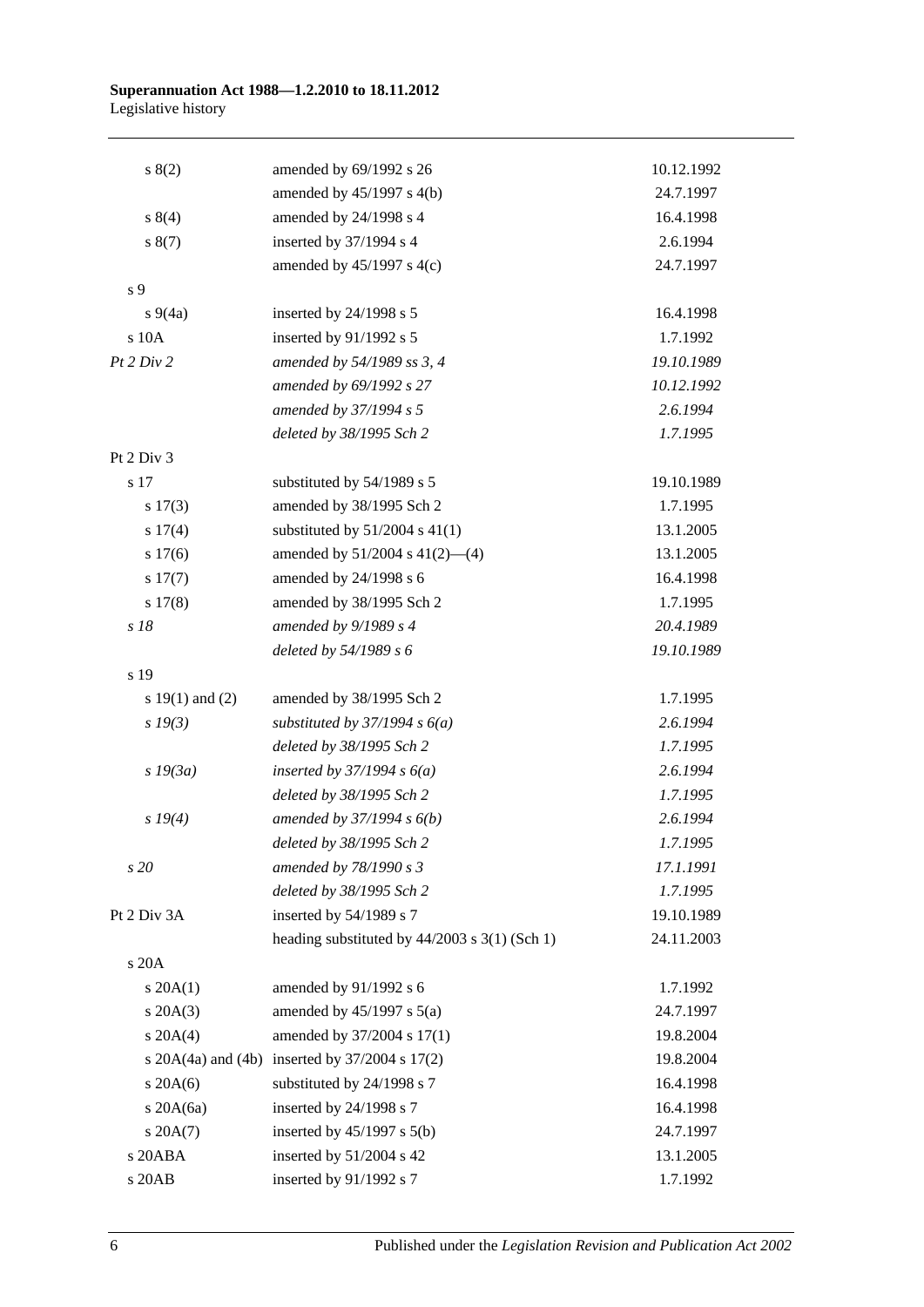| Pt 2 Div 3B                             | inserted by 54/1989 s 7                                     | 19.10.1989 |
|-----------------------------------------|-------------------------------------------------------------|------------|
|                                         | heading substituted by $44/2003$ s 3(1) (Sch 1)             | 24.11.2003 |
| s 20 <sub>B</sub>                       |                                                             |            |
| $s$ 20 $B(1)$                           | amended by $24/1998$ s $8(a)$                               | 16.4.1998  |
|                                         | amended by 49/2003 s 28                                     | 18.12.2003 |
| $s \, 20B(2)$                           | amended by 24/1998 s 8(b)                                   | 16.4.1998  |
|                                         | amended by 41/2000 s 5                                      | 17.8.2000  |
| $s \, 20B(3)$                           | inserted by 51/2004 s 43                                    | 13.1.2005  |
| $s \ 20B(4)$                            | inserted by 5/2006 s 4                                      | 23.6.2006  |
| Pt 2 Div 4                              |                                                             |            |
| s 21                                    |                                                             |            |
| $s \, 2I(2)$ and (3)                    | deleted by 38/1995 Sch 2                                    | 1.7.1995   |
| $s \, 21(4)$                            | amended by 78/1990 s 4                                      | 17.1.1991  |
|                                         | substituted by 69/1992 s 28                                 | 10.12.1992 |
|                                         | amended by 41/2000 s 6                                      | 17.8.2000  |
| $s \, 21(4a)$                           | inserted by 69/1992 s 28                                    | 10.12.1992 |
| $Pt\,3$                                 |                                                             |            |
| s 22                                    |                                                             |            |
| $s\,22(1)$                              | amended by 54/1989 s 10 (Sch)                               | 19.10.1989 |
| $s\,22(5)$                              | substituted by $91/1992$ s $8(a)$                           | 1.7.1992   |
| $s\ 22(5a)$                             | inserted by $91/1992$ s $8(b)$                              | 10.12.1992 |
| $s\,22(6)$                              | amended by 78/1990 s 5                                      | 17.1.1991  |
| $s\,22(7)$                              | substituted by $91/1992$ s $8(c)$                           | 10.12.1992 |
| $s\,22(8)$                              | amended by 54/1989 s 10 (Sch)                               | 19.10.1989 |
| $s\,22(9)$                              | inserted by $91/1992$ s $8(d)$                              | 1.7.1992   |
| $s\,22(10)$                             | inserted by 46/1994 s 5                                     | 3.5.1994   |
|                                         | amended by 46/1994 s 8(a) as substituted by<br>57/1994 s 3  | 21.10.1994 |
| s $22(11)$ and $(12)$                   | inserted by 46/1994 s 5                                     | 3.5.1994   |
| $s\,22(13)$                             | inserted by 46/1994 s 8(b) as substituted by<br>57/1994 s 3 | 21.10.1994 |
| $s\,22(14)$                             | inserted by 9/1997 s 2                                      | 20.3.1997  |
|                                         | amended by $36/1999$ Sch 3 (Pt 3 cl 3(a))                   | 1.12.1999  |
| s $22(15)$ and $(16)$                   | inserted by 9/1997 s 2                                      | 20.3.1997  |
| s $22(17)$ and $(18)$                   | inserted by 9/1997 s 2                                      | 20.3.1997  |
|                                         | amended by 36/1999 Sch 3 (Pt 3 cl 3(a))                     | 1.12.1999  |
| $s\,22(19)$                             | inserted by 9/1997 s 2                                      | 20.3.1997  |
| <b>ETSA</b><br>superannuation<br>scheme | deleted by $36/1999$ Sch 3 (Pt 3 cl 3(b))                   | 1.12.1999  |
| s 23                                    |                                                             |            |
| $s\,23(1)$                              | amended by 54/1989 s 10 (Sch)                               | 19.10.1989 |
| $s\,23(2)$                              | amended by 54/1989 s 10 (Sch)                               | 19.10.1989 |
|                                         | amended by $24/1998$ s $9(a)$                               | 16.4.1998  |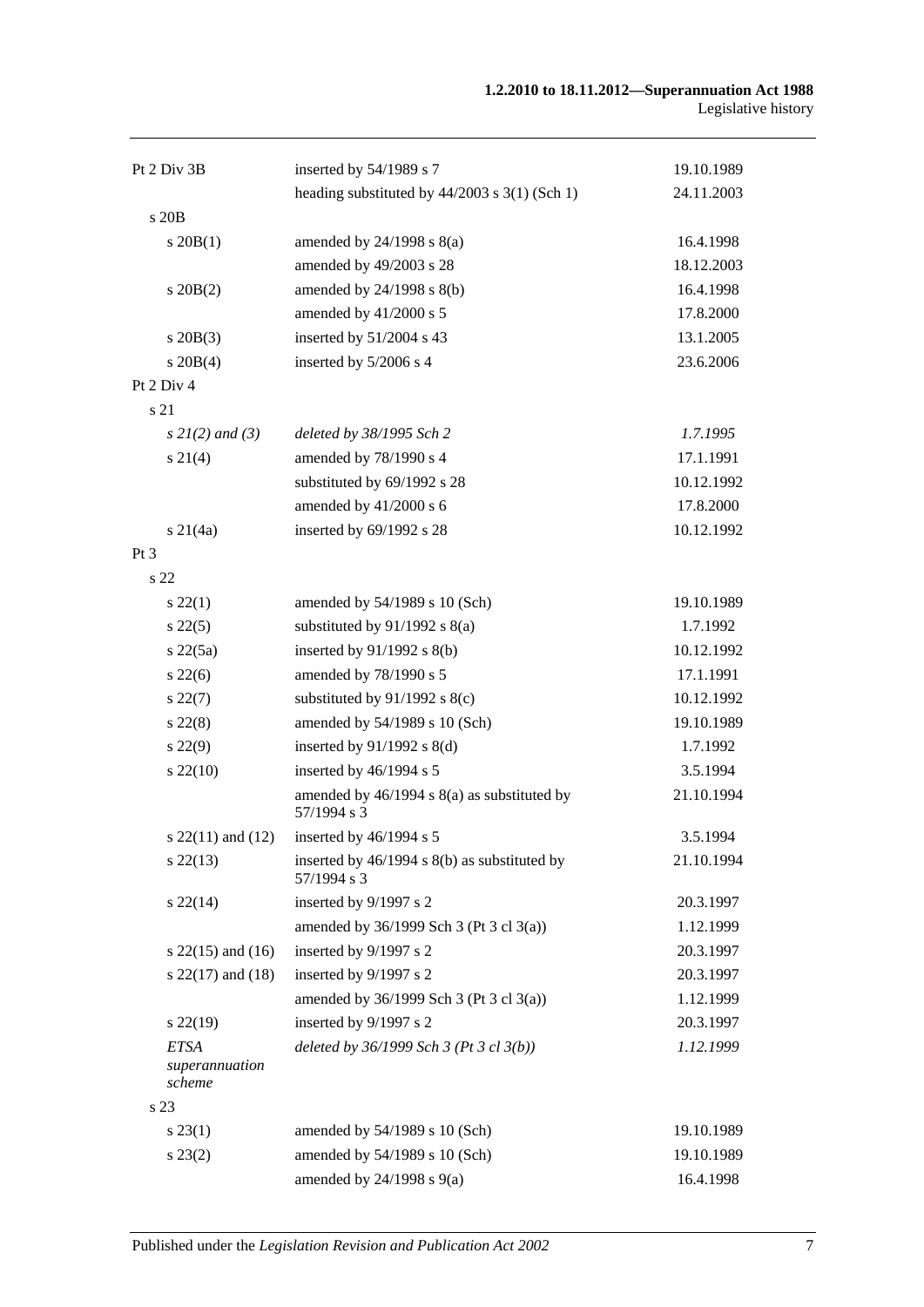|                     | amended by $41/2000$ s $7(a)$      | 17.8.2000  |
|---------------------|------------------------------------|------------|
| s $23(2a)$ — $(2b)$ | inserted by $41/2000$ s $7(b)$     | 17.8.2000  |
| $s\,23(3)$          | amended by $91/1992$ s $9(a)$      | 1.7.1992   |
| $s\,23(3a)$         | inserted by $91/1992$ s $9(b)$     | 1.7.1992   |
| $s\,23(4)$          | amended by 78/1990 s 6             | 17.1.1991  |
|                     | amended by 24/1998 s 9(b)          | 16.4.1998  |
| $s\,23(6)$          | amended by $37/1994$ s $7(a)$      | 2.6.1994   |
|                     | amended by $24/1998$ s $9(c)$      | 16.4.1998  |
| $s\,23(6a)$         | inserted by 37/1994 s 7(b)         | 2.6.1994   |
| $s\,23(7)$          | amended by 9/1989 s 5              | 20.4.1989  |
|                     | amended by 54/1989 s 10 (Sch)      | 19.10.1989 |
|                     | substituted by $24/1998$ s $9(d)$  | 16.4.1998  |
| s 24                |                                    |            |
| $s\,24(1)$          | amended by 54/1989 s 10 (Sch)      | 19.10.1989 |
| s 24(4)             | amended by 78/1990 s 7             | 17.1.1991  |
| s 25                |                                    |            |
| s 25(2)             | substituted by 78/1990 s 8         | 17.1.1991  |
| Pt 4                |                                    |            |
| s 26A               | inserted by 4/2008 s 10            | 1.7.2008   |
| s 27                |                                    |            |
| $s \, 27(1)$        | amended by 54/1989 s 10 (Sch)      | 19.10.1989 |
| $s\,27(2)$          | substituted by 91/1992 s 10        | 1.7.1992   |
| $s \, 27(4)$        | inserted by 97/1995 s 4            | 14.12.1995 |
| s 28                |                                    |            |
| $s\,28(1)$          | amended by 54/1989 s 10 (Sch)      | 19.10.1989 |
|                     | amended by 45/1997 s 6             | 24.7.1997  |
| $s$ 28(1a) and (1b) | inserted by 78/1990 s 9            | 17.1.1991  |
| $s$ 28(1c)          | inserted by $91/1992$ s $11(a)$    | 1.7.1992   |
|                     | amended by 24/1998 s 10(a)         | 16.4.1998  |
|                     | amended by $21/2003$ s $8(a)$      | 17.8.2003  |
| $s \, 28(1d)$       | inserted by $91/1992$ s $11(a)$    | 1.7.1992   |
|                     | amended by $37/1994$ s $8(a)$      | 2.6.1994   |
| $s$ 28(1e)          | inserted by 37/1994 s 8(b)         | 2.6.1994   |
| $s \, 28(1f)$       | inserted by $37/1994$ s $8(b)$     | 2.6.1994   |
|                     | substituted by $24/1998$ s $10(b)$ | 16.4.1998  |
| $s\,28(2)$          | amended by 54/1989 s 10 (Sch)      | 19.10.1989 |
|                     | amended by 24/1998 s 10(c)         | 16.4.1998  |
|                     | amended by 21/2003 s 8(b)          | 17.8.2003  |
| $s\,28(3)$          | amended by 54/1989 s 10 (Sch)      | 19.10.1989 |
| $s\ 28(4)$          | substituted by 67/1991 s 3         | 19.12.1991 |
|                     | substituted by $91/1992$ s $11(b)$ | 1.7.1992   |
| s 28(5)             | amended by 54/1989 s 10 (Sch)      | 19.10.1989 |
|                     | amended by 91/1992 s 11(c)         | 1.7.1992   |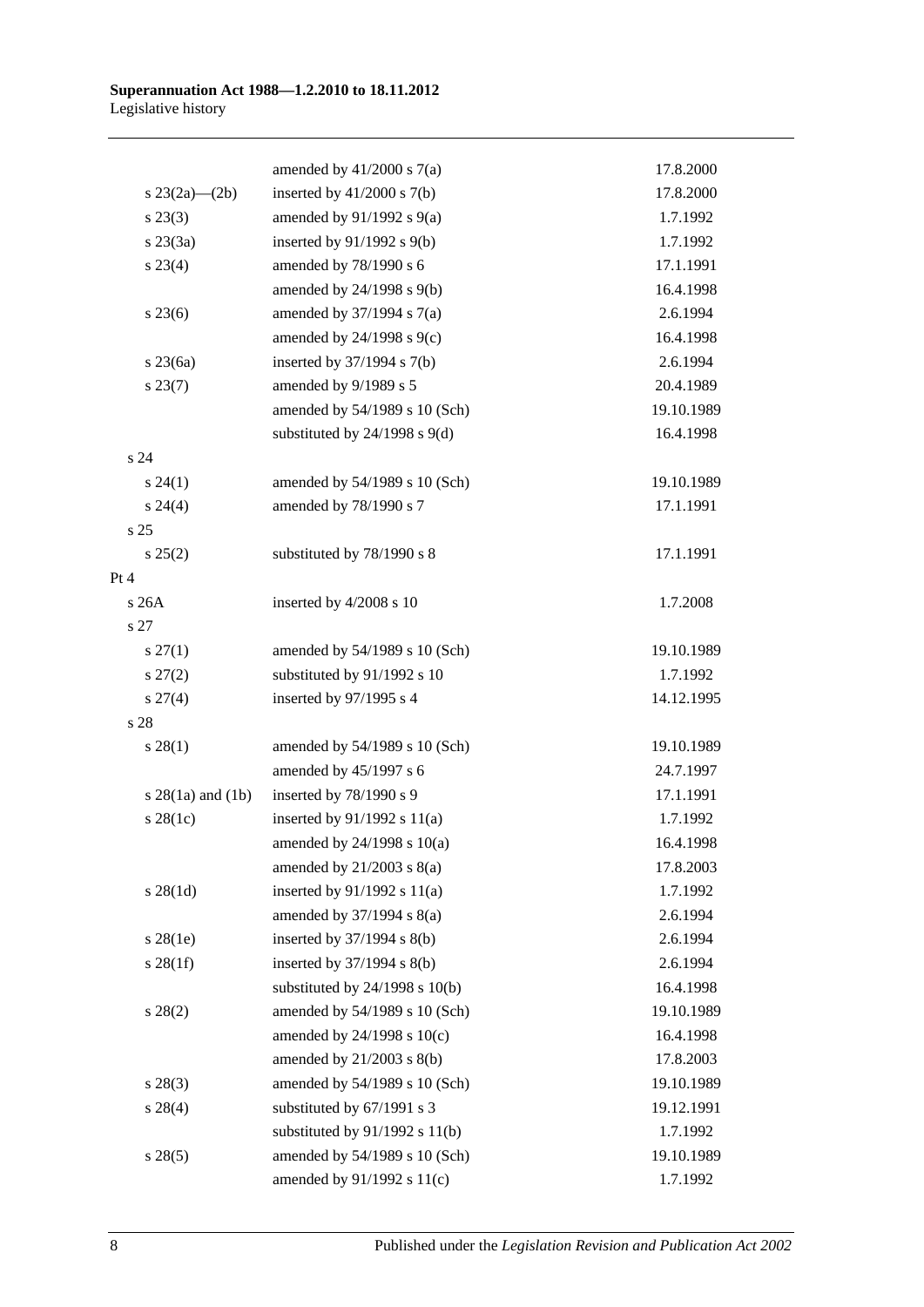| $s\,28(6)$            | amended by 54/1989 s 10 (Sch)              | 19.10.1989 |
|-----------------------|--------------------------------------------|------------|
|                       | deleted by $91/1992 s 11(d)$               | 1.7.1992   |
| $s\,28(7)$            | amended by 24/1998 s 10(d)                 | 16.4.1998  |
| $s\,28(8)$            | inserted by 97/1995 s 5                    | 14.12.1995 |
| s 28A                 | inserted by 44/1993 s 3                    | 27.5.1993  |
| s 28A(1)              | amended by $4/2008$ s $11(1)$              | 1.7.2008   |
| $s$ 28A $(1a)$        | inserted by $4/2008$ s $11(2)$             | 1.7.2008   |
| s 28A(2)              | amended by 4/2008 s 11(3)                  | 1.7.2008   |
| s 28A(3)              | substituted by 57/1999 s 3                 | 1.7.1999   |
|                       | s 28A(3a) and (3b) inserted by 57/1999 s 3 | 1.7.1999   |
| $s$ 28A $(3c)$        | inserted by 57/1999 s 3                    | 1.7.1999   |
|                       | amended by 21/2003 s 9                     | 17.8.2003  |
|                       | s 28A(3d) and (3e) inserted by 57/1999 s 3 | 1.7.1999   |
| ss 28B and 28C        | inserted by 97/1995 s 6                    | 14.12.1995 |
| s 29                  |                                            |            |
| $s\,29(1)$            | amended by $24/1998$ s $11(a)$             | 16.4.1998  |
| s $29(1a)$ and $(1b)$ | inserted by 24/1998 s 11(b)                | 16.4.1998  |
| $s\,29(2)$            | amended by 54/1989 s 10 (Sch)              | 19.10.1989 |
|                       | amended by 91/1992 s 12(a)                 | 1.7.1992   |
| $s\,29(3)$            | amended by 54/1989 s 10 (Sch)              | 19.10.1989 |
|                       | deleted by $91/1992 s 12(b)$               | 1.7.1992   |
| s 30                  |                                            |            |
| $s \ 30(3)$           | amended by 9/1989 s 6                      | 20.4.1989  |
| $s \ 30(8)$           | amended by 54/1989 s 10 (Sch)              | 19.10.1989 |
| s 30A                 | inserted by 78/1990 s 10                   | 17.1.1991  |
| s 31                  |                                            |            |
| $s \, 31(1)$          | amended by 54/1989 s 10 (Sch)              | 19.10.1989 |
|                       | substituted by $37/1994$ s $9(a)$          | 2.6.1994   |
| $s \, 31(2)$          | amended by 91/1992 s 13(a)                 | 1.7.1992   |
| A                     | amended by 78/1990 s 11(a)                 | 17.1.1991  |
|                       | amended by 67/1991 s 4                     | 19.12.1991 |
| Pn                    | inserted by 91/1992 s 13(b)                | 1.7.1992   |
| M                     | inserted by $91/1992$ s $13(c)$            | 1.7.1992   |
| $s \frac{31}{2a}$     | inserted by 78/1990 s 11(b)                | 17.1.1991  |
| $s \, 31(2b)$         | inserted by 37/1994 s 9(b)                 | 2.6.1994   |
|                       | amended by 24/1998 s 12                    | 16.4.1998  |
| s $31(2c)$            | inserted by 37/1994 s 9(b)                 | 2.6.1994   |
| $s \ 31(3)$           | substituted by $78/1990$ s $11(c)$         | 17.1.1991  |
|                       | amended by 45/1997 s 7                     | 24.7.1997  |
| $s \ 31(4)$           | substituted by $78/1990$ s $11(c)$         | 17.1.1991  |
| s 32                  |                                            |            |
| $s \, 32(1)$          | amended by $67/1991$ s $5(a)$              | 19.12.1991 |
| $s \, 32(2)$          | amended by 54/1989 s 10 (Sch)              | 19.10.1989 |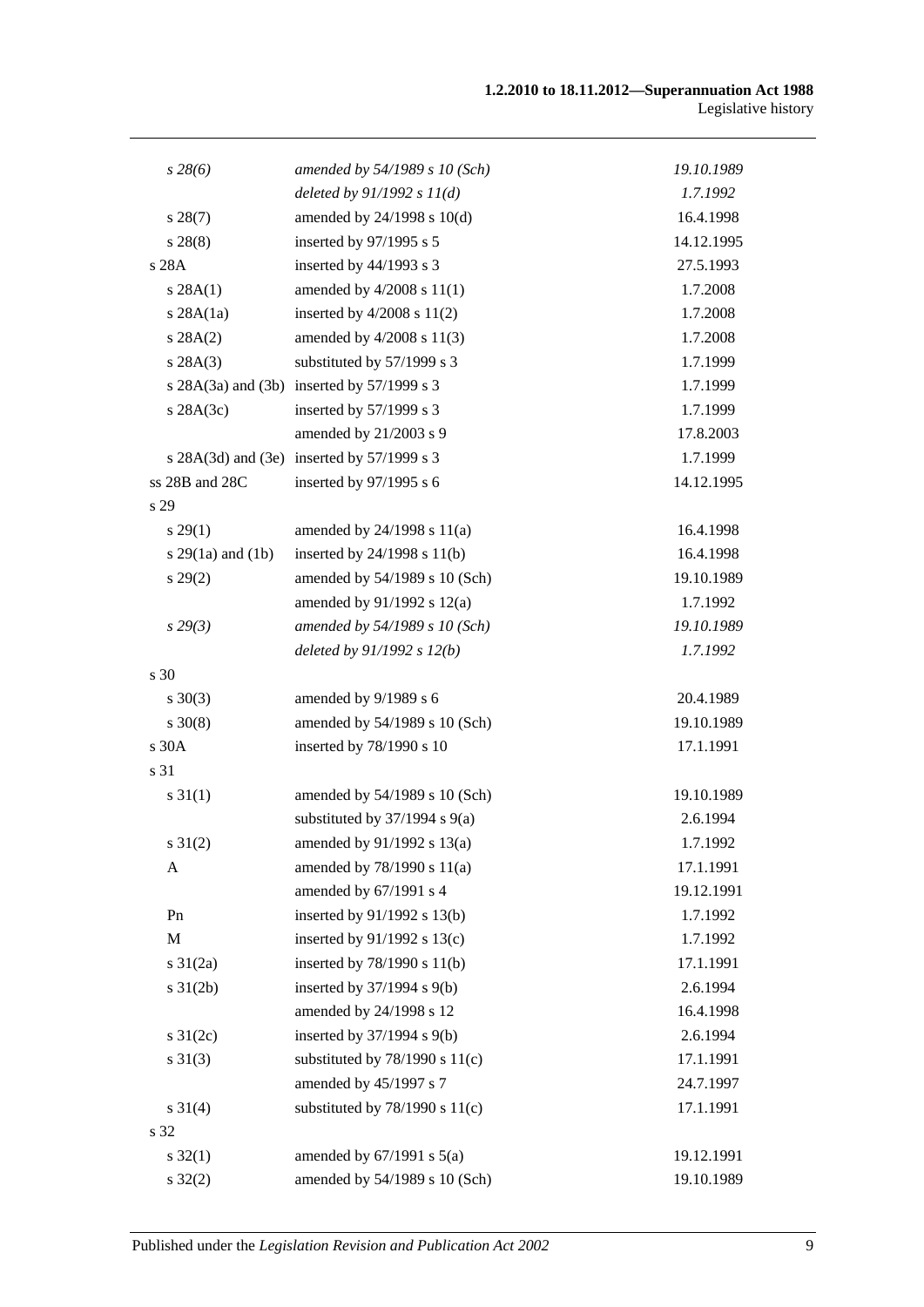|                     | amended by $91/1992$ s $14(a)$     | 1.7.1992   |
|---------------------|------------------------------------|------------|
| A                   | amended by 67/1991 s 5(b)          | 19.12.1991 |
| Pn                  | inserted by 91/1992 s 14(b)        | 1.7.1992   |
| M                   | inserted by 91/1992 s 14(b)        | 1.7.1992   |
| $s \frac{32}{2a}$   | inserted by 49/2003 s 29           | 18.12.2003 |
| $s \, 32(3)$        |                                    |            |
| $\mathbf{A}$        | amended by $67/1991$ s $5(c)$      | 19.12.1991 |
| $s \frac{32}{3a}$   | inserted by $67/1991$ s $5(d)$     | 19.12.1991 |
|                     | substituted by $91/1992$ s $14(c)$ | 1.7.1992   |
|                     | amended by 24/1998 s 13            | 16.4.1998  |
| $s \, 32(5)$        | amended by 54/1989 s 10 (Sch)      | 19.10.1989 |
|                     | amended by $67/1991$ s $5(e)$      | 19.12.1991 |
|                     | amended by 91/1992 s 14(d)         | 1.7.1992   |
| s32A                | inserted by 91/1992 s 15           | 1.7.1992   |
| $s \, 32A(2)$       | amended by 24/1998 s 14            | 16.4.1998  |
| ss 32B-32D          | inserted by 37/2004 s 18           | 18.9.2004  |
| $Pt\,5$             |                                    |            |
| s33A                | inserted by 4/2008 s 12            | 1.7.2008   |
| s 34                | amended by 9/1989 s 7              | 20.4.1989  |
|                     | amended by 54/1989 s 10 (Sch)      | 19.10.1989 |
|                     | amended by 69/1992 s 29            | 10.12.1992 |
|                     | substituted by 91/1992 s 16        | 1.7.1992   |
| $s \, 34(1)$        | amended by $41/2000$ s $8(a)$      | 17.8.2000  |
| n                   | amended by 45/1997 s 8             | 1.7.1992   |
| $s \; 34(2)$        | amended by 34/2000 s 8(b)          | 1.6.2000   |
| B                   | amended by $37/1994$ s $10(a)$     | 2.6.1994   |
| n                   | amended by 45/1997 s 8             | 1.7.1992   |
| $s \; 34(5)$        | inserted by 37/1994 s 10(b)        | 2.6.1994   |
| $s \; 34(6)$        | inserted by 37/1994 s 10(b)        | 2.6.1994   |
|                     | amended by 24/1998 s 15            | 16.4.1998  |
| $s \frac{34(7)}{2}$ | inserted by 97/1995 s 7            | 14.12.1995 |
| s 35                |                                    |            |
| $s \; 35(1)$        | amended by 91/1992 s 17(a)         | 1.7.1992   |
| $s \; 35(2)$        |                                    |            |
| A                   | amended by $67/1991$ s $6(a)$      | 19.12.1991 |
| $s \; 35(2a)$       | inserted by $67/1991$ s $6(b)$     | 19.12.1991 |
| $s \, 35(2b)$       | inserted by 91/1992 s 17(b)        | 1.7.1992   |
| $s \; 35(4)$        | amended by 91/1992 s 17(c)         | 1.7.1992   |
|                     | amended by 37/1994 s 11(a)         | 2.6.1994   |
| $s \, 35(5)$        | amended by 54/1989 s 10 (Sch)      | 19.10.1989 |
|                     | amended by 91/1992 s 17(d)         | 1.7.1992   |
| Pn                  | inserted by 91/1992 s 17(e)        | 1.7.1992   |
| ${\rm FS}$          | inserted by 91/1992 s 17(e)        | 1.7.1992   |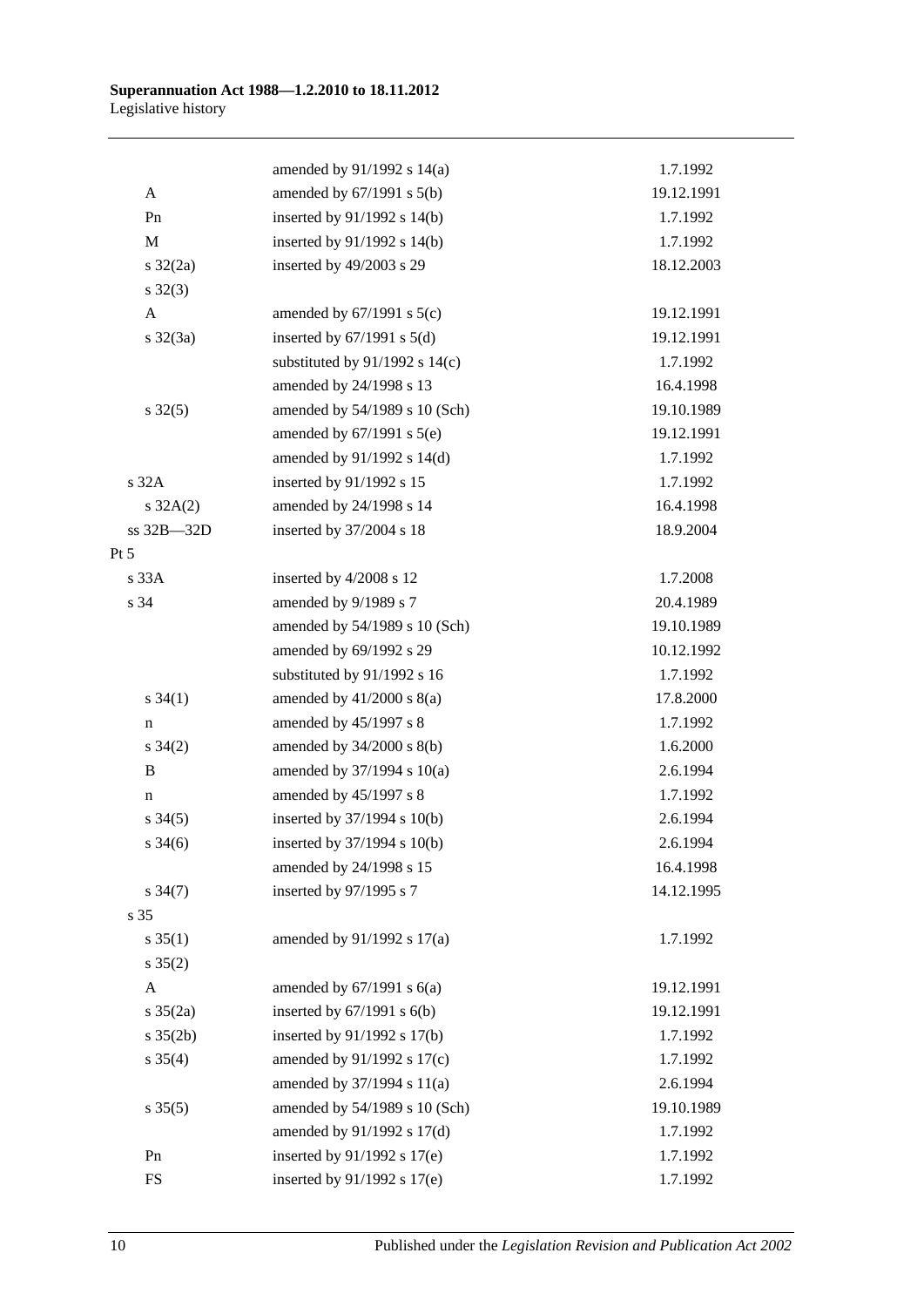| M                        | inserted by $91/1992$ s $17(e)$    | 1.7.1992   |
|--------------------------|------------------------------------|------------|
| $s \, 35(6)$             | inserted by 37/1994 s 11(b)        | 2.6.1994   |
| s 36                     |                                    |            |
| $s \; 36(1)$             | substituted by $9/1989$ s $8(a)$   | 20.4.1989  |
| $s \; 36(3)$             | amended by 9/1989 s 8(b)           | 20.4.1989  |
| $s \; 36(8)$             | amended by 54/1989 s 10 (Sch)      | 19.10.1989 |
| s 36A                    | inserted by 78/1990 s 12           | 17.1.1991  |
| s 37                     |                                    |            |
| $s \frac{37(1)}{2}$      | substituted by $37/1994$ s $12(a)$ | 2.6.1994   |
| $s \frac{37(2)}{2}$      | amended by $67/1991$ s $7(a)$      | 19.12.1991 |
|                          | substituted by 91/1992 s 18        | 1.7.1992   |
| $s \frac{37}{2a}$        | inserted by $67/1991$ s $7(b)$     | 19.12.1991 |
| $s \frac{37(3a)}{2}$     | inserted by 37/1994 s 12(b)        | 2.6.1994   |
|                          | amended by 24/1998 s 16            | 16.4.1998  |
| s $37(3b)$ and $(3c)$    | inserted by 37/1994 s 12(b)        | 2.6.1994   |
| $s \frac{37}{4}$ and (5) | substituted by 78/1990 s 13        | 17.1.1991  |
| s 38                     |                                    |            |
| $s \ 38(1)$              | amended by $67/1991$ s $8(a)$      | 19.12.1991 |
|                          | amended by $12/1993$ s $9(a)$      | 19.12.1991 |
|                          | amended by $45/1997$ s $9(a)$      | 24.7.1997  |
|                          | amended by 43/2006 s 208(1)        | 1.6.2007   |
| $s\,38(1a)$              | inserted by $45/1997 s 9(b)$       | 24.7.1997  |
|                          | amended by 13/2003 s 13            | 3.7.2003   |
|                          | deleted by 43/2006 s 208(2)        | 1.6.2007   |
| $s \, 38(1b)$            | inserted by 49/2003 s 30           | 18.12.2003 |
| $s \ 38(4)$              | amended by 54/1989 s 10 (Sch)      | 19.10.1989 |
|                          | amended by 67/1991 s 8(b), (c)     | 19.12.1991 |
|                          | amended by 37/1994 s 13            | 2.6.1994   |
| $s \ 38(6)$              | inserted by $67/1991$ s $8(d)$     | 19.12.1991 |
|                          | amended by 24/1998 s 17            | 16.4.1998  |
| $s \, 38(7)$             | inserted by $67/1991$ s $8(d)$     | 19.12.1991 |
|                          | amended by 91/1992 s 19(a)         | 1.7.1992   |
|                          | amended by 12/1993 s 9(b)          | 19.12.1991 |
| X                        | substituted by 91/1992 s 19(b)     | 1.7.1992   |
| Pn                       | inserted by 91/1992 s 19(b)        | 1.7.1992   |
| $\mathbf{M}$             | inserted by 91/1992 s 19(b)        | 1.7.1992   |
| s 39                     |                                    |            |
| $s \, 39(1)$             | amended by 54/1989 s 10 (Sch)      | 19.10.1989 |
|                          | amended by 78/1990 s 14(a)         | 17.1.1991  |
|                          | amended by 37/1994 s 14(a)         | 2.6.1994   |
| s $39(1a)$ and $(1b)$    | inserted by 78/1990 s 14(b)        | 17.1.1991  |
| s $39(1c)$               | inserted by $91/1992$ s $20(a)$    | 1.7.1992   |
|                          | amended by 24/1998 s 18(a), (b)    | 16.4.1998  |
|                          |                                    |            |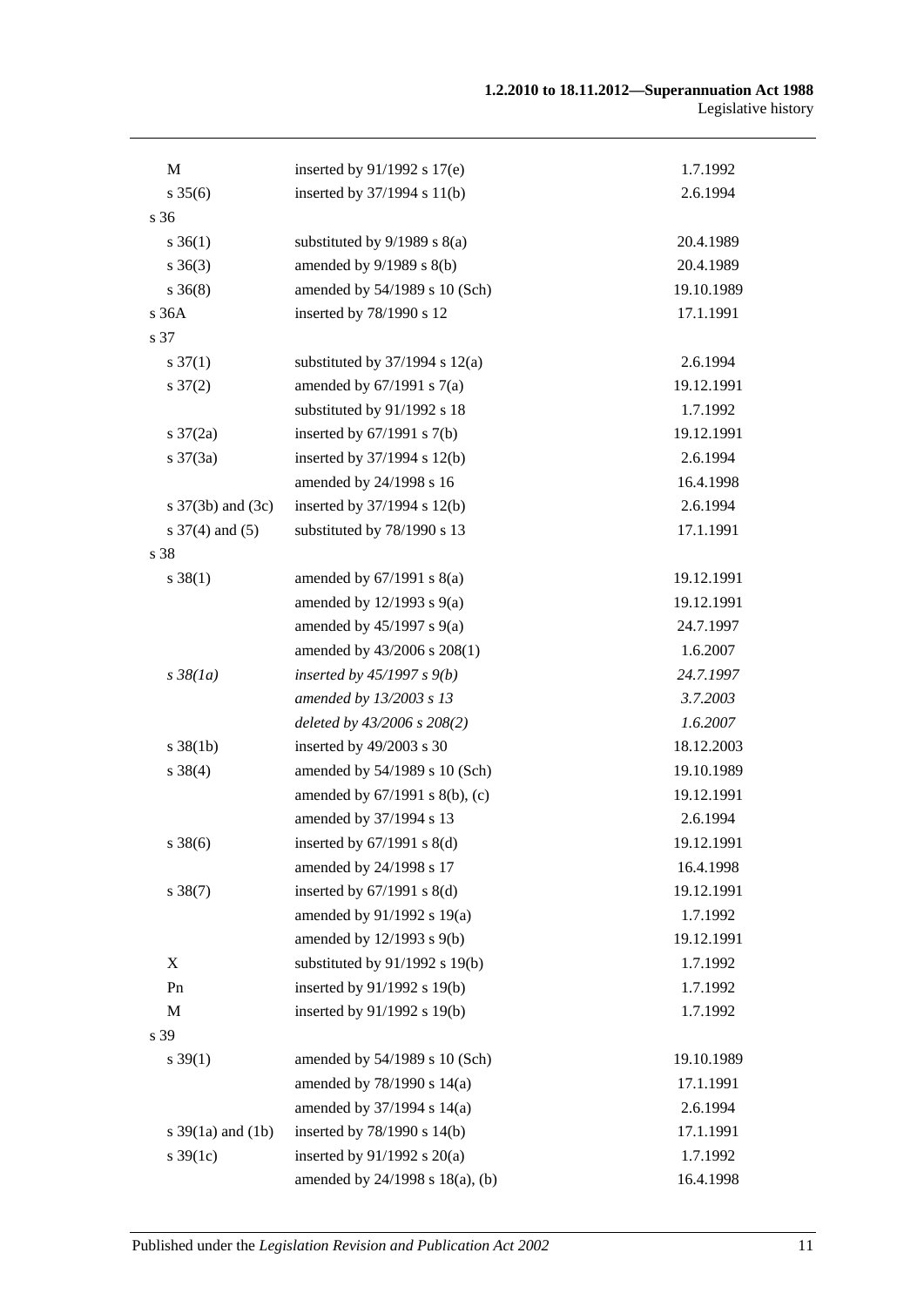|                       | amended by $21/2003$ s $10(a)$                          | 17.8.2003  |
|-----------------------|---------------------------------------------------------|------------|
|                       | (a)—(d) redesignated as (b)—(e) by $24/1998$<br>s 18(a) | 16.4.1998  |
| $s \, 39(1d)$         | inserted by $91/1992$ s $20(a)$                         | 1.7.1992   |
|                       | amended by 37/1994 s 14(b), (c)                         | 2.6.1994   |
| $s \frac{39(1da)}{2}$ | inserted by $37/1994$ s $14(d)$                         | 2.6.1994   |
| $s \frac{39(1db)}{2}$ | inserted by $37/1994$ s $14(d)$                         | 2.6.1994   |
|                       | substituted by $24/1998$ s $18(c)$                      | 16.4.1998  |
| $s\,39(1e)$           | inserted by $91/1992$ s $20(a)$                         | 1.7.1992   |
|                       | deleted by $24/1998 s 18(d)$                            | 16.4.1998  |
| $s \, 39(2)$          | amended by $78/1990$ s $14(c)$                          | 17.1.1991  |
|                       | amended by 24/1998 s 18(e)                              | 16.4.1998  |
|                       | amended by 21/2003 s 10(b)                              | 17.8.2003  |
| $s\,39(3)$            | amended by 54/1989 s 10 (Sch)                           | 19.10.1989 |
|                       | amended by 91/1992 s 20(b)                              | 1.7.1992   |
| $s \, 39(4)$          | amended by 54/1989 s 10 (Sch)                           | 19.10.1989 |
|                       | amended by 37/1994 s 14(e)                              | 2.6.1994   |
| $s \, 39(5)$          | amended by 54/1989 s 10 (Sch)                           | 19.10.1989 |
|                       | amended by $67/1991$ s $9(a)$                           | 19.12.1991 |
|                       | amended by 24/1998 s 18(f)                              | 16.4.1998  |
|                       | amended by $21/2003$ s $10(c)$                          | 17.8.2003  |
| $s \, 39(6)$          | amended by $9/1989$ s $9(a)$                            | 20.4.1989  |
|                       | amended by 54/1989 s 10 (Sch)                           | 19.10.1989 |
|                       | amended by $24/1998$ s $18(g)$                          | 16.4.1998  |
| $s \, 39(7)$          | amended by 54/1989 s 10 (Sch)                           | 19.10.1989 |
|                       | amended by $91/1992$ s $20(c)$ , (d)                    | 1.7.1992   |
|                       | substituted by $37/1994$ s $14(f)$                      | 2.6.1994   |
|                       | amended by $41/2000$ s $9(a)$                           | 17.8.2000  |
| M                     | substituted by $41/2000$ s $9(b)$                       | 17.8.2000  |
| NM                    | amended by 45/1997 s 10                                 | 24.7.1997  |
|                       | substituted by $41/2000$ s $9(c)$                       | 17.8.2000  |
| ${\bf S}$             | amended by $41/2000$ s $9(d)$                           | 17.8.2000  |
| $s \frac{39(7a)}{2}$  | inserted by $41/2000$ s $9(e)$                          | 17.8.2000  |
| $s \, 39(8)$          | amended by 54/1989 s 10 (Sch)                           | 19.10.1989 |
|                       | amended by 37/1994 s 14(g)                              | 2.6.1994   |
| $s \frac{39(8a)}{2}$  | inserted by $67/1991$ s $9(b)$                          | 19.12.1991 |
| $s \frac{39(8b)}{2}$  | inserted by $67/1991$ s $9(b)$                          | 19.12.1991 |
|                       | amended by 91/1992 s 20(e)                              | 1.7.1992   |
| X                     | substituted by $91/1992$ s $20(f)$                      | 1.7.1992   |
| Pn                    | inserted by $91/1992$ s $20(f)$                         | 1.7.1992   |
| M                     | inserted by $91/1992$ s $20(f)$                         | 1.7.1992   |
| $s \, 39(8c)$         | inserted by $91/1992$ s $20(g)$                         | 1.7.1992   |
|                       | amended by 37/1994 s 14(h)                              | 2.6.1994   |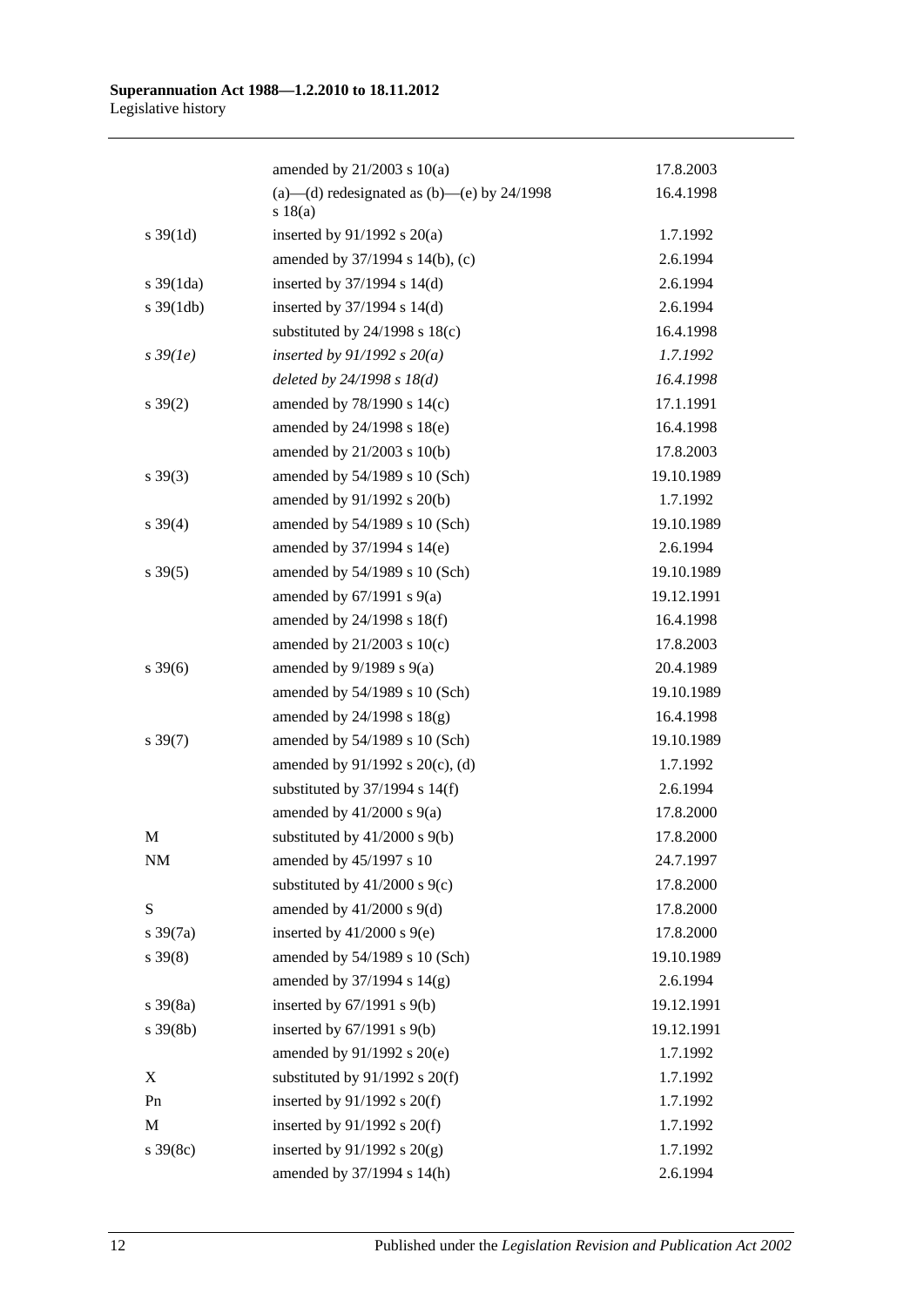| $s\,39(9)$                                      | inserted by $9/1989$ s $9(b)$                   | 1.7.1988   |
|-------------------------------------------------|-------------------------------------------------|------------|
| $s\,39(10)$                                     | inserted by $37/1994$ s $14(i)$                 | 5.6.1994   |
|                                                 | s 39(10a) and (10b) inserted by 24/1998 s 18(h) | 1.7.1994   |
| $s \, 39(11)$                                   | inserted by 97/1995 s 8                         | 14.12.1995 |
| s 39A                                           | inserted by 44/1993 s 4                         | 27.5.1993  |
| $s \, 39A(1)$                                   | amended by 37/1994 s 15(a)                      | 2.6.1994   |
| s 39A(2)                                        | substituted by $37/1994$ s $15(b)$              | 2.6.1994   |
| $s \, 39A(3)$                                   | substituted by 57/1999 s 4                      | 1.7.1999   |
| s $39A(3a)$ (3c)                                | inserted by 57/1999 s 4                         | 1.7.1999   |
| $s$ 39A $(3d)$                                  | inserted by 57/1999 s 4                         | 1.7.1999   |
|                                                 | amended by 21/2003 s 11                         | 17.8.2003  |
| s $39A(3e)$ (3g)                                | inserted by 57/1999 s 4                         | 1.7.1999   |
| s 39A(3h) and (3i)                              | inserted by 4/2008 s 13                         | 1.7.2008   |
| s 39A(4)                                        | substituted by $37/1994$ s $15(c)$              | 2.6.1994   |
| s 39A(5)                                        | amended by 37/1994 s 15(d)                      | 2.6.1994   |
| ss 39B and 39C                                  | inserted by 97/1995 s 9                         | 14.12.1995 |
| s 40                                            |                                                 |            |
| $s\ 40(4)$                                      | inserted by 67/1991 s 10                        | 19.12.1991 |
| s 40A                                           | inserted by 23/1999 s 6                         | 1.4.1999   |
| $s\ 40A(2)$                                     | amended by 37/2004 s 19(1)                      | 19.8.2004  |
| $s\ 40A(3)$                                     | amended by 37/2004 s 19(2)                      | 19.8.2004  |
| $s\ 40A(4)$                                     | amended by 37/2004 s 19(3)                      | 19.8.2004  |
| $s\,40A(8)$                                     | deleted by 37/2004 s 19(4)                      | 19.8.2004  |
| s 40B                                           | inserted by 4/2008 s 14                         | 1.7.2008   |
| s 42A                                           | inserted by $41/2000$ s 10                      | 17.8.2000  |
| s 43                                            | amended by 78/1990 s 15                         | 17.1.1991  |
|                                                 | substituted by 67/1991 s 11                     | 19.12.1991 |
| s 43A                                           | inserted by 54/1989 s 8                         | 19.10.1989 |
|                                                 | amended by 37/1994 s 16                         | 2.6.1994   |
|                                                 | substituted by $41/2000 s 11$                   | 17.8.2000  |
|                                                 | deleted by 4/2008 s 15                          | 1.7.2008   |
| s 43AA                                          | inserted by 41/2000 s 12                        | 17.8.2000  |
| Pt $5A$                                         | inserted by 49/2003 s 31                        | 18.12.2003 |
| $s$ 43AB                                        | amended by 5/2006 s 5                           | 23.6.2006  |
| $s$ 43AC                                        |                                                 |            |
| Southern State<br>Superannuation<br><b>Fund</b> | deleted by 51/2004 s 44                         | 13.1.2005  |
| s 43AF                                          |                                                 |            |
| $s\,43AF(6)$                                    | inserted by 4/2008 s 16                         | 1.7.2008   |
| s 43AG                                          | substituted by 51/2004 s 45                     | 13.1.2005  |
| Pt $6$                                          |                                                 |            |
| s 43B                                           | inserted by 91/1992 s 21                        | 1.7.1992   |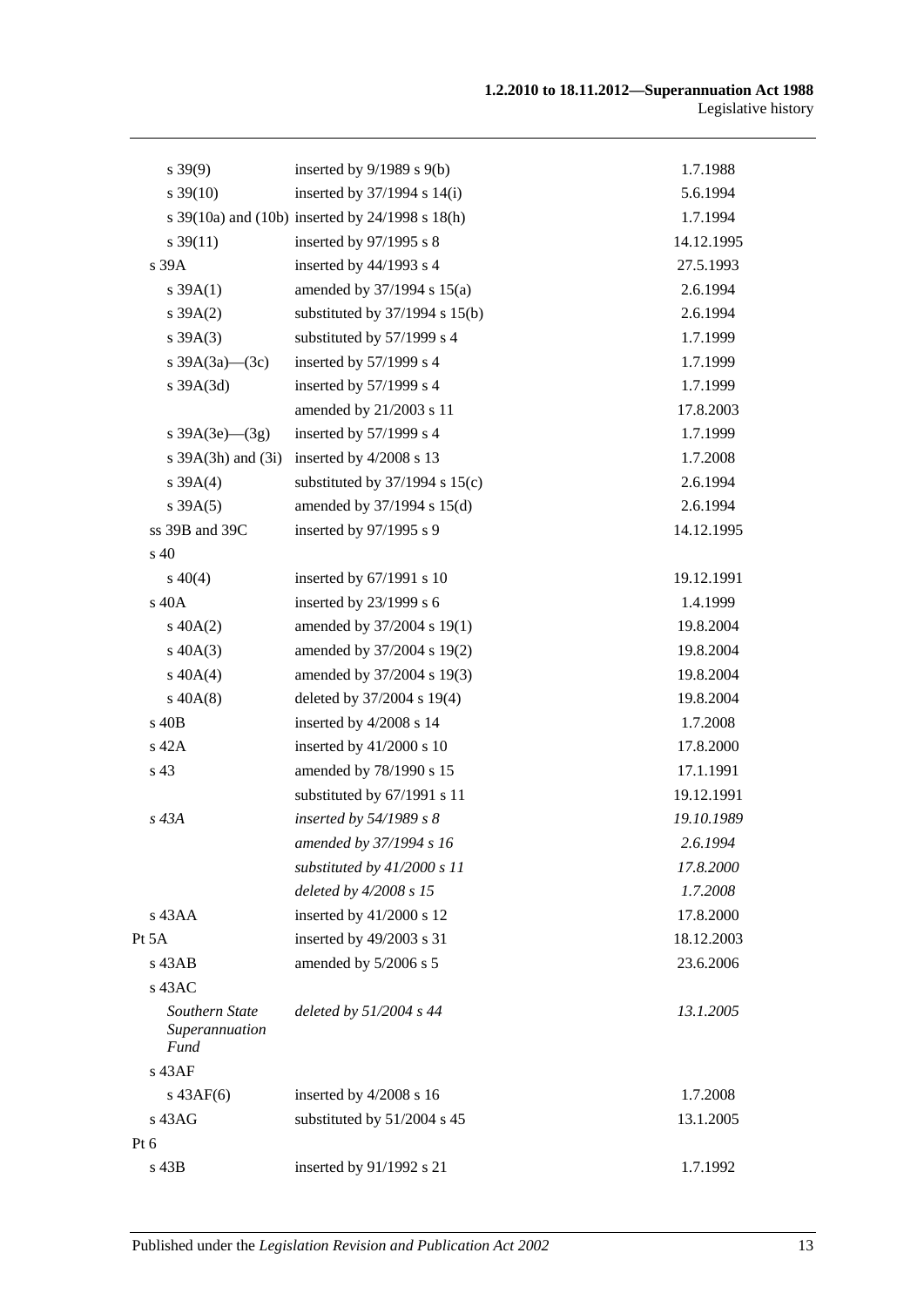#### **Superannuation Act 1988—1.2.2010 to 18.11.2012** Legislative history

| $s\,43B(1)$        | s 43B redesignated as $s$ 43B(1) by 37/1994 s 17 | 2.6.1994   |
|--------------------|--------------------------------------------------|------------|
| $s\,43B(2)$        | inserted by 37/1994 s 17                         | 2.6.1994   |
| s 44               |                                                  |            |
| $s\,44(1)$         | amended by 37/1994 s 18(a)                       | 2.6.1994   |
|                    | amended by 24/1998 s 19                          | 16.4.1998  |
|                    | amended by $4/2000$ s $9(1)$ (Sch 1 cl $41(a)$ ) | 1.6.2000   |
| $s\,44(2)$         | amended by 37/1994 s 18(b)                       | 2.6.1994   |
|                    | deleted by $4/2000 s 9(1)$ (Sch 1 cl $41(b)$ )   | 1.6.2000   |
| $s\,44(3)$         | deleted by $4/2000 s 9(1)$ (Sch 1 cl $41(c)$ )   | 1.6.2000   |
| $s\,44(4)$         | inserted by 37/1994 s 18(c)                      | 2.6.1994   |
|                    | amended by $4/2000$ s $9(1)$ (Sch 1 cl $41(d)$ ) | 1.6.2000   |
| s <sub>45</sub>    |                                                  |            |
| $s\,45(1)$         | amended by 9/1989 s 10                           | 20.4.1989  |
|                    | amended by $41/2000$ s $13(a)$ —(c)              | 1.7.1988   |
|                    | amended by $37/2004$ s $20(1)$ —(6)              | 19.8.2004  |
|                    | (e) deleted by $37/2004$ s $20(3)$               | 19.8.2004  |
| $s\,45(1aa)$       | inserted by 4/2008 s 17                          | 1.7.2008   |
| $s\,45(1a)$        | inserted by $24/1998$ s $20(a)$                  | 16.4.1998  |
|                    | substituted by $41/2000$ s $13(d)$               | 1.7.1988   |
|                    | amended by 37/2004 s 20(7)                       | 19.8.2004  |
| $s\,45(2)$         | amended by 24/1998 s 20(b)                       | 16.4.1998  |
|                    | amended by 41/2000 s 13(e)                       | 1.7.1988   |
|                    | (ba) deleted by 37/2004 s 20(8)                  | 19.8.2004  |
| $s\,45(4)$         | substituted by 67/1991 s 12                      | 19.12.1991 |
|                    | amended by 37/2004 s 20(9)                       | 19.8.2004  |
| $s\,45(6)$         | inserted by 37/1994 s 19                         | 2.6.1994   |
|                    | amended by $41/2000$ s $13(f)$                   | 1.7.1988   |
| $s\,45(7)$         | inserted by $37/2004$ s $20(10)$                 | 19.8.2004  |
| s 46               |                                                  |            |
| $s\ 46(4)$ and (5) | inserted by 9/1989 s 11                          | 20.4.1989  |
| s 47               |                                                  |            |
| $s\,47(1)$         | amended by 78/1990 s 16                          | 17.1.1991  |
|                    | substituted by $20/1998$ s $7(a)$                | 1.10.1997  |
|                    | amended by $40/2001$ s $9(a)$                    | 1.1.2002   |
| $s\,47(2)$         | amended by 20/1998 s 7(b)                        | 1.10.1997  |
|                    | substituted by $40/2001$ s $9(a)$                | 1.1.2002   |
| $s\,47(4)$         | inserted by $20/1998$ s $7(c)$                   | 1.10.1997  |
|                    | amended by $40/2001$ s $9(b)$                    | 1.1.2002   |
| $s\,47(5)$         | inserted by $20/1998$ s $7(c)$                   | 1.10.1997  |
|                    | amended by $40/2001$ s $9(c)$ , (d)              | 1.1.2002   |
| $s\,47(6)$         | inserted by $20/1998$ s $7(c)$                   | 1.10.1997  |
|                    | substituted by $40/2001$ s $9(e)$                | 1.1.2002   |
| ss 47A and 47B     | inserted by 24/1998 s 21                         | 16.4.1998  |
|                    |                                                  |            |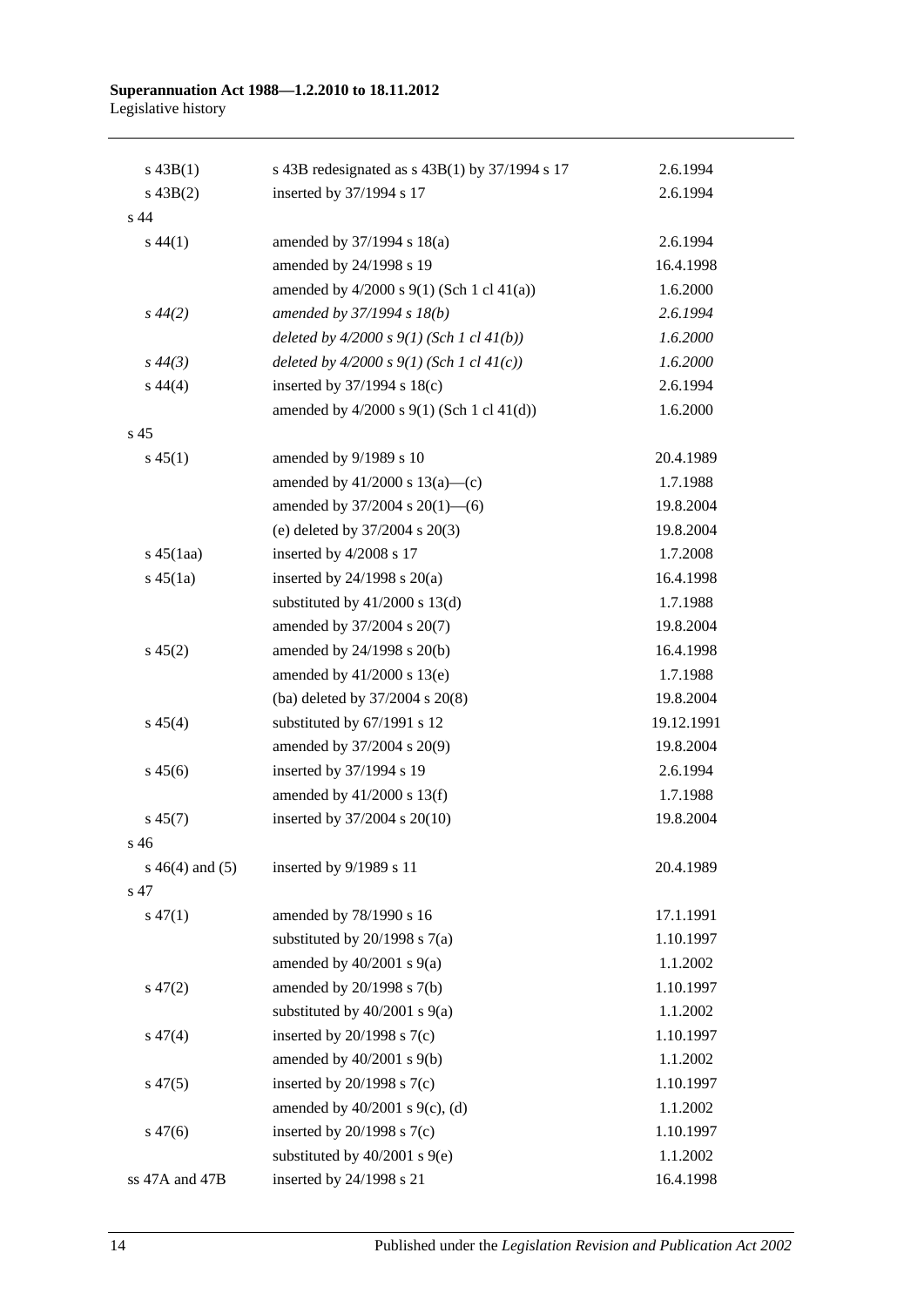| ss $47C$ and $47D$     | inserted by 4/2008 s 18                                                 | 1.7.2008   |
|------------------------|-------------------------------------------------------------------------|------------|
| s <sub>48</sub>        |                                                                         |            |
| $s\,48(1)$             | substituted by $9/1989$ s $12(a)$                                       | 20.4.1989  |
|                        | amended by 54/1989 s 10 (Sch)                                           | 19.10.1989 |
| $s\,48(2)$             | amended by 9/1989 s 12(b)                                               | 20.4.1989  |
|                        | amended by 54/1989 s 10 (Sch)                                           | 19.10.1989 |
|                        | substituted by 41/2000 s 14                                             | 17.8.2000  |
|                        | substituted by 12/2001 s 26                                             | 1.7.2001   |
| $s\ 48(2a)$ and $(2b)$ | inserted by 41/2000 s 14                                                | 17.8.2000  |
| $s\,48(3)$             | inserted by $9/1989$ s $12(c)$                                          | 20.4.1989  |
| s 51A                  | inserted by 41/2000 s 15                                                | 17.8.2000  |
| s <sub>54</sub>        |                                                                         |            |
| s 54(1)                | amended by 37/2004 s 21(1)                                              | 19.8.2004  |
| s 54(5)                | amended by 54/1989 s 10 (Sch)                                           | 19.10.1989 |
| s $54(6)$ and $(7)$    | inserted by 37/2004 s 21(2)                                             | 19.8.2004  |
| s <sub>55</sub>        |                                                                         |            |
| s 55(1)                | amended by 38/1995 Sch 2                                                | 1.7.1995   |
|                        | amended by 24/1998 s 22                                                 | 16.4.1998  |
|                        | (a)—(d) redesignated as (b)—(e) by $24/1998$<br>s 22                    | 16.4.1998  |
|                        | amended by $5/2006$ s $6(1)$ — $(5)$                                    | 23.6.2006  |
| s 55(1a)               | inserted by 49/2003 s 32                                                | 18.12.2003 |
| s 55(2)                | substituted by $5/2006$ s $6(6)$                                        | 23.6.2006  |
| s <sub>56</sub>        |                                                                         |            |
| s 56(1)                | s 56 substituted by 24/1998 s 23                                        | 16.4.1998  |
|                        | s 56 amended and redesignated as $s$ 56(1) by<br>$5/2006$ s $7(1)$ —(4) | 23.6.2006  |
| $s\,56(2)$ —(4)        | inserted by $5/2006$ s $7(4)$                                           | 23.6.2006  |
| s 58A                  | inserted by 91/1992 s 22                                                | 1.7.1992   |
| s 59                   |                                                                         |            |
| s 59(1a)               | inserted by 78/1990 s 17                                                | 17.1.1991  |
|                        | amended by 67/1991 s 13                                                 | 19.12.1991 |
|                        | amended by 49/2003 s 33                                                 | 18.12.2003 |
|                        | amended by 5/2006 s 8                                                   | 23.6.2006  |
| s 60                   | inserted by 9/1989 s 13                                                 | 20.4.1989  |
|                        | deleted by 54/1989 s 9                                                  | 19.10.1989 |
| Sch 1                  |                                                                         |            |
| cl 1                   |                                                                         |            |
| cl $1(1)$ and $(2)$    | amended by 54/1989 s 10 (Sch)                                           | 19.10.1989 |
| cl $1(2a)$             | inserted by 9/1989 s 14                                                 | 1.7.1988   |
| cl <sub>2</sub>        |                                                                         |            |
| cl $2(1)$              | amended by 54/1989 s 10 (Sch)                                           | 19.10.1989 |
| cl 2(4)                | amended by 54/1989 s 10 (Sch)                                           | 19.10.1989 |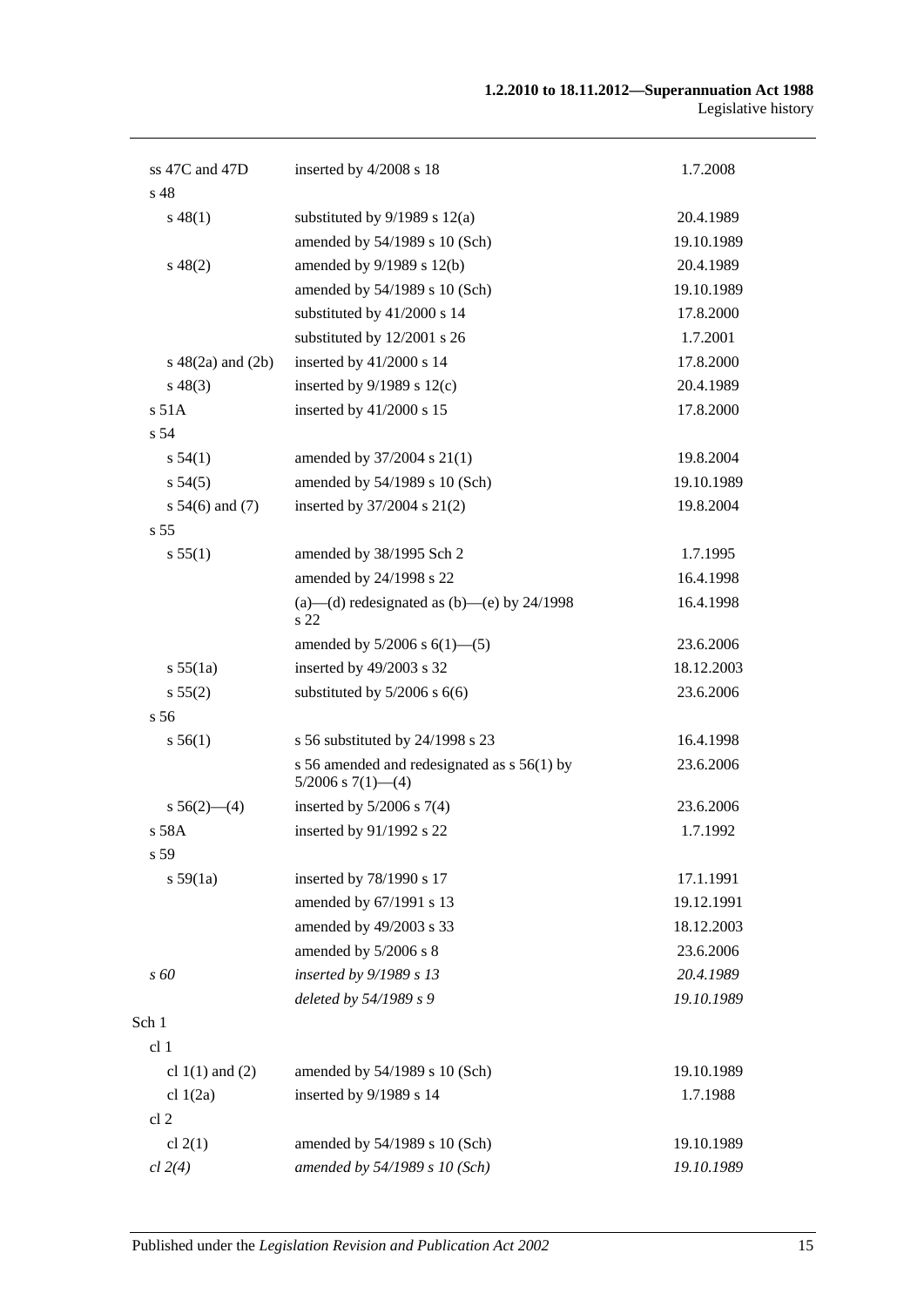|                  | amended by 67/1991 s 14              | 19.12.1991 |
|------------------|--------------------------------------|------------|
|                  | deleted by $24/1998 s 24(a)$         | 16.4.1998  |
| cl 3A            | inserted by 78/1990 s 18             | 17.1.1991  |
| cl <sub>4</sub>  | amended by 54/1989 s 10 (Sch)        | 19.10.1989 |
| cl 5             |                                      |            |
| cl $5(1)$        | amended by 54/1989 s 10 (Sch)        | 19.10.1989 |
| cl <sub>6</sub>  |                                      |            |
| cl $6(1)$        | amended by $9/1989$ s $15(a)$        | 20.4.1989  |
|                  | amended by 37/1994 s 20(a)           | 2.6.1994   |
| FS               | substituted by $37/1994$ s $20(b)$   | 2.6.1994   |
| Z                | inserted by $9/1989$ s $15(b)$       | 20.4.1989  |
| Pn               | inserted by $37/1994$ s $20(c)$      | 2.6.1994   |
| $\mathbf M$      | inserted by 37/1994 s 20(c)          | 2.6.1994   |
| cl 7             |                                      |            |
| cl $7(3)$        | inserted by $91/1992$ s $23(a)$      | 1.7.1992   |
| cl 9             |                                      |            |
| cl 9(1a)         | inserted by $9/1989$ s $16(a)$       | 20.4.1989  |
|                  | amended by 54/1989 s 10 (Sch)        | 19.10.1989 |
|                  | amended by $69/1992$ s $30(a)$       | 10.12.1992 |
| cl $9(2)$        | amended by 54/1989 s 10 (Sch)        | 19.10.1989 |
|                  | amended by 69/1992 s 30(b)           | 10.12.1992 |
| cl $9(3)$        | inserted by $9/1989$ s $16(b)$       | 20.4.1989  |
|                  | amended by $69/1992$ s $30(c)$       | 10.12.1992 |
|                  | amended by 91/1992 s 23(b)           | 1.7.1992   |
| cl 10            | substituted by 9/1989 s 17           | 20.4.1989  |
| cl <sub>11</sub> |                                      |            |
| cl $11(2)$       | amended by 54/1989 s 10 (Sch)        | 19.10.1989 |
| cl 12            |                                      |            |
| cl $12(2)$       | inserted by 54/1989 s 10 (Sch)       | 19.10.1989 |
|                  | amended by 38/1995 Sch 2             | 1.7.1995   |
| cl 15            | inserted by 91/1992 s 23(c)          | 1.7.1992   |
| cl $15(1)$       | amended by 37/1994 s 20(d)           | 2.6.1994   |
| cl $15(3)$       | inserted by $37/1994$ s $20(e)$      | 2.6.1994   |
| cl 15A           | inserted by $37/1994$ s $20(f)$      | 2.6.1994   |
| cl 16            | inserted by $91/1992$ s $23(c)$      | 1.7.1992   |
| cl 17            | inserted by $37/1994$ s $20(g)$      | 2.6.1994   |
| cll 18-20        | inserted by 24/1998 s 24(b)          | 16.4.1998  |
| cl 21            | inserted by 51/2004 s 46             | 3.7.2003   |
| Sch 1A           | inserted by 78/1990 s 19             | 17.1.1991  |
| cl 1             |                                      |            |
| cl $1(1)$        | amended by 37/1994 s 21              | 2.6.1994   |
| cl $1(2)$        | amended by 67/1991 s 15(a)           | 17.1.1991  |
|                  | amended by 30/1994 Sch 4 cl 2(c)(ii) | 1.7.1994   |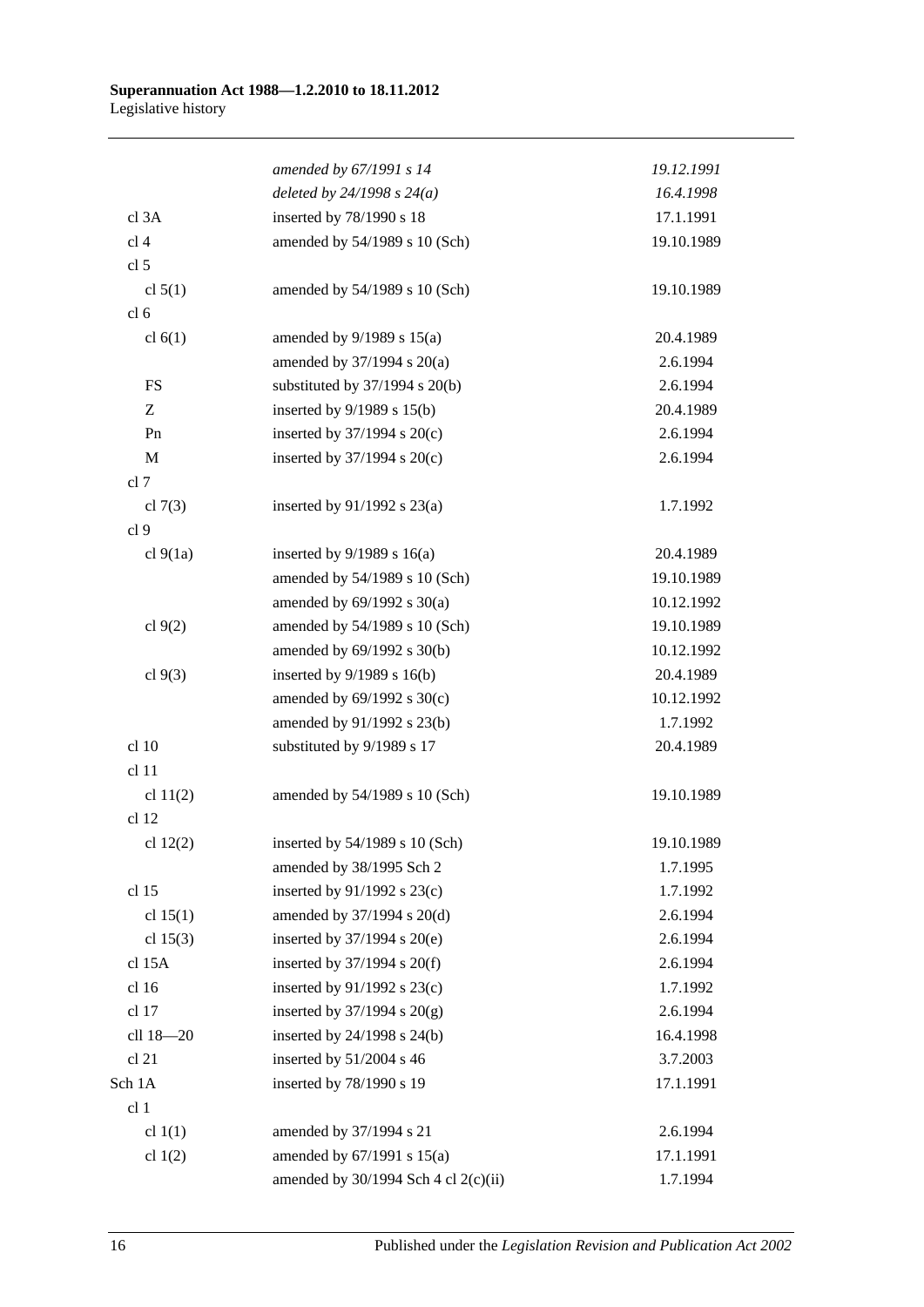|                    | substituted by $5/2006$ s 9                                             | 23.6.2006 |
|--------------------|-------------------------------------------------------------------------|-----------|
| cl <sub>2</sub>    |                                                                         |           |
| cl $2(1)$          | cl 2 amended and redesignated as cl $2(1)$ by<br>$67/1991$ s 15(b), (c) | 17.1.1991 |
| cl $2(2)$          | inserted by $67/1991$ s $15(c)$                                         | 17.1.1991 |
| Sch 1B             | inserted by $36/1999$ Sch 3 (Pt 3 cl 3(c))                              | 1.12.1999 |
| cl 4               |                                                                         |           |
| cl $4(7)$          | substituted by $41/2000$ s 16                                           | 17.8.2000 |
| cl $4(8)$ — $(10)$ | inserted by $41/2000$ s 16                                              | 17.8.2000 |
| Sch <sub>3</sub>   | deleted by $91/1992$ s 24                                               | 1.7.1992  |
|                    | inserted by $5/2006$ s 10                                               | 23.6.2006 |

# **Transitional etc provisions associated with Act or amendments**

*Statutes Amendment (Division of Superannuation Interests under Family Law Act) Act 2003, Sch 1*

# **1—Interpretation**

In this Schedule—

*relevant Act* means an Act amended by this Act;

### *relevant authority* means—

- (a) the Police Superannuation Board; or
- (b) the South Australian Parliamentary Superannuation Board; or
- (c) the South Australian Superannuation Board; or
- (d) the Treasurer.

# **2—Prior action**

Any step taken by a relevant authority before a section of this Act is brought into operation that corresponds to a step that may be taken by the relevant authority under a relevant Act after this Act is brought into operation will be taken to be valid and effectual for the purposes of a relevant Act as if it had been taken after the commencement of this Act.

# **3—Instruments**

Any splitting instrument, or other instrument, lodged with a relevant authority before the commencement of this Act may take effect for the purposes of a relevant Act after the commencement of this Act.

# **4—Other matters**

- (1) The Governor may, by regulation, make additional provisions of a saving or transitional nature consequent on the enactment of this Act.
- (2) A provision of a regulation under subclause (1) may, if the regulation so provides, take effect from the commencement of this Act or from an earlier day, but not before 28 December 2002.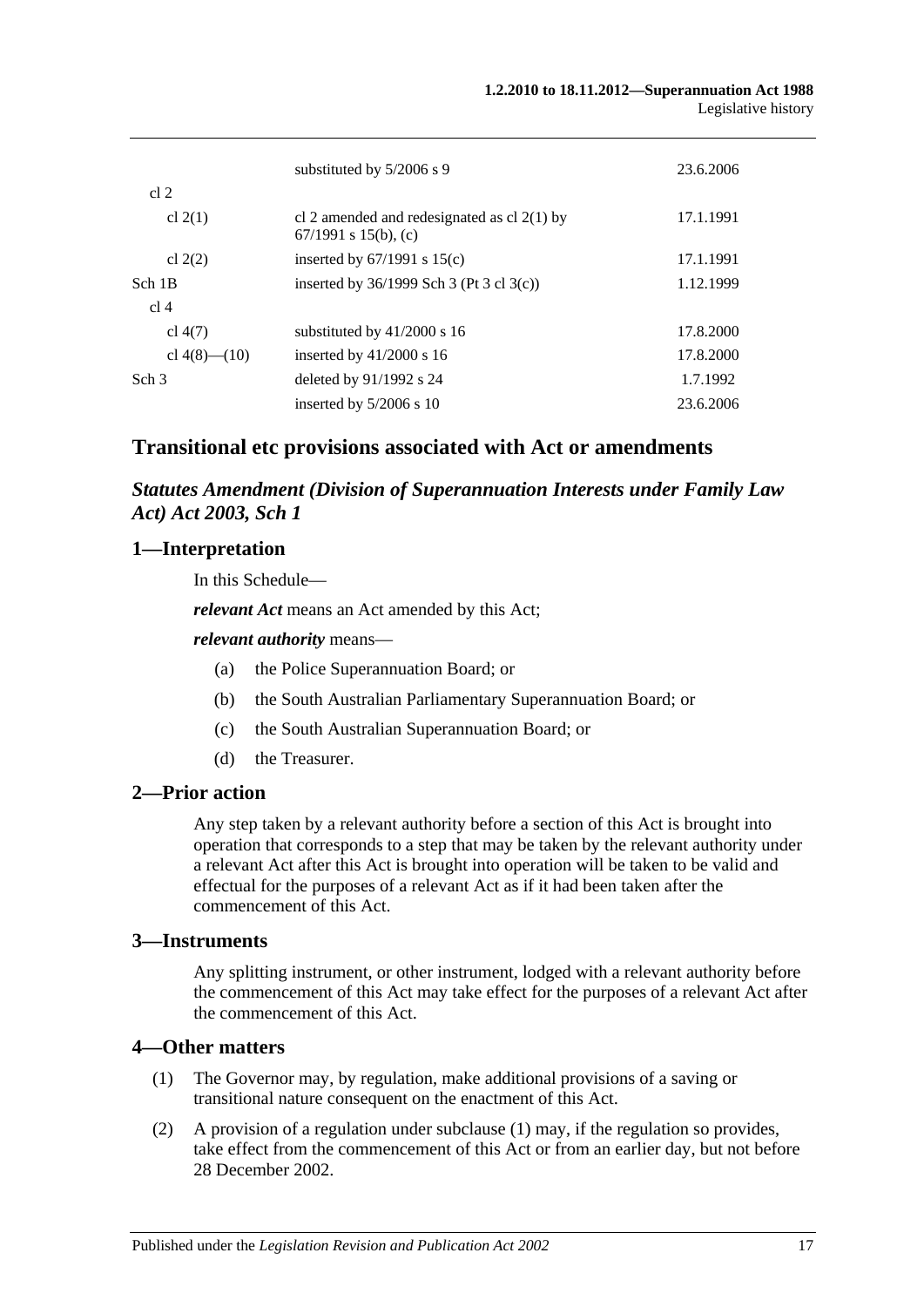- (3) To the extent to which a provision takes effect under subclause (2) from a day earlier than the day of the regulation's publication in the Gazette, the provision does not operate to the disadvantage of a person by—
	- (a) decreasing the person's rights; or
	- (b) imposing liabilities on the person.
- (4) The *[Acts Interpretation Act](http://www.legislation.sa.gov.au/index.aspx?action=legref&type=act&legtitle=Acts%20Interpretation%20Act%201915) 1915* will, except to the extent of any inconsistency with the provisions of this Schedule (or regulations made under this Schedule), apply to any amendment effected by this Act.

### *Superannuation (Administered Schemes) Amendment Act 2006, Sch 1*

# **5—Interpretation**

In this Part—

*principal Act* means the *[Superannuation Act](http://www.legislation.sa.gov.au/index.aspx?action=legref&type=act&legtitle=Superannuation%20Act%201988) 1988*.

# **6—Transitional provision**

Subsections (2) and (3) of section 56 of the principal Act (as enacted by this Act) do not apply with respect to a matter where the relevant time limit expired, or the procedural step was required to be taken, before the commencement of this clause unless the South Australian Superannuation Board is satisfied, on application by a person seeking to obtain the benefit of this clause, that the failure to comply with the time limit or procedural step was attributable to a person's physical or mental disability at the relevant time.

### *Statutes Amendment (Domestic Partners) Act 2006*

### **209—Transitional provision**

An amendment made by a provision of this Act to a provision of the *[Superannuation](http://www.legislation.sa.gov.au/index.aspx?action=legref&type=act&legtitle=Superannuation%20Act%201988)  Act [1988](http://www.legislation.sa.gov.au/index.aspx?action=legref&type=act&legtitle=Superannuation%20Act%201988)* that relates to the payment of a pension, lump sum or other benefit to a person on the death of a contributor applies only if the death occurs after the commencement of the amendment.

# *Statutes Amendment (Transition to Retirement—State Superannuation) Act 2008, Sch 1*

### **1—Interpretation**

In this Schedule—

*principal Act* means the *[Superannuation Act](http://www.legislation.sa.gov.au/index.aspx?action=legref&type=act&legtitle=Superannuation%20Act%201988) 1988*.

### **2—Transitional provisions**

- (1) A person—
	- (a) who has, before the commencement of this subclause, resigned from employment in circumstances that fall within the ambit of subsection (1) of section 28A of the principal Act (as in existence immediately before that commencement); and
	- (b) who has not received any benefit under that section before the commencement of this subclause,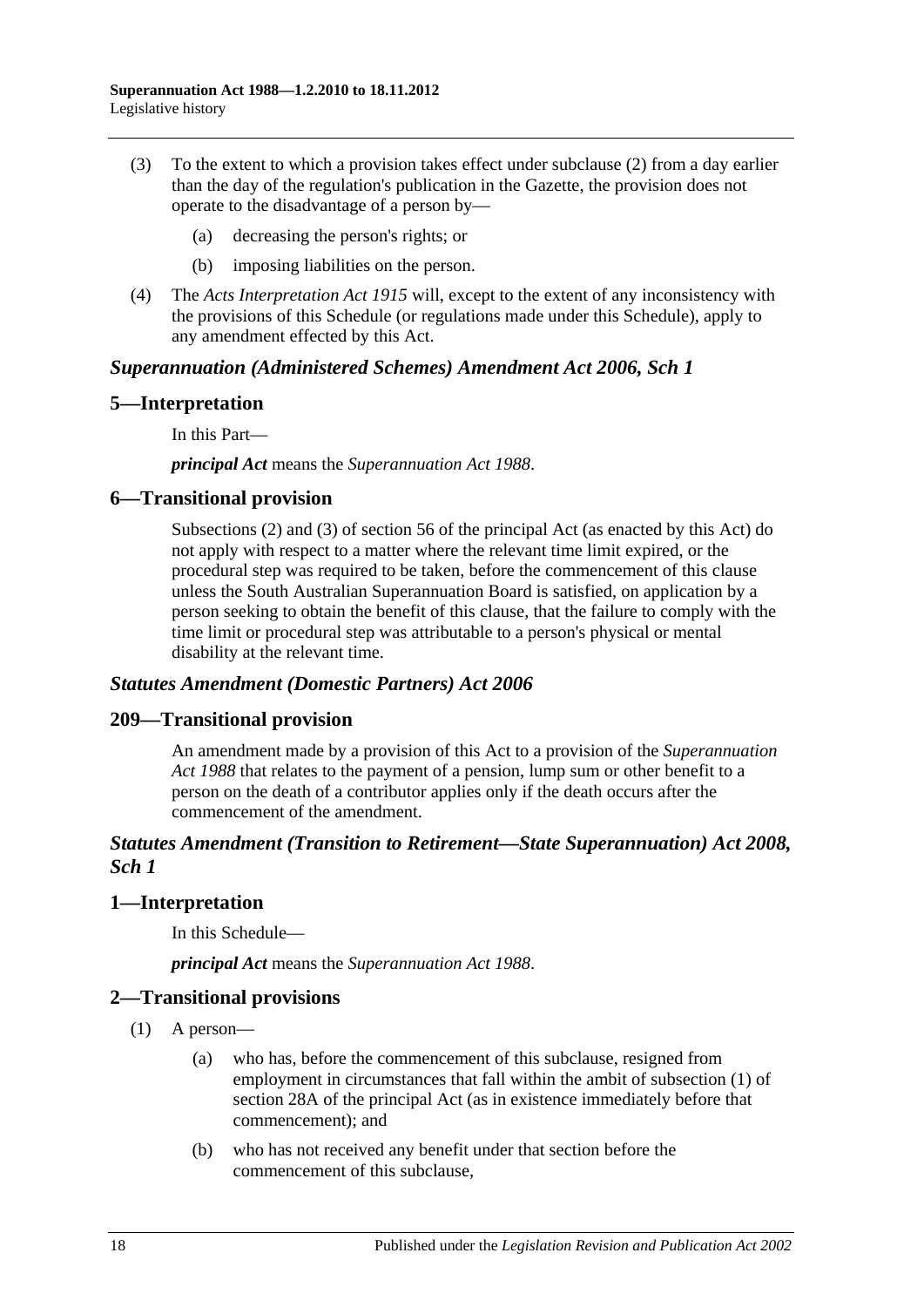will have 3 months from that commencement to make an election under this subclause and if such an election is not made by the expiration of that period then section 28 of the principal Act will apply to the person to the exclusion of section 28A of the principal Act.

- (2) A person to whom section 39A of the principal Act applies—
	- (a) who resigned or retired from employment before the commencement of this subclause; and
	- (b) who has not made an election under subsection (3)(b) of that section before the commencement of this subclause,

will have 3 months from that commencement to make such election (so that any election made after the expiration of that period by such a person will have no effect).

(3) Section 40B of the principal Act, as enacted by this Act, applies only to a person whose right to the payment of a pension under the principal Act arises after the commencement of this subclause.

# **Historical versions**

Retrospective amendment not included in Reprints 20—23 (see 51/2004) Reprint No 1—15.1.1992 Reprint No 2—10.12.1992 Reprint No 3—25.3.1993 Reprint No 4—27.5.1993 Reprint No 5—9.6.1994 Reprint No 6—1.7.1994 Reprint No 7—21.10.1994 Reprint No 8—1.7.1995 Reprint No 9—14.12.1995 Reprint No 10—20.3.1997 Reprint No 11—24.7.1997 Reprint No 12—16.4.1998 Reprint No 13—1.4.1999 Reprint No 14—12.8.1999 Reprint No 15—1.12.1999 Reprint No 16—1.6.2000 Reprint No 17—17.8.2000 Reprint No 18—1.7.2001 Reprint No 19—1.1.2002 Reprint No 20—3.7.2003 Reprint No 21—17.8.2003 Reprint No 22—18.12.2003 Reprint No 23—1.1.2004 19.8.2004